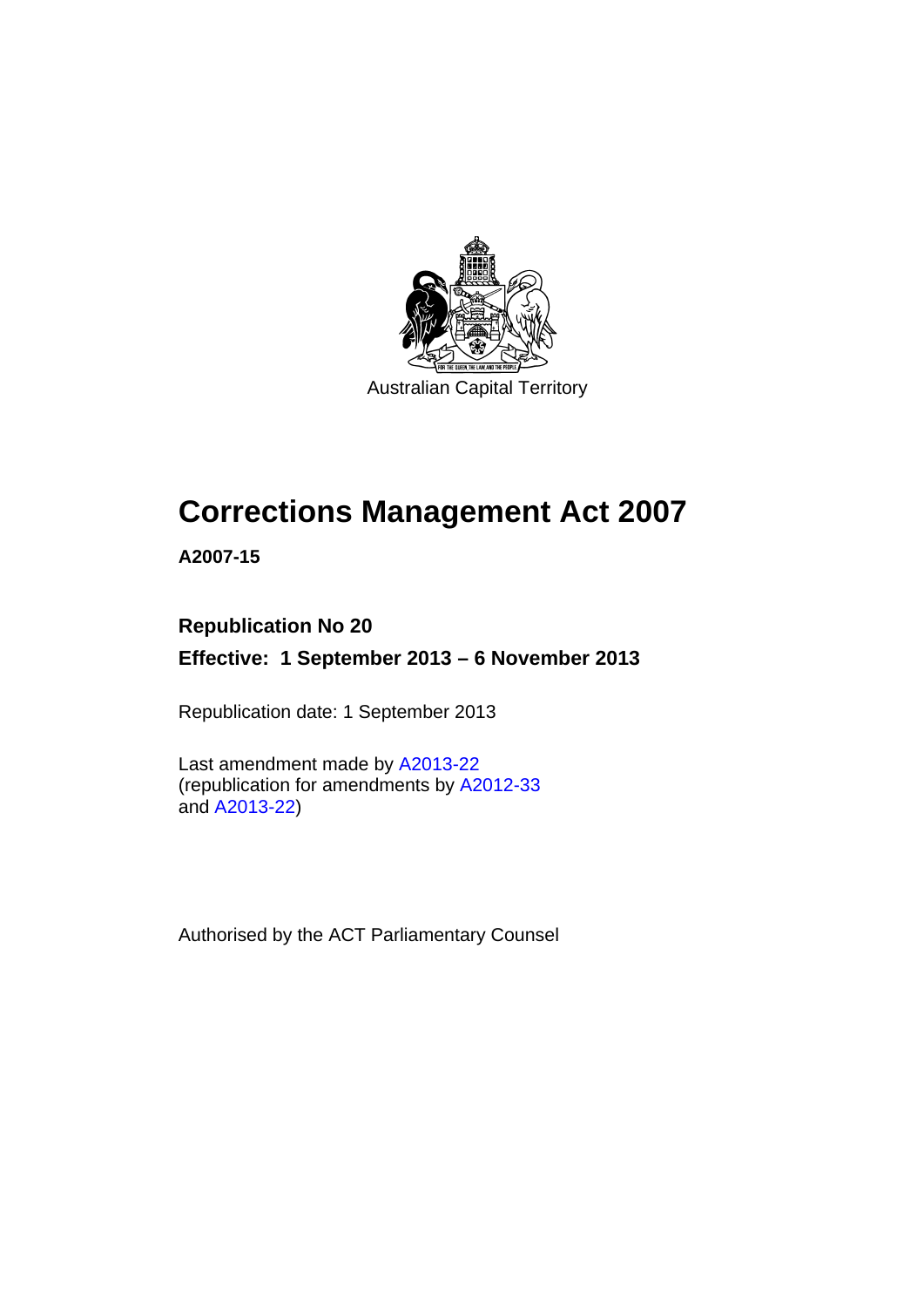### **About this republication**

#### **The republished law**

This is a republication of the *Corrections Management Act 2007* (including any amendment made under the *[Legislation Act 2001](http://www.legislation.act.gov.au/a/2001-14)*, part 11.3 (Editorial changes)) as in force on 1 September 2013*.* It also includes any commencement, amendment, repeal or expiry affecting this republished law to 1 September 2013.

The legislation history and amendment history of the republished law are set out in endnotes 3 and 4.

#### **Kinds of republications**

The Parliamentary Counsel's Office prepares 2 kinds of republications of ACT laws (see the ACT legislation register at [www.legislation.act.gov.au](http://www.legislation.act.gov.au/)):

- authorised republications to which the *[Legislation Act 2001](http://www.legislation.act.gov.au/a/2001-14)* applies
- unauthorised republications.

The status of this republication appears on the bottom of each page.

#### **Editorial changes**

The *[Legislation Act 2001](http://www.legislation.act.gov.au/a/2001-14)*, part 11.3 authorises the Parliamentary Counsel to make editorial amendments and other changes of a formal nature when preparing a law for republication. Editorial changes do not change the effect of the law, but have effect as if they had been made by an Act commencing on the republication date (see *[Legislation Act 2001](http://www.legislation.act.gov.au/a/2001-14)*, s 115 and s 117). The changes are made if the Parliamentary Counsel considers they are desirable to bring the law into line, or more closely into line, with current legislative drafting practice.

This republication does not include amendments made under part 11.3 (see endnote 1).

#### **Uncommenced provisions and amendments**

If a provision of the republished law has not commenced, the symbol  $\mathbf{U}$  appears immediately before the provision heading. Any uncommenced amendments that affect this republished law are accessible on the ACT legislation register [\(www.legislation.act.gov.au\)](http://www.legislation.act.gov.au/). For more information, see the home page for this law on the register.

#### **Modifications**

If a provision of the republished law is affected by a current modification, the symbol  $\mathbf{M}$ appears immediately before the provision heading. The text of the modifying provision appears in the endnotes. For the legal status of modifications, see the *[Legislation Act 2001](http://www.legislation.act.gov.au/a/2001-14)*, section 95.

#### **Penalties**

At the republication date, the value of a penalty unit for an offence against this law is \$140 for an individual and \$700 for a corporation (see *[Legislation Act 2001](http://www.legislation.act.gov.au/a/2001-14)*, s 133).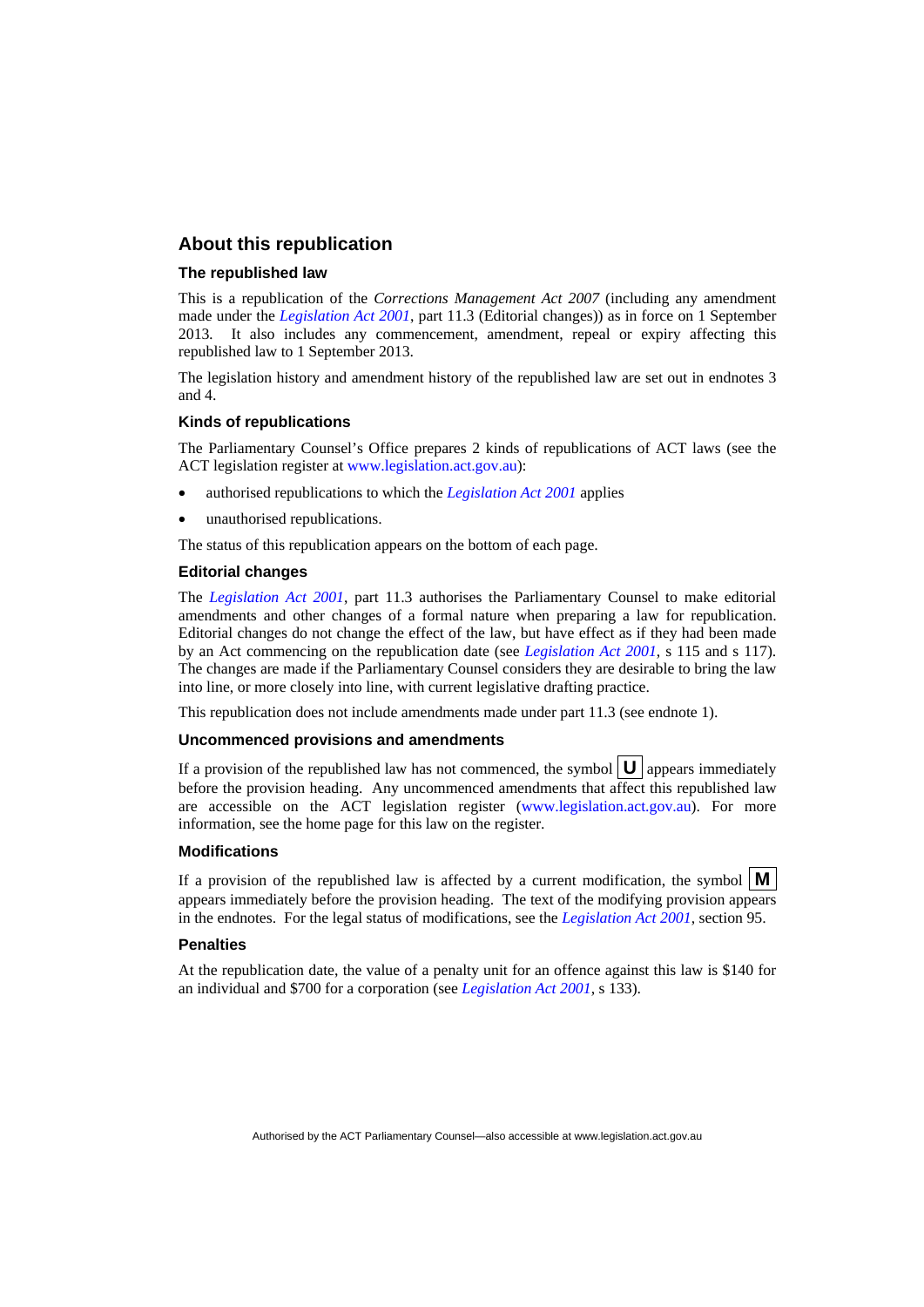

# **Corrections Management Act 2007**

## **Contents**

|                  |                                                       | Page       |
|------------------|-------------------------------------------------------|------------|
| Preamble         |                                                       | 2          |
|                  |                                                       |            |
| <b>Chapter 1</b> | <b>Preliminary</b>                                    |            |
| 1                | Name of Act                                           |            |
| 3                | Dictionary                                            |            |
| 4                | <b>Notes</b>                                          |            |
| 5                | Offences against Act-application of Criminal Code etc | 2          |
| 6                | Application of Act-detainees                          | 2          |
|                  |                                                       |            |
| <b>Chapter 2</b> | <b>Objects and principles</b>                         |            |
| 7                | Main objects of Act                                   | 4          |
| 8                | Management of correctional services                   | 4          |
| 9                | Treatment of detainees generally                      | 5          |
| 10               | Treatment of remandees                                | 5          |
|                  |                                                       |            |
| R <sub>20</sub>  | Corrections Management Act 2007                       | contents 1 |
| 01/09/13         | Effective: 01/09/13-06/11/13                          |            |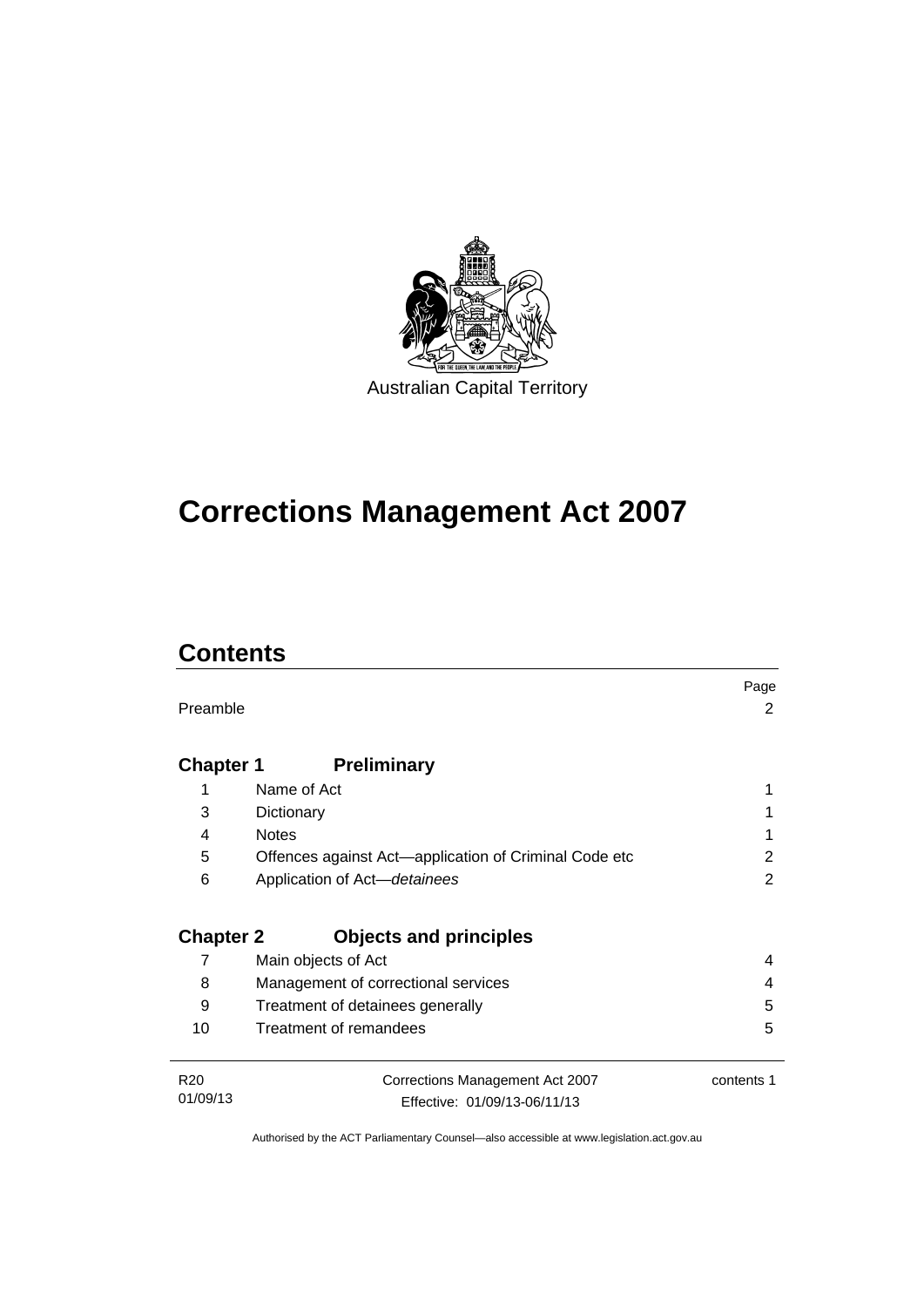| Contents |
|----------|
|----------|

|       |                                                | Page |
|-------|------------------------------------------------|------|
| $-11$ | Treatment of certain detainees                 |      |
| $-12$ | Correctional centres—minimum living conditions |      |

### **Chapter 3 [Administration](#page-23-0)**

| <b>Part 3.1</b>  | Administration-general                                                 |                 |
|------------------|------------------------------------------------------------------------|-----------------|
| 13               | Ministerial directions to director-general                             | 8               |
| 14               | Corrections policies and operating procedures                          | 8               |
| 15               | Exclusions from notified corrections policies and operating procedures | 9               |
| 16               | Director-general directions                                            | 10              |
| 17               | Director-general delegations                                           | 10              |
| 18               | Chief police officer delegations                                       | 11              |
| <b>Part 3.2</b>  | <b>Corrections officers</b>                                            |                 |
| 19               | Corrections officers-appointment                                       | 12              |
| 20               | Corrections officers-functions                                         | 12              |
| 21               | Doctors-health service appointments                                    | 13              |
| 22               | Health practitioners-non-therapeutic functions                         | 13              |
| 23               | Identity cards                                                         | 13              |
| <b>Part 3.3</b>  | <b>Correctional centres</b>                                            |                 |
| 24               | Correctional centres-declaration                                       | 15              |
| 25               | Correctional centres-arrangements with NSW                             | 15              |
| <b>Part 3.4</b>  | <b>Administration-special provisions</b>                               |                 |
| 26               | Declaration of emergency                                               | 17              |
| 27               | <b>Emergency powers</b>                                                | 18              |
| 28               | Arrangements with police                                               | 18              |
| <b>Chapter 4</b> | Detention in police and court cells etc                                |                 |
| 29               | Definitions-ch 4                                                       | 19              |
| 30               | Detention in police cells                                              | 19              |
| 31               | Detention in police cells-search powers etc                            | 20              |
| 31A              | Detention in police cells—additional provisions for young detainees    | 21              |
| contents 2       | Corrections Management Act 2007                                        | R <sub>20</sub> |

Effective: 01/09/13-06/11/13

01/09/13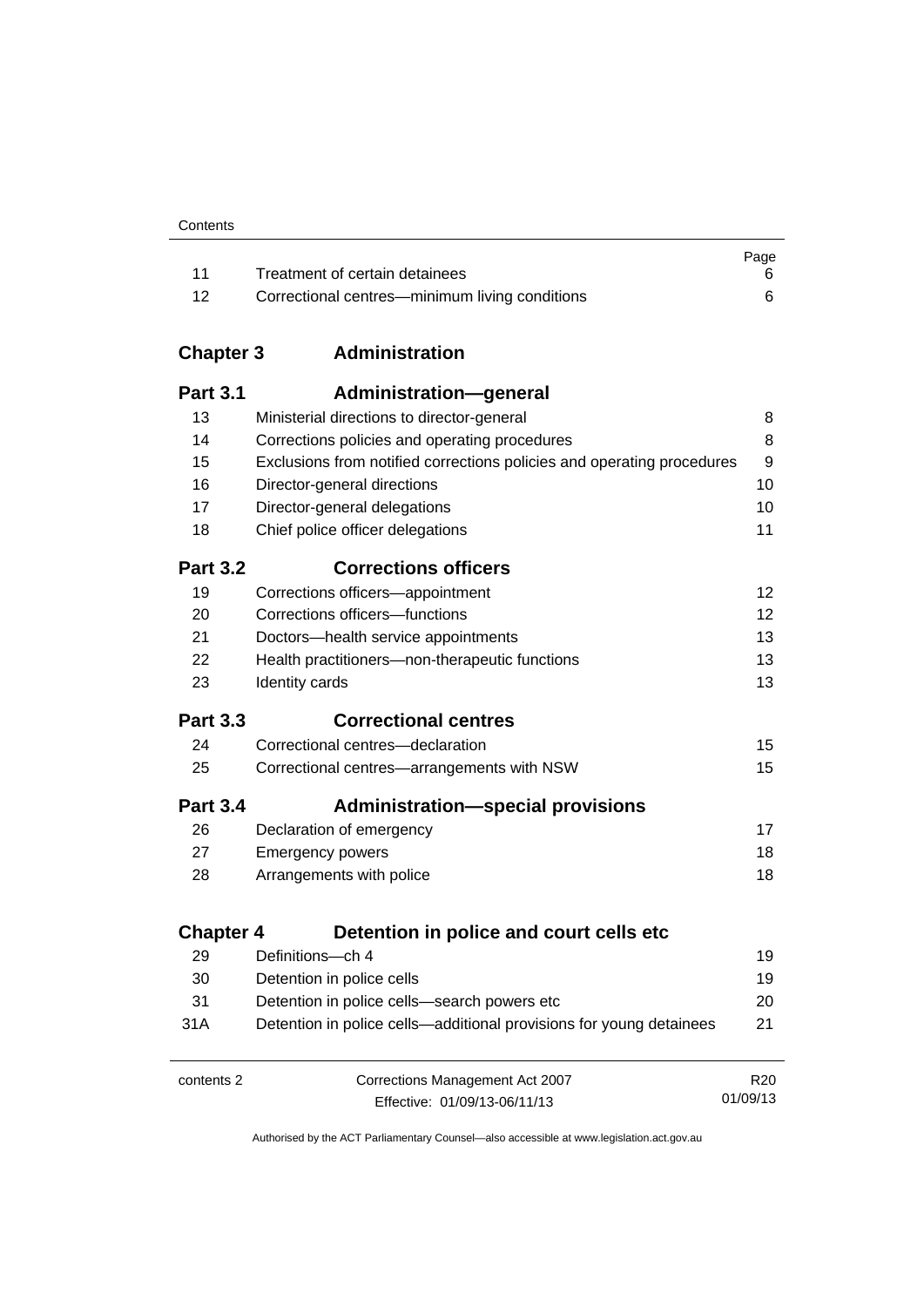|                                                                    | Page         |
|--------------------------------------------------------------------|--------------|
| Other police powers not limited                                    | 22.          |
| Detention in court cells                                           | $22^{\circ}$ |
| Detention in court cells—additional provisions for young detainees | 23           |
| Detainees accommodated away from correctional centre               | 24           |
|                                                                    |              |

### **Chapter 5 [Escorting detainees](#page-41-0)**

| 35 | Escort officer functions etc                      | 26. |
|----|---------------------------------------------------|-----|
| 36 | Escorting arrested person to court etc.           | 26. |
| 37 | Custody etc during proceedings                    | 27  |
| 38 | Executing warrants of imprisonment or remand etc. | 27  |
| 39 | Other powers not limited                          | 28. |

### **Chapter 6 [Living conditions at correctional centres](#page-44-0)**

| 40 | Food and drink                                     | 29 |
|----|----------------------------------------------------|----|
| 41 | Clothing                                           | 30 |
| 42 | Personal hygiene                                   | 30 |
| 43 | Sleeping areas                                     | 31 |
| 44 | Treatment of convicted and non-convicted detainees | 31 |
| 45 | Access to open air and exercise                    | 32 |
| 46 | Communication with family and others               | 33 |
| 47 | Telephone calls                                    | 34 |
| 48 | Mail                                               | 35 |
| 49 | Visits by family members etc                       | 37 |
| 50 | Contact with accredited people                     | 38 |
| 51 | Visits---protected communications                  | 39 |
| 52 | News and educational services                      | 39 |
| 53 | Health care                                        | 40 |
| 54 | Transfers to health facilities                     | 41 |
| 55 | Religious, spiritual and cultural needs            | 42 |
|    |                                                    |    |

### **Chapter 7 [Inspection of correctional centres](#page-59-0)**

| 56              | Independent inspections                                          | 44         |
|-----------------|------------------------------------------------------------------|------------|
| 57              | Official visitors—meaning of entitled person and visitable place | 44         |
|                 |                                                                  |            |
| R <sub>20</sub> | Corrections Management Act 2007                                  | contents 3 |
| 01/09/13        | Effective: 01/09/13-06/11/13                                     |            |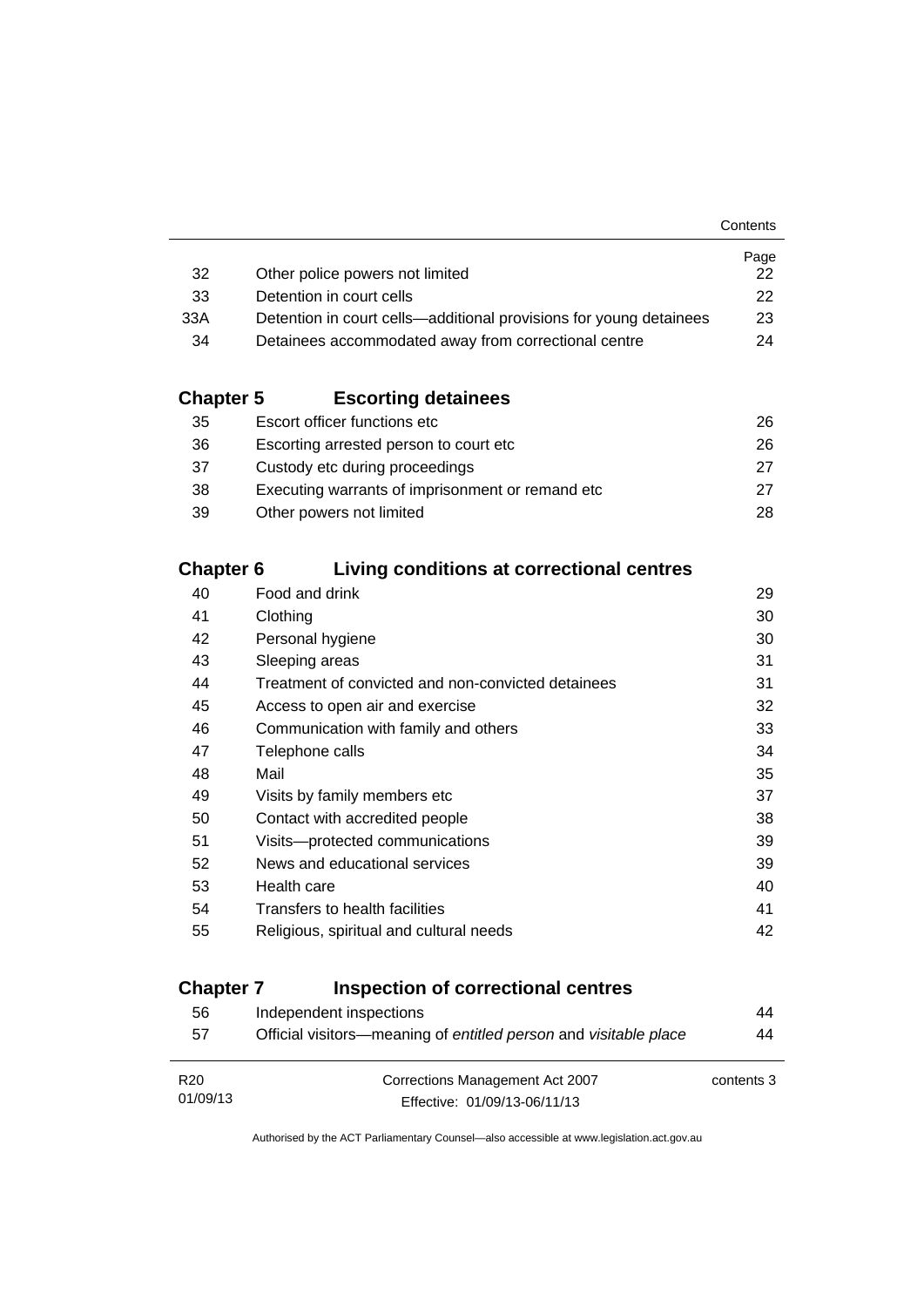| 62               | Relationship with other inspection laws            | Page<br>45 |
|------------------|----------------------------------------------------|------------|
| <b>Chapter 8</b> | <b>Admission to correctional centres</b>           |            |
| 63               | Meaning of <i>admission</i> to correctional centre | 47         |
| 64               | Authority for detention                            | 47         |
| 65               | Identification of detainees                        | 48         |
| 66               | Information about entitlements and obligations     | 49         |
| 67               | Initial assessment                                 | 51         |
| 68               | Health assessment                                  | 51         |
| 69               | Alcohol and drug tests on admission                | 52         |
| 70               | Strip search on admission                          | 52         |
| 71               | Property of detainees                              | 52         |
| 72               | Security classification                            | 53         |
| 73               | Case management plan                               | 54         |
| 74               | Entries in register of detainees                   | 54         |

### **Chapter 9 [Management and security](#page-70-0)**

| <b>Part 9.1</b> | <b>Management and security-general</b>                                   |    |
|-----------------|--------------------------------------------------------------------------|----|
| 75              | Compliance with director-general's directions                            | 55 |
| 76              | Register of detainees                                                    | 55 |
| 77              | Health reports                                                           | 56 |
| 78              | Case management plans-scope etc                                          | 58 |
| 79              | Transgender and intersex detainees—sexual identity                       | 60 |
| 80              | Security classification-basis etc                                        | 61 |
| 81              | Prohibited things                                                        | 62 |
| 82              | Possession of prohibited things                                          | 62 |
| 83              | Work by detainees                                                        | 63 |
| 84              | Trust accounts for detainees                                             | 63 |
| 85              | Prohibited areas                                                         | 63 |
| 86              | Nonsmoking areas                                                         | 64 |
| 87              | Management and security-corrections policies and operating<br>procedures | 64 |

| contents 4 | Corrections Management Act 2007 | R <sub>20</sub> |
|------------|---------------------------------|-----------------|
|            | Effective: 01/09/13-06/11/13    | 01/09/13        |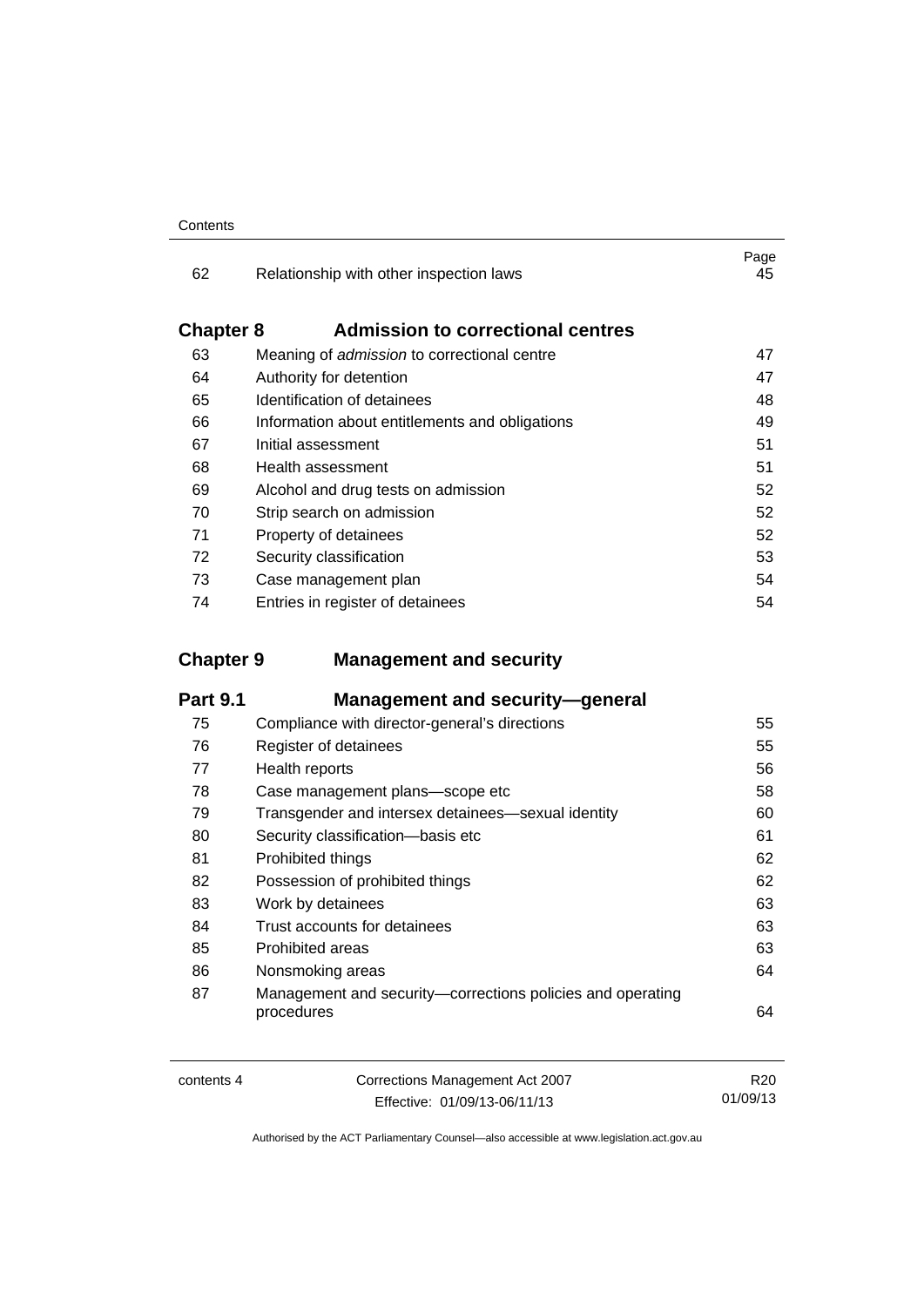|                 |                                                     | Contents   |
|-----------------|-----------------------------------------------------|------------|
|                 |                                                     | Page       |
| <b>Part 9.2</b> | <b>Segregation</b>                                  |            |
| 88              | Meaning of segregation                              | 65         |
| 89              | Segregation under pt 9.2-purpose                    | 65         |
| 90              | Segregation-safety and security                     | 65         |
| 91              | Segregation-protective custody                      | 66         |
| 92              | Segregation-health                                  | 68         |
| 93              | Interstate segregated detainees transferred to ACT  | 69         |
| 94              | Segregated detainees removed to NSW                 | 70         |
| 95              | Segregation not to affect minimum living conditions | 70         |
| 96              | Application for review of segregation directions    | 70         |
| 97              | Review of segregation directions                    | 71         |
| 98              | Other separation of detainees                       | 72         |
| <b>Part 9.3</b> | <b>Monitoring</b>                                   |            |
| 99              | Monitoring-general considerations                   | 73         |
| 100             | Monitoring at correctional centres                  | 73         |
| 101             | Personal monitoring devices                         | 74         |
| 102             | Interfering with personal monitoring devices        | 74         |
| 103             | Monitoring telephone calls etc                      | 74         |
| 104             | Monitoring ordinary mail                            | 75         |
| 105             | Monitoring protected mail                           | 77         |
| 106             | Mail searches-consequences                          | 77         |
| <b>Part 9.4</b> | <b>Searches</b>                                     |            |
| Division 9.4.1  | Searches-general                                    |            |
| 107             | Definitions-searches                                | 78         |
| 108             | Intrusiveness of searches                           | 79         |
| 109             | Searches of transgender and intersex detainees      | 79         |
| 110             | Register of strip and body searches                 | 80         |
| Division 9.4.2  | Scanning, frisk and ordinary searches               |            |
| 111             | Scanning, frisk and ordinary searches-directions    | 80         |
| 112             | Scanning, frisk and ordinary searches-requirements  | 81         |
| Division 9.4.3  | <b>Strip searches</b>                               |            |
| 113             | Meaning of seizeable item-div 9.4.3                 | 82         |
|                 |                                                     | contents 5 |
| R <sub>20</sub> | Corrections Management Act 2007                     |            |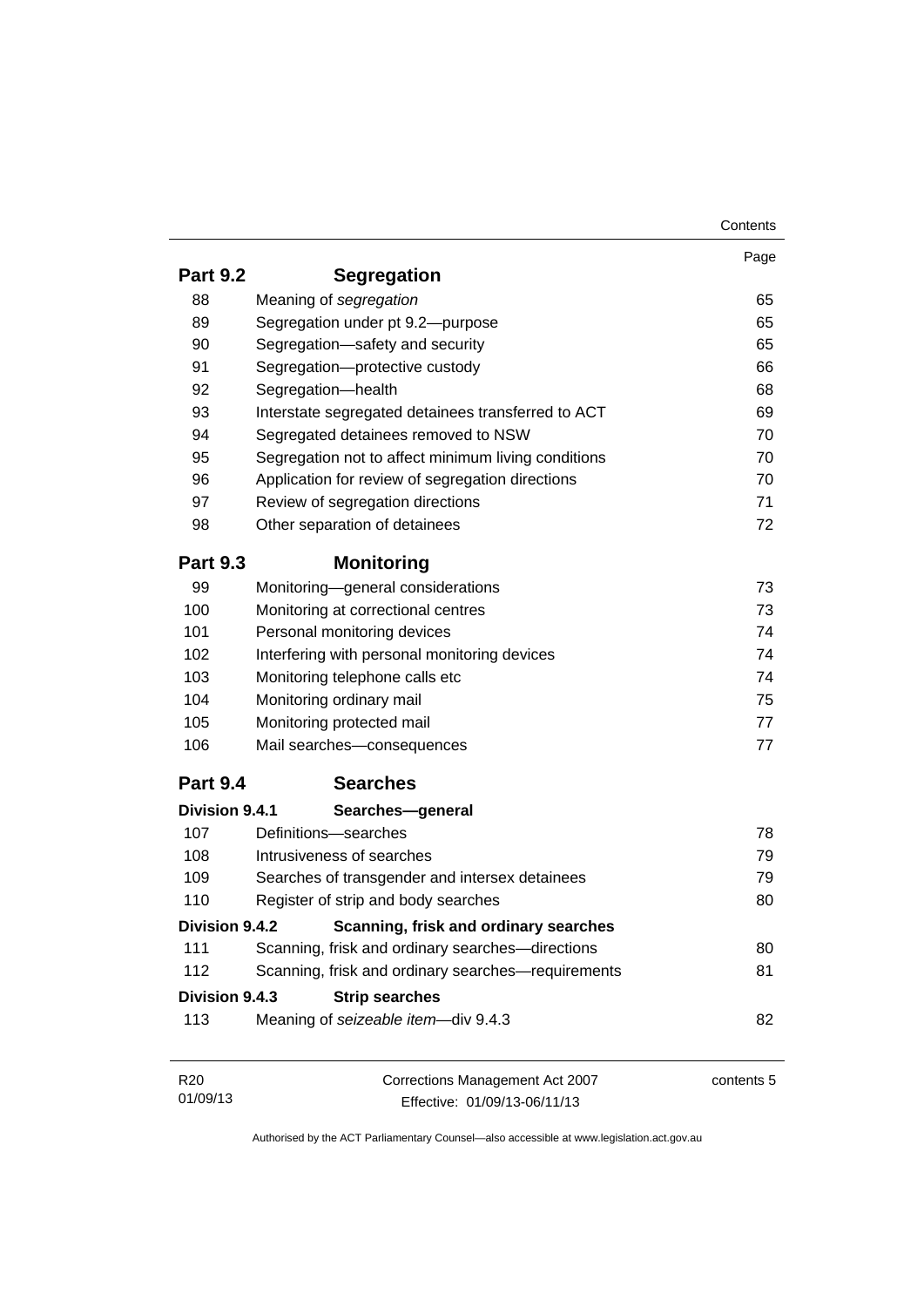|                                                                  | Page<br>82                                                                                                                                                                                                                                                                                                                                                                                                                                                                                                                                                                                                            |  |  |
|------------------------------------------------------------------|-----------------------------------------------------------------------------------------------------------------------------------------------------------------------------------------------------------------------------------------------------------------------------------------------------------------------------------------------------------------------------------------------------------------------------------------------------------------------------------------------------------------------------------------------------------------------------------------------------------------------|--|--|
|                                                                  |                                                                                                                                                                                                                                                                                                                                                                                                                                                                                                                                                                                                                       |  |  |
|                                                                  | 82                                                                                                                                                                                                                                                                                                                                                                                                                                                                                                                                                                                                                    |  |  |
|                                                                  | 83                                                                                                                                                                                                                                                                                                                                                                                                                                                                                                                                                                                                                    |  |  |
|                                                                  | 84                                                                                                                                                                                                                                                                                                                                                                                                                                                                                                                                                                                                                    |  |  |
|                                                                  | 84                                                                                                                                                                                                                                                                                                                                                                                                                                                                                                                                                                                                                    |  |  |
|                                                                  |                                                                                                                                                                                                                                                                                                                                                                                                                                                                                                                                                                                                                       |  |  |
|                                                                  | 85                                                                                                                                                                                                                                                                                                                                                                                                                                                                                                                                                                                                                    |  |  |
| Body searches-presence of nurse and corrections officers         | 86                                                                                                                                                                                                                                                                                                                                                                                                                                                                                                                                                                                                                    |  |  |
| Body searches-assistance from corrections officer                | 86                                                                                                                                                                                                                                                                                                                                                                                                                                                                                                                                                                                                                    |  |  |
| Body searches-rules about detainee's clothing                    | 87                                                                                                                                                                                                                                                                                                                                                                                                                                                                                                                                                                                                                    |  |  |
| Body searches-rules about touching detainee                      | 87                                                                                                                                                                                                                                                                                                                                                                                                                                                                                                                                                                                                                    |  |  |
| Body searches-seizing things                                     | 87                                                                                                                                                                                                                                                                                                                                                                                                                                                                                                                                                                                                                    |  |  |
| Searches of premises and property                                |                                                                                                                                                                                                                                                                                                                                                                                                                                                                                                                                                                                                                       |  |  |
| Searches-premises and property                                   | 88                                                                                                                                                                                                                                                                                                                                                                                                                                                                                                                                                                                                                    |  |  |
| Searches of detainee cells-legally privileged material           | 89                                                                                                                                                                                                                                                                                                                                                                                                                                                                                                                                                                                                                    |  |  |
| Searches of detainee cells-suspected legally privileged material | 89                                                                                                                                                                                                                                                                                                                                                                                                                                                                                                                                                                                                                    |  |  |
| Searches-miscellaneous                                           |                                                                                                                                                                                                                                                                                                                                                                                                                                                                                                                                                                                                                       |  |  |
| Searches-use of corrections dogs                                 | 90                                                                                                                                                                                                                                                                                                                                                                                                                                                                                                                                                                                                                    |  |  |
| Searches-use of force                                            | 91                                                                                                                                                                                                                                                                                                                                                                                                                                                                                                                                                                                                                    |  |  |
|                                                                  |                                                                                                                                                                                                                                                                                                                                                                                                                                                                                                                                                                                                                       |  |  |
|                                                                  | 92                                                                                                                                                                                                                                                                                                                                                                                                                                                                                                                                                                                                                    |  |  |
|                                                                  | 93                                                                                                                                                                                                                                                                                                                                                                                                                                                                                                                                                                                                                    |  |  |
|                                                                  | 93                                                                                                                                                                                                                                                                                                                                                                                                                                                                                                                                                                                                                    |  |  |
|                                                                  | 94                                                                                                                                                                                                                                                                                                                                                                                                                                                                                                                                                                                                                    |  |  |
| Return of things seized but not forfeited                        | 95                                                                                                                                                                                                                                                                                                                                                                                                                                                                                                                                                                                                                    |  |  |
| <b>Alcohol and drug testing</b>                                  |                                                                                                                                                                                                                                                                                                                                                                                                                                                                                                                                                                                                                       |  |  |
| General                                                          |                                                                                                                                                                                                                                                                                                                                                                                                                                                                                                                                                                                                                       |  |  |
|                                                                  | 97                                                                                                                                                                                                                                                                                                                                                                                                                                                                                                                                                                                                                    |  |  |
|                                                                  | 97                                                                                                                                                                                                                                                                                                                                                                                                                                                                                                                                                                                                                    |  |  |
|                                                                  |                                                                                                                                                                                                                                                                                                                                                                                                                                                                                                                                                                                                                       |  |  |
|                                                                  | 99                                                                                                                                                                                                                                                                                                                                                                                                                                                                                                                                                                                                                    |  |  |
| Effect of positive test sample from detainee                     | 99                                                                                                                                                                                                                                                                                                                                                                                                                                                                                                                                                                                                                    |  |  |
|                                                                  |                                                                                                                                                                                                                                                                                                                                                                                                                                                                                                                                                                                                                       |  |  |
| Corrections Management Act 2007                                  | R <sub>20</sub>                                                                                                                                                                                                                                                                                                                                                                                                                                                                                                                                                                                                       |  |  |
| <b>Part 9.5</b><br><b>Part 9.6</b>                               | Strip searches—when may be conducted<br>Strip searches-on suspicion<br>Strip searches-where prudent<br>Strip searches-presence of corrections officers<br>Strip searches-general rules<br>Division 9.4.4<br><b>Body searches</b><br>Body searches-directions<br>Division 9.4.5<br>Division 9.4.6<br><b>Seizing property</b><br>Seizing mail etc<br>Seizing property-general<br>Receipt for seizure<br>Forfeiture of things seized<br>Division 9.6.1<br>Definitions-drug and test sample<br>When test sample positive<br>Division 9.6.2<br>Alcohol and drug testing-detainees<br>Alcohol and drug testing of detainees |  |  |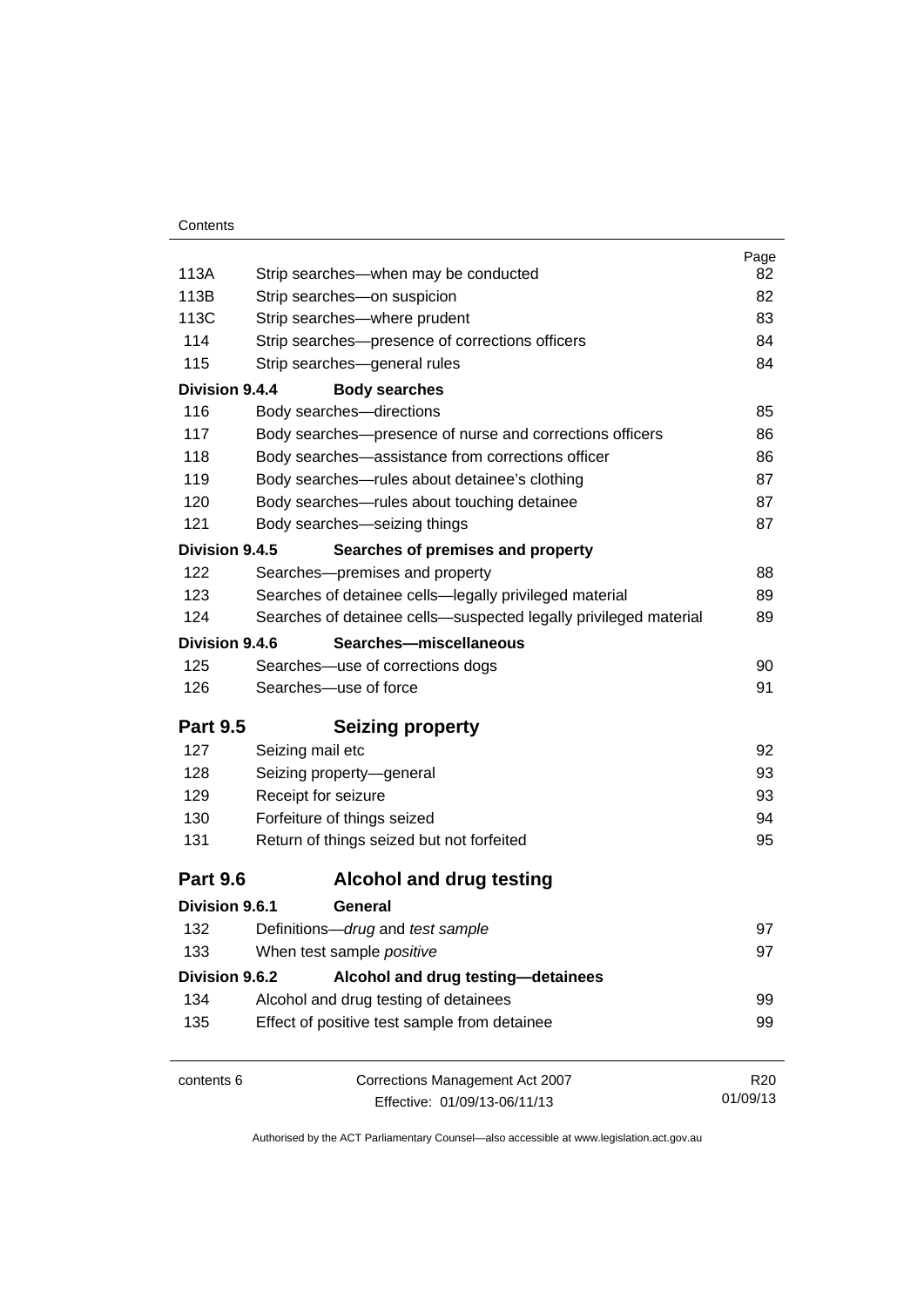|                   |                                                         | Contents   |
|-------------------|---------------------------------------------------------|------------|
|                   |                                                         | Page       |
| Division 9.6.3    | Alcohol and drug testing-corrections officers etc       |            |
| 136               | Alcohol and drug testing of corrections officers etc    | 100        |
| <b>Part 9.7</b>   | Use of force                                            |            |
| 137               | Managing use of force                                   | 101        |
| 138               | Authorised use of force                                 | 101        |
| 139               | Application of force                                    | 102        |
| 140               | Use of restraints or weapons                            | 102        |
| 141               | Medical examination after use of force                  | 104        |
| 142               | Reporting use of force                                  | 104        |
| <b>Part 9.8</b>   | <b>Access to correctional centres</b>                   |            |
| 143               | Visiting conditions                                     | 105        |
| 144               | Notice of visiting conditions                           | 105        |
| 145               | Taking prohibited things etc into correctional centre   | 106        |
| 146               | Directions to visitors                                  | 106        |
| 147               | Searches of visitors                                    | 107        |
| 148               | Directions to leave correctional centre etc.            | 107        |
| 149               | Removing people from correctional centre                | 108        |
| <b>Chapter 10</b> | <b>Discipline</b>                                       |            |
| <b>Part 10.1</b>  | <b>General</b>                                          |            |
| 150               | Application-ch 10                                       | 109        |
| 151               | Definitions-discipline                                  | 109        |
| 152               | Meaning of disciplinary breach                          | 110        |
| 153               | Meaning of <i>investigator</i>                          | 112        |
| 154               | Meaning of <i>privilege</i>                             | 113        |
| 155               | Overlapping disciplinary breaches and criminal offences | 113        |
| <b>Part 10.2</b>  | <b>Disciplinary investigations</b>                      |            |
| Division 10.2.1   | <b>Investigation of disciplinary breaches</b>           |            |
| 156               | Report etc by corrections officer                       | 115        |
| 157               | Investigation by investigator                           | 116        |
| 158               | Action by presiding officer                             | 116        |
| R <sub>20</sub>   | Corrections Management Act 2007                         | contents 7 |
| 01/09/13          | Effective: 01/09/13-06/11/13                            |            |

Effective: 01/09/13-06/11/13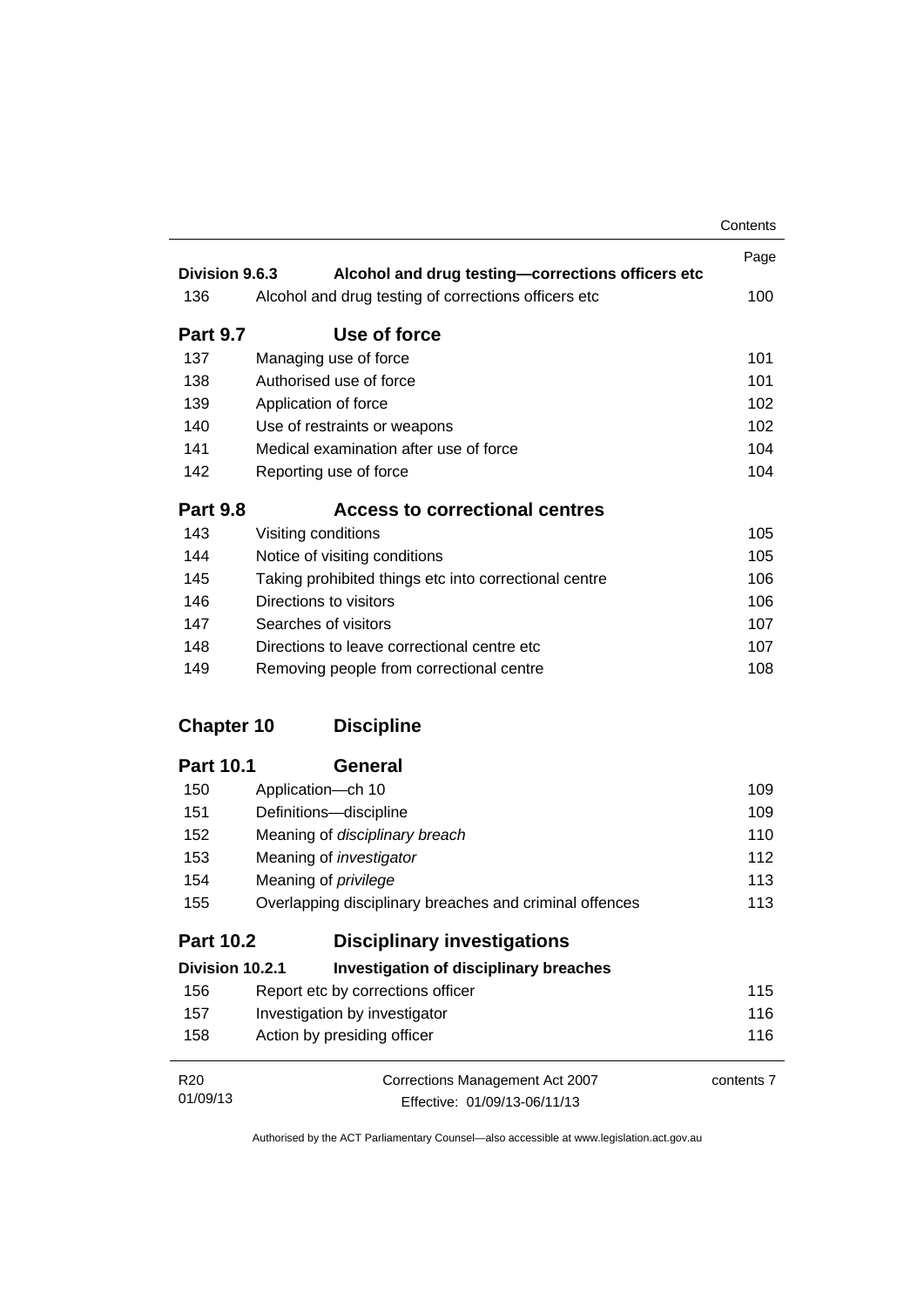#### **Contents**

| 159              | Disciplinary charge                                            | Page<br>118     |
|------------------|----------------------------------------------------------------|-----------------|
| Division 10.2.2  | <b>Investigative segregation</b>                               |                 |
| 160              | Director-general directions-investigative segregation          | 118             |
| 161              | Grounds for investigative segregation                          | 119             |
| 162              | Notice of investigative segregation                            | 119             |
| 163              | Duration of investigative segregation                          | 119             |
| 164              | Application for review of investigative segregation directions | 120             |
| 165              | Review of investigative segregation directions                 | 121             |
| <b>Part 10.3</b> | <b>Disciplinary action and review</b>                          |                 |
| Division 10.3.1  | Disciplinary action-with accused's consent                     |                 |
| 167              | Disciplinary breach admitted by accused                        | 123             |
| 168              | Presiding officer's powers--breach admitted by accused         | 124             |
| Division 10.3.2  | Internal disciplinary inquiry                                  |                 |
| 170              | Disciplinary inquiry into charge                               | 124             |
| 171              | Presiding officer's powers after internal inquiry              | 125             |
| Division 10.3.3  | Internal review of inquiry decision                            |                 |
| 173              | Application for review of inquiry decision                     | 126             |
| 175              | Review of inquiry decision                                     | 127             |
| 176              | Director-general's powers after further inquiry                | 127             |
| Division 10.3.4  | <b>External review of inquiry decisions</b>                    |                 |
| 177              | Appointment of adjudicator                                     | 128             |
| 178              | Application for review by adjudicator                          | 128             |
| 179              | Review by adjudicator                                          | 129             |
| 180              | Adjudicator's powers after review                              | 129             |
| Division 10.3.5  | <b>Disciplinary action</b>                                     |                 |
| 181              | Application-div 10.3.5                                         | 130             |
| 182              | Meaning of relevant presiding officer-div 10.3.5               | 130             |
| 183              | Disciplinary action by relevant presiding officer              | 131             |
| 184              | Administrative penalties                                       | 131             |
| 185              | Reparation                                                     | 132             |
| 186              | Maximum administrative penalties                               | 133             |
| 187              | Separate confinement conditions                                | 133             |
| 188              | Privileges and entitlements-impact of discipline               | 133             |
| contents 8       | Corrections Management Act 2007                                | R <sub>20</sub> |
|                  | Effective: 01/09/13-06/11/13                                   | 01/09/13        |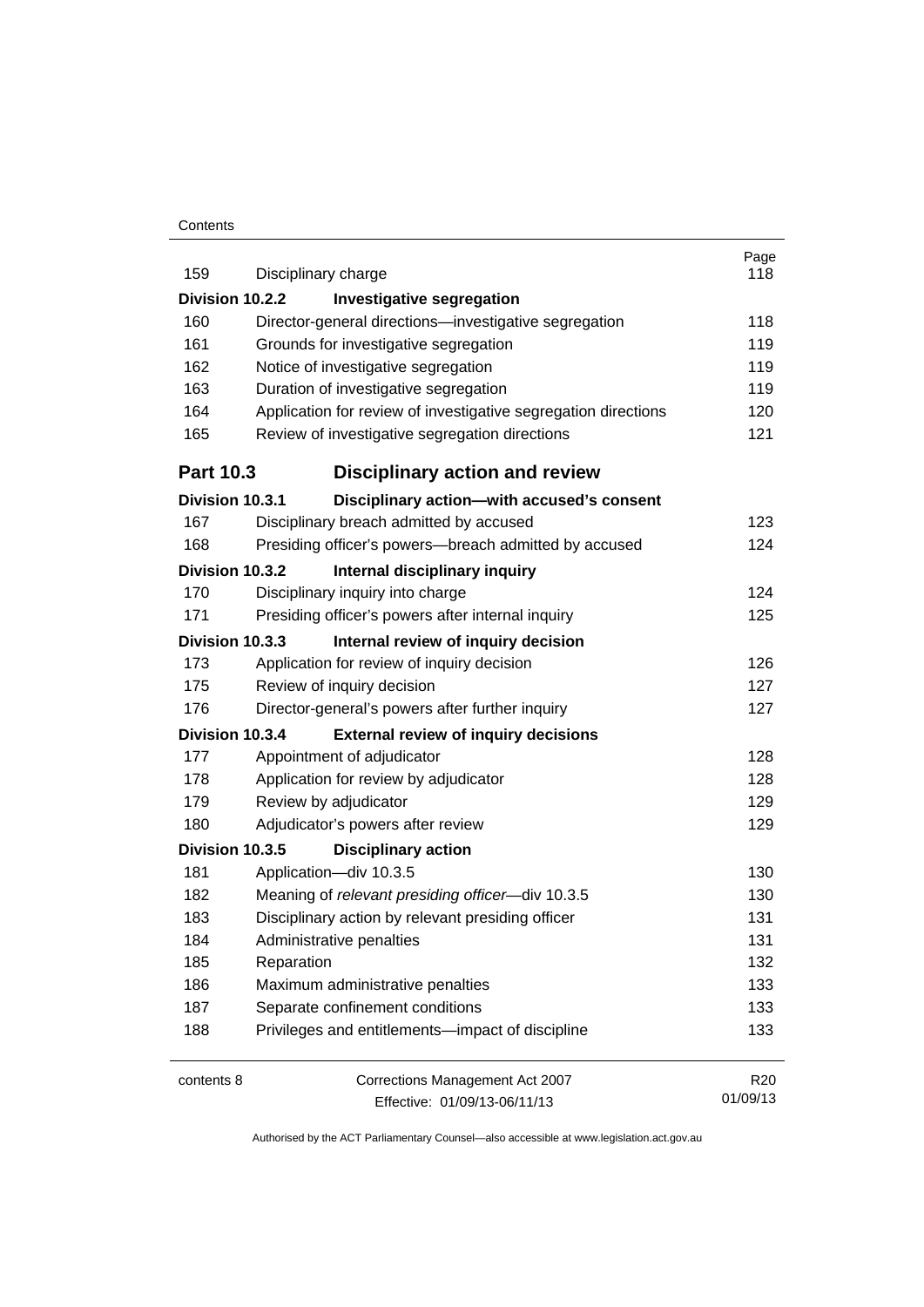|                   |                                                              |                                                         | Contents    |
|-------------------|--------------------------------------------------------------|---------------------------------------------------------|-------------|
| 189               |                                                              | Record of disciplinary action                           | Page<br>134 |
| <b>Chapter 11</b> |                                                              | <b>Disciplinary inquiries</b>                           |             |
| <b>Part 11.1</b>  |                                                              | <b>Conduct of disciplinary inquiries-general</b>        |             |
| 190               |                                                              | Application-ch 11                                       | 135         |
| 191               | Meaning of presiding officer-ch 11                           |                                                         |             |
| <b>Part 11.2</b>  |                                                              | <b>Disciplinary inquiry procedures</b>                  |             |
| 192               |                                                              | Nature of disciplinary inquiries                        | 136         |
| 193               |                                                              | Application of Criminal Code, ch 7                      | 136         |
| 194               |                                                              | Notice of disciplinary inquiry etc                      | 136         |
| 195               |                                                              | Conduct of disciplinary inquiries                       | 137         |
| 196               |                                                              | Presiding officer may require official reports          | 138         |
| 197               |                                                              | Presiding officer may require information and documents | 138         |
| 198               | Possession of inquiry documents etc                          |                                                         |             |
| 199               |                                                              | Record of inquiry                                       | 139         |
| Part 11.3         |                                                              | <b>Disciplinary hearing procedures</b>                  |             |
| 200               | Notice of disciplinary hearing                               |                                                         | 140         |
| 201               | Appearance at disciplinary hearing                           |                                                         |             |
| 202               | Rights of accused at disciplinary hearing                    |                                                         | 141         |
| 203               | Appearance at disciplinary hearing—audiovisual or audio link |                                                         | 142         |
| <b>Chapter 12</b> |                                                              | <b>Full-time detainees-leave</b>                        |             |
| <b>Part 12.1</b>  |                                                              | <b>Local leave</b>                                      |             |
| 204               | Local leave directions                                       |                                                         | 144         |
| 205               | Local leave permits                                          |                                                         | 145         |
| <b>Part 12.2</b>  |                                                              | <b>Interstate leave</b>                                 |             |
| Division 12.2.1   |                                                              | <b>General</b>                                          |             |
| 206               |                                                              | Definitions-pt 12.2                                     | 146         |
| 207               | Declaration of corresponding leave laws                      |                                                         | 146         |
| R <sub>20</sub>   |                                                              | Corrections Management Act 2007                         | contents 9  |
| 01/09/13          | Effective: 01/09/13-06/11/13                                 |                                                         |             |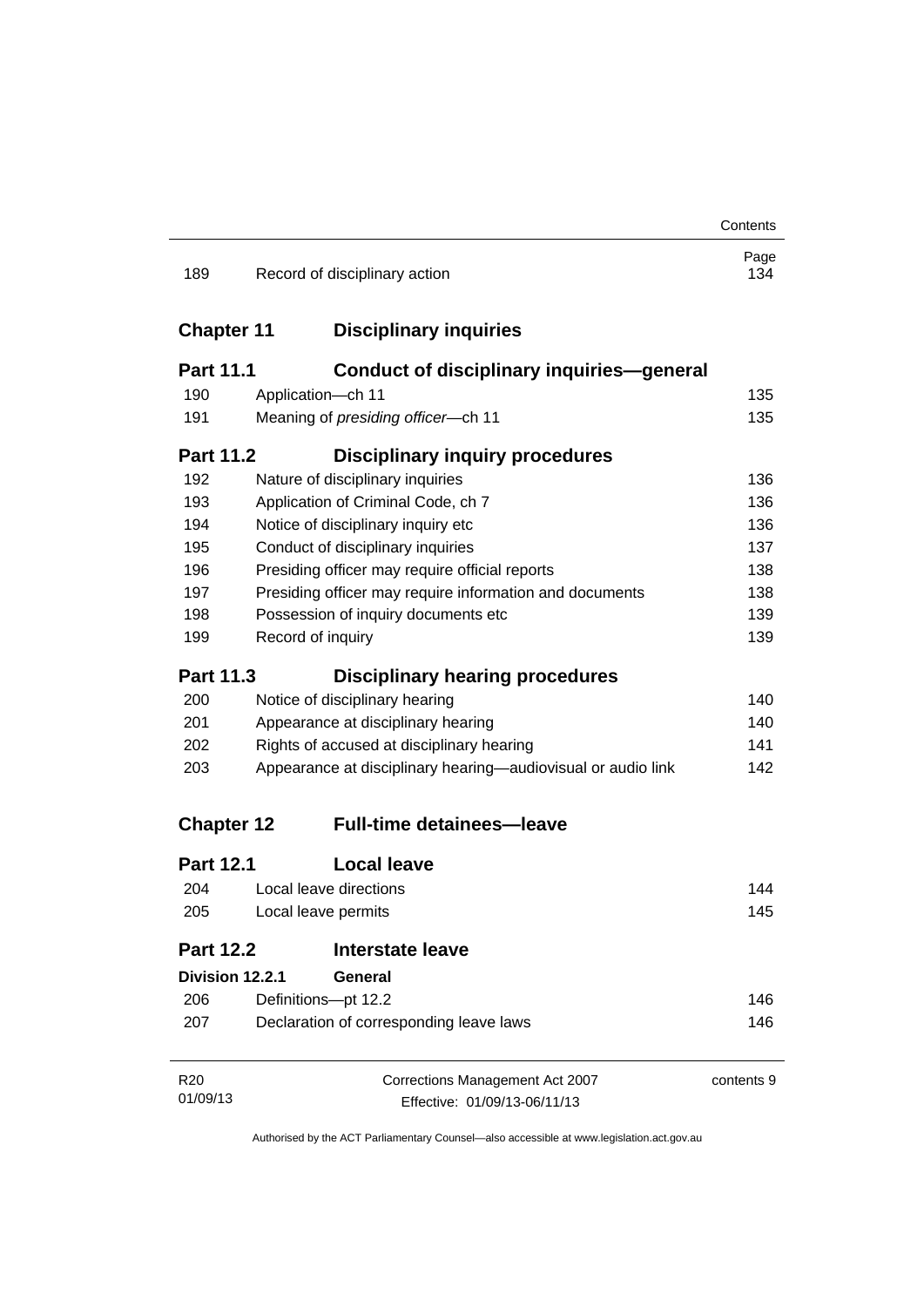#### **Contents**

|                   |                           |                                                                        | Page |
|-------------------|---------------------------|------------------------------------------------------------------------|------|
| Division 12.2.2   |                           | <b>ACT permits for interstate leave</b>                                |      |
| 208               | Interstate leave permits  |                                                                        | 147  |
| 209               |                           | Effect of ACT permit for interstate leave                              | 148  |
| 210               |                           | Notice to participating States                                         | 149  |
| 211               | Powers of escort officers |                                                                        | 149  |
| 212               | Liability for damage etc  |                                                                        | 150  |
| Division 12.2.3   |                           | Interstate leave under corresponding leave laws                        |      |
| 213               |                           | Effect in ACT of interstate leave permit under corresponding leave law | 150  |
| 214               |                           | Powers of interstate escort officers                                   | 150  |
| 215               |                           | Escape of interstate detainee                                          | 151  |
| 216               |                           | Return of escaped interstate detainee                                  | 151  |
| <b>Chapter 13</b> |                           | <b>Miscellaneous</b>                                                   |      |
| 217               |                           | Lawful temporary absence from correctional centre                      | 153  |
| 218               |                           | Detainee's work-no employment contract etc                             | 153  |
| 219               |                           | Detainee's work-work health and safety                                 | 154  |
| 220               |                           | Personal injury management-detainees etc                               | 154  |
| 221               |                           | Random testing of detainees—statistical purposes                       | 155  |
| 222               | Confidentiality           |                                                                        | 155  |

| Protection from liability                    | 158 |
|----------------------------------------------|-----|
| Corrections dogs                             | 158 |
| Declaration of corresponding corrections law | 159 |
| Evidentiary certificates                     | 159 |
| Determination of fees                        | 160 |
| Approved forms                               | 160 |
| Regulation-making power                      | 161 |
|                                              |     |

### **Chapter 51 [Transitional—Corrections and Sentencing](#page-178-0)  [Legislation Amendment Act 2012](#page-178-0)**

| 508 | Alleged disciplinary breaches not finally dealt with before |     |  |
|-----|-------------------------------------------------------------|-----|--|
|     | commencement day                                            | 163 |  |
| 509 | Expirv—ch 51                                                | 163 |  |

**Corrections Management Act 2007** Effective: 01/09/13-06/11/13

R20 01/09/13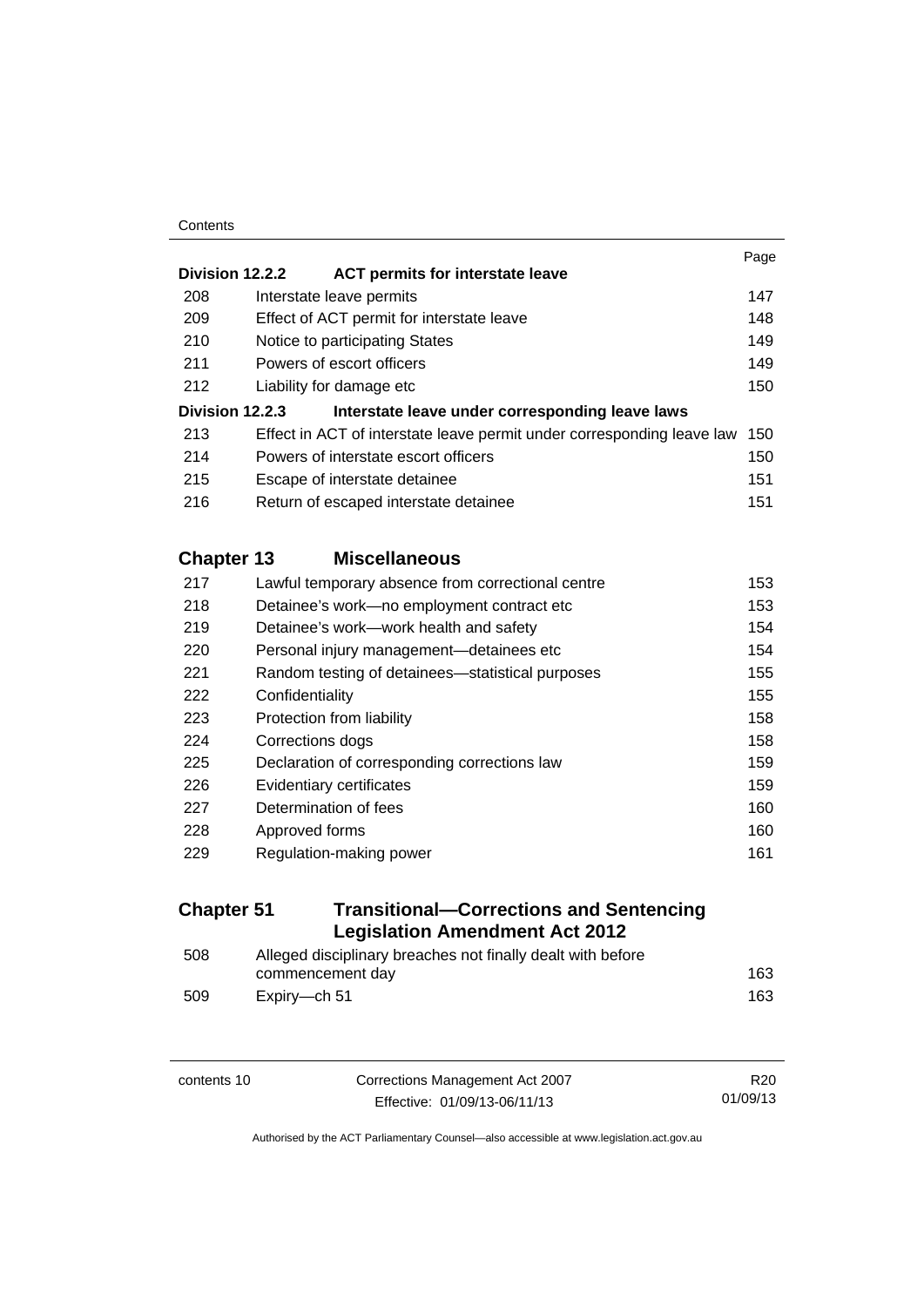|                   |                        | Contents |  |
|-------------------|------------------------|----------|--|
|                   |                        | Page     |  |
| <b>Dictionary</b> |                        | 164      |  |
|                   |                        |          |  |
| <b>Endnotes</b>   |                        |          |  |
| 1                 | About the endnotes     | 171      |  |
| 2                 | Abbreviation key       | 171      |  |
| 3                 | Legislation history    | 172      |  |
| 4                 | Amendment history      | 176      |  |
| 5                 | Earlier republications | 188      |  |

R20 01/09/13 Corrections Management Act 2007 Effective: 01/09/13-06/11/13

contents 11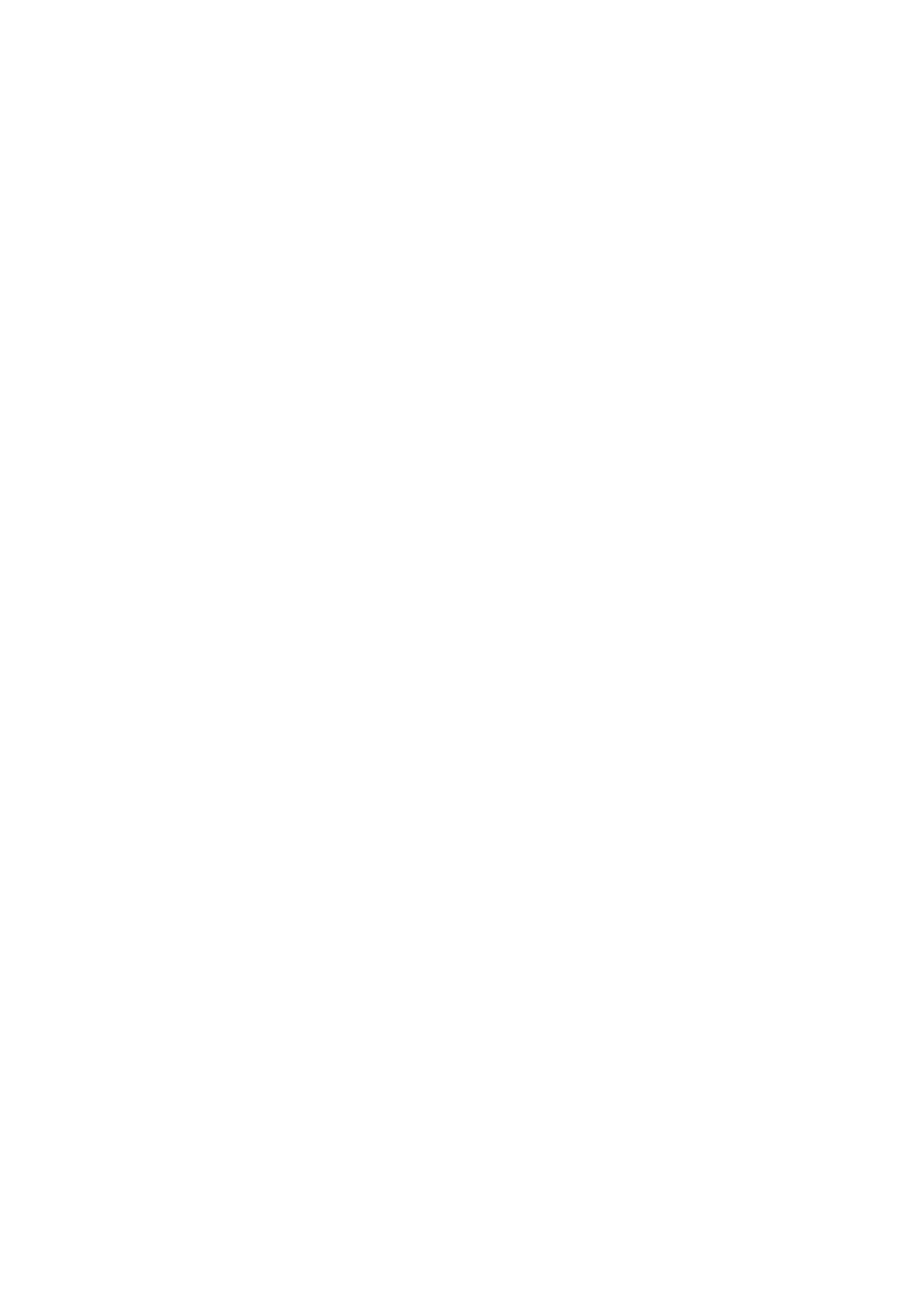

# **Corrections Management Act 2007**

An Act relating to correctional services, and for other purposes

R20 01/09/13

֖֚֚֚֬

Corrections Management Act 2007 Effective: 01/09/13-06/11/13

page 1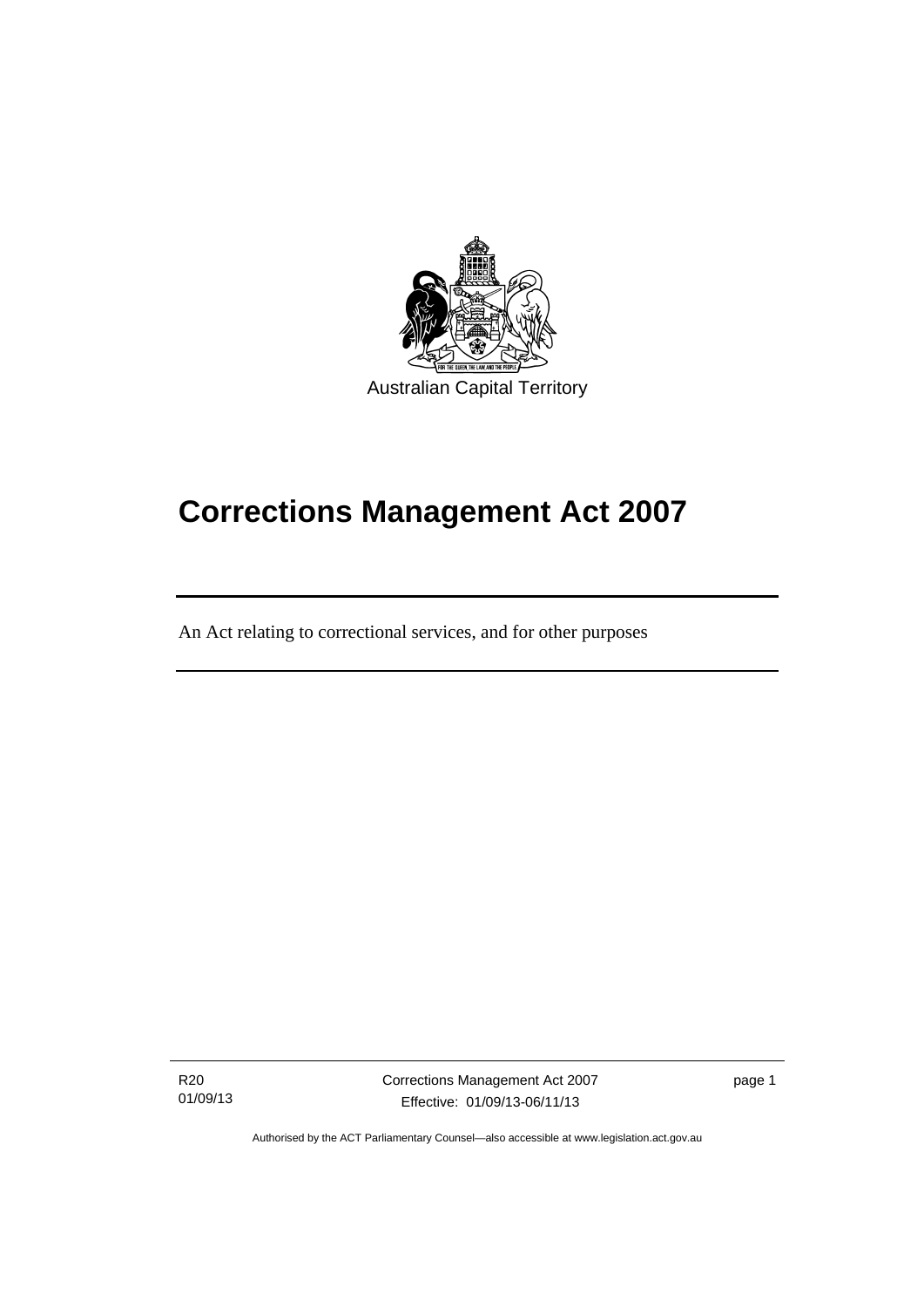### <span id="page-15-0"></span>**Preamble**

- 1 The inherent dignity of all human beings, whatever their personal or social status, is one of the fundamental values of a just and democratic society.
- 2 The criminal justice system should respect and protect all human rights in accordance with the *[Human Rights Act 2004](http://www.legislation.act.gov.au/a/2004-5)* and international law.
- 3 Sentences are imposed on offenders as punishment, not for punishment.
- 4 The management of imprisoned offenders, and people remanded or otherwise detained in lawful custody, should contribute to the maintenance of a safe, just and democratic society, particularly as follows:
	- (a) by ensuring justice, security and good order at correctional centres;
	- (b) by ensuring that harm suffered by victims of offenders, and their need for protection, are considered appropriately in making decisions about the management of offenders;
	- (c) by promoting the rehabilitation of imprisoned offenders and their reintegration into society;
	- (d) by ensuring that imprisoned offenders and people remanded or otherwise detained in lawful custody are treated in a decent, humane and just way.

The Legislative Assembly for the Australian Capital Territory therefore enacts as follows:

R20 01/09/13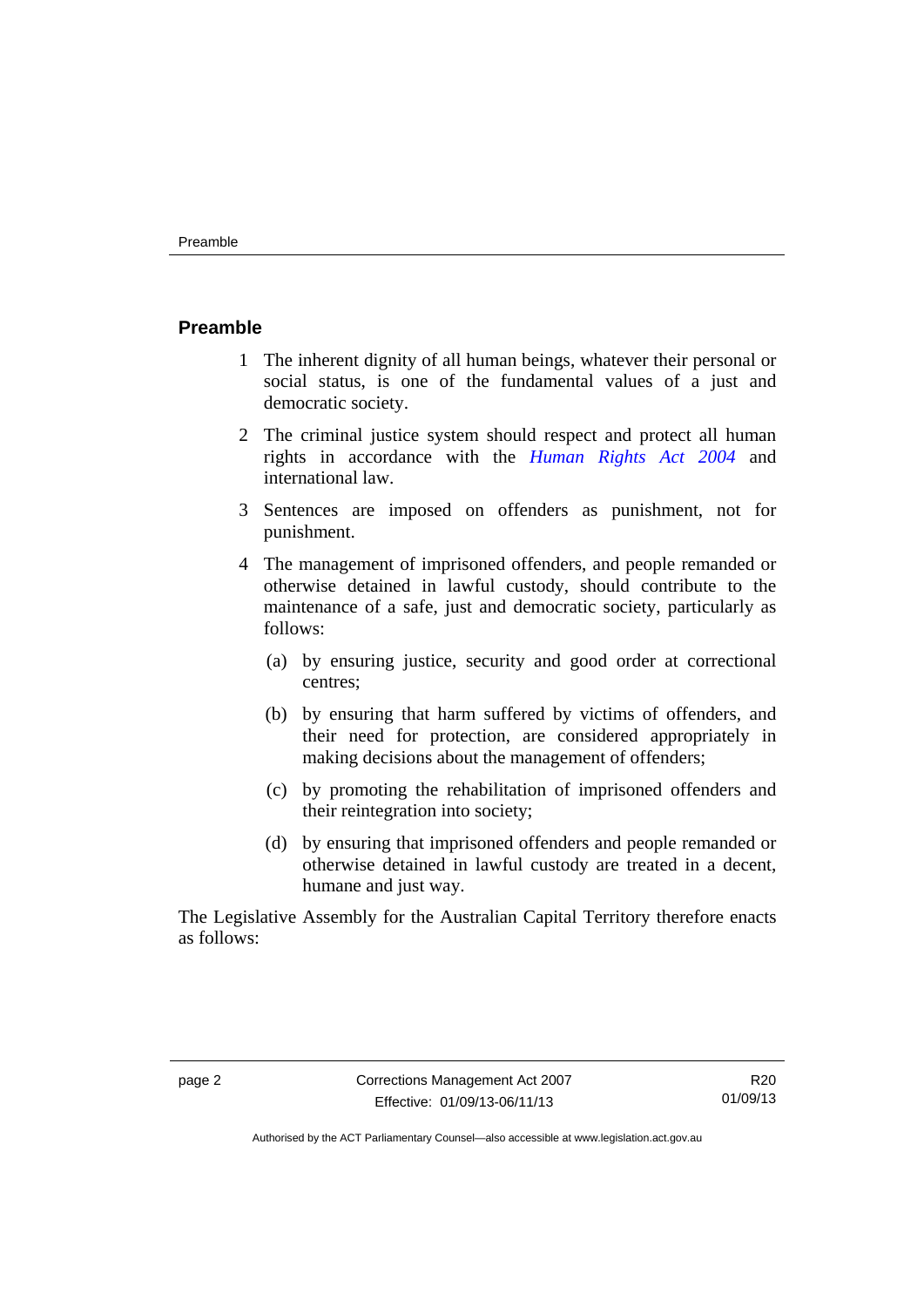## <span id="page-16-0"></span>**Chapter 1 Preliminary**

### <span id="page-16-1"></span>**1 Name of Act**

This Act is the *Corrections Management Act 2007*.

### <span id="page-16-2"></span>**3 Dictionary**

The dictionary at the end of this Act is part of this Act.

*Note 1* The dictionary at the end of this Act defines certain terms used in this Act, and includes references (*signpost definitions*) to other terms defined elsewhere.

> For example, the signpost definition '*detainee*—see section 6.' means that the term '*detainee*' is defined in that section and the definition applies to this Act.

*Note 2* A definition in the dictionary (including a signpost definition) applies to the entire Act unless the definition, or another provision of the Act, provides otherwise or the contrary intention otherwise appears (see [Legislation Act,](http://www.legislation.act.gov.au/a/2001-14) s 155 and s 156 (1)).

### <span id="page-16-3"></span>**4 Notes**

A note included in this Act is explanatory and is not part of this Act.

*Note* See the [Legislation Act,](http://www.legislation.act.gov.au/a/2001-14) s 127 (1), (4) and (5) for the legal status of notes.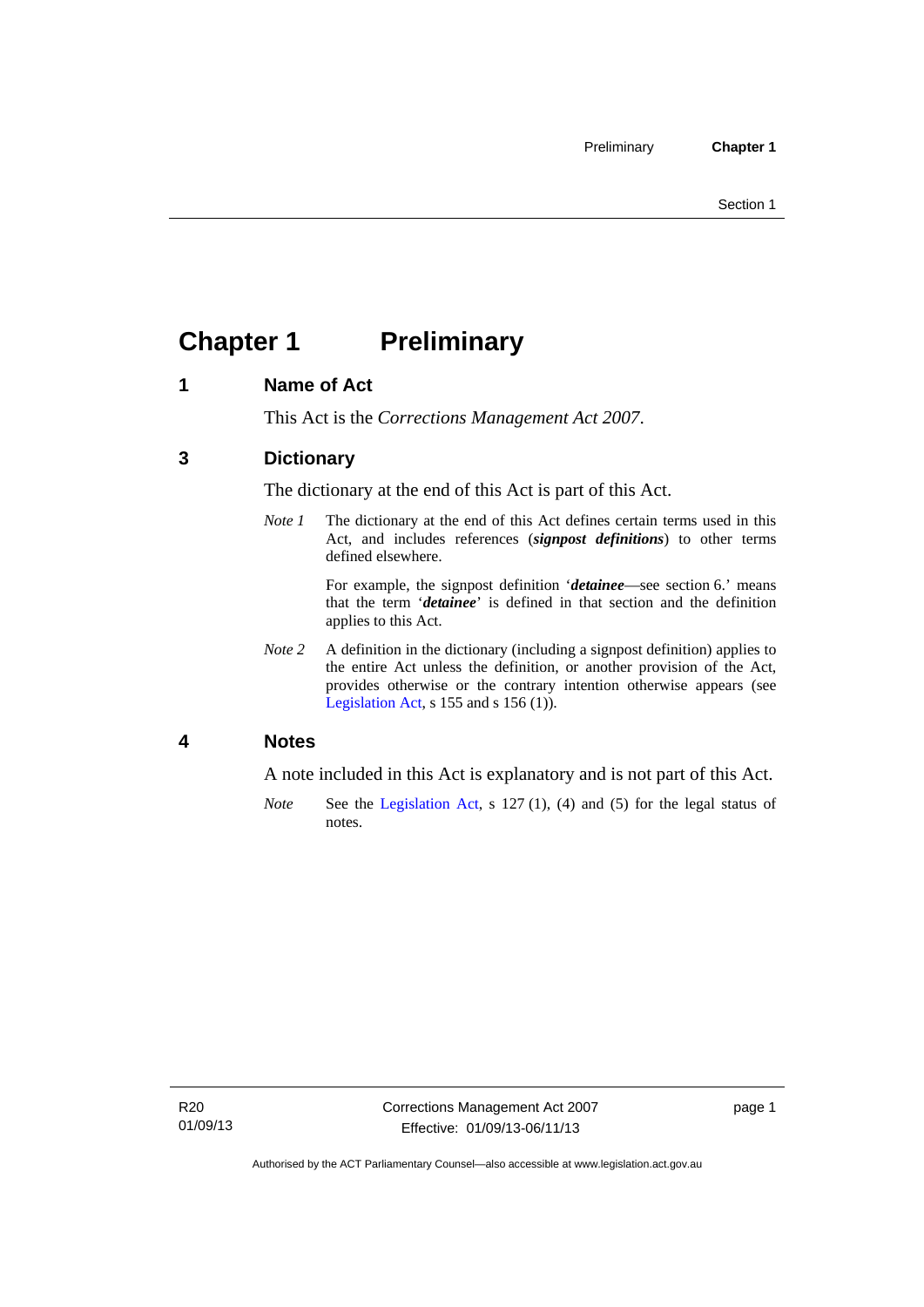### <span id="page-17-0"></span>**5 Offences against Act—application of Criminal Code etc**

Other legislation applies in relation to offences against this Act.

*Note 1 Criminal Code* The [Criminal Code](http://www.legislation.act.gov.au/a/2002-51), ch 2 applies to all offences against this Act (see Code, pt 2.1).

> The chapter sets out the general principles of criminal responsibility (including burdens of proof and general defences), and defines terms used for offences to which the Code applies (eg *conduct*, *intention*, *recklessness* and *strict liability*).

*Note 2 Penalty units* 

The [Legislation Act,](http://www.legislation.act.gov.au/a/2001-14) s 133 deals with the meaning of offence penalties that are expressed in penalty units.

### <span id="page-17-1"></span>**6 Application of Act—***detainees*

- (1) This Act applies to each of the following (each of whom is a *detainee*):
	- (a) an offender while the offender is required to be imprisoned under full-time detention because of a committal order for the *[Crimes \(Sentence Administration\) Act 2005](http://www.legislation.act.gov.au/a/2005-59)*, part 3.1;
	- (b) an offender under a sentence of imprisonment while the offender is required to perform periodic detention in a detention period under the *[Crimes \(Sentence Administration\)](http://www.legislation.act.gov.au/a/2005-59)  [Act 2005](http://www.legislation.act.gov.au/a/2005-59),* part 5.3;
	- (c) a person while the person is remanded in custody because of an order for remand for the *[Crimes \(Sentence Administration\)](http://www.legislation.act.gov.au/a/2005-59)  [Act 2005](http://www.legislation.act.gov.au/a/2005-59)*, part 3.2;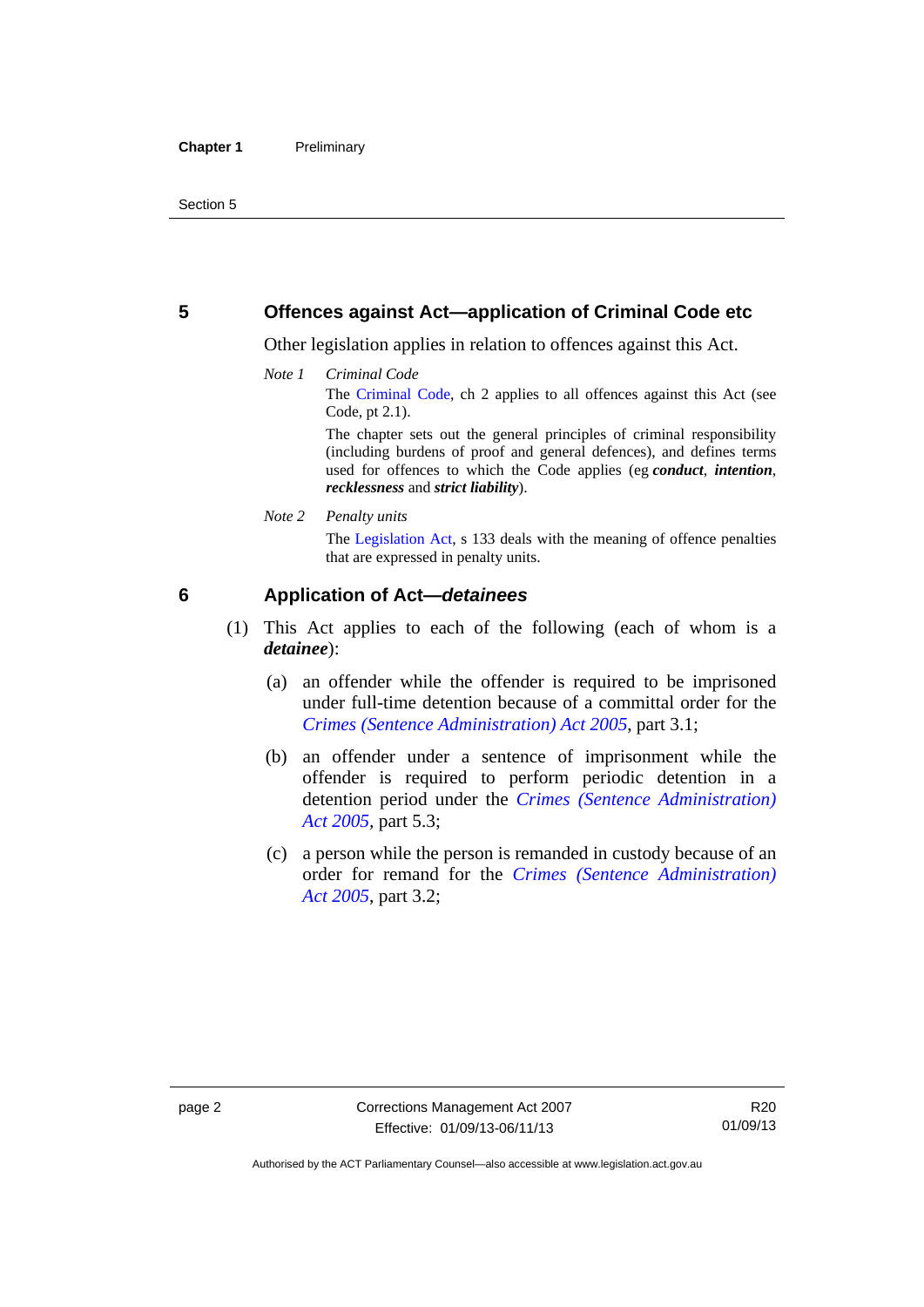(d) anyone else while the person is required to be held in custody or detention under a territory law or a law of the Commonwealth, a State or another Territory.

#### **Examples—par (d)**

- 1 a person held on a warrant issued under the *[Royal Commissions](http://www.legislation.act.gov.au/a/1991-1)  [Act 1991](http://www.legislation.act.gov.au/a/1991-1)*, section 35 (Apprehension of witnesses failing to appear)
- 2 a person in immigration detention under the *[Migration Act 1958](http://www.comlaw.gov.au/Series/C2004A07412)* (Cwlth)
- 3 an interstate detainee on leave in the ACT held in custody overnight
- *Note* An example is part of the Act, is not exhaustive and may extend, but does not limit, the meaning of the provision in which it appears (see [Legislation Act,](http://www.legislation.act.gov.au/a/2001-14) s 126 and s 132).
- (2) However, the application of this Act is subject to the *[Crimes](http://www.legislation.act.gov.au/a/2005-59)  [\(Sentence Administration\) Act 2005](http://www.legislation.act.gov.au/a/2005-59)*, part 4.3 (Full-time detention in NSW).
- (3) Also, this Act (other than chapter 4 (Detention in police and court cells)) does not apply to a person detained under the *[Children and](http://www.legislation.act.gov.au/a/2008-19)  [Young People Act 2008](http://www.legislation.act.gov.au/a/2008-19)*.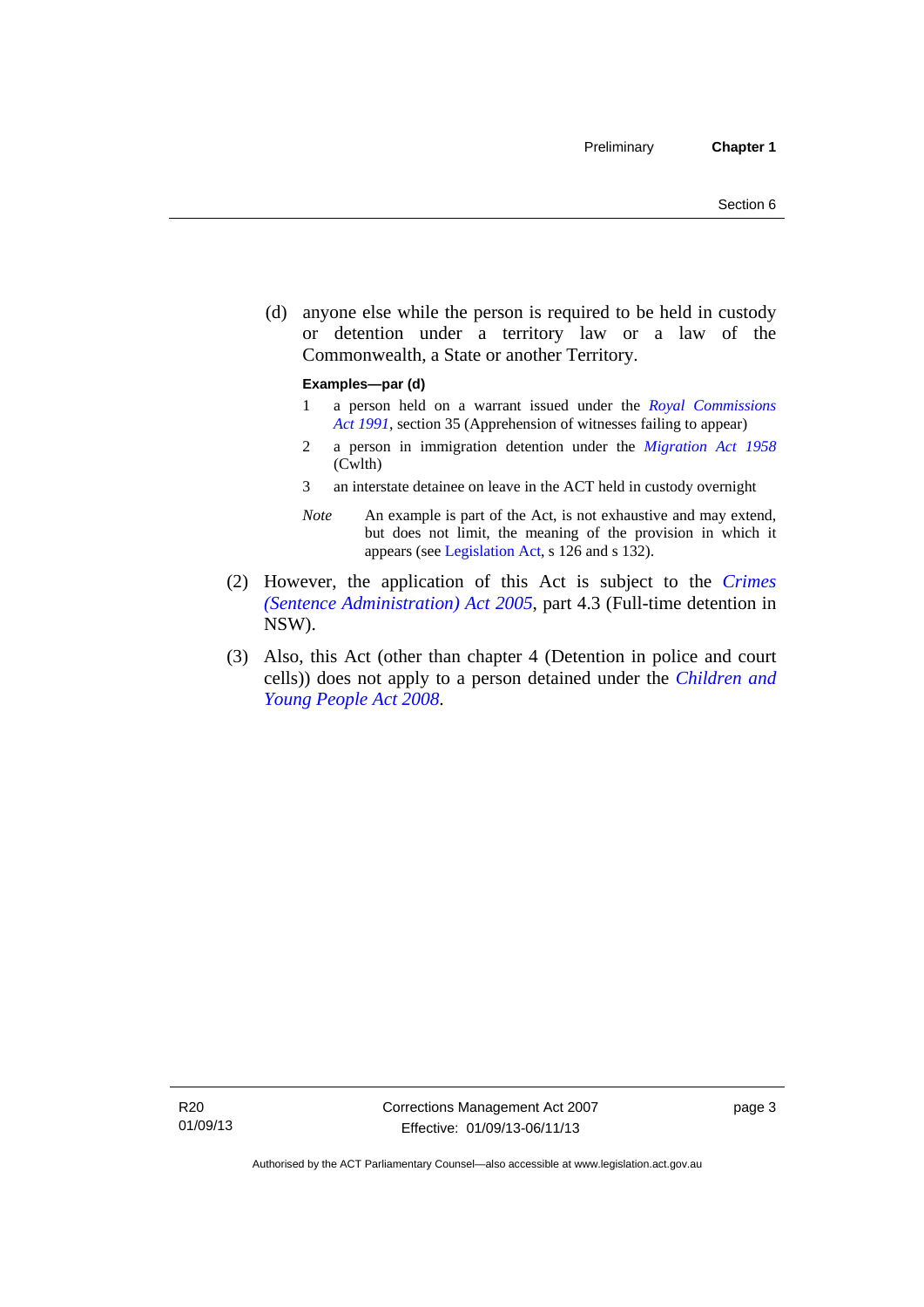Section 7

### <span id="page-19-0"></span>**Chapter 2 Objects and principles**

### <span id="page-19-1"></span>**7 Main objects of Act**

The main objects of this Act are to promote public safety and the maintenance of a just society, particularly by—

- (a) ensuring the secure detention of detainees at correctional centres; and
- (b) ensuring justice, security and good order at correctional centres; and
- (c) ensuring that detainees are treated in a decent, humane and just way; and
- (d) promoting the rehabilitation of offenders and their reintegration into society.

### <span id="page-19-2"></span>**8 Management of correctional services**

Correctional services must be managed so as to achieve the main objects of this Act, particularly by—

- (a) ensuring that public safety is the paramount consideration in decision-making about the management of detainees; and
- (b) ensuring respect for the humanity of everyone involved in correctional services, including detainees, corrections officers and other people who work at or visit correctional centres; and
- (c) ensuring behaviour by corrections officers that recognises and respects the inherent dignity of detainees as individuals; and
- (d) ensuring that harm suffered by victims, and their need for protection, are considered appropriately in decision-making about the management of detainees.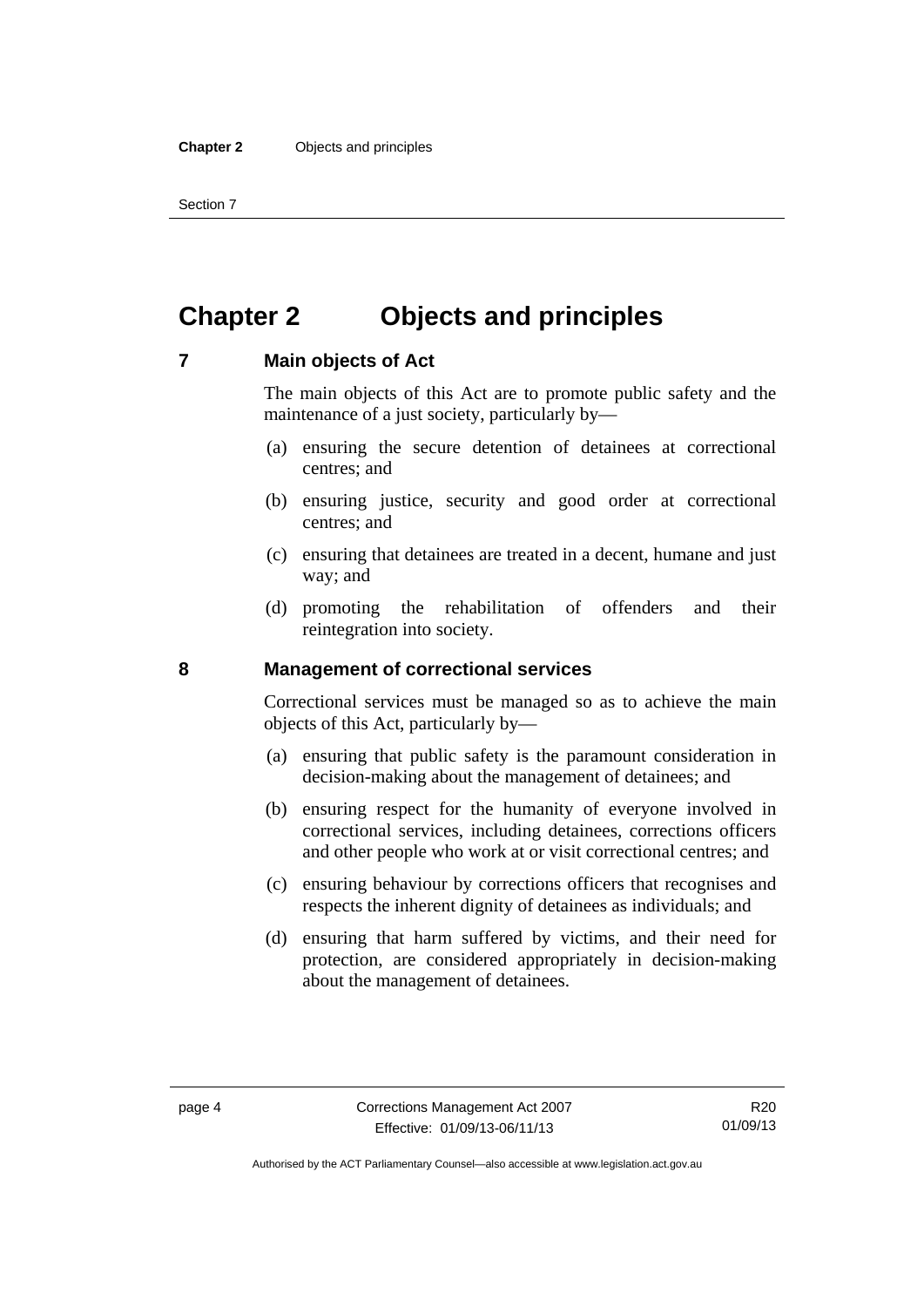### <span id="page-20-0"></span>**9 Treatment of detainees generally**

Functions under this Act in relation to a detainee must be exercised as follows:

- (a) to respect and protect the detainee's human rights;
- (b) to ensure the detainee's decent, humane and just treatment;
- (c) to preclude torture or cruel, inhuman or degrading treatment;
- (d) to ensure the detainee is not subject to further punishment (in addition to deprivation of liberty) only because of the conditions of detention;
- (e) to ensure the detainee's conditions in detention comply with section 12 (Correctional centres—minimum living conditions);
- (f) if the detainee is an offender—to promote, as far as practicable, the detainee's rehabilitation and reintegration into society.

### <span id="page-20-1"></span>**10 Treatment of remandees**

- (1) Functions under this Act in relation to a detainee who is a remandee must also be exercised to recognise and respect that—
	- (a) the remandee must be presumed innocent of any offence for which the remandee is remanded; and
	- (b) the detention is not imposed as punishment of the remandee.
- (2) Subsection (1) does not apply if the remandee—
	- (a) has been convicted or found guilty of the offence for which the remandee is detained; or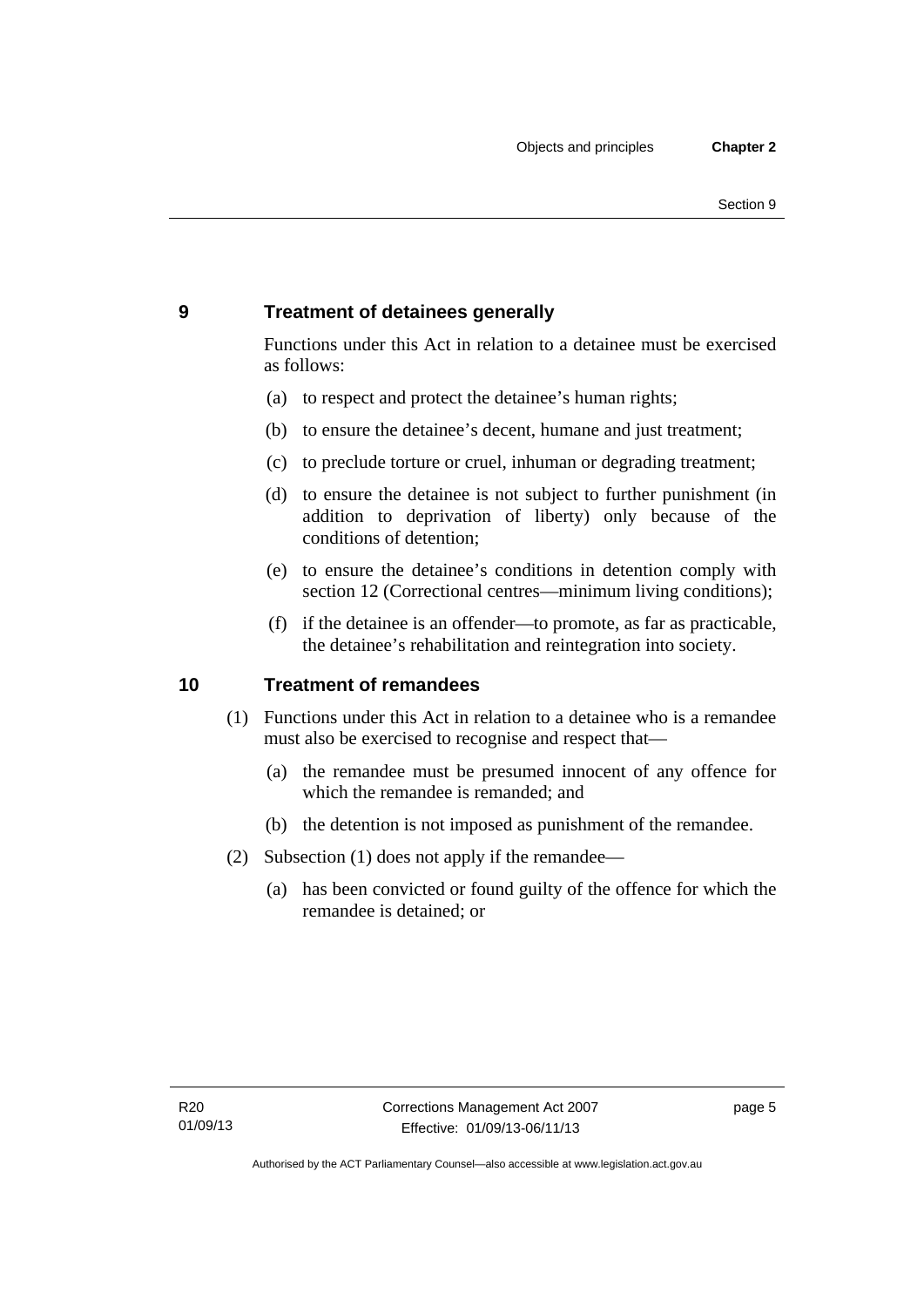(b) is under a sentence of imprisonment in relation to another offence.

#### **Examples—par (a)**

- 1 a convicted person remanded in custody for sentencing
- 2 a paroled offender remanded in custody during an adjournment of a hearing by the sentence administration board
- *Note* An example is part of the Act, is not exhaustive and may extend, but does not limit, the meaning of the provision in which it appears (see [Legislation Act,](http://www.legislation.act.gov.au/a/2001-14) s 126 and s 132).

### <span id="page-21-0"></span>**11 Treatment of certain detainees**

- (1) This section applies to a person (other than a sentenced offender or remandee) while the person is required to be held in custody or detention under a territory law or a law of the Commonwealth, a State or another Territory.
- (2) Functions under this Act in relation to the person must be exercised to recognise and respect the purpose for which the person is held in custody or detention.
- (3) This Act applies in relation to the person as a full-time detainee, with any changes prescribed by regulation.

### <span id="page-21-1"></span>**12 Correctional centres—minimum living conditions**

- (1) To protect the human rights of detainees at correctional centres, the director-general must ensure, as far as practicable, that conditions at correctional centres meet at least the following minimum standards:
	- (a) detainees must have access to sufficient food and drink to avoid hunger and poor nourishment;
	- (b) detainees must have access to sufficient suitable clothing that does not degrade or humiliate detainees;
	- (c) detainees must have access to suitable facilities for personal hygiene;

Authorised by the ACT Parliamentary Counsel—also accessible at www.legislation.act.gov.au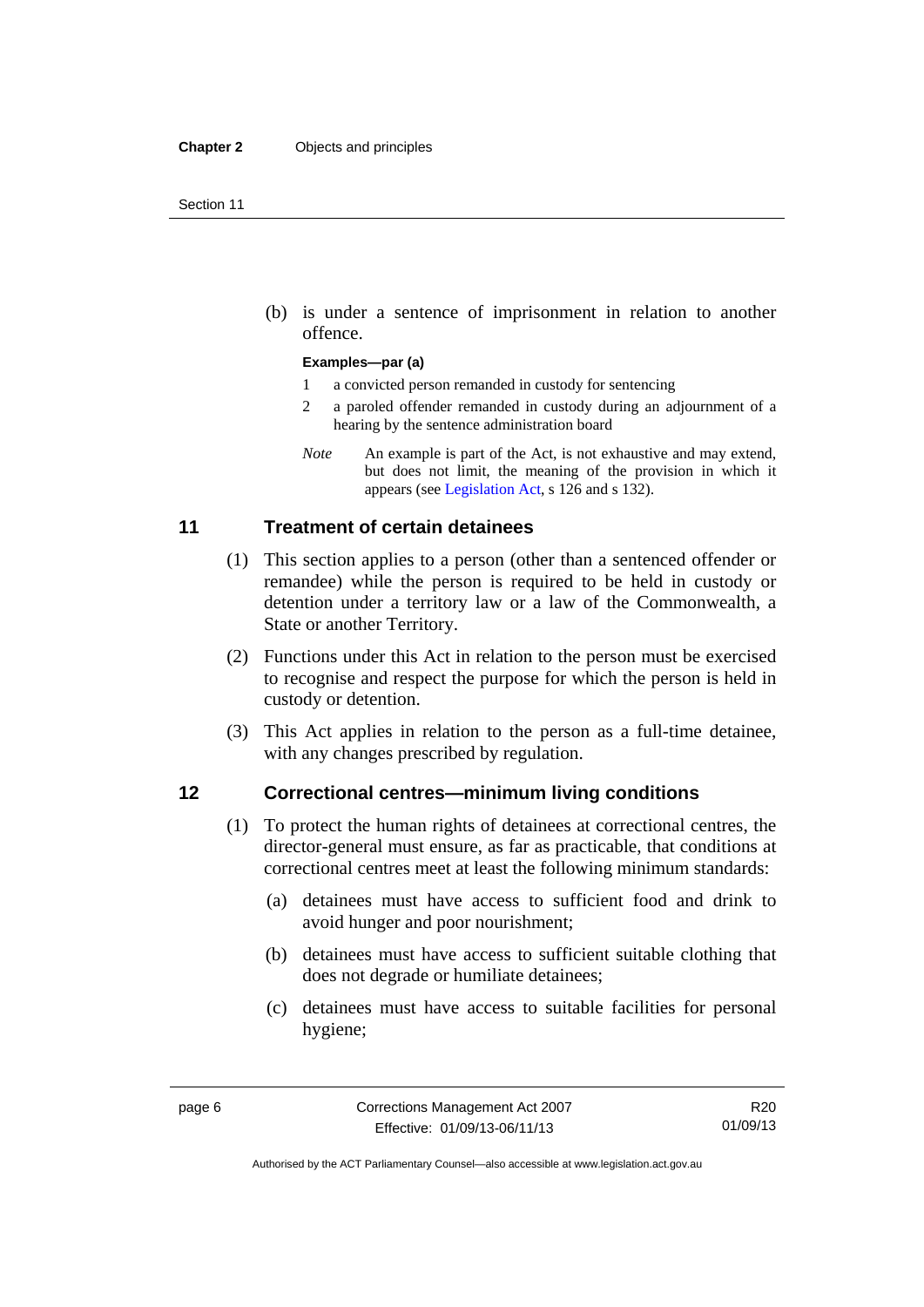- (d) detainees must have suitable accommodation and bedding for sleeping in reasonable privacy and comfort;
- (e) detainees must have reasonable access to the open air and exercise;
- (f) detainees must have reasonable access to telephone, mail and other facilities for communicating with people in the community;
- (g) detainees must have reasonable opportunities to receive visits from family members, accredited people and others;
	- *Note Family member* and *accredited person* are defined in the dictionary.
- (h) detainees must have reasonable opportunities to communicate with their lawyers;
- (i) detainees must have reasonable access to news and education services and facilities to maintain contact with society;
- (j) detainees must have access to suitable health services and health facilities;
- (k) detainees must have reasonable opportunities for religious, spiritual and cultural observances.

#### **Example—par (k)**

observances and practices relating to religious or spiritual beliefs, including indigenous spiritual beliefs

- *Note* An example is part of the Act, is not exhaustive and may extend, but does not limit, the meaning of the provision in which it appears (see [Legislation Act,](http://www.legislation.act.gov.au/a/2001-14) s 126 and s 132).
- (2) Chapter 6 (Living conditions at correctional centres) applies in relation to correctional centres.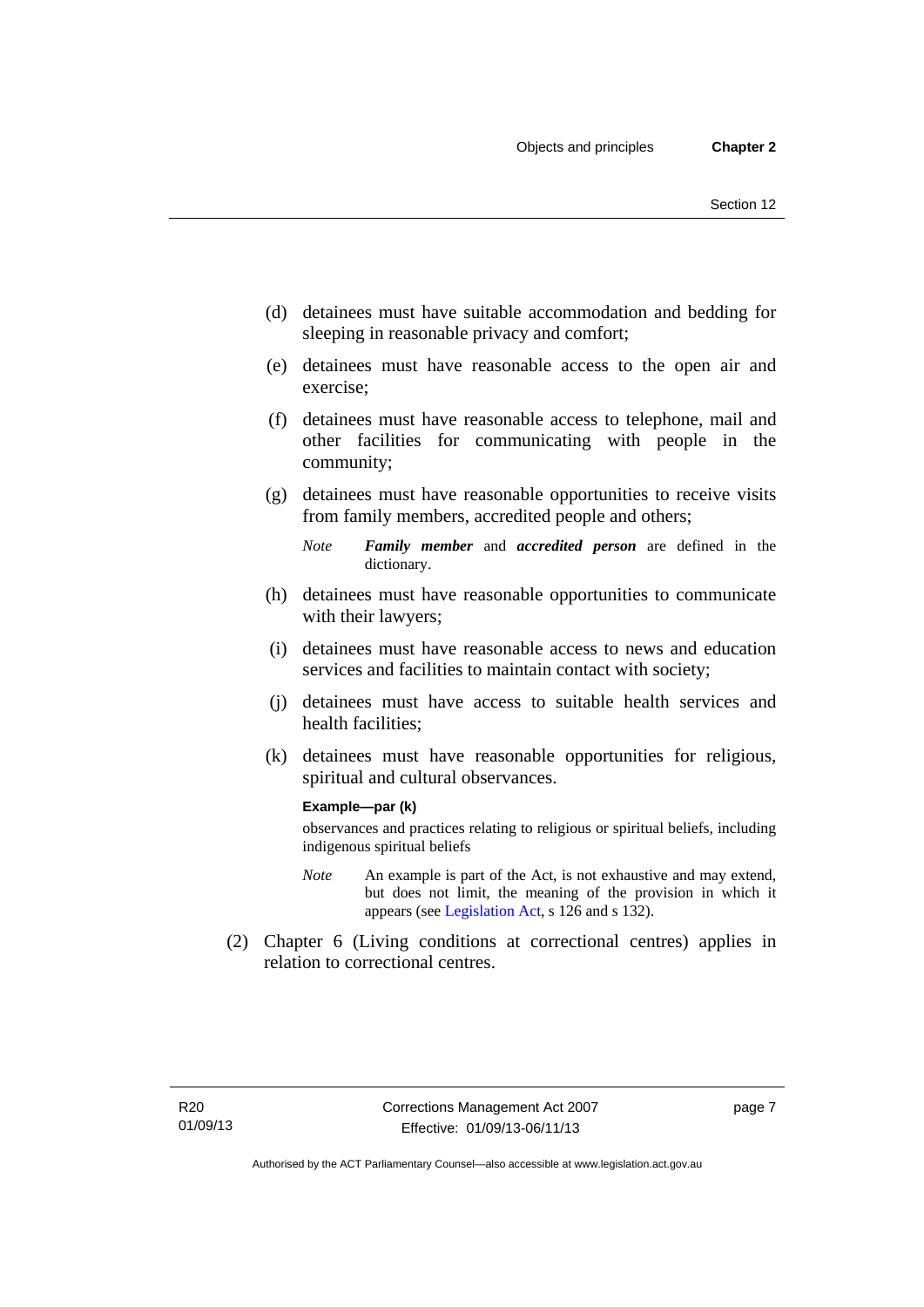**Chapter 3** Administration<br> **Part 3.1** Administration Administration—general

Section 13

### <span id="page-23-0"></span>**Chapter 3 Administration**

### <span id="page-23-1"></span>**Part 3.1 Administration—general**

### <span id="page-23-2"></span>**13 Ministerial directions to director-general**

 (1) The Minister may give written directions to the director-general about the exercise of functions under this Act.

#### **Example of direction**

a direction to make corrections policies or operating procedures to ensure that functions are exercised in accordance with a particular decision of the Supreme Court or a particular finding of a board of inquiry or royal commission

- *Note* An example is part of the Act, is not exhaustive and may extend, but does not limit, the meaning of the provision in which it appears (see [Legislation Act,](http://www.legislation.act.gov.au/a/2001-14) s 126 and s 132).
- (2) The director-general must comply with a direction under this section.
- (3) A direction is a notifiable instrument.

*Note* A notifiable instrument must be notified under the [Legislation Act](http://www.legislation.act.gov.au/a/2001-14).

### <span id="page-23-3"></span>**14 Corrections policies and operating procedures**

- (1) The director-general may make corrections policies and operating procedures, consistent with this Act, to facilitate the effective and efficient management of correctional services.
- (2) Each corrections policy or operating procedure is a notifiable instrument.
	- *Note 1* A notifiable instrument must be notified under the [Legislation Act](http://www.legislation.act.gov.au/a/2001-14).
	- *Note 2* The amendment or repeal of a corrections policy or operating procedure is also a notifiable instrument. See the [Legislation Act,](http://www.legislation.act.gov.au/a/2001-14) section 46 (Power to make instrument includes power to amend or repeal).

Authorised by the ACT Parliamentary Counsel—also accessible at www.legislation.act.gov.au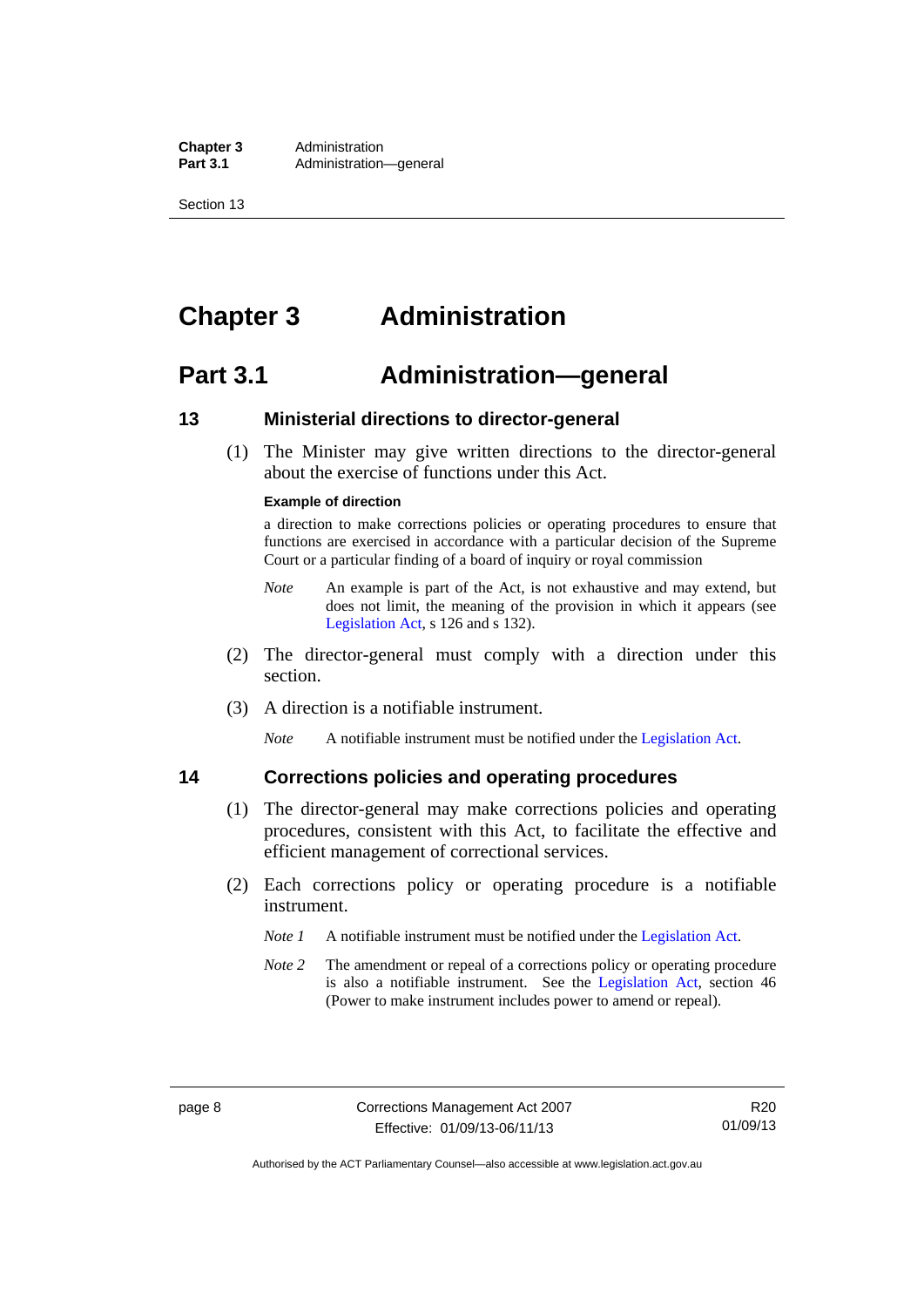- (3) Each corrections policy or operating procedure—
	- (a) must be available for inspection by anyone at each correctional centre; and
	- (b) may be made available for inspection at any other place decided by the director-general.

### <span id="page-24-0"></span>**15 Exclusions from notified corrections policies and operating procedures**

- (1) The director-general may exclude from a corrections policy or operating procedure notified or available for inspection in accordance with section 14 any matter that the director-general believes, on reasonable grounds, would be likely to disclose—
	- (a) information that may endanger public safety or undermine justice, security or good order at a correctional centre; or
	- (b) anything prescribed by regulation.
- (2) If subsection (1) applies to a corrections policy or operating procedure—
	- (a) the policy or procedure must contain a statement about the effect of this section; and
	- (b) the excluded matter must be available for inspection, on request, by any of the following:
		- (i) a judge or magistrate;
		- (ii) a member of the Legislative Assembly;
		- (iii) an official visitor;
		- (iv) the human rights commissioner;
		- (v) the public advocate;
		- (vi) the ombudsman;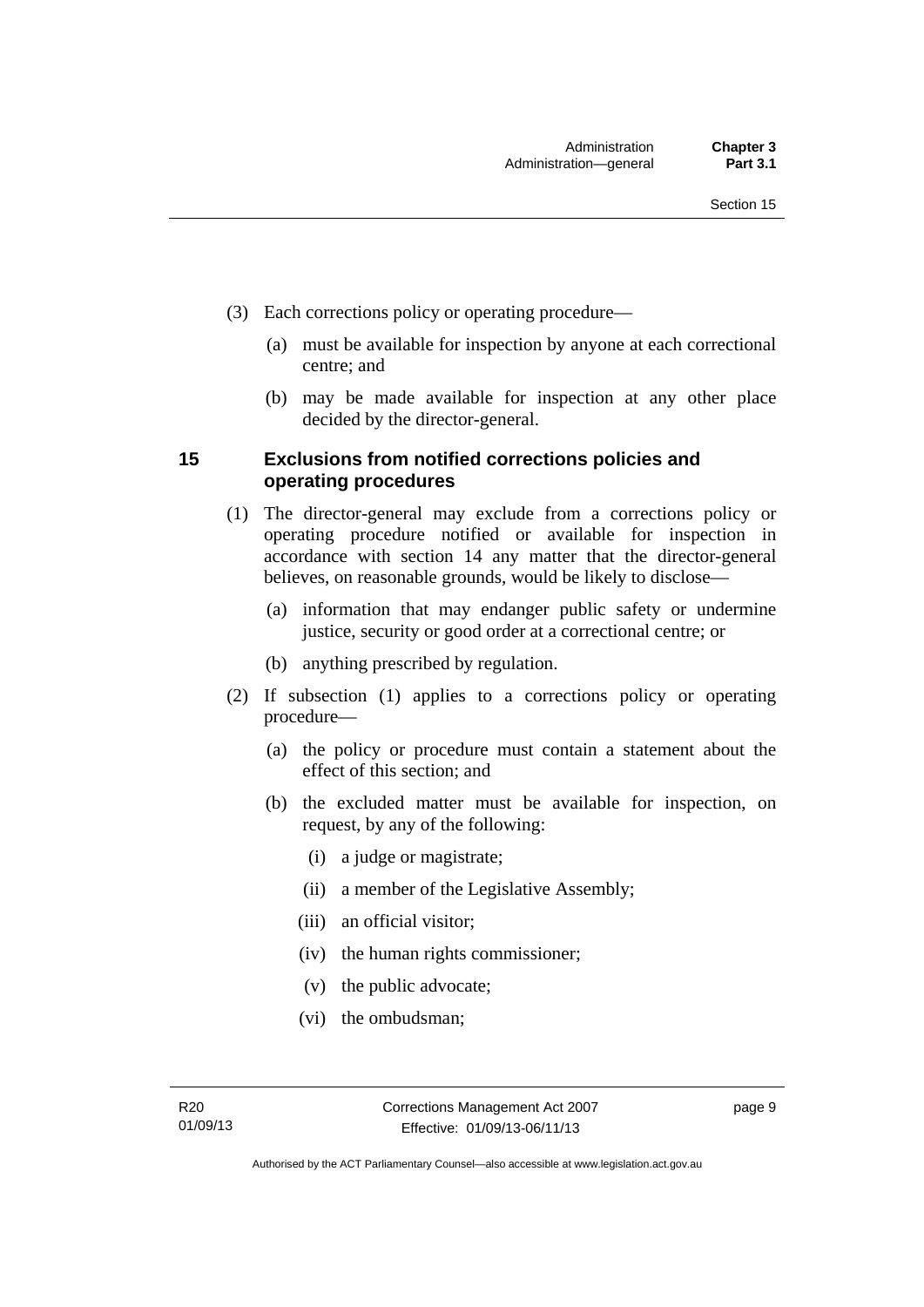**Chapter 3** Administration<br> **Part 3.1** Administration Administration—general

Section 16

- (vii) anyone else prescribed by regulation.
- *Note* Territory laws apply to a delegate of a person in the exercise of a delegation as if the delegate were the person who appointed the delegate (see [Legislation Act,](http://www.legislation.act.gov.au/a/2001-14) s 239 (2)).

### <span id="page-25-0"></span>**16 Director-general directions**

- (1) The director-general may give directions in relation to a detainee.
- (2) Without limiting subsection (1), the director-general may give a direction that the director-general considers necessary and reasonable in relation to any of the following:
	- (a) the welfare or safety of the detainee or anyone else;
	- (b) security or good order at a correctional centre;
	- (c) ensuring compliance with any requirement under this Act or another territory law.
- (3) A direction may be given orally or in writing and may apply to a particular detainee or 2 or more detainees.
- (4) A direction by the director-general under this Act, or anything done under the direction, is not invalid because of a defect or irregularity in or in relation to the direction.

### <span id="page-25-1"></span>**17 Director-general delegations**

 (1) The director-general may delegate any of the director-general's functions under this Act to a corrections officer.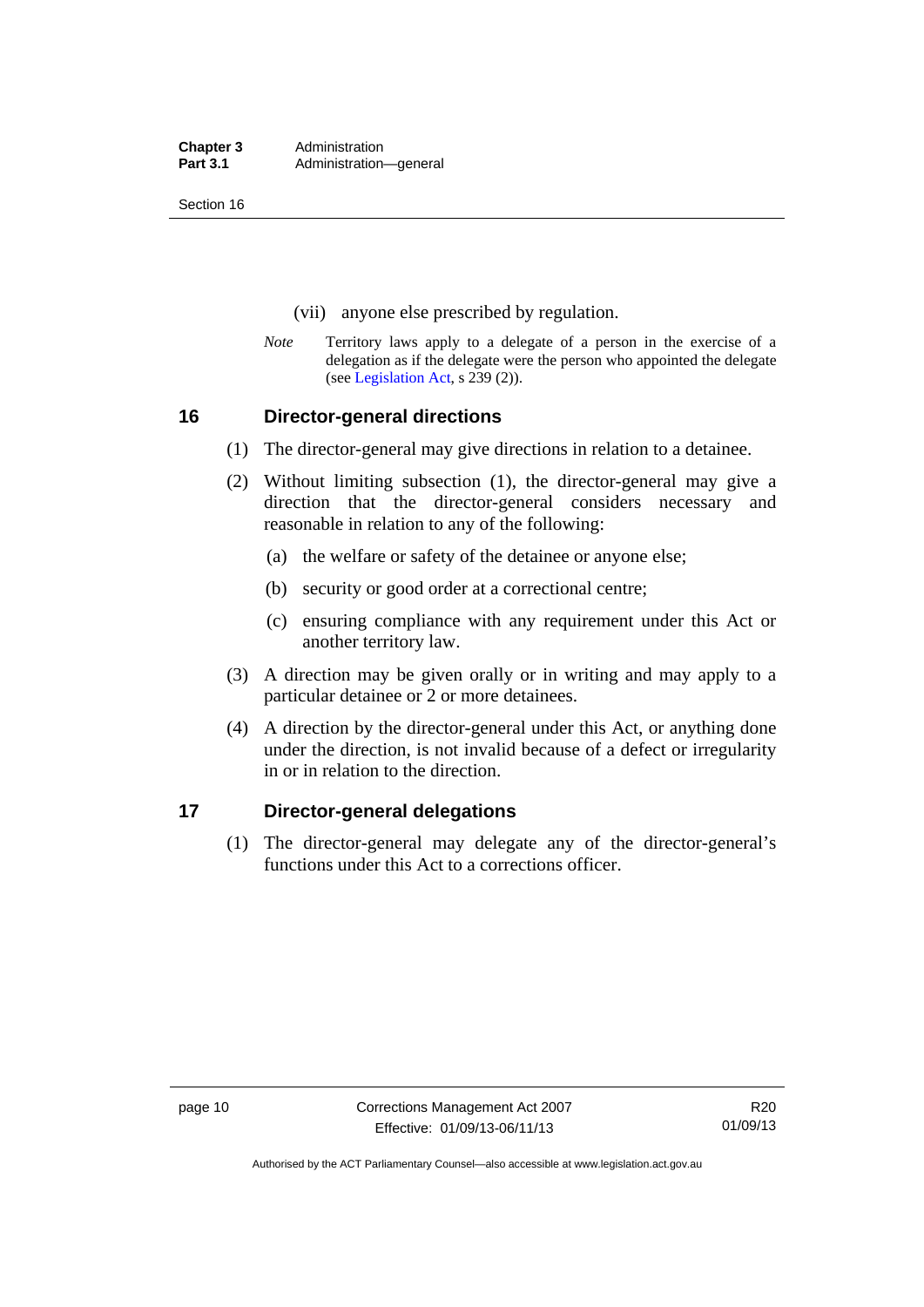(2) This section does not limit the director-general's power to delegate a function under any other territory law.

#### **Examples of delegation**

- 1 a delegation for directions to be given to detainees at a correctional centre by the corrections officer in charge of the centre
- 2 a delegation for functions under chapter 10 (Discipline) to be exercised by a corrections officer at a correctional centre
- *Note 1* An example is part of the Act, is not exhaustive and may extend, but does not limit, the meaning of the provision in which it appears (see [Legislation Act,](http://www.legislation.act.gov.au/a/2001-14) s 126 and s 132).
- *Note* 2 For the making of delegations and the exercise of delegated functions, see the [Legislation Act,](http://www.legislation.act.gov.au/a/2001-14) pt 19.4.
- *Note 3* The *[Public Sector Management Act 1994](http://www.legislation.act.gov.au/a/1994-37)*, s 36 also provides for a director-general to delegate, and sub-delegate, powers given to the director-general under a territory law.

### <span id="page-26-0"></span>**18 Chief police officer delegations**

- (1) The chief police officer may delegate any of the chief police officer's functions under this Act to a police officer.
- (2) This section does not limit the chief police officer's power to delegate a function under any other territory law.

#### **Example of delegation**

a delegation for giving directions under section 30 (Detention in police cells).

- *Note 1* An example is part of the Act, is not exhaustive and may extend, but does not limit, the meaning of the provision in which it appears (see [Legislation Act,](http://www.legislation.act.gov.au/a/2001-14) s 126 and s 132).
- *Note 2* For the making of delegations and the exercise of delegated functions, see the [Legislation Act,](http://www.legislation.act.gov.au/a/2001-14) pt 19.4.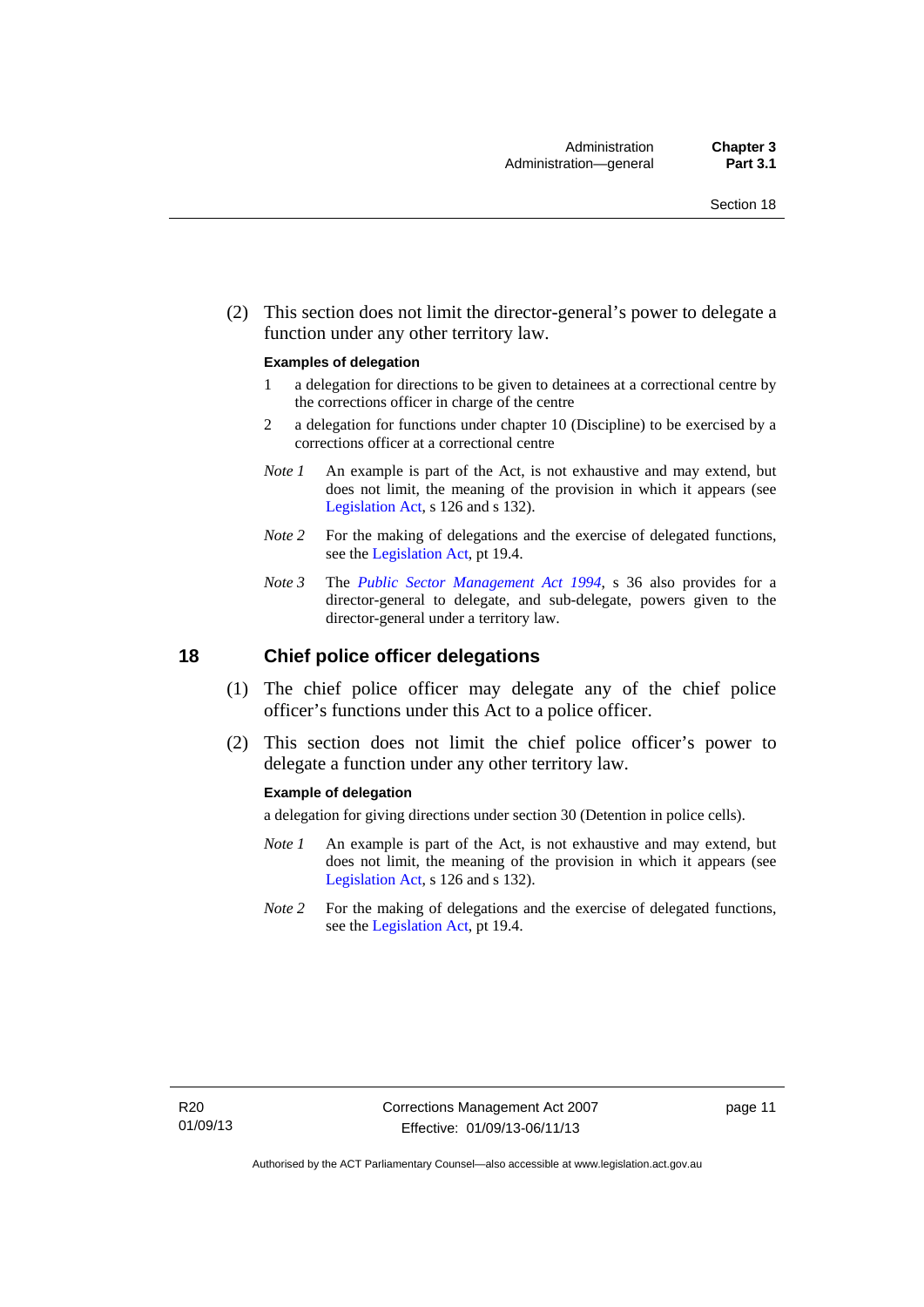**Chapter 3** Administration<br>**Part 3.2** Corrections of **Corrections officers** 

Section 19

### <span id="page-27-0"></span>**Part 3.2 Corrections officers**

### <span id="page-27-1"></span>**19 Corrections officers—appointment**

- (1) The director-general may appoint a public servant, or anyone else, as a corrections officer for this Act.
	- *Note 1* For the making of appointments (including acting appointments), see the [Legislation Act,](http://www.legislation.act.gov.au/a/2001-14) pt 19.3.
	- *Note* 2 In particular, a person may be appointed for a particular provision of a law (see [Legislation Act,](http://www.legislation.act.gov.au/a/2001-14) s 7 (3)) and an appointment may be made by naming a person or nominating the occupant of a position (see s 207).
	- *Note 3* A reference to an Act includes a reference to the statutory instruments made or in force under the Act, including any regulation and corrections policy and operating procedure (see [Legislation Act,](http://www.legislation.act.gov.au/a/2001-14) s 104).
- (2) The director-general may make an appointment under this section only if satisfied that the appointee has appropriate qualifications or experience to exercise the functions of a corrections officer.

### <span id="page-27-2"></span>**20 Corrections officers—functions**

- (1) A corrections officer—
	- (a) has the functions given to the officer under this Act or any other territory law; and
	- (b) is subject to the directions of the director-general in the exercise of the functions.
- (2) The functions of a corrections officer may be limited by—
	- (a) the instrument appointing the officer; or
	- (b) written notice given to the officer by the director-general; or
	- (c) a regulation.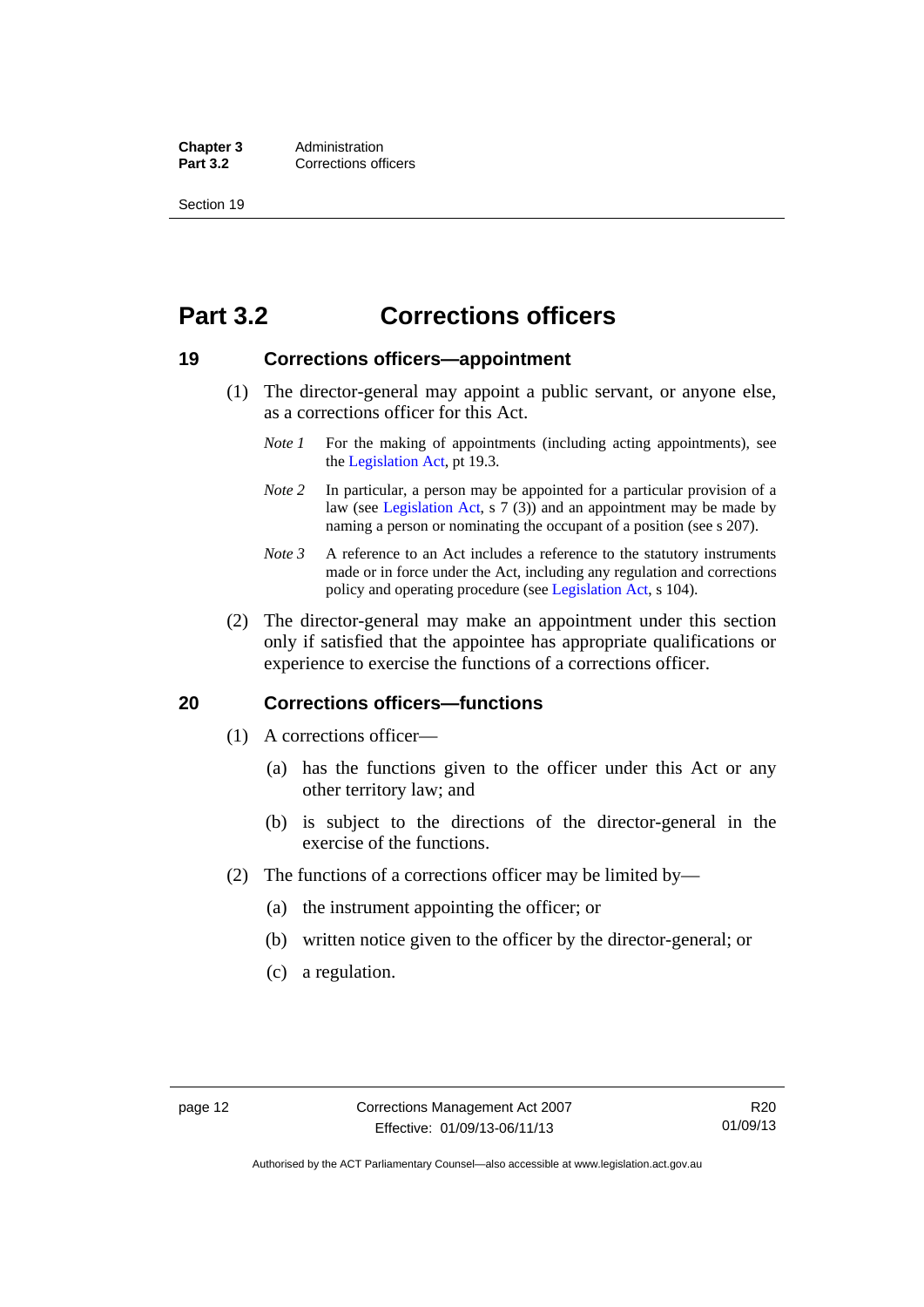### <span id="page-28-0"></span>**21 Doctors—health service appointments**

- (1) The director-general responsible for the administration of the *[Public](http://www.legislation.act.gov.au/a/1997-69)  [Health Act 1997](http://www.legislation.act.gov.au/a/1997-69)* must appoint a doctor for each correctional centre.
- (2) The doctor's functions are—
	- (a) to provide health services to detainees; and
	- (b) to protect the health of detainees (including preventing the spread of disease at correctional centres).
- (3) A doctor appointed for a correctional centre must be available to provide health services at the centre at least once each week.
- (4) The doctor may give written directions to the director-general for subsection (2) (b).
- (5) The director-general must ensure that each direction under subsection (4) is complied with unless the director-general believes, on reasonable grounds, that compliance would undermine security or good order at the correctional centre.

### <span id="page-28-1"></span>**22 Health practitioners—non-therapeutic functions**

- (1) The director-general must appoint a health practitioner to exercise non-therapeutic functions at each correctional centre.
	- *Note Health practitioner* includes a doctor and nurse registered under the *[Health Practitioner Regulation National Law \(ACT\)](http://www.legislation.act.gov.au/a/db_39269/default.asp)*.
- (2) In this section:

*non-therapeutic function* does not include a health service or other function mentioned in section 21.

### <span id="page-28-2"></span>**23 Identity cards**

- (1) This section applies in relation to a person appointed under any of the following:
	- (a) section 19 (Corrections officers—appointment);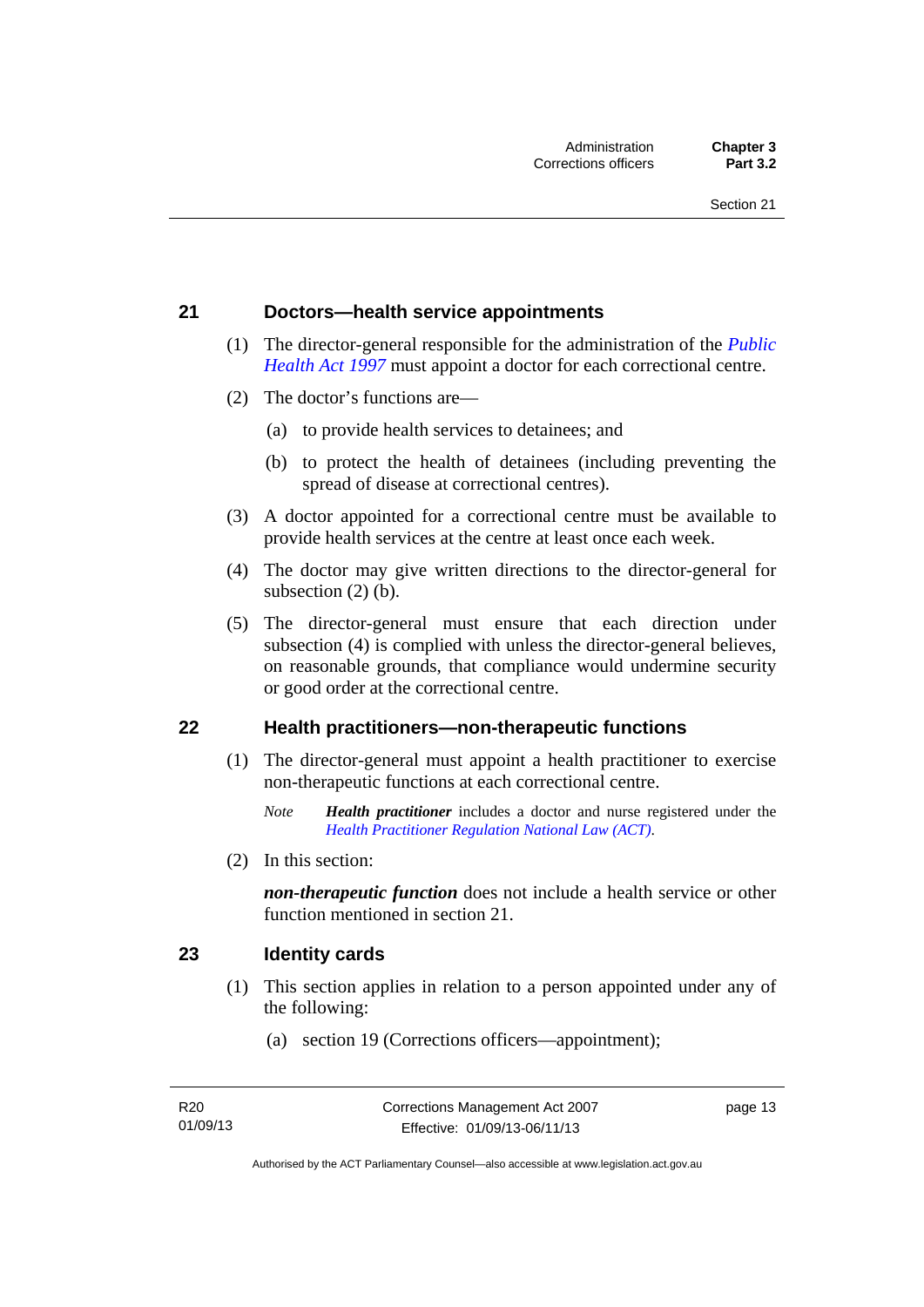Section 23

- (b) section 21 (Doctors—health service appointments);
- (c) section 22 (Health practitioners—non-therapeutic functions).
- (2) The director-general must give each person an identity card stating the person's name and the position to which the person is appointed.
- (3) The identity card must show—
	- (a) a recent photograph of the person; and
	- (b) the card's date of issue and expiry; and
	- (c) anything else prescribed by regulation.
- (4) A person commits an offence if the person—
	- (a) stops being a person to whom this section applies; and
	- (b) does not return the person's identity card to the director-general no later than 7 days after the day the person stops being a corrections officer.

Maximum penalty: 1 penalty unit.

(5) An offence against this section is a strict liability offence.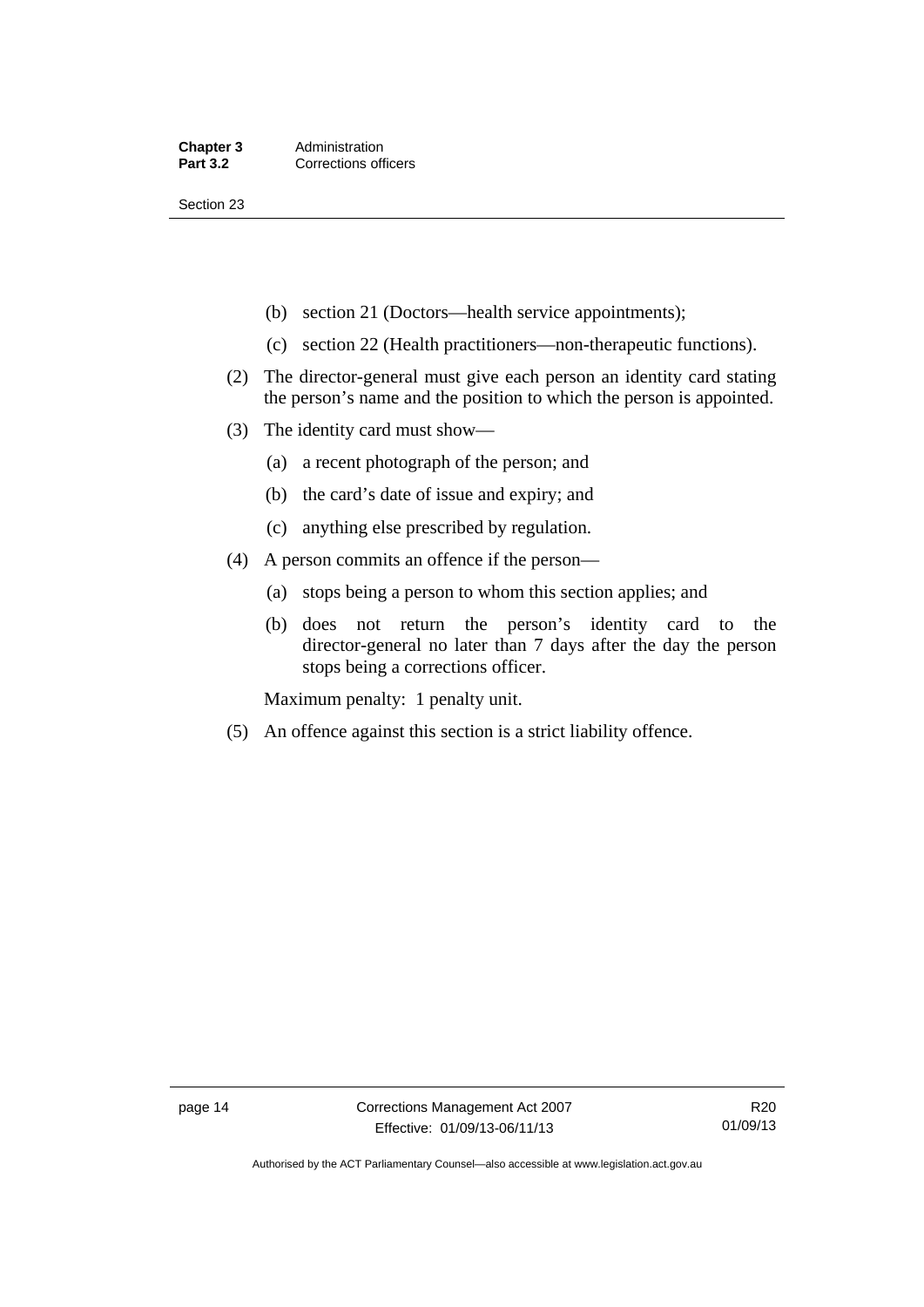### <span id="page-30-0"></span>**Part 3.3 Correctional centres**

### <span id="page-30-1"></span>**24 Correctional centres—declaration**

- (1) The Minister may declare a place to be a correctional centre.
- (2) A declaration is a notifiable instrument.

### **Examples of declarations**

- 1 the declaration of a place, including a buffer zone surrounding a secure perimeter, to be a correctional centre
- 2 a declaration of a place to be a correctional centre for full-time detention, or for a stated time and purpose, eg a temporary correctional centre for remandees
- *Note 1* An example is part of the Act, is not exhaustive and may extend, but does not limit, the meaning of the provision in which it appears (see [Legislation Act,](http://www.legislation.act.gov.au/a/2001-14) s 126 and s 132).
- *Note 2* A notifiable instrument must be notified under the [Legislation Act](http://www.legislation.act.gov.au/a/2001-14).
- *Note 3* The power to make an instrument includes power to make different provisions in relation to different matters or different classes of matters, and provisions that apply differently by reference to stated exceptions or factors (see [Legislation Act](http://www.legislation.act.gov.au/a/2001-14), s 48).

### <span id="page-30-2"></span>**25 Correctional centres—arrangements with NSW**

- (1) The Chief Minister may make arrangements with the Governor of New South Wales in relation to keeping full-time detainees at a NSW correctional centre.
- (2) The arrangements may include provision for—
	- (a) the exercise by NSW officers of functions in relation to full-time detainees kept at a NSW correctional centre; and
	- (b) reports by NSW officers about the exercise of those functions.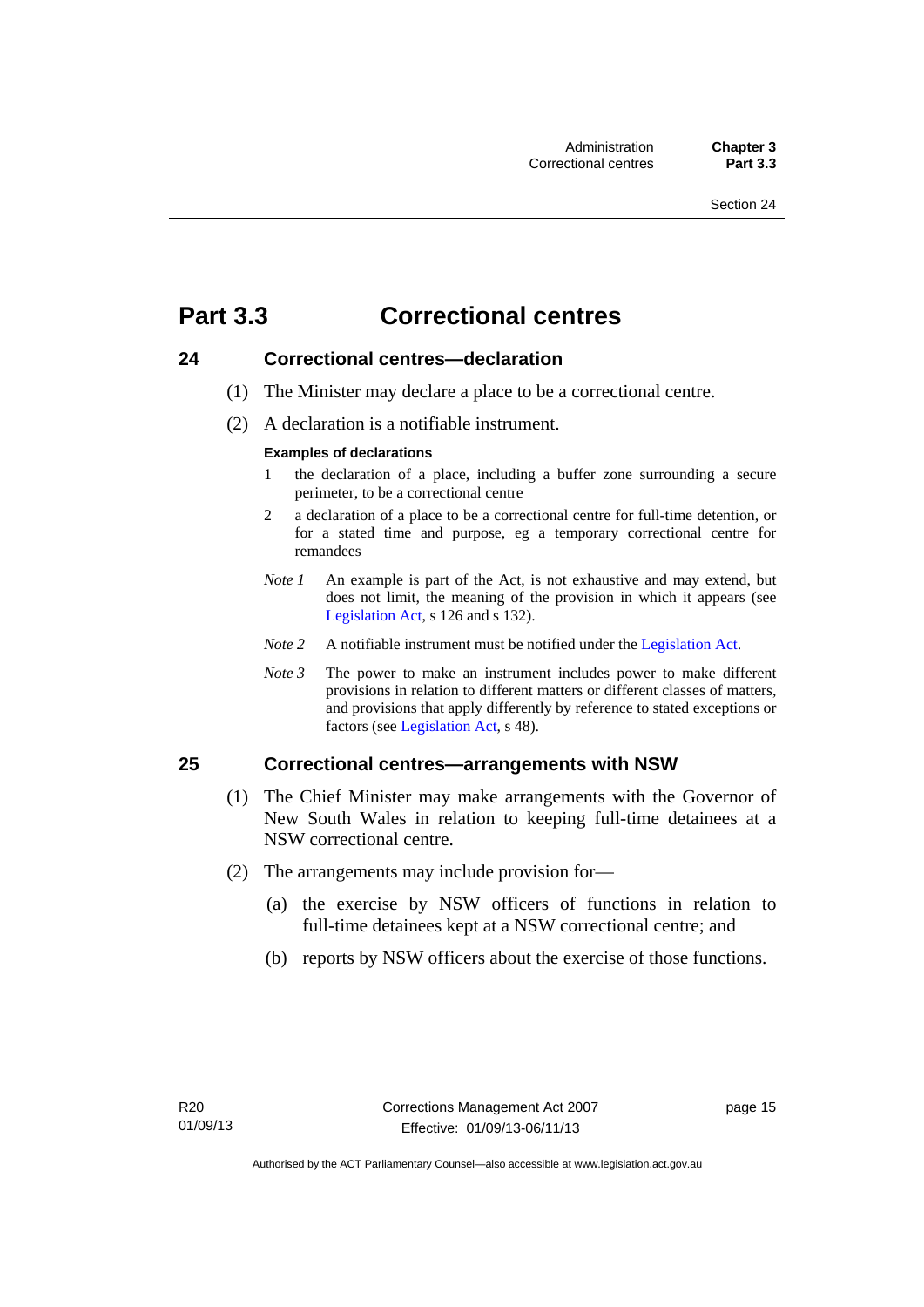| Chapter 3       | Administration       |
|-----------------|----------------------|
| <b>Part 3.3</b> | Correctional centres |

Section 25

(3) In this section:

*NSW officer* means an officer or other person having authority under the *[Crimes \(Administration of Sentences\) Act 1999](http://www.legislation.nsw.gov.au/maintop/view/inforce/act+93+1999+cd+0+N)* (NSW) to exercise a function in relation to a full-time detainee.

*Note* The *[Crimes \(Sentence Administration\) Act 2005](http://www.legislation.act.gov.au/a/2005-59)*, pt 4.3 (Full-time detention in NSW) provides for the removal of full-time detainees to NSW correctional centres.

page 16 Corrections Management Act 2007 Effective: 01/09/13-06/11/13

R20 01/09/13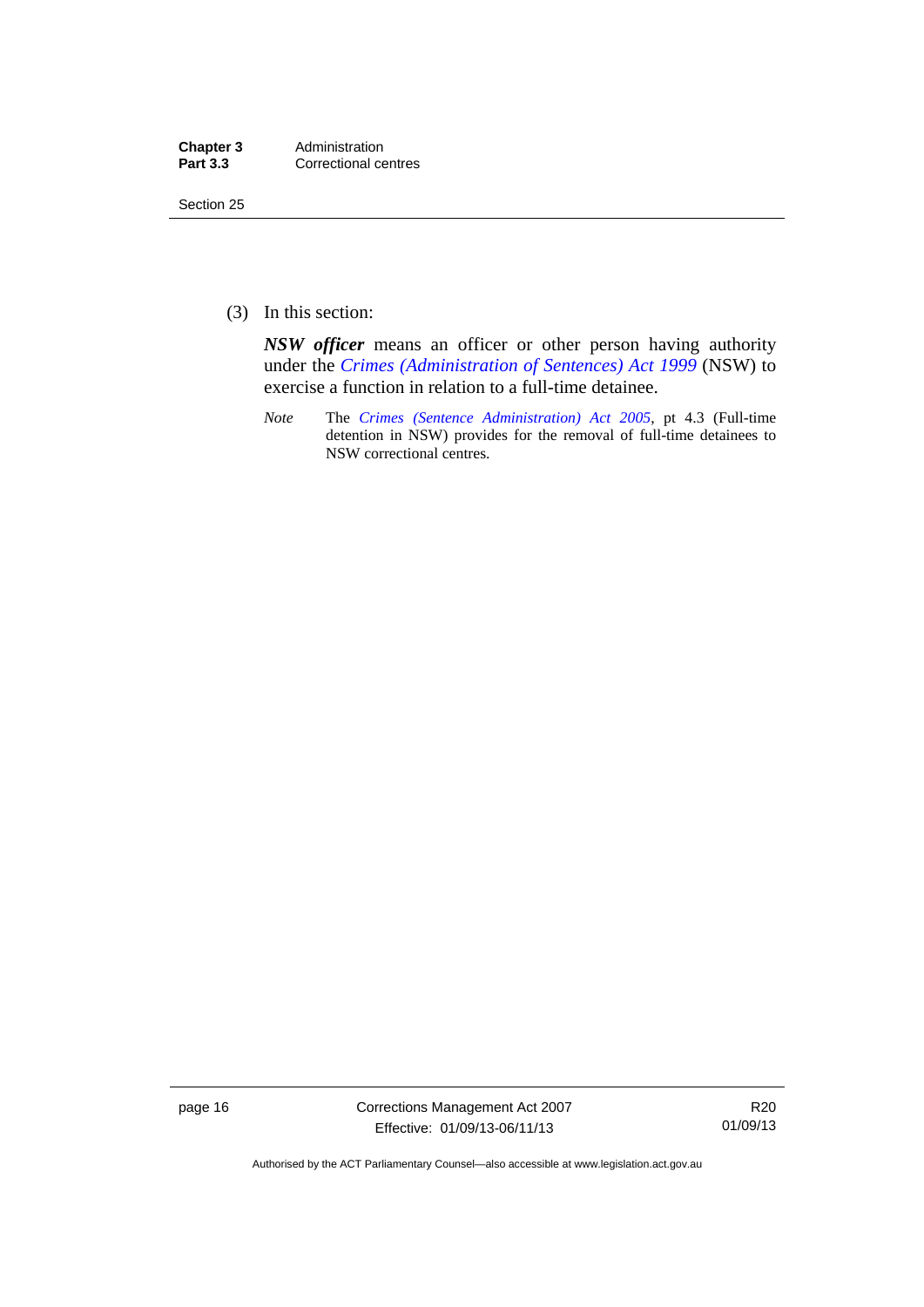### <span id="page-32-0"></span>**Part 3.4 Administration—special provisions**

### <span id="page-32-1"></span>**26 Declaration of emergency**

- (1) This section applies if the director-general believes, on reasonable grounds, that an emergency (including an imminent emergency) exists in relation to a correctional centre that threatens or is likely to threaten—
	- (a) security or good order at the centre; or
	- (b) the safety of anyone at the centre or elsewhere.
- (2) The director-general may declare that an emergency exists in relation to the correctional centre for a stated period of not more than—
	- (a) 3 days; or
	- (b) if another period is prescribed by regulation—the period prescribed.
- (3) To remove any doubt, the director-general may make declarations for 2 or more consecutive periods in relation to the same emergency.
- (4) A declaration commences when it is made, unless it provides for a later commencement.
- (5) A declaration—
	- (a) is a notifiable instrument; and
	- (b) must be notified under the [Legislation Act](http://www.legislation.act.gov.au/a/2001-14) no later than the day after the day it is made.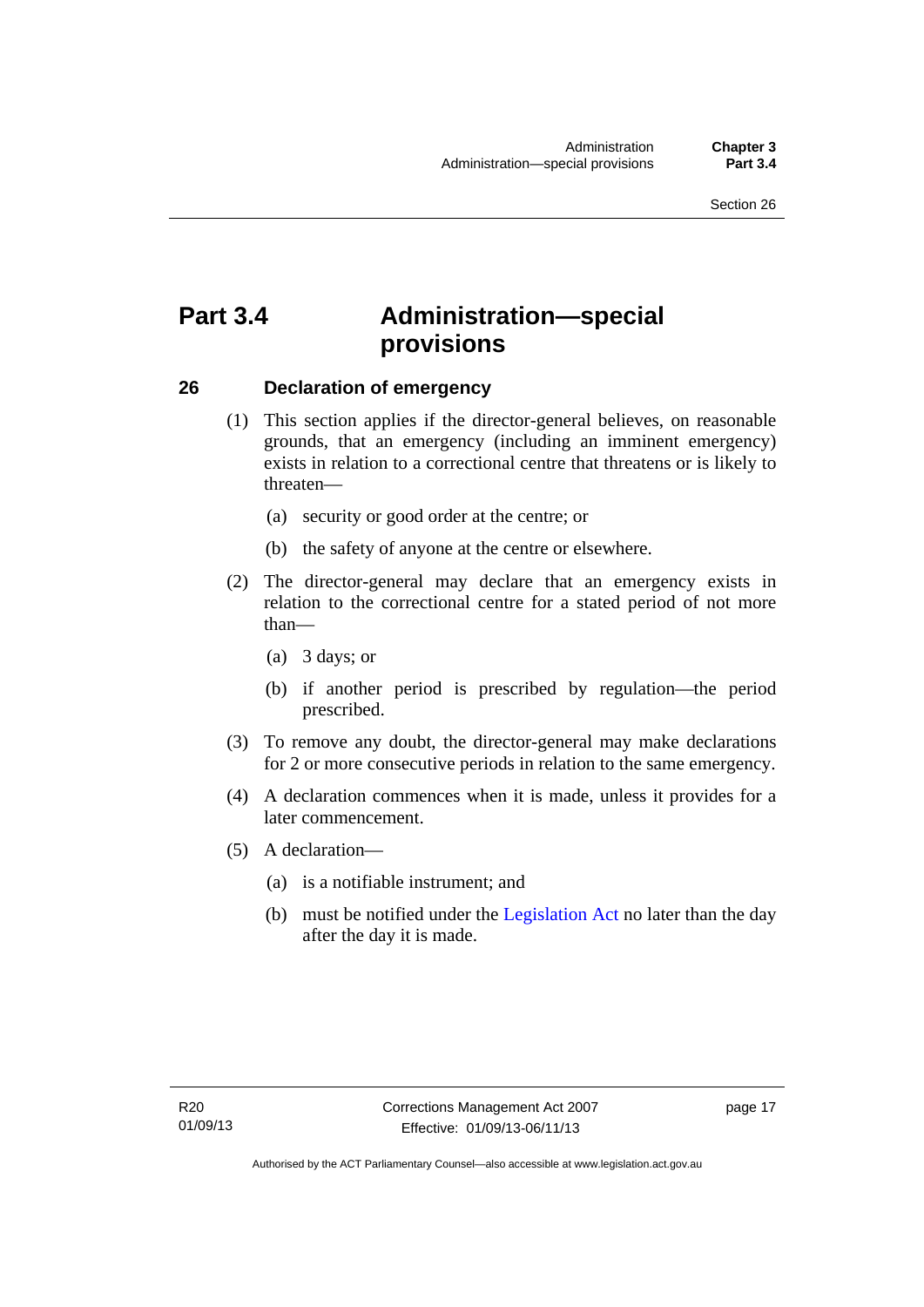Section 27

### <span id="page-33-0"></span>**27 Emergency powers**

- (1) While an emergency is declared under section 26 in relation to a correctional centre, the director-general may do 1 or more of the following:
	- (a) restrict any work or activity at the centre;
	- (b) restrict access in, or to or from, the centre or any part of the centre;
	- (c) restrict communications between a detainee and anyone else;
	- (d) authorise a police officer or public servant to exercise any function exercisable by a corrections officer under this Act in accordance with any direction by the director-general.
- (2) The director-general must ensure that action taken under this section is necessary and reasonable in the circumstances.

### <span id="page-33-1"></span>**28 Arrangements with police**

- (1) The director-general may make arrangements with the chief police officer for police assistance in relation to the administration of the following Acts:
	- (a) the *[Crimes \(Sentencing\) Act 2005](http://www.legislation.act.gov.au/a/2005-58)*;
	- (b) the *[Crimes \(Sentence Administration\) Act 2005](http://www.legislation.act.gov.au/a/2005-59)*;
	- (c) this Act.
- (2) Subject to any arrangement under this section, the chief police officer must comply, as far as practicable, with any request by the director-general for police assistance mentioned in subsection (1).
- (3) A police officer providing assistance under this section may exercise any function exercisable by a corrections officer under an Act mentioned in subsection (1) in accordance with any direction by the director-general.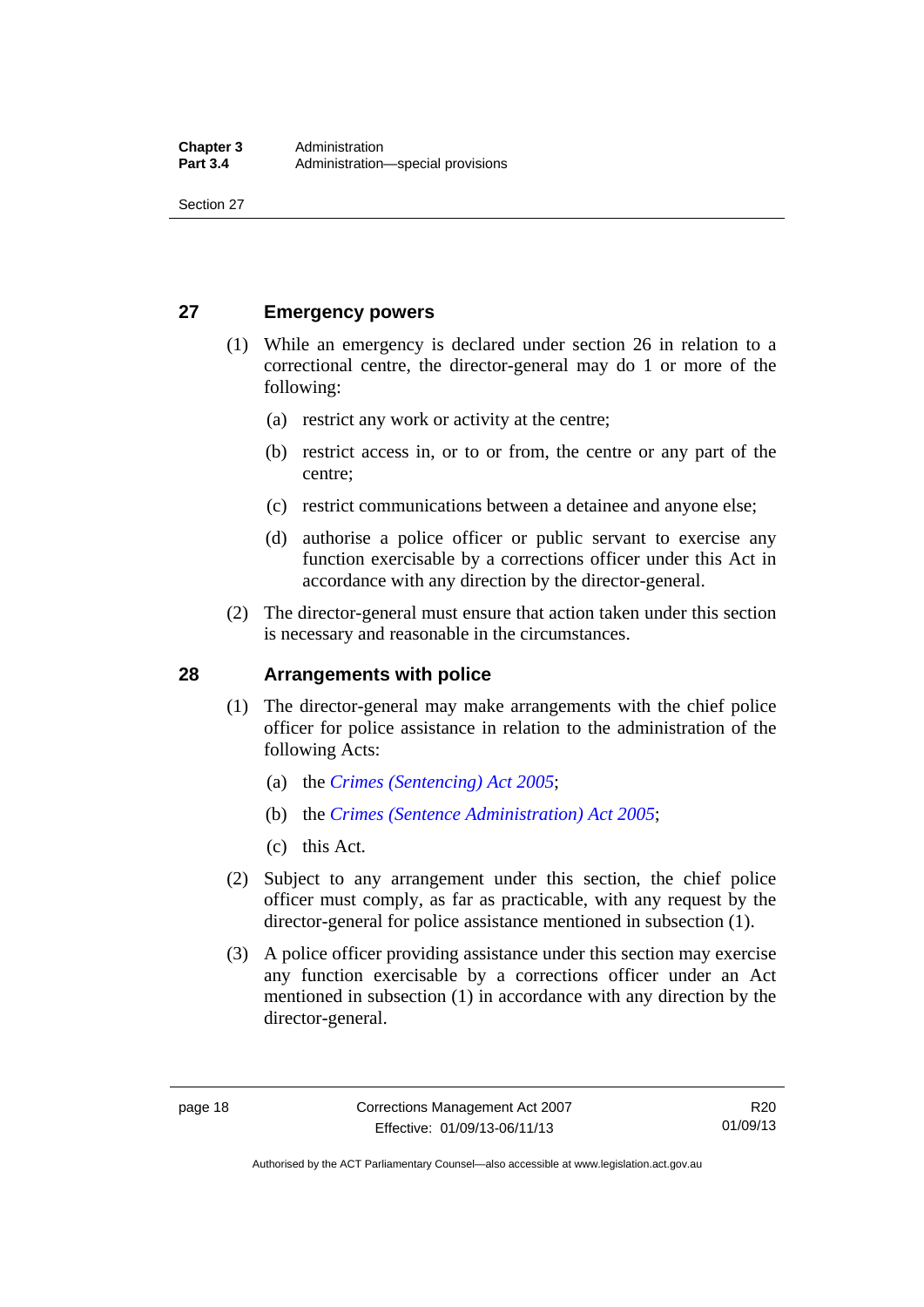### <span id="page-34-0"></span>**Chapter 4 Detention in police and court cells etc**

### <span id="page-34-1"></span>**29 Definitions—ch 4**

(1) In this chapter:

*court cell* means a cell (however described) for the detention of a person at a court.

### *director-general* means—

- (a) for a detainee (other than a young detainee)—the director-general responsible for this Act; and
- (b) for a young detainee—the director-general responsible for the *[Children and Young People Act 2008](http://www.legislation.act.gov.au/a/2008-19)*.

*police cell* means a cell (however described) for the detention of a person at a police station.

*young detainee*—see the *[Children and Young People Act 2008](http://www.legislation.act.gov.au/a/2008-19)*, section 95.

- (2) In this chapter—
	- (a) a reference to a *correctional centre* is, in relation to the custody or detention of a young detainee, a reference to a detention place under the *[Children and Young People](http://www.legislation.act.gov.au/a/2008-19)  [Act 2008](http://www.legislation.act.gov.au/a/2008-19)*; and
	- (b) a reference to a *corrections officer* is, in relation to the custody or detention of a young detainee, a reference to a youth detention officer under the *[Children and Young People](http://www.legislation.act.gov.au/a/2008-19)  [Act 2008](http://www.legislation.act.gov.au/a/2008-19)*.

### <span id="page-34-2"></span>**30 Detention in police cells**

 (1) A person lawfully required to be in police custody may, for the purposes of the custody, be detained at a police cell.

| R20      | Corrections Management Act 2007 | page 19 |
|----------|---------------------------------|---------|
| 01/09/13 | Effective: 01/09/13-06/11/13    |         |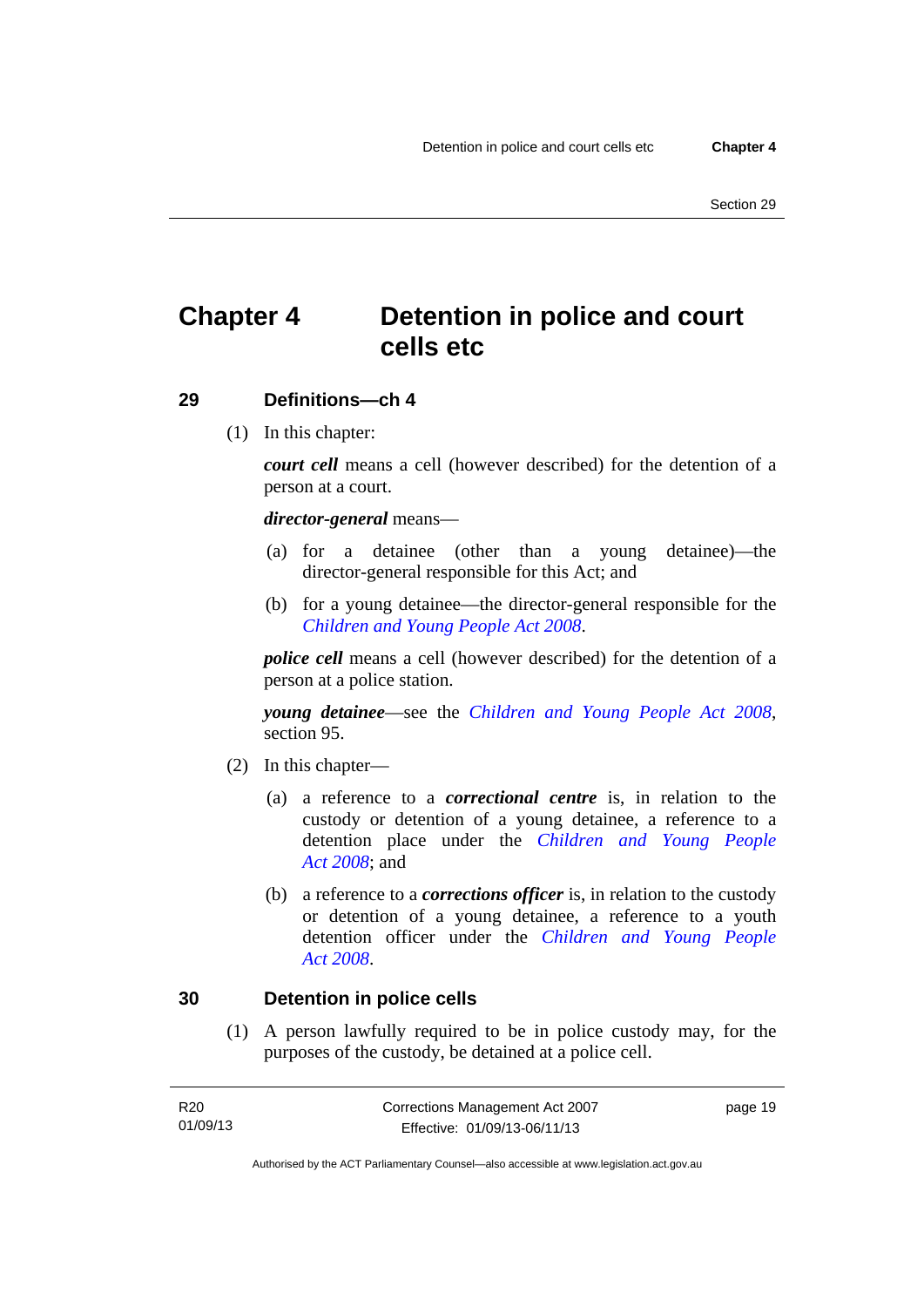- (2) However, a person lawfully required to be in police custody must not be detained continuously at a police cell for a period longer than the following period (the *allowed period*):
	- (a) for a detainee (other than a young detainee)—36 hours;
	- (b) for a young detainee—12 hours.
- (3) If a person is lawfully required to remain in police custody for a period longer than the allowed period, the chief police officer may direct that the person be transferred to the custody of the director-general for the purposes of the police custody.
- (4) The direction by the chief police officer—
	- (a) authorises the director-general to have custody of the person under the direction; and
	- (b) requires the director-general to do the following:
		- (i) take the person into custody;
		- (ii) arrange for the person's admission to a correctional centre;
		- (iii) keep the person in custody under full-time detention under the direction;
		- (iv) provide for police access to the person;
		- (v) return the person to the custody of the chief police officer as required by the direction.
- (5) To remove any doubt, the person is also taken to remain in police custody while in custody under subsection (4).

### <span id="page-35-0"></span>**31 Detention in police cells—search powers etc**

 (1) The chief police officer may direct a police officer to conduct a scanning search, frisk search, ordinary search or strip search of a person detained at a police cell.

R20 01/09/13

Authorised by the ACT Parliamentary Counsel—also accessible at www.legislation.act.gov.au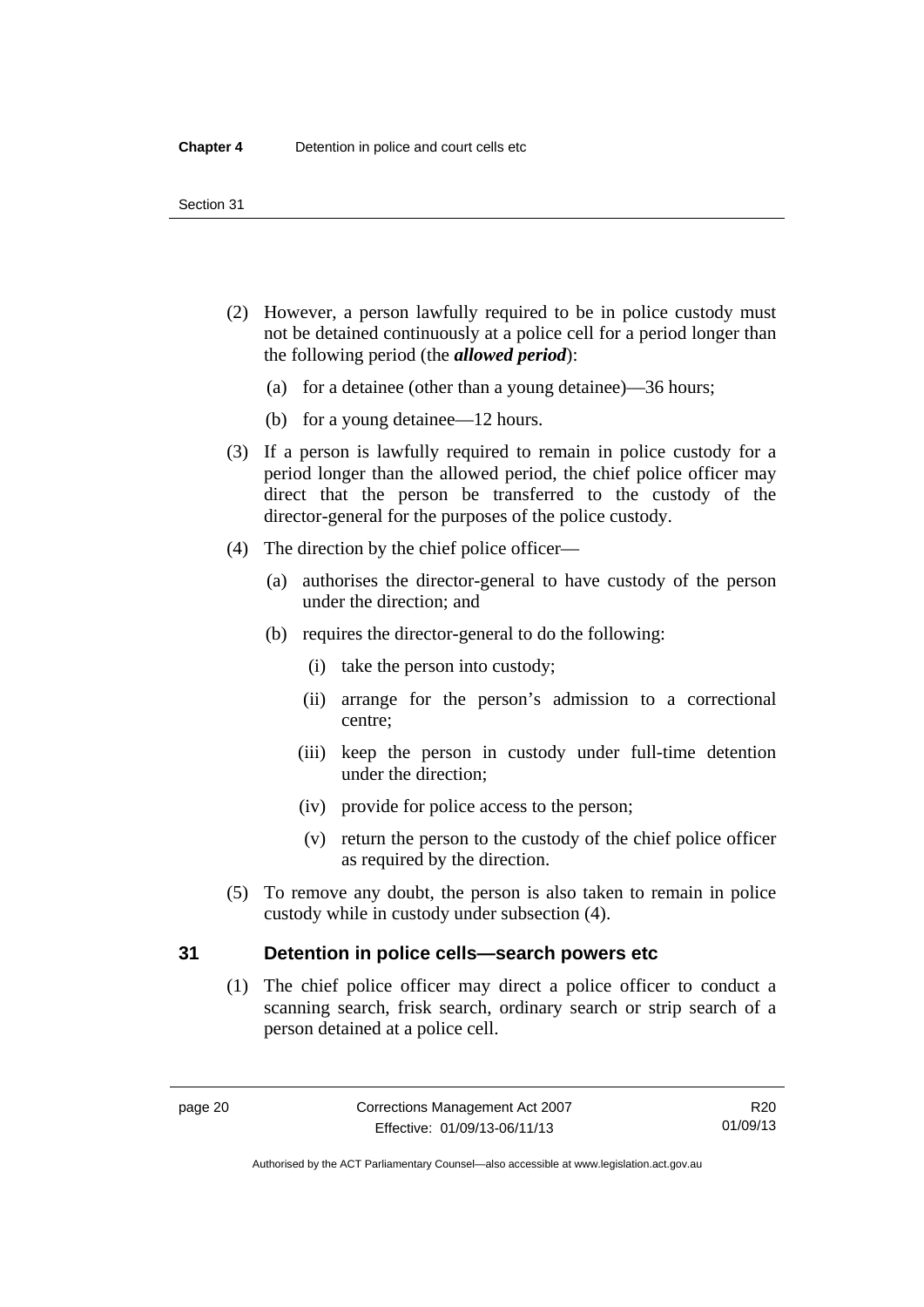- (2) For the application of this section to a detainee (other than a young detainee), part 9.4 (Searches) and part 9.5 (Seizing property) apply as if the direction, search or seizure occurred under the relevant part in relation to a detainee at a correctional centre.
- (3) For the application of this section to a young detainee, the following provisions of the *[Children and Young People Act 2008](http://www.legislation.act.gov.au/a/2008-19)* apply as if the direction, search or seizure occurred under the relevant part in relation to a young detainee at a detention place:
	- (a) part 7.1 (Preliminary—ch 7);
	- (b) part 7.2 (Searches generally);
	- (c) part 7.3 (Scanning, frisking and ordinary searches);
	- (d) part 7.4 (Strip searches—young detainees);
	- (e) part 7.9 (Seizing property).

## **31A Detention in police cells—additional provisions for young detainees**

- (1) This section applies if a young detainee is detained at a police cell under section 30.
- (2) The chief police officer must ensure that the young detainee—
	- (a) is kept separate from adult detainees; and
	- (b) has prompt access to medical and legal assistance; and
	- (c) is told, in language and a way he or she can readily understand, about the reason for the detention and the procedures that apply; and
	- (d) is able to contact and be contacted by each of the following:
		- (i) a commissioner exercising functions under the *[Human](http://www.legislation.act.gov.au/a/2005-40)  [Rights Commission Act 2005](http://www.legislation.act.gov.au/a/2005-40)*;
		- (ii) the public advocate;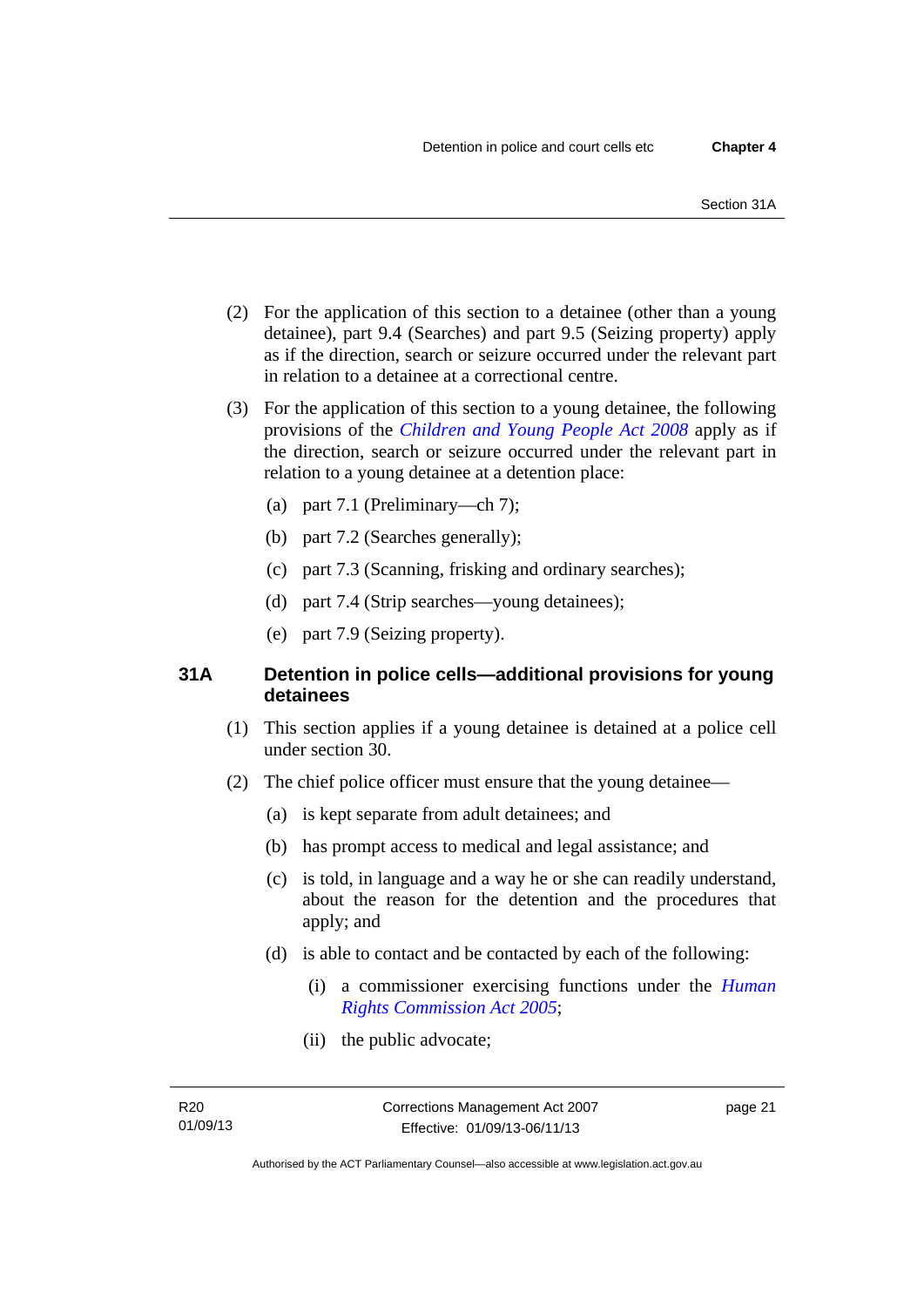Section 32

#### (iii) the ombudsman.

*Note* The *[Crimes Act 1914](http://www.comlaw.gov.au/Series/C2004A07391)* (Cwlth), pt 1C contains provisions about investigation of offences (including about periods of arrest and obligations of investigating officials) that apply to offences against ACT laws punishable by imprisonment for longer than 12 months.

In particular, that Act, s 23Q provides that a person who is under arrest or a protected suspect must be treated with humanity and with respect for human dignity, and must not be subjected to cruel, inhuman or degrading treatment.

### **32 Other police powers not limited**

To remove any doubt, section 30 and section 31 are additional to, and do not limit, any other provision relating to a police function under a territory law or a law of the Commonwealth, a State or another Territory.

### **33 Detention in court cells**

- (1) This section applies to a person who is—
	- (a) in the director-general's custody but not admitted as a detainee at a correctional centre; and
	- (b) required to attend a court.
- (2) The director-general may direct that the person be detained at a court cell in the custody of a corrections officer for the purposes of the person's attendance at the court.
	- *Note* If the person is a young offender who is under 18 years old, he or she must not be placed in a room with an adult who is under detention (see *[Children and Young People Act 2008](http://www.legislation.act.gov.au/a/2008-19)*, s 100).
- (3) However, the person must not be detained continuously at a court cell for a period longer than the following period (the *allowed period*):
	- (a) for a detainee (other than a young detainee)—36 hours;
	- (b) for a young detainee—12 hours.

R20 01/09/13

Authorised by the ACT Parliamentary Counsel—also accessible at www.legislation.act.gov.au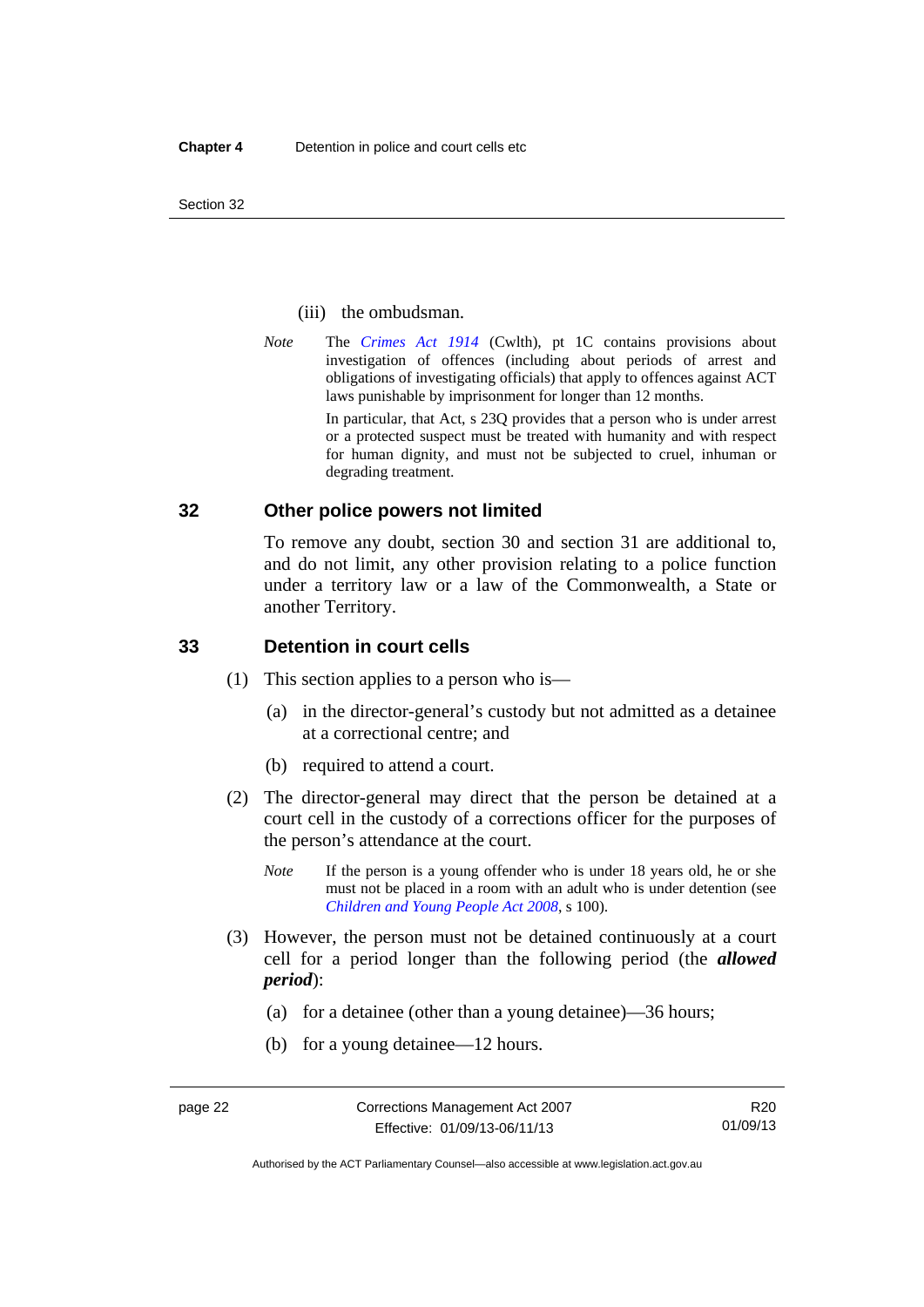- (4) If the person is required to remain in detention for a period longer than the allowed period for the court attendance, the director-general must—
	- (a) arrange for the person's admission to a correctional centre; and
	- (b) keep the person in custody under full-time detention for the attendance; and
	- (c) take the person to the court as required by the court.
- (5) While detained at a court cell under this section—
	- (a) a detainee (other than a young detainee) is taken to be a detainee for all purposes under this Act; and
	- (b) a young detainee is taken to be a young detainee for all purposes under the *[Children and Young People Act 2008](http://www.legislation.act.gov.au/a/2008-19)*.

## **33A Detention in court cells—additional provisions for young detainees**

- (1) This section applies if a young detainee is detained at a court cell under section 33.
- (2) The director-general must ensure that the young detainee—
	- (a) is kept separate from adult detainees; and
	- (b) has prompt access to medical and legal assistance; and
	- (c) is told, in language and a way he or she can readily understand, about the reason for the detention and the procedures that apply; and
	- (d) is able to contact and be contacted by each of the following:
		- (i) a commissioner exercising functions under the *[Human](http://www.legislation.act.gov.au/a/2005-40)  [Rights Commission Act 2005](http://www.legislation.act.gov.au/a/2005-40)*;
		- (ii) the public advocate;
		- (iii) the ombudsman.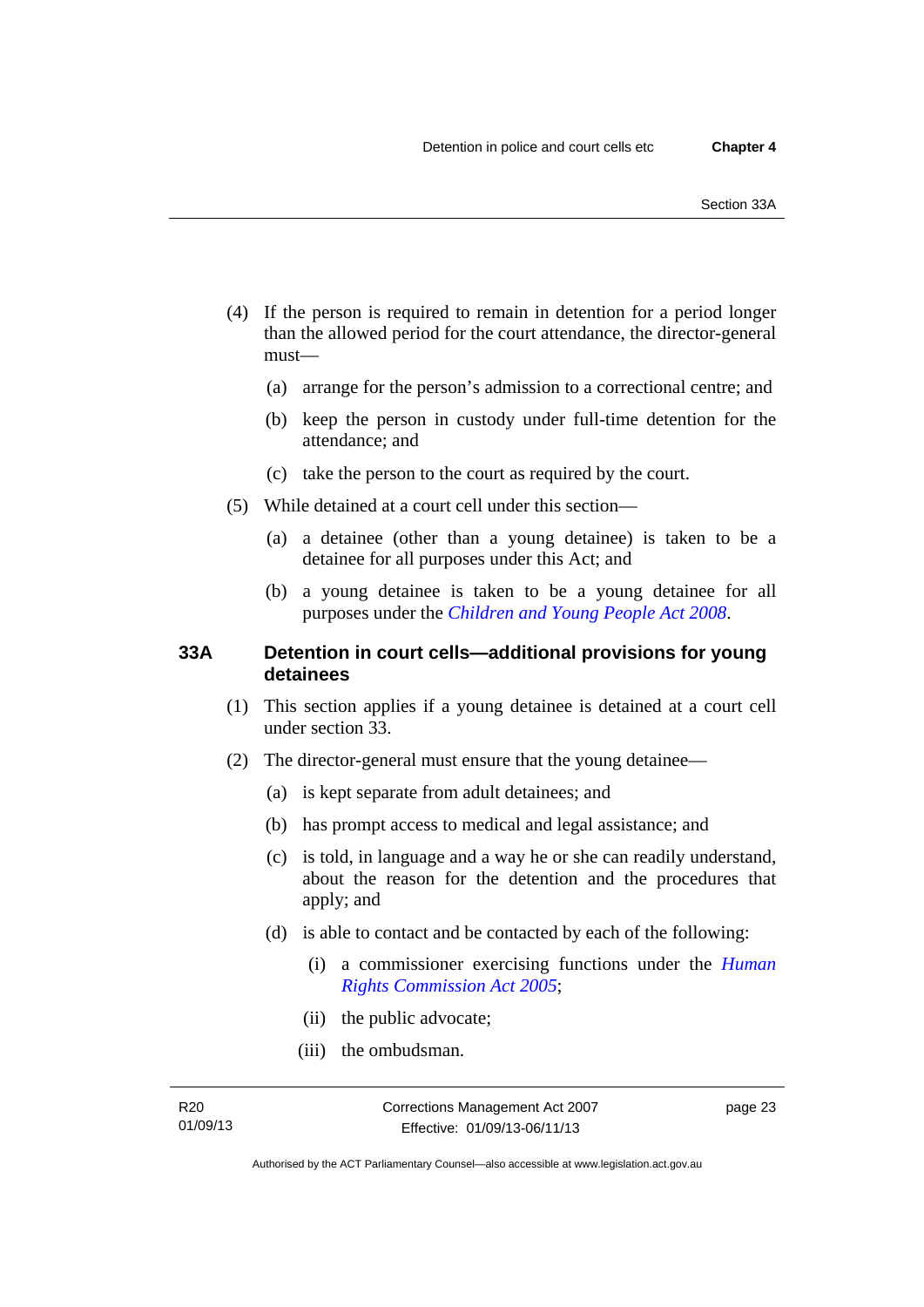### **34 Detainees accommodated away from correctional centre**

 (1) This section applies if the director-general believes, on reasonable grounds, that circumstances exist in relation to a correctional centre that make it necessary or prudent for a detainee admitted at the centre to be accommodated temporarily away from the centre.

#### **Examples**

- 1 where a correctional centre cannot properly accommodate any more detainees
- 2 where there is an outbreak of disease or violent behaviour at a correctional centre
- 3 where a detainee is being transferred to or from a correctional centre or other place and needs accommodation in transit
- *Note* An example is part of the Act, is not exhaustive and may extend, but does not limit, the meaning of the provision in which it appears (see [Legislation Act,](http://www.legislation.act.gov.au/a/2001-14) s 126 and s 132).
- (2) The director-general may declare that this section applies in relation to the correctional centre for a stated period.
- (3) A declaration is a notifiable instrument.

*Note* A notifiable instrument must be notified under the [Legislation Act](http://www.legislation.act.gov.au/a/2001-14).

- (4) The director-general may direct that, while a declaration is in force in relation to a correctional centre, a detainee at the centre be detained—
	- (a) at a police cell in the custody of a police officer; or
	- (b) at a court cell in the custody of a corrections officer.
- (5) The period of detention at a police cell or court cell is not limited by section 30 or section 33.
- (6) To remove any doubt, while detained under this section—
	- (a) a detainee (other than a young detainee) remains a detainee for all purposes under this Act; and

Authorised by the ACT Parliamentary Counsel—also accessible at www.legislation.act.gov.au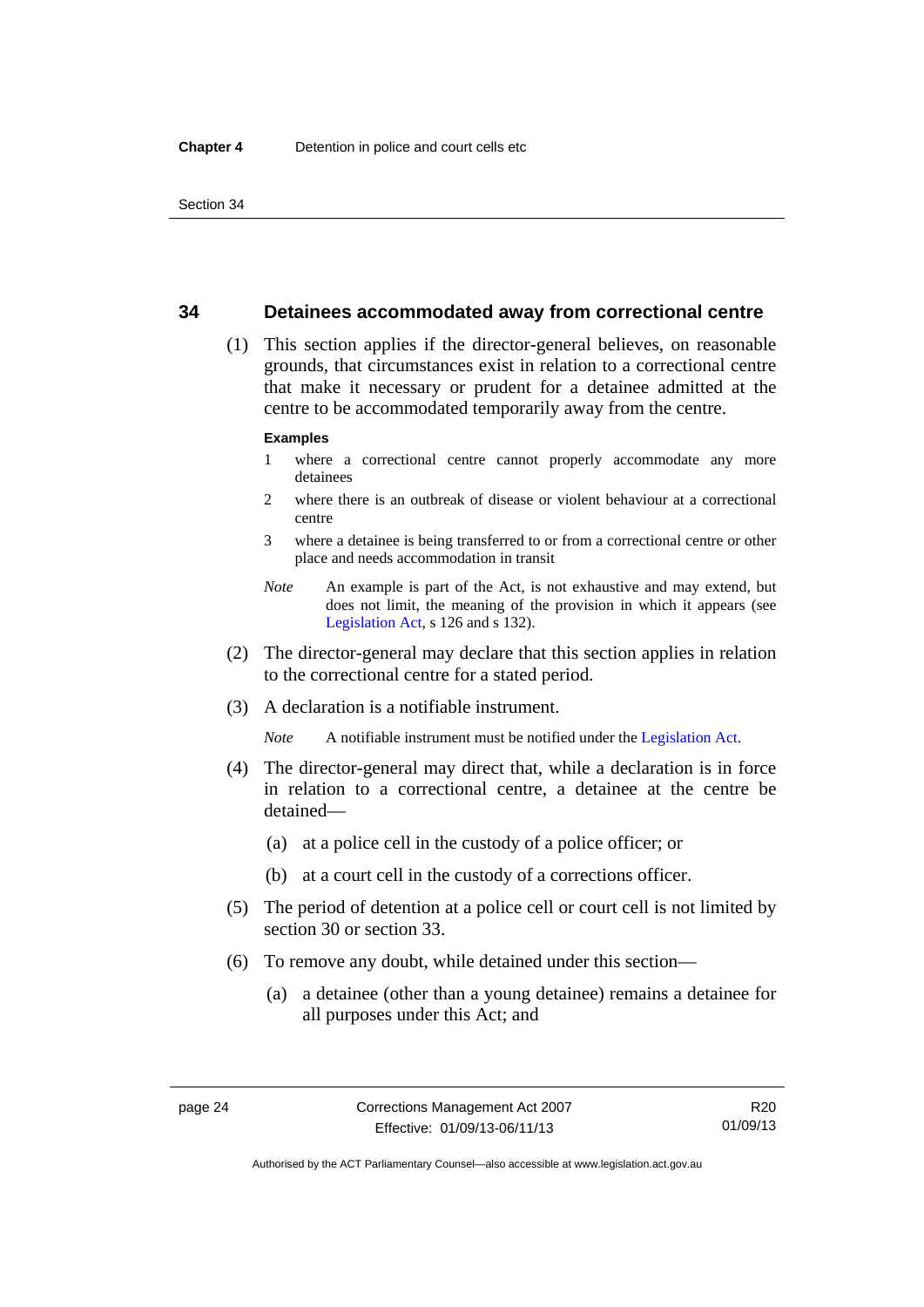(b) a young detainee remains a young detainee for all purposes under the *[Children and Young People Act 2008](http://www.legislation.act.gov.au/a/2008-19)*.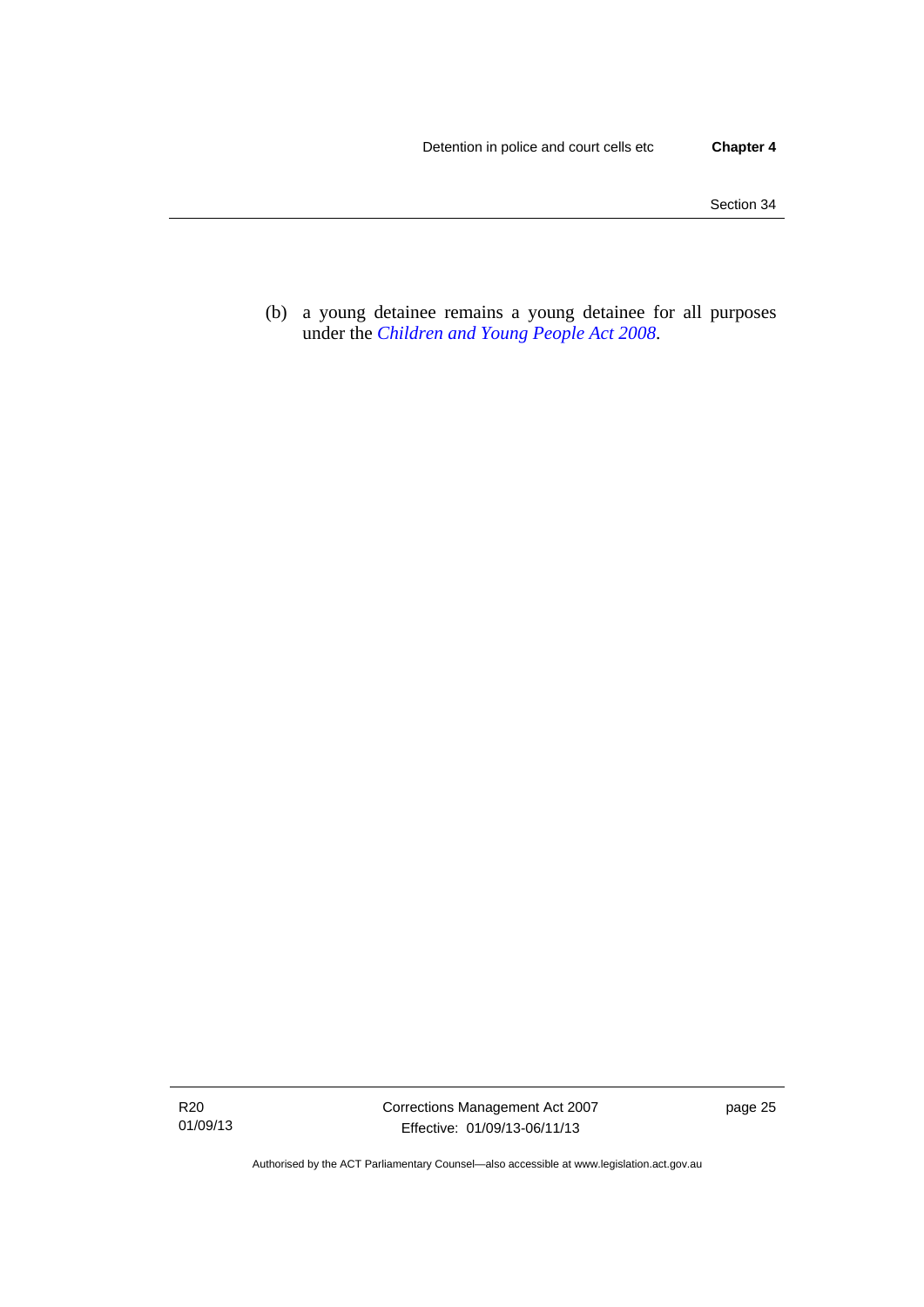#### **Chapter 5** Escorting detainees

Section 35

# **Chapter 5 Escorting detainees**

## **35 Escort officer functions etc**

- (1) This section applies if, under a law in force in the ACT, a person required to be held in the director-general's custody is to be escorted anywhere by an escort officer.
- (2) To remove any doubt—
	- (a) the escort officer is authorised to have custody of the person for the purpose of escorting the person; and
	- (b) the person is also taken to be in the director-general's custody; and
	- (c) a corrections officer acting as the escort officer may, for the purpose of escorting the person, exercise any function under this Act that the officer may exercise in relation to a detainee admitted at a correctional centre.

#### **Examples of functions—par (c)**

- 1 functions given to the officer under section 20 (Corrections officers functions) or delegated to the officer by the director-general (for example, giving directions to detainees)
- 2 the officer's functions under part 9.4 (Searches) or part 9.7 (Use of force)
- *Note* An example is part of the Act, is not exhaustive and may extend, but does not limit, the meaning of the provision in which it appears (see [Legislation Act,](http://www.legislation.act.gov.au/a/2001-14) s 126 and s 132).

## **36 Escorting arrested person to court etc**

- (1) This section applies if a person arrested by a police officer—
	- (a) has not been released on bail; and
	- (b) is in police custody; and
	- (c) is required by law to be brought before a court or tribunal.

R20 01/09/13

Authorised by the ACT Parliamentary Counsel—also accessible at www.legislation.act.gov.au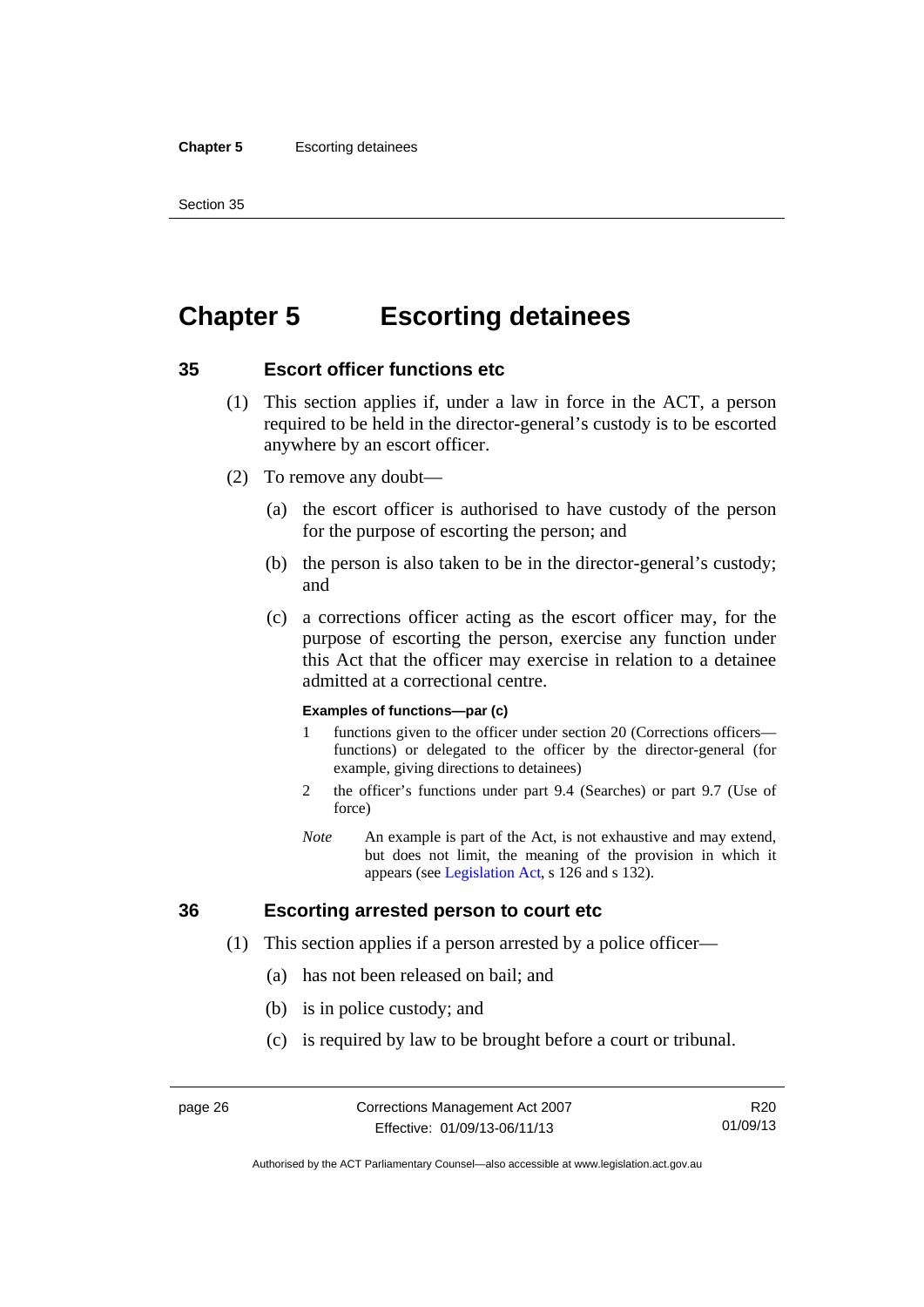- (2) A police officer may request an escort officer to bring the person before the court or tribunal.
- (3) The escort officer must bring the person before the court or tribunal and, for that purpose, may—
	- (a) take the person into custody; and
	- (b) arrange for the person to be detained under this Act until the person is brought before the court or tribunal.

## **37 Custody etc during proceedings**

Subject to any order or direction of a court, an escort officer who is required to bring a person before a court must, as far as practicable—

- (a) ensure the safe custody and welfare of the person for the purposes of the proceeding; and
- (b) ensure that the person does not obstruct or hinder the proceeding.

## **38 Executing warrants of imprisonment or remand etc**

- (1) The director-general may make escort officers available to attend on a court or tribunal—
	- (a) to take a person into custody; or
	- (b) to arrange for a person to be kept in custody; or
	- (c) to transfer or otherwise deal with a person.
- (2) An order or direction of the court addressed to all escort officers—
	- (a) is taken to be addressed to each escort officers; and
	- (b) may be executed by any escort officers.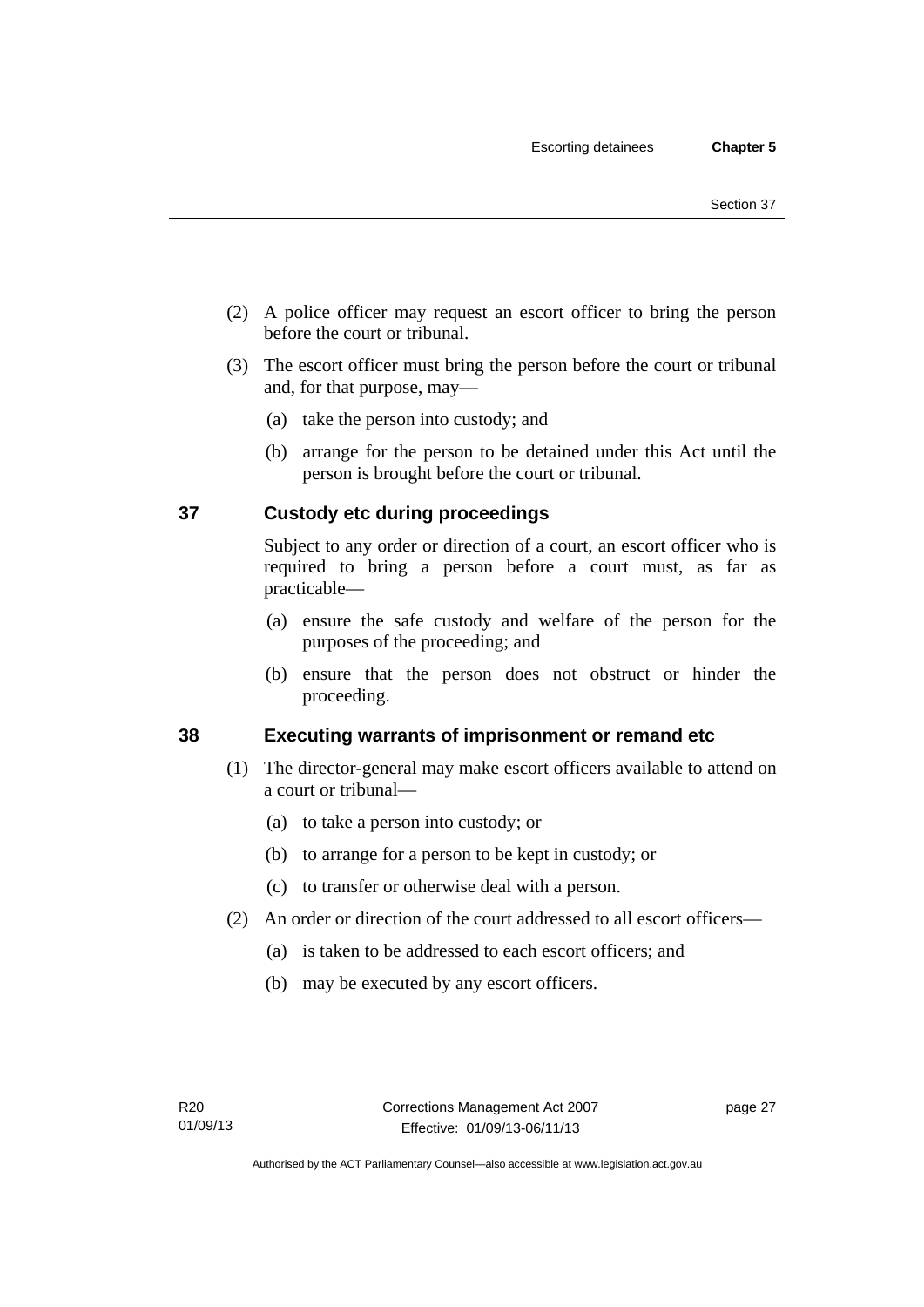#### **Chapter 5** Escorting detainees

Section 39

## **39 Other powers not limited**

To remove any doubt, this chapter is additional to, and does not limit, any other provision relating to the escorting of detainees under a territory law or a law of the Commonwealth, a State or another territory.

#### **Examples of other provisions**

- 1 The *[Crimes \(Sentence Administration\) Act 2005](http://www.legislation.act.gov.au/a/2005-59)*, part 3.3 (Committal miscellaneous)—
	- section 20 (Directions to escort officers)
	- section 21 (Orders to bring offender or remandee before court etc).
- 2 A law of a State relating to the escort of prisoners through the ACT.
- *Note* An example is part of the Act, is not exhaustive and may extend, but does not limit, the meaning of the provision in which it appears (see [Legislation Act,](http://www.legislation.act.gov.au/a/2001-14) s 126 and s 132).

page 28 Corrections Management Act 2007 Effective: 01/09/13-06/11/13

R20 01/09/13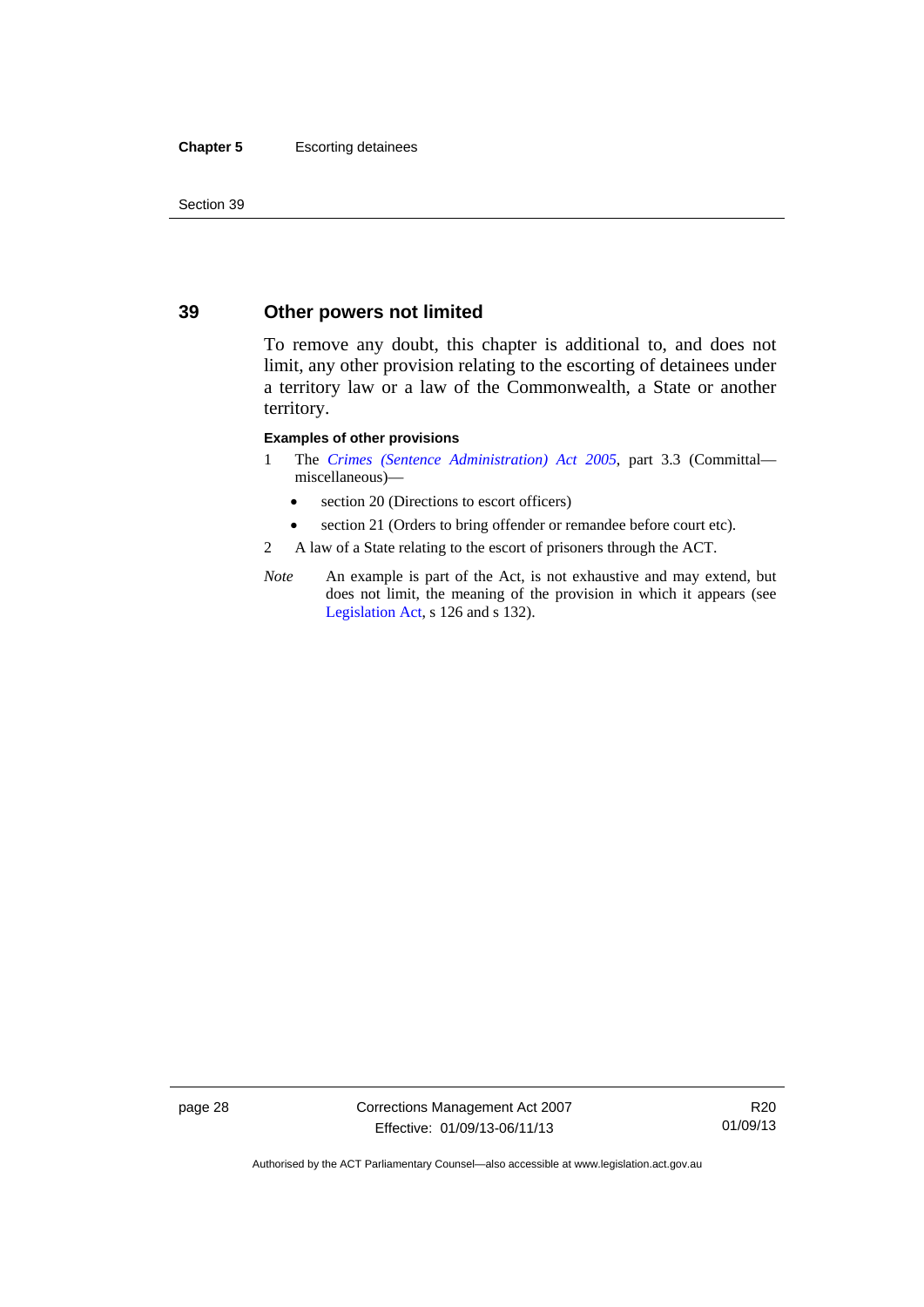# **Chapter 6 Living conditions at correctional centres**

#### *Note to ch 6*

Anything expressed in this chapter to be an entitlement for ch 10 (Discipline) is not affected by anything that happens under that chapter. See s 154 (Meaning of *privilege*) and s 188 (Privileges and entitlements—impact of discipline).

#### **40 Food and drink**

- (1) The director-general must ensure that—
	- (a) sufficient nutritional food and drink are provided for detainees to avoid hunger and poor nourishment; and
	- (b) meals are provided for detainees at times consistent with the cultural norms of Australia; and
	- (c) clean drinking water is provided to meet the needs of detainees.
- (2) The director-general must also ensure, as far as practicable, that allowance is made for the religious, spiritual and cultural needs of detainees in relation to the provision of food and drink.
- (3) If a doctor, other than a doctor appointed under section 22 (Health practitioners—non-therapeutic functions), prescribes a particular diet for a detainee, the director-general must ensure that reasonable steps are taken to provide the detainee with the diet.
- (4) For chapter 10 (Discipline), subsections (1), (2) and (3) are taken to provide an entitlement for each detainee in relation to food and drink.

page 29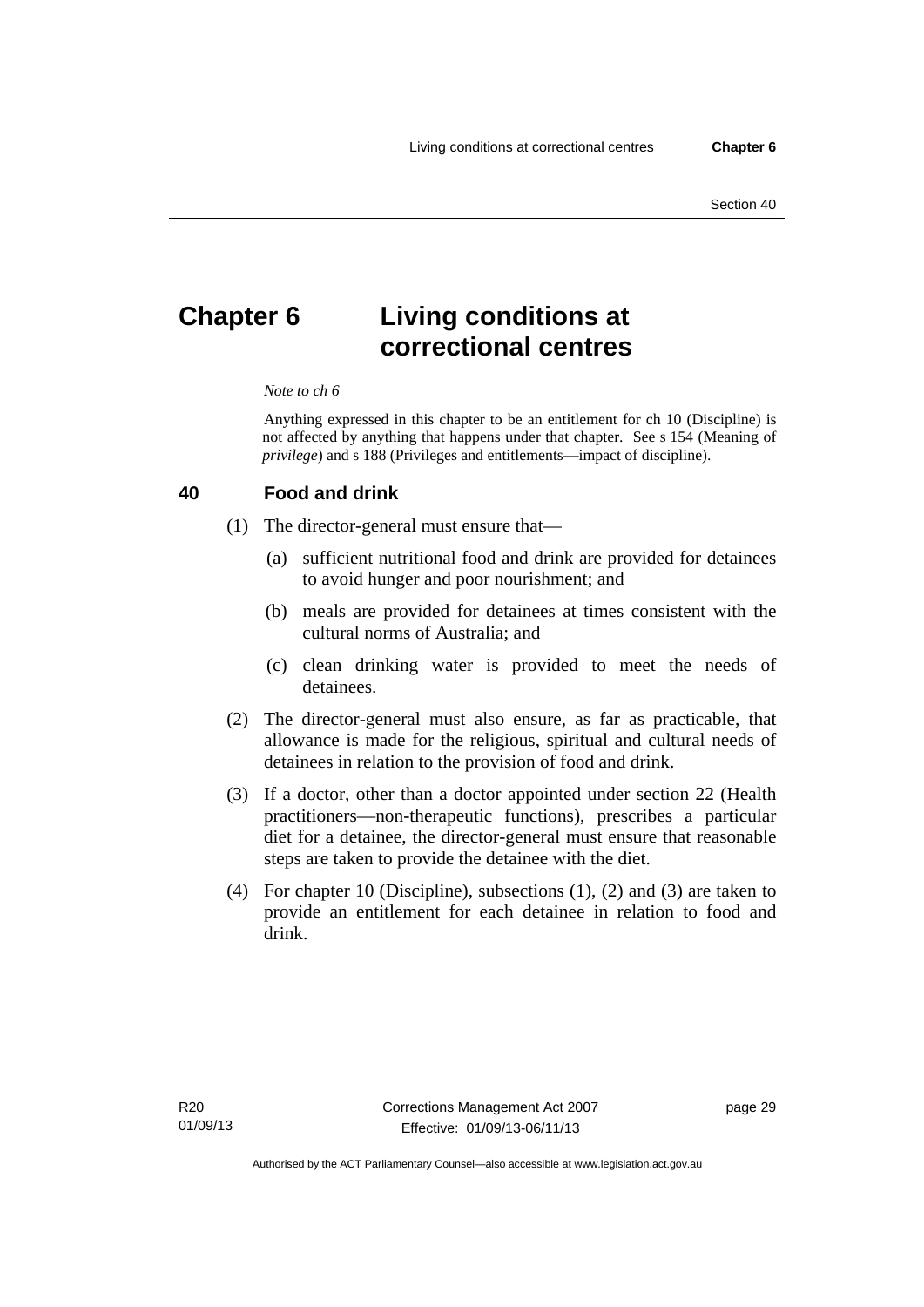- (5) Without limiting section 14 (Corrections policies and operating procedures), a corrections policy or operating procedure may include provision for any of the following:
	- (a) the nutritional standards to be met by food and drink for detainees;
	- (b) the provision of nutritional advice about food and drink provided to detainees;
	- (c) the appointment of a nutritionist.
- (6) For chapter 10 (Discipline), a detainee's entitlement in relation to food and drink includes anything expressed to be an entitlement in a corrections policy or operating procedure made for subsection (5).

## **41 Clothing**

- (1) The director-general must ensure that—
	- (a) sufficient, suitable clothing is provided for detainees; and
	- (b) any particular clothing, including a uniform, issued to detainees is not likely to degrade or humiliate detainees.
- (2) The director-general must also ensure, as far as practicable, that clothing provided for detainees is clean and hygienic.
- (3) For chapter 10 (Discipline), this section is taken to provide an entitlement for each detainee in relation to clothing.

## **42 Personal hygiene**

- (1) The director-general must ensure that—
	- (a) toilet facilities and washing or showering facilities are available to detainees; and
	- (b) the facilities are clean, hygienic and private enough to ensure the dignity and self-respect of detainees.

Authorised by the ACT Parliamentary Counsel—also accessible at www.legislation.act.gov.au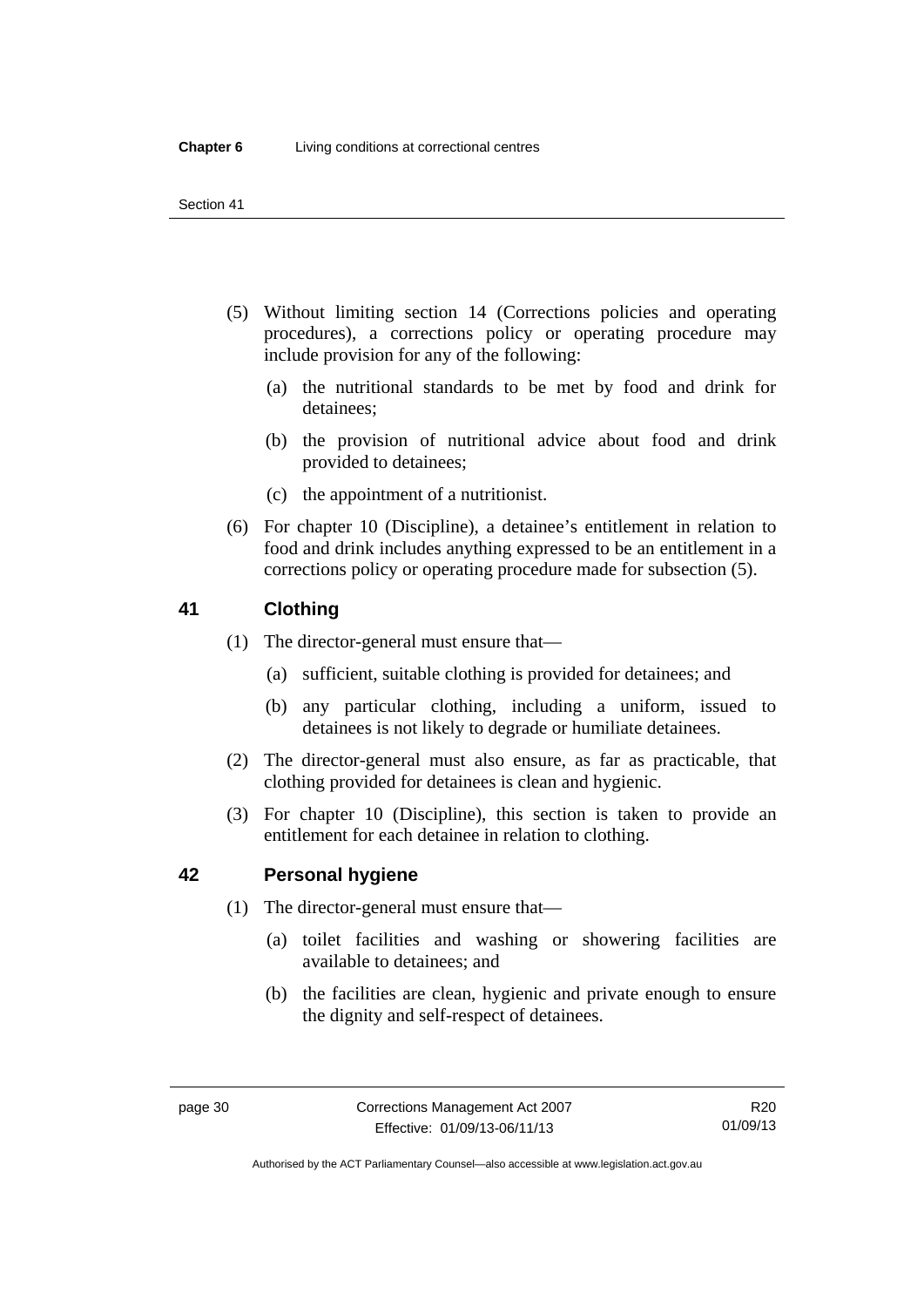(2) For chapter 10 (Discipline), this section is taken to provide an entitlement for each detainee in relation to personal hygiene.

## <span id="page-46-0"></span>**43 Sleeping areas**

- (1) The director-general must ensure that—
	- (a) detainees have sleeping places, with bed and bedding, suitable for reasonable privacy and comfort; and
	- (b) sleeping places, including beds and bedding, are clean and hygienic.
- (2) For chapter 10 (Discipline), this section is taken to provide an entitlement for each detainee in relation to sleeping areas.

## **44 Treatment of convicted and non-convicted detainees**

 (1) Without limiting section 14 (Corrections policies and operating procedures), the director-general must make a corrections policy or operating procedure providing for different treatment of convicted detainees and non-convicted detainees.

#### **Example**

a corrections policy or operating procedure, in accordance with the following rules of the United Nations *[Standard Minimum Rules for the Treatment of](http://www2.ohchr.org/english/law/treatmentprisoners.htm)  [Prisoners](http://www2.ohchr.org/english/law/treatmentprisoners.htm)*, for non-convicted detainees to be able to—

- procure food at own expense (r 87)
- be offered work but not be obliged to work (r 89)
- procure reading and writing material at own expense (r 90)
- visit and be treated by own doctor at own expense (r 91)
- *Note* An example is part of the Act, is not exhaustive and may extend, but does not limit, the meaning of the provision in which it appears (see [Legislation Act,](http://www.legislation.act.gov.au/a/2001-14) s 126 and s 132).
- (2) The director-general must also ensure that convicted detainees are accommodated separately from non-convicted detainees.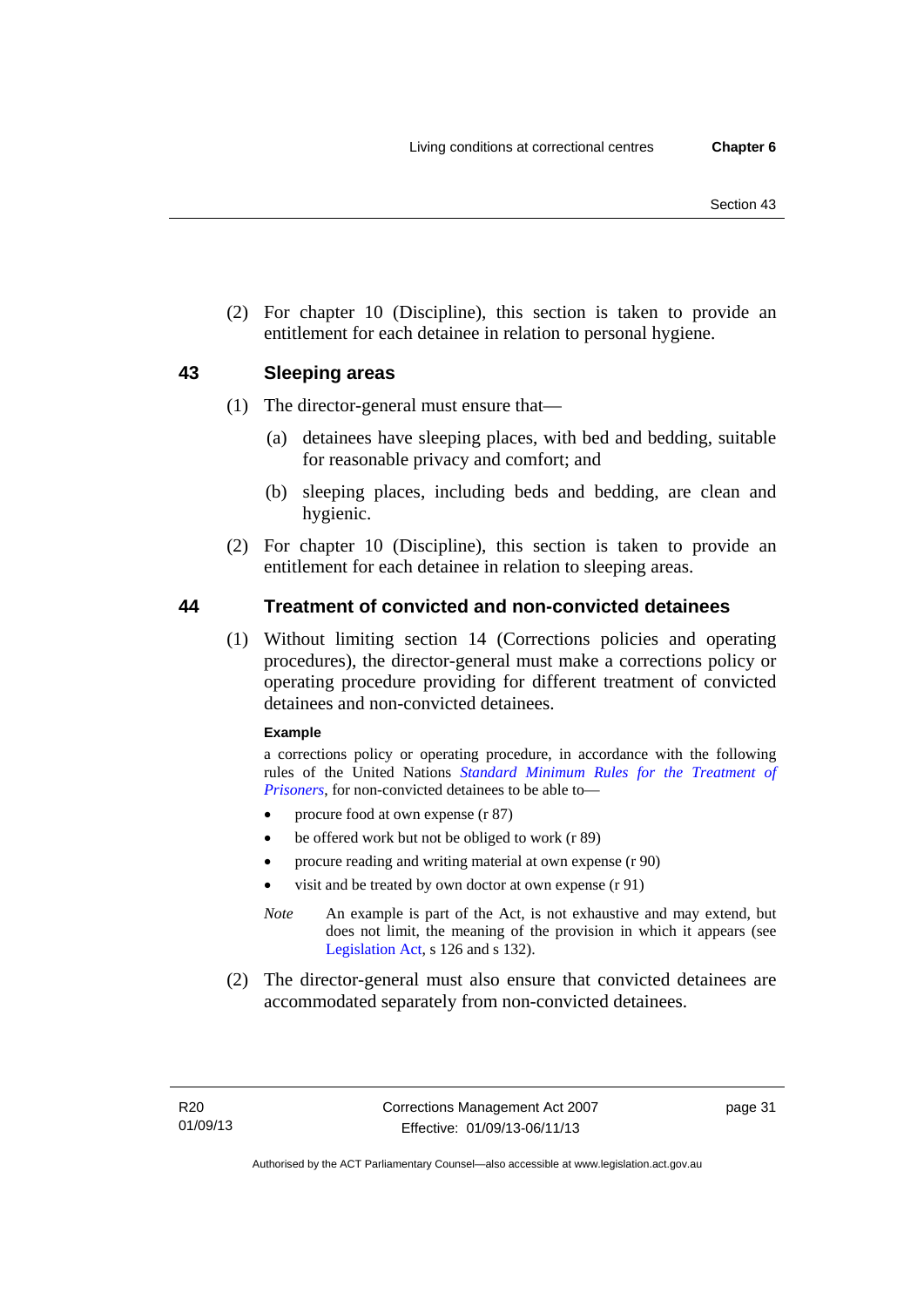- (3) For chapter 10 (Discipline)—
	- (a) a detainee's entitlement in relation to treatment in detention includes anything expressed to be an entitlement in a corrections policy or operating procedure made for subsection (1); and
	- (b) subsection (2) is taken to provide an entitlement for each detainee in relation to accommodation.
- (4) However, the director-general may give directions for different accommodation of a non-convicted detainee if the director-general suspects, on reasonable grounds, that is necessary to ensure the safety of the detainee or anyone else.

#### **Example**

Remandee J has served various sentences for violence offences, has an aggressive personality and enjoys bullying other people. The director-general suspects that other remandees detained with J are highly vulnerable in comparison with J. The director-general decides that J should be accommodated with convicted offenders.

- *Note* An example is part of the Act, is not exhaustive and may extend, but does not limit, the meaning of the provision in which it appears (see [Legislation Act,](http://www.legislation.act.gov.au/a/2001-14) s 126 and s 132).
- (5) In this section:

*convicted detainee* means a detainee whose detention is because of the detainee's conviction of an offence.

## <span id="page-47-0"></span>**45 Access to open air and exercise**

- (1) The director-general must ensure, as far as practicable, that detainees—
	- (a) have access to the open air for at least 1 hour each day; and
	- (b) can exercise for at least 1 hour each day.
- (2) The standards under subsection (1) may both be satisfied during the same hour on any day.

Authorised by the ACT Parliamentary Counsel—also accessible at www.legislation.act.gov.au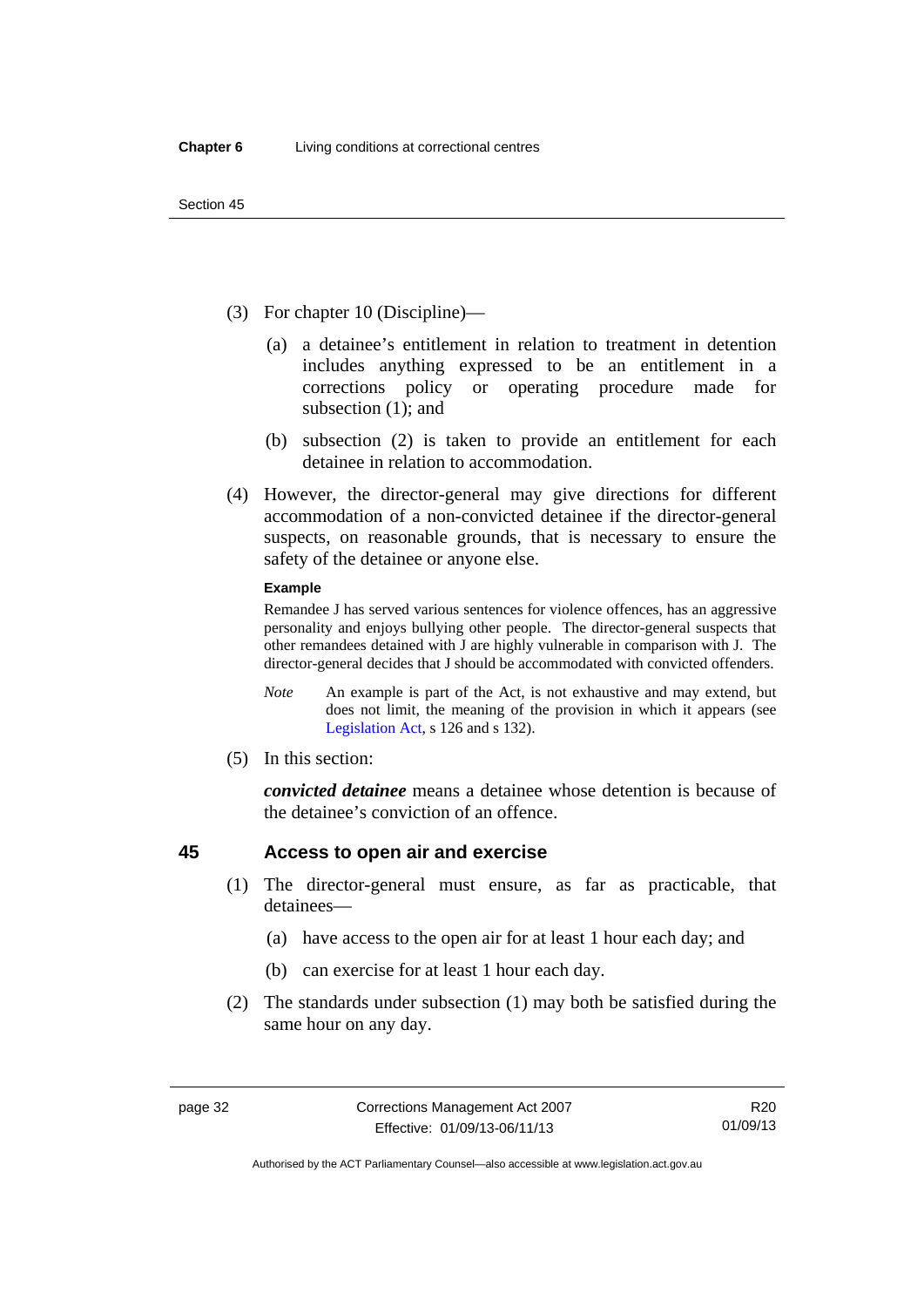(3) For chapter 10 (Discipline), this section is taken to provide an entitlement for each detainee in relation to access to the open air and exercise.

## **46 Communication with family and others**

- (1) The director-general must ensure, as far as practicable, that adequate opportunities are provided for detainees to be able to remain in contact with family members, friends, associates and others by telephone calls, mail and visits.
- (2) For subsection (1), the director-general must have regard, in addition to any other relevant matter, to whether the detainee's detention is for a reason other than the conviction of an offence.
- (3) The director-general must also ensure that the overall treatment of a detainee, including any segregation or disciplinary action, does not unreasonably deprive the detainee generally of all communication with other people.
- (4) In particular, the director-general must ensure that the overall treatment of a detainee does not deprive the detainee generally of all communication with any of the following:
	- (a) the courts;
	- (b) accredited people;
	- (c) a doctor of the detainee's choice for health services;
	- (d) family members;
	- (e) other people with whom the detainee may communicate under this Act.
- (5) For chapter 10 (Discipline), subsections (1) to (4) are taken to provide an entitlement for each detainee in relation to communication generally with other people.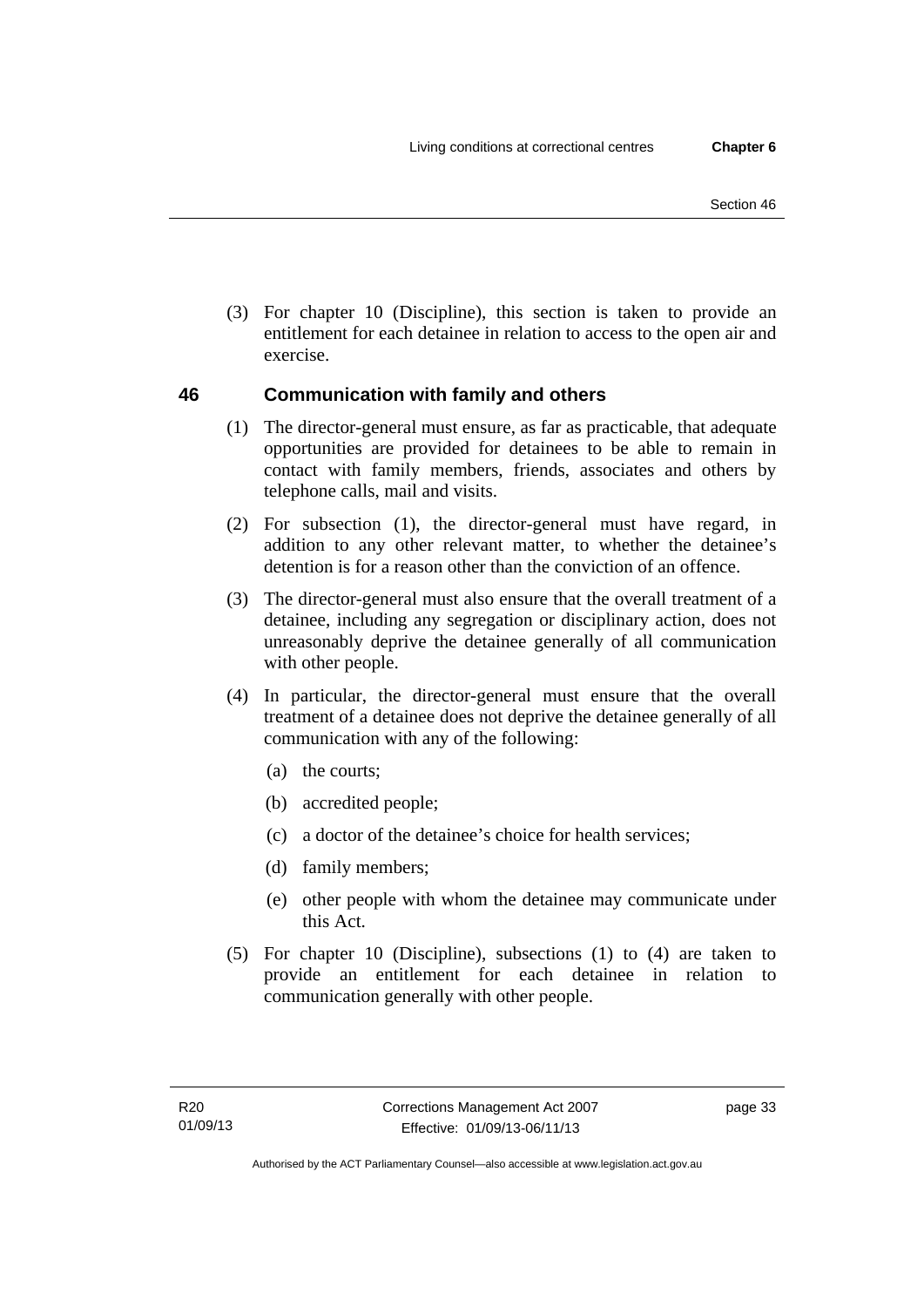- (6) However, this section is subject to the following:
	- (a) section 47 (Telephone calls);
	- (b) section 48 (Mail);
	- (c) section 49 (Visits by family members etc);
	- (d) section 50 (Contact with accredited people).

## **47 Telephone calls**

- (1) The director-general must ensure that each correctional centre has telephone facilities for detainees to make and receive telephone calls.
- (2) A detainee may make at least—
	- (a) 1 telephone call on admission to a correctional centre; and
	- (b) 1 telephone call each week to a family member.

*Note Family member* is defined in the dictionary.

- (3) A detainee may also make and receive further telephone calls for necessary contact with a family member, friend or someone else.
- (4) A detainee who makes a telephone call mentioned in subsection (2) or (3) must pay for the call if the director-general believes, on reasonable grounds, that is appropriate.

#### **Example**

if the detainee can afford to pay for the call

- *Note* An example is part of the Act, is not exhaustive and may extend, but does not limit, the meaning of the provision in which it appears (see [Legislation Act,](http://www.legislation.act.gov.au/a/2001-14) s 126 and s 132).
- (5) For chapter 10 (Discipline), subsections (2) and (3) are taken to provide entitlements for each detainee in relation to telephone calls.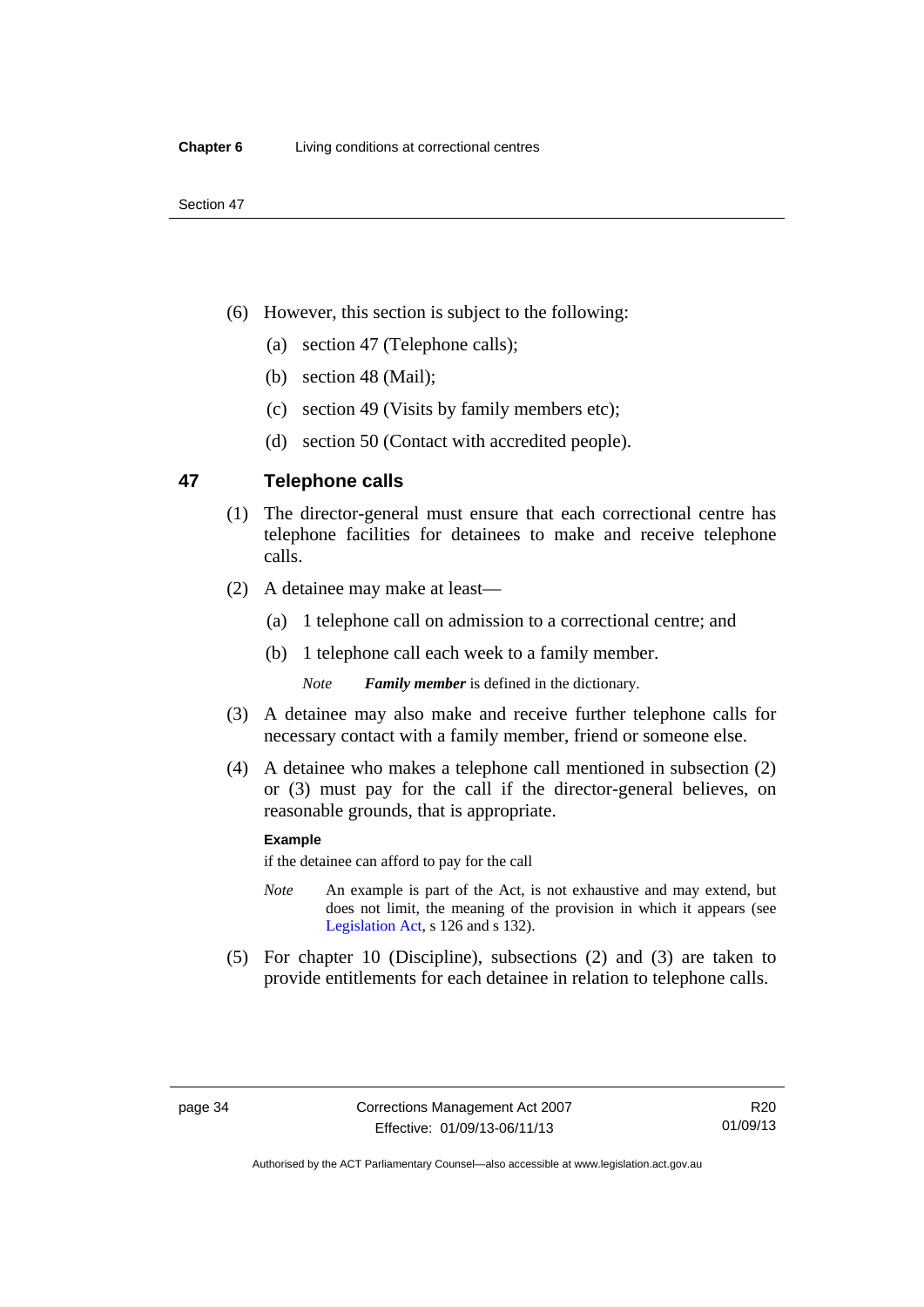- (6) However, the director-general may give directions denying or limiting the use of a telephone by a detainee for a call mentioned in subsection (2) or (3) if the director-general suspects, on reasonable grounds, that the call may—
	- (a) undermine security or good order at a correctional centre; or
	- (b) revictimise a victim; or
	- (c) circumvent any process for investigating complaints or reviewing decisions under this Act; or
	- (d) have the purpose of causing community distress.

#### **Example—par (d)**

Mr F was imprisoned for intentionally inflicting grievous bodily harm against his former wife. He had been convicted previously of domestic violence offences. He believes he has a right to assault his former wife and advocates the matter is private. Mr F believes that organisations that support victims of domestic violence are a social evil. He begins to use telephone calls to his brother to organise him into inciting violence against organisations advocating women's rights. Following complaints from the organisations, the director-general denies phone calls between Mr F and his brother.

- (7) Also, subsections (2) and (3) are subject to—
	- (a) section 103 (Monitoring telephone calls etc); and
	- (b) any operating procedure mentioned in subsection (8).
- (8) An operating procedure may include provision regulating the following in relation to detainees' telephone calls:
	- (a) the times for making or receiving calls;
	- (b) the frequency and length of calls;
	- (c) arrangements for payment for the cost of calls made.

#### **48 Mail**

 (1) The director-general must ensure, as far as practicable, that detainees can send and receive as much mail as they wish.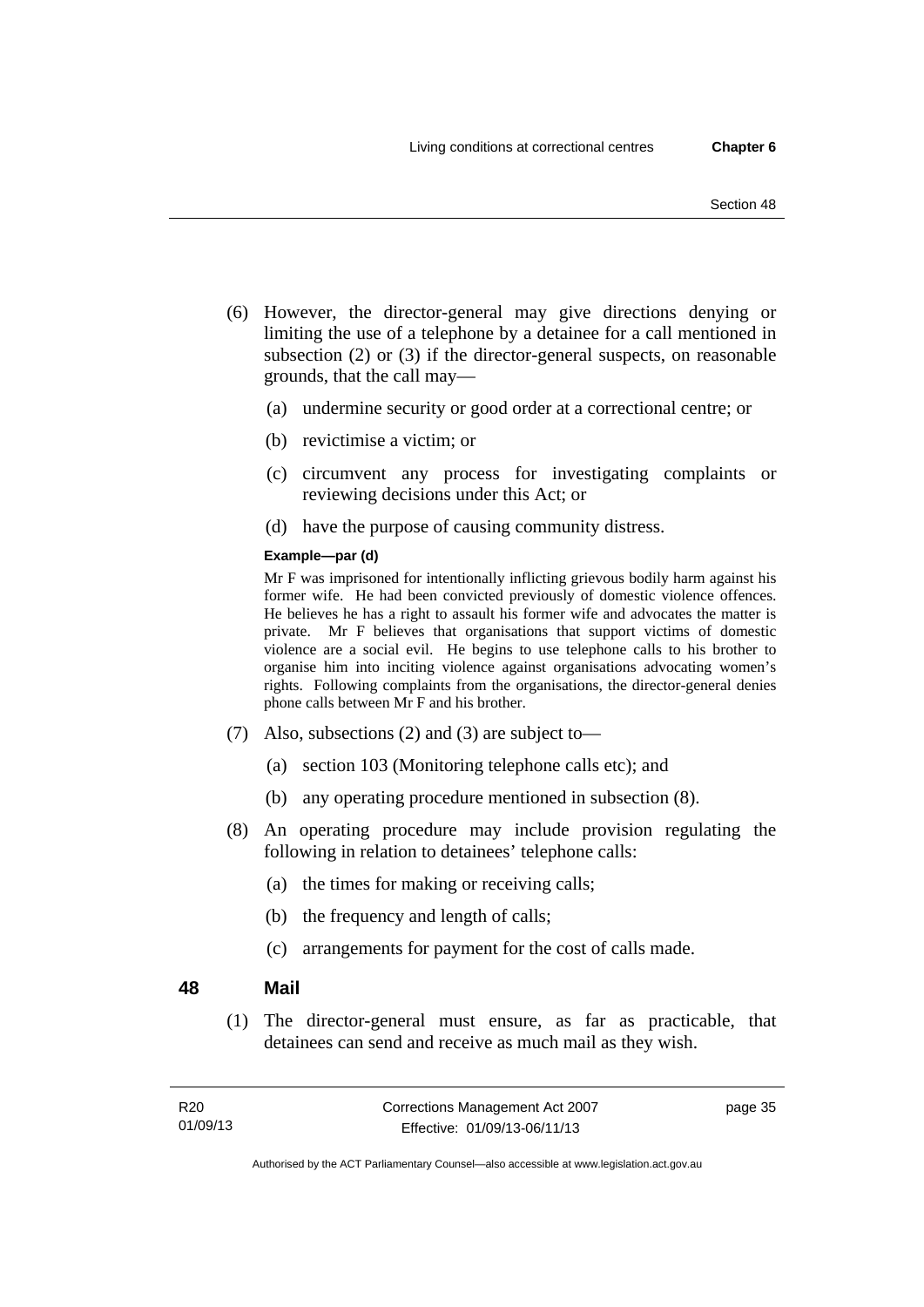- (2) However, a detainee may send mail to, and receive mail from, a person only if the person is nominated by the detainee by written notice given to the director-general.
- (3) A detainee who sends mail must pay for the cost of any writing and other material, and postage, for the mail if the director-general believes, on reasonable grounds, that is appropriate.

#### **Example**

if the detainee can afford to pay for the material and postage

- *Note* An example is part of the Act, is not exhaustive and may extend, but does not limit, the meaning of the provision in which it appears (see [Legislation Act,](http://www.legislation.act.gov.au/a/2001-14) s 126 and s 132).
- (4) For chapter 10 (Discipline), subsection (2) is taken to provide an entitlement for each detainee in relation to mail.
- (5) However, the director-general may give directions denying or limiting the sending or receiving of an item of mail by a detainee if the director-general suspects, on reasonable grounds, that it may—
	- (a) undermine security or good order at a correctional centre; or
	- (b) revictimise a victim; or
	- (c) circumvent any process for investigating complaints or reviewing decisions under this Act; or
	- (d) have the purpose of causing community distress.

#### **Example—par (d)**

AW was convicted of murdering her parents with a view to obtaining an inheritance. The W family are well known in the community and family members had actively campaigned for a higher sentence for AW. AW began writing inflammatory letters to her relatives and friends of her parents. Having received complaints about the letters from family members, the director-general denies AW from sending further letters to family members who had complained about the letters.

- (6) Also, subsections (1) and (2) are subject to—
	- (a) section 104 (Monitoring ordinary mail); and

Authorised by the ACT Parliamentary Counsel—also accessible at www.legislation.act.gov.au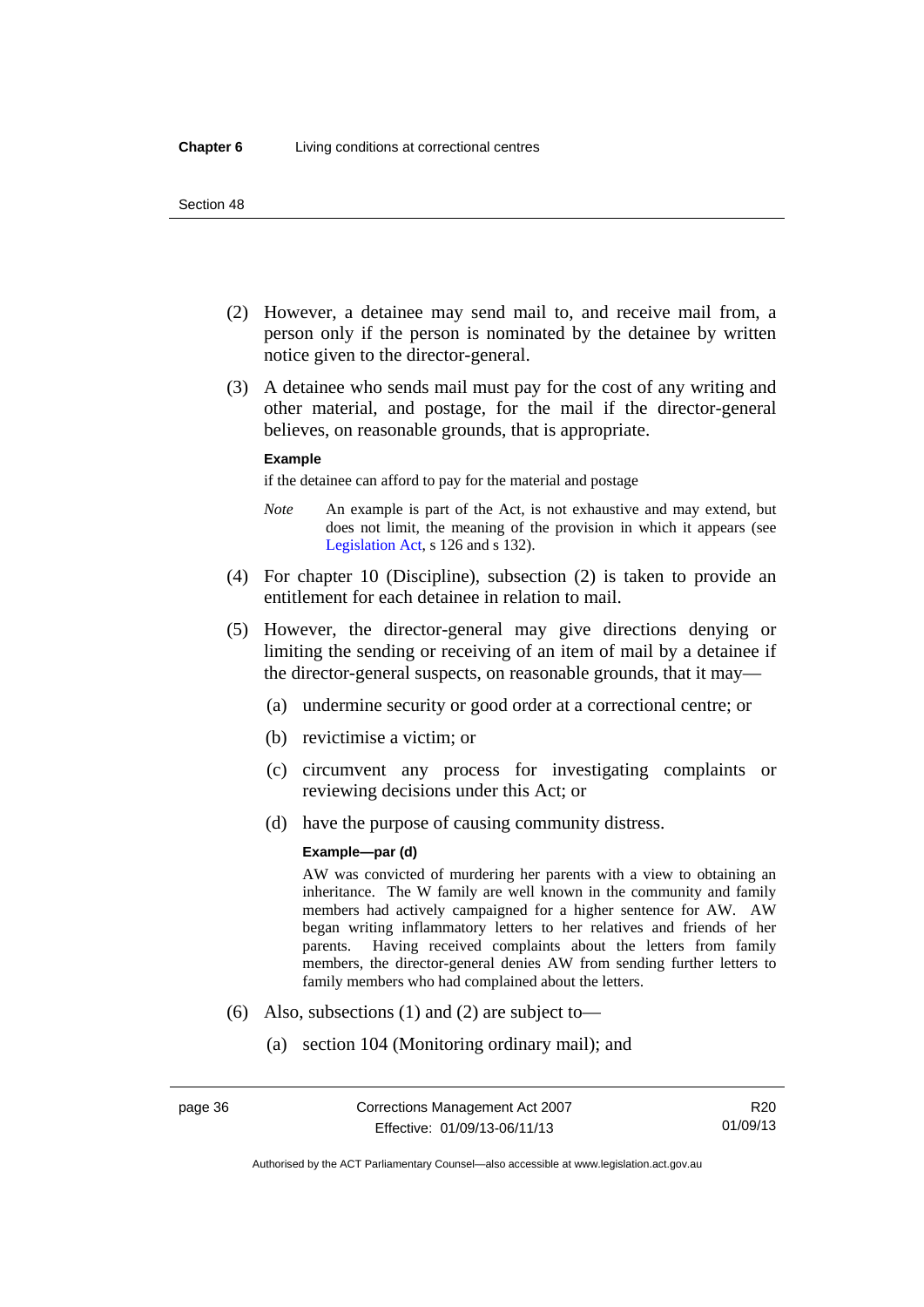- (b) section 105 (Monitoring protected mail); and
- (c) any operating procedure mentioned in subsection (7).
- (7) An operating procedure may include provision regulating the following in relation to detainees' mail:
	- (a) the way mail is sent or received;
	- (b) the provision of writing and other material for sending mail;
	- (c) arrangements for payment for the cost of the material and postage.

### **49 Visits by family members etc**

 (1) The director-general must ensure that each correctional centre has suitable facilities for detainees to receive visits from family members and other people.

#### **Example of non-family member visitor**

a person who is a long-term friend or a friend who normally lives with the detainee

- *Note* An example is part of the Act, is not exhaustive and may extend, but does not limit, the meaning of the provision in which it appears (see [Legislation Act,](http://www.legislation.act.gov.au/a/2001-14) s 126 and s 132).
- (2) A detainee may have at least 1 visit, of at least 30 minutes, each week by a family member.

*Note Family member* is defined in the dictionary.

- (3) For chapter 10 (Discipline), subsection (2) is taken to provide an entitlement for each detainee in relation to visits by family members.
- (4) However, the director-general may give directions denying or limiting a visit mentioned in subsection (1) if the director-general suspects, on reasonable grounds, that the visit may—
	- (a) undermine security or good order at a correctional centre; or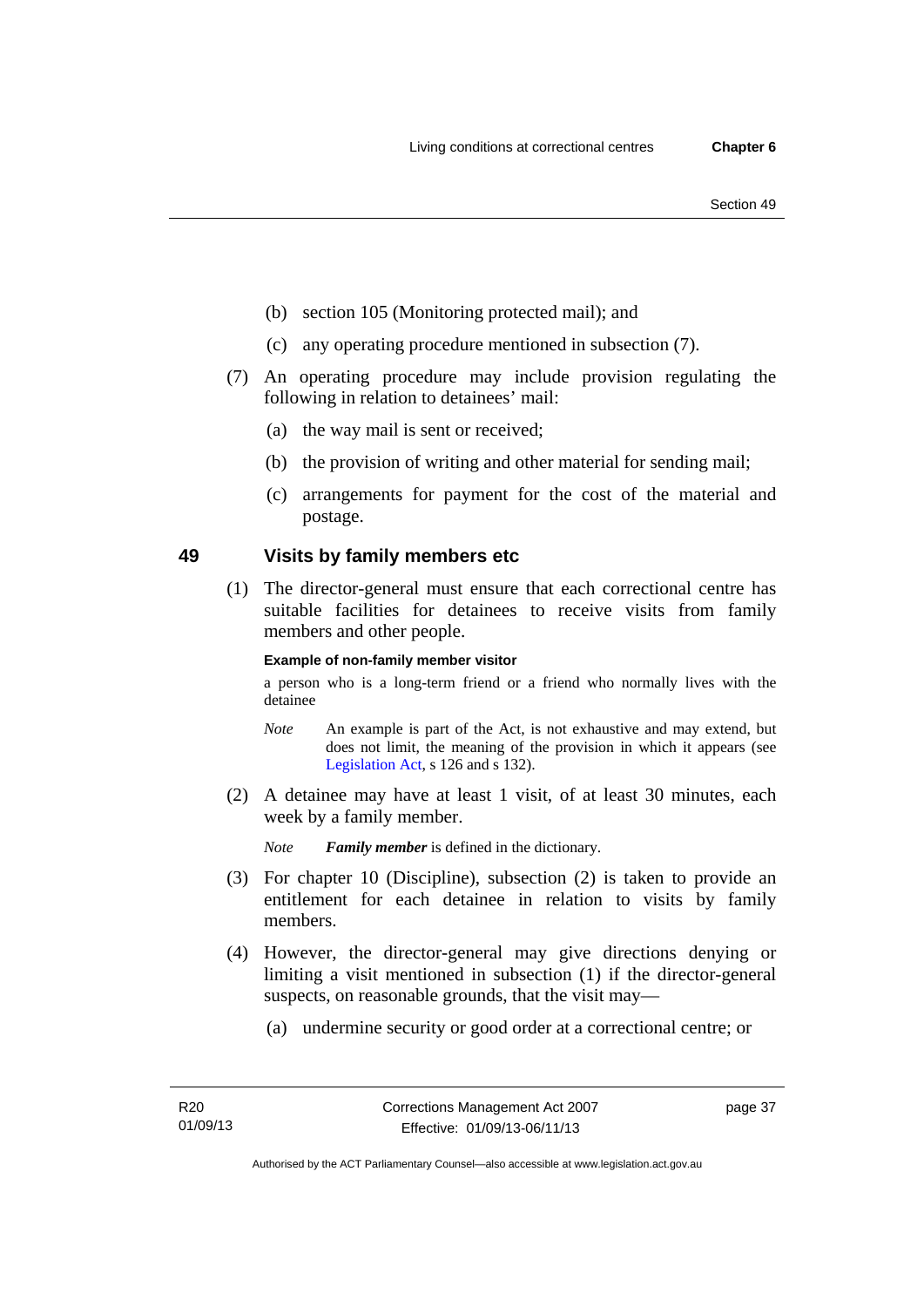Section 50

- (b) revictimise a victim; or
- (c) circumvent any process for investigating complaints or reviewing decisions under this Act; or
- (d) have the purpose of causing community distress.

#### **Example—par (d)**

Mr J is convicted of numerous serious sexual offences against young girls. He begins to write letters to various public figures, including journalists, stating that his crimes were motivated by a love for the children and that he intends to change his name to that of one of his victims. He makes arrangements for a visit by a journalist for a story about why he wants to change his name. The director-general may deny the visit on the ground that it may cause community distress.

(5) Also, this section is subject to section 143 (Visiting conditions).

### **50 Contact with accredited people**

 (1) The director-general must ensure that a detainee has adequate opportunities for contact with an accredited person, whether by telephone or mail or by a visit by an accredited person.

*Note Accredited person* is defined in the dictionary.

- (2) For chapter 10 (Discipline), subsection (1) is taken to provide an entitlement for each detainee in relation to contact with an accredited person.
- (3) However, the director-general may give directions denying or limiting a detainee's contact with an accredited person if the director-general suspects, on reasonable grounds, that the contact may—
	- (a) undermine security or good order at a correctional centre; or
	- (b) circumvent any process for investigating complaints or reviewing decisions under this Act.
- (4) Also, this section is subject to section 143 (Visiting conditions).

R20 01/09/13

Authorised by the ACT Parliamentary Counsel—also accessible at www.legislation.act.gov.au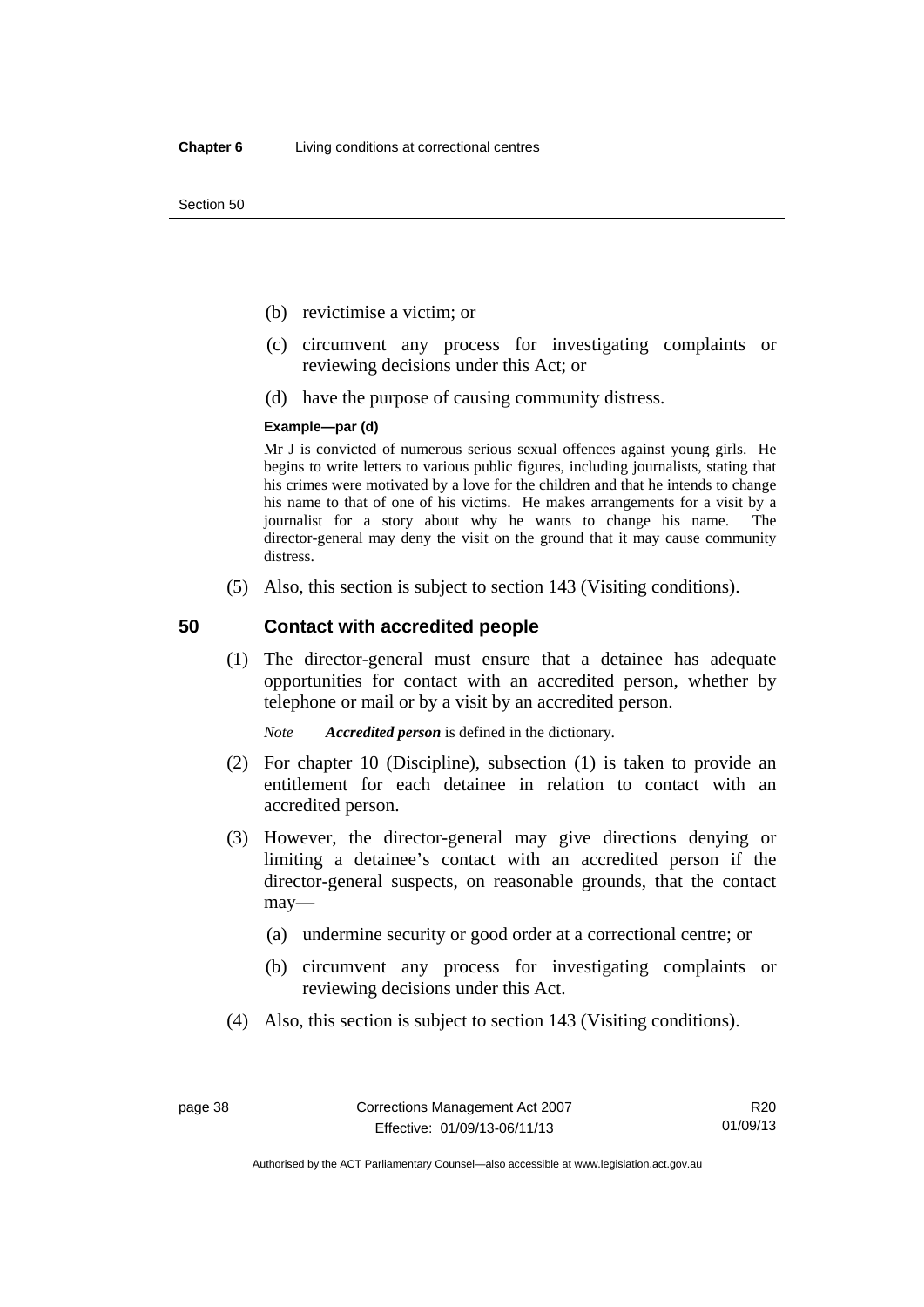#### Section 51

## **51 Visits—protected communications**

The director-general must not listen to, or record, a communication at a visit between a detainee and any of the following people:

- (a) a lawyer representing the detainee;
- (b) an official visitor;
- (c) the human rights commissioner;
- (d) the public advocate;
- (e) the ombudsman;
- (f) a person prescribed by regulation.
- *Note 1* Electronic communications between a detainee and a person mentioned in this section must not be monitored, see s 103.
- *Note 2* For restrictions on monitoring mail between a detainee and a person mentioned in this section, see s 105.

## **52 News and educational services**

- (1) The director-general must ensure, as far as practicable, that detainees have reasonable access to—
	- (a) newspapers, radio and television broadcasts and other mass media (including the internet) for news and information; and
	- (b) a library or library service.
- (2) The director-general may, as part of a detainee's case management plan, approve a detainee participating in academic, vocational or cultural education or training if satisfied it would benefit the detainee in any of the following ways:
	- (a) by providing the detainee with suitable vocational skills;
	- (b) by promoting the detainee's rehabilitation or reintegration into society;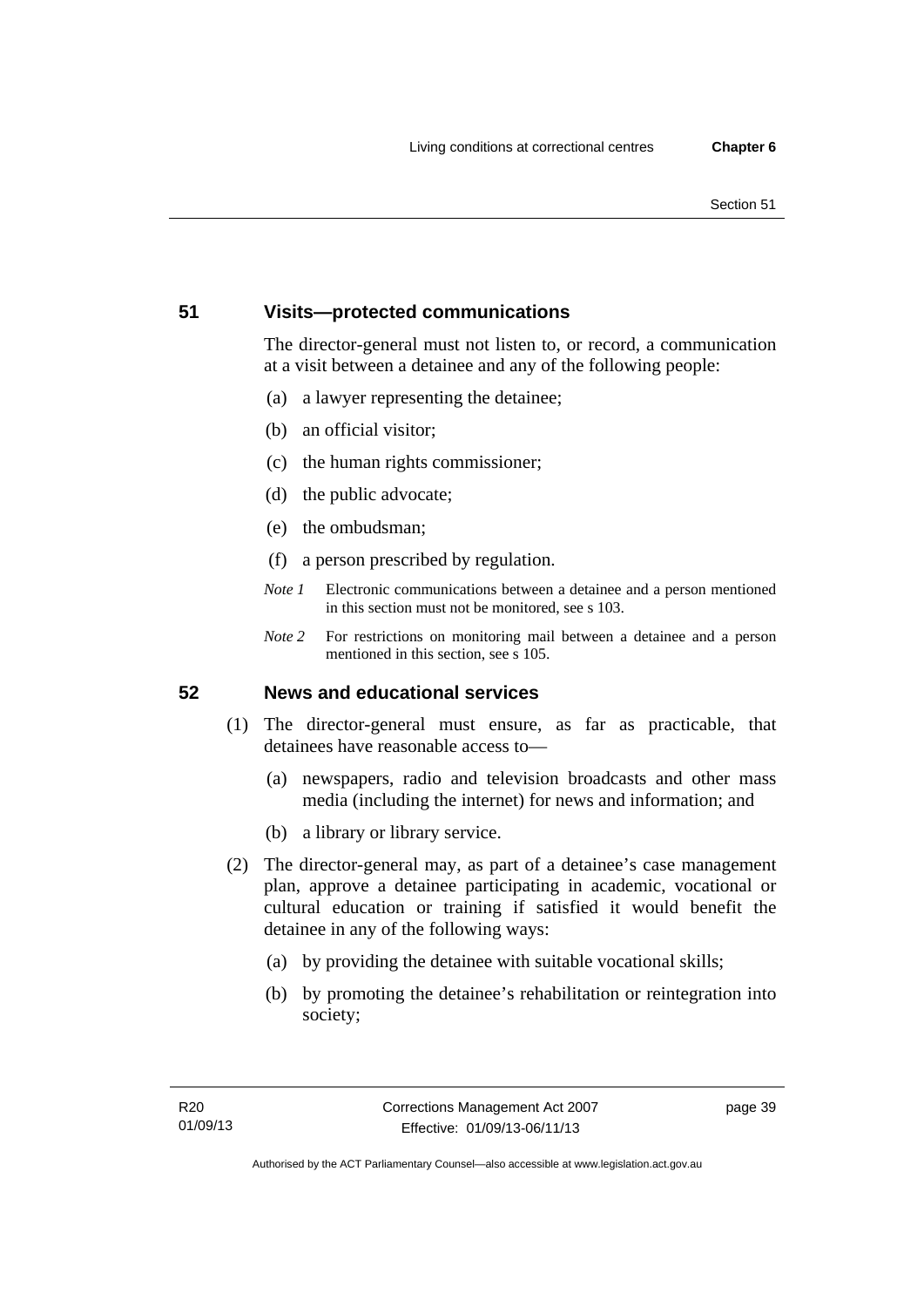- (c) by contributing satisfactorily to the detainee's personal development.
- (3) For chapter 10 (Discipline), participation in education or training approved under subsection (2) is taken to be an entitlement for the detainee.

#### **53 Health care**

- (1) The director-general must ensure that—
	- (a) detainees have a standard of health care equivalent to that available to other people in the ACT; and
	- (b) arrangements are made to ensure the provision of appropriate health services for detainees; and
	- (c) conditions in detention promote the health and wellbeing of detainees; and
	- (d) as far as practicable, detainees are not exposed to risks of infection.
- (2) In particular, the director-general must ensure that detainees have access to—
	- (a) regular health checks; and
	- (b) timely treatment where necessary, particularly in urgent circumstances; and
	- (c) hospital care where necessary; and
	- (d) as far as practicable—
		- (i) specialist health services from health practitioners; and
		- (ii) necessary health care programs, including rehabilitation programs.
- (3) For chapter 10 (Discipline), subsections (1) and (2) are taken to provide an entitlement for each detainee in relation to health care.

R20 01/09/13

Authorised by the ACT Parliamentary Counsel—also accessible at www.legislation.act.gov.au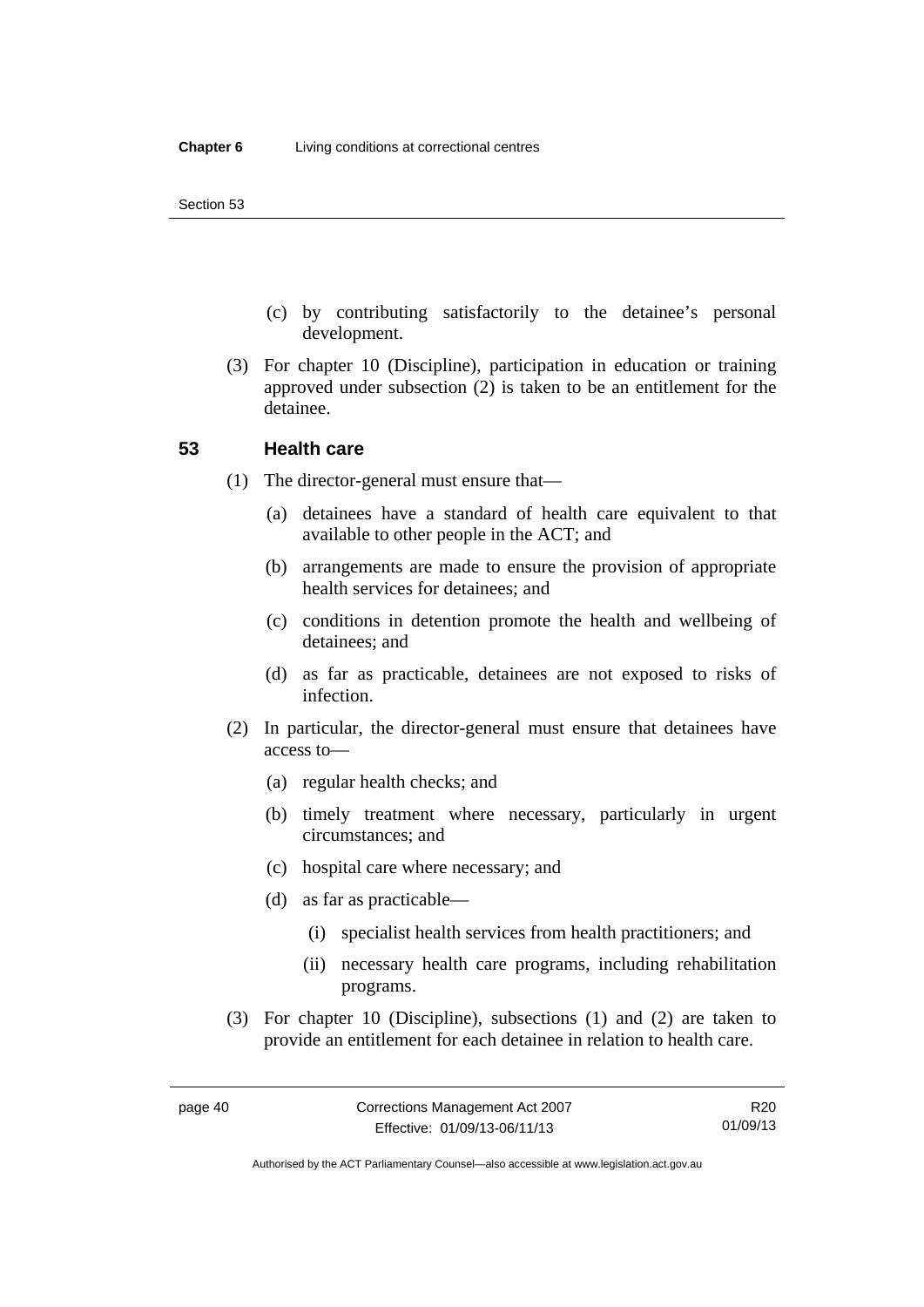- (4) A regulation may make provision in relation to health services for detainees, including provision about the following:
	- (a) the appointment of health practitioners for this Act;
	- (b) the provision of health service clinics for detainees;
	- (c) appointments for detainees with health practitioners;
	- (d) rehabilitation for detainees who suffer personal injury arising out of or in the course of their detention;
	- (e) security arrangements for detainees visiting health practitioners or health facilities, particularly outside correctional centres.
- (5) For chapter 10 (Discipline), a detainee's entitlement in relation to health care includes anything expressed to be an entitlement in a regulation made for subsection (4).

## **54 Transfers to health facilities**

 (1) The director-general may direct that a detainee be transferred to a health facility at a correctional centre, or outside a correctional centre, if the director-general believes, on reasonable grounds, that is necessary or desirable for the detainee to receive health services at the facility.

*Note Health facility* is defined in the dictionary.

- (2) The director-general must have regard to the advice of a doctor appointed under section 21 (Doctors—health service appointments) when considering whether to make a direction under subsection  $(1)$ .
- (3) The director-general may direct an escort officer to escort the detainee to or from the health facility, or while at the facility.
- (4) The detainee may be discharged from the health facility only if—
	- (a) the health practitioner in charge of the detainee's care approves the discharge; or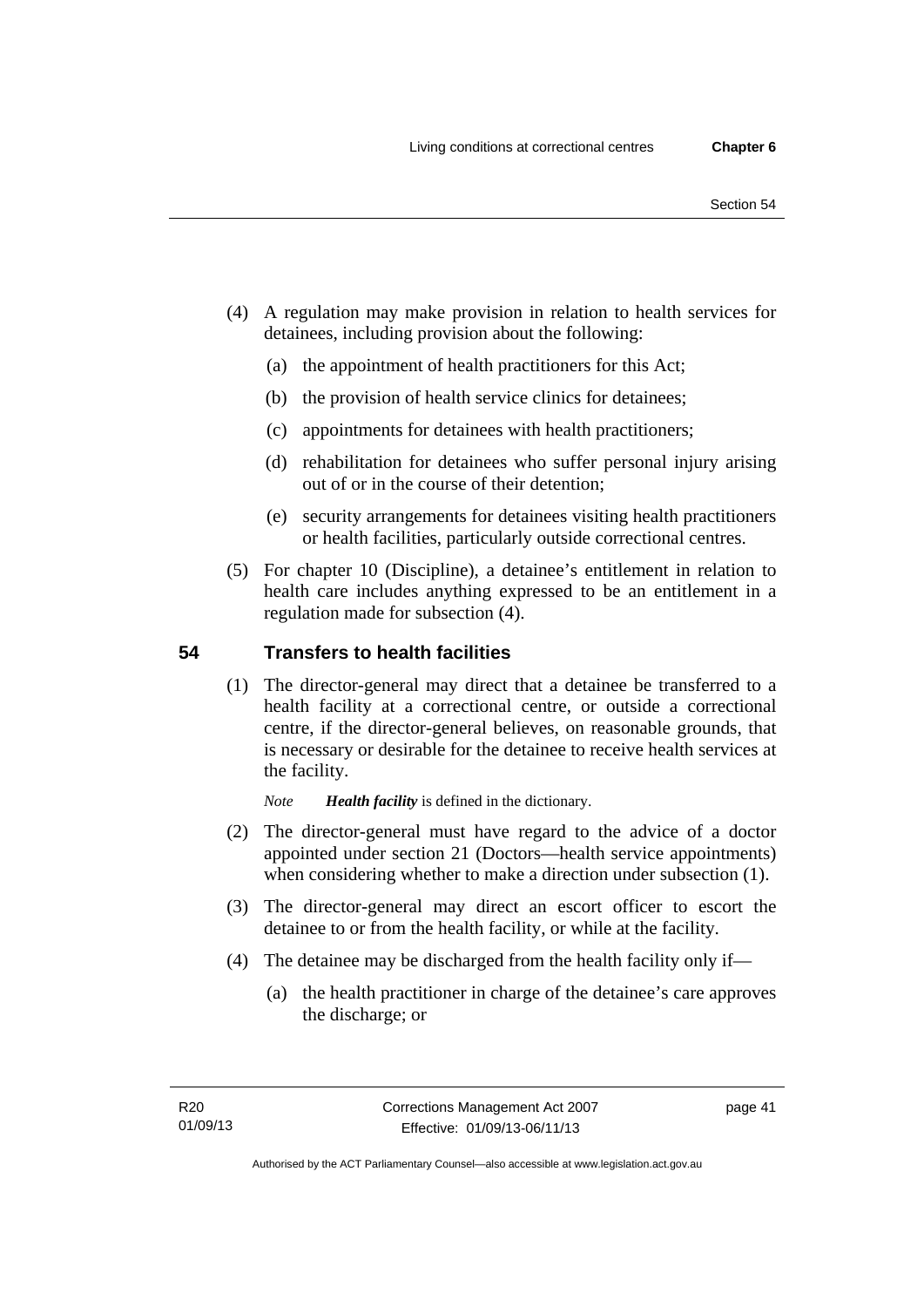(b) the director-general directs that the detainee be removed from the facility.

#### **Example of direction for removal of detainee from health facility**

where the detainee is a danger to the safety of people at the facility

- *Note* An example is part of the Act, is not exhaustive and may extend, but does not limit, the meaning of the provision in which it appears (see [Legislation Act,](http://www.legislation.act.gov.au/a/2001-14) s 126 and s 132).
- (5) The director-general may give a direction for ensuring that a detainee discharged from a health facility under this section is returned to a correctional centre stated in the direction.
- (6) For chapter 10 (Discipline), this section is taken to provide an entitlement for each detainee in relation to health care.

### **55 Religious, spiritual and cultural needs**

 (1) The director-general must ensure, as far as practicable, that provision is made at correctional centres for the religious, spiritual and cultural needs of detainees.

#### **Examples of religious, spiritual or cultural needs**

- 1 observances and practices relating to religious or spiritual beliefs, including indigenous spiritual beliefs
- 2 observances or practices arising because a person belongs to a particular culture
- *Note* An example is part of the Act, is not exhaustive and may extend, but does not limit, the meaning of the provision in which it appears (see [Legislation Act,](http://www.legislation.act.gov.au/a/2001-14) s 126 and s 132).
- (2) In particular, the director-general must ensure, as far as practicable, that detainees have reasonable access to—
	- (a) ministers of religion and other people with standing in a particular culture whom detainees wish to see for religious, spiritual or cultural purposes; and
	- (b) religious services at the correctional centre; and

Authorised by the ACT Parliamentary Counsel—also accessible at www.legislation.act.gov.au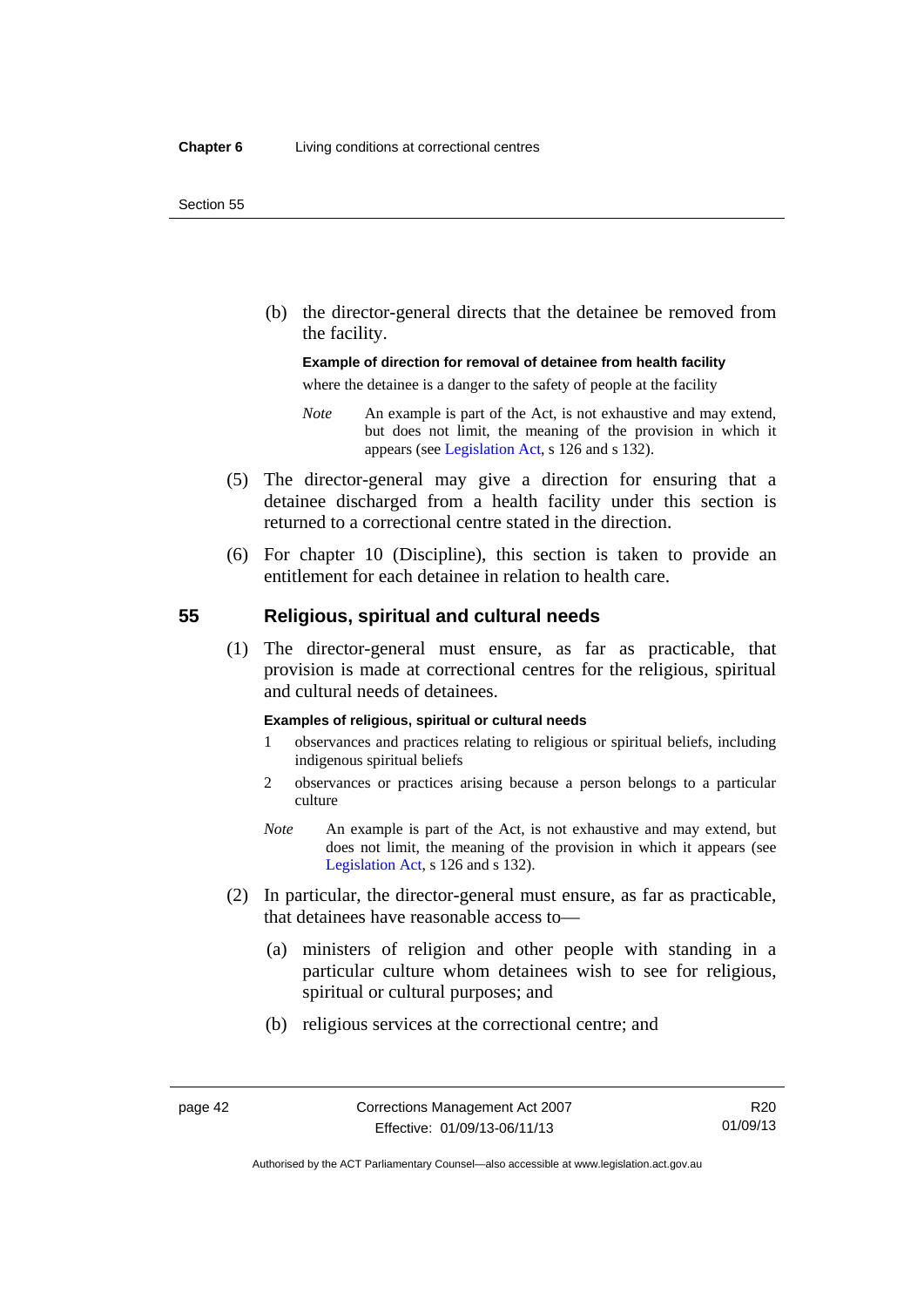- (c) books and other articles associated with their religious, spiritual or cultural practices.
- (3) However, the director-general may give directions denying or limiting a detainee's access under subsection (1) or (2) if the director-general suspects, on reasonable grounds, that it may—
	- (a) undermine security or good order at a correctional centre; or
	- (b) revictimise a victim; or
	- (c) circumvent any process for investigating complaints or reviewing decisions under this Act; or
	- (d) cause community distress.
- (4) A detainee must not be required to receive a visit from anyone representing a particular religion, spiritual belief or culture, or attend any related service or practice, if the detainee does not wish to do so.
- (5) For chapter 10 (Discipline), subsections (1) and (2) are taken to provide an entitlement for each detainee in relation to religious observance.
- (6) In this section:

*minister of religion* means—

- (a) a person registered under the *[Marriage Act 1961](http://www.comlaw.gov.au/Series/C2004A07402)* (Cwlth), part 4.1 (Authorised celebrants); or
- (b) a person prescribed by regulation.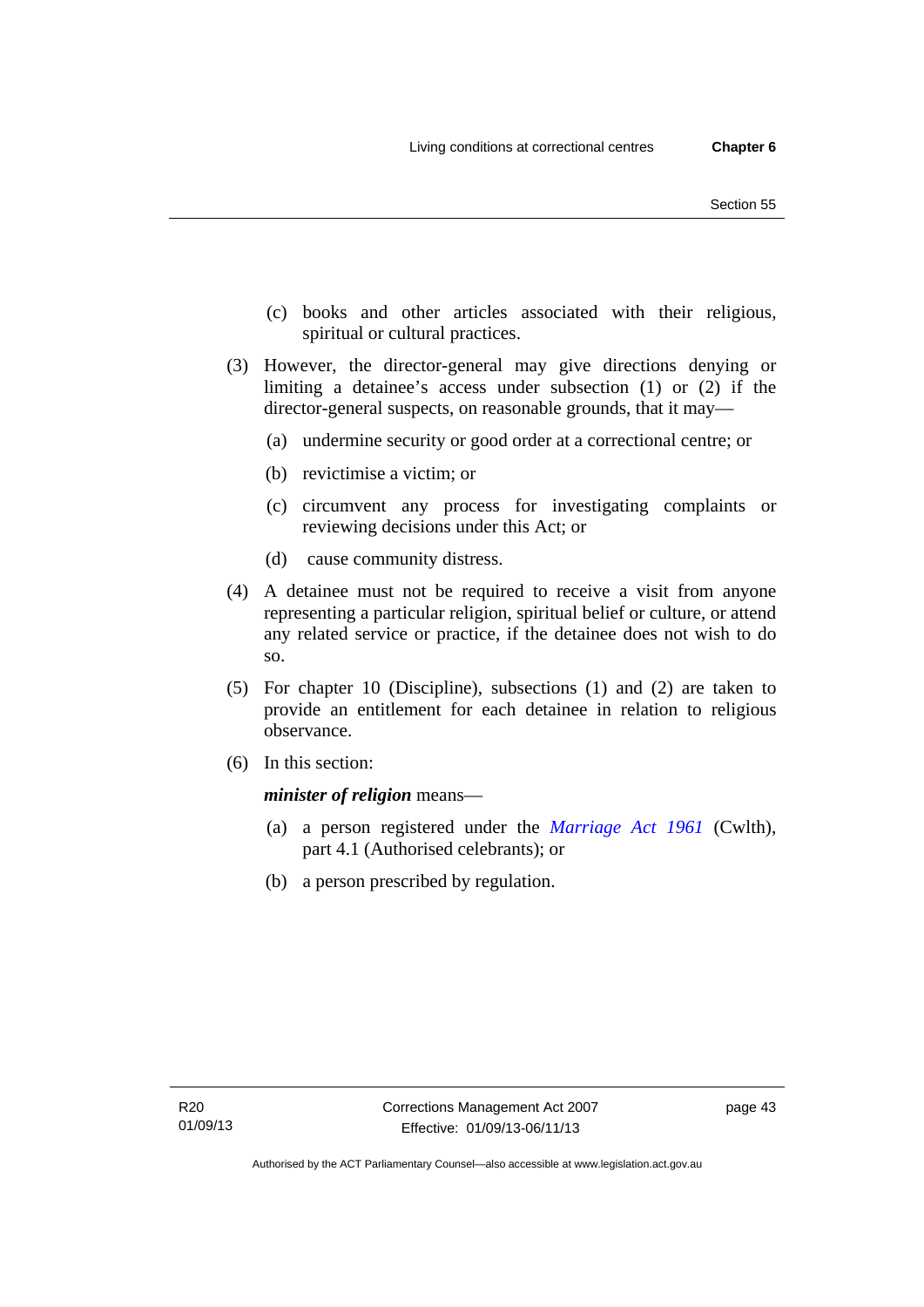Section 56

# **Chapter 7 Inspection of correctional centres**

#### **56 Independent inspections**

- (1) This section applies to each of the following:
	- (a) a judge;
	- (b) a magistrate;
	- (c) a member of the Legislative Assembly;
	- (d) the human rights commissioner;
	- (e) the ombudsman.
- (2) A person mentioned in subsection (1) may, at any reasonable time, enter and inspect—
	- (a) a correctional centre; or
	- (b) a place outside a correctional centre where a detainee is, or has been, directed to work or participate in an activity.

#### **Example of time that would not be reasonable**

a time that would hinder a search at a correctional centre

*Note* An example is part of the Act, is not exhaustive and may extend, but does not limit, the meaning of the provision in which it appears (see [Legislation Act,](http://www.legislation.act.gov.au/a/2001-14) s 126 and s 132).

### **57 Official visitors—meaning of** *entitled person* **and** *visitable place*

In this Act:

#### *entitled person* means—

- (a) a detainee at a correctional centre; or
- (b) a person prescribed by regulation.

Authorised by the ACT Parliamentary Counsel—also accessible at www.legislation.act.gov.au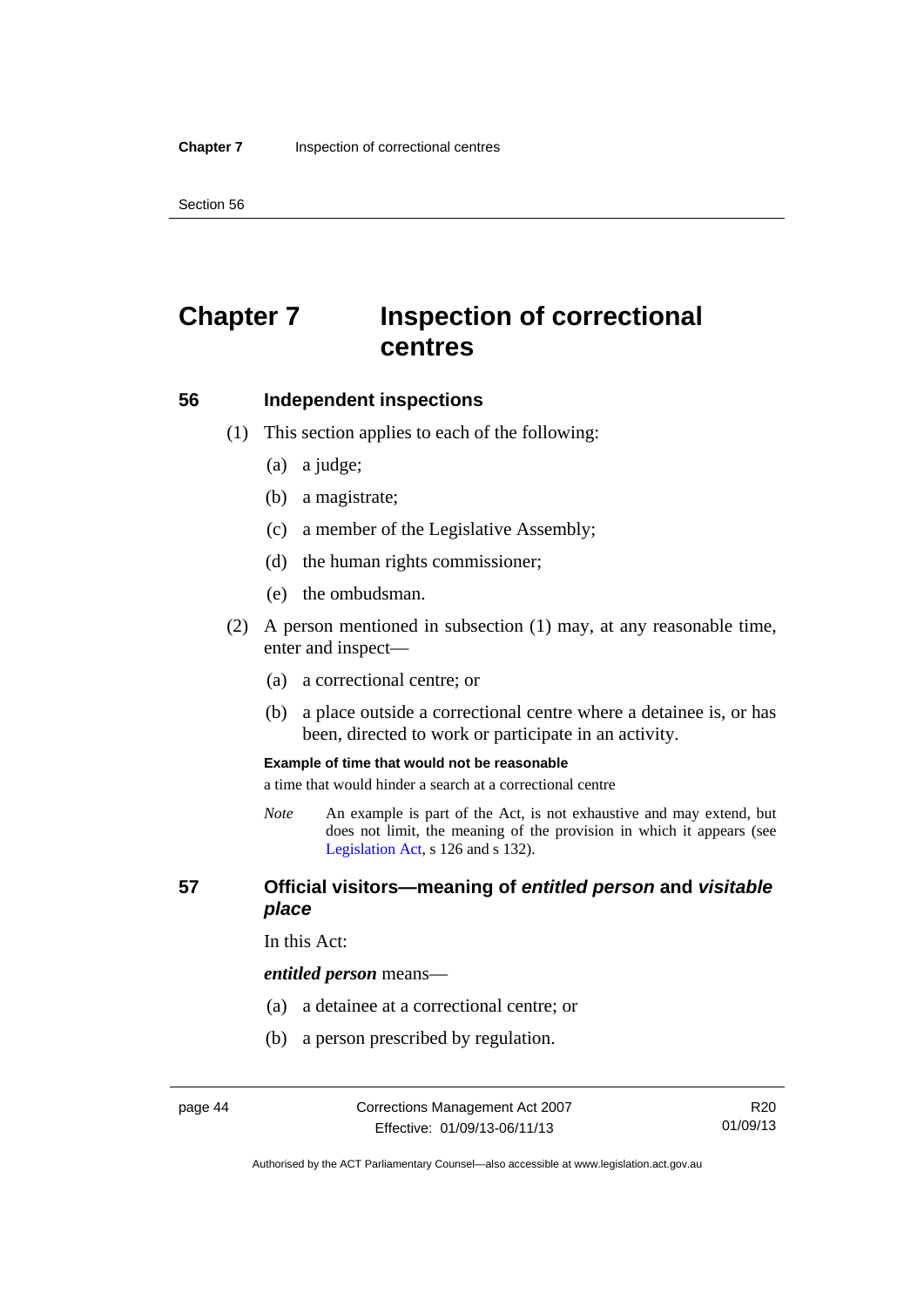## *visitable place* means—

- (a) a correctional centre; or
- (b) a place outside a correctional centre if a detainee is, or has been, directed to work or participate in an activity at the place.
- *Note* At least 2 official visitors (including a visitor who is an Aboriginal or Torres Strait Islander person) must be appointed for this Act under the *[Official Visitor Act 2012](http://www.legislation.act.gov.au/a/2012-33/default.asp)* (the *OV Act*).

The [OV Act sets out the f](#page-46-0)unctions of official visitors which includes visiting visitable places, handling complaints from entitled people and reporting on those matters.

This part defines what is an *entitled person* and a *visitable place* for the OV Act.

## **[62 Relationship with other](#page-47-0) inspection laws**

- (1) This Act must be construed and administered in a way that is consistent with an inspection law unless the contrary intention appears from this Act or that law.
- (2) This Act is taken to be consistent with an inspection law to the extent that it is capable of operating concurrently with that law.
- (3) The director-general may make arrangements with a person responsible for the exercise of functions under an inspection law to ensure, as far as practicable, the safety of an inspector (however described) or anyone else affected by the exercise of the function in relation to a detainee or correctional centre.
- (4) A person exercising a function under an inspection law in relation to a detainee or correctional centre must exercise the function in accordance with any direction by the director-general in relation to—
	- (a) the safety of anyone at the correctional centre; or
	- (b) security or good order at a correctional centre.

page 45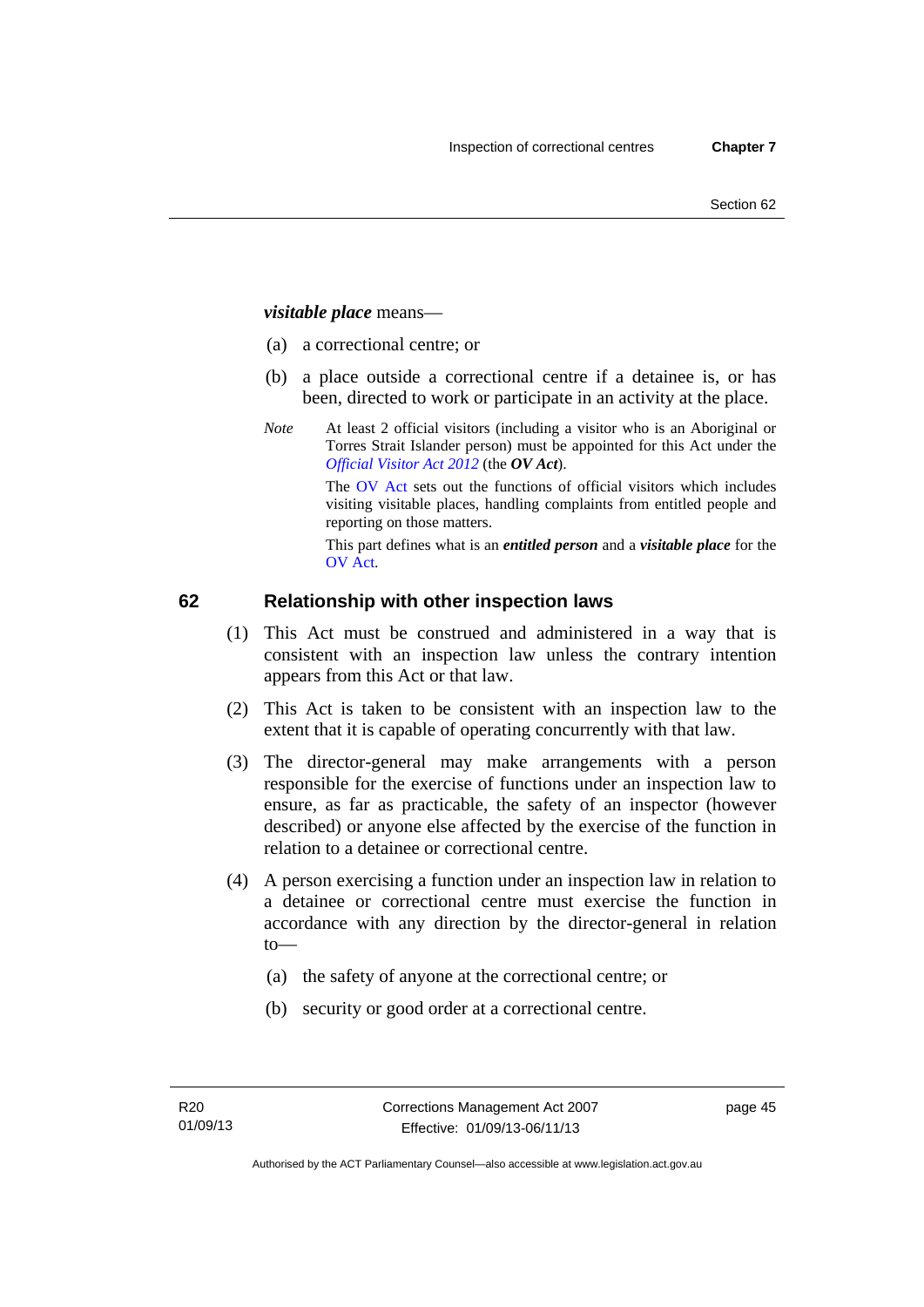(5) In this section:

*inspection law* means an Act that provides for the entry and inspection of premises, or the search of people or premises.

#### **Examples of inspection laws**

- *[Crimes Act 1900](http://www.legislation.act.gov.au/a/1900-40)*
- *[Emergencies Act 2004](http://www.legislation.act.gov.au/a/2004-28)*
- *[Food Act 2001](http://www.legislation.act.gov.au/a/2001-66)*
- *[Public Health Act 1997](http://www.legislation.act.gov.au/a/1997-69)*
- *Note* An example is part of the Act, is not exhaustive and may extend, but does not limit, the meaning of the provision in which it appears (see [Legislation Act,](http://www.legislation.act.gov.au/a/2001-14) s 126 and s 132).

page 46 Corrections Management Act 2007 Effective: 01/09/13-06/11/13

R20 01/09/13

Authorised by the ACT Parliamentary Counsel—also accessible at www.legislation.act.gov.au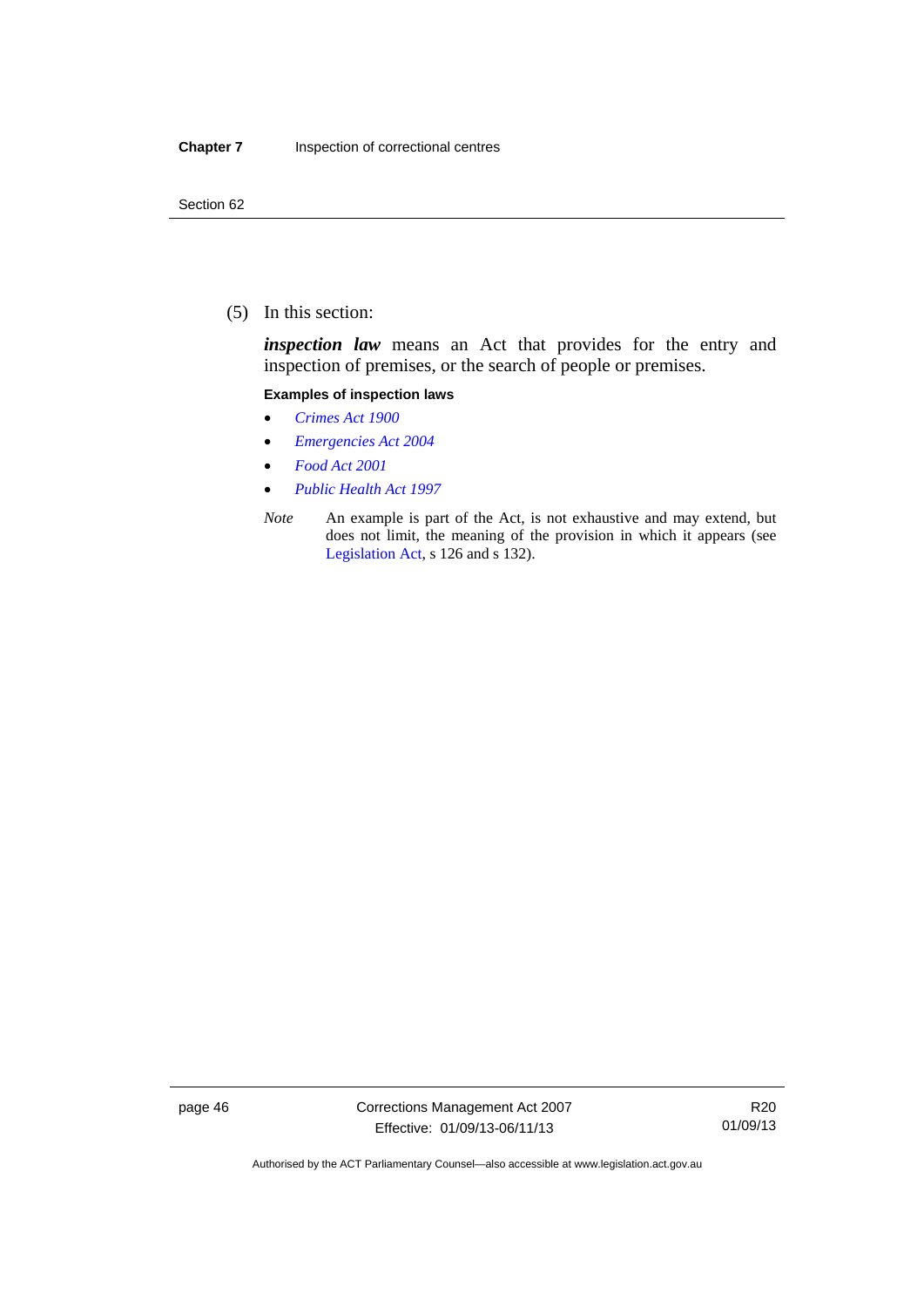# **Chapter 8 Admission to correctional centres**

### **63 Meaning of** *admission* **to correctional centre**

In this Act:

*admission,* of a detainee to a correctional centre, means—

- (a) admission of the detainee to the centre for detention; and
- (b) for a detainee reporting to the centre to perform periodic detention—includes the first, but not the second or subsequent, time the detainee reports to the centre to perform periodic detention.

#### **64 Authority for detention**

- (1) A person must not be admitted to, or detained at, a correctional centre unless the detention is—
	- (a) authorised by a warrant under the *[Crimes \(Sentence](http://www.legislation.act.gov.au/a/2005-59)  [Administration\) Act 2005](http://www.legislation.act.gov.au/a/2005-59)*, section 12 (Warrant for imprisonment); or
	- (b) authorised by a warrant under the *[Crimes \(Sentence](http://www.legislation.act.gov.au/a/2005-59)  [Administration\) Act 2005](http://www.legislation.act.gov.au/a/2005-59)*, section 17 (Warrant for remand); or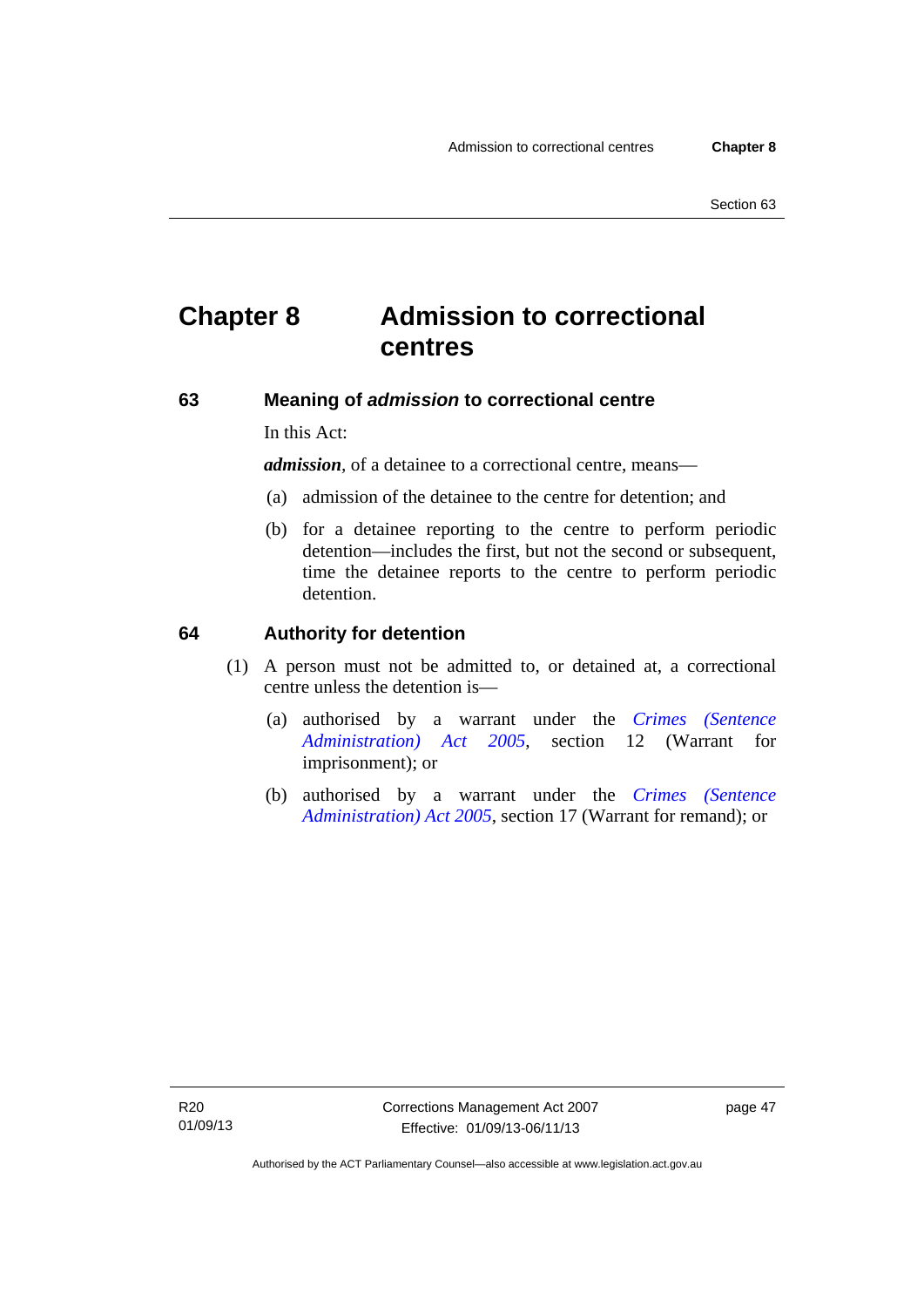#### Section 65

 (c) otherwise authorised, whether by a warrant or other authority (however named), under a territory law or a law of the Commonwealth, a State or another Territory.

#### **Examples—par (c)**

- 1 an accused person who is refused bail by an authorised person under the *[Bail Act 1992](http://www.legislation.act.gov.au/a/1992-8)*
- 2 a person held on a warrant issued under the *[Royal Commissions](http://www.legislation.act.gov.au/a/1991-1)  [Act 1991](http://www.legislation.act.gov.au/a/1991-1)*, section 35 (Apprehension of witnesses failing to appear)
- 3 a person in immigration detention under the *[Migration Act 1958](http://www.comlaw.gov.au/Series/C2004A07412)* (Cwlth)
- 4 an interstate detainee on leave in the ACT held in custody overnight
- *Note* An example is part of the Act, is not exhaustive and may extend, but does not limit, the meaning of the provision in which it appears (see [Legislation Act,](http://www.legislation.act.gov.au/a/2001-14) s 126 and s 132).
- (2) Before the person is admitted to the correctional centre, the director-general must be given the warrant or evidence of other authority for the detention.
- (3) The validity of a person's detention at a correctional centre is not affected by a defect or irregularity in or in relation to the warrant or the evidence of other authority for the detention.

#### **65 Identification of detainees**

- (1) For the identification of a detainee admitted to a correctional centre, the director-general may direct that 1 or more of the following be taken of, or from, the detainee:
	- (a) prints of the detainee's hands, fingers, feet or toes;
	- (b) a photograph or video recording;
	- (c) a measurement;
	- (d) a cast or impression;
	- (e) a buccal swab or saliva sample;
	- (f) a blood sample;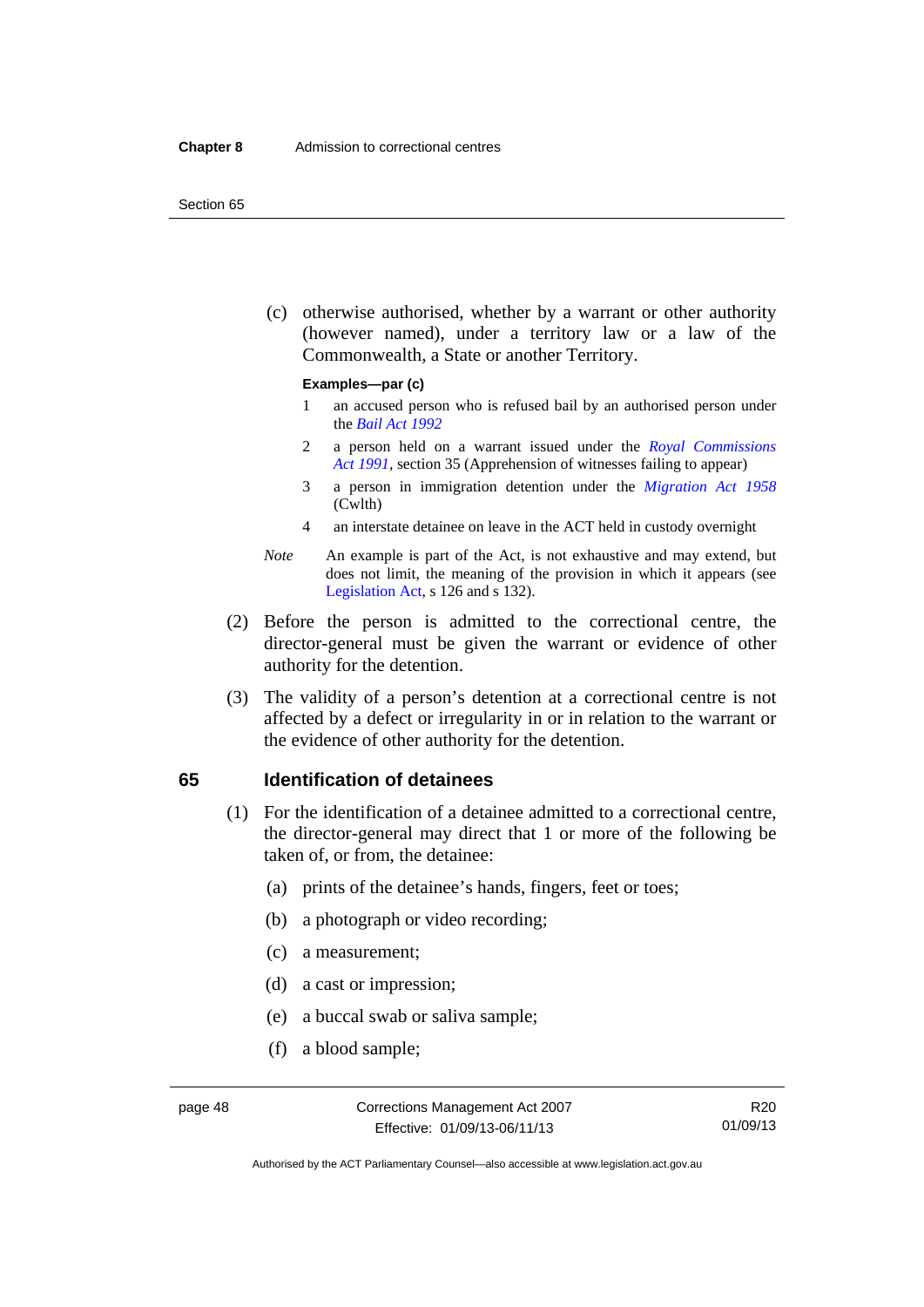- (g) anything else prescribed by regulation.
- (2) Anything taken of, or from, a detainee under subsection (1) must be destroyed if—
	- (a) the detainee is found not guilty of any offence to which the detention relates, other than on the ground of unsoundness of mind; or
	- (b) proceedings for any offence to which the detention relates are discontinued or dismissed.
- (3) However, subsection (2) does not apply if, for any part of the period of detention in relation to an offence, the detainee was also being detained for another offence—
	- (a) of which the detainee has been convicted; or
	- (b) for which a proceeding (including any appeal proceeding) is still pending.
- (4) A blood sample under this section may only be taken by a health practitioner appointed under section 22 (Health practitioners non-therapeutic functions).
	- *Note* The *[Crimes \(Forensic Procedures\) Act 2000](http://www.legislation.act.gov.au/a/2000-61)* includes provision for carrying out forensic procedures on people in custody. See particularly pt 2.7 (Carrying out of certain forensic procedures after conviction of serious offenders).

## **66 Information about entitlements and obligations**

- (1) As soon as practicable after a detainee is admitted to a correctional centre, the director-general must ensure that reasonable steps are taken to explain the following to the detainee:
	- (a) the detainee's entitlements and obligations under this Act;
	- (b) the case management plan arrangements;
	- (c) the role of official visitors;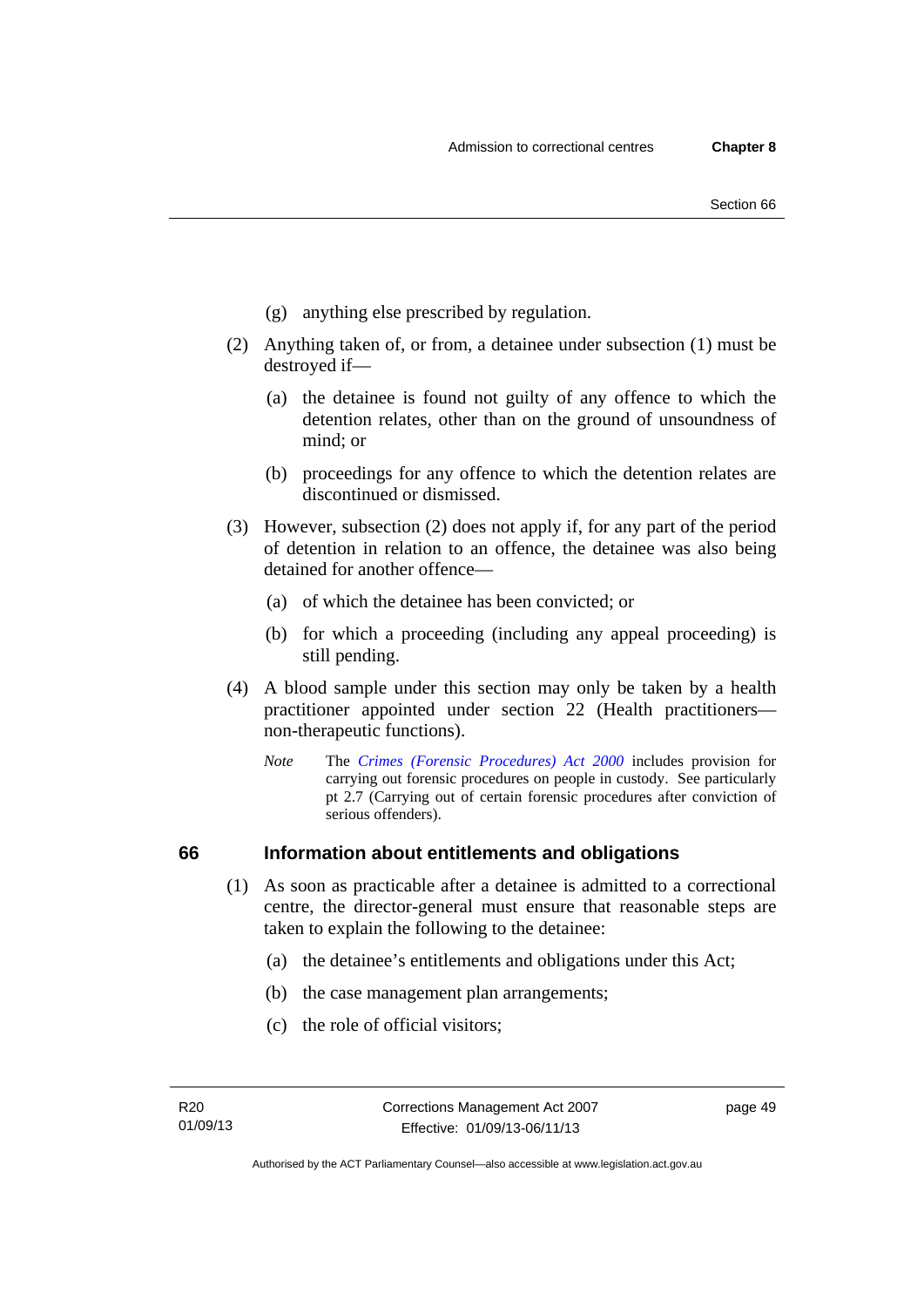- (d) the procedures for seeking information and making complaints;
- (e) if the detainee is a national of a foreign country—the right to have a diplomatic or consular representative of the country told about the detention;
- (f) anything else prescribed by regulation;
- (g) anything else the director-general considers necessary or desirable.

#### **Examples—par (g)**

- 1 corrections policies and operating procedures relevant to the detainee
- 2 the scope and effect of the director-general's directions
- 3 for a transgender or intersex detainee—the effect of section 79 in relation to choice of sexual identity
- 4 the health services, work and activities available to detainees
- 5 for an offender—the role of the sentence administration board
- *Note* An example is part of the Act, is not exhaustive and may extend, but does not limit, the meaning of the provision in which it appears (see [Legislation Act,](http://www.legislation.act.gov.au/a/2001-14) s 126 and s 132).
- (2) The explanation under subsection (1)—
	- (a) may be in general terms; and
	- (b) as far as practicable, must be in language the detainee can readily understand.

#### **Example—par (a)**

a written statement or checklist used by corrections officers to give detainees a general summary of the things mentioned in subsection (1)

*Note* An example is part of the Act, is not exhaustive and may extend, but does not limit, the meaning of the provision in which it appears (see [Legislation Act,](http://www.legislation.act.gov.au/a/2001-14) s 126 and s 132).

Authorised by the ACT Parliamentary Counsel—also accessible at www.legislation.act.gov.au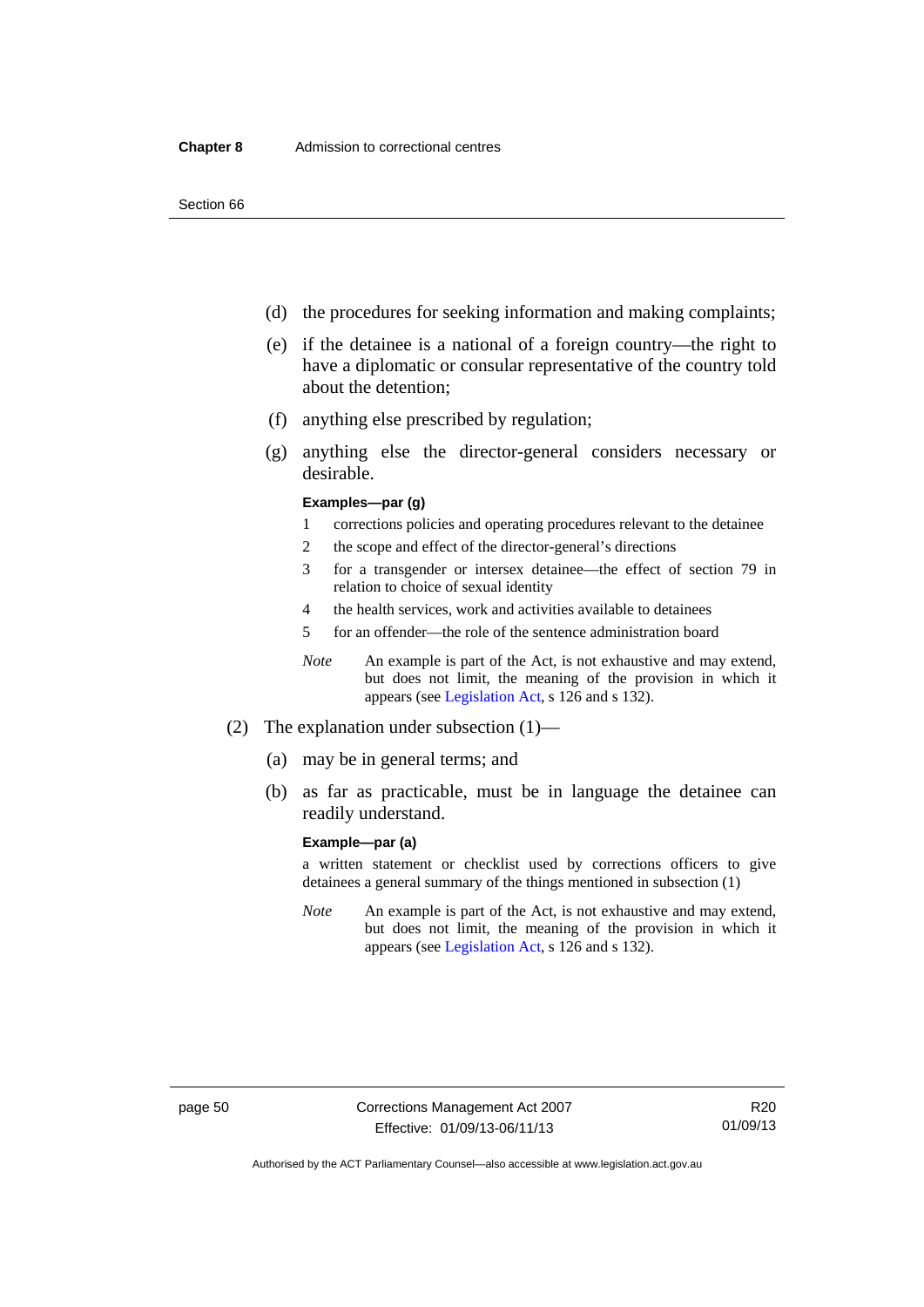- (3) The director-general must arrange for the assistance of an interpreter in complying with subsection (1) or (2) if the director-general believes, on reasonable grounds, that the detainee is unable, because of inadequate knowledge of the English language or a disability, to communicate with reasonable fluency in English.
- (4) Without limiting subsection (3), the assistance of the interpreter may be provided by telephone.
- (5) The director-general must also ensure that copies of the following are available for inspection by detainees at each correctional centre:
	- (a) this Act;
	- (b) corrections policies and operating procedures available under section 14.
- (6) The director-general must tell a diplomatic or consular representative of a foreign country about the detention of a national of that country, if asked by the detainee.

## **67 Initial assessment**

- (1) The director-general must ensure that—
	- (a) each detainee admitted to a correctional centre is assessed as soon as practicable to identify any immediate physical or mental health, or safety or security, risks and needs; and
	- (b) any risks and needs identified by the assessment are addressed.
- (2) In particular, the director-general must ensure that any ongoing risks and needs are addressed in the detainee's case management plan.

## **68 Health assessment**

 (1) The assessment under section 67 of a detainee's physical and mental health needs and risks must be made within 24 hours after the detainee's admission.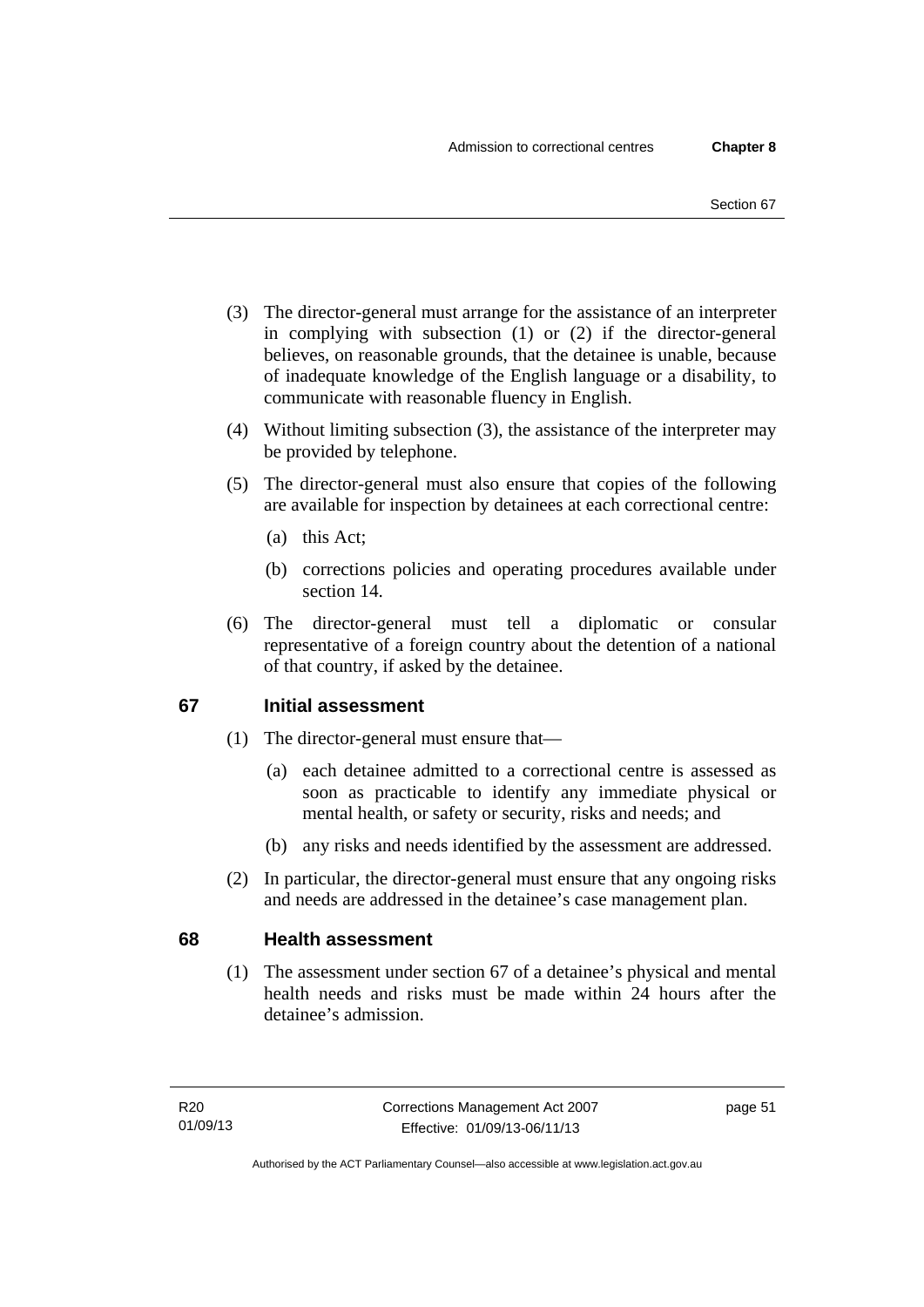- (2) The health assessment must involve—
	- (a) an initial assessment by a nurse and a review of the nurse's assessment by a doctor appointed under section 21 (Doctors health service appointments); or
	- (b) an assessment by a doctor appointed under section 21 (Doctors—health service appointments).
- (3) The health assessment must include an assessment of the detainee's risk of self-harm.
	- *Note 1* The detainee's case management plan must also address the detainee's health condition, any risk of self-harm and any treatment regime (see s 78).
	- *Note 2* The *[Mental Health \(Treatment and Care\) Act 1994](http://www.legislation.act.gov.au/a/1994-44)* also includes provision for assessment orders, and emergency detention and care, under that Act.

## **69 Alcohol and drug tests on admission**

- (1) For an assessment under section 67, the director-general may direct the detainee, orally or in writing, to provide a test sample.
- (2) Division 9.6.2 (Alcohol and drug testing—detainees) applies in relation to the direction and any sample given under the direction.

## **70 Strip search on admission**

- (1) For an assessment under section 67, the director-general may direct the detainee, orally or in writing, to submit to a strip search.
- (2) Part 9.4 (Searches) and part 9.5 (Seizing property) apply in relation to the direction and any strip search conducted under the direction.

## **71 Property of detainees**

 (1) The director-general may allow a detainee's property to be brought into a correctional centre.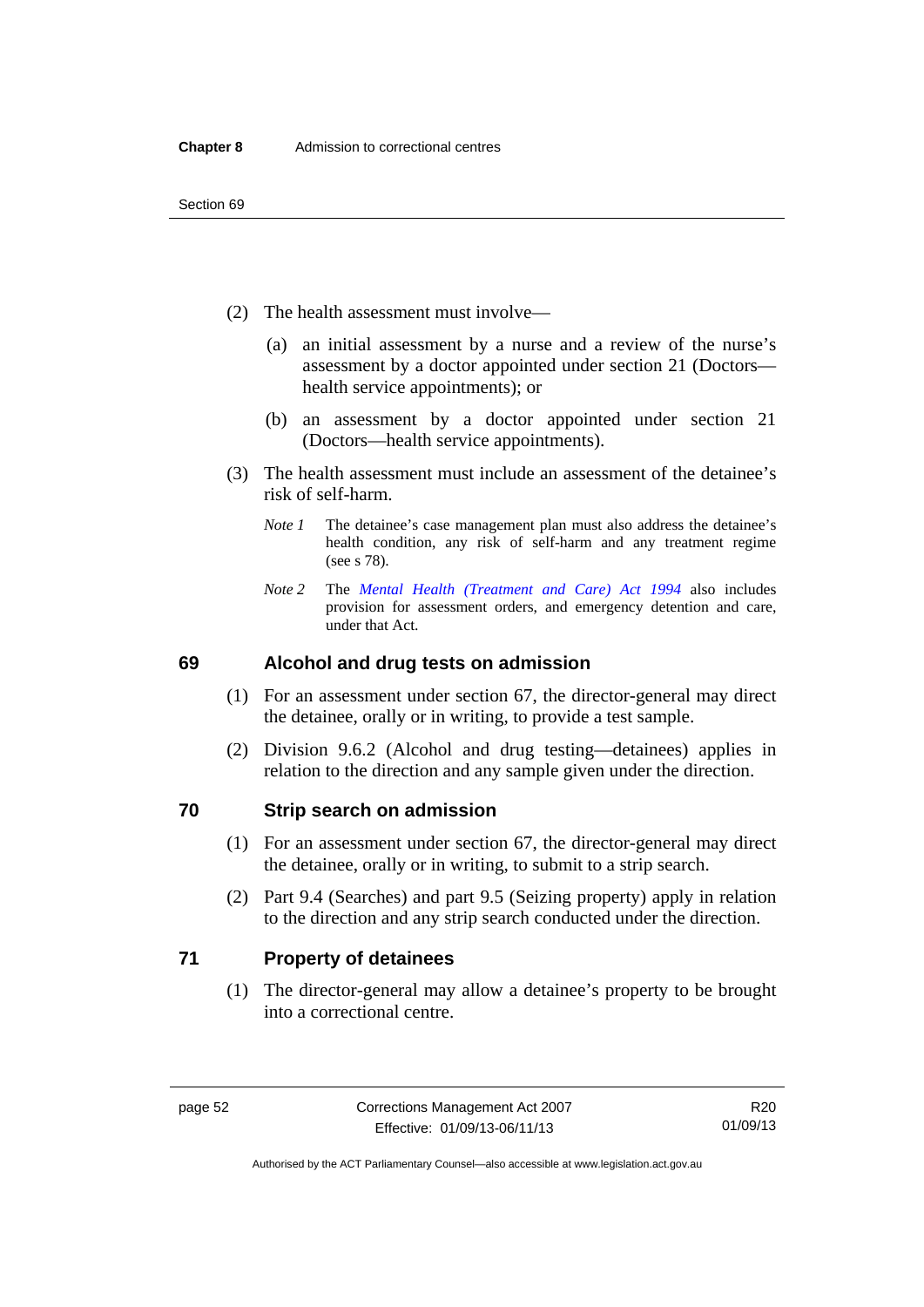- (2) However, the director-general may give directions imposing conditions in relation to the detainee's property brought into a correctional centre, including conditions in relation to—
	- (a) the nature, amount and location of property that may be held by a detainee at the centre; and
	- (b) the use of the property.
- (3) The director-general must ensure that the register of detainees includes details of the property each detainee has at a correctional centre.
- (4) Without limiting section 14 (Corrections policies and operating procedures), a corrections policy or operating procedure may make provision in relation to detainee's property, including provision in relation to the following:
	- (a) the taking and storage of the property;
	- (b) access to, and use of, the property;
	- (c) transfer of the property;
	- (d) compensation for loss or damage;
	- (e) return of the property to the detainee.
- (5) In this section:

*detainee's property* does not include a prohibited thing.

*Note* Pt 9.5 (Seizing property) provides generally for the seizure, forfeiture and return of property.

## **72 Security classification**

The director-general must arrange a security classification for a detainee as soon as practicable after the detainee's admission to a correctional centre.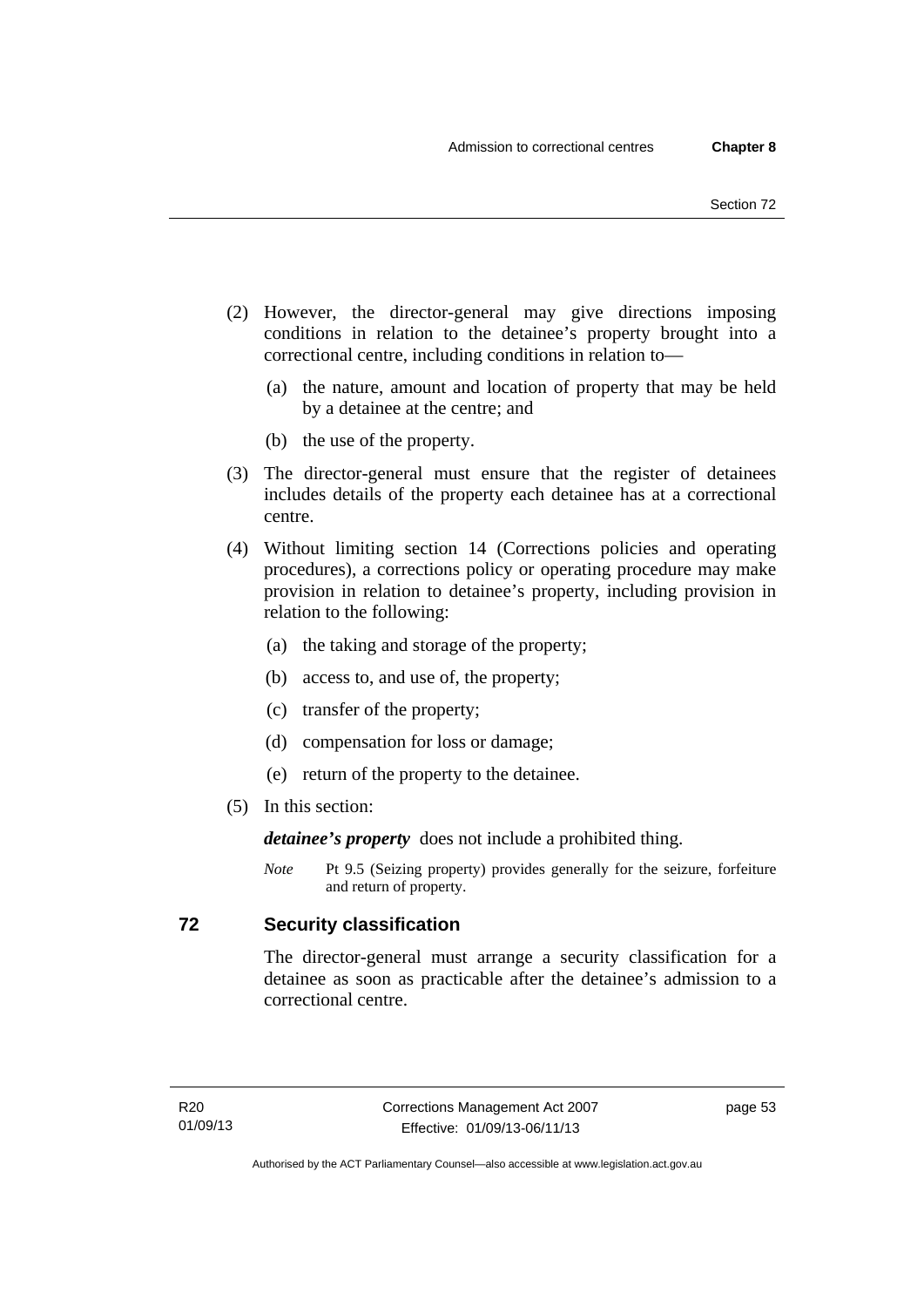Section 73

## **73 Case management plan**

The director-general must arrange for a case management plan to be prepared for a detainee as soon as practicable after the detainee's admission to a correctional centre.

## **74 Entries in register of detainees**

The director-general must ensure that details of each detainee admitted to a correctional centre are entered in the register of detainees on the detainee's admission to the centre.

*Note* The director-general must keep a register of detainees at a correctional centre (see s 76).

page 54 Corrections Management Act 2007 Effective: 01/09/13-06/11/13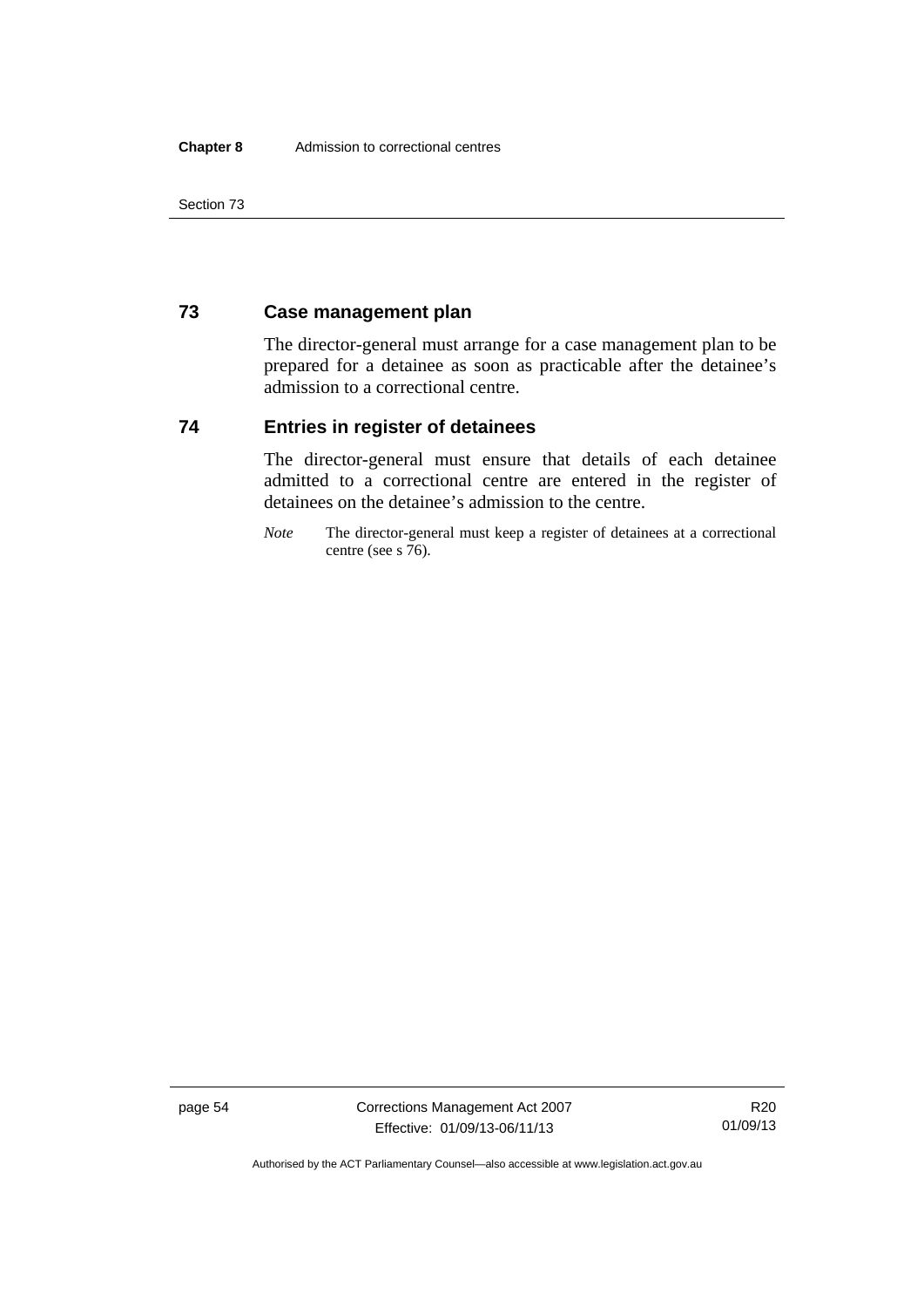# **Chapter 9 Management and security**

# **Part 9.1 Management and security general**

## **75 Compliance with director-general's directions**

A detainee must comply with any direction given under this Act to the detainee by the director-general.

*Note* Under s 17, the director-general may delegate any of the director-general's functions, including the giving of directions, to a corrections officer.

## **76 Register of detainees**

- (1) The director-general must keep a register containing details of each detainee at a correctional centre.
- (2) The register must include details of the following for each detainee:
	- (a) full name;
	- (b) authority for detention;
	- (c) period of authorised detention;
	- (d) for a detainee under a sentence of imprisonment—
		- (i) the sentence, including any periodic detention period or other element of a combination sentence; and
		- (ii) any nonparole period;
	- (e) current place of detention;
	- (f) security classification;
	- (g) case management plan;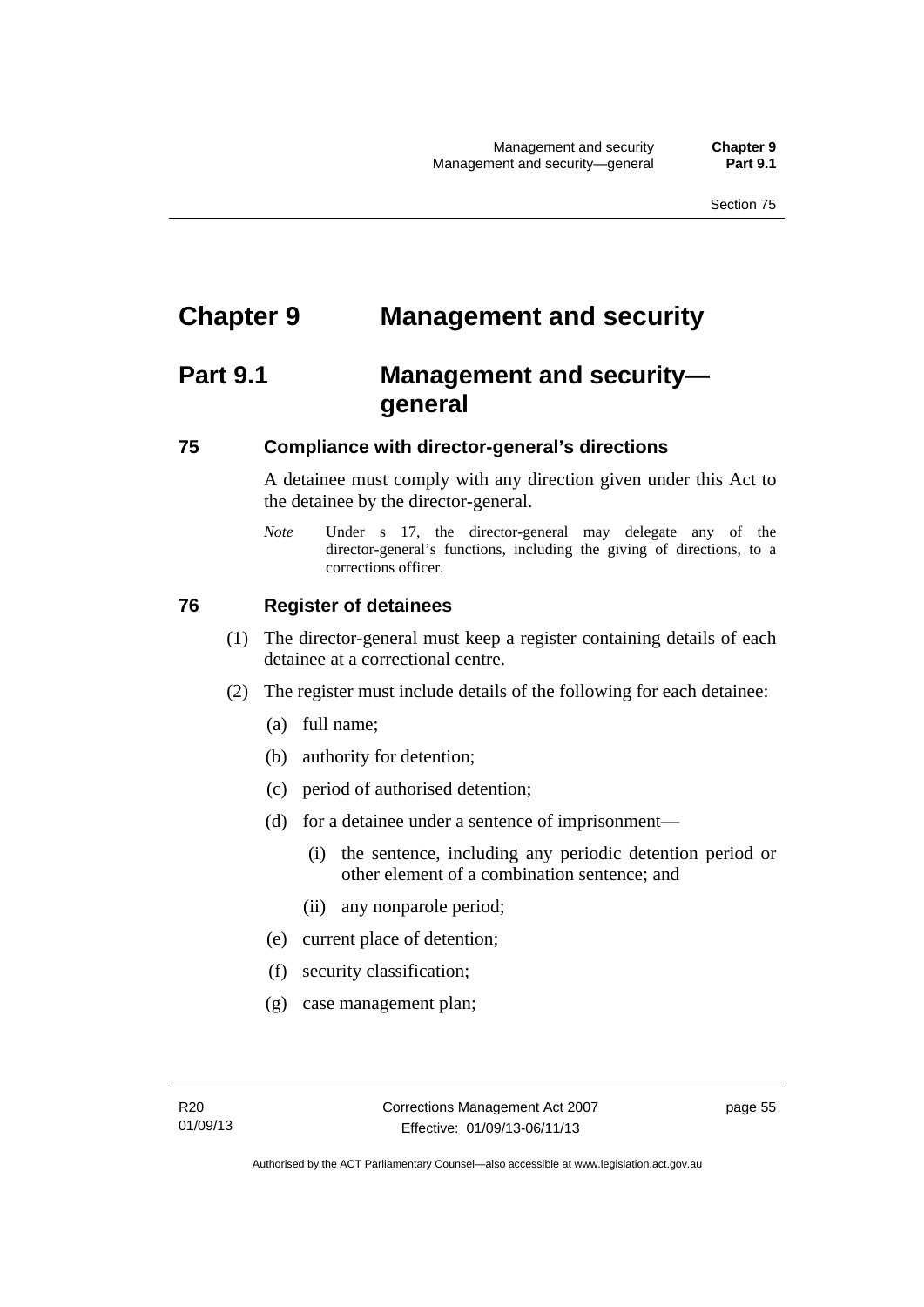Section 77

- (h) sex, including that chosen under section 79 (Transgender and intersex detainees—sexual identity);
- (i) any known condition of the detainee that requires, or is likely to require, a health service;
- (j) anything taken under section 65 (Identification of detainees);
- (k) anything else the director-general considers necessary or appropriate for the proper management of the detainee.

#### **Examples—par (i)**

- 1 nutritional or health needs
- 2 need for spectacles, contact lens, crutches, prosthesis or other artificial aids
- 3 language or literacy difficulties
- *Note* An example is part of the Act, is not exhaustive and may extend, but does not limit, the meaning of the provision in which it appears (see [Legislation Act,](http://www.legislation.act.gov.au/a/2001-14) s 126 and s 132).
- (3) The register must be available for inspection under chapter 7 (Inspection of correctional centres).
- (4) In this section:

*combination sentence*—see the *[Crimes \(Sentencing\) Act 2005](http://www.legislation.act.gov.au/a/2005-58)*, dictionary.

## **77 Health reports**

- (1) For this Act, the director-general may ask a relevant director-general for a written report about a detainee's health.
- (2) The relevant director-general must comply with the request as soon as practicable.
- (3) The relevant director-general's report must include personal health information about the detainee that is in a health record—
	- (a) in the relevant director-general's custody; or

Authorised by the ACT Parliamentary Counsel—also accessible at www.legislation.act.gov.au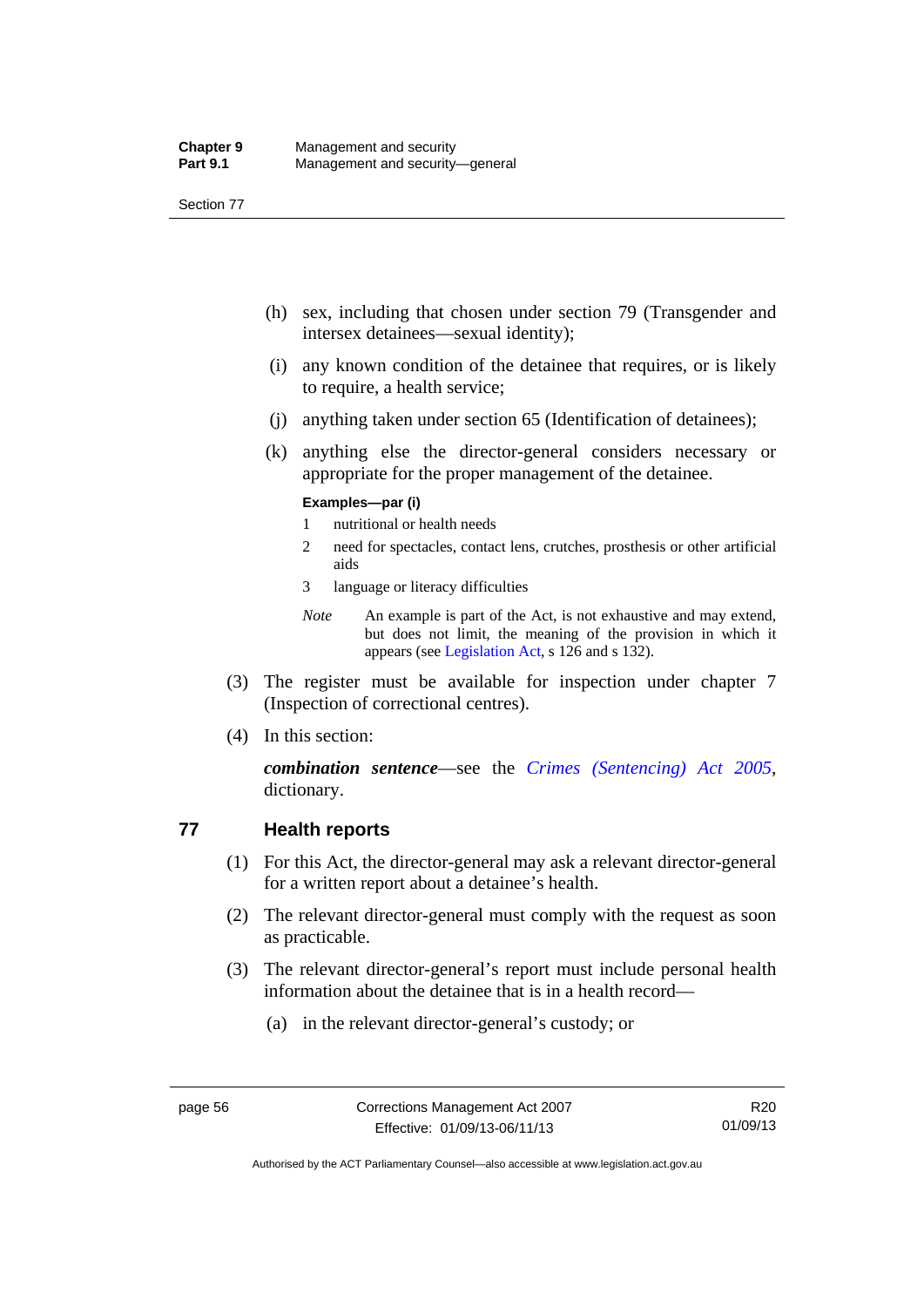- (b) to which the relevant director-general has access through any arrangement with another director-general.
- (4) The director-general must ensure that a doctor appointed under section 21 (Doctors—health service appointments) assesses the report from a relevant director-general and includes a statement of the detainee's condition (the *health schedule*) in the detainee's case management plan.
- (5) The health schedule must include a summary of—
	- (a) the detainee's condition and health risks, including any likelihood of the condition resulting in a medical emergency or the onset of significant health problems and any associated symptoms; and
	- (b) a treatment regime for the detainee

#### **Examples—s (5)**

- 1 Detainee D has diabetes. The health schedule for D explains the type of diabetes, the treatment required, any likely medical emergency or significant health problem and the associated symptoms, such as hypoglycaemia.
- 2 Detainee P has epilepsy. The health schedule for P explains the type of epilepsy, the treatment required, the symptoms and consequences of any failure to maintain the treatment regime.
- *Note* An example is part of the Act, is not exhaustive and may extend, but does not limit, the meaning of the provision in which it appears (see [Legislation Act,](http://www.legislation.act.gov.au/a/2001-14) s 126 and s 132).
- (6) Without limiting section 14 (Corrections policies and operating procedures), a corrections policy or operating procedure may include provision in relation to the health schedule, including provision in relation to any of the following:
	- (a) the content of the schedule and, in particular, any statement about the detainee's health risks and treatment regime;
	- (b) the people who may access the health schedule and the circumstances for access.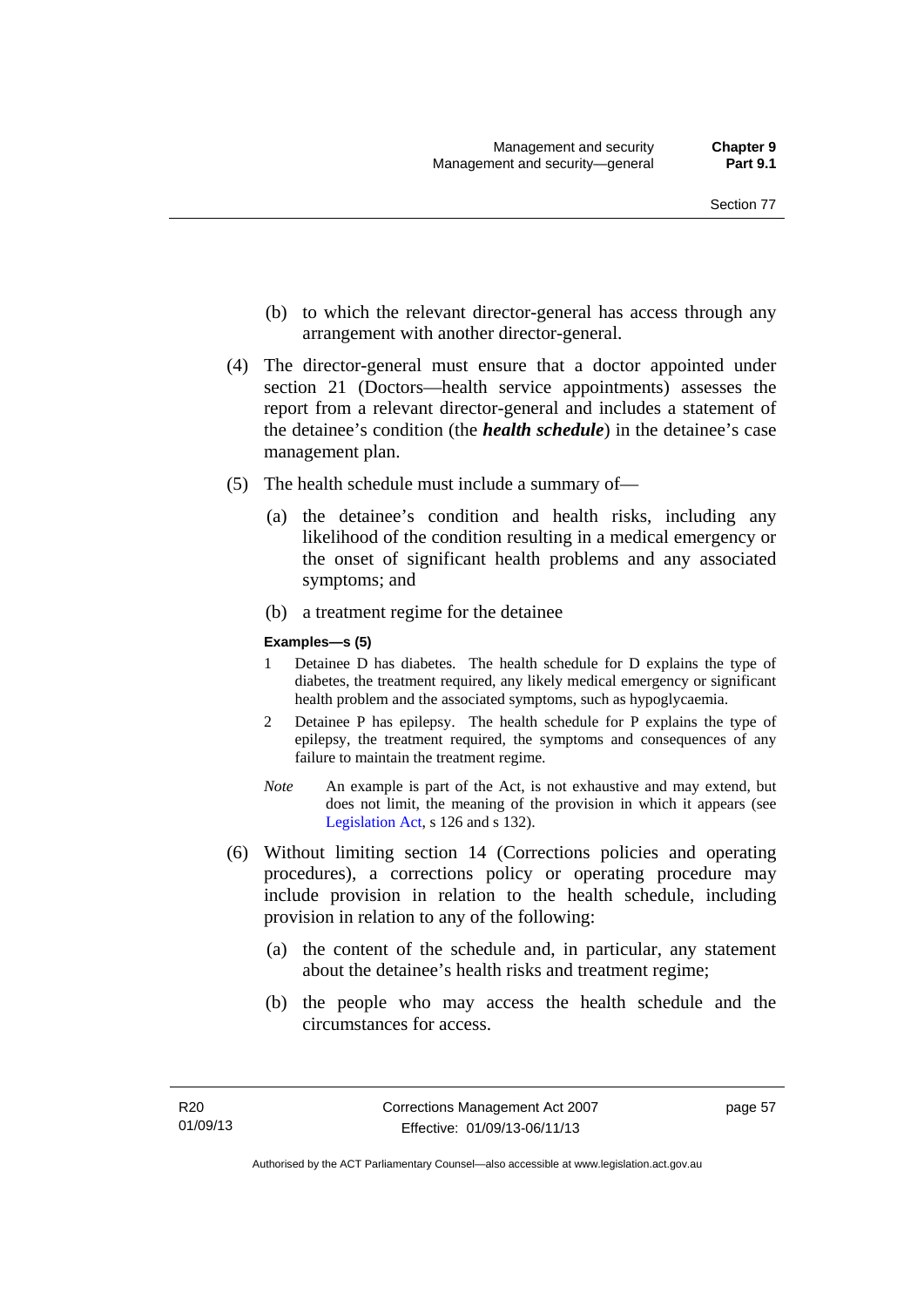- (7) The director-general must ensure that the relevant director-general's report and the health schedule is available only to people authorised by the director-general.
- (8) In this section:

*health record*—see the *[Health Records \(Privacy and Access\)](http://www.legislation.act.gov.au/a/1997-125)  [Act 1997](http://www.legislation.act.gov.au/a/1997-125)*, dictionary.

*personal health information*—see the *[Health Records \(Privacy and](http://www.legislation.act.gov.au/a/1997-125)  [Access\) Act 1997](http://www.legislation.act.gov.au/a/1997-125)*, dictionary.

*relevant director-general* means a director-general whose administrative unit is responsible for any provision of the following Acts:

- (a) the *[Children and Young People Act 2008](http://www.legislation.act.gov.au/a/2008-19)*;
- (b) the *[Disability Services Act 1991](http://www.legislation.act.gov.au/a/1991-98)*;
- (c) the *[Health Act 1993](http://www.legislation.act.gov.au/a/1993-13)*;
- (d) the *[Mental Health \(Treatment and Care\) Act 1994](http://www.legislation.act.gov.au/a/1994-44)*.
- *Note* Compliance with a request under this section does not involve a contravention of a privacy principle under the *[Health Records \(Privacy](http://www.legislation.act.gov.au/a/1997-125)  [and Access\) Act 1997](http://www.legislation.act.gov.au/a/1997-125)* (see that Act, s 5 (The privacy principles))*.*

# **78 Case management plans—scope etc**

- (1) The director-general—
	- (a) must maintain an individual management plan for each detainee, other than a remandee; and
	- (b) may maintain an individual management plan for a detainee who is a remandee.
- (2) A case management plan for a detainee must—
	- (a) outline work and activities for the detainee; and

Authorised by the ACT Parliamentary Counsel—also accessible at www.legislation.act.gov.au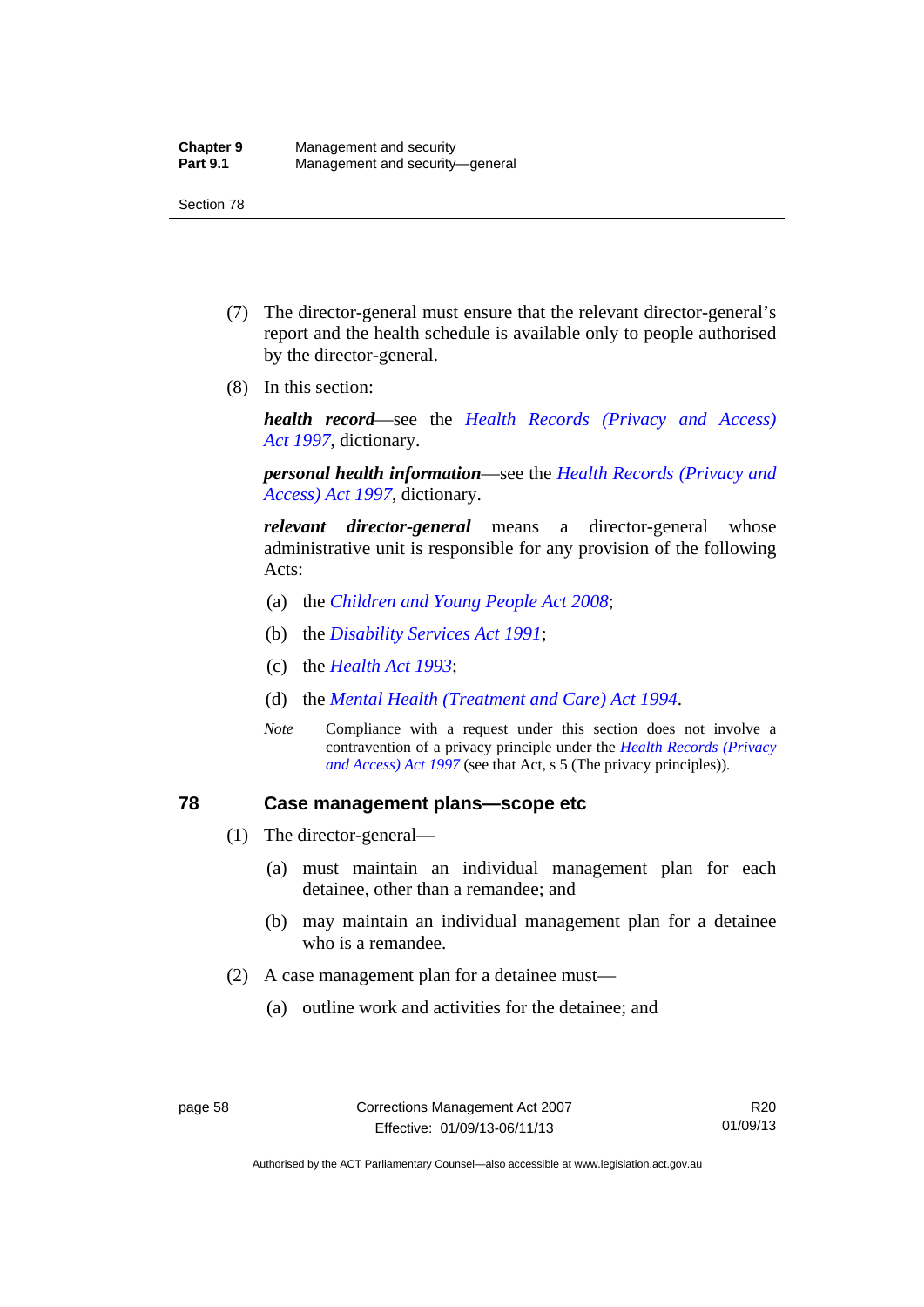- (b) be based on an assessment of the needs, capacities and disposition of the detainee; and
- (c) be consistent with the resources available to the director-general to manage the detainee; and
- (d) if the detainee is an offender—outline how the detainee is to be prepared for lawful release and reintegration into society at the earliest possible time.
- (3) A case management plan may deal with any matter relating to a detainee, including the following:
	- (a) provision for the safe, secure and humane treatment of the detainee;
	- (b) for a detainee at risk of self-harm—an outline of the risk and strategies for managing the risk;
	- (c) the welfare of the detainee, including the detainee's participation in work or activities, and other constructive use of time in detention;
	- (d) details of any academic, vocational or cultural education or training for the detainee approved under section 52 (News and educational services);
	- (e) the detainee's health condition and risks, and any associated treatment regime;
	- (f) for a detainee with a physical, mental or educational disability—strategies for extra assistance to minimise any disadvantage suffered by the detainee because of the disability, particularly in relation to suitability for work and release from detention;
	- (g) for a detainee serving a sentence of imprisonment by full-time detention—requirements for the detainee to be—
		- (i) told the detainee's release date under the sentence; and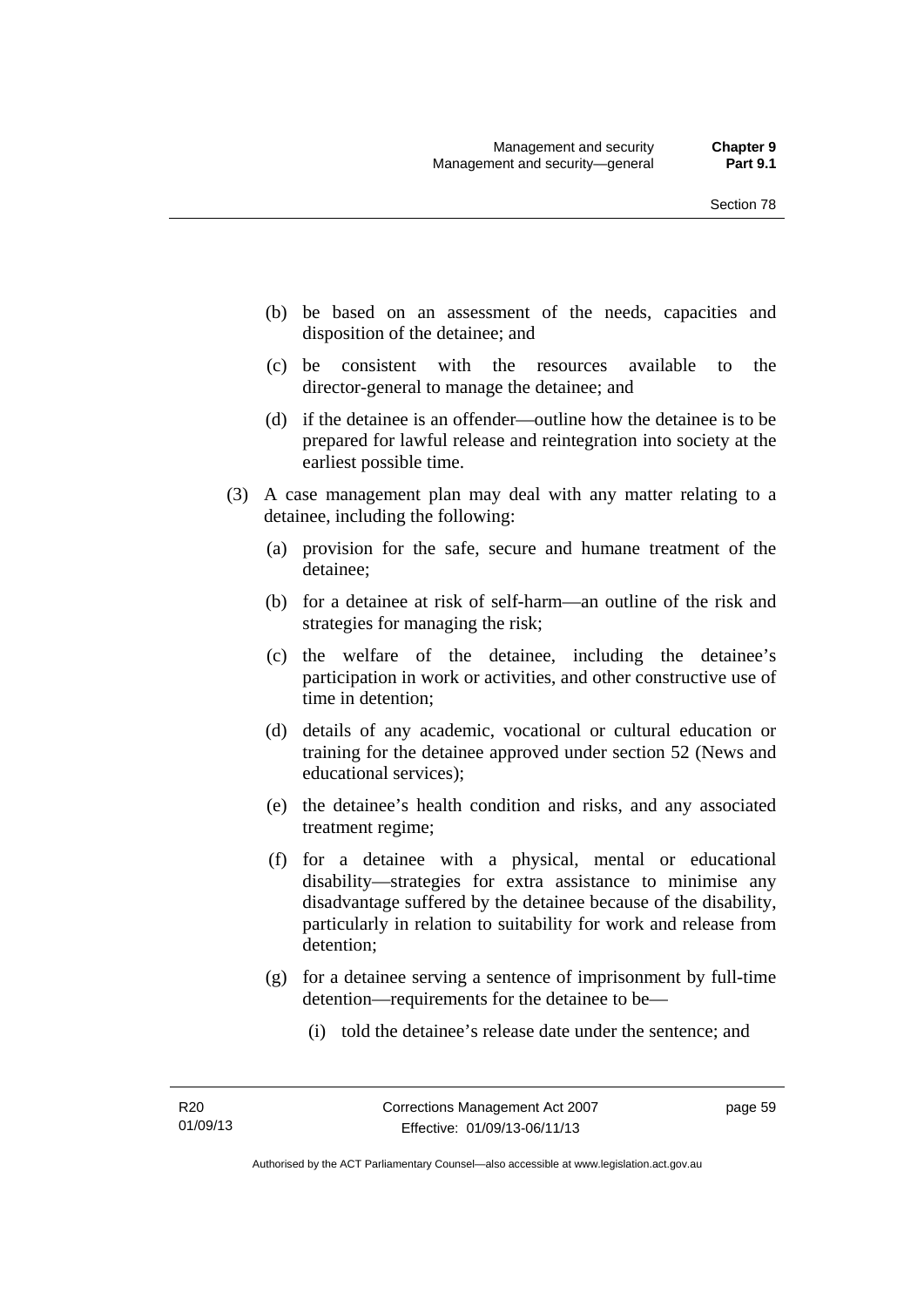- (ii) given necessary assistance in applying for parole;
- (h) anything else prescribed by regulation or directed by the director-general.

# **79 Transgender and intersex detainees—sexual identity**

- (1) This section applies to a transgender or intersex detainee.
- (2) For this Act, the sex of the detainee is taken to be—
	- (a) the sex chosen under subsection (3); or
	- (b) if subsection (4) applies—the sex chosen with approval under subsection (4).
- (3) On admission to a correctional centre—
	- (a) the detainee may tell the director-general the sex the detainee chooses to be identified with; or
	- (b) if the detainee fails to make a choice under paragraph (a)—the director-general may choose the sex the detainee is to be identified with having regard to the report obtained under subsection (5).

*Note Fail* includes refuse, see the [Legislation Act,](http://www.legislation.act.gov.au/a/2001-14) dict, pt 1.

- (4) The director-general may, on application by the detainee, approve a change in the sex the detainee chooses to be identified with, having regard to the report obtained under subsection (5).
- (5) Before making a decision under subsection (3) or (4), the director-general must obtain a report by a doctor appointed under section 22 (Health practitioners—non-therapeutic functions) about the detainee's sexual identity.
- (6) The director-general must—
	- (a) give the detainee written notice of a decision by the director-general under subsection (3) or (4); and

R20 01/09/13

Authorised by the ACT Parliamentary Counsel—also accessible at www.legislation.act.gov.au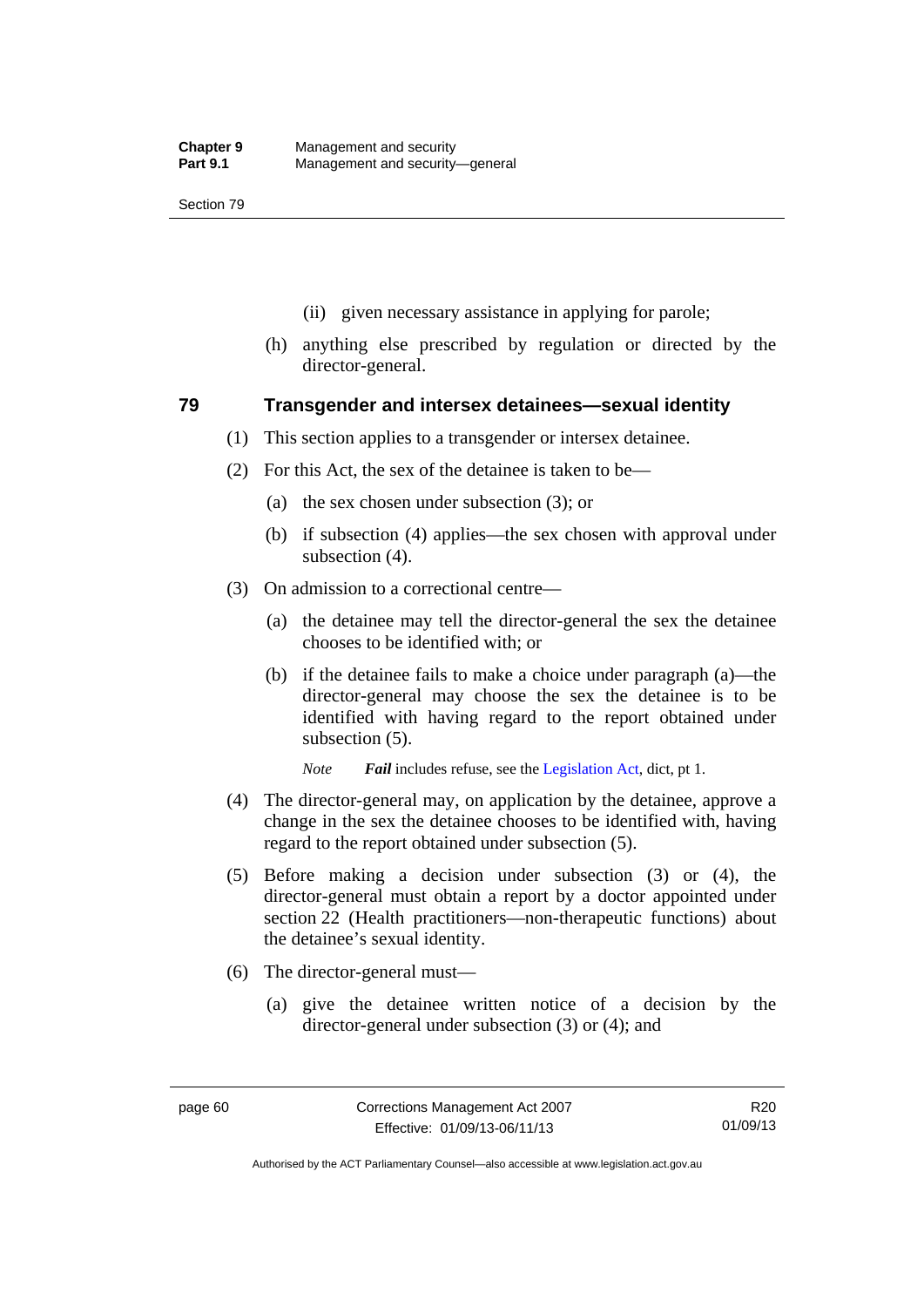(b) must ensure that the detainee's sex chosen under this section is entered in the register of detainees.

#### **Examples of effect of this section**

The conduct of searches of the detainee, and the allocation of accommodation and sanitary facilities for the detainee, would be on the basis that the detainee was a person of the chosen sex.

*Note* An example is part of the Act, is not exhaustive and may extend, but does not limit, the meaning of the provision in which it appears (see [Legislation Act,](http://www.legislation.act.gov.au/a/2001-14) s 126 and s 132).

## **80 Security classification—basis etc**

- (1) The director-general must—
	- (a) give each detainee a security classification; and
	- (b) review the classification at least annually or otherwise as prescribed by regulation.
- (2) When deciding a detainee's security classification, the director-general must consider the following:
	- (a) the reason for the detention, including the nature of any offence for which the detainee is detained;
	- (b) the risks posed by the detainee if the detainee were to escape;
	- (c) the risk of the detainee escaping;
	- (d) the risks posed by the detainee while at a correctional centre;
	- (e) the risks to the detainee of being accommodated with particular detainees or in particular areas at a correctional centre;
	- (f) any matter prescribed by regulation.
- (3) The director-general may consider anything else the director-general considers relevant.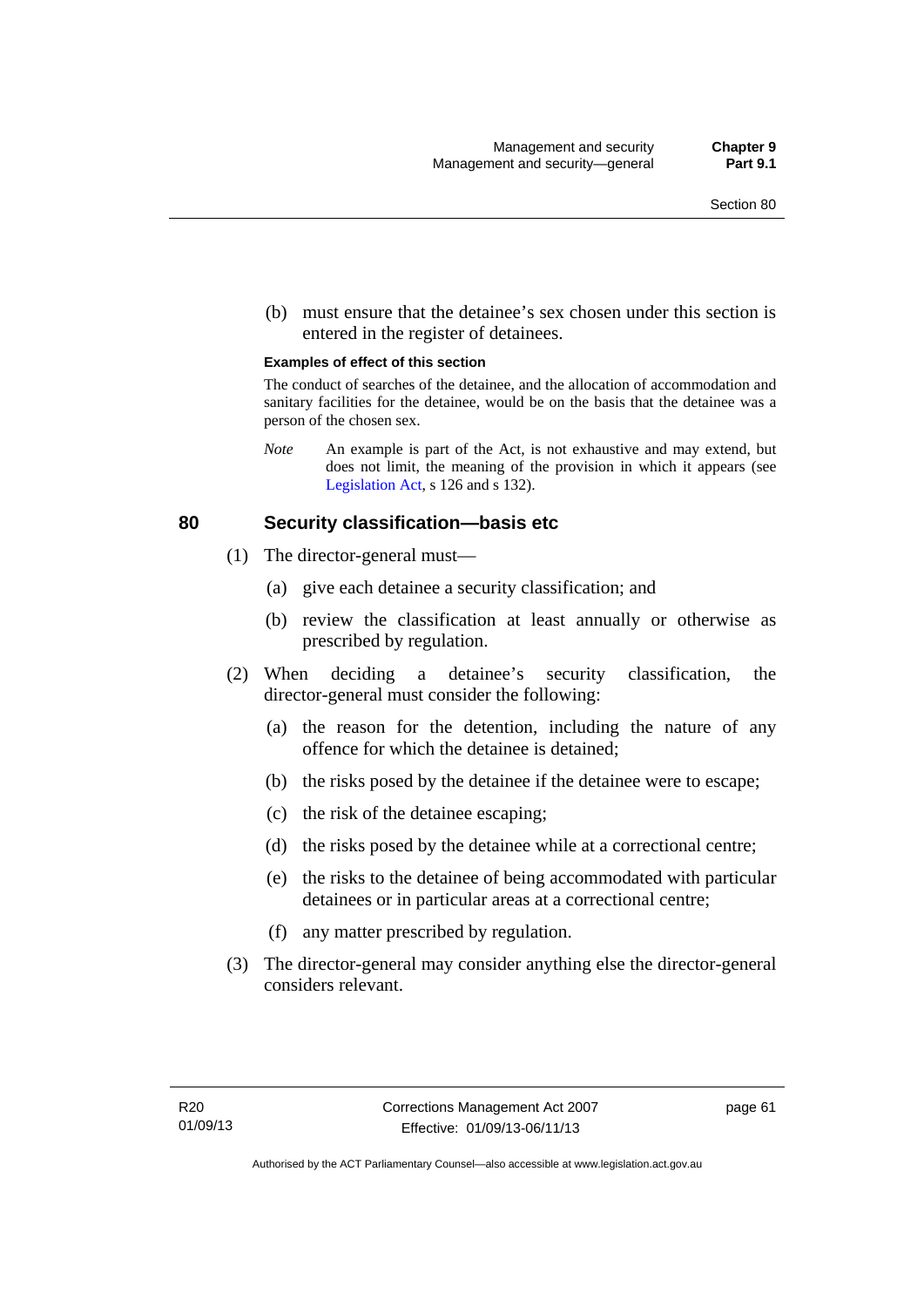| <b>Chapter 9</b> | Management and security         |
|------------------|---------------------------------|
| <b>Part 9.1</b>  | Management and security-general |

 (4) The security measures to which a detainee is subject under a security classification must be the minimum necessary to ensure secure detention of the detainee.

# **81 Prohibited things**

- (1) The director-general may declare a thing to be a prohibited thing.
- (2) A declaration is a notifiable instrument.

#### **Examples of prohibited things**

- 1 a weapon or something crafted as a weapon
- 2 an explosive
- 3 alcohol
- 4 a controlled drug under the [Criminal Code](http://www.legislation.act.gov.au/a/2002-51)
- 5 a mobile phone
- *Note 1* The power to make an instrument includes power to make different provisions in relation to different matters or different classes of matters, and provisions that apply differently by reference to stated exceptions or factors (see [Legislation Act](http://www.legislation.act.gov.au/a/2001-14), s 48.)
- *Note 2* A notifiable instrument must be notified under the [Legislation Act](http://www.legislation.act.gov.au/a/2001-14).
- *Note 3* An example is part of the Act, is not exhaustive and may extend, but does not limit, the meaning of the provision in which it appears (see [Legislation Act,](http://www.legislation.act.gov.au/a/2001-14) s 126 and s 132).

### **82 Possession of prohibited things**

 (1) A detainee commits an offence if the detainee possesses a prohibited thing.

Maximum penalty: 50 penalty units, imprisonment for 6 months or both.

 (2) Subsection (1) does not apply if the director-general approves the detainee's possession of the thing.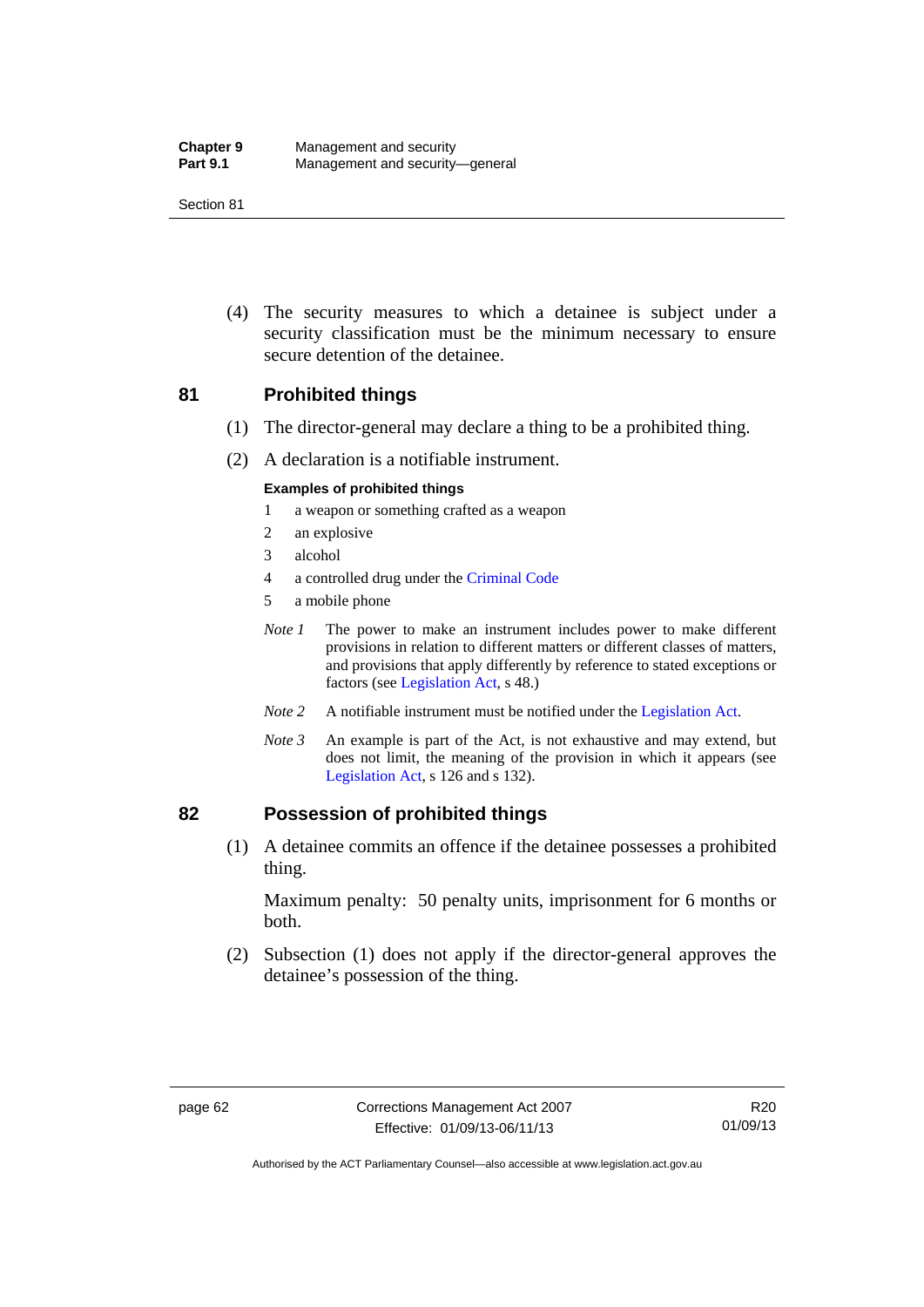# **83 Work by detainees**

A regulation may make provision in relation to work by detainees, including provision in relation to any of the following:

- (a) the kind of work that may be done by detainees;
- (b) the places where detainees may work, including places outside a correctional centre;
- (c) any payment or other return to which detainees are entitled for work done;
- (d) accounting for any payment or other return credited to detainees for work done.

# **84 Trust accounts for detainees**

- (1) The director-general must ensure that money belonging to a detainee is held for the detainee in a trust account.
- (2) The director-general may deduct amounts from the amount held in trust for a detainee the amount for payment of any financial penalty or reparation that must be paid as disciplinary action against the detainee.
- (3) A regulation may make provision in relation to the operation or maintenance of trust accounts.

# **85 Prohibited areas**

- (1) The director-general may define an area at a correctional centre where detainees are prohibited (a *prohibited area*).
- (2) The director-general must take reasonable steps to bring each prohibited area to the attention of detainees, corrections officers and other people who work at or visit the centre.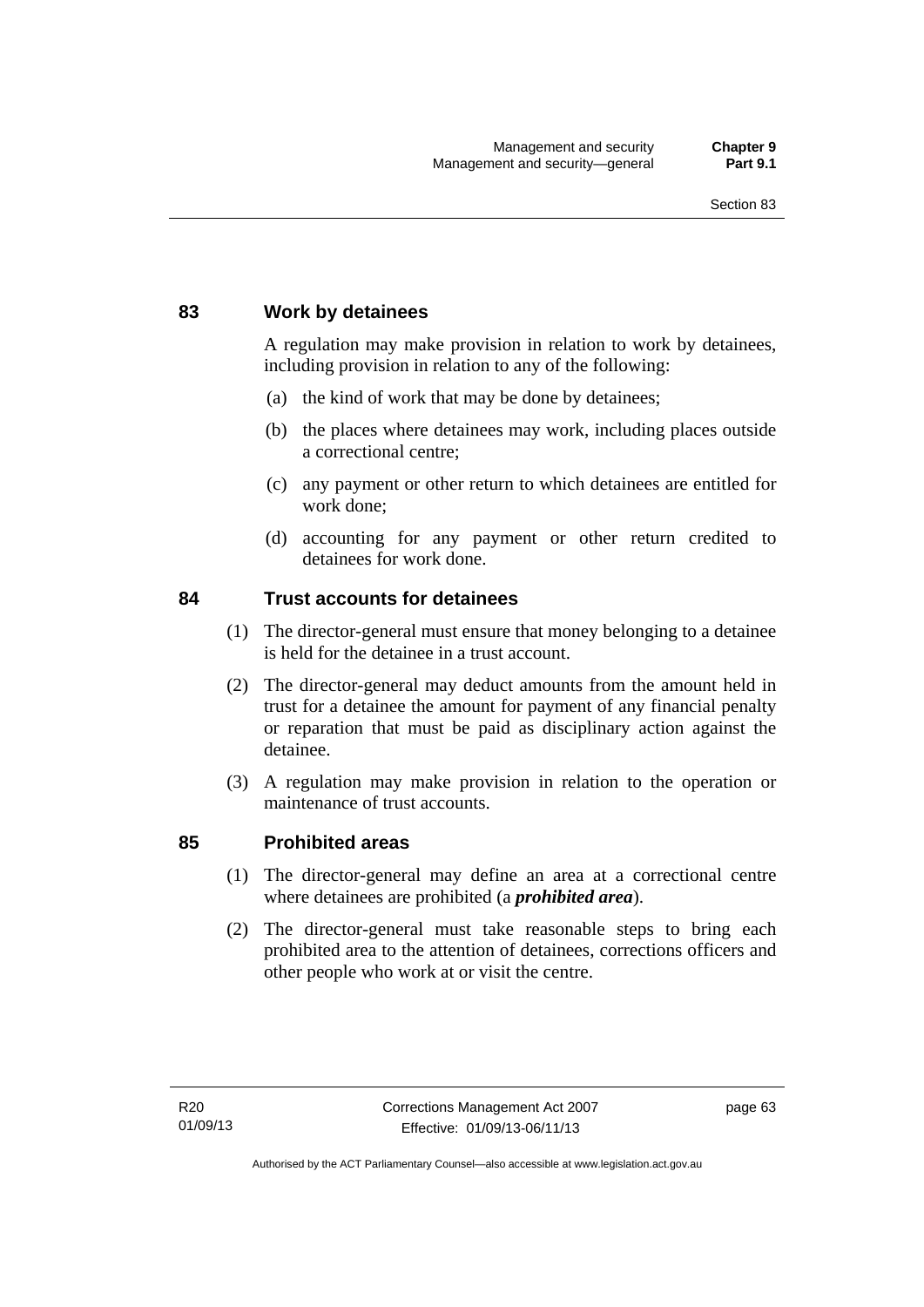(3) Without limiting subsection (1), the director-general must ensure that notices or signs are prominently displayed at or near each prohibited area indicating that it is an area where detainees are prohibited.

## **86 Nonsmoking areas**

- (1) The director-general may define an area at a correctional centre as an area in which smoking is prohibited (a *nonsmoking area*).
- (2) The director-general must take reasonable steps to bring each non-smoking area to the attention of detainees, corrections officers and other people who work at or visit the centre.
- (3) Without limiting subsection (1), the director-general must ensure that notices or signs are prominently displayed at or near each nonsmoking area indicating that smoking is prohibited in the area.
- (4) The *[Smoke-Free Public Places Act 2003](http://www.legislation.act.gov.au/a/2003-51)* does not apply to a correctional centre.

# **87 Management and security—corrections policies and operating procedures**

- (1) Without limiting section 14 (Corrections policies and operating procedures), a corrections policy or operating procedure may include provision for any other matter in relation to the management or security of detainees.
- (2) The director-general must ensure that a corrections policy or operating procedure makes provision in relation to each the following:
	- (a) a detainee giving birth;
	- (b) a marriage, civil union or civil partnership of a detainee;
	- (c) the death of a detainee.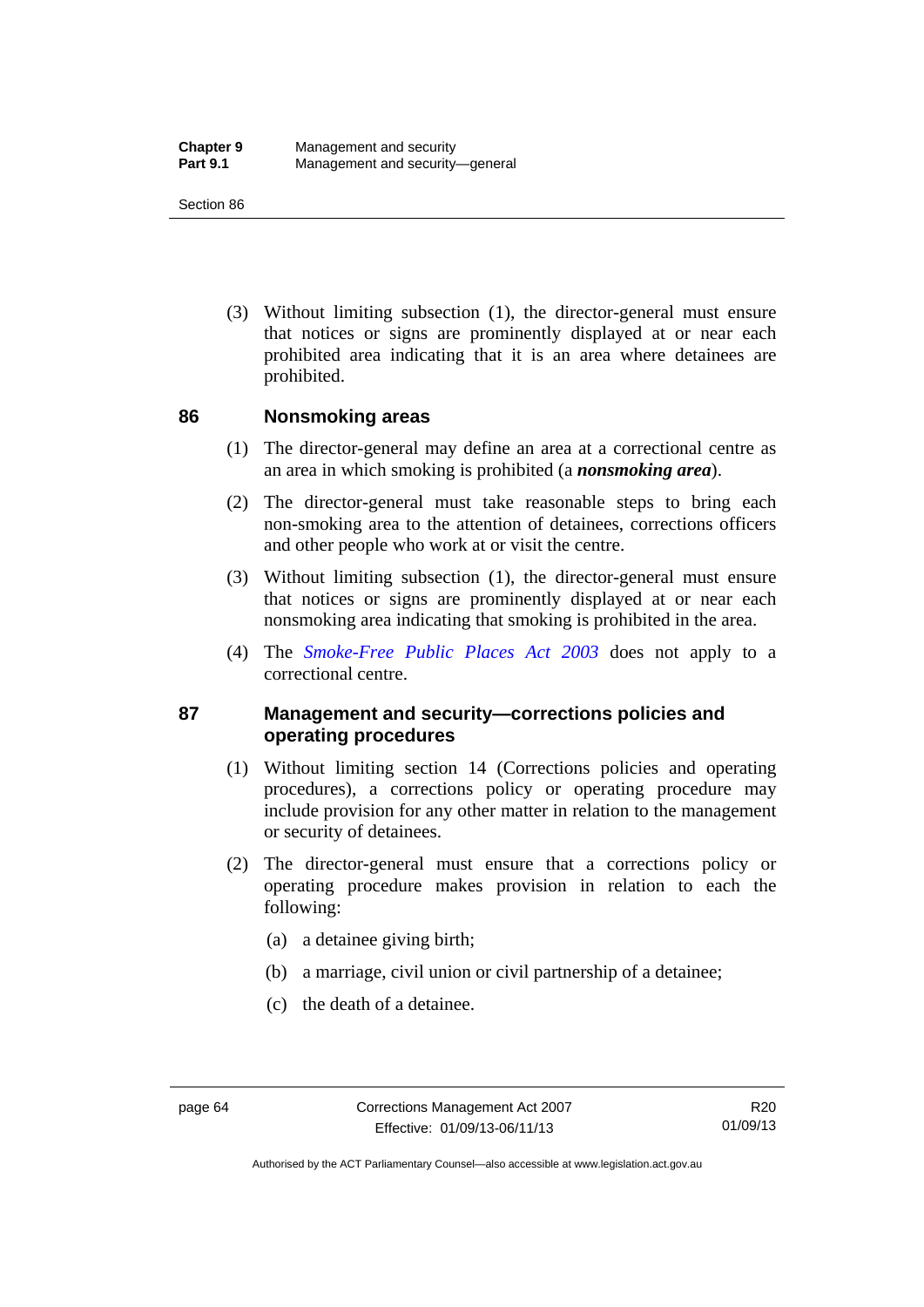# **Part 9.2 Segregation**

# **88 Meaning of** *segregation*

In this Act:

*segregation*, of a detainee—

- (a) means the restriction or denial of the detainee's opportunity—
	- (i) to go into, or be in, a particular part of a correctional centre; or
	- (ii) to associate with other detainees; and
- (b) includes separate confinement.

# **89 Segregation under pt 9.2—purpose**

To remove any doubt, segregation under this part must not be used for punishment or disciplinary purposes.

# **90 Segregation—safety and security**

- (1) The director-general may direct that a detainee be segregated from other detainees if the director-general believes, on reasonable grounds, that the segregation is necessary or prudent to protect—
	- (a) the safety of anyone else at a correctional centre; or
	- (b) security or good order at a correctional centre.
- (2) When making a direction under this section, the director-general must also have regard to any relevant, known cultural consideration and the likely impact of segregation on the health and wellbeing of the detainee.
- (3) The director-general must give the detainee prompt notice of the direction, why it was given, when it takes effect and the provisions for its duration and review under this part.

page 65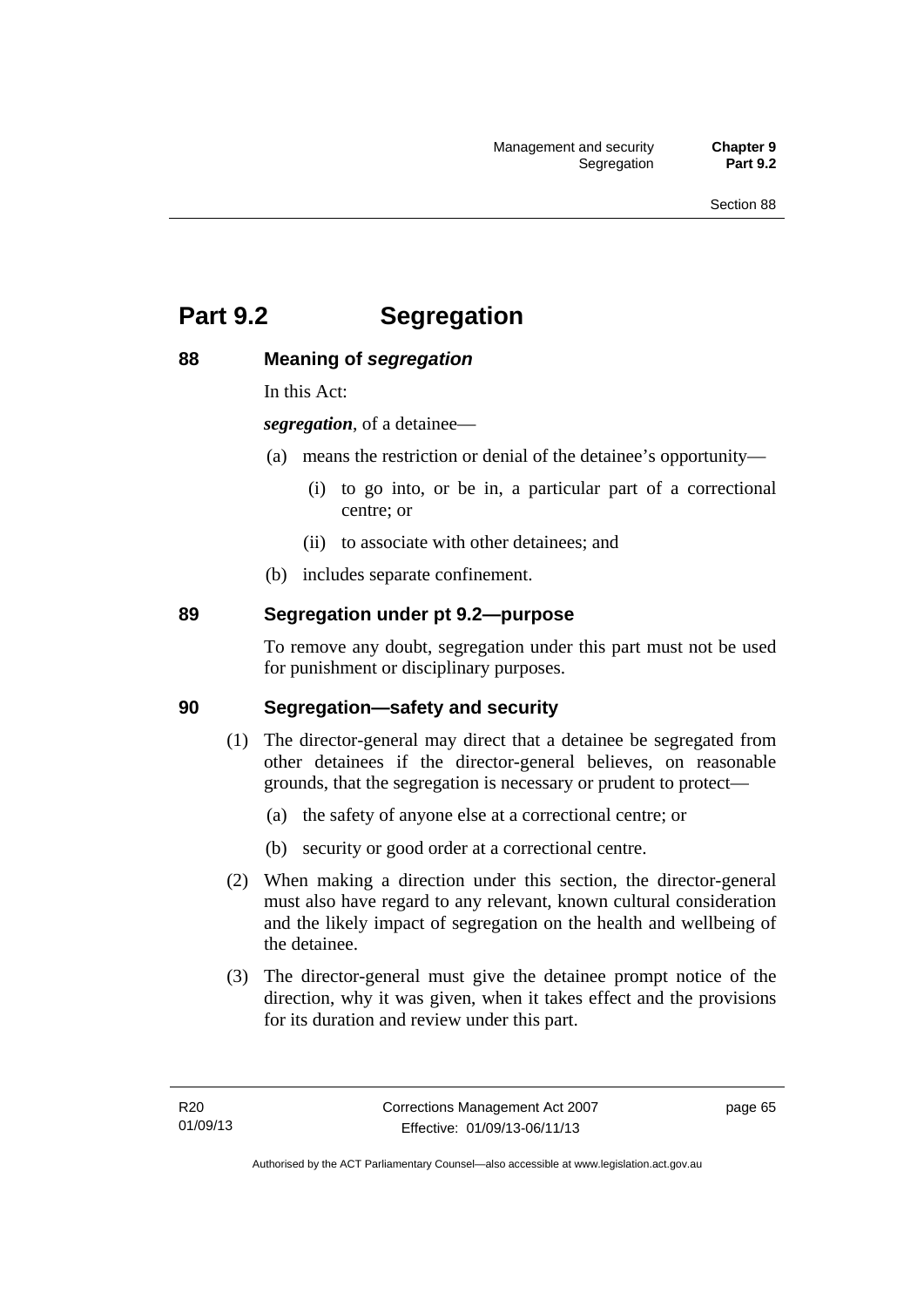- (4) The director-general must revoke the direction if the director-general believes, on reasonable grounds, that the protection mentioned in subsection (1) is no longer necessary or prudent.
- (5) The director-general—
	- (a) may review the direction at any time, on the director-general's own initiative or on request by the detainee; and
	- (b) if the detainee is to be transferred to another correctional centre for longer than 1 day—must review the direction before the transfer; and
	- (c) must review the direction at least once every 21 days while it remains in force.
- (6) After reviewing the direction, the director-general may—
	- (a) confirm the direction; or
	- (b) make a further direction under subsection (1); or
	- (c) revoke the direction under subsection (4).
- (7) To remove any doubt, the director-general may make more than 1 further direction under this section.
- (8) Subject to this section and section 94 (Segregated detainees removed to NSW), a direction ends at the end of—
	- (a) 28 days after the day it is given; or
	- (b) if subsection (6) (b) applies—90 days after the day the further direction, or latest further direction, is given.

# **91 Segregation—protective custody**

 (1) The director-general may direct that a detainee be segregated from other detainees if the director-general believes, on reasonable grounds, that the segregation is necessary or prudent to protect the safety of the detainee.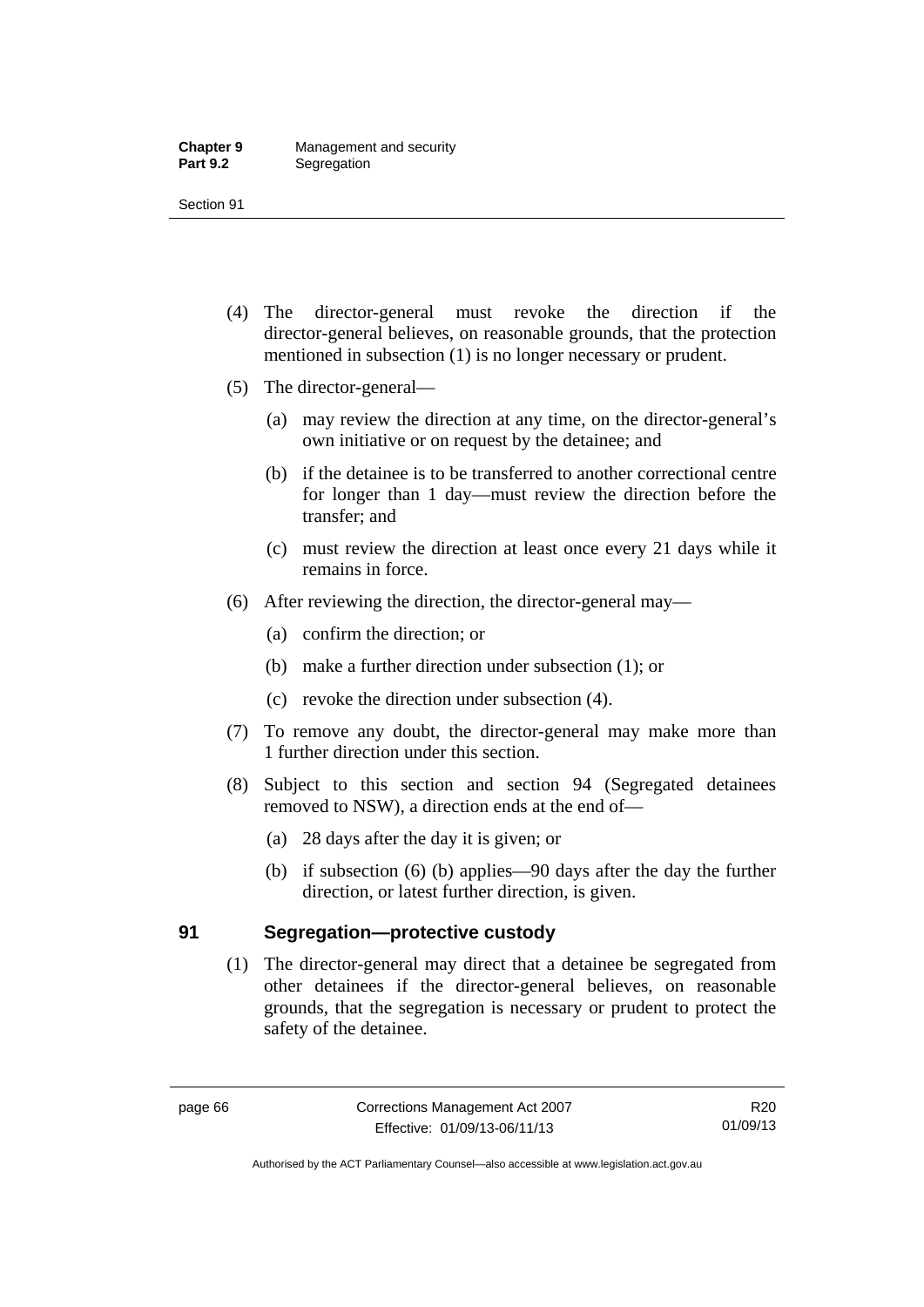- (2) The director-general may give the direction at any time, on the director-general's own initiative or on request by the detainee.
- (3) The director-general must give the detainee prompt notice of the direction, why it was given, when it takes effect and the provisions for its duration and review under this part.
- (4) The director-general must revoke the direction if the director-general believes, on reasonable grounds, that the protection mentioned in subsection (1) is no longer necessary or prudent.
- (5) The director-general—
	- (a) may review the direction at any time, on the director-general's own initiative or on request by the detainee; and
	- (b) if the detainee is to be transferred to another correctional centre for longer than 1 day—must review the direction before the transfer; and
	- (c) must review the direction at least once every 21 days while it remains in force.
- (6) After reviewing the direction, the director-general may—
	- (a) confirm the direction; or
	- (b) make a further direction under subsection (1); or
	- (c) revoke the direction under subsection (4).
- (7) To remove any doubt, the director-general may make more than 1 further direction under this section.
- (8) Subject to this section and section 94 (Segregated detainees removed to NSW), a direction ends—
	- (a) 28 days after the day it is given; or
	- (b) if subsection (6) (b) applies—90 days after the day the further direction, or latest further direction, is given.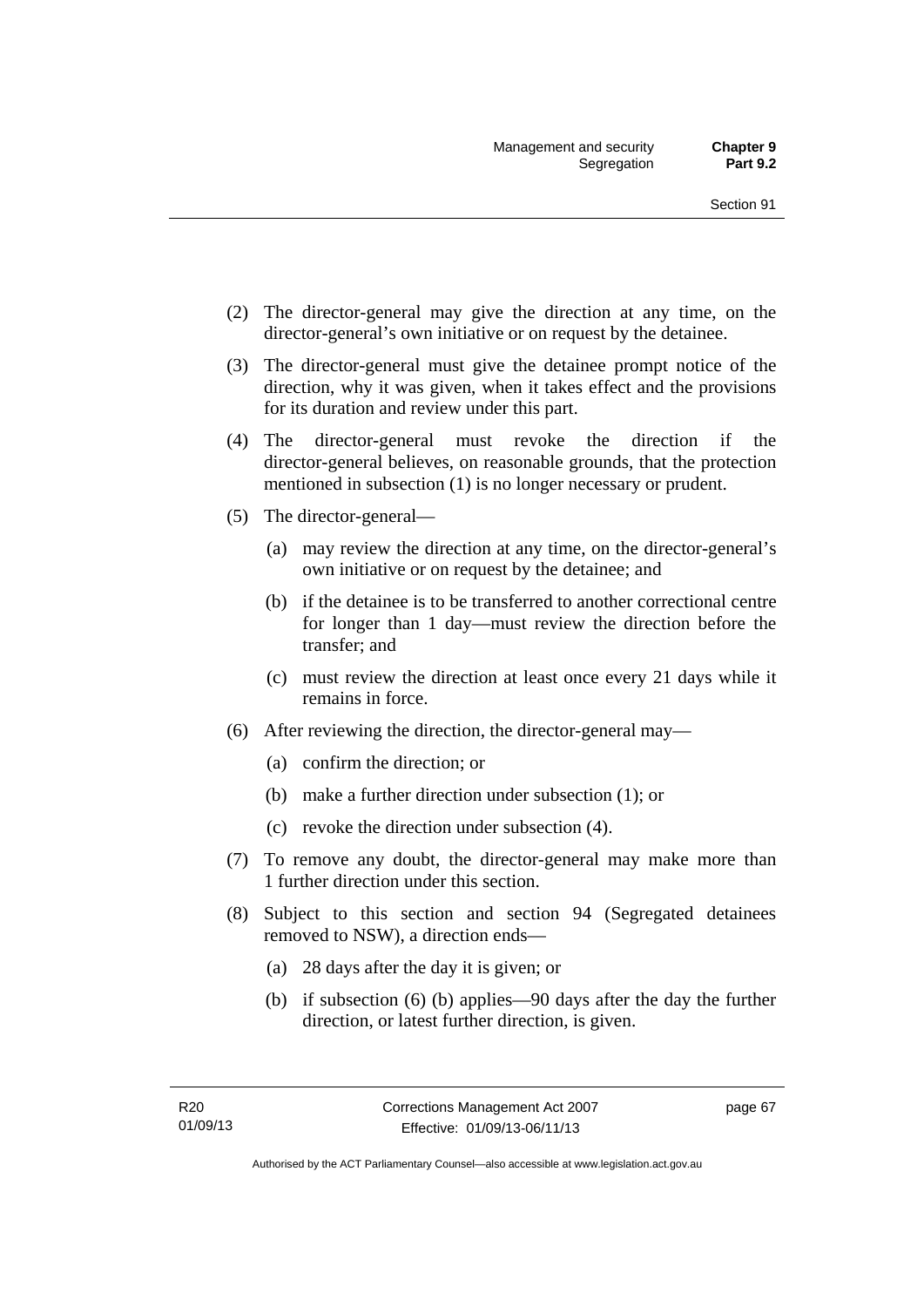# **92 Segregation—health**

- (1) The director-general may direct that a detainee be segregated from other detainees if the director-general believes, on reasonable grounds, that the segregation is necessary or prudent—
	- (a) to assess the detainee's physical or mental health; or
	- (b) to protect anyone (including the detainee) from harm because of the detainee's physical or mental health; or
	- (c) to prevent the spread of disease.
- (2) The director-general must give the detainee prompt notice of the direction, why it was given, when it takes effect and the provisions for its duration and review under this part.
- (3) The director-general must revoke the direction if the director-general believes, on reasonable grounds, that the direction is no longer necessary or prudent.
- (4) The director-general—
	- (a) may review the direction at any time, on the director-general's own initiative or on request by the detainee; and
	- (b) must review the direction on request by a doctor appointed under section 21 (Doctors—health service appointments); and
	- (c) if the detainee is to be transferred to another correctional centre for longer than 1 day—must review the direction before the transfer; and
	- (d) must review the direction at least once every 21 days while it remains in force.
- (5) After reviewing the direction, the director-general may—
	- (a) confirm the direction; or
	- (b) make a further direction under subsection (1); or
	- (c) revoke the direction under subsection (3).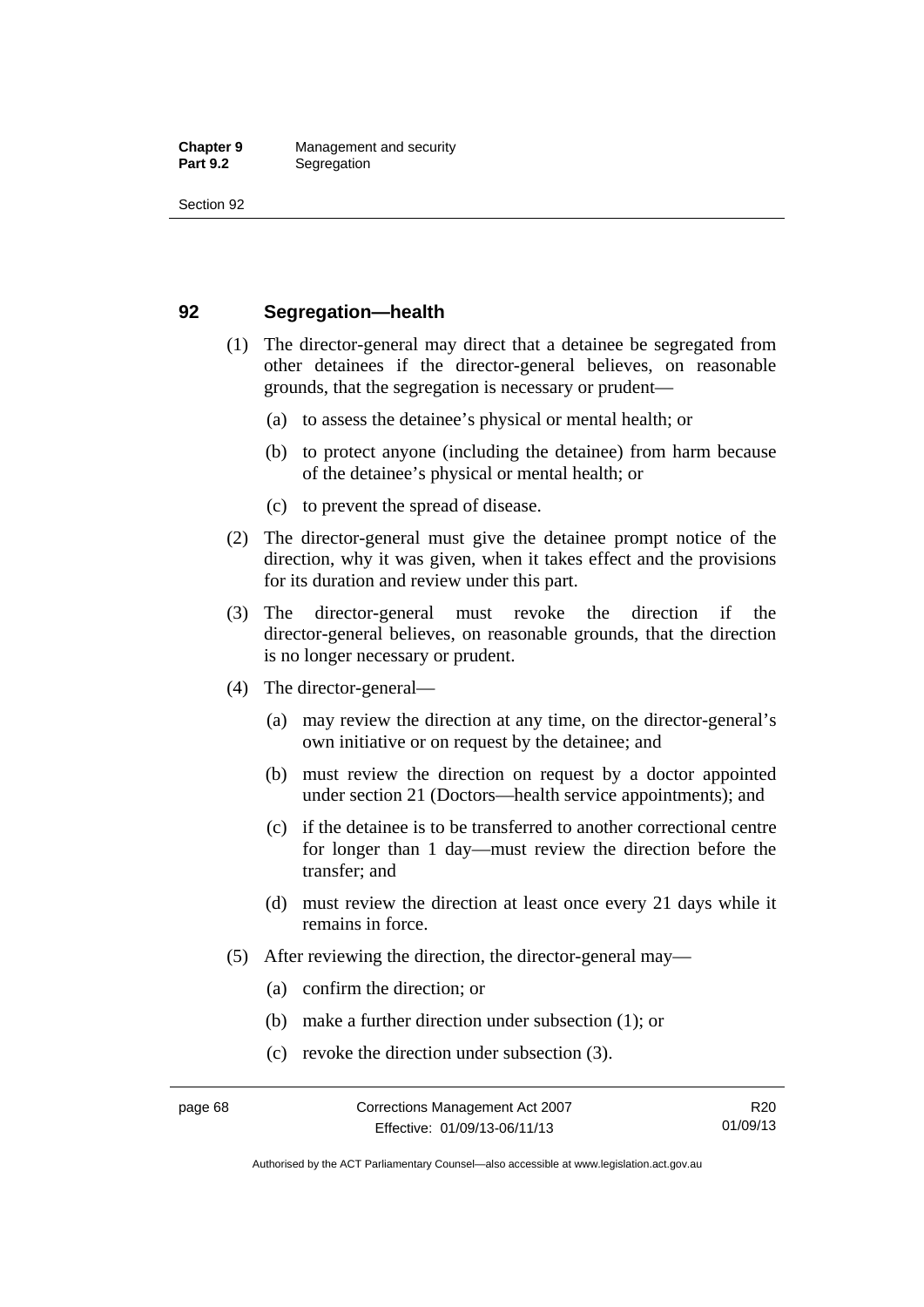- (6) To remove any doubt, the director-general may make more than 1 further direction under this section.
- (7) When acting under subsection (1), (3) or (4), the director-general must have regard to any advice given by a doctor appointed under section 21 (Doctors—health service appointments) in relation to the segregation of the detainee.

# **93 Interstate segregated detainees transferred to ACT**

- (1) This part applies if—
	- (a) an interstate segregation direction applies to a detainee; and
	- (b) the detainee is transferred (however described) into custody at a correctional centre in the ACT.
- (2) Despite the transfer, the interstate direction—
	- (a) continues to apply in relation to the detainee—
		- (i) as if it were a direction under this part; and
		- (ii) with any necessary changes, and any change prescribed by regulation; and
	- (b) subject to this part, ends 3 days after the day the detainee is taken into custody at the correctional centre in the ACT.
- (3) In this section:

*interstate segregation direction* means a direction or order (however described) that—

- (a) corresponds substantially to a direction under this part; and
- (b) is in force under a law of the Commonwealth, a State or another Territory that is declared by regulation to be a corresponding law for this section.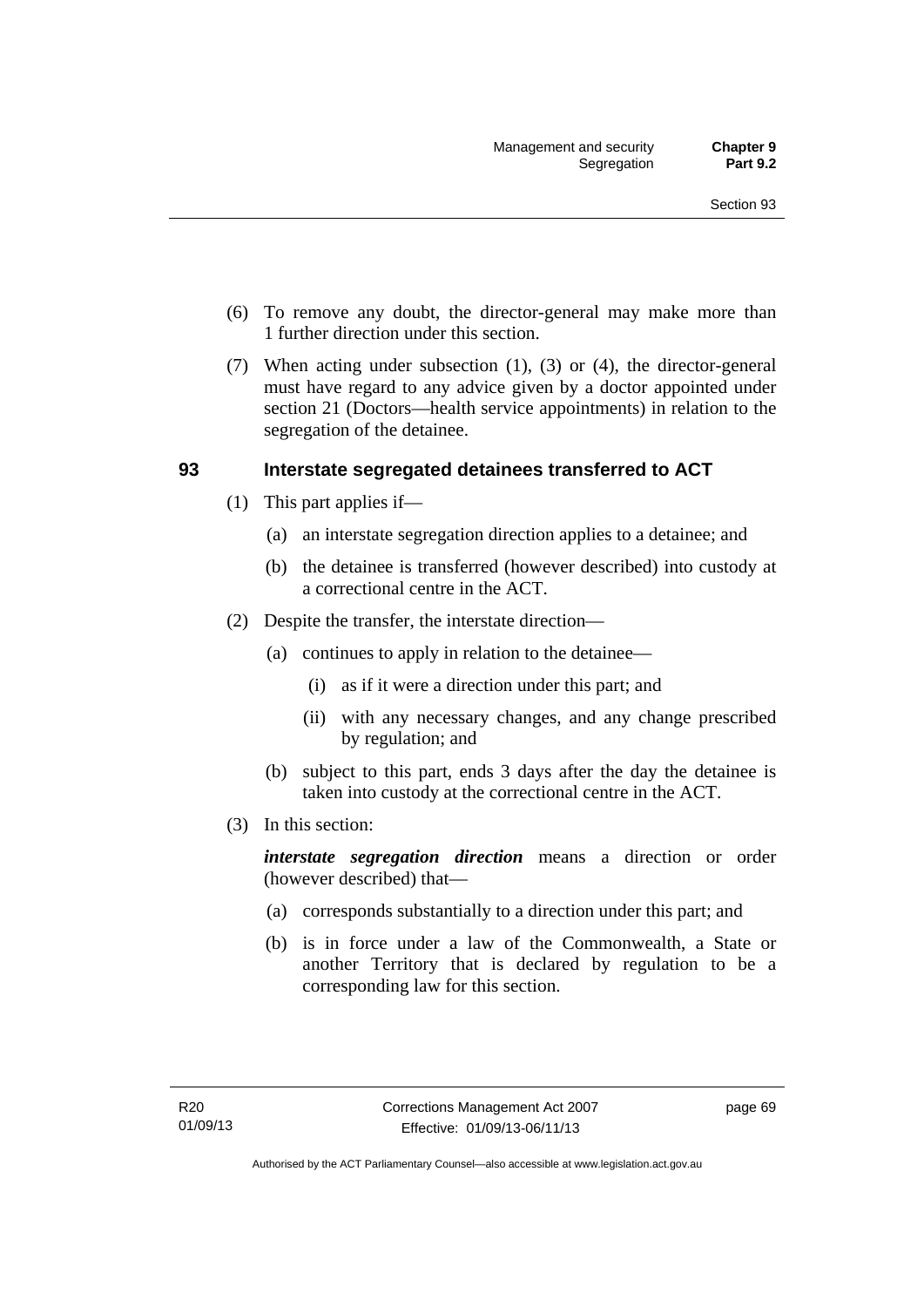# **94 Segregated detainees removed to NSW**

- (1) This section applies if both of the following apply to a detainee:
	- (a) a direction under the *[Crimes \(Sentence Administration\)](http://www.legislation.act.gov.au/a/2005-59)  [Act 2005](http://www.legislation.act.gov.au/a/2005-59)*, section 26 (Full-time detention in ACT or NSW) that the detainee be removed to a NSW correctional centre;
	- (b) a direction (the *ACT direction*)—
		- (i) under this part; or
		- (ii) under chapter 10 (Discipline) for investigative segregation.
- (2) Despite the detainee's removal to a NSW correctional centre, the ACT direction—
	- (a) continues to apply in relation to the detainee, with any necessary changes, and any change prescribed by regulation; and
	- (b) subject to this part, ends 3 days after the day the detainee is taken into custody at the NSW correctional centre.

# **95 Segregation not to affect minimum living conditions**

- (1) The segregation of a detainee under this part does not affect the standards applying to the detainee under section 12 (Correctional centres—minimum living conditions).
- (2) However, subsection (1) does not prevent the application of the standards in a way that is necessary and reasonable for the purpose of the segregation.

# **96 Application for review of segregation directions**

- (1) A detainee may apply to an adjudicator for a review of the director-general's directions under any of the following sections:
	- (a) section 90 (Segregation—safety and security);

Authorised by the ACT Parliamentary Counsel—also accessible at www.legislation.act.gov.au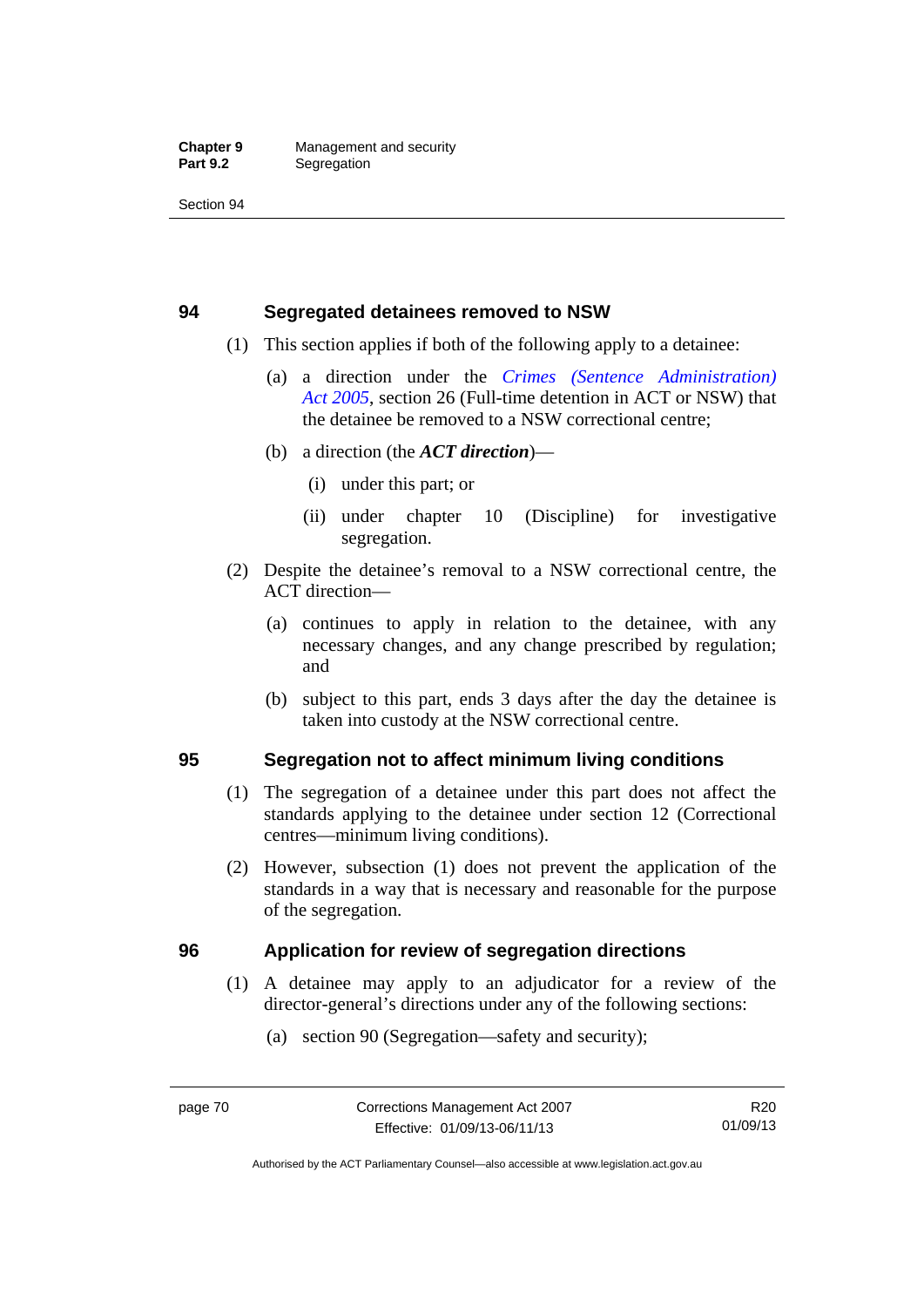- (b) section 91 (Segregation—protective custody);
- (c) section 92 (Segregation—health).
- (2) The application must be made no later than 7 days after the day the director-general gives the detainee notice of the direction.
	- *Note* If a form is approved under s 228 for an application under this section, the form must be used.
- (3) Subject to any decision by the adjudicator under section 97, the application does not affect the segregation of the detainee under the direction under review.

# **97 Review of segregation directions**

- (1) On application under section 96, an adjudicator may—
	- (a) conduct an inquiry to review the director-general's direction; or
	- (b) refuse to review the director-general's direction.
- (2) Chapter 11 (Disciplinary inquiries) applies, with any changes prescribed by regulation, in relation to the inquiry as if it were an inquiry under that chapter.
- (3) After completing an inquiry under this section, the adjudicator may—
	- (a) confirm the direction under review; or
	- (b) give any direction the director-general may make under the section authorising the direction under review, either by—
		- (i) amending the direction under review; or
		- (ii) setting aside the direction under review and making a direction in substitution for the direction set aside.
- (4) The adjudicator must give the detainee prompt written notice of the adjudicator's decision under this section.

page 71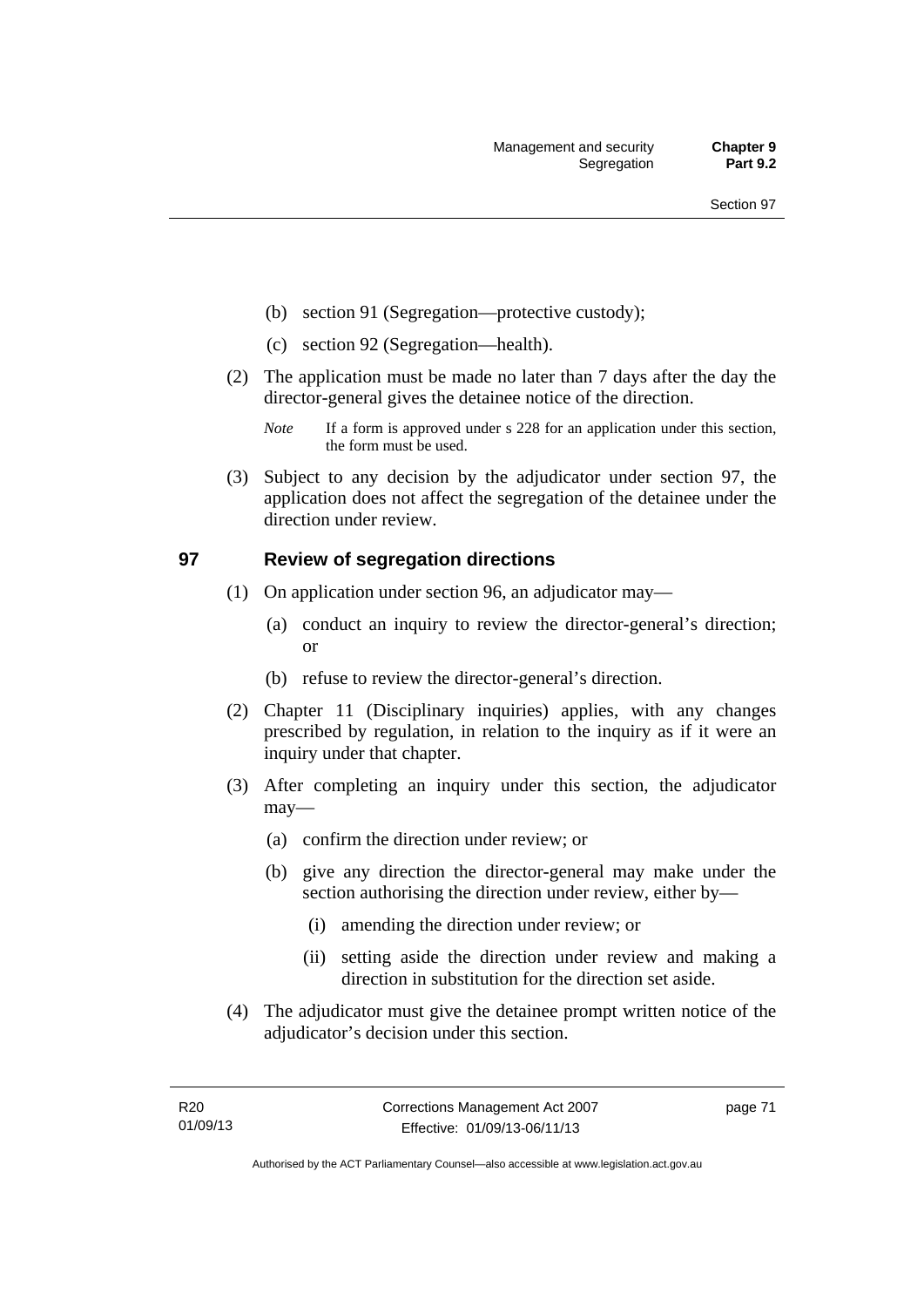| <b>Chapter 9</b> | Management and security |
|------------------|-------------------------|
| <b>Part 9.2</b>  | Segregation             |

- (5) If the adjudicator refuses to review the director-general's direction, the notice must include the reasons for the refusal.
	- *Note* Under the *[Administrative Decisions \(Judicial Review\) Act 1989](http://www.legislation.act.gov.au/a/alt_a1989-33co)*, a person aggrieved by an administrative decision made under an enactment may apply to the Supreme Court for a review of the decision. Subject to any order of the court, the making of the application does not affect the operation of the decision or prevent its implementation (see that Act, s 16).

## **98 Other separation of detainees**

- (1) The director-general must provide separate accommodation for males and females.
- (2) Without limiting section 14 (Corrections policies and operating procedures), the director-general may make a corrections policy or operating procedure in relation to the management of detainees, including provision in relation to the separation of detainees in relation to any of the following:
	- (a) the cultural background or vulnerability of detainees;
	- (b) accommodation or use of facilities;
	- (c) participation in work or other activities.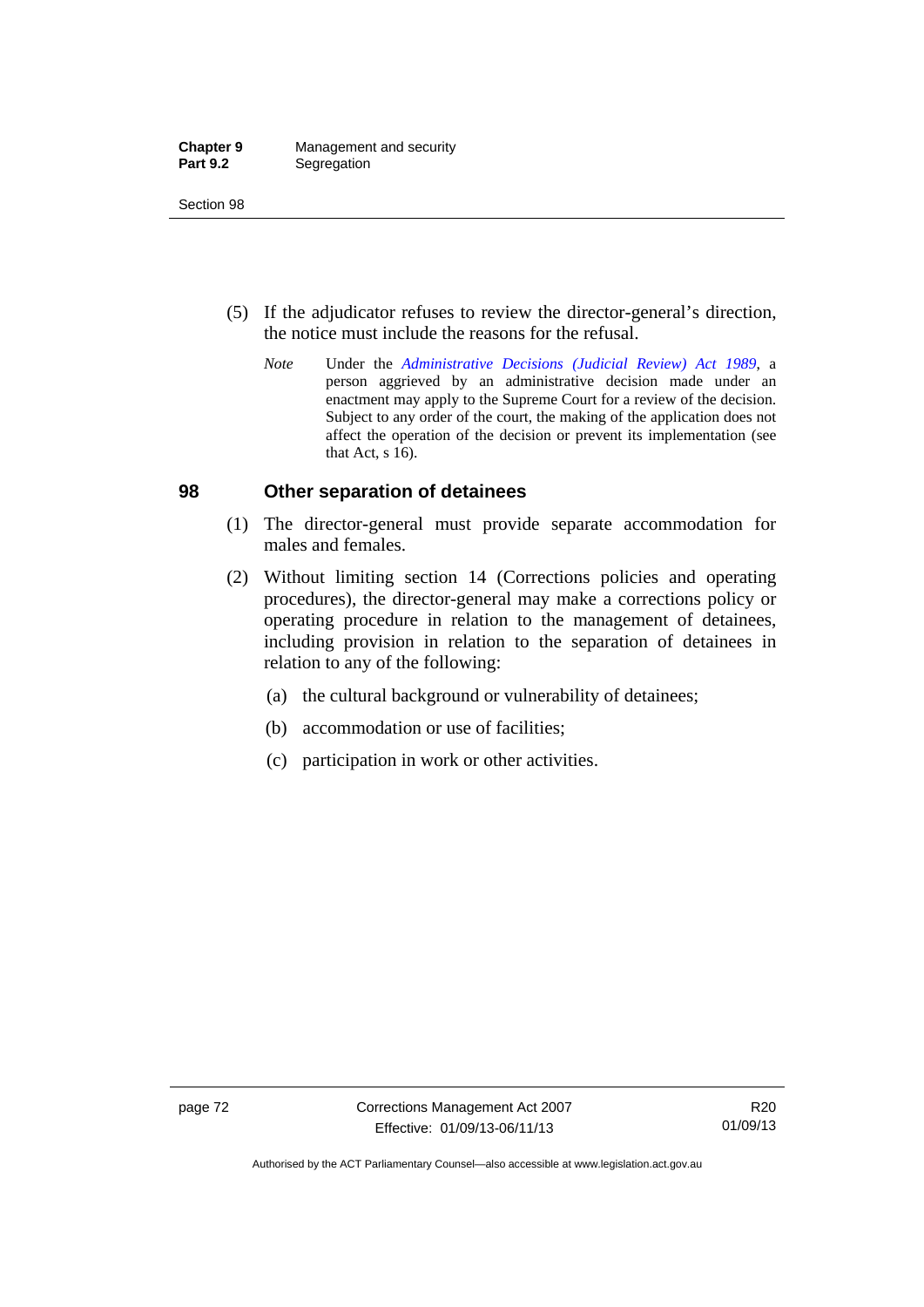# **Part 9.3 Monitoring**

# **99 Monitoring—general considerations**

In exercising a function under this part, the director-general must ensure that the following are balanced appropriately:

- (a) the need to protect the safety of detainees, corrections officers, other people who work at or visit correctional centres, and the community;
- (b) the need for security and good order at correctional centres;
- (c) the benefits of detainees maintaining contact with the community outside correctional centres;
- (d) the need to protect the privacy of detainees;
- (e) the need to prevent intimidation and corruption at correctional centres, and the commission of offences;
- (f) the need to detect prohibited things entering, at, or leaving correctional centres;
- (g) anything else the director-general considers, on reasonable grounds, to be relevant.

# **100 Monitoring at correctional centres**

The director-general may arrange for any part of a correctional centre to be monitored for any activity, including the movement of anyone at the centre.

#### **Examples of monitoring**

direct viewing, closed-circuit television coverage and the use of other devices for detecting movement

*Note* An example is part of the Act, is not exhaustive and may extend, but does not limit, the meaning of the provision in which it appears (see [Legislation Act,](http://www.legislation.act.gov.au/a/2001-14) s 126 and s 132).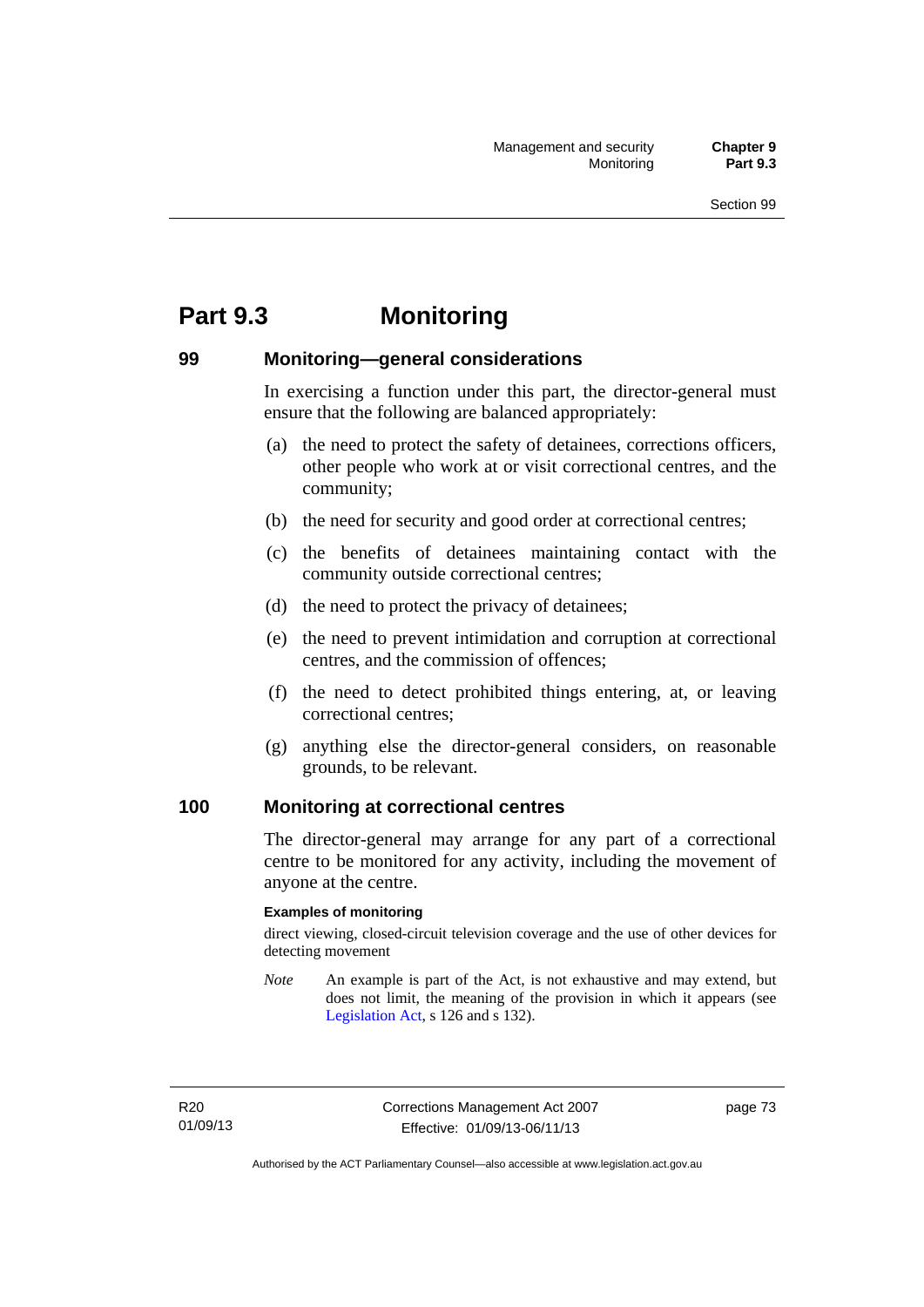#### **Chapter 9** Management and security<br>**Part 9.3** Monitoring **Monitoring**

Section 101

# **101 Personal monitoring devices**

- (1) The director-general may, orally or in writing, direct a person at a correctional centre to wear a device (a *personal monitoring device*) that allows the person's location at the centre to be monitored.
- (2) To remove any doubt, a direction under this section may be given to any of the following:
	- (a) a detainee;
	- (b) a corrections officer;
	- (c) anyone working at or visiting a correctional centre.

# **102 Interfering with personal monitoring devices**

 (1) A person commits an offence if the person interferes with a personal monitoring device.

Maximum penalty: 50 penalty units, imprisonment for 6 months or both.

- (2) It does not matter whether the interference is by the person directed to wear the device or someone else.
- (3) Subsection (1) does not apply if the interference is authorised by the director-general.
- (4) In this section:

*interfere*, with a personal monitoring device, includes damage, cause to malfunction, disable and remove but does not include the effect of normal wear and tear associated with wearing the device.

# **103 Monitoring telephone calls etc**

 (1) This section applies in relation to an electronic communication with a detainee, other than a protected electronic communication.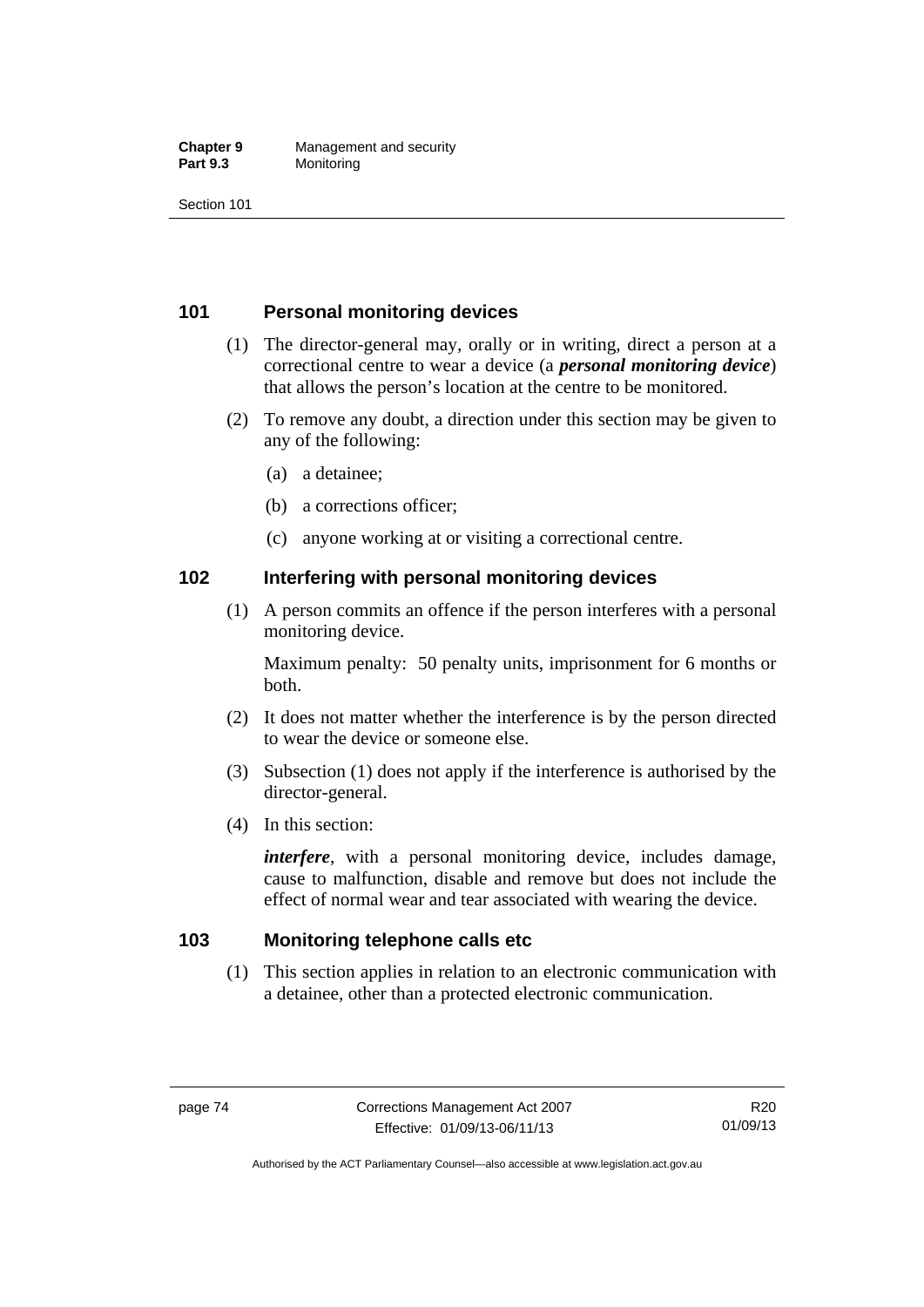- (2) The director-general may do either or both of the following in relation to the communication:
	- (a) monitor the communication;
	- (b) record the communication.
- (3) The director-general must tell the parties to the communication that the communication might be monitored and recorded.
- (4) If the communication reveals information about the commission of an offence, the director-general must give the information to the chief police officer.
- (5) In this section:

*electronic communication* means communication by—

- (a) telephone, email or fax; or
- (b) any other electronic means.

*protected electronic communication* means an electronic communication between a detainee and any of the following:

- (a) a lawyer representing the detainee;
- (b) an official visitor;
- (c) the human rights commissioner;
- (d) the public advocate;
- (e) the ombudsman;
- (f) a person prescribed by regulation.

# **104 Monitoring ordinary mail**

 (1) The director-general may open and search a detainee's ordinary mail.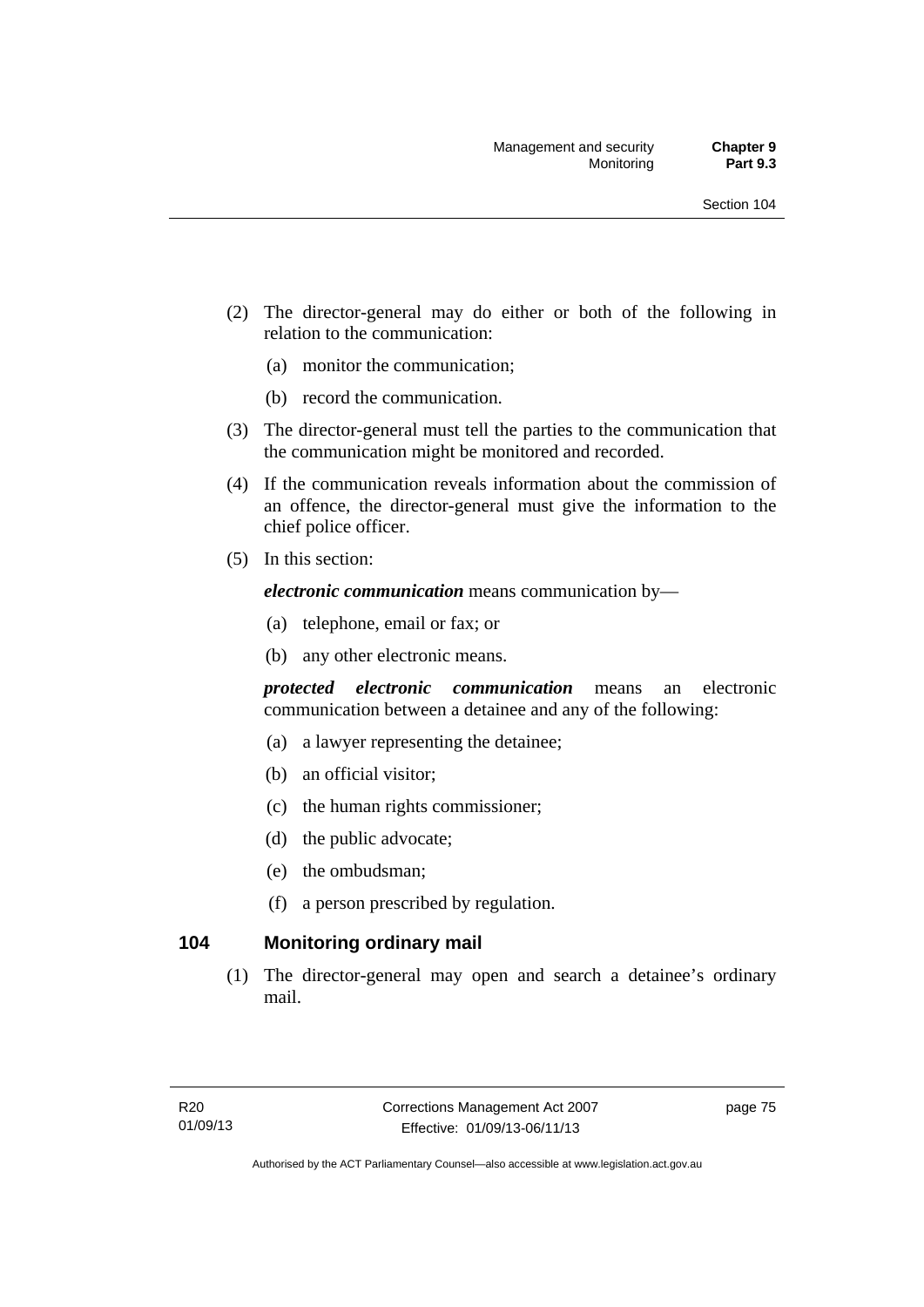#### **Chapter 9** Management and security<br>**Part 9.3** Monitoring **Monitoring**

Section 104

- (2) The director-general may read a detainee's ordinary mail only if the director-general suspects, on reasonable grounds, that the mail may—
	- (a) undermine security or good order at a correctional centre; or
	- (b) revictimise a victim; or
	- (c) circumvent any process for investigating complaints or reviewing decisions under this Act.
- (3) However, and without limiting section 14 (Corrections policies and operating procedures), the director-general may make a corrections policy or operating procedure in relation to reading a random selection of detainees' ordinary mail.
- (4) In this section:

*ordinary mail* means mail other than protected mail.

*protected mail* means mail between a detainee and any of the following:

- (a) a lawyer representing the detainee;
- (b) an official visitor;
- (c) the human rights commissioner;
- (d) the public advocate;
- (e) the ombudsman;
- (f) a person prescribed by regulation.

*search* includes search—

- (a) with any device using electronic or other technology; and
- (b) by physical means; and
- (c) with the assistance of a corrections dog.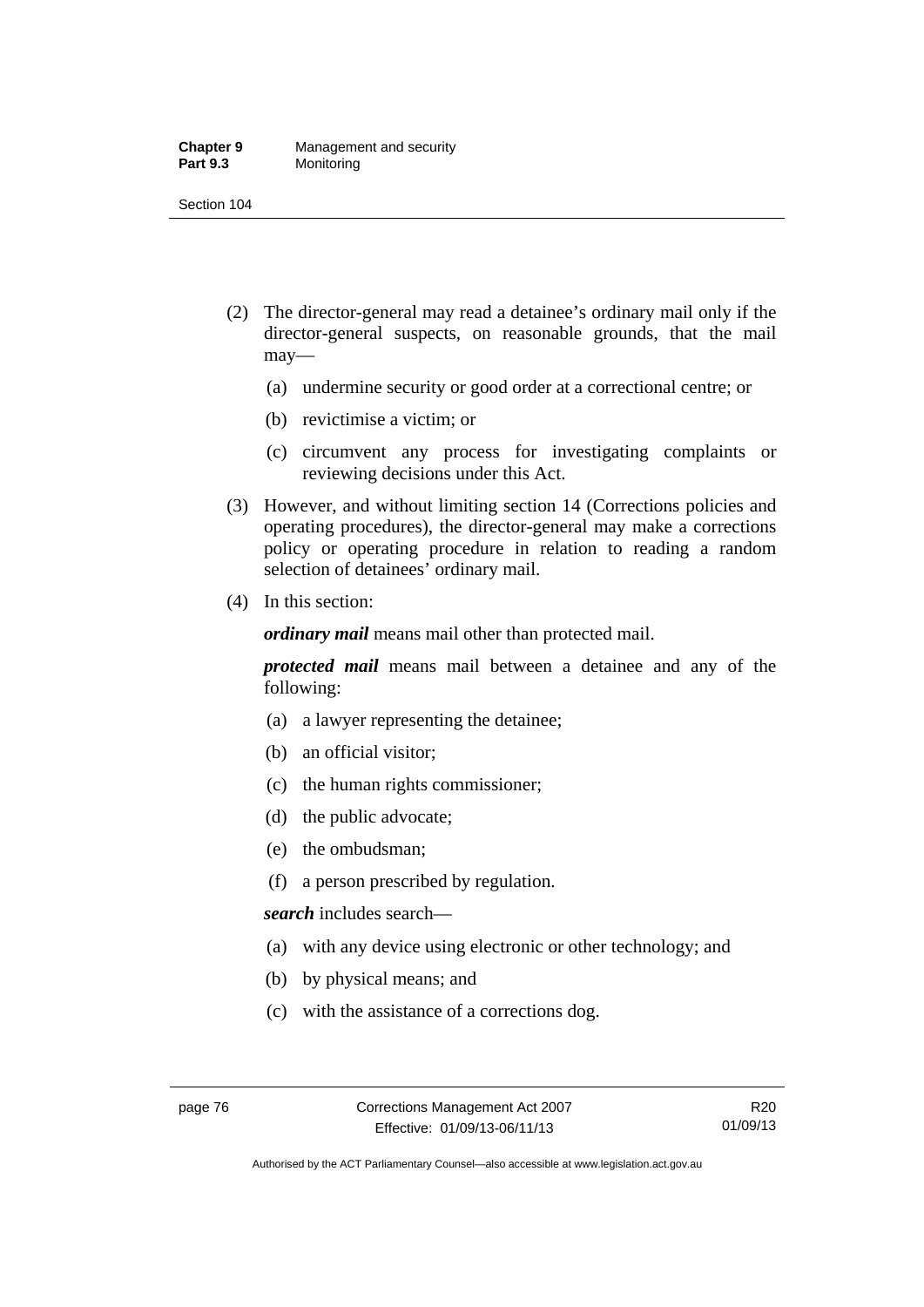# **105 Monitoring protected mail**

- (1) The director-general may open and search a detainee's protected mail in the detainee's presence if the director-general suspects, on reasonable grounds, that the mail contains—
	- (a) something that may physically harm the addressee; or
	- (b) a prohibited thing.
- (2) However, the director-general must not read a detainee's protected mail without the detainee's written consent.
- (3) In this section:

*search*—see section 104 (4).

# **106 Mail searches—consequences**

- (1) Subject to section 127 (Seizing mail etc), a detainee's mail, once searched, must be delivered to the addressee as soon as practicable.
- (2) If a search of a detainee's mail reveals information about the commission of an offence, the director-general must give the information to the chief police officer.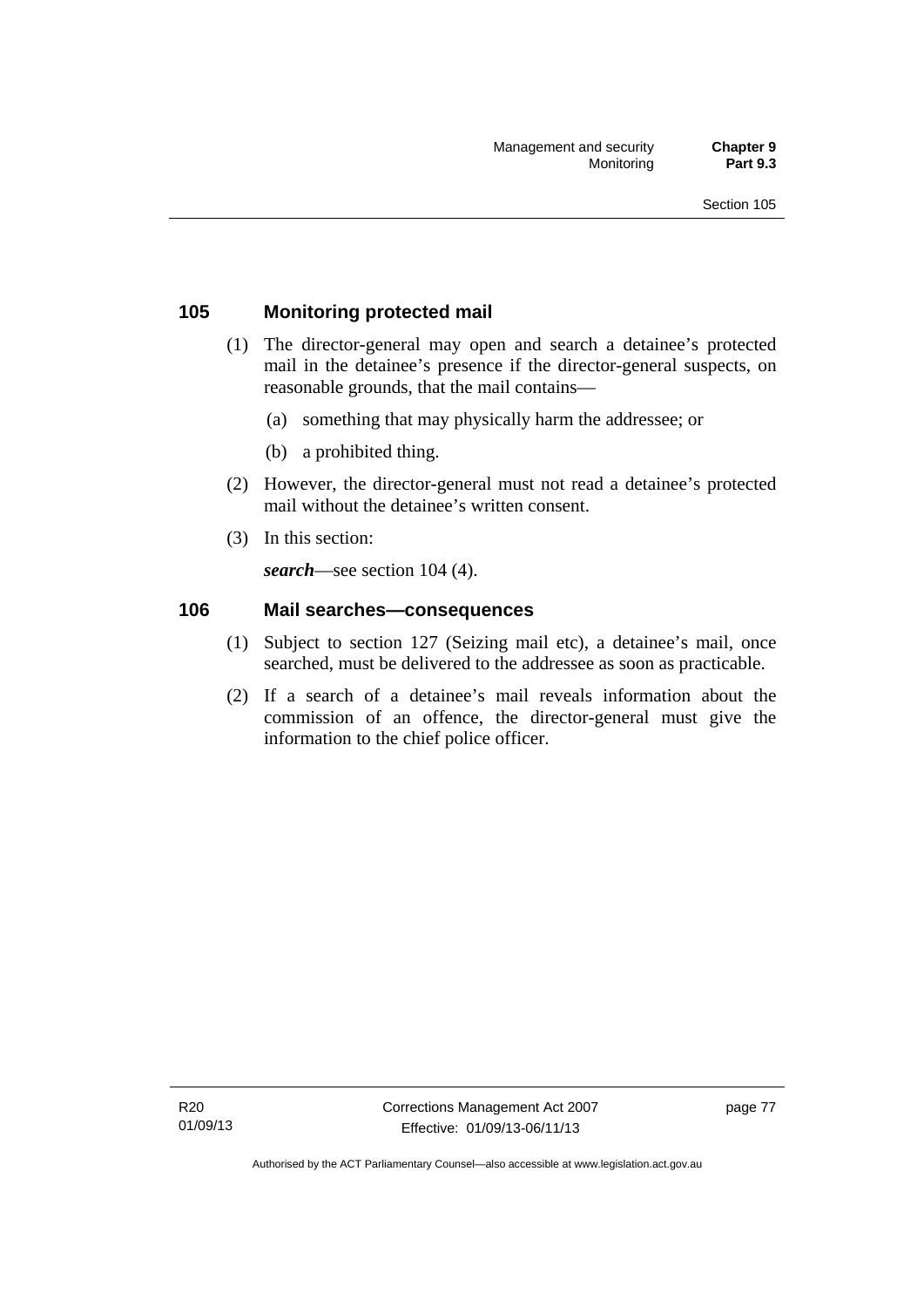**Chapter 9** Management and security<br>**Part 9.4** Searches **Part 9.4 Searches**<br>**Division 9.4.1** Searches Searches—general Section 107

# **Part 9.4 Searches**

# **Division 9.4.1 Searches—general**

### **107 Definitions—searches**

In this Act:

*body search*, of a detainee, means a search of the detainee's body, including an examination of any orifice or cavity of the detainee's body.

*frisk search* means—

- (a) a search of a person conducted by quickly running the hands over the person's outer garments; and
- (b) an examination of anything worn or carried by the person that is conveniently and voluntarily removed by the person.

*ordinary search* means a search of a person, or of articles in a person's possession, that may include—

- (a) requiring the person to remove the person's overcoat, coat or jacket and any gloves, shoes or hat; and
- (b) an examination of those items.

*scanning search* means a search of a person by electronic or other means that does not require the person to remove the person's clothing or to be touched by someone else.

#### **Examples of scanning searches**

- 1 passing a portable electronic or other device over a person
- 2 requiring a person to pass by or through an electronic or other device
- *Note* An example is part of the Act, is not exhaustive and may extend, but does not limit, the meaning of the provision in which it appears (see [Legislation Act,](http://www.legislation.act.gov.au/a/2001-14) s 126 and s 132).

Authorised by the ACT Parliamentary Counsel—also accessible at www.legislation.act.gov.au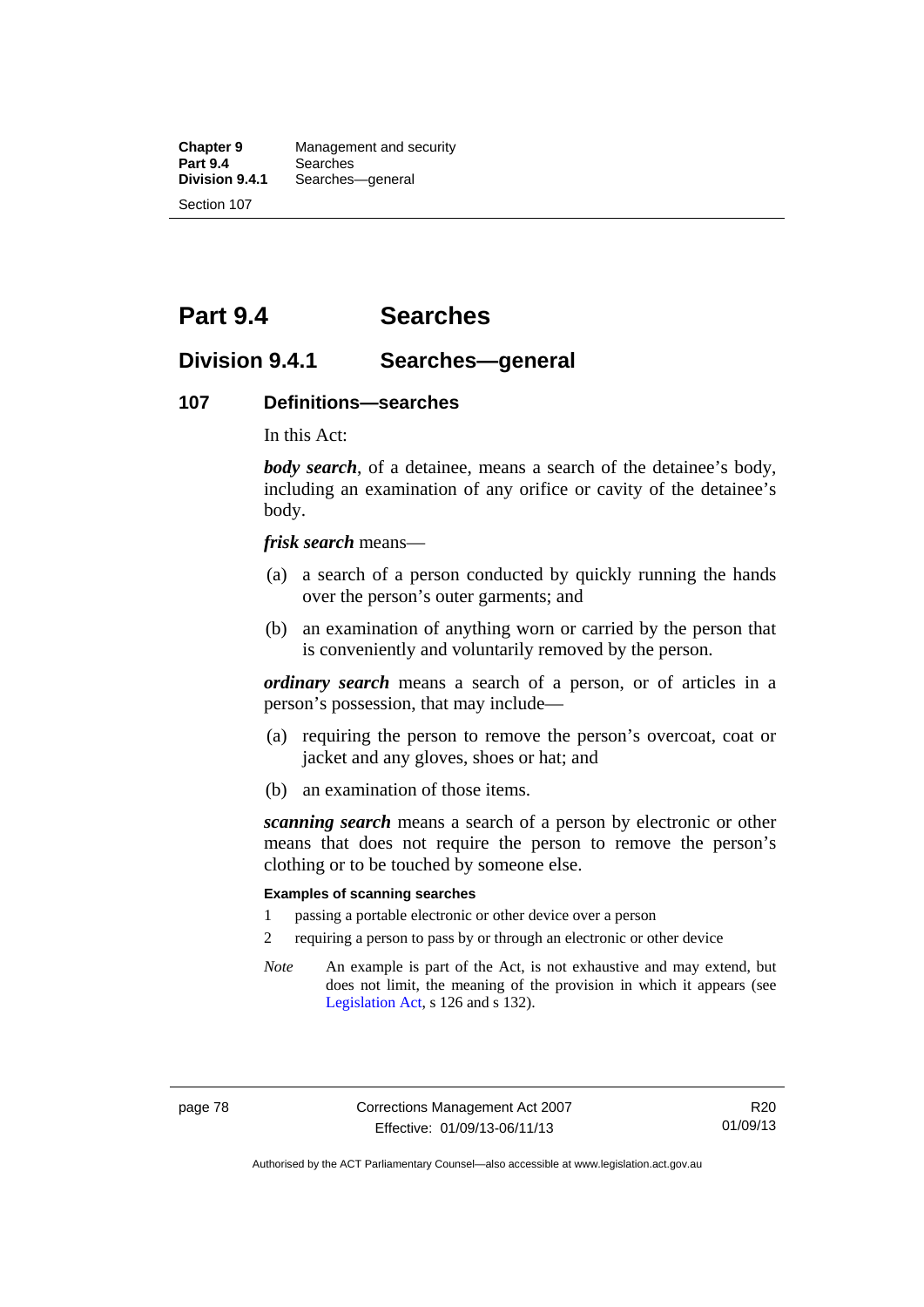*strip search*, of a detainee, means a search of the detainee, or of articles in the detainee's possession, that may include—

- (a) requiring the detainee to remove all of the detainee's clothing; and
- (b) an examination of the detainee's body (but not the detainee's body orifices or cavities) and of that clothing.

# **108 Intrusiveness of searches**

The person conducting a search of a person under this part must ensure, as far as practicable, that—

- (a) the search is the least intrusive kind of search that is reasonable and necessary in the circumstances; and
- (b) the search is conducted in the least intrusive way that is reasonable and necessary in the circumstances.

#### **Example**

searching for a prohibited thing by a frisk search (rather than an ordinary search) with the assistance of a corrections dog

*Note* An example is part of the Act, is not exhaustive and may extend, but does not limit, the meaning of the provision in which it appears (see [Legislation Act,](http://www.legislation.act.gov.au/a/2001-14) s 126 and s 132).

# **109 Searches of transgender and intersex detainees**

- (1) This section applies if a transgender or intersex detainee is to be subjected to a search under this part.
- (2) To remove any doubt, the detainee's sex is taken to be that entered for the detainee in the register of detainees.
	- *Note* For the meaning of *transgender person* and *intersex person*, see the [Legislation Act,](http://www.legislation.act.gov.au/a/2001-14) s 169A and s 169B.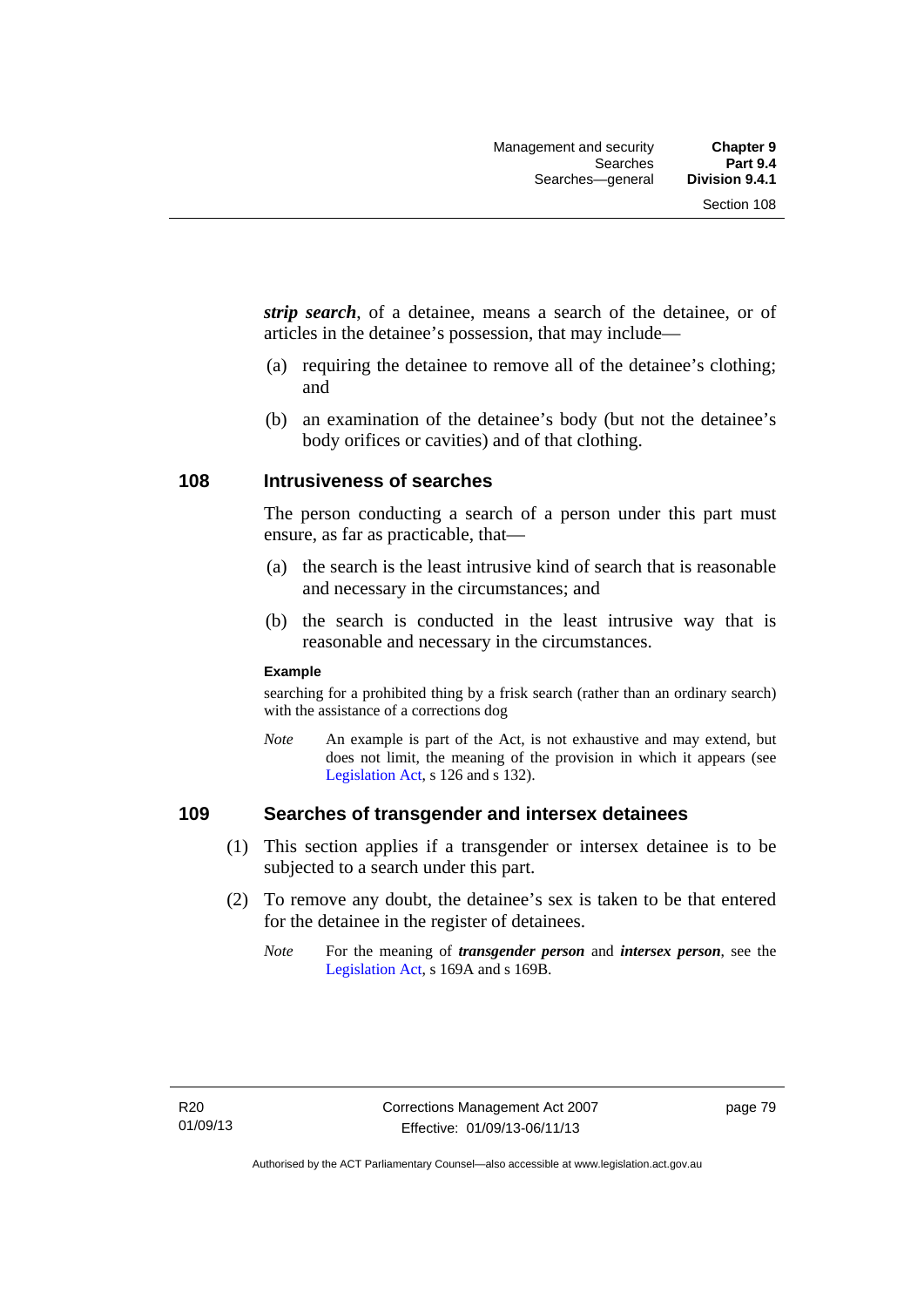# **110 Register of strip and body searches**

- (1) This section applies in relation to—
	- (a) a strip search of a detainee; and
	- (b) a body search of a detainee.
- (2) The director-general must keep a register containing the following details in relation to each search:
	- (a) the name of the detainee searched;
	- (b) the reason for the search;
	- (c) when the search was conducted;
	- (d) the name of each person present at any time during the search;
	- (e) details of anything seized during the search;
	- (f) anything else prescribed by regulation.
- (3) The register may contain anything else the director-general considers relevant.
- (4) The register must be available for inspection under chapter 7 (Inspection of correctional centres).

# **Division 9.4.2 Scanning, frisk and ordinary searches**

# **111 Scanning, frisk and ordinary searches—directions**

- (1) The director-general may, at any time, direct a corrections officer to conduct a scanning search, frisk search or ordinary search of a detainee, another corrections officer or anyone else working at or visiting a correctional centre if the director-general believes, on reasonable grounds, that it is prudent to conduct the search to protect—
	- (a) the safety of anyone at a correctional centre; or

Authorised by the ACT Parliamentary Counsel—also accessible at www.legislation.act.gov.au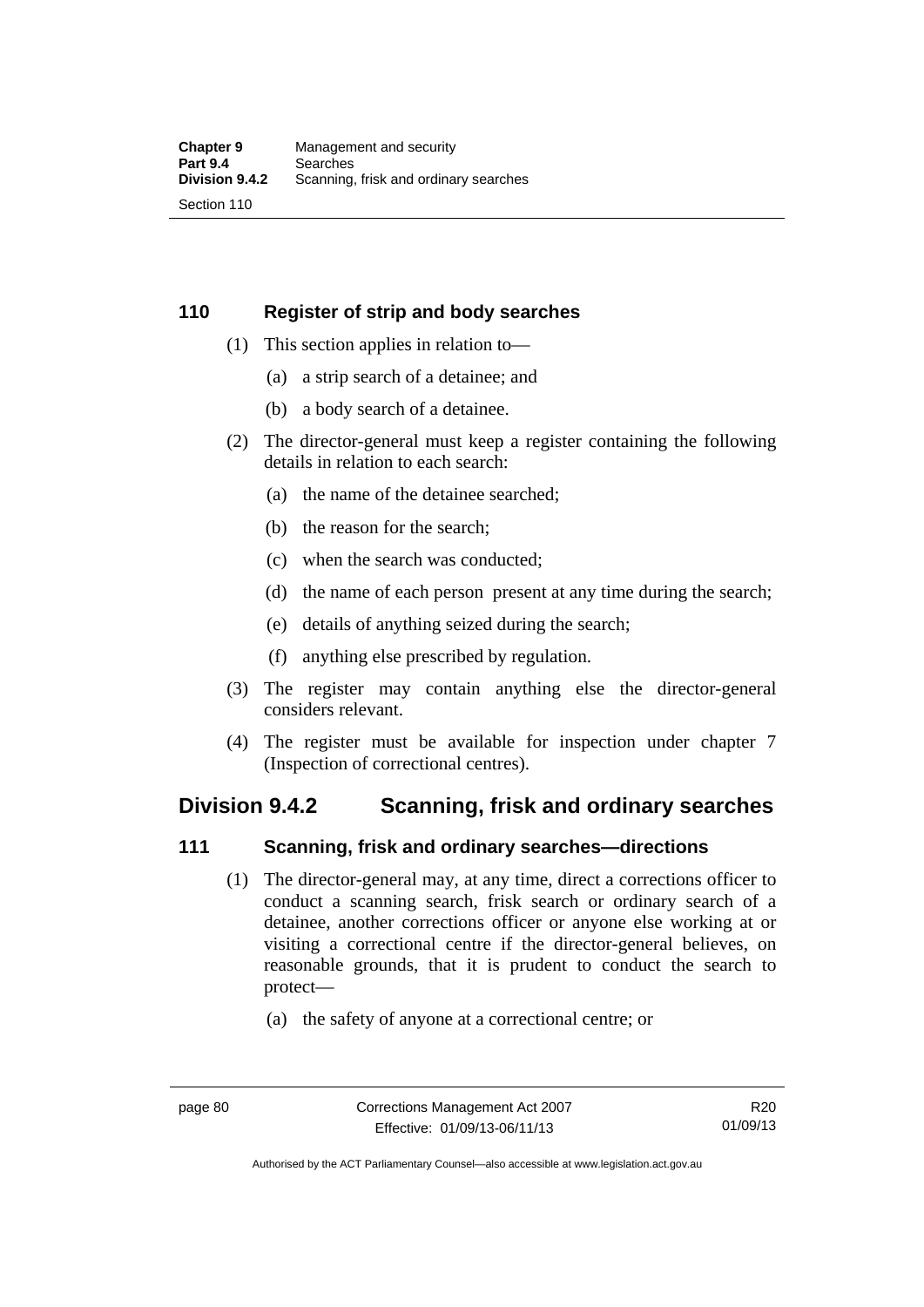#### (b) security or good order at a correctional centre.

#### **Examples of other people working at correctional centre**

counsellors, psychologists, maintenance workers and volunteers

#### **Examples of searches**

- 1 searching a detainee returning to a correctional centre after performing community service
- 2 searching a corrections officer reporting for work
- 3 searching a person engaged to provide an educational program at a correctional centre when the person arrives at, or returns to, the centre
- 4 searching a detainee returning to the detainee's accommodation at a correctional centre after working in another part of the centre
- *Note* An example is part of the Act, is not exhaustive and may extend, but does not limit, the meaning of the provision in which it appears (see [Legislation Act,](http://www.legislation.act.gov.au/a/2001-14) s 126 and s 132).
- (2) Also, a corrections officer may conduct a scanning search, frisk search or ordinary search of a detainee if the officer suspects, on reasonable grounds, that the detainee is carrying—
	- (a) a prohibited thing; or
	- (b) anything else that creates, or is likely to create, a risk to—
		- (i) the personal safety of the detainee or anyone else; or
		- (ii) security or good order at a correctional centre.
	- *Note* Section 126 provides for the use of force to carry out searches under this part.

## **112 Scanning, frisk and ordinary searches—requirements**

- (1) A corrections officer may conduct a scanning search, frisk search or ordinary search of a person under section 111 only if—
	- (a) the person is of the same sex as the officer; or
	- (b) if that is not the case—another person of the same sex as the person to be searched is present while the search is conducted.

page 81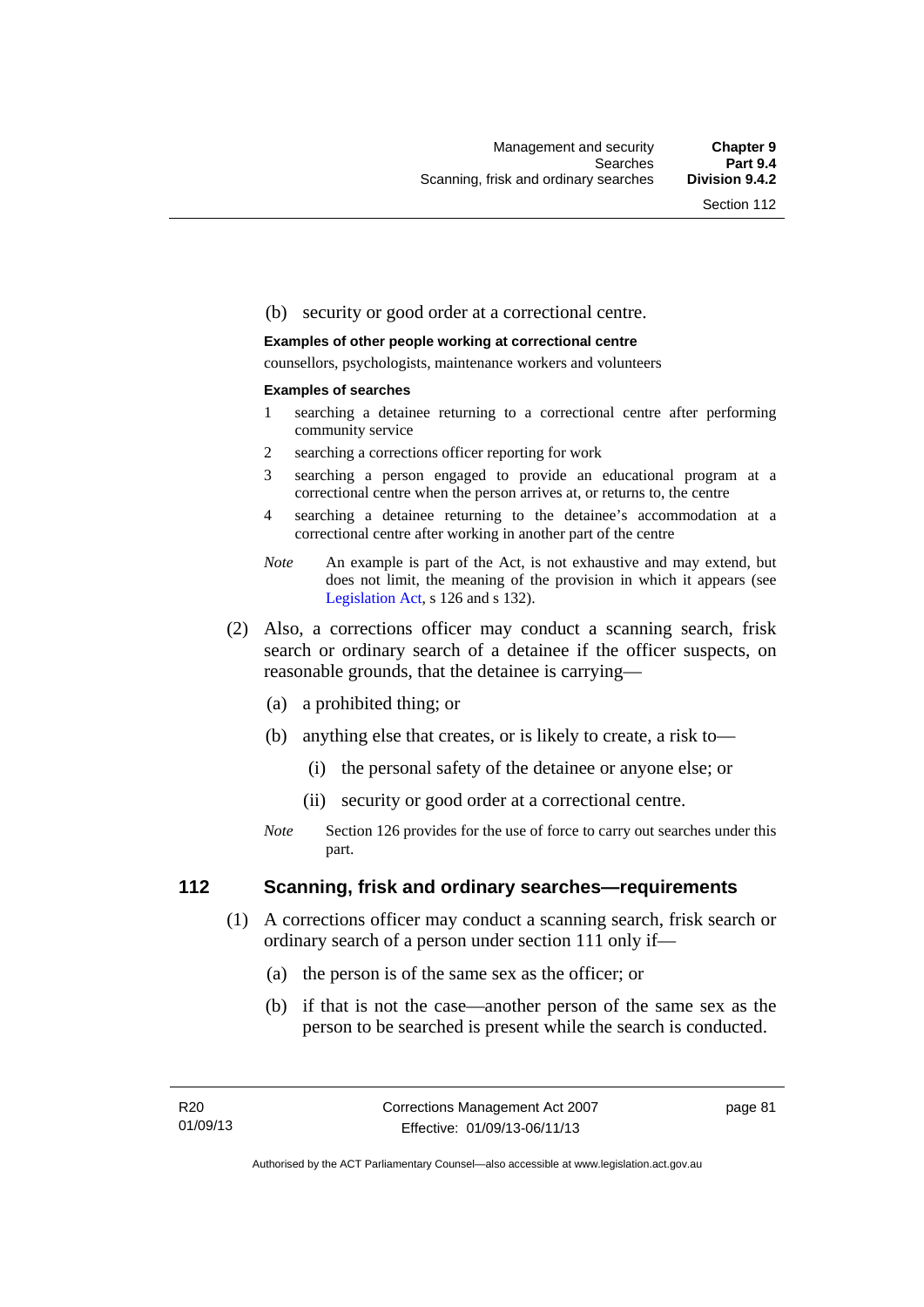(2) The other person mentioned in subsection (1) must not be a detainee.

# **Division 9.4.3 Strip searches**

# **113 Meaning of** *seizeable item***—div 9.4.3**

In this division:

*seizeable item* means anything that—

- (a) is a prohibited thing; or
- (b) may be used by the detainee in a way that may involve—
	- (i) intimidating anyone else; or
	- (ii) an offence or disciplinary breach; or
	- (iii) a risk to the personal safety of anyone else; or
	- (iv) a risk to security or good order at a correctional centre.

# **113A Strip searches—when may be conducted**

- (1) A detainee may be strip searched only if the director-general gives a direction in accordance with section 113B or section 113C.
	- *Note* Section 126 provides for the use of force to carry out searches under this part.
- (2) To remove any doubt, a strip search of a detainee may be conducted immediately after any scanning search, frisk search or ordinary search of the detainee.

# **113B Strip searches—on suspicion**

The director-general may direct a corrections officer to strip search a detainee if the director-general suspects on reasonable grounds that the detainee has a seizeable item concealed on the detainee.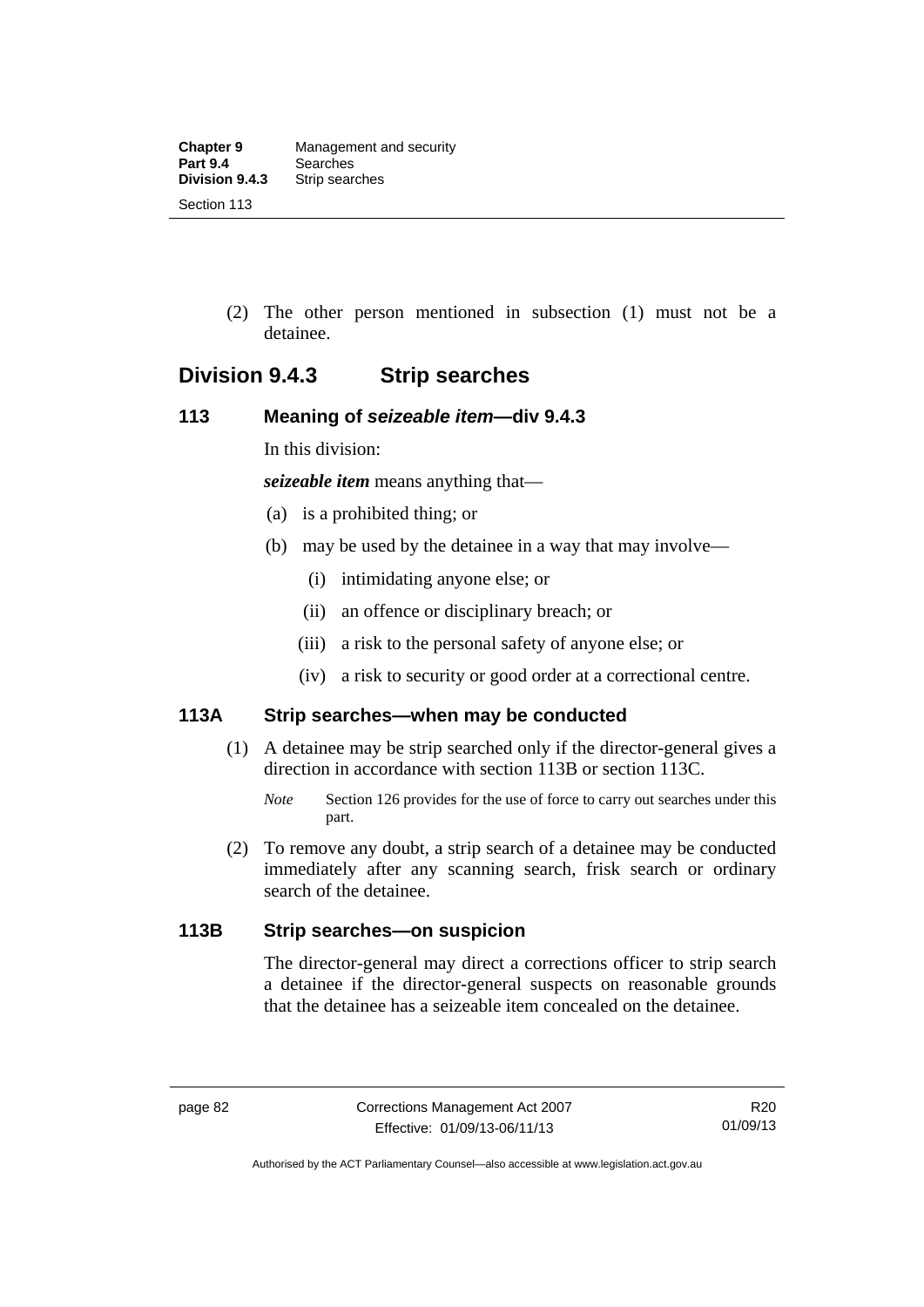# **113C Strip searches—where prudent**

- (1) The director-general may direct a corrections officer to strip search a detainee at a correctional centre if—
	- (a) the director-general believes on reasonable grounds that it is prudent to search the detainee for a seizeable item that may be concealed on or in the detainee because the detainee—
		- (i) has recently not been under the control or immediate supervision of a corrections officer for a period; and
		- (ii) during the period, may have had an opportunity to obtain a seizeable item; and
	- (b) a scanning search may assist in detecting the item but—
		- (i) the means of conducting the search is not available at the correctional centre; or
		- (ii) if the means of conducting the search is available—the scanning search is not likely to detect more than a limited range of seizeable items; or
		- (iii) the search could only be carried out using force that would be likely to make it ineffectual; and
	- (c) a frisk search or ordinary search is not likely to detect more than a limited range of seizeable items.

#### **Example—par (a) (ii)**

the detainee has had a personal contact visit by someone who is not an accredited person

#### **Example—par (b) (ii)**

a metal detector

*Note* An example is part of the Act, is not exhaustive and may extend, but does not limit, the meaning of the provision in which it appears (see [Legislation Act,](http://www.legislation.act.gov.au/a/2001-14) s 126 and s 132).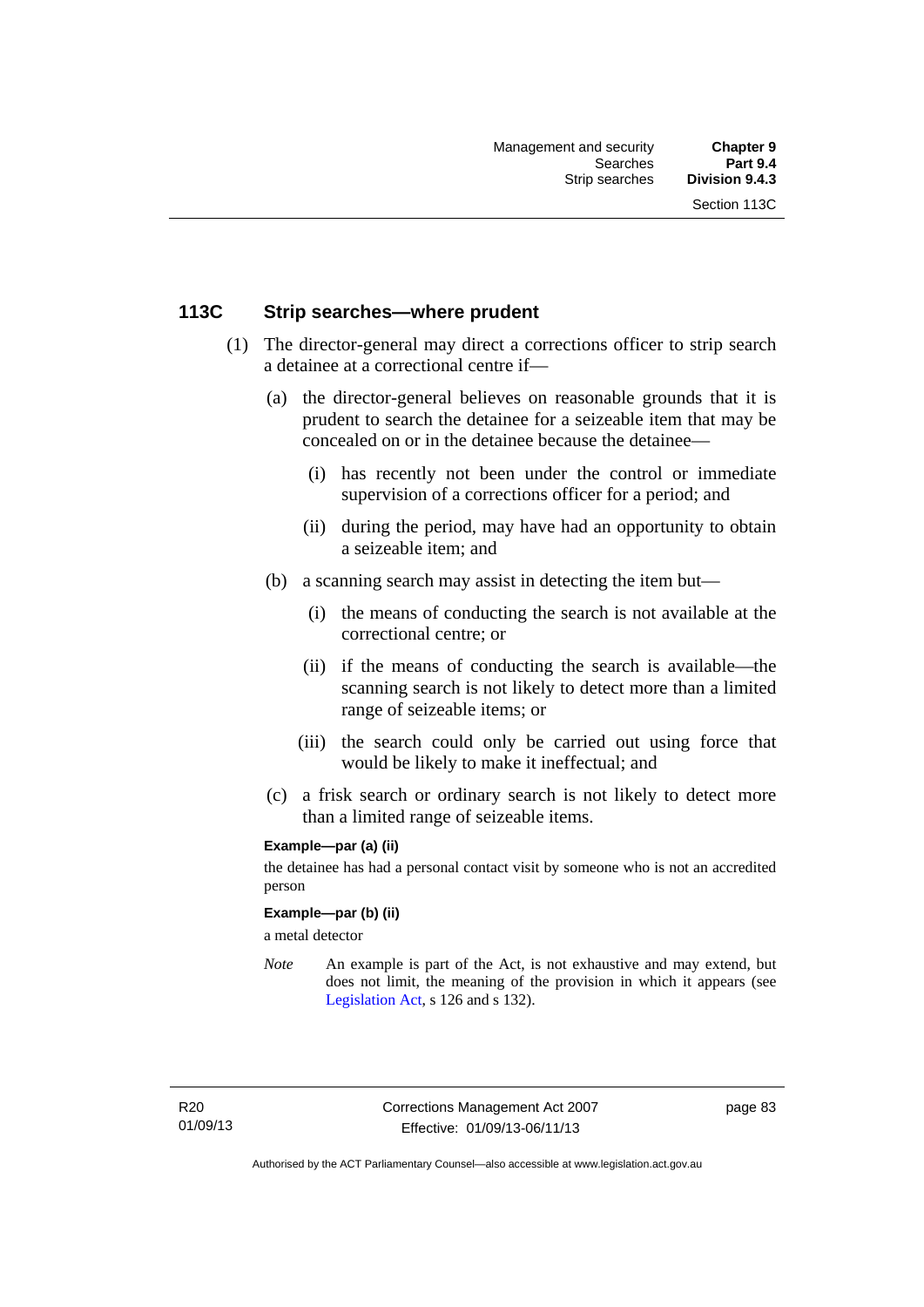(2) Without limiting section 14 (Corrections policies and operating procedures), the director-general must make a corrections policy or operating procedure in relation to strip searches under this section.

## **114 Strip searches—presence of corrections officers**

- (1) A strip search of a detainee must be done—
	- (a) by a corrections officer of the same sex as the detainee; and
	- (b) in the presence of 1 or more other corrections officers each of whom must be of the same sex as the detainee.
- (2) However, the number of corrections officers present during the search must be no more than necessary and reasonable to ensure the search is carried out as safely and effectively as possible.
- (3) The corrections officer conducting the search may direct another corrections officer present to provide assistance that the conducting officer believes, on reasonable grounds, is necessary and reasonable for the search.
- (4) A corrections officer may give directions to the detainee for the conduct of the search in accordance with this section.

#### **Examples**

directions that the detainee raise 1 or both arms, raise any long hair or turn in a particular direction

*Note* An example is part of the Act, is not exhaustive and may extend, but does not limit, the meaning of the provision in which it appears (see [Legislation Act,](http://www.legislation.act.gov.au/a/2001-14) s 126 and s 132).

# **115 Strip searches—general rules**

- (1) A strip search must be conducted in a private area or an area that provides reasonable privacy for the detainee being searched.
- (2) The search must not be conducted—
	- (a) in the presence of someone of the opposite sex to the detainee; or

Authorised by the ACT Parliamentary Counsel—also accessible at www.legislation.act.gov.au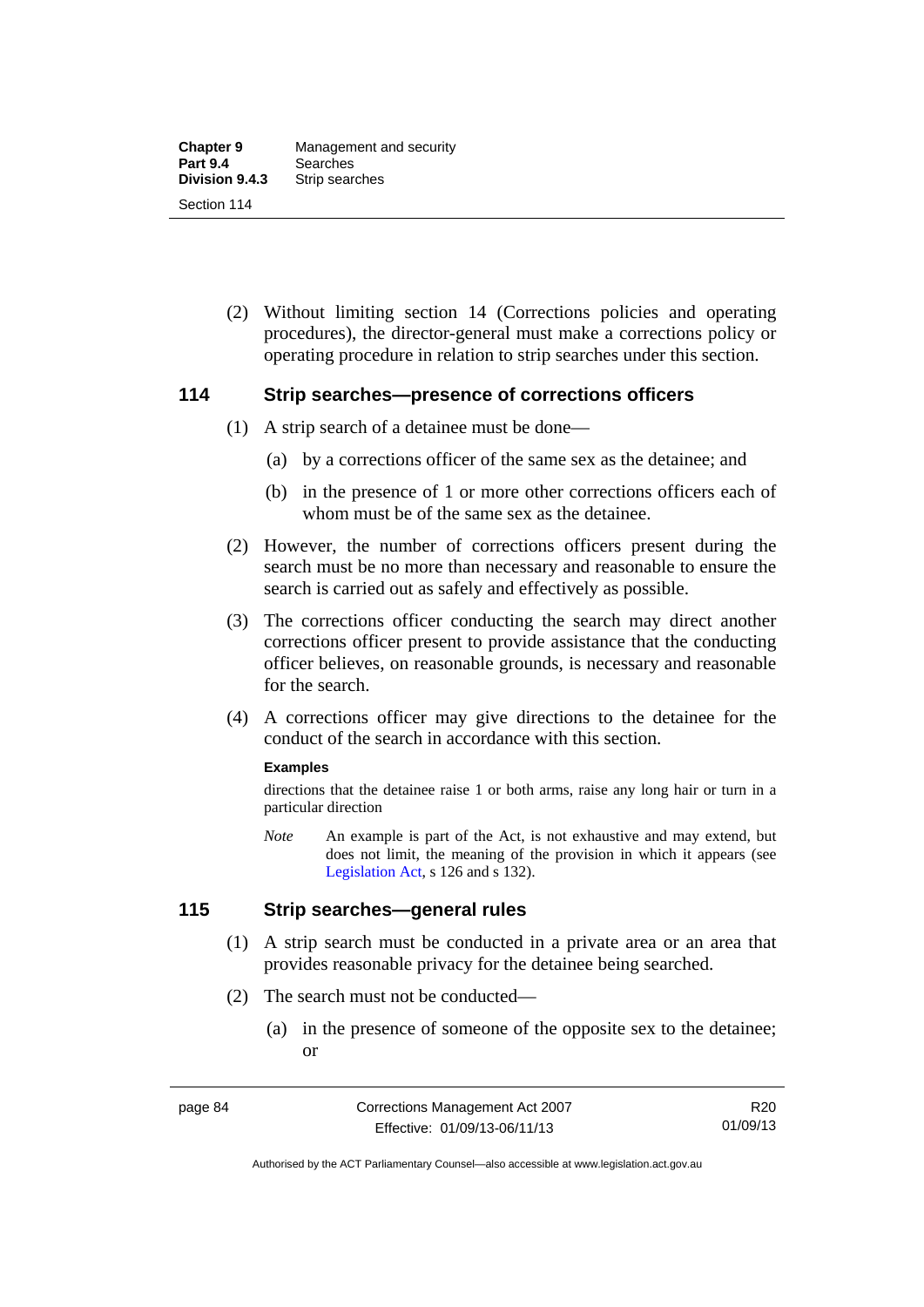- (b) in the presence or sight of someone else whose presence is not necessary for the search or the safety of everyone present.
- (3) The search must not involve—
	- (a) the removal from the detainee of more clothes than is necessary and reasonable to conduct the search; or
	- (b) the removal from the detainee of more clothes at any time than is necessary and reasonable to conduct the search; or
	- (c) without limiting paragraph (b), both the upper and lower parts of the person's body being uncovered at the same time.
- (4) Subject to section 126 (Searches—use of force), the search must not involve any touching of the detainee's body by a corrections officer.
- (5) Each corrections officer present during the search must ensure, as far as practicable, that—
	- (a) the search is done in a way that minimises embarrassment for the detainee; and
	- (b) the search is done quickly; and
	- (c) the detainee is allowed to dress in private immediately after the search is finished.
- (6) If clothing from a detainee is seized during a strip search, the director-general must ensure that the detainee is left with, or given, appropriate clothing to wear.

# **Division 9.4.4 Body searches**

# **116 Body searches—directions**

The director-general may direct a doctor appointed under section 22 (Health practitioners—non-therapeutic functions) to conduct a body search of a detainee if the director-general suspects, on reasonable grounds, that the detainee—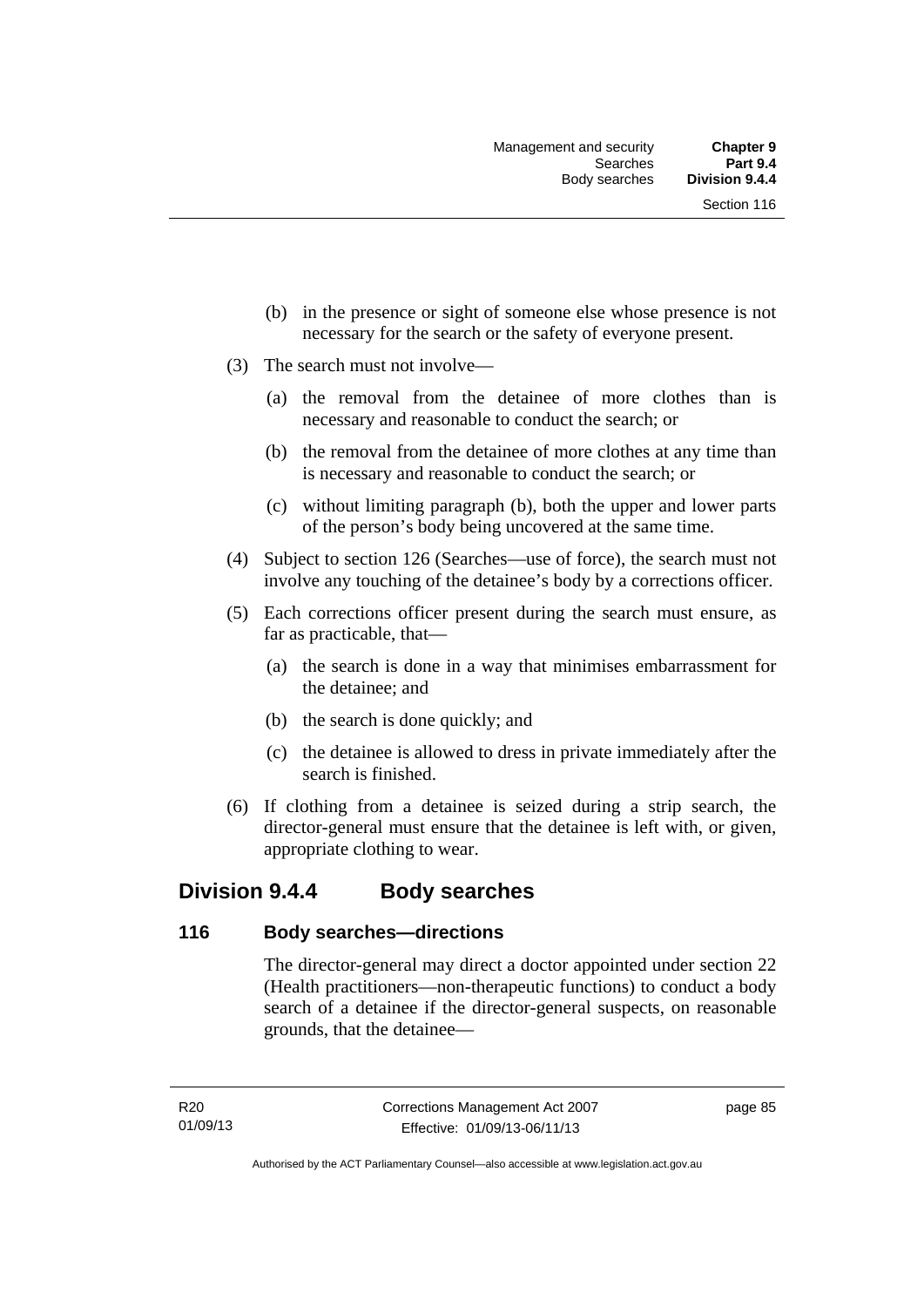- (a) has ingested or inserted something in the detainee's body that may jeopardise the detainee's health or wellbeing; or
- (b) has a prohibited thing concealed in or on the detainee's body that may be used in a way that may pose a risk to the security or good order at a correctional centre; or
- (c) has evidence of the commission of an offence or disciplinary breach concealed in or on the detainee.

# **117 Body searches—presence of nurse and corrections officers**

- (1) A nurse appointed under section 22 (Health practitioners non-therapeutic functions) must be present during the body search of a detainee.
- (2) If the doctor conducting the body search is not of the same sex as the detainee, the nurse must be of the same sex as the detainee.
- (3) The director-general may direct 1 or more corrections officers to be present during the search, each of whom must be of the same sex as the detainee.
- (4) However, the number of corrections officers present during the search must be no more than is necessary and reasonable to ensure the search is carried out as safely and effectively as possible.
- (5) A body search must be conducted in a private area or an area that provides reasonable privacy for the detainee being searched.

# **118 Body searches—assistance from corrections officer**

- (1) This section applies if the doctor conducting a body search of a detainee asks the director-general for assistance that the doctor believes, on reasonable grounds, is necessary and reasonable for the search.
- (2) The director-general may direct a corrections officer (the *assistant*) to assist in the conduct of the search.

R20 01/09/13

Authorised by the ACT Parliamentary Counsel—also accessible at www.legislation.act.gov.au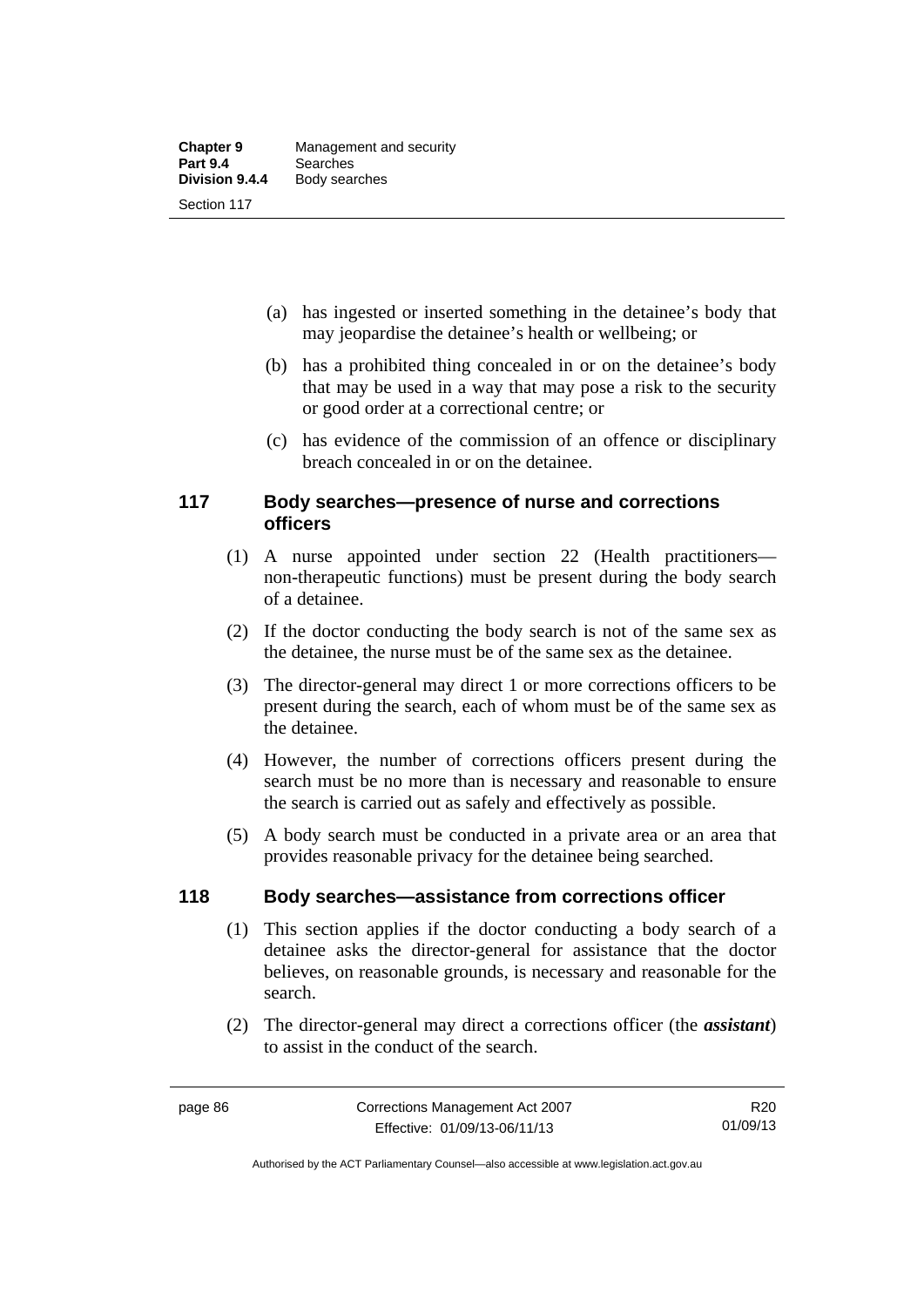(3) However, the assistant must be of the same sex as the detainee.

*Note* Section 126 provides for the use of force to assist at a body search.

# **119 Body searches—rules about detainee's clothing**

- (1) A body search of a detainee must not involve—
	- (a) the removal of more clothes than is necessary and reasonable to conduct the search; or
	- (b) the removal of more clothes at any time than is necessary and reasonable to conduct the search; or
	- (c) without limiting paragraph (b), both the upper and lower parts of the person's body being uncovered at the same time.
- (2) A detainee who has been body searched must be allowed to dress in private immediately after the search is finished.
- (3) If clothing from a detainee is seized during a body search, the director-general must ensure that the detainee is left with, or given, appropriate clothing to wear.

# **120 Body searches—rules about touching detainee**

The doctor conducting the body search of a detainee, and the nurse present at the search, may, for the search, touch the detainee and examine the detainee's orifices and cavities, but only if the doctor or nurse is of the same sex as the detainee.

# **121 Body searches—seizing things**

- (1) The doctor conducting a body search of a detainee may seize anything discovered during the search if—
	- (a) seizing the thing would not be likely to cause injury to the detainee; and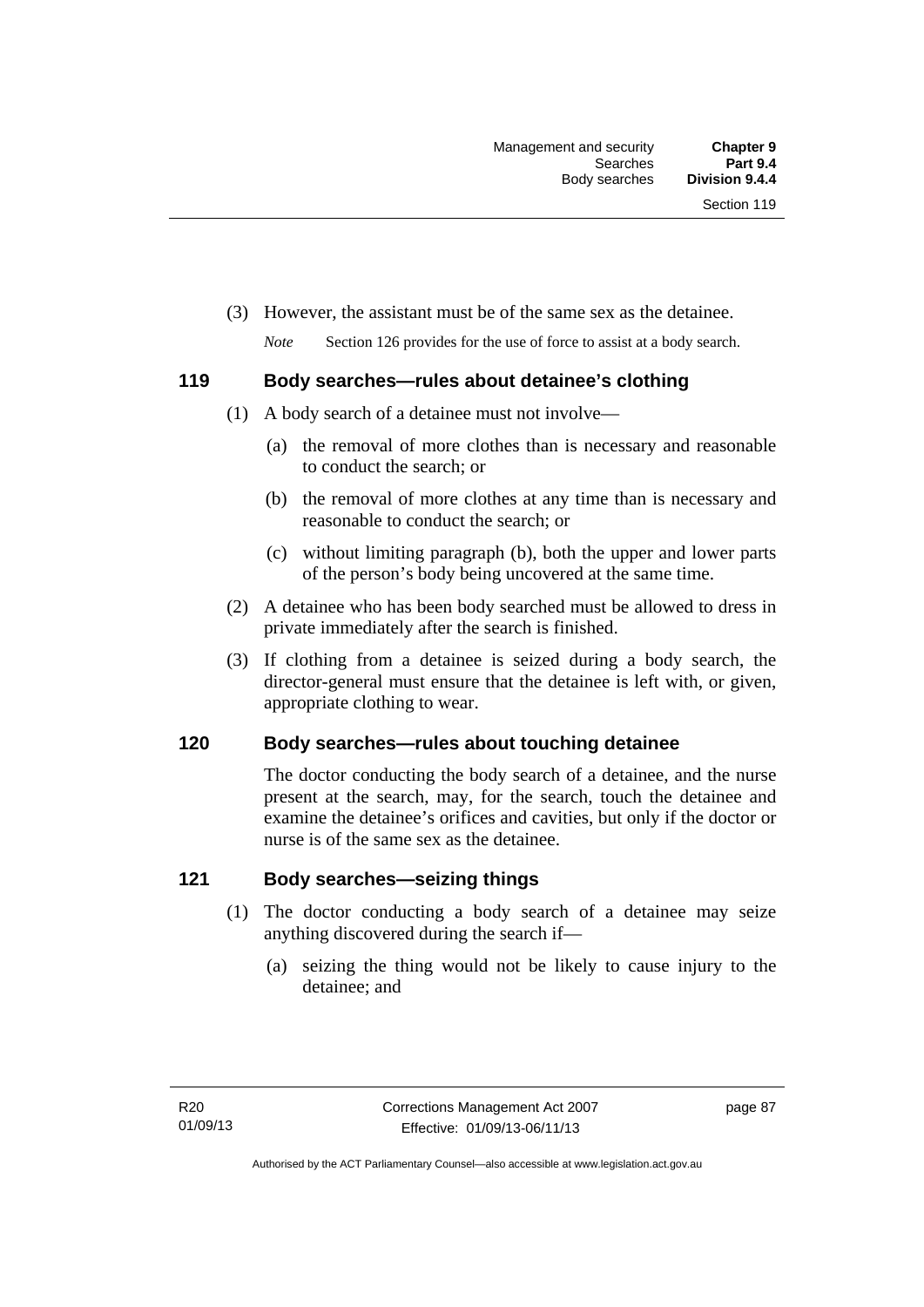- (b) the doctor believes, on reasonable grounds, that the thing may be evidence of the commission of an offence or disciplinary breach by the detainee.
- (2) The doctor must give the thing seized to a corrections officer as soon as practicable.

# **Division 9.4.5 Searches of premises and property**

# **122 Searches—premises and property**

- (1) The director-general may, at any time, direct a corrections officer to search—
	- (a) any part of a correctional centre; or
	- (b) anything at a correctional centre, including anything in the possession of anyone at a correctional centre; or
	- (c) any vehicle used for transporting a detainee.

#### **Examples of searches under this section**

a search of any of the following for a prohibited thing:

- any area or building or part of a building (including a cell) at a correctional centre
- any storage area, including an area used by detainees or corrections officers, at a correctional centre
- any vehicle, machinery or equipment at a correctional centre
- *Note* An example is part of the Act, is not exhaustive and may extend, but does not limit, the meaning of the provision in which it appears (see [Legislation Act,](http://www.legislation.act.gov.au/a/2001-14) s 126 and s 132).
- (2) However, this section does not authorise—
	- (a) a search of anyone at a correctional centre; or
	- (b) any clothing being worn by anyone at a correctional centre at the time of the search.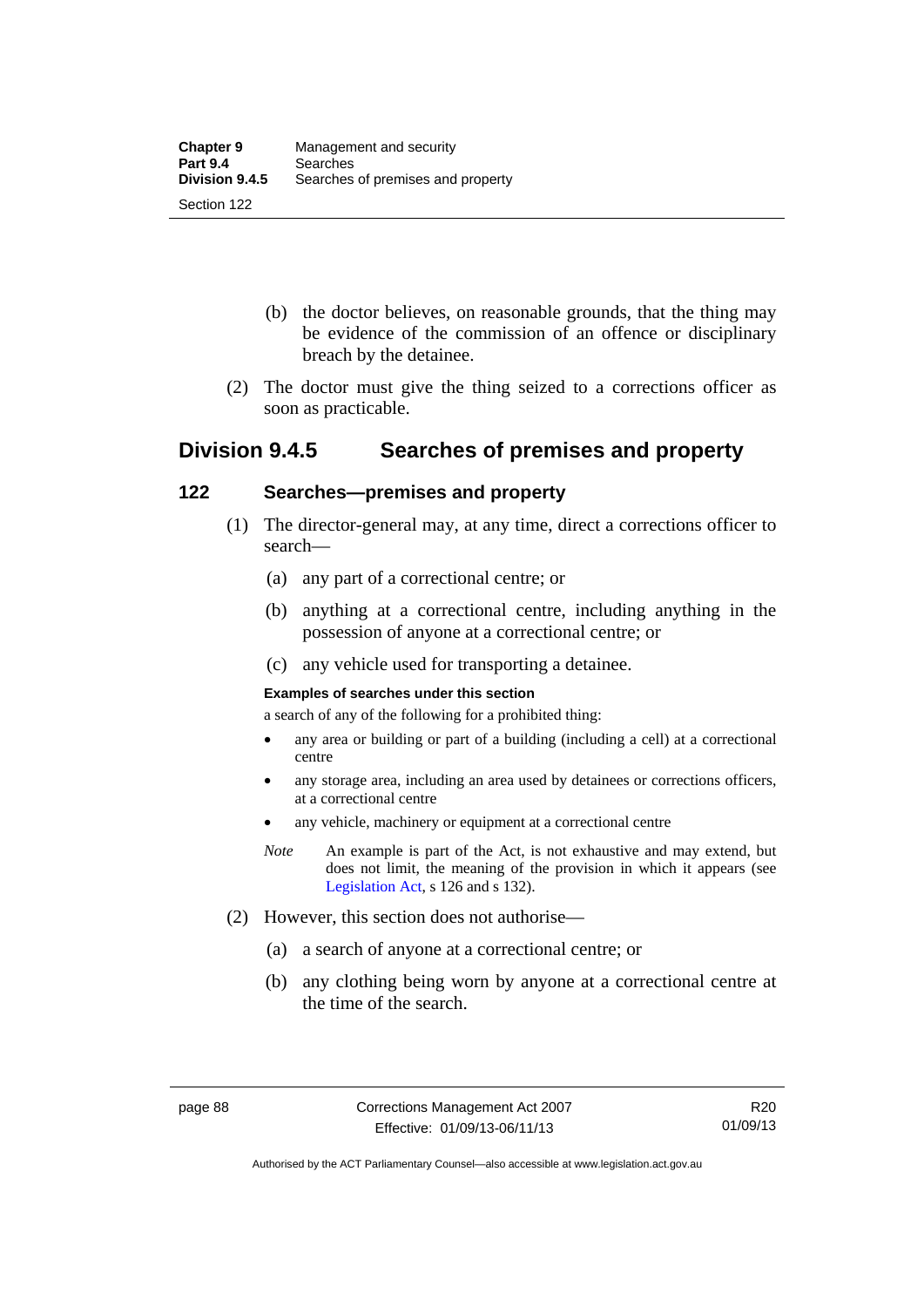(3) In this section:

*search* includes search—

- (a) with any device using electronic or other technology; and
- (b) by physical means; and
- (c) with the assistance of a corrections dog.

# **123 Searches of detainee cells—legally privileged material**

- (1) This section applies if a detainee has legally privileged material at a correctional centre.
- (2) A corrections officer may search the detainee's cell under section 122 in the absence of the detainee if—
	- (a) the detainee removes the legally privileged material from the cell; or
	- (b) the legally privileged material is stored in accordance with a corrections policy or operating procedure made for subsection (3).
- (3) Without limiting section 14 (Corrections policies and operating procedures), a corrections policy or operating procedure may include provision for the secure storage at a correctional centre of legally privileged material for detainees.

# **124 Searches of detainee cells—suspected legally privileged material**

- (1) If a corrections officer suspects, on reasonable grounds, that a detainee's cell contains legally privileged material, the officer may search the cell only if the detainee is present.
- (2) A search under subsection (1) may include an examination of any legally privileged material, and anything containing the material, found in the cell.

page 89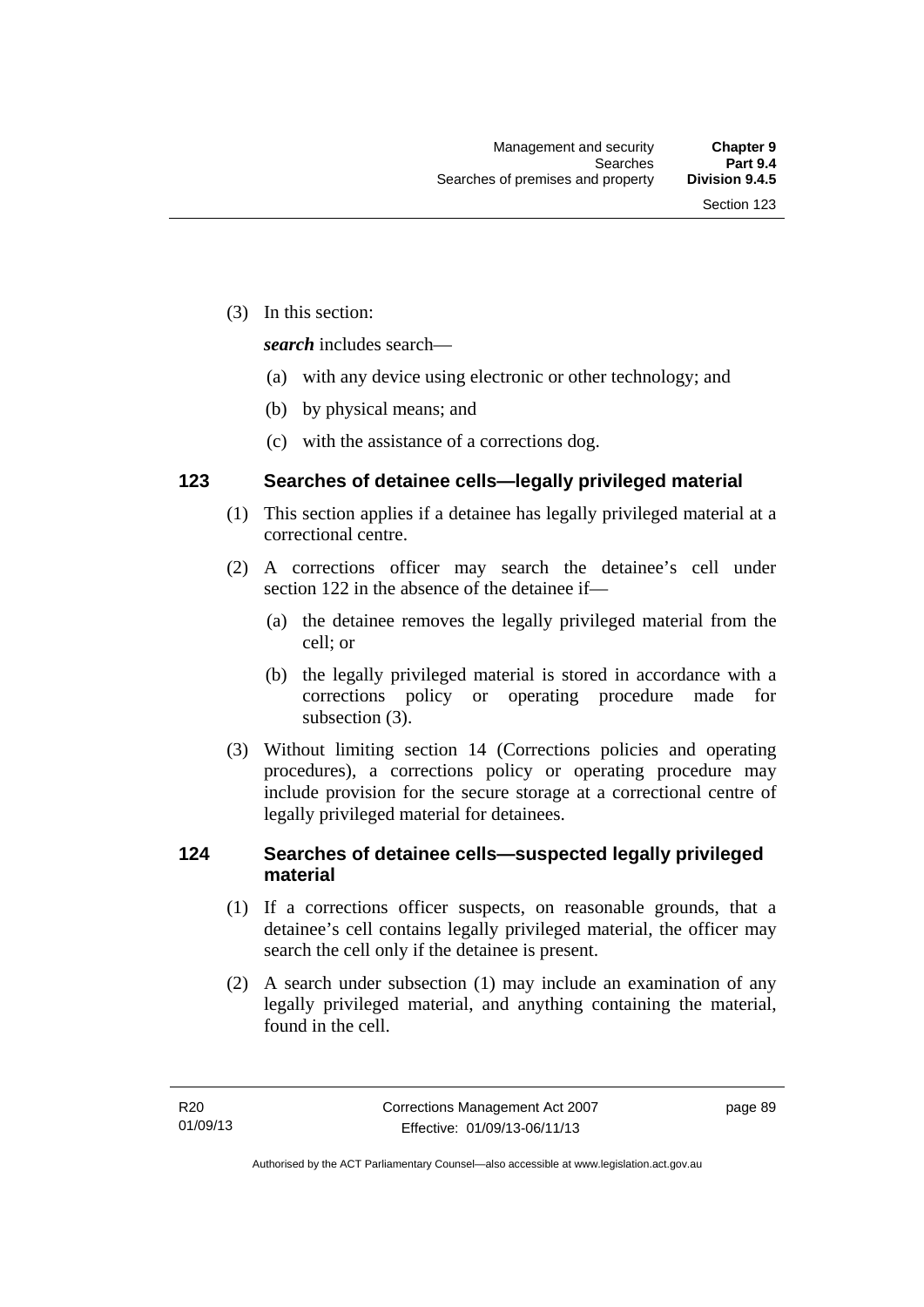- (3) However, the officer may not read any legally privileged material found in the cell unless the detainee is present and—
	- (a) the detainee consents to the officer reading the material; or
	- (b) the officer suspects, on reasonable grounds, that the material contains information that—
		- (i) may threaten security or good order at a correctional centre; or
		- (ii) relates to an offence or disciplinary breach.
- (4) The officer need not comply with subsection (1) or (3) if the officer believes, on reasonable grounds, that urgent circumstances exist and that complying with the subsection would create a risk of injury to the officer, the detainee or anyone else.
- (5) The director-general must ensure that a record of action under subsection (4) is made and entered in the register of detainees.

# **Division 9.4.6 Searches—miscellaneous**

# **125 Searches—use of corrections dogs**

- (1) The director-general may direct a corrections officer to use a corrections dog to assist the officer in conducting a search under this part.
- (2) Without limiting subsection (1), the director-general may give the direction if the director-general believes, on reasonable grounds, that the assistance of the dog would minimise the intrusiveness of the search of a detainee by the officer.
- (3) The corrections officer and corrections dog may enter, and remain at any place, to assist in the conduct of a search under this part.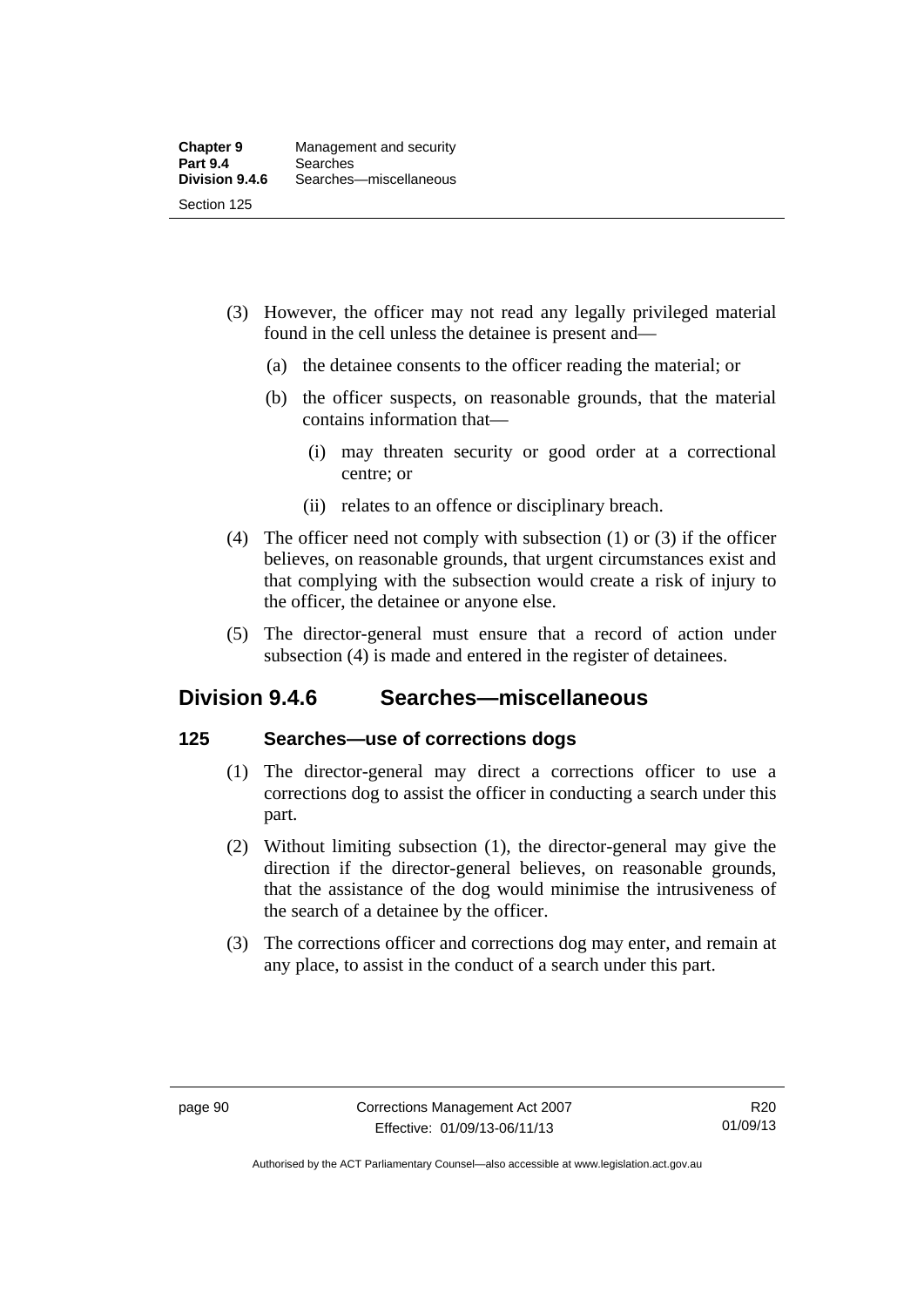# **126 Searches—use of force**

- (1) A corrections officer may use force—
	- (a) to carry out a search under this part; or
	- (b) to assist at a body search under section 118 (Body searches assistance from corrections officer); or
	- (c) to prevent the loss, destruction or contamination of anything seized, or that may be seized, during the search.
- (2) However, the corrections officer may use force only in accordance with part 9.7 (Use of force).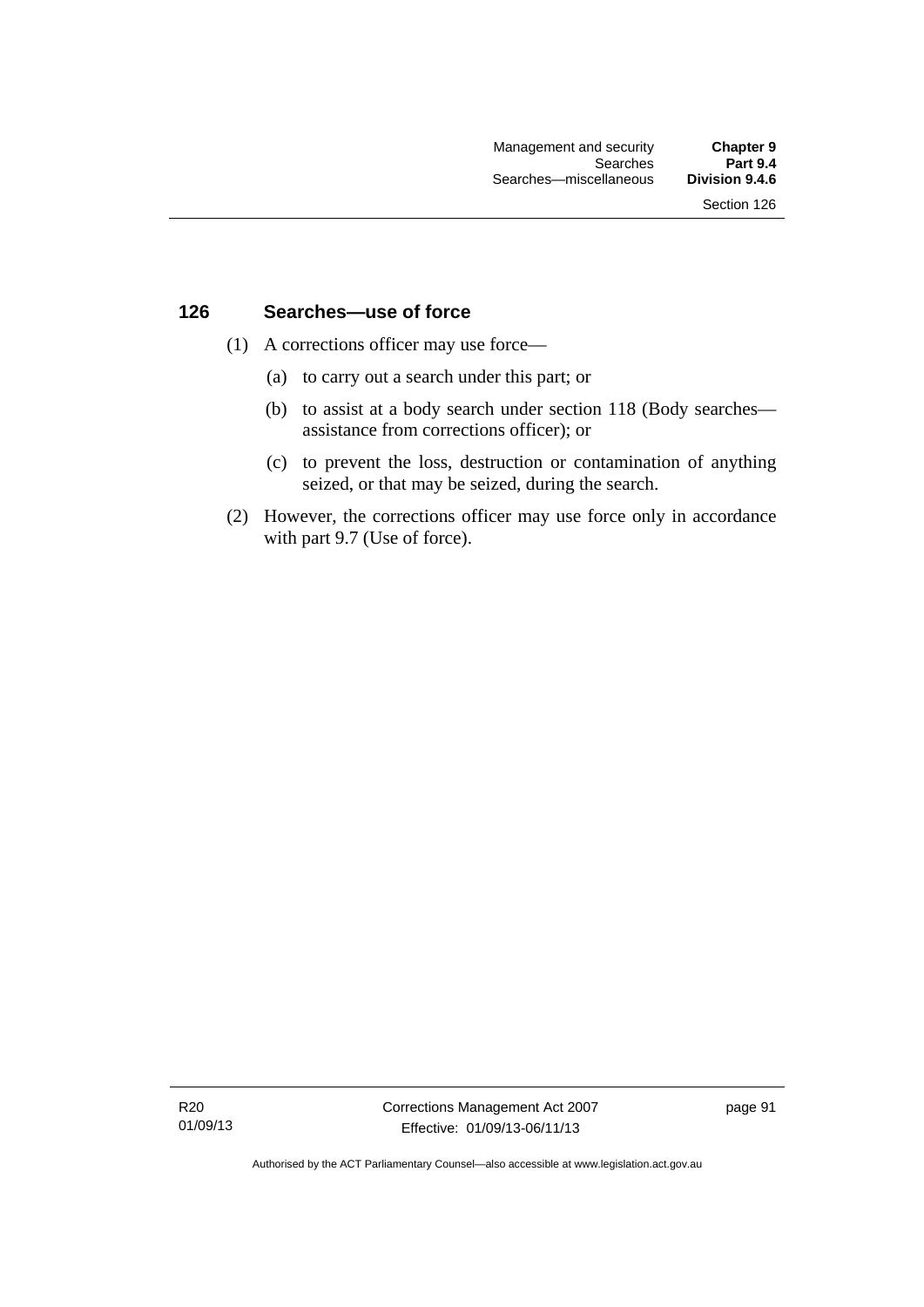**Chapter 9 Management and security**<br>**Part 9.5 Conserved Seizing property Seizing property** 

Section 127

# **Part 9.5 Seizing property**

### **127 Seizing mail etc**

- (1) The director-general may seize anything in a detainee's protected mail if the director-general believes, on reasonable grounds, that the thing—
	- (a) may physically harm the addressee or anyone else; or
	- (b) is a prohibited thing.
- (2) The director-general may seize other mail of a detainee, or anything in the mail, if the director-general suspects, on reasonable grounds, that the seizure is necessary to stop—
	- (a) any of the following entering or leaving a correctional centre:
		- (i) a prohibited thing;
		- (ii) anything that may pose a risk to security or good order at a correctional centre;
		- (iii) anything that appears is being used, or is intended, for the commission of an offence or disciplinary breach; or
	- (b) threatening or otherwise inappropriate correspondence leaving a correctional centre; or
	- (c) a detainee obtaining or buying goods without the director-general's approval.

#### **Example of inappropriate correspondence—par (b)**

mail addressed to a person by someone convicted of a sexual offence against the person

*Note* An example is part of the Act, is not exhaustive and may extend, but does not limit, the meaning of the provision in which it appears (see [Legislation Act,](http://www.legislation.act.gov.au/a/2001-14) s 126 and s 132).

Authorised by the ACT Parliamentary Counsel—also accessible at www.legislation.act.gov.au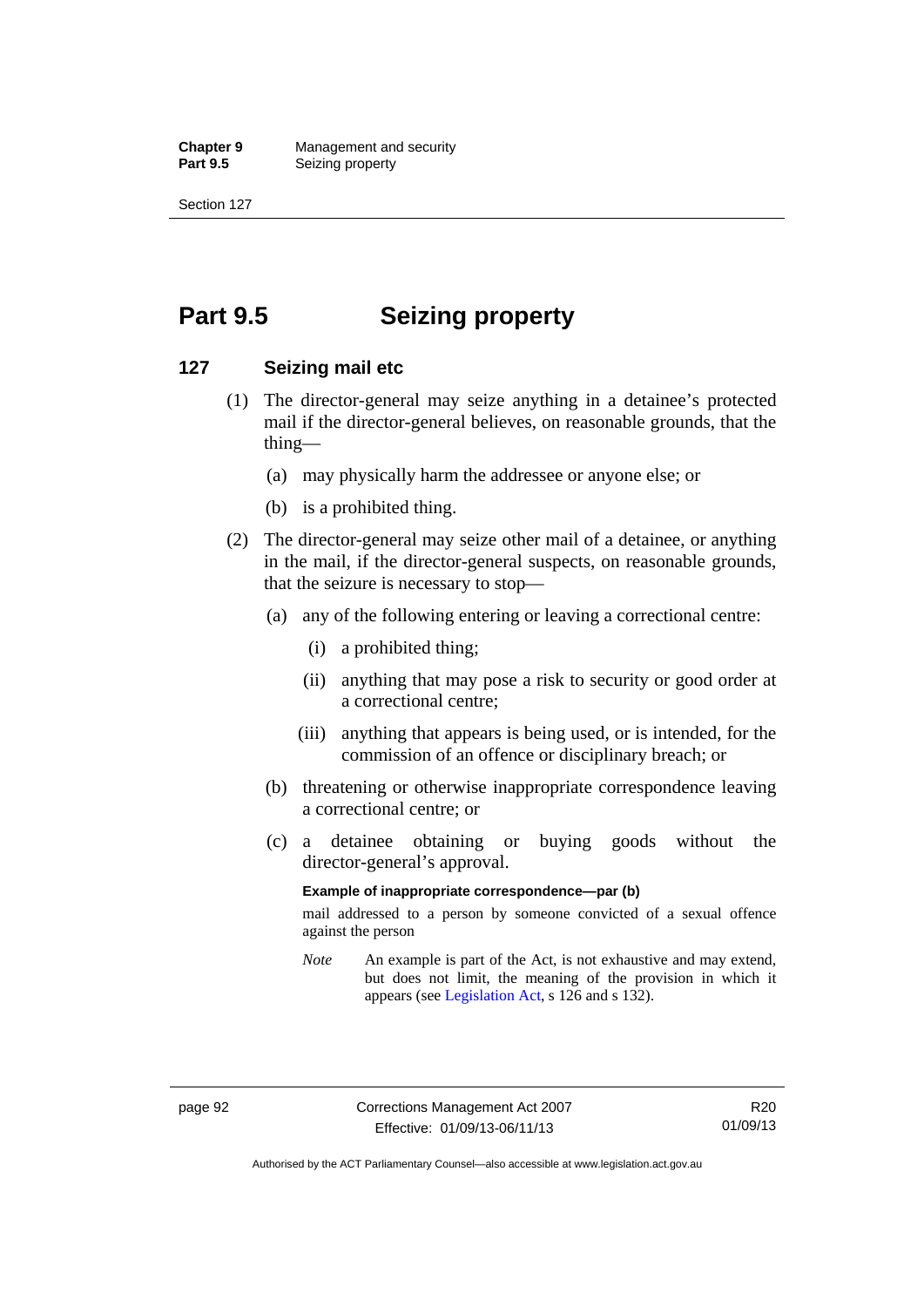(3) The director-general may seize a document only if the director-general believes, on reasonable grounds, that the document is not legally privileged.

## **128 Seizing property—general**

- (1) The director-general may seize—
	- (a) anything found at a correctional centre, whether or not in a person's custody or possession, that the director-general suspects, on reasonable grounds, jeopardises or is likely to jeopardise—
		- (i) security or good order at a correctional centre; or
		- (ii) the safety of anyone at a correctional centre; or
	- (b) anything found at a correctional centre, whether or not in a person's possession, that the director-general suspects, on reasonable grounds, is being used, or is intended, for the commission of an offence or a disciplinary breach; or
	- (c) a prohibited thing found on a detainee or in a detainee's custody or possession, unless the detainee has the written approval of the director-general to possess the thing.
- (2) To remove any doubt, this section extends to anything found in a search under part 9.4 (Searches).
- (3) The director-general may seize a document only if the director-general believes, on reasonable grounds, that the document is not legally privileged.

## **129 Receipt for seizure**

 (1) The director-general must prepare a written receipt for a seizure under section 127 or section 128.

page 93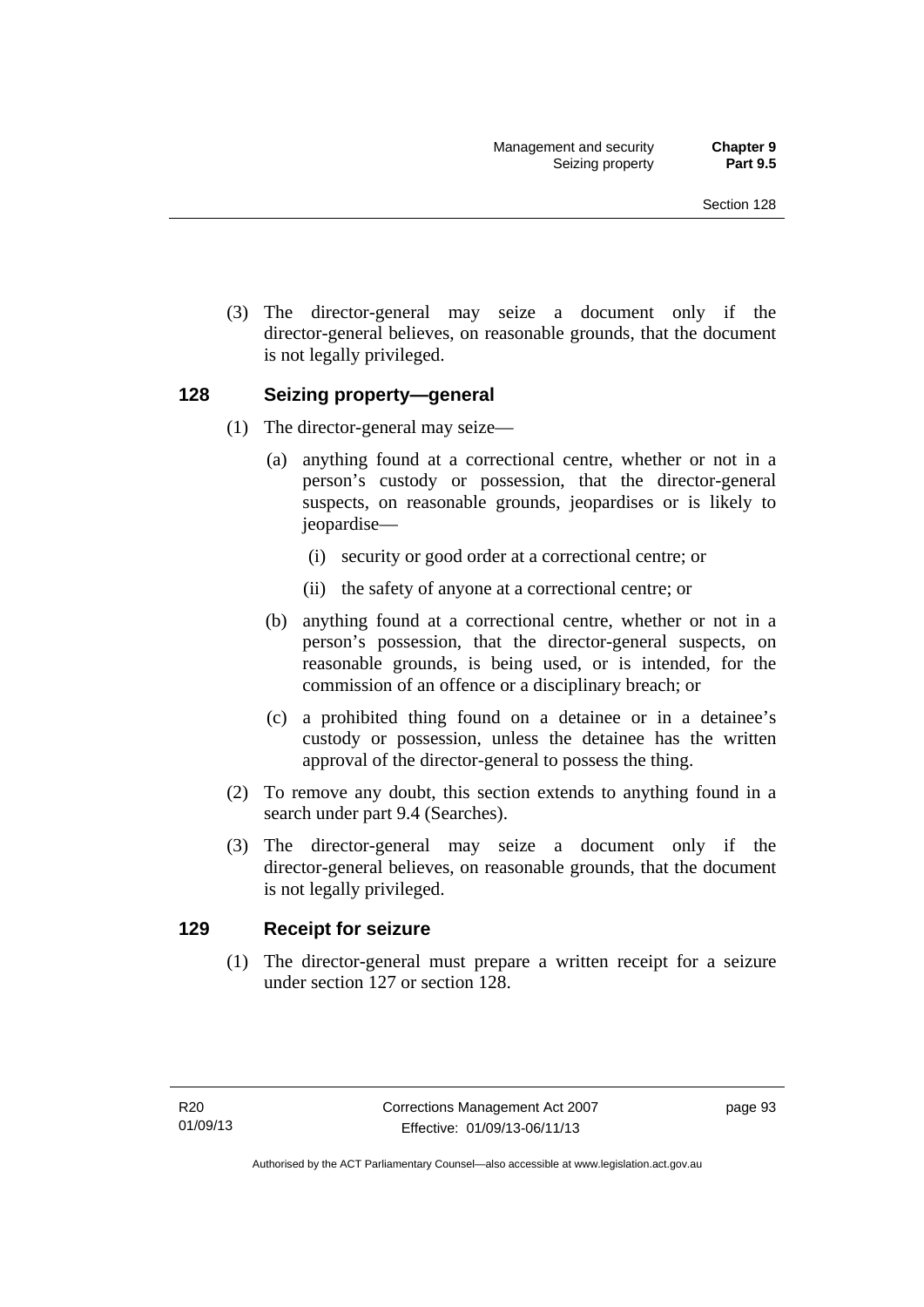#### **Chapter 9** Management and security<br>**Part 9.5** Seizing property **Seizing property**

Section 130

- (2) As soon as practicable after the seizure (but no later than 7 days after the day of the seizure), the director-general must give a copy of the receipt to—
	- (a) the owner of the thing seized; or
	- (b) if the owner cannot be identified after reasonable inquiries (given the thing's apparent value)—the person from whom the thing was seized.
- (3) The receipt must—
	- (a) identify the thing seized; and
	- (b) outline the grounds for the seizure; and
	- (c) include a statement about the effect of section 130; and
	- (d) include anything else prescribed by regulation.
- (4) In this section:

*owner*, of a thing, includes a person entitled to possession of the thing.

## **130 Forfeiture of things seized**

- (1) A thing seized under section 127 or section 128 is forfeited to the Territory if the director-general decides, on reasonable grounds—
	- (a) that—
		- (i) after making reasonable inquiries (given the thing's apparent value), the owner of the thing cannot be found; or
		- (ii) after making reasonable efforts (given the thing's apparent value), the thing cannot be returned to the owner; or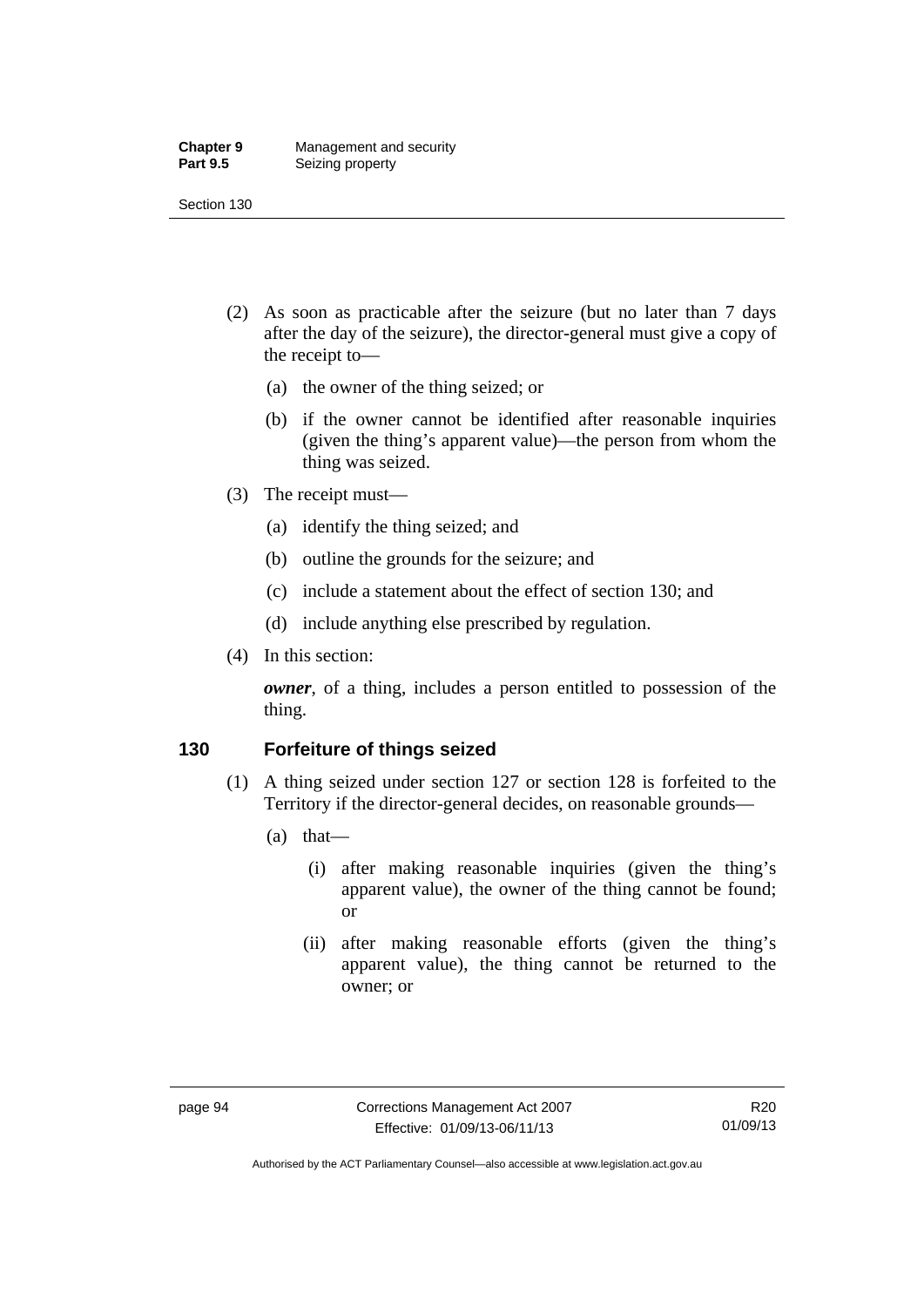- (b) that—
	- (i) possession of the thing by a detainee is an offence or disciplinary breach; or
	- (ii) it is necessary to keep the thing to stop it being used for the commission of an offence or disciplinary breach; or
	- (iii) the thing is inherently unsafe.
- (2) The director-general may deal with a thing forfeited to the Territory under this section, or dispose of it, as the director-general considers, on reasonable grounds, to be appropriate.
- (3) However, subsection (2) is subject to any order under the *[Crimes](http://www.legislation.act.gov.au/a/1900-40)  [Act 1900](http://www.legislation.act.gov.au/a/1900-40),* section 249 (Seizure of forfeited articles).

#### **Examples—s (2)**

- 1 giving a forfeited weapon to a police officer
- 2 keeping a forfeited electrical appliance and using it for the benefit of detainees generally
- 3 dumping a forfeited thing of little value
- *Note 1* An example is part of the Act, is not exhaustive and may extend, but does not limit, the meaning of the provision in which it appears (see [Legislation Act,](http://www.legislation.act.gov.au/a/2001-14) s 126 and s 132).
- *Note 2* The *[Crimes Act 1900](http://www.legislation.act.gov.au/a/1900-40)* also provides for articles forfeited under any law in force in the ACT to be seized by a member of the police force, taken before the Magistrates Court and for the court to order disposal of the article by the public trustee (see that Act, s 249 and s 250).
- *Note 3* The *[Uncollected Goods Act 1996](http://www.legislation.act.gov.au/a/1996-86)* provides generally for the disposal of uncollected goods, including goods abandoned on premises controlled by the Territory.

### **131 Return of things seized but not forfeited**

- (1) If a thing seized under section 127 or section 128 is not forfeited, the director-general must return it to its owner—
	- (a) no later than the end of 6 months after the day it was seized; or

page 95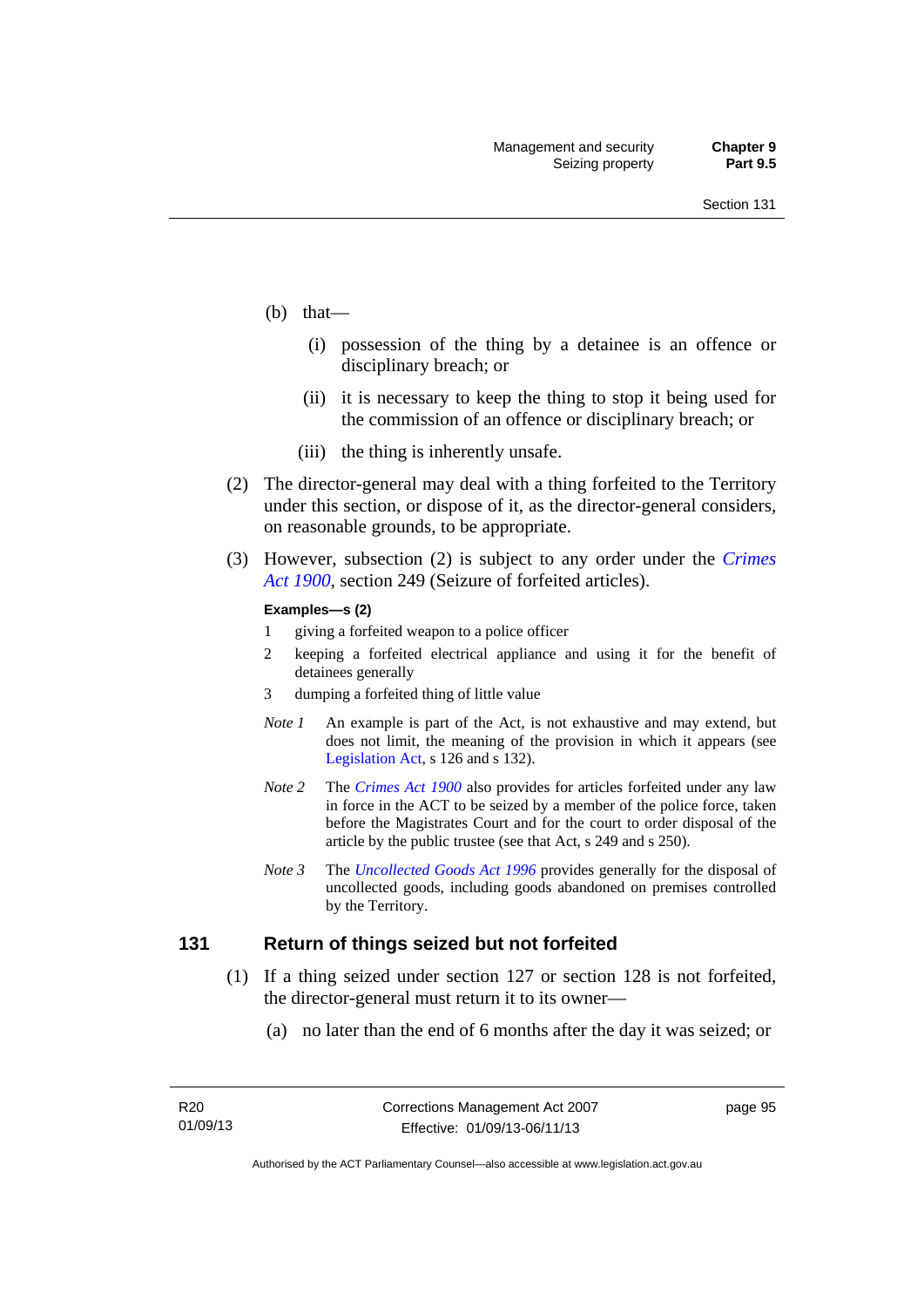| <b>Chapter 9</b> | Management and security |
|------------------|-------------------------|
| <b>Part 9.5</b>  | Seizing property        |

- (b) if a proceeding for an offence or disciplinary breach involving the thing is started within the 6-month period—at the end of the proceeding and any appeal from, or the review of, the proceeding.
- (2) However, if the thing was being retained as evidence of an offence or disciplinary breach and the director-general believes, on reasonable grounds, that its retention as evidence is no longer necessary, the director-general must return it immediately.
- (3) In this section:

*owner*—see section 129 (4).

page 96 Corrections Management Act 2007 Effective: 01/09/13-06/11/13

R20 01/09/13

Authorised by the ACT Parliamentary Counsel—also accessible at www.legislation.act.gov.au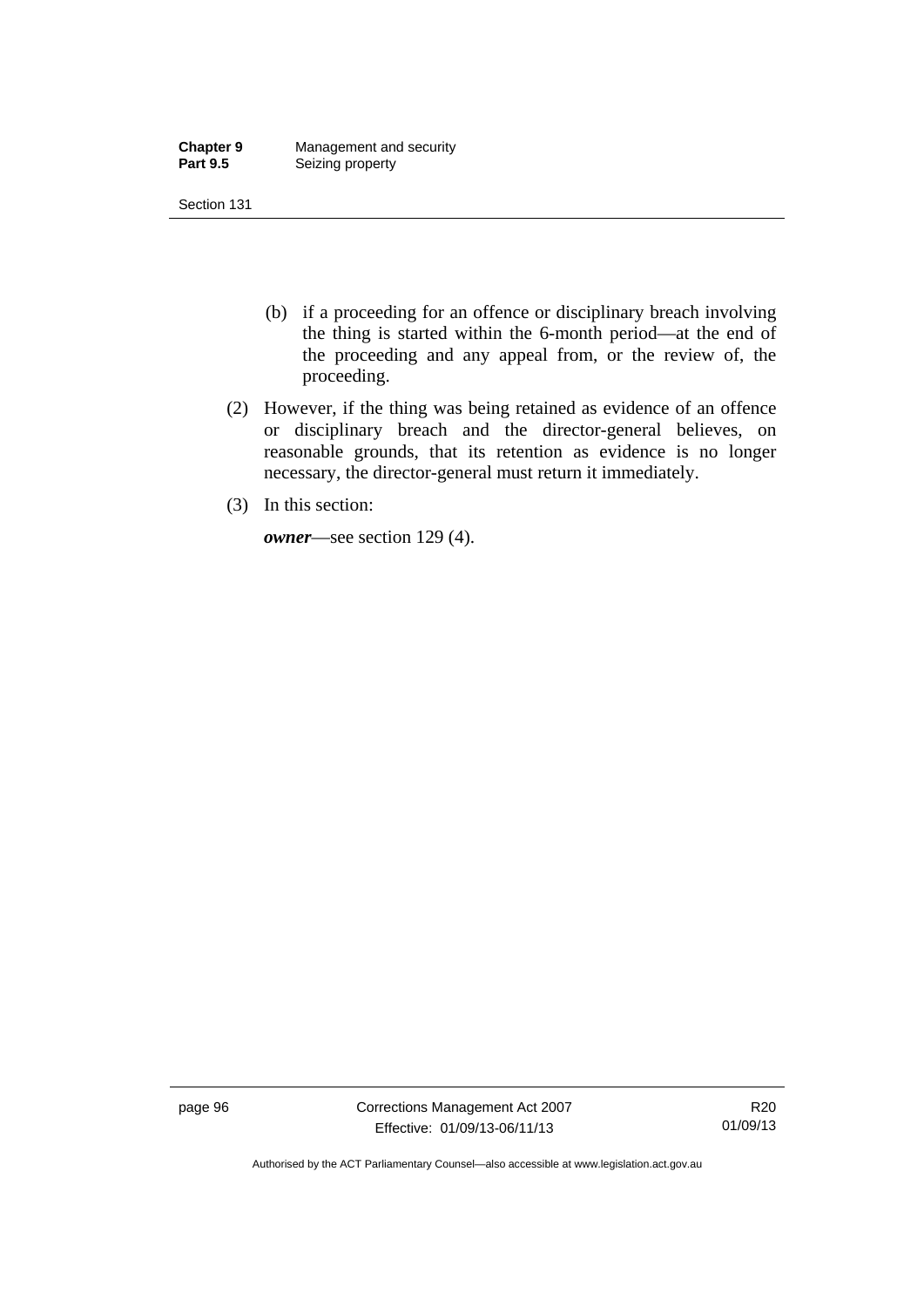# **Part 9.6 Alcohol and drug testing**

# **Division 9.6.1 General**

## **132 Definitions—***drug* **and** *test sample*

In this Act:

### *drug*—

- (a) means—
	- (i) a controlled drug under the [Criminal Code](http://www.legislation.act.gov.au/a/2002-51), section 600; or
	- (ii) a substance prescribed by regulation for this definition; but
- (b) does not include any of the following:
	- (i) a drug lawfully supplied, and taken as prescribed or directed, by a health practitioner;
	- (ii) a drug lawfully supplied and self-administered;
	- (iii) a drug exempted under section 133.

*test sample* means a sample of breath, saliva, urine, hair, blood, or anything else prescribed by regulation.

## **133 When test sample** *positive*

- (1) A person is taken to provide a *positive* test sample for alcohol or a drug if, when directed under this Act or the *[Crimes \(Sentence](http://www.legislation.act.gov.au/a/2005-59)  [Administration\) Act 2005](http://www.legislation.act.gov.au/a/2005-59)*, to provide a test sample—
	- (a) the person fails to provide a test sample in accordance with the direction; or
		- *Note Fail* includes refuse, see the [Legislation Act,](http://www.legislation.act.gov.au/a/2001-14) dict, pt 1.
	- (b) the person provides an invalid test sample; or

page 97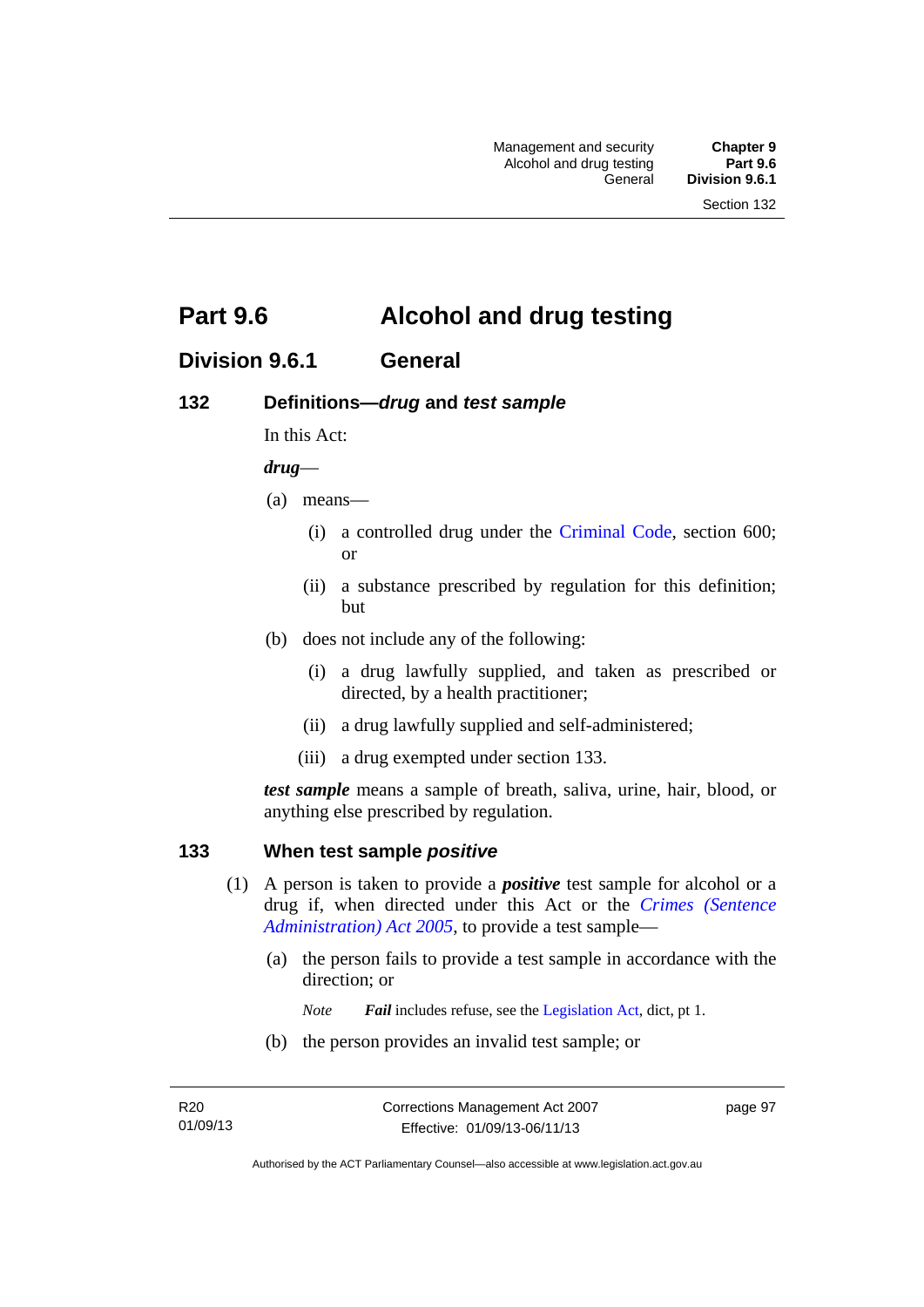- (c) for a full-time detainee—the detainee provides a test sample that shows the detainee has taken alcohol or a drug; or
- (d) for a detainee under periodic detention—the detainee provides a test sample that shows the detainee—
	- (i) has a blood alcohol concentration of the prescribed concentration or more; or
	- (ii) has taken a drug.
- (2) However, subsection (1) (a) does not apply if the person has a reasonable excuse for failing to provide the test sample within a reasonable time of the direction being given.

#### **Examples of reasonable excuse**

- 1 a medical condition that prevents the person from providing a test sample as directed
- 2 prescribed medication that may affect test results
- *Note* An example is part of the Act, is not exhaustive and may extend, but does not limit, the meaning of the provision in which it appears (see [Legislation Act,](http://www.legislation.act.gov.au/a/2001-14) s 126 and s 132).
- (3) The director-general may exempt a drug from the application of this part.
- (4) An exemption is a notifiable instrument.

*Note* A notifiable instrument must be notified under the [Legislation Act](http://www.legislation.act.gov.au/a/2001-14).

(5) In this section:

*invalid*—a test sample provided by a person is *invalid* if—

- (a) the person tampers, or attempts to tamper, with the test sample; or
- (b) the person otherwise changes, or attempts to change, the results of the test sample.

*prescribed concentration*, of alcohol, means—

(a) 0.02g of alcohol per 100mL of blood; or

R20 01/09/13

Authorised by the ACT Parliamentary Counsel—also accessible at www.legislation.act.gov.au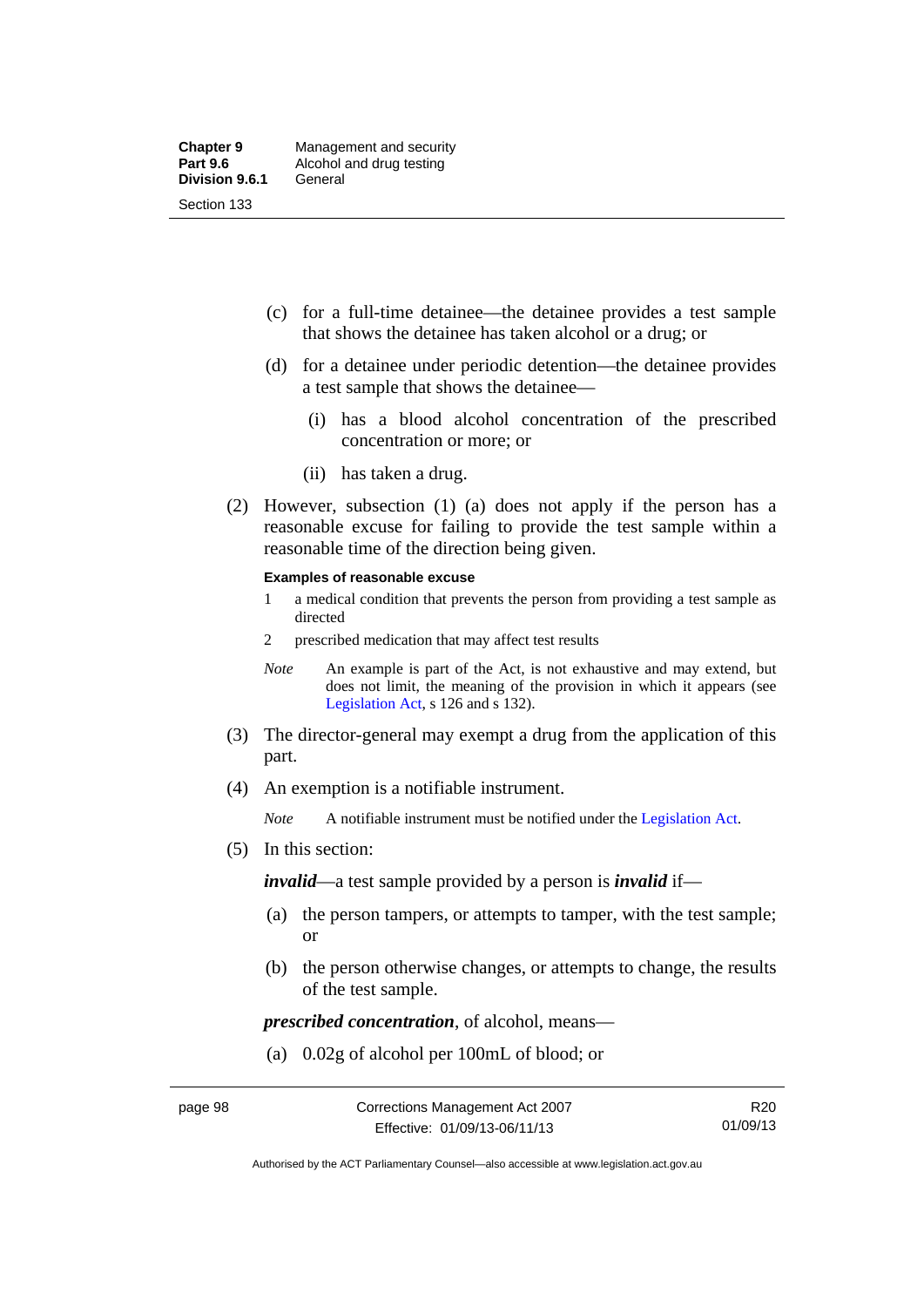(b) if a regulation prescribes another concentration—the prescribed concentration.

## **Division 9.6.2 Alcohol and drug testing—detainees**

## **134 Alcohol and drug testing of detainees**

- (1) The director-general may direct a detainee to provide a stated kind of test sample.
- (2) The director-general, or a doctor, or nurse, appointed under section 22 (Health practitioners—non-therapeutic functions), may give a detainee a direction about the way a detainee must provide the test sample.
- (3) However—
	- (a) a direction under this section must be consistent with any requirement prescribed by an operating procedure for this section; and
	- (b) only a doctor, or nurse, appointed under section 22 (Health practitioners—non-therapeutic functions) may take a blood sample.
- (4) A doctor or nurse who takes a test sample from a detainee must give the sample to a corrections officer.
- (5) The director-general must give the detainee notice of the results of any test conducted on the test sample as soon as practicable after the director-general receives them.

## **135 Effect of positive test sample from detainee**

- (1) This section applies if—
	- (a) a detainee is directed under this Act or the *[Crimes \(Sentence](http://www.legislation.act.gov.au/a/2005-59)  [Administration\) Act 2005](http://www.legislation.act.gov.au/a/2005-59)* to provide a test sample; and
	- (b) the test sample provided by the detainee is positive.

page 99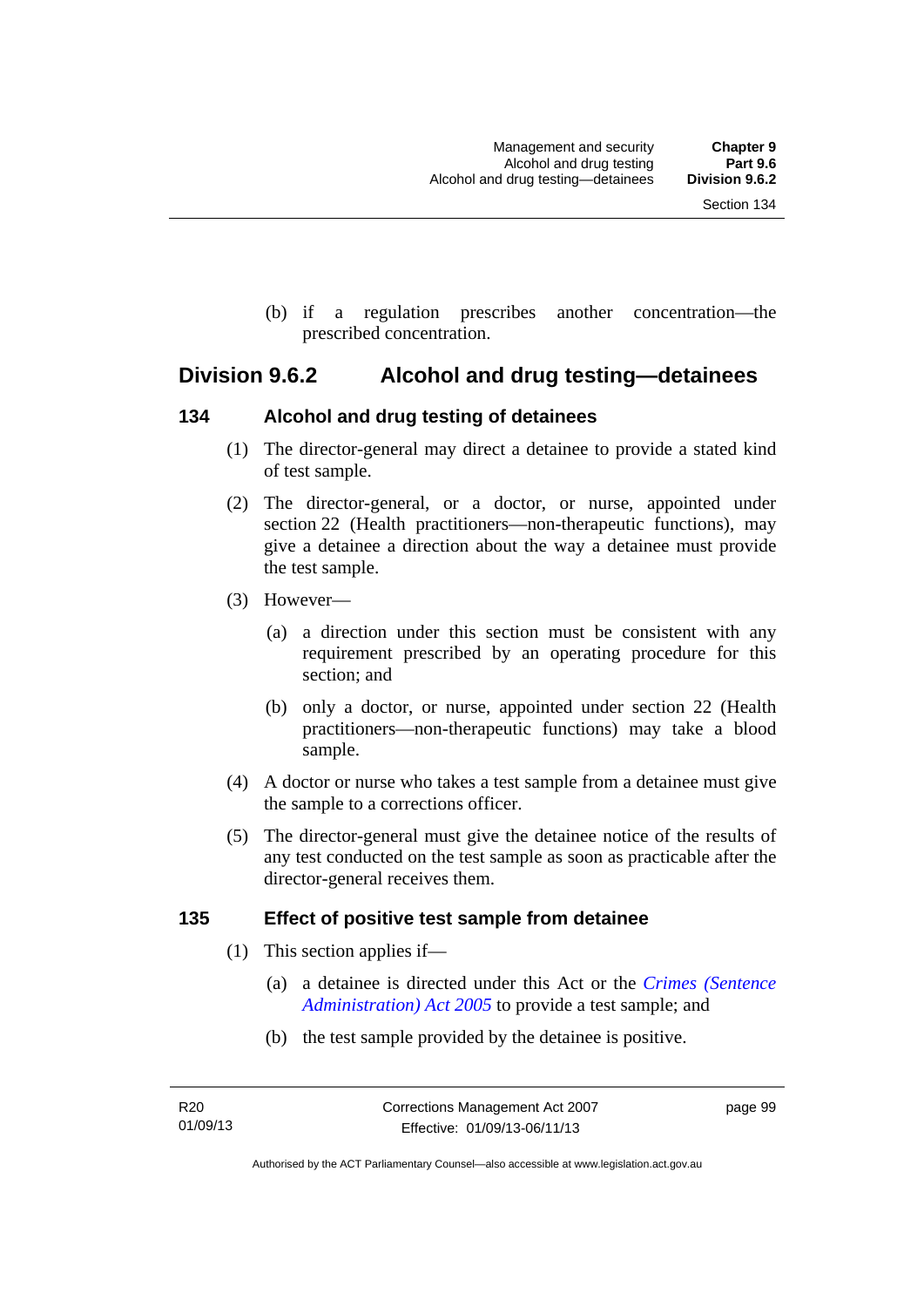(2) The director-general may have regard to the positive test sample in making any decision in relation to the management of the detainee under this Act.

#### **Examples of decisions**

- 1 decisions under section 78 (Case management plans—scope etc) or section 80 (Security classification—basis etc)
- 2 decisions under chapter 10 (Discipline)
- *Note 1* An example is part of the Act, is not exhaustive and may extend, but does not limit, the meaning of the provision in which it appears (see [Legislation Act,](http://www.legislation.act.gov.au/a/2001-14) s 126 and s 132).
- *Note* 2 The taking (in any way) of alcohol or a drug into the body is a disciplinary breach (see s 152 (Meaning of *disciplinary breach*)). The results of the analysis of a substance under this Act, signed by an analyst, is evidence of the facts stated in the certificate (see s 226 (Evidentiary certificates)).

## **Division 9.6.3 Alcohol and drug testing—corrections officers etc**

## **136 Alcohol and drug testing of corrections officers etc**

- (1) A regulation may make provision in relation to alcohol and drug testing of—
	- (a) corrections officers; and
	- (b) public servants and other people who work at or visit correctional centres, whether as employees, contractors, volunteers or otherwise.
- (2) In particular, a regulation may make provision in relation to any of the following:
	- (a) the circumstances for testing, including when and where tests may be conducted;
	- (b) the conduct of the tests.

Authorised by the ACT Parliamentary Counsel—also accessible at www.legislation.act.gov.au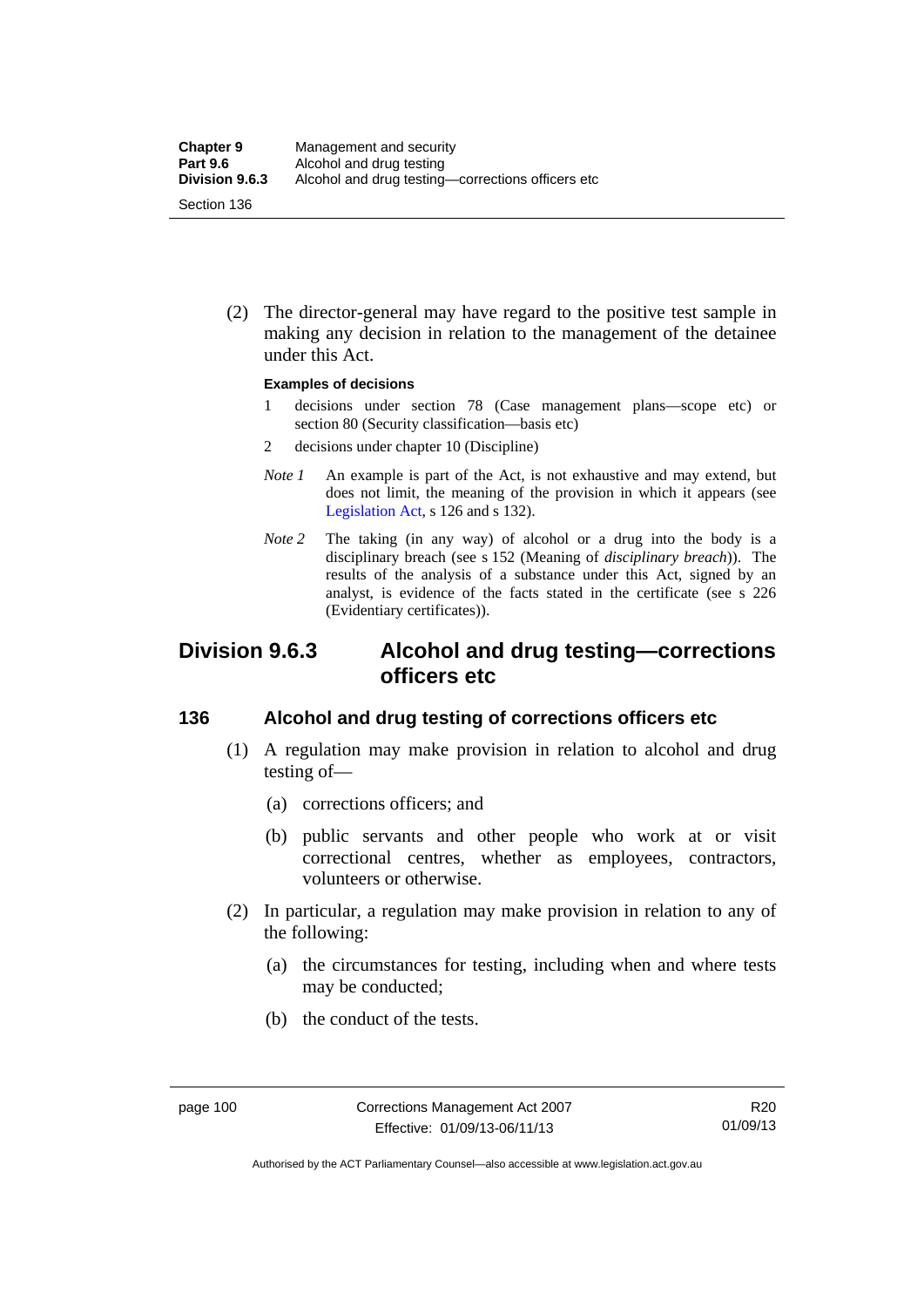# **Part 9.7 Use of force**

## **137 Managing use of force**

- (1) The director-general must ensure, as far as practicable, that the use of force in relation to the management of detainees is always—
	- (a) a last resort; and
	- (b) in accordance with this part.
- (2) Without limiting section 14 (Corrections policies and operating procedures), the director-general must make a corrections policy or operating procedure in relation to the use of force, including provision in relation to the following:
	- (a) the circumstances, and by whom, force may be used;
	- (b) the kinds of force that may be used.
	- *Note* The power to make a corrections policy or operating procedure includes power to make different provisions in relation to different matters or different classes of matters, and provisions that apply differently by reference to stated exceptions or factors (see [Legislation Act](http://www.legislation.act.gov.au/a/2001-14), s 48).

### **138 Authorised use of force**

- (1) A corrections officer may use force that is necessary and reasonable for this Act, including for any of the following:
	- (a) to compel compliance with a direction given in relation to a detainee by the director-general;
	- (b) to act under section 126 (Searches—use of force);
	- (c) to prevent or stop the commission of an offence or disciplinary breach;
	- (d) to prevent the escape of a detainee;
	- (e) to prevent unlawful damage, destruction or interference with property;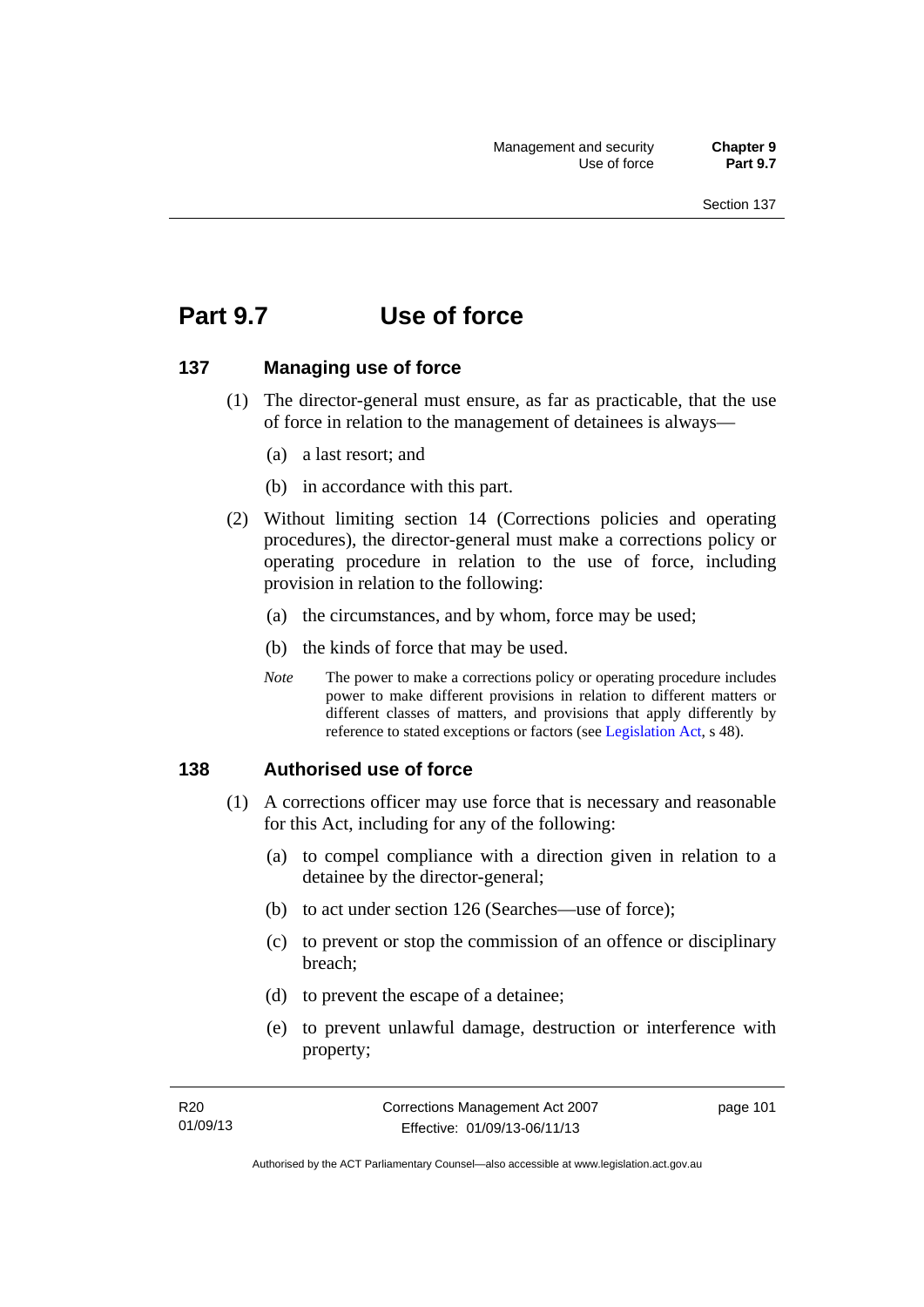- (f) to defend the officer or someone else;
- (g) to prevent a detainee from inflicting self-harm;
- (h) anything else prescribed by regulation.
- (2) However, a corrections officer may use force only if the officer believes, on reasonable grounds, that the purpose for which force may be used cannot be achieved in another way.

## **139 Application of force**

- (1) A corrections officer may use force under this part only if the officer—
	- (a) gives a clear warning of the intended use of force; and
	- (b) allows enough time for the warning to be observed; and
	- (c) uses no more force than is necessary and reasonable in the circumstances; and
	- (d) uses force, as far as practicable, in a way that reduces the risk of causing death or grievous bodily harm.
- (2) However, the corrections officer need not comply with subsection  $(1)$   $(a)$  or  $(b)$  if, in urgent circumstances, the officer believes, on reasonable grounds, that doing so would create a risk of injury to the officer, the detainee or anyone else.

#### **Example of urgent circumstances**

the detainee is assaulting someone or engaging in self-harm

*Note* An example is part of the Act, is not exhaustive and may extend, but does not limit, the meaning of the provision in which it appears (see [Legislation Act,](http://www.legislation.act.gov.au/a/2001-14) s 126 and s 132).

### **140 Use of restraints or weapons**

 (1) The use of force under this part includes the use of restraints and weapons.

page 102 Corrections Management Act 2007 Effective: 01/09/13-06/11/13

R20 01/09/13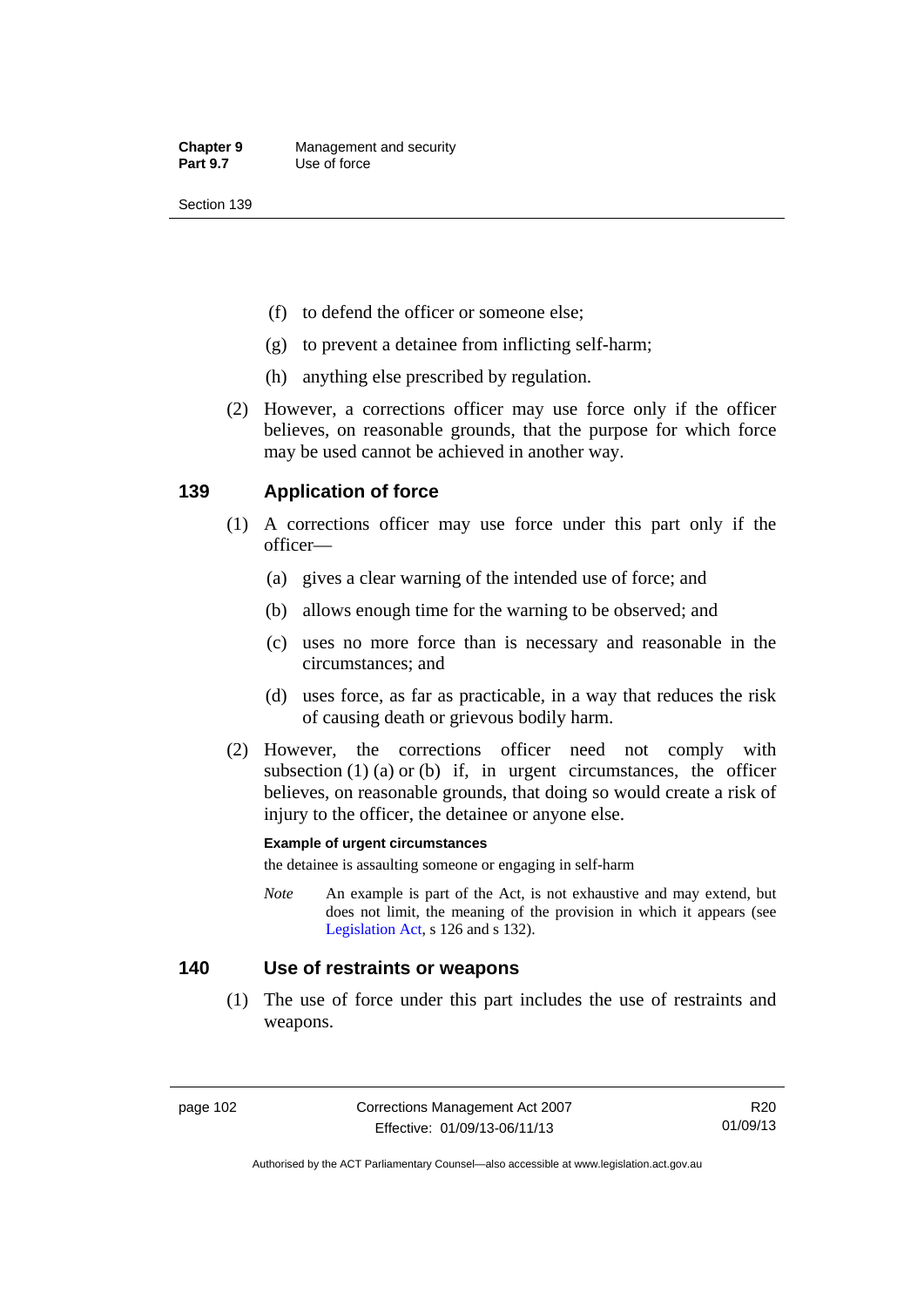- (2) The director-general must ensure, as far as practicable, that the use of force involving a restraint or weapon is proportionate to the circumstances, and in particular that—
	- (a) the circumstances are sufficiently serious to justify the use; and
	- (b) the kind of restraint or weapon is appropriate in the circumstances; and
	- (c) the restraint or weapon is used appropriately in the circumstances.
- (3) The director-general must also ensure that restraints and weapons are only used under this part—
	- (a) by corrections officers trained to use them; and
	- (b) in accordance with a corrections policy or operating procedure that applies to their use.
- (4) A health practitioner appointed under section 22 (Health practitioners—non-therapeutic functions) may administer a drug as a restraint, or direct the use of another form of restraint, if the health practitioner believes, on reasonable grounds, that is necessary and reasonable—
	- (a) to treat a detainee, particularly where the detainee's behaviour cannot be controlled otherwise; or
	- (b) to prevent a detainee inflicting self-harm, or harming someone else, particularly where other forms of restraint are unlikely to be effective; or
	- (c) to prevent the escape of a detainee, particularly while being transferred to or from a correctional centre or other place.
- (5) The director-general must ensure that firearms are not used under this part unless someone's life is under threat or a detainee or other person offers armed resistance to a corrections officer or police officer exercising a function under this Act or another Act.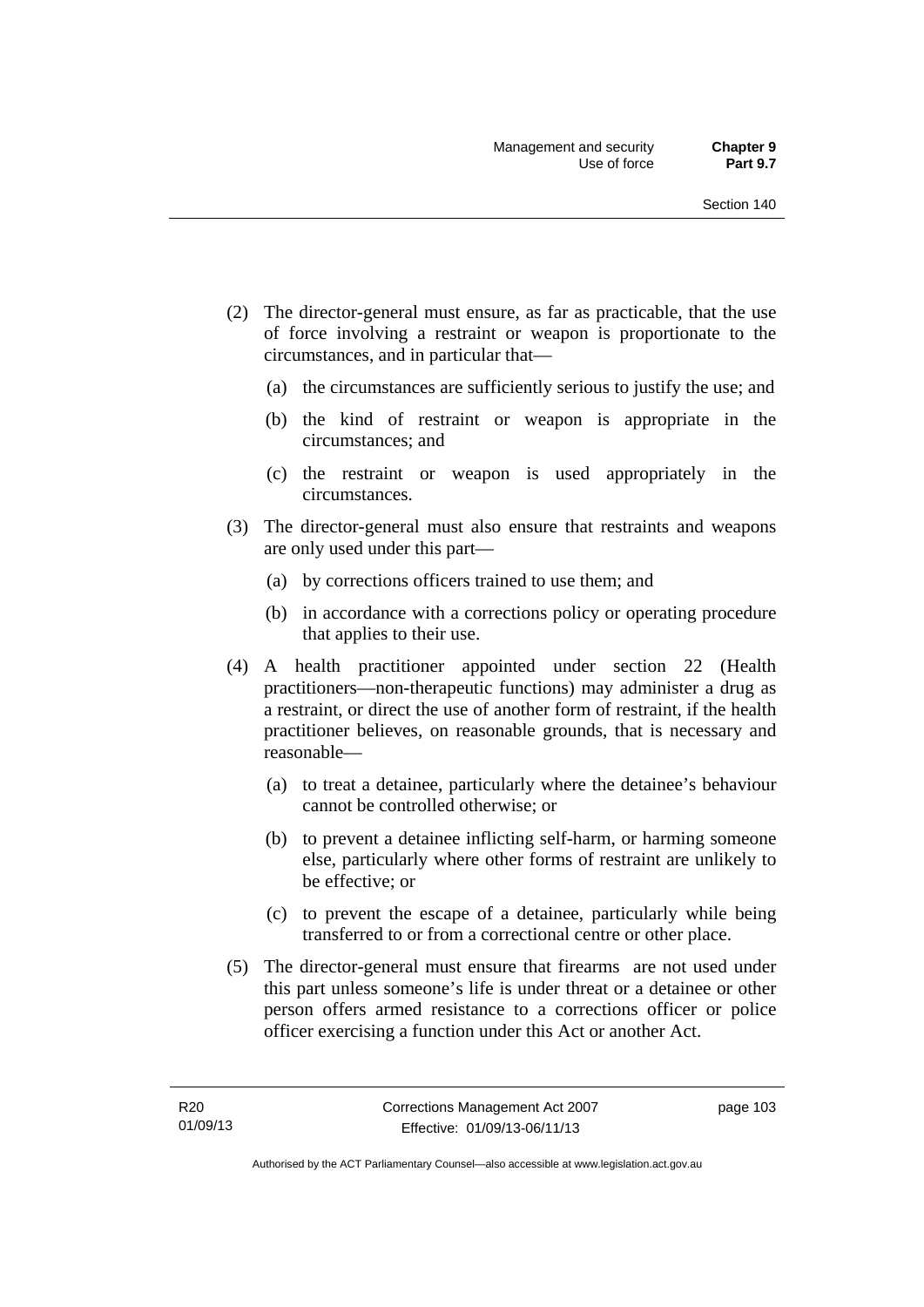| <b>Chapter 9</b> | Management and security |
|------------------|-------------------------|
| <b>Part 9.7</b>  | Use of force            |

- (6) In applying force under this part, a corrections officer may use a restraint or weapon, including any of the following:
	- (a) body contact;
	- (b) handcuffs, restraint jackets and other restraining devices;
	- (c) riot control equipment;
	- (d) a chemical agent;
	- (e) a gas gun;
	- (f) a firearm;
	- (g) anything else prescribed by regulation.

## **141 Medical examination after use of force**

The director-general must ensure that a doctor appointed under section 21 (Doctors—health service appointments) examines a detainee injured by the use of force under this part as soon as practicable and that appropriate health care is available to the detainee.

## **142 Reporting use of force**

- (1) The director-general must keep a record of any incident involving the use of force under this part that causes injury or death to anyone.
- (2) The record must—
	- (a) include details of the incident, including the circumstances, the decision to use force and the force used; and
	- (b) be available for inspection under chapter 7 (Inspection of correctional centres).
- (3) The director-general must give a copy of the record to an official visitor.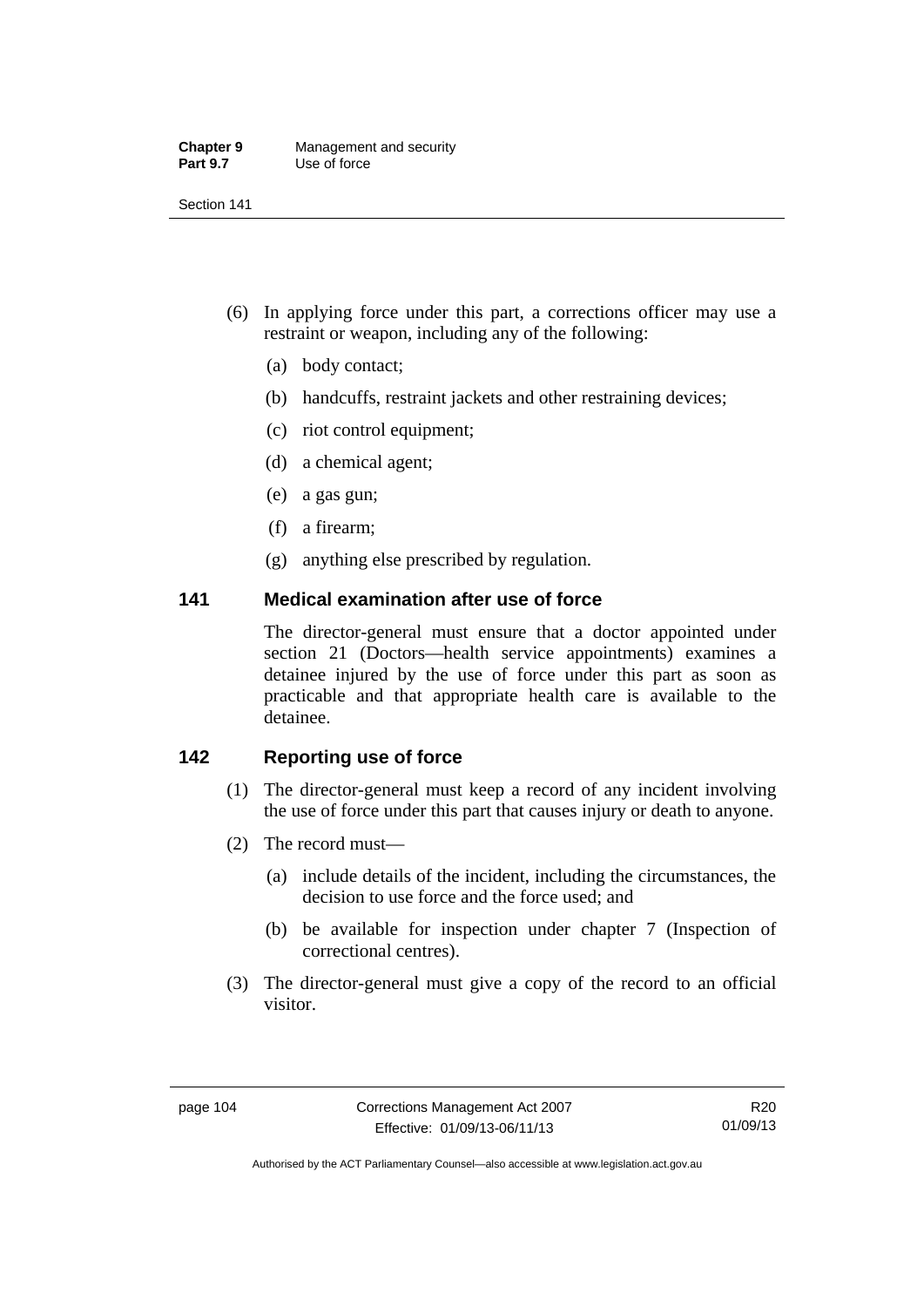# **Part 9.8 Access to correctional centres**

## **143 Visiting conditions**

 (1) The director-general may declare conditions that apply in relation to visits to a correctional centre.

#### **Examples of conditions declared**

- 1 the times and duration of visits
- 2 the number of visitors allowed
- 3 the conditions for conjugal, contact and non-contact visits
- 4 the circumstances in which visitors may be monitored
- 5 a prohibition on smoking in nonsmoking areas
- *Note* An example is part of the Act, is not exhaustive and may extend, but does not limit, the meaning of the provision in which it appears (see [Legislation Act,](http://www.legislation.act.gov.au/a/2001-14) s 126 and s 132).
- (2) A declaration is a disallowable instrument.
	- *Note I* The power to make an instrument includes power to make different provisions in relation to different matters or different classes of matters, and provisions that apply differently by reference to stated exceptions or factors (see [Legislation Act](http://www.legislation.act.gov.au/a/2001-14), s 48).
	- *Note 2* A disallowable instrument must be notified, and presented to the Legislative Assembly, under the [Legislation Act.](http://www.legislation.act.gov.au/a/2001-14)

### **144 Notice of visiting conditions**

- (1) The director-general must take reasonable steps to bring the visiting conditions to the attention of visitors at a correctional centre.
- (2) Without limiting subsection (1), the director-general must ensure that—
	- (a) a notice is prominently displayed at each entrance to the centre open to visitors to the effect that visiting conditions apply at the centre; and
	- (b) a copy of the visiting conditions is available for inspection on request by visitors at the centre.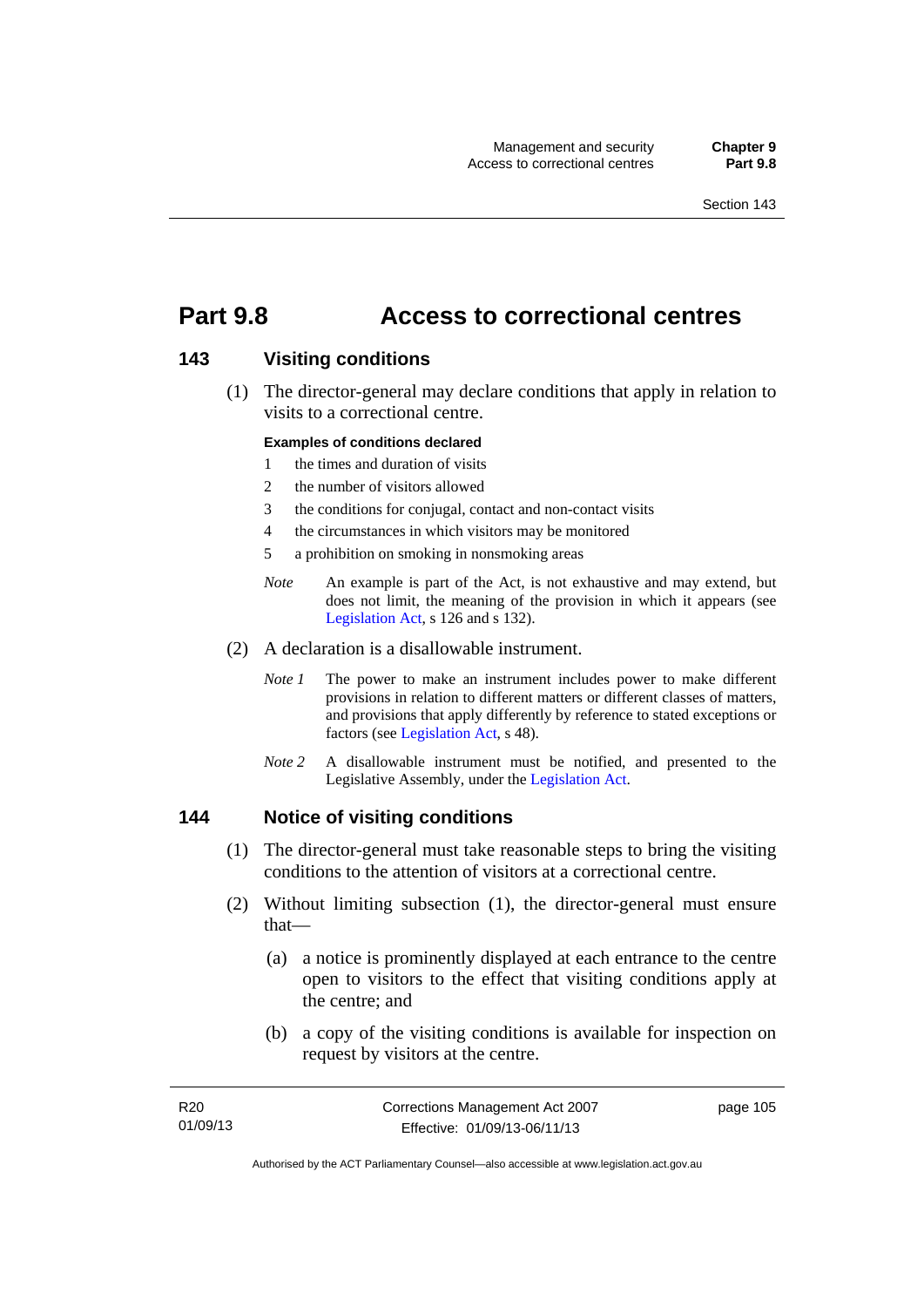## **145 Taking prohibited things etc into correctional centre**

- (1) A person commits an offence if the person—
	- (a) takes a prohibited thing into a correctional centre; or
	- (b) gives a prohibited thing to a detainee; or
	- (c) removes a prohibited thing from a correctional centre.

Maximum penalty: 100 penalty units, imprisonment for 1 year or both.

- (2) Subsection (1) does not apply to any action approved by the director-general.
- (3) In this section:

*give* includes send.

*prohibited thing* includes something the person intends a detainee to use for making a prohibited thing or use otherwise in relation to a prohibited thing.

## **146 Directions to visitors**

- (1) The director-general may, orally or in writing, give a direction to a visitor at a correctional centre to do, or not do, something if the director-general believes, on reasonable grounds, that the direction is necessary and reasonable—
	- (a) to ensure compliance with the visiting conditions; or
	- (b) for security or good order at a correctional centre.
- (2) A person commits an offence if the person fails to comply with a direction given to the person under this section.

Maximum penalty: 50 penalty units, imprisonment for 6 months or both.

(3) An offence against this section is a strict liability offence.

R20 01/09/13

Authorised by the ACT Parliamentary Counsel—also accessible at www.legislation.act.gov.au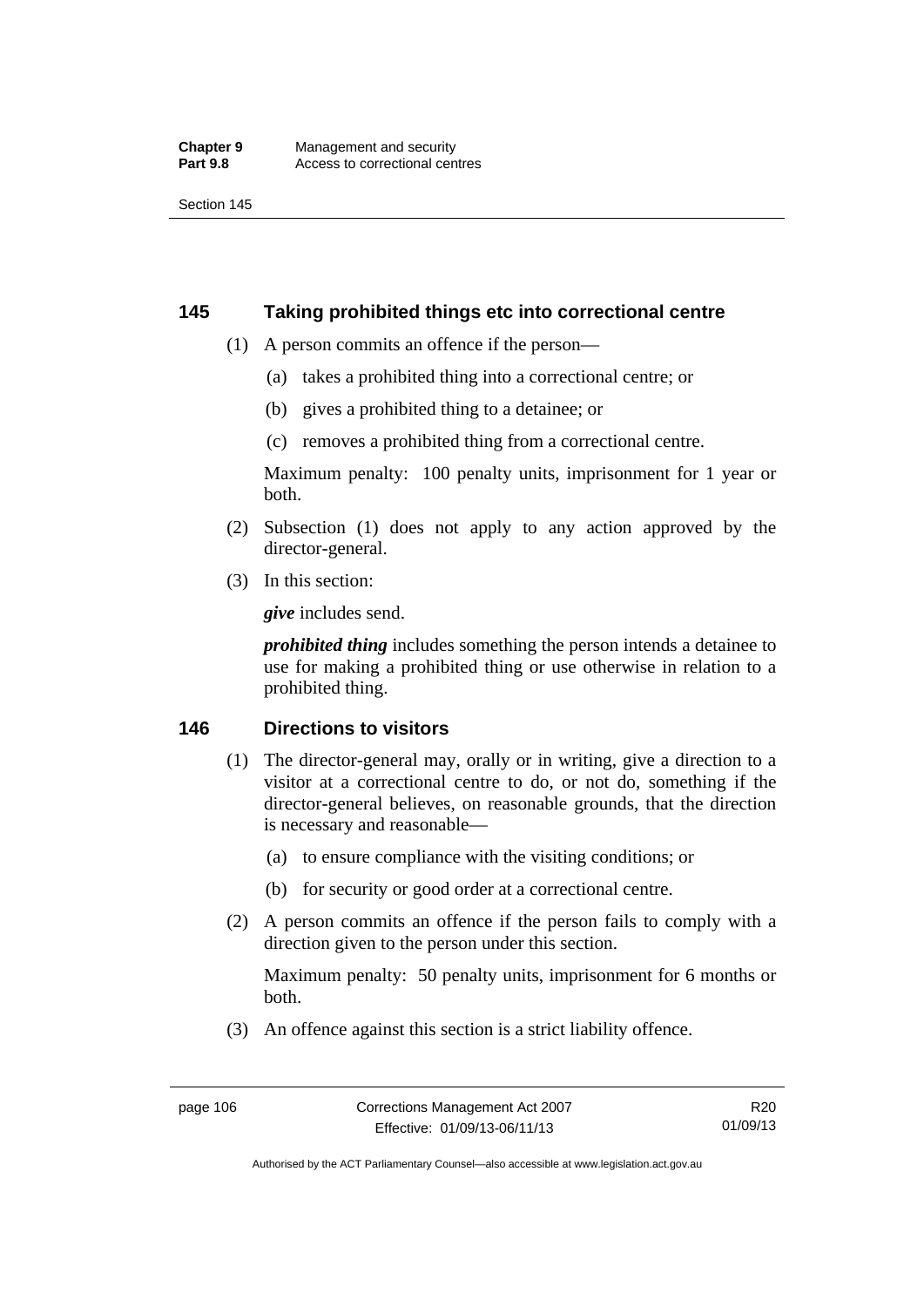(4) Subsection (2) does not apply if the person takes reasonable steps to comply with the direction.

## **147 Searches of visitors**

- (1) The director-general may direct a corrections officer to conduct a scanning search, frisk search or ordinary search of a visitor at a correctional centre if the director-general suspects, on reasonable grounds, that the visitor is carrying—
	- (a) a prohibited thing; or
	- (b) anything else that creates, or is likely to create, a risk to—
		- (i) the personal safety of anyone else; or
		- (ii) security or good order at a correctional centre.
- (2) Part 9.4 (Searches) and part 9.5 (Seizing property) apply as if a direction under this section, any scanning search, frisk search or ordinary search conducted under the direction, and anything found in the search, occurred under the relevant part in relation to a detainee at a correctional centre.
- (3) However, section 126 (Searches—use of force) does not apply in relation to a search of a visitor at a correctional centre.

### **148 Directions to leave correctional centre etc**

- (1) The director-general may direct a person at a correctional centre—
	- (a) not to enter the centre; or
	- (b) if the person is already in the centre—to leave the centre.
- (2) The director-general may give the direction only if—
	- (a) the director-general suspects, on reasonable grounds, that—
		- (i) the person is intoxicated; or
		- (ii) the person has possession of a prohibited thing; or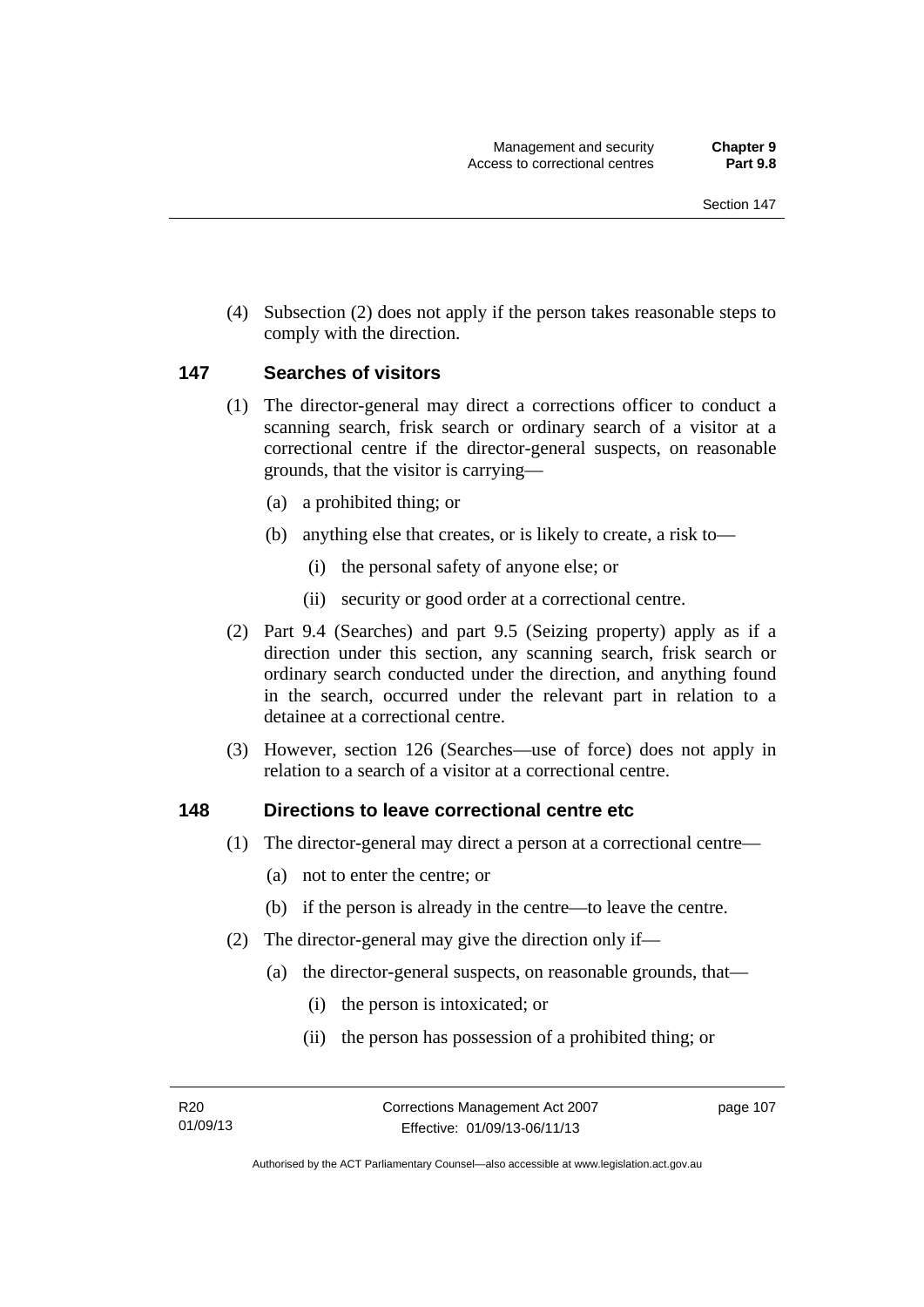- (iii) the direction is necessary and reasonable for security or good order at a correctional centre; or
- (b) the person contravenes a direction given to the person under section 146.
- (3) A person commits an offence if the person fails to comply with a direction given to the person under this section.

Maximum penalty: 50 penalty units, imprisonment for 6 months or both.

- (4) An offence against this section is a strict liability offence.
- (5) Subsection (3) does not apply if the person takes reasonable steps to comply with the direction.
- (6) In this section:

*intoxicated* means under the influence of alcohol, a drug or another substance, or a combination of alcohol, drugs or substances.

#### **Examples of substances**

- 1 glue
- 2 petrol
- 3 another solvent
- *Note* An example is part of the Act, is not exhaustive and may extend, but does not limit, the meaning of the provision in which it appears (see [Legislation Act,](http://www.legislation.act.gov.au/a/2001-14) s 126 and s 132).

*prohibited thing*—see section 145 (3).

### **149 Removing people from correctional centre**

- (1) The director-general may direct a corrections officer to enforce a direction under section 148 if the person given the direction contravenes the direction.
- (2) The corrections officer may use force that is necessary and reasonable to enforce the direction.

R20 01/09/13

Authorised by the ACT Parliamentary Counsel—also accessible at www.legislation.act.gov.au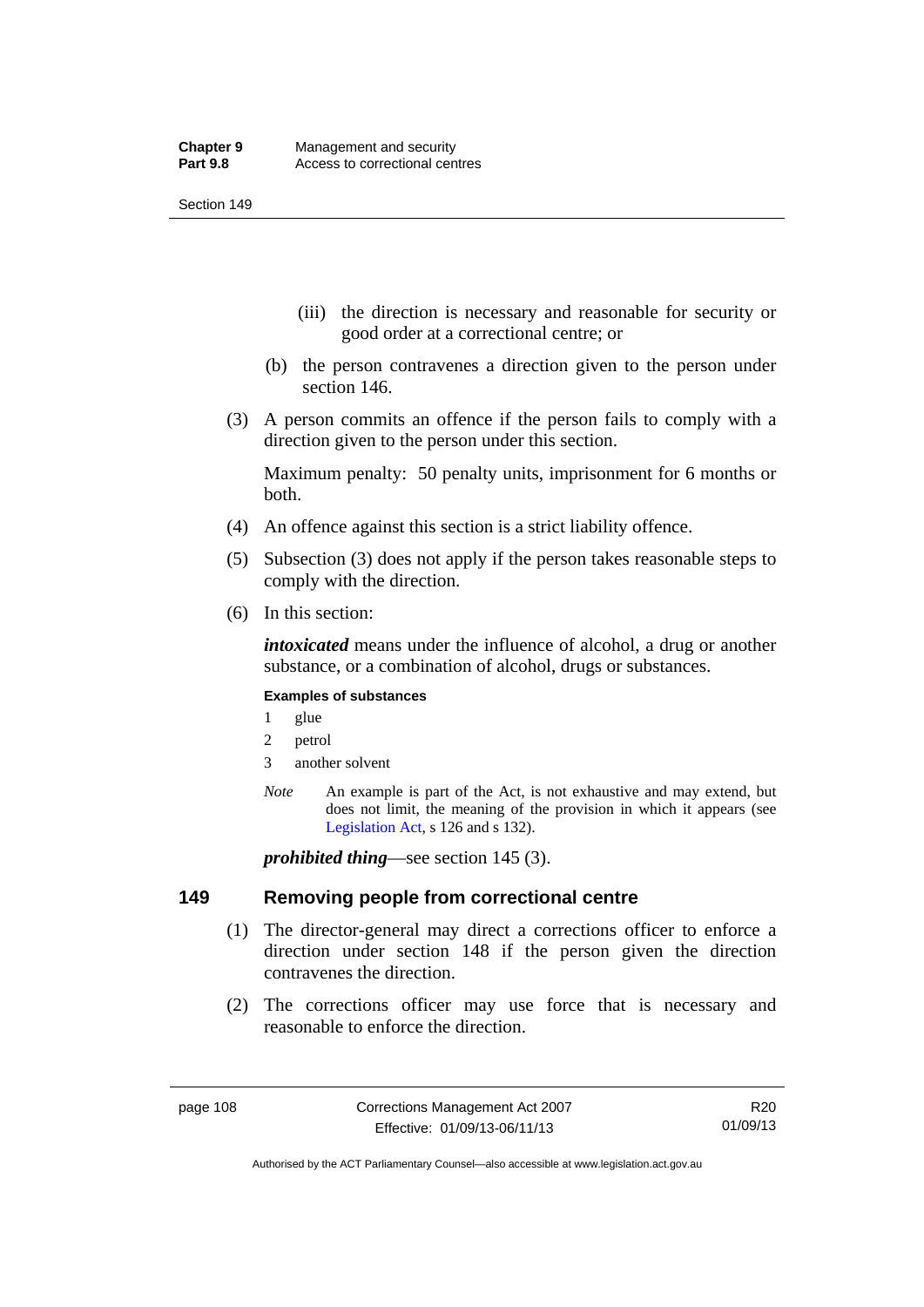# **Chapter 10 Discipline**

# **Part 10.1 General**

## **150 Application—ch 10**

This chapter applies in relation to a disciplinary breach committed, or allegedly committed, by a detainee.

## **151 Definitions—discipline**

In this Act:

*accused* means a detainee charged with a disciplinary breach.

*administrative penalty*—see section 184.

*charge* means a disciplinary charge.

*charge notice*—see section 159.

*disciplinary action*—see section 183.

*disciplinary breach*—see section 152.

*disciplinary charge* means a charge under section 159.

*hearing*, for an inquiry, means a hearing under part 11.3 (Disciplinary hearing procedures).

*initial report*—see section 156 (2) (e).

*inquiry* means an inquiry to which chapter 11 (Disciplinary inquiries) applies.

*investigative segregation* means segregation directed under any of the following:

- (a) section 156 (Report etc by corrections officer);
- (b) section 158 (Action by presiding officer);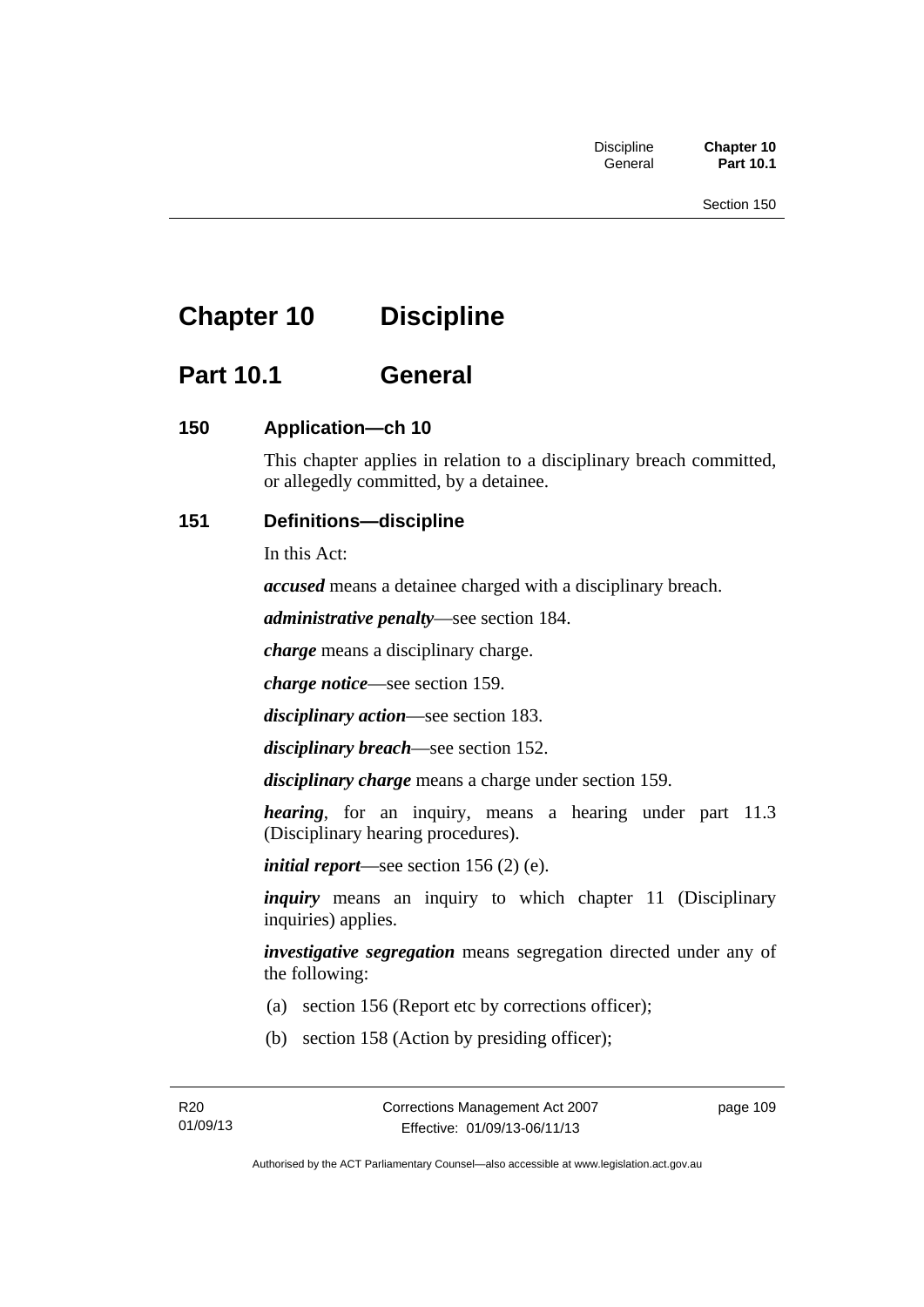| <b>Chapter 10</b> | <b>Discipline</b> |
|-------------------|-------------------|
| <b>Part 10.1</b>  | General           |

 (c) section 160 (Director-general directions—investigative segregation).

*investigator*—see section 153.

*investigator's report*—see section 157 (2) (b).

*presiding officer* means a corrections officer to whom the director-general has given functions of a presiding officer under this Act.

*privilege*, in relation to a detainee—see section 154.

*separate confinement*, of a detainee, means confinement of the detainee in a cell, away from other detainees.

## **152 Meaning of** *disciplinary breach*

For a detainee, each of the following is a *disciplinary breach*:

- (a) contravening a direction given to the detainee by the director-general or a corrections officer under this Act or the *[Crimes \(Sentence Administration\) Act 2005](http://www.legislation.act.gov.au/a/2005-59)*;
	- *Note* A reference to an Act includes a reference to the statutory instruments made or in force under the Act, including any regulation (see [Legislation Act,](http://www.legislation.act.gov.au/a/2001-14) s 104).
- (b) being in a prohibited area, without the director-general's approval;
- (c) smoking in a nonsmoking area at a correctional centre;
- (d) taking (in any way) alcohol or a drug into the detainee's body;
- (e) providing a positive test sample for alcohol or a drug when directed, under this Act or the *[Crimes \(Sentence](http://www.legislation.act.gov.au/a/2005-59)  [Administration\) Act 2005](http://www.legislation.act.gov.au/a/2005-59)*, to provide a test sample;
- (f) making, possessing, concealing, knowingly consuming or dealing with a prohibited thing, without the director-general's approval;

R20 01/09/13

Authorised by the ACT Parliamentary Counsel—also accessible at www.legislation.act.gov.au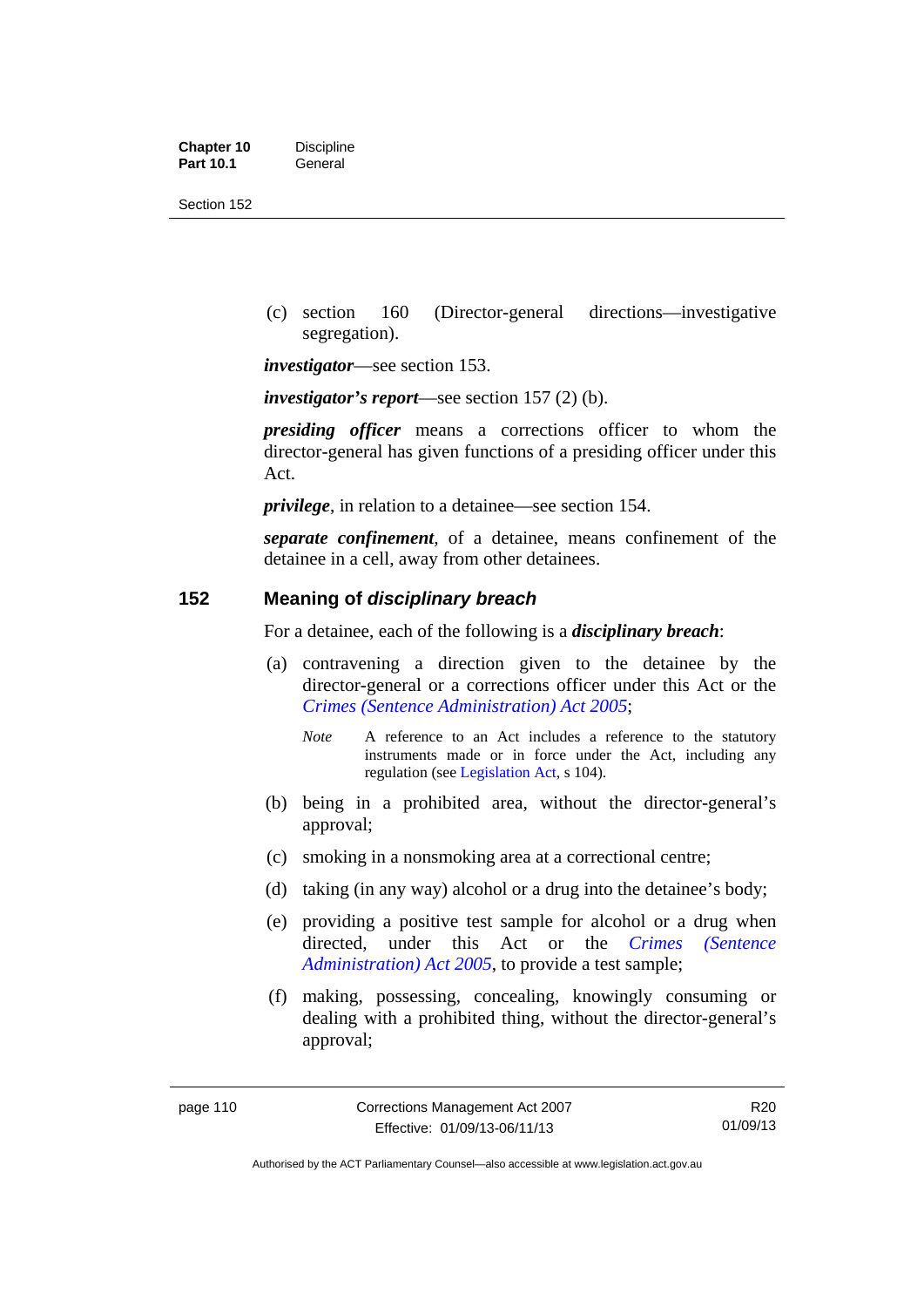- (g) gambling;
- (h) being disrespectful or abusive towards a corrections officer in a way that undermines the officer's authority;
- (i) being disrespectful or abusive towards someone in a way that is likely to provoke a person to be violent;
- (j) intentionally or recklessly engaging in conduct that endangers, or may endanger, the health or safety of the detainee or anyone else;
- (k) fighting;
- (l) assaulting someone else;
- (m) theft;
- (n) possessing stolen property;
- (o) possessing or dealing in things without the director-general's approval;
- (p) intentionally or recklessly damaging or destroying property belonging to someone else;
- (q) interfering with property belonging to someone else, without approval by the owner of the property;
- (r) interfering with anyone's personal monitoring device without the director-general's approval;
- (s) creating or participating in a disturbance, or other activity, likely to endanger security or good order at a correctional centre;
- (t) contravening a condition of any of the following:
	- (i) a direction under section 204 (Local leave directions);
	- (ii) a local leave permit;
	- (iii) an interstate leave permit;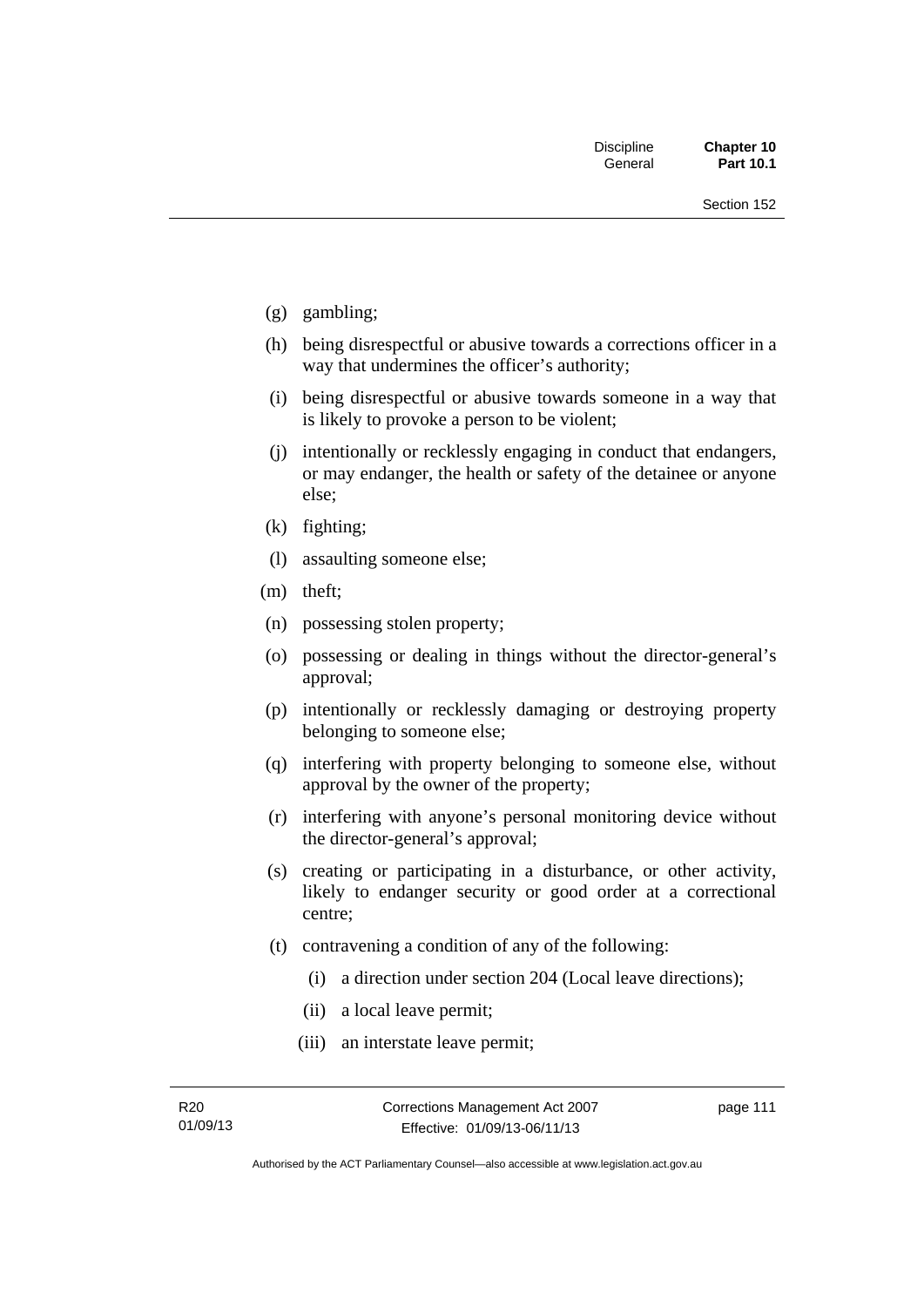| <b>Chapter 10</b> | <b>Discipline</b> |
|-------------------|-------------------|
| <b>Part 10.1</b>  | General           |

- (u) doing anything for the purpose of escaping, or assisting a detainee to escape, from detention;
- (v) offering, giving or taking a bribe;
- (w) attempting, or assisting anyone else attempting, to commit another disciplinary breach;
- $(x)$  threatening to do anything mentioned in paragraphs (j), (k), (l), (p) or (s);
- (y) anything else prescribed by regulation.

## **Examples of contravening director-general directions—par (a)**

failing to comply with a direction by the director-general to provide a test sample or submit to a search under this Act

*Note* An example is part of the Act, is not exhaustive and may extend, but does not limit, the meaning of the provision in which it appears (see [Legislation Act,](http://www.legislation.act.gov.au/a/2001-14) s 126 and s 132).

## **153 Meaning of** *investigator*

- (1) An *investigator* is—
	- (a) a corrections officer to whom the director-general has given functions of an investigator; or
	- (b) a person engaged under subsection (2).
- (2) The director-general may, on behalf of the Territory, engage a person (other than a corrections officer) to exercise the functions of an investigator.
- (3) The director-general may engage a person under subsection (2) only if satisfied the person has appropriate qualifications or experience to exercise the functions of an investigator.

Authorised by the ACT Parliamentary Counsel—also accessible at www.legislation.act.gov.au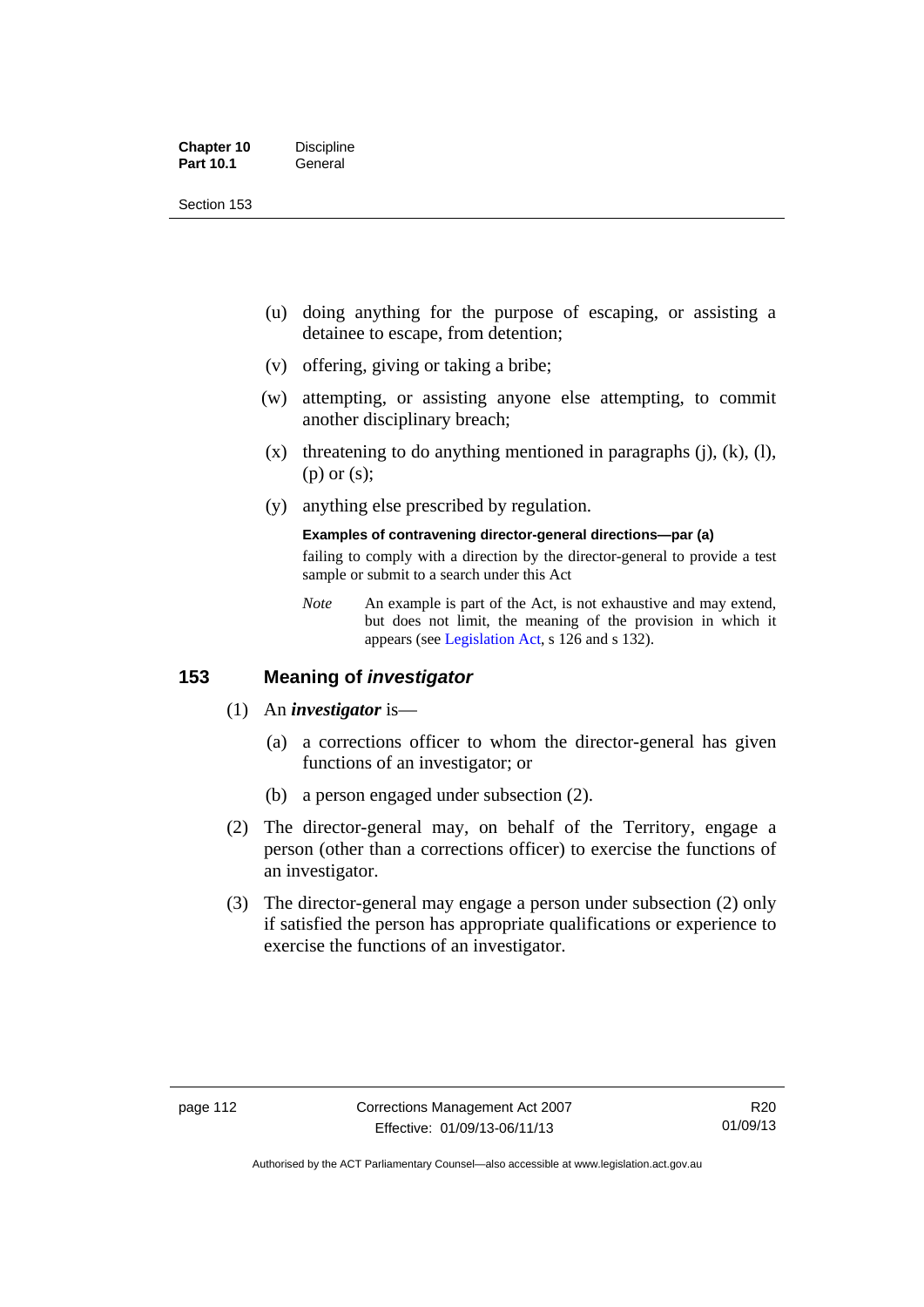## **154 Meaning of** *privilege*

A *privilege*, in relation to a detainee*—*

- (a) is any amenity, facility or opportunity the detainee may have the benefit of in detention; but
- (b) does not include anything that is, for this chapter, an entitlement for the detainee.

#### **Examples of privileges**

- 1 using common areas at a correctional centre for mixing with other detainees
- 2 participating in activities other than those forming part of a detainee's case management plan
- 3 using phones, email or the internet other than for entitled usage
- 4 buying non-essential goods from money held in trust for a detainee
- 5 using a radio, television, CD or DVD player or other electronic equipment for recreational purposes
- 6 pursuing hobbies and crafts
- 7 keeping personal property in a cell

#### **Examples of entitlements**

things expressed in chapter 6 (Living conditions at correctional centres) to be entitlements for detainees

*Note* An example is part of the Act, is not exhaustive and may extend, but does not limit, the meaning of the provision in which it appears (see [Legislation Act,](http://www.legislation.act.gov.au/a/2001-14) s 126 and s 132).

## **155 Overlapping disciplinary breaches and criminal offences**

- (1) This section applies if a detainee engages, or is alleged to have engaged, in conduct that is both—
	- (a) a disciplinary breach; and
	- (b) an offence (a *criminal offence*) against a territory law, including this Act.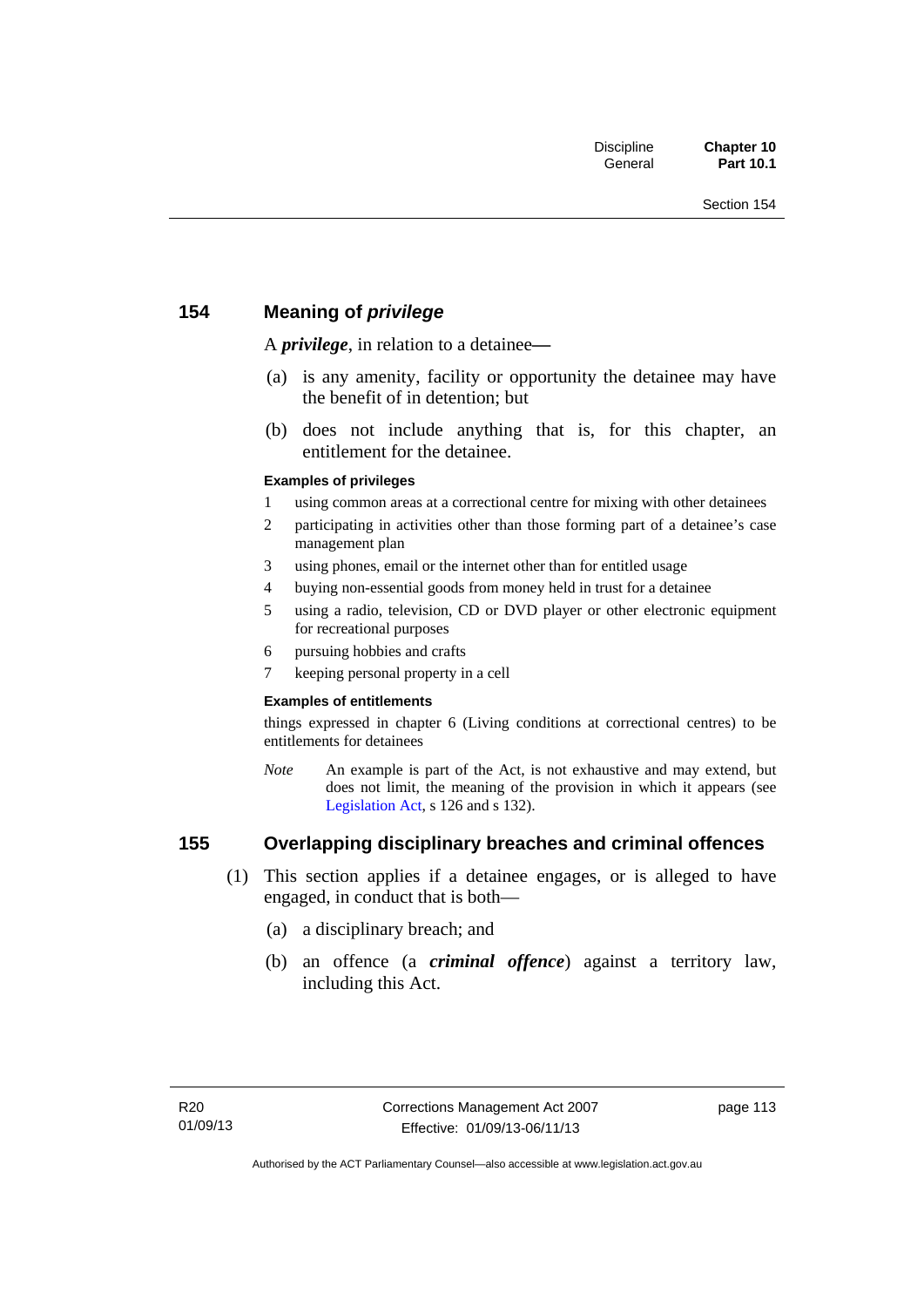| <b>Chapter 10</b> | <b>Discipline</b> |
|-------------------|-------------------|
| <b>Part 10.1</b>  | General           |

- (2) The detainee must not be prosecuted for the criminal offence if an administrative penalty has been imposed on the detainee because of the disciplinary breach.
- (3) A disciplinary charge for the disciplinary breach must not be started, or further dealt with, under this chapter if a prosecution for the criminal offence has been started in a court.
- (4) Disciplinary action for the disciplinary breach must not be taken against the detainee if the detainee has been convicted or found guilty of the criminal offence by a court.

*Note* For the kinds of disciplinary action that may be taken, see s 183.

page 114 Corrections Management Act 2007 Effective: 01/09/13-06/11/13

R20 01/09/13

Authorised by the ACT Parliamentary Counsel—also accessible at www.legislation.act.gov.au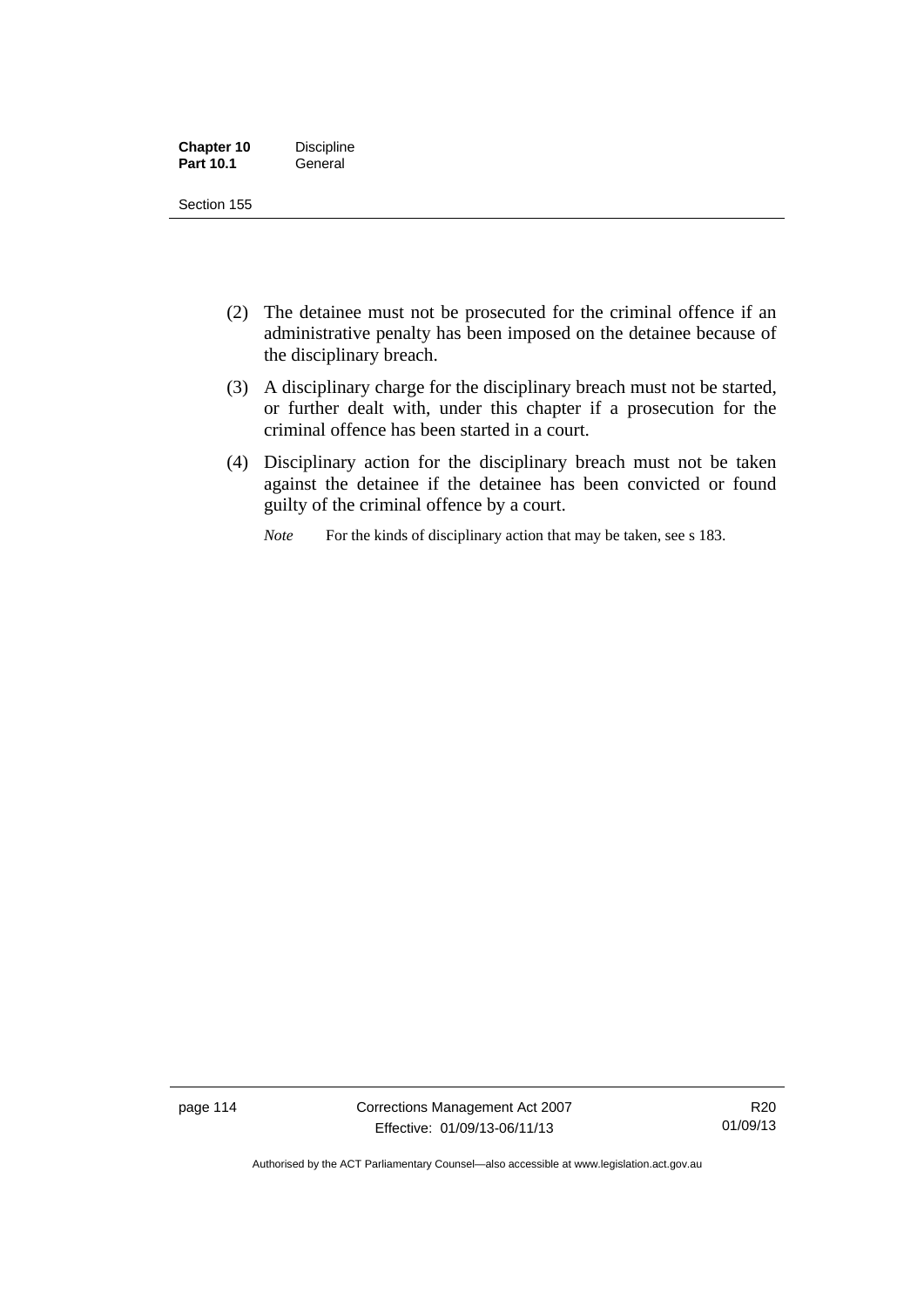# **Part 10.2 Disciplinary investigations**

# **Division 10.2.1 Investigation of disciplinary breaches**

## **156 Report etc by corrections officer**

- (1) This section applies if a corrections officer believes, on reasonable grounds, that a detainee has committed a disciplinary breach.
- (2) The corrections officer may do 1 or more of the following if the officer believes, on reasonable grounds, that it is appropriate in the circumstances:
	- (a) counsel the detainee;
	- (b) warn the detainee about committing a disciplinary breach;
	- (c) reprimand the detainee;
	- (d) subject to section 161 (Grounds for investigative segregation), direct that the detainee be segregated from other detainees for the purposes of this part;
	- (e) give a presiding officer a report (an *initial report*) about the alleged disciplinary breach.
- (3) A report under subsection (2) (e) must be given to the presiding officer as soon as possible, and must set out the following:
	- (a) details of the alleged disciplinary breach;
	- (b) the officer's reasons for believing the detainee has committed the disciplinary breach;
	- (c) if subsection  $(2)$  (d) applies—
		- (i) details of the segregation directed; and
		- (ii) the officer's reasons for the direction; and
		- (iii) a recommendation about the detainee's segregation;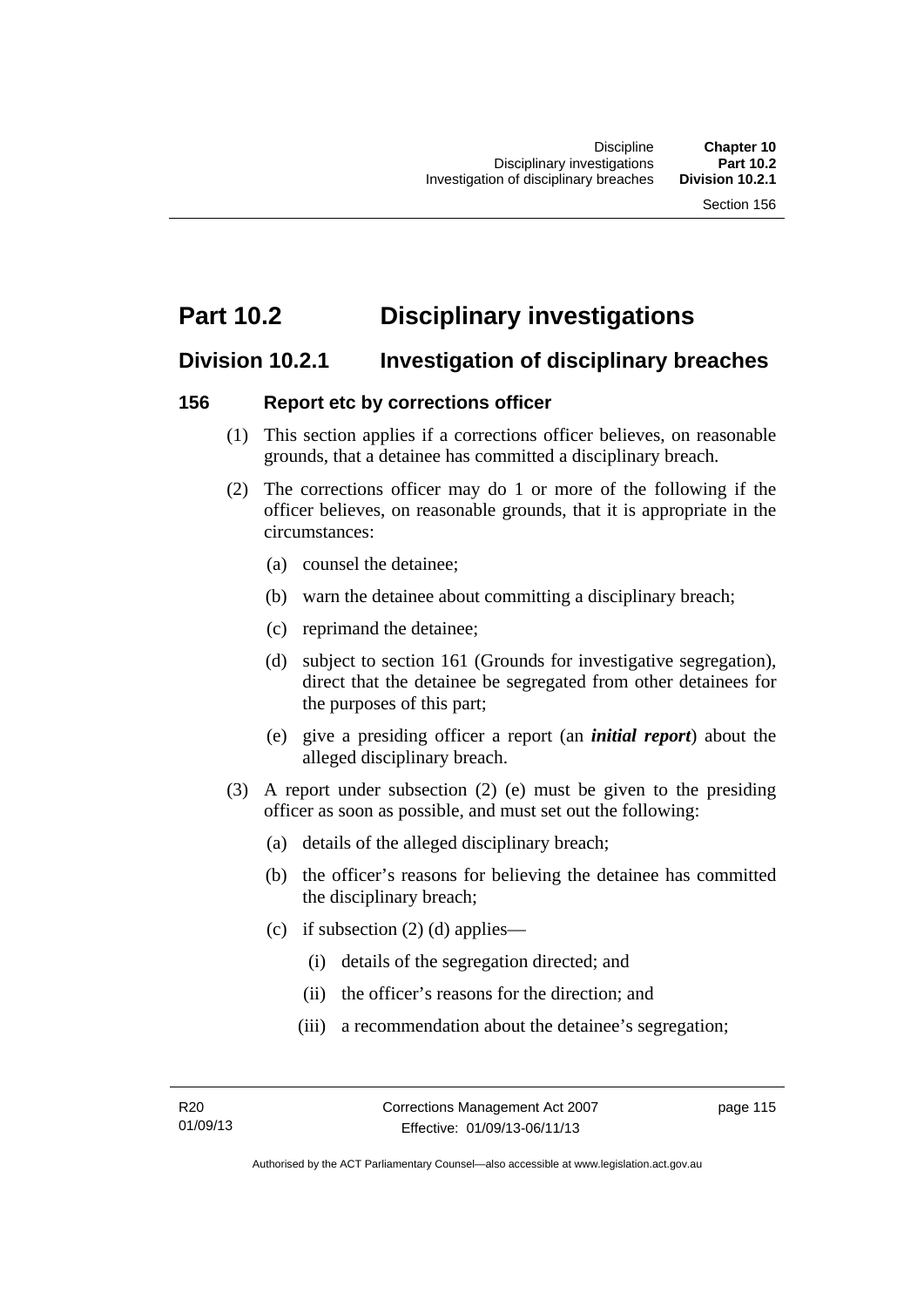(d) anything else prescribed by regulation.

## **157 Investigation by investigator**

- (1) After being given an initial report about an alleged disciplinary breach by a detainee, the presiding officer may, if the presiding officer believes on reasonable grounds it is appropriate, refer the report to an investigator.
- (2) The investigator must—
	- (a) consider the initial report and investigate the alleged disciplinary breach by the detainee; and
	- (b) give the presiding officer a report (an *investigator's report*) about the alleged disciplinary breach.
- (3) The report must include the following:
	- (a) a copy of the initial report;
	- (b) a recommendation for any action by the presiding officer under section 158 (2):
	- (c) the investigator's reasons for the recommendation;
	- (d) anything else prescribed by regulation.
- (4) The report may include any other information the investigator considers is relevant in relation to the alleged disciplinary breach.
- (5) The corrections officer who made the initial report about the alleged disciplinary breach by the detainee must not exercise any function of an investigator in relation to the breach.

## **158 Action by presiding officer**

- (1) This section applies if a presiding officer is given—
	- (a) an initial report about an alleged disciplinary breach by a detainee; or

Authorised by the ACT Parliamentary Counsel—also accessible at www.legislation.act.gov.au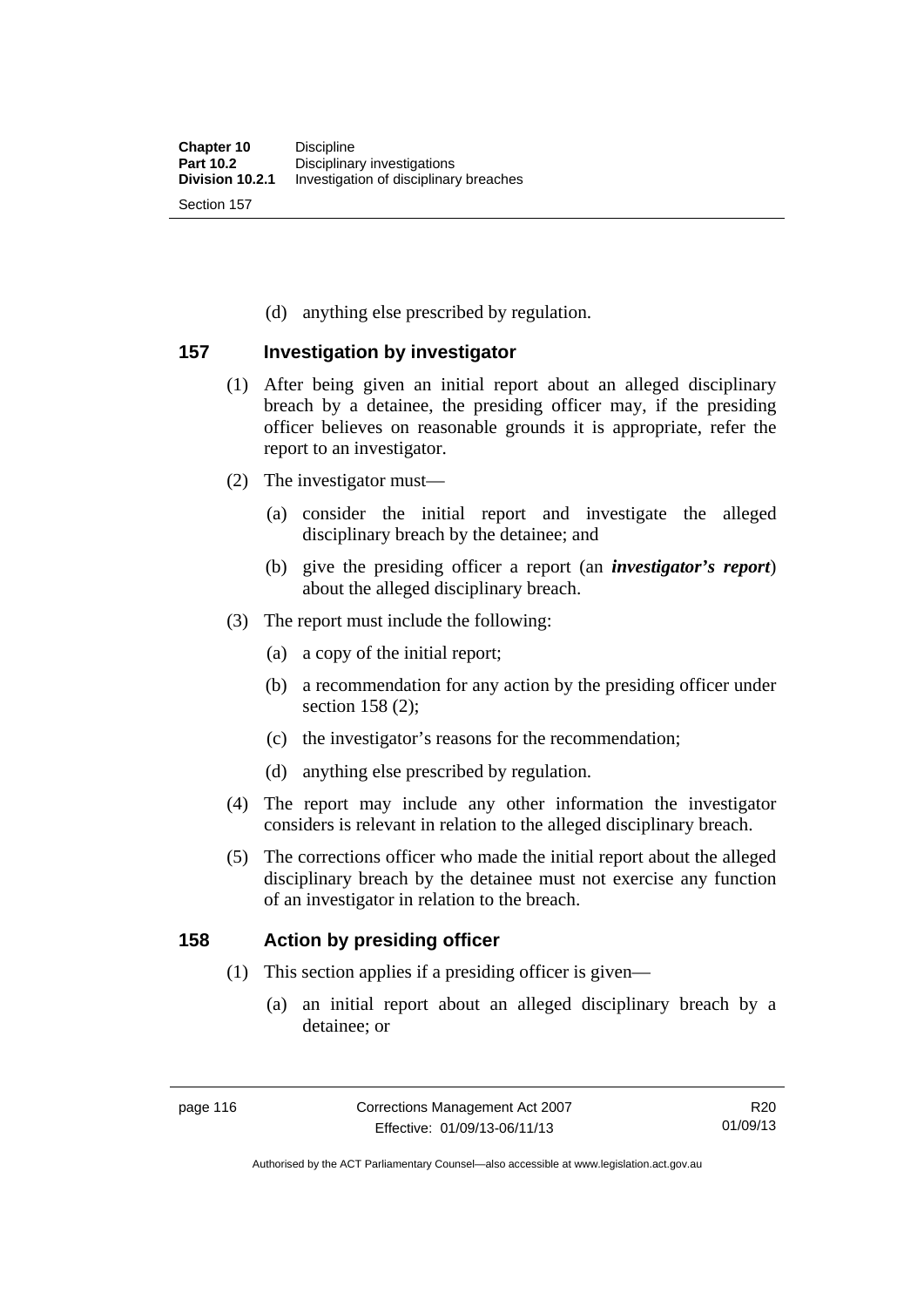- (b) an investigator's report about an alleged disciplinary breach by a detainee.
- (2) After considering the report and making any further investigation the presiding officer considers appropriate, the presiding officer may, if the presiding officer believes on reasonable grounds it is appropriate, do 1 or more of the following:
	- (a) take no further action in relation to the initial report;
	- (b) counsel the detainee;
	- (c) warn the detainee about committing a disciplinary breach;
	- (d) reprimand the detainee;
	- (e) refer the allegation to—
		- (i) the chief police officer; or
		- (ii) the director of public prosecutions;
	- (f) charge the detainee under section 159 (Disciplinary charge);
	- (g) subject to section 161 (Grounds for investigative segregation), direct that the detainee be segregated from other detainees for this part;
	- (h) anything else prescribed by regulation.
- (3) A referral under subsection (2) (e) must be in writing and be accompanied by a report by the presiding officer.
- (4) The corrections officer who made the initial report or investigator's report about the alleged disciplinary breach by the detainee must not exercise any function of a presiding officer under this division in relation to the breach.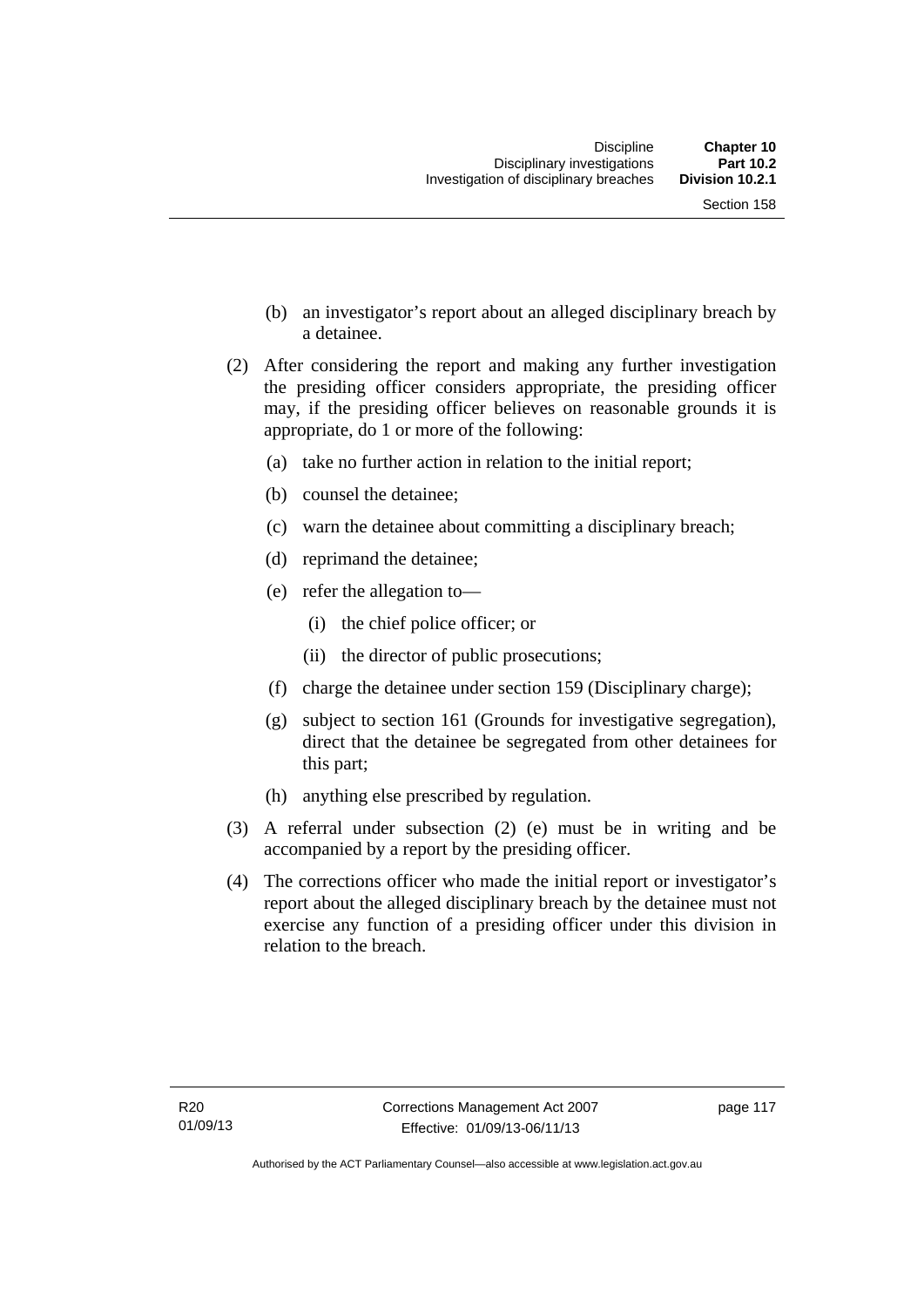## **159 Disciplinary charge**

To charge a detainee with a disciplinary breach, the presiding officer must give the detainee written notice of the charge (a *charge notice*), including details of the following:

- (a) the disciplinary breach charged;
- (b) a brief statement of the conduct to which the charge applies and when, or the period during which, it happened or is alleged to have happened;
- (c) the option of having the charge dealt with by consent under division 10.3.1 (Disciplinary action—with accused's consent);
- (d) the election available under section 167 (Disciplinary breach admitted by accused) to accept the disciplinary action proposed by the presiding officer;
- (e) the disciplinary action the presiding officer believes, on reasonable grounds, would be appropriate if the charge were dealt with under section 168 (Presiding officer's powers breach admitted by accused).
- *Note* If a form is approved under s 228 for a disciplinary charge, the form must be used.

# **Division 10.2.2 Investigative segregation**

### **160 Director-general directions—investigative segregation**

- (1) Subject to section 161, the director-general may direct that a detainee be segregated from other detainees for the purposes of this part.
- (2) To remove any doubt, this section is additional to, and does not limit, the power to direct that a detainee be segregated from other detainees under either of the following:
	- (a) section 156 (Report etc by corrections officer);

Authorised by the ACT Parliamentary Counsel—also accessible at www.legislation.act.gov.au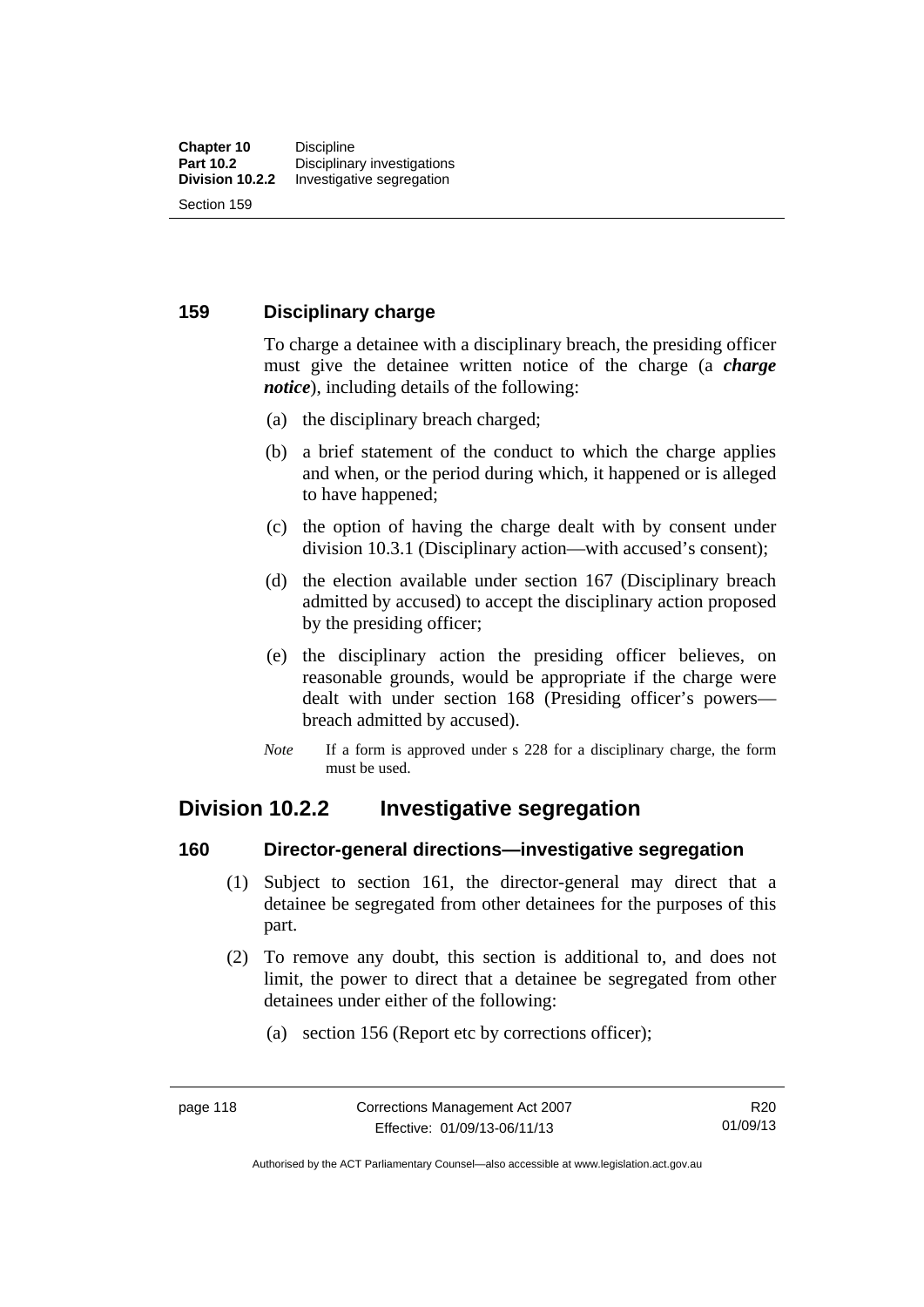(b) section 158 (Action by presiding officer).

## **161 Grounds for investigative segregation**

- (1) This section applies to a direction for investigative segregation.
- (2) The direction may be given only if the person giving the direction believes, on reasonable grounds, that segregation of the detainee is necessary or prudent for the purposes of this part.
- (3) Without limiting subsection (2), the direction may be given if the person giving the direction believes, on reasonable grounds, that the opportunity for the detainee to associate with anyone else creates, or is likely to create, a risk of—
	- (a) harm, or threatened harm, to the detainee or anyone else; or
	- (b) the perverting, or attempted perverting, of an investigation, under this part; or
	- (c) undermining security or good order at a correctional centre.

## **162 Notice of investigative segregation**

The person giving a direction for investigative segregation of a detainee must give the detainee prompt notice of the direction, why it was given, when it takes effect and the provisions for its duration and review under this part.

## **163 Duration of investigative segregation**

- (1) The director-general must revoke a direction for investigative segregation if the director-general believes, on reasonable grounds, that the direction is no longer necessary or prudent.
- (2) The director-general—
	- (a) may review a direction for investigative segregation of a detainee at any time on the director-general's own initiative or on request by the detainee; and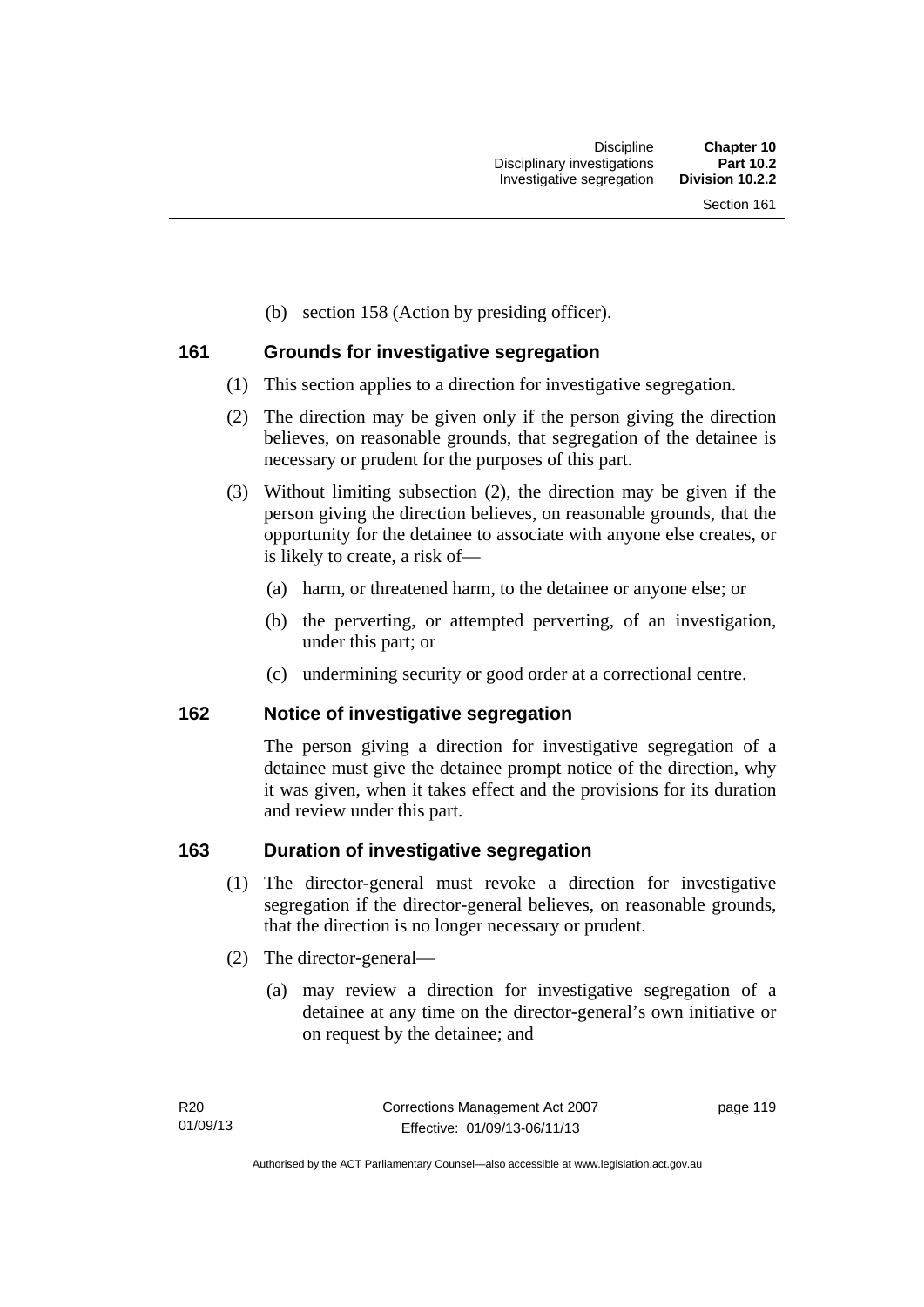- (b) if the detainee is to be transferred to another correctional centre for longer than 1 day—must review the direction before the transfer; and
- (c) must review the direction at least once every 7 days while it remains in force.
- (3) After reviewing a direction for investigative segregation, the director-general may—
	- (a) confirm the direction; or
	- (b) make a direction or further direction under section 160 (1); or
	- (c) revoke the direction under subsection (1).
- (4) To remove any doubt, the director-general may make more than 1 direction under section 160 (1) in relation to a detainee for the same investigation.
- (5) Subject to this section and section 94 (Segregated detainees removed to NSW), a direction, or further direction, for investigative segregation ends at the end of the earlier of the following days:
	- (a) the 7th day after the day the direction is given;
	- (b) the day a presiding officer makes a decision under section 158 (Action by presiding officer) in relation to the alleged disciplinary breach to which the direction applies (other than a decision to direct investigative segregation of the detainee).

## **164 Application for review of investigative segregation directions**

 (1) A detainee may apply to an adjudicator for a review of a direction for investigative segregation of the detainee.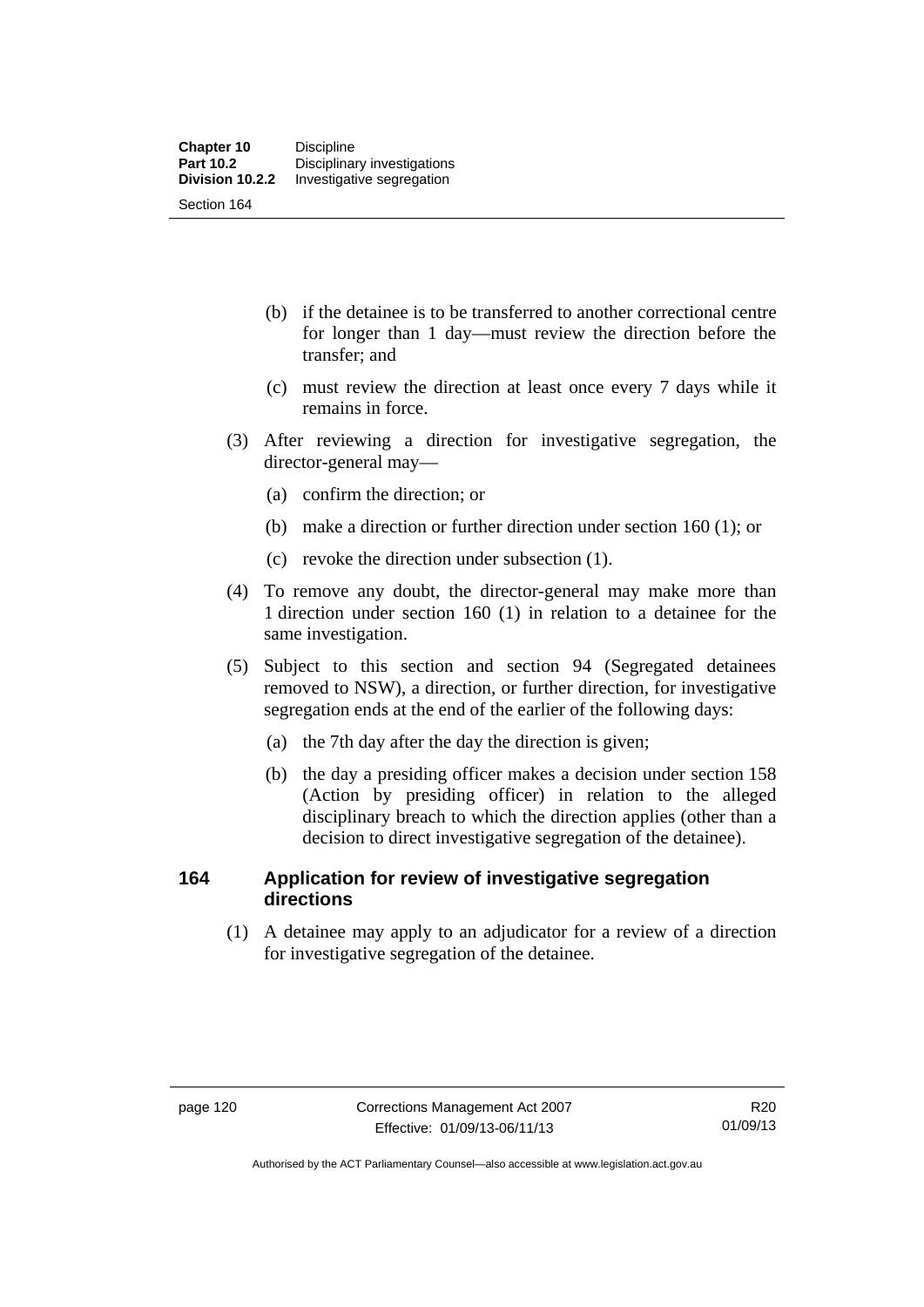- (2) The application must be made no later than 7 days after the day the person making the direction gives the detainee notice under section 162 of the direction.
	- *Note* If a form is approved under s 228 for an application under this section, the form must be used.
- (3) Subject to any decision by the adjudicator under section 165, the making of the application does not affect the segregation of the detainee under the direction.

## **165 Review of investigative segregation directions**

- (1) On application under section 164, an adjudicator may—
	- (a) conduct an inquiry to review the direction for investigative segregation of the detainee; or
	- (b) refuse to review the direction.
- (2) Chapter 11 (Disciplinary inquiries) applies to the inquiry, with any changes prescribed by regulation, as if it were an inquiry under that chapter.
- (3) After completing an inquiry under this section, the adjudicator may—
	- (a) confirm the direction under review; or
	- (b) amend the direction under review; or
	- (c) set aside the direction under review; or
	- (d) set aside the direction under review and make a substitute direction that the detainee be segregated from other detainees for the purposes of this part.
- (4) The adjudicator must give the detainee prompt written notice of the adjudicator's decision under this section.

page 121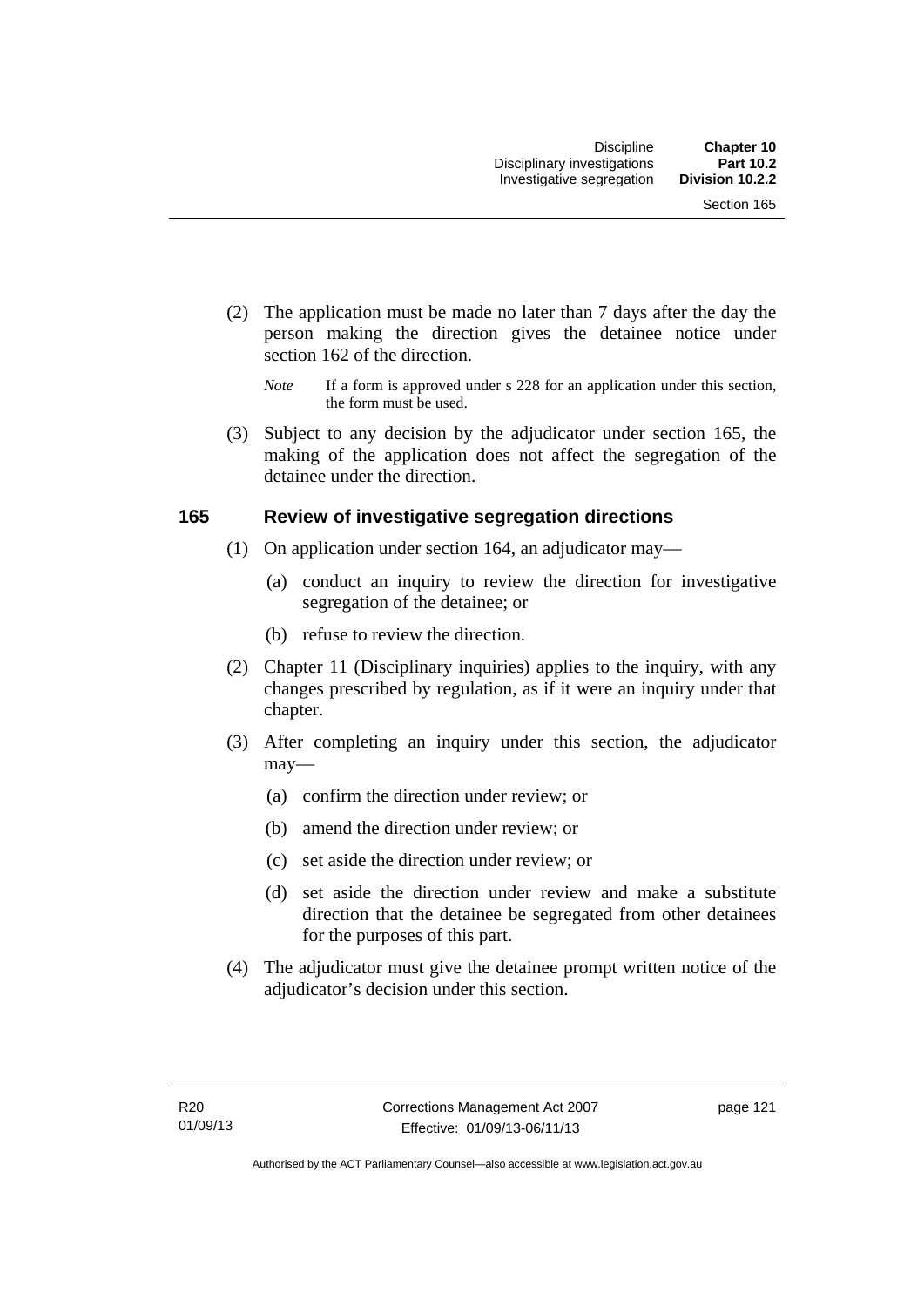- (5) If the adjudicator refuses to review the direction, the notice must include the reasons for the refusal.
	- *Note* Under the *[Administrative Decisions \(Judicial Review\) Act 1989](http://www.legislation.act.gov.au/a/alt_a1989-33co)*, a person aggrieved by an administrative decision made under an enactment may apply to the Supreme Court for a review of the decision. Subject to any order of the court, the making of the application does not affect the operation of the decision or prevent its implementation (see that Act, s 16).

page 122 Corrections Management Act 2007 Effective: 01/09/13-06/11/13

R20 01/09/13

Authorised by the ACT Parliamentary Counsel—also accessible at www.legislation.act.gov.au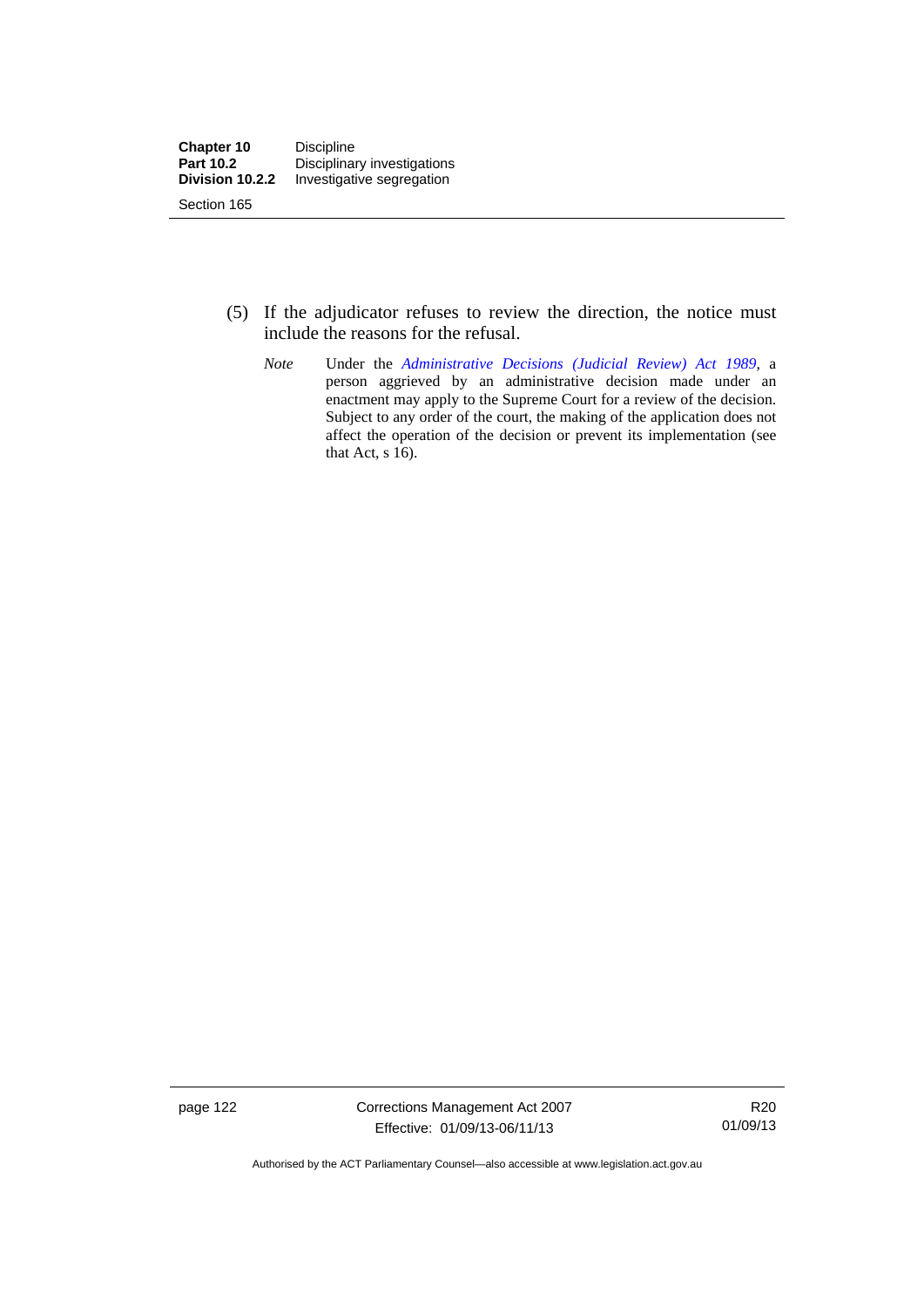# **Part 10.3 Disciplinary action and review**

# **Division 10.3.1 Disciplinary action—with accused's consent**

## **167 Disciplinary breach admitted by accused**

- (1) An accused may elect to have a disciplinary charge against the detainee dealt with under this division by giving a presiding officer a written notice in which the accused-
	- (a) admits the disciplinary breach charged; and
	- (b) accepts the proposed disciplinary action stated in the charge notice.

#### **Example of election**

a signed admission and acceptance on the charge notice

- *Note 1* An example is part of the Act, is not exhaustive and may extend, but does not limit, the meaning of the provision in which it appears (see [Legislation Act,](http://www.legislation.act.gov.au/a/2001-14) s 126 and s 132).
- *Note* 2 If a form is approved under s 228 for an election under this section, the form must be used.
- (2) The election must be given to the presiding officer—
	- (a) no later than the day after the day the presiding officer gives the accused the charge notice; or
	- (b) within any extended period allowed under subsection (3).
- (3) For subsection (2) (b), the presiding officer may extend the period within which the election must be made if the presiding officer believes, on reasonable grounds, that is appropriate.
	- *Note* An extension of the time for making an election may be given even though the relevant time has ended (see [Legislation Act](http://www.legislation.act.gov.au/a/2001-14), s 151C (Power to extend time)).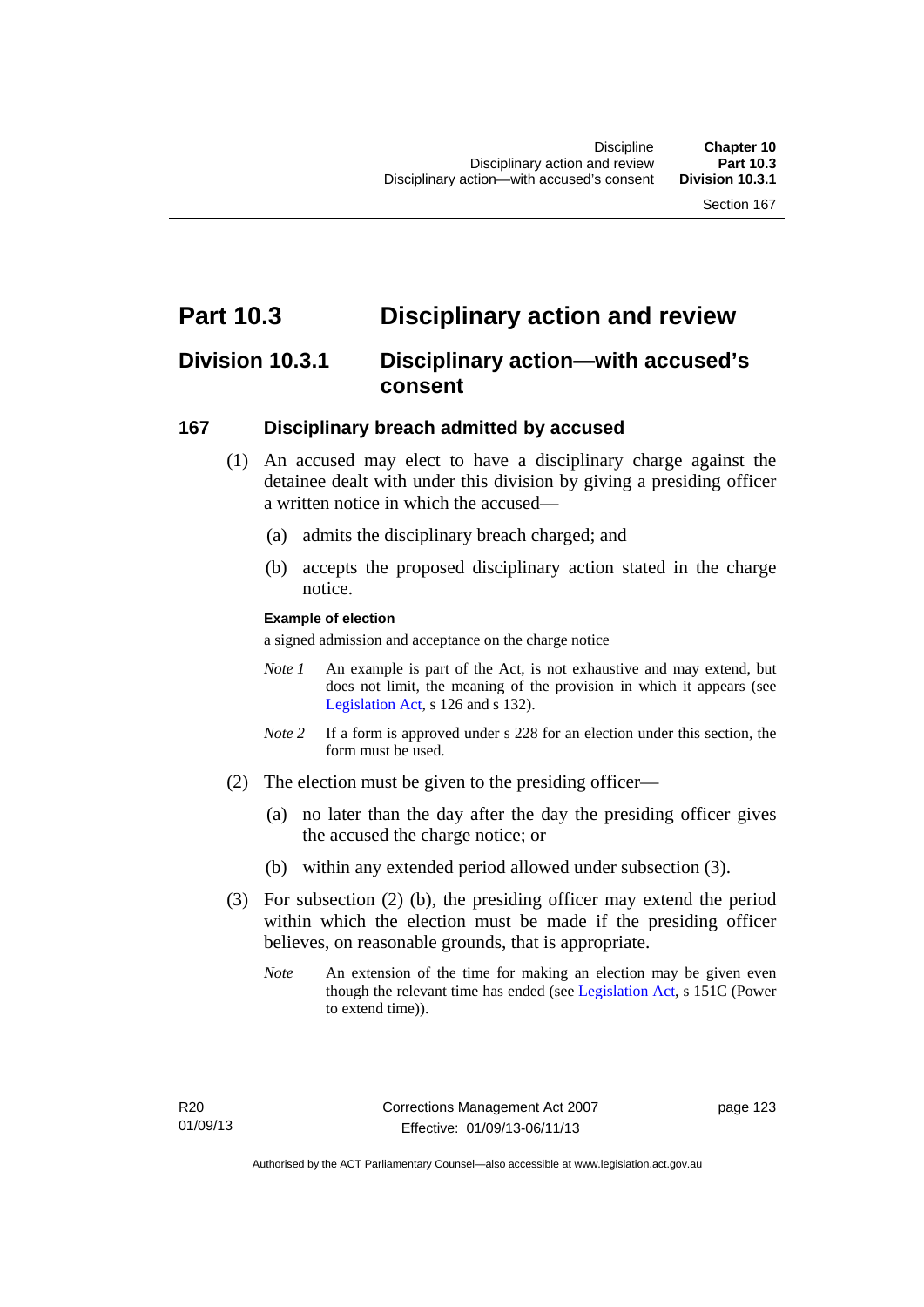(4) The presiding officer must give the accused written notice of a decision under subsection (3).

## **168 Presiding officer's powers—breach admitted by accused**

- (1) This section applies if the accused elects under section 167 to have a disciplinary charge dealt with under this division.
- (2) A presiding officer may, without further investigation or inquiry, counsel the accused and take disciplinary action against the accused in accordance with division 10.3.5 (Disciplinary action).
- (3) However, the only disciplinary action the presiding officer may take under this section is the disciplinary action stated as the appropriate action in the charge notice.
- (4) The presiding officer must give the accused written notice of a decision made under this section.

# **Division 10.3.2 Internal disciplinary inquiry**

## **170 Disciplinary inquiry into charge**

- (1) This section applies if an accused—
	- (a) is given a charge notice; and
	- (b) does not elect under section 167 to have the charge dealt with under division 10.3.1 (Disciplinary action—with accused's consent).
- (2) A presiding officer must conduct an inquiry into the disciplinary breach charged.
- (3) A corrections officer must not exercise any function of a presiding officer under this division in relation to the disciplinary charge if the officer—
	- (a) made a report under either of the following sections in relation to the alleged disciplinary breach to which the charge relates: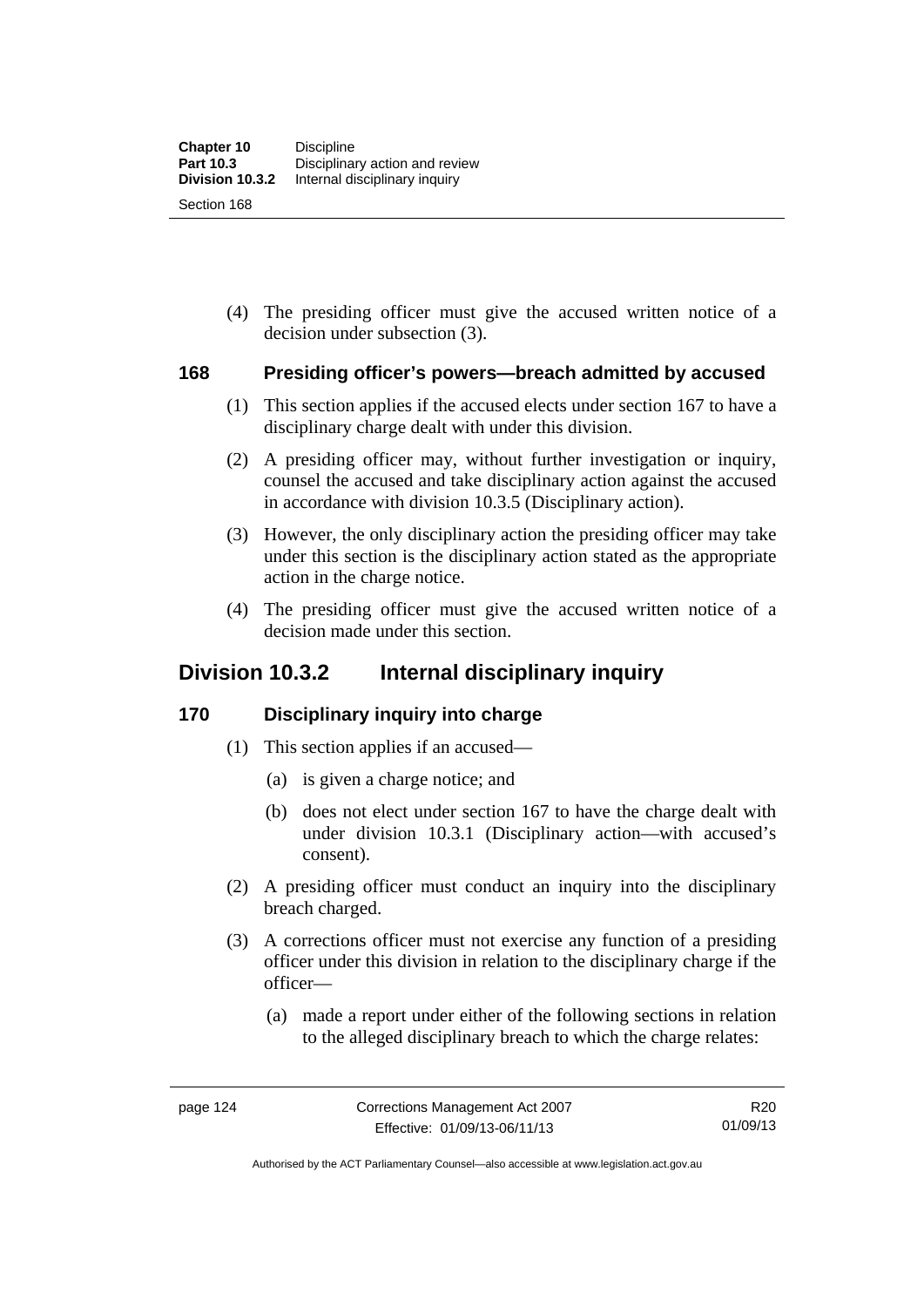- (i) section 156 (Report etc by corrections officer);
- (ii) section 157 (Investigation by investigator); or
- (b) made the charge under section 158 (Action by presiding officer).
- *Note* Ch 11 (Disciplinary inquiries) applies in relation to an inquiry under this division (see s 190).

## **171 Presiding officer's powers after internal inquiry**

- (1) This section applies if a presiding officer has completed an inquiry under section 170.
- (2) If the presiding officer is satisfied, on the balance of probabilities, that a disciplinary breach charged has been proven, the presiding officer may take disciplinary action against the accused in accordance with division 10.3.5 (Disciplinary action).
- (3) The presiding officer must dismiss the charge—
	- (a) if not satisfied, on the balance of probabilities, that the disciplinary breach charged has been proven; or
	- (b) if satisfied, on reasonable grounds, that it would otherwise be appropriate to do so.
- (4) If the presiding officer believes, on reasonable grounds, that it is necessary or desirable to do so, the presiding officer may refer the charge to—
	- (a) the chief police officer; or
	- (b) the director of public prosecutions.
- (5) The presiding officer must give the accused prompt written notice of the presiding officer's decision under this section, including—
	- (a) a statement of the reasons for the decision; and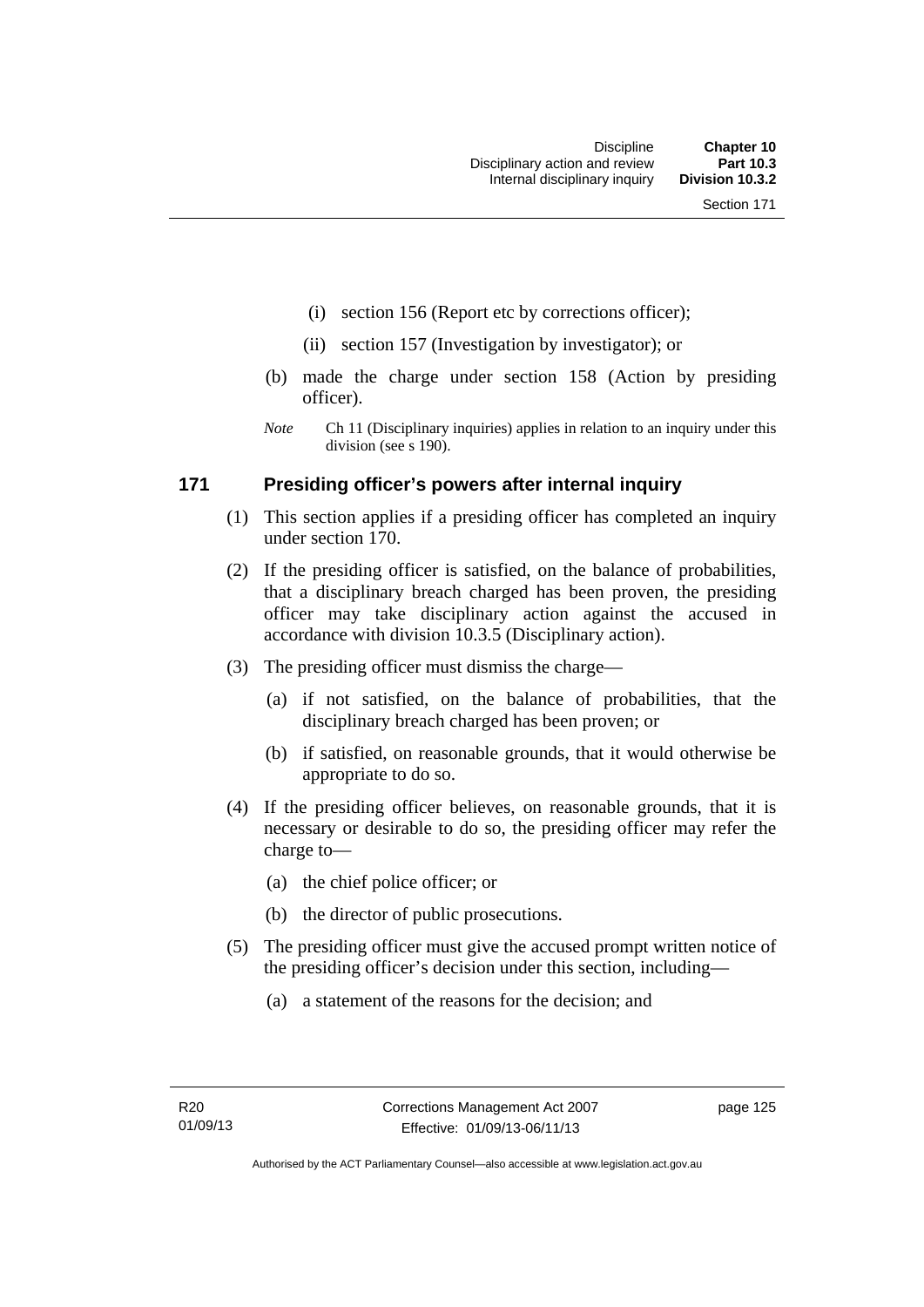(b) a statement about the effect of division 10.3.3.

- *Note 1* If a form is approved under s 228 for the notice, the form must be used.
- *Note 2* For the meaning of a statement of reasons, see the [Legislation Act,](http://www.legislation.act.gov.au/a/2001-14) s 179.
- (6) The presiding officer must give the director-general a copy of the notice under subsection (5).
- (7) A referral under subsection (4) must be in writing and be accompanied by a report by the presiding officer.

## **Division 10.3.3 Internal review of inquiry decision**

## **173 Application for review of inquiry decision**

 (1) An accused may apply to the director-general for a review of a decision by a presiding officer under section 171 in relation to the accused.

#### **Example of application for review**

a signed application on the presiding officer's notice under section 171

- *Note 1* An example is part of the Act, is not exhaustive and may extend, but does not limit, the meaning of the provision in which it appears (see [Legislation Act,](http://www.legislation.act.gov.au/a/2001-14) s 126 and s 132).
- *Note 2* If a form is approved under s 228 for an application under this section, the form must be used.
- (2) The application must be made no later than 7 days after the day the accused is given notice of the decision under section 171.
- (3) Subject to any decision by the director-general under section 176, the making of the application does not affect the taking of disciplinary action under the decision under review.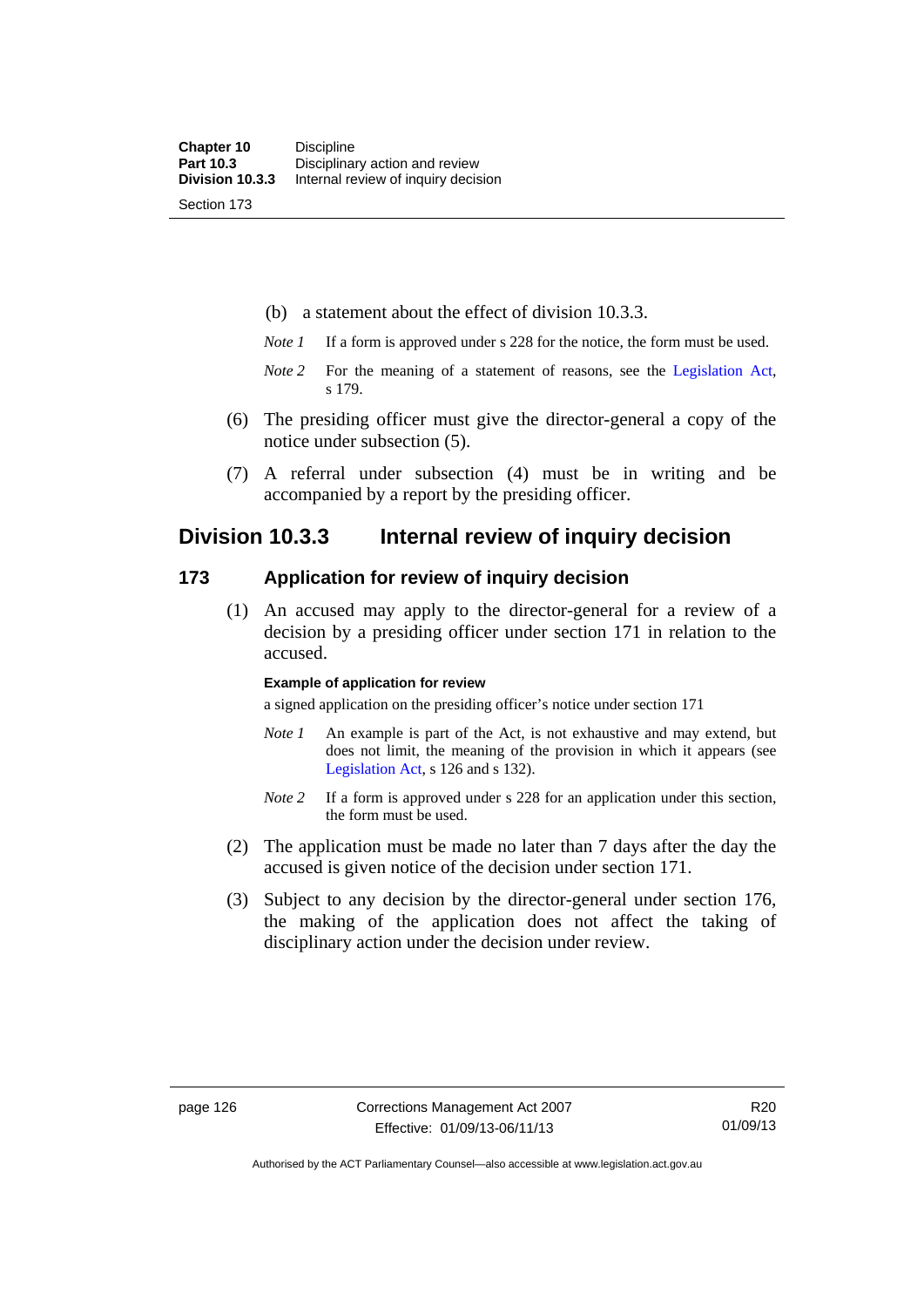## **175 Review of inquiry decision**

- (1) On application under section 173, the director-general must conduct a further inquiry to review the decision to which the application relates.
- (2) The director-general may, on the director-general's own initiative, conduct a further inquiry to review the decision to which the notice under section 171 (5) relates.
	- *Note* Ch 11 (Disciplinary inquiries) applies in relation to an inquiry under this division (see s 190).

## **176 Director-general's powers after further inquiry**

- (1) After completing a review under section 175, the director-general may—
	- (a) confirm the decision under review; or
	- (b) exercise any function of a presiding officer under section 171 in relation to the accused, either by—
		- (i) amending the decision under review; or
		- (ii) setting aside the decision under review and making a decision in substitution for the decision set aside.
- (2) The director-general must give the accused prompt written notice of the director-general's decision under this section, including—
	- (a) a statement of the reasons for the decision; and
	- (b) a statement about the effect of division 10.3.4.
	- *Note 1* If a form is approved under s 228 for the notice, the form must be used.
	- *Note* 2 For the meaning of a statement of reasons, see the [Legislation Act,](http://www.legislation.act.gov.au/a/2001-14) s 179.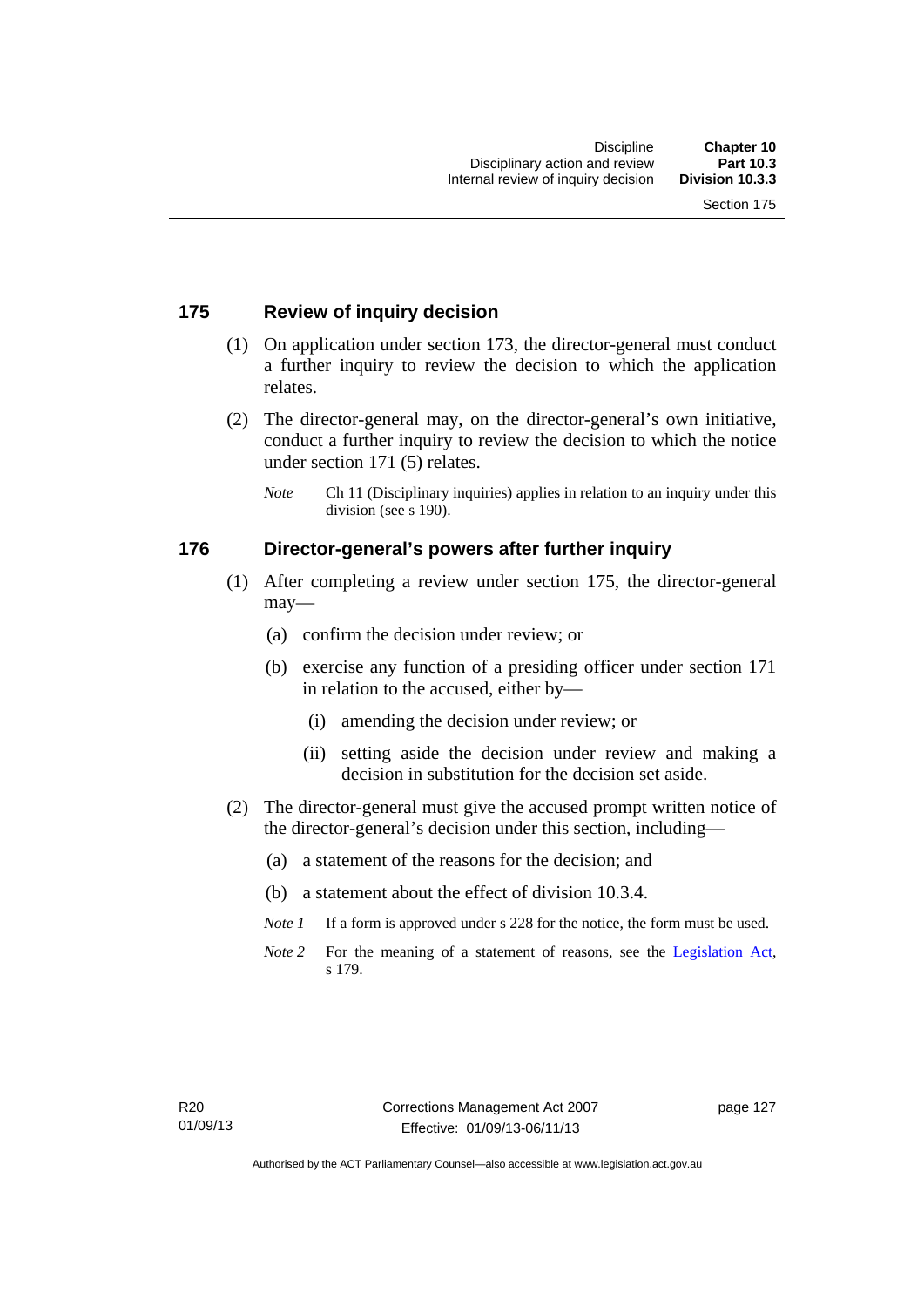**Division 10.3.4 External review of inquiry decisions** 

## **177 Appointment of adjudicator**

- (1) The Minister may appoint at least 1 adjudicator.
	- *Note* For the making of appointments (including acting appointments), see the [Legislation Act,](http://www.legislation.act.gov.au/a/2001-14) pt 19.3.
- (2) A person may be appointed as an adjudicator only if the person is a magistrate and consents, in writing, to be appointed as an adjudicator.
	- *Note* The appointment of a magistrate to another position under a law of the Territory requires consultation between the Attorney-General and the Chief Magistrate (see the *[Magistrates Court Act 1930](http://www.legislation.act.gov.au/a/1930-21)*, s 7G (Magistrates not to do other work)).
- (3) The [Legislation Act,](http://www.legislation.act.gov.au/a/2001-14) division 19.3.3 (Appointments—Assembly consultation) does not apply to an appointment of an adjudicator under subsection (1).

## **178 Application for review by adjudicator**

 (1) An accused may apply to an adjudicator for a review of a decision under section 176 (Director-general's powers after further inquiry) in relation to the accused.

### **Example of application for review**

a signed application on the review officer's notice under section 176

- *Note* An example is part of the Act, is not exhaustive and may extend, but does not limit, the meaning of the provision in which it appears (see [Legislation Act,](http://www.legislation.act.gov.au/a/2001-14) s 126 and s 132).
- (2) The application must be made no later than 7 days after the day the accused is given notice of the director-general's decision under section 176.
- (3) Subject to any decision by the adjudicator under section 180, the making of the application does not affect the taking of disciplinary action under the decision under review.

R20 01/09/13

Authorised by the ACT Parliamentary Counsel—also accessible at www.legislation.act.gov.au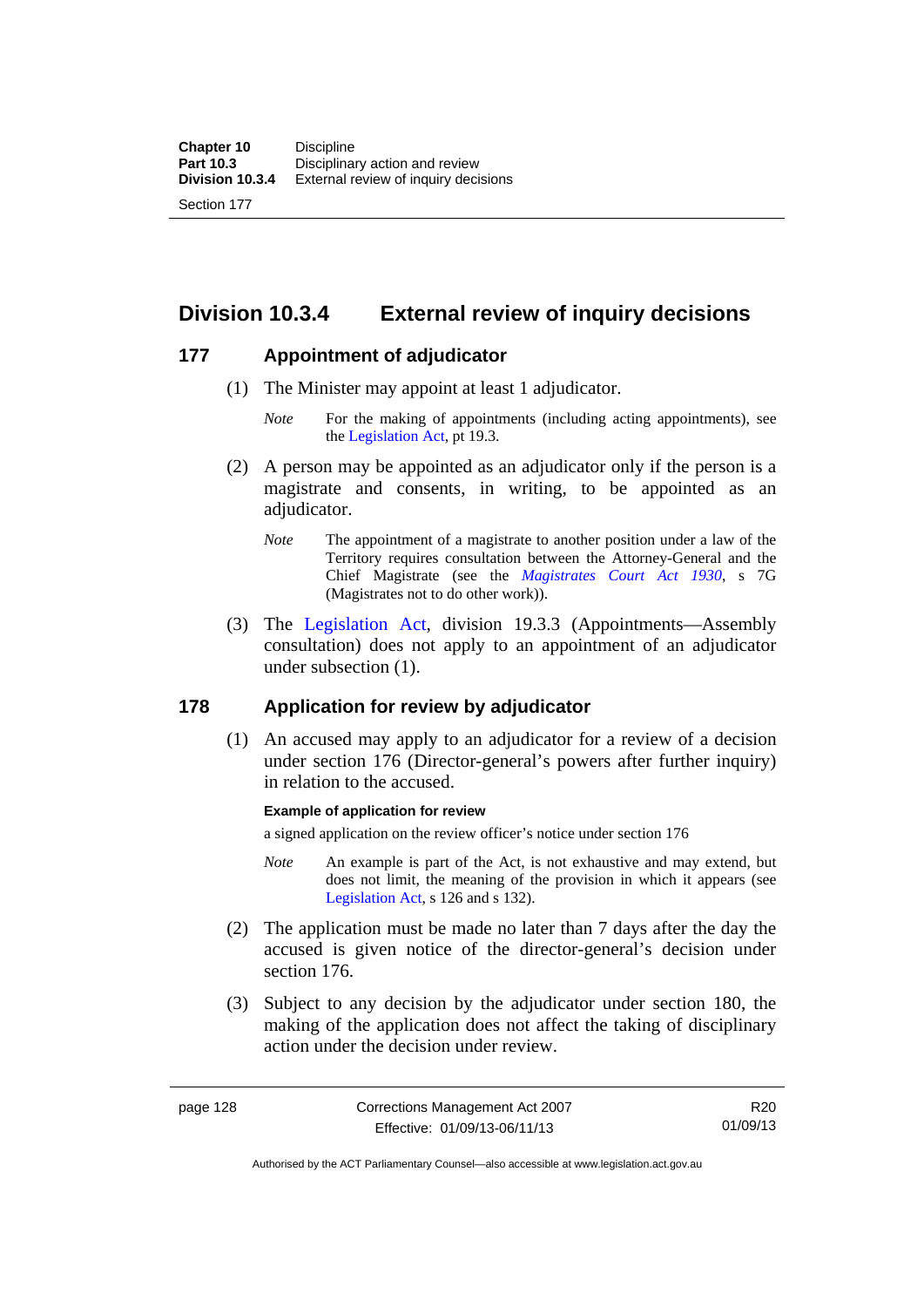#### **179 Review by adjudicator**

- (1) On application under section 178, an adjudicator may—
	- (a) conduct an inquiry to review the director-general's decision; or
	- (b) refuse to review the director-general's decision.

- (2) If the adjudicator refuses to review the director-general's decision, the adjudicator must give the accused prompt written notice of the refusal, including—
	- (a) a statement of the reasons for the refusal; and
	- (b) notice that a person aggrieved by the decision may apply for a review of the decision under the *[Administrative Decisions](http://www.legislation.act.gov.au/a/alt_a1989-33co)  [\(Judicial Review\) Act 1989](http://www.legislation.act.gov.au/a/alt_a1989-33co)*.
	- *Note 1* If a form is approved under s 228 for the notice, the form must be used.
	- *Note 2* For the meaning of a statement of reasons, see the [Legislation Act,](http://www.legislation.act.gov.au/a/2001-14) s 179.
	- *Note 3* Under the *[Administrative Decisions \(Judicial Review\) Act 1989](http://www.legislation.act.gov.au/a/alt_a1989-33co)*, a person aggrieved by an administrative decision made under an enactment may apply to the Supreme Court for a review of the decision. Subject to any order of the Court, the making of the application does not affect the operation of the decision or prevent its implementation (see that Act, s 16).

#### **180 Adjudicator's powers after review**

- (1) After completing a review under section 179, the adjudicator may—
	- (a) confirm the decision under review; or
	- (b) exercise any function of the director-general under section 176 in relation to the accused, either by—
		- (i) amending the decision under review; or

*Note* Ch 11 (Disciplinary inquiries) applies in relation to an inquiry under this division (see s 190).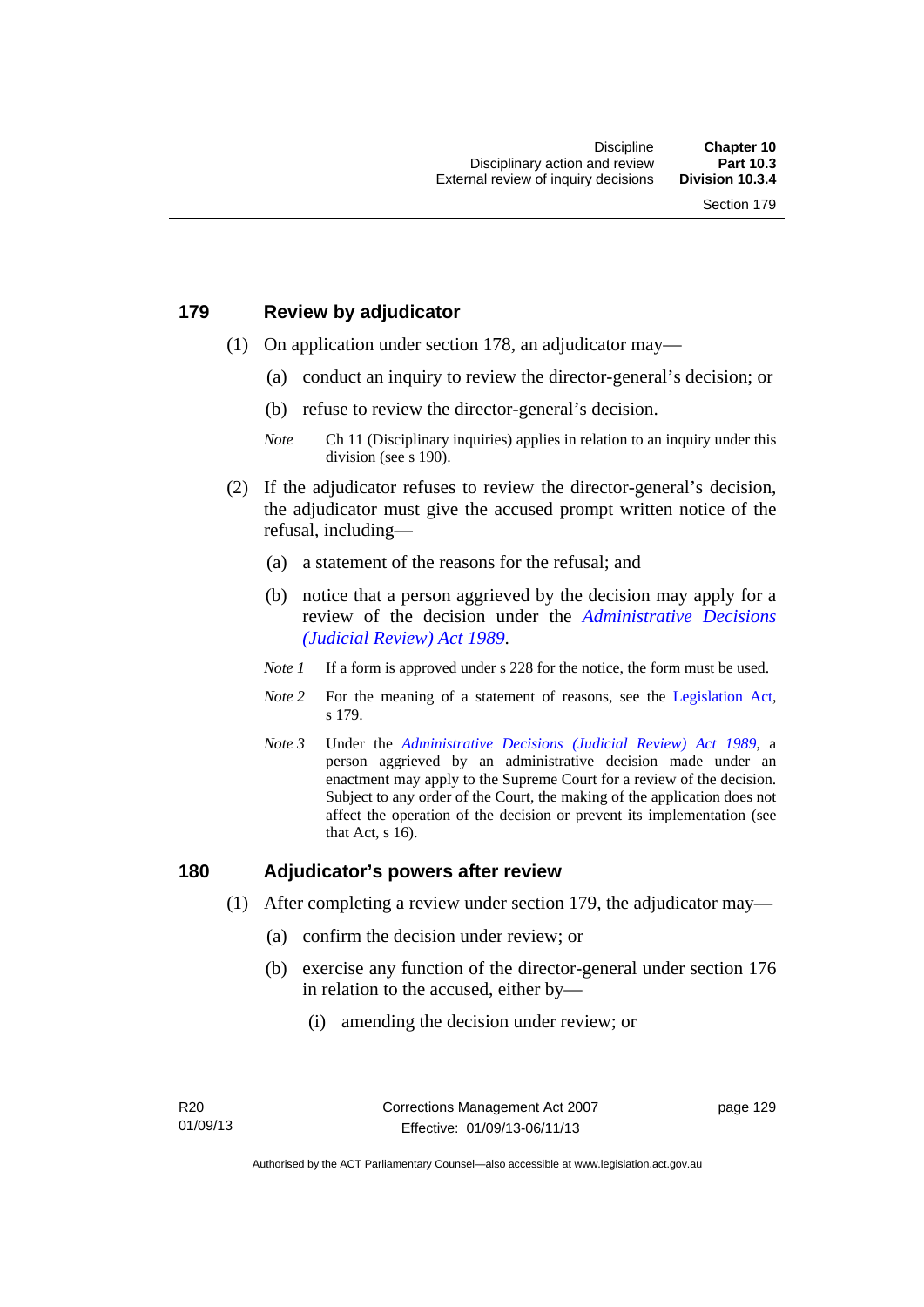- (ii) setting aside the decision under review and making a decision in substitution for the decision set aside.
- (2) The adjudicator must give the accused prompt written notice of the adjudicator's decision under this section, including—
	- (a) a statement of the reasons for the decision; and
	- (b) notice that a person aggrieved by the decision may apply for a review of the decision under the *[Administrative Decisions](http://www.legislation.act.gov.au/a/alt_a1989-33co)  [\(Judicial Review\) Act 1989](http://www.legislation.act.gov.au/a/alt_a1989-33co)*.
	- *Note 1* If a form is approved under s 228 for the notice, the form must be used.
	- *Note* 2 For the meaning of a statement of reasons, see the [Legislation Act,](http://www.legislation.act.gov.au/a/2001-14) s 179.
	- *Note 3* Under the *[Administrative Decisions \(Judicial Review\) Act 1989](http://www.legislation.act.gov.au/a/alt_a1989-33co)*, a person aggrieved by an administrative decision made under an enactment may apply to the Supreme Court for a review of the decision. Subject to any order of the Court, the making of the application does not affect the operation of the decision or prevent its implementation (see that Act, s 16).

## **Division 10.3.5 Disciplinary action**

#### **181 Application—div 10.3.5**

This division applies to a detainee against whom disciplinary action may be taken under this chapter.

#### **182 Meaning of** *relevant presiding officer***—div 10.3.5**

In this division:

*relevant presiding officer* means any of the following:

- (a) a presiding officer under division 10.3.1 (Disciplinary action with accused's consent);
- (b) a presiding officer under division 10.3.2 (Internal disciplinary inquiry);

Authorised by the ACT Parliamentary Counsel—also accessible at www.legislation.act.gov.au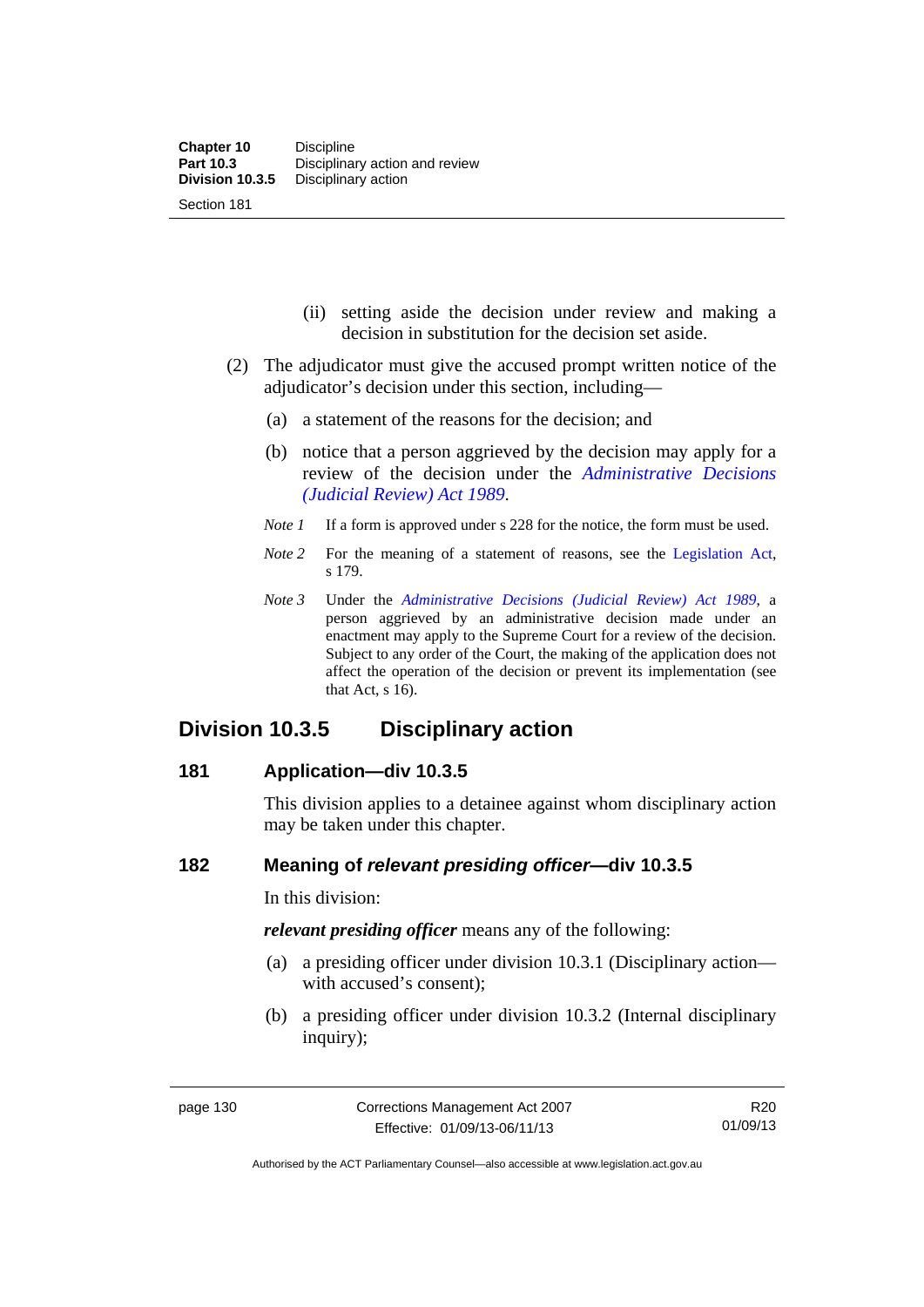- (c) the director-general under division 10.3.3 (Internal review of inquiry decision);
- (d) an adjudicator under division 10.3.4 (External review of inquiry decisions).

#### **183 Disciplinary action by relevant presiding officer**

- (1) As disciplinary action against a detainee, a relevant presiding officer may do 1 or more of the following (each of which is *disciplinary action*):
	- (a) warn the detainee about committing a disciplinary breach;
	- (b) reprimand the detainee;
	- (c) impose an administrative penalty, or a combination of administrative penalties, on the detainee;
	- (d) give the detainee a direction under section 185 (Reparation).
- (2) The relevant presiding officer must ensure that the disciplinary action against a detainee for a disciplinary breach is proportionate to the breach.
- (3) Without limiting section 14 (Corrections policies and operating procedures), the director-general must make a corrections policy and operating procedure providing for matters to be considered when deciding whether disciplinary action is proportionate to a disciplinary breach.

#### **184 Administrative penalties**

Each of the following is an *administrative penalty*:

- (a) a financial penalty not exceeding \$500;
- (b) a withdrawal of privileges for not longer than 180 days;
- (c) a requirement to perform extra work;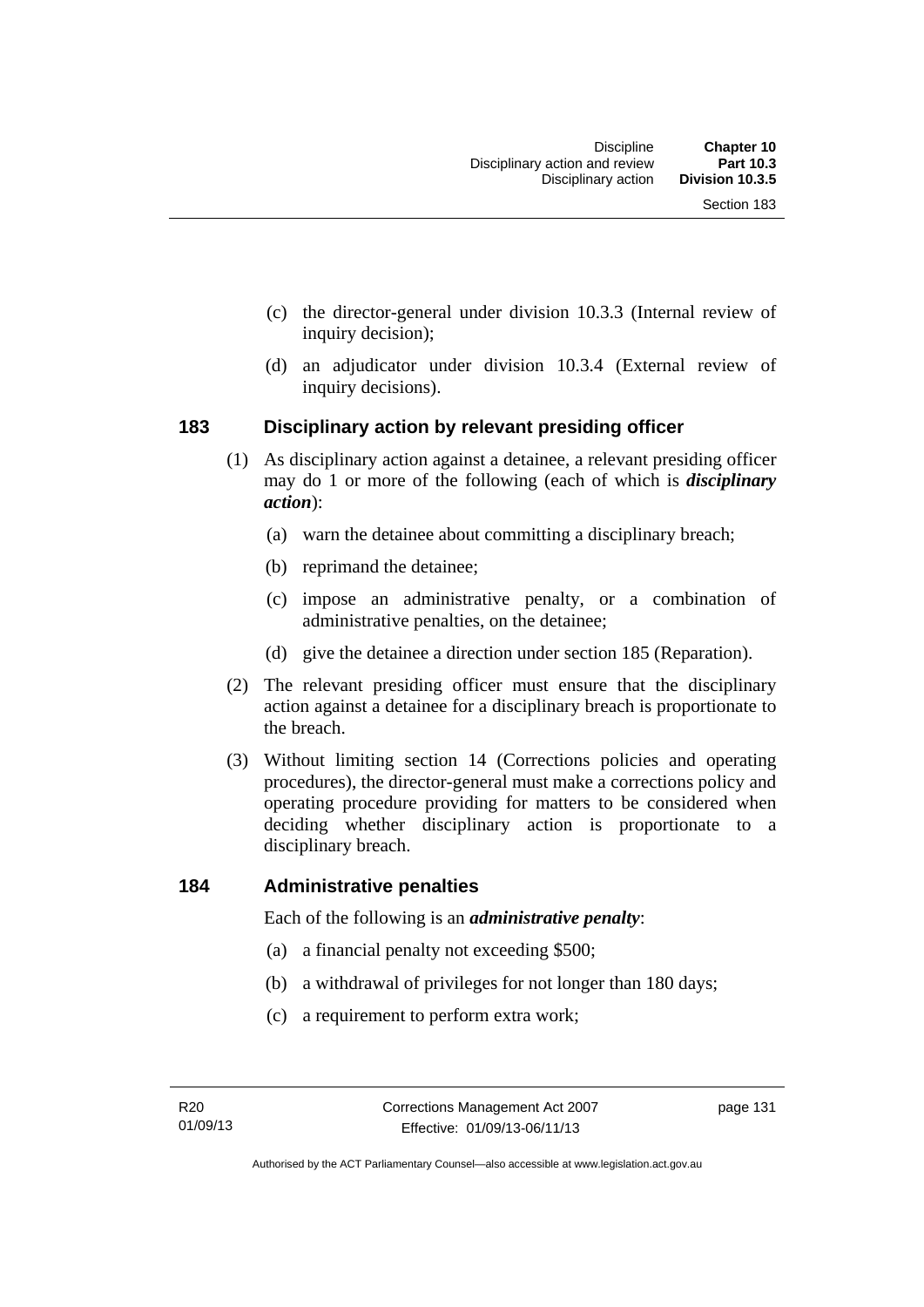(d) separate confinement for 1 of the following:

- $(i)$  3 days;
- $(ii)$  7 days;
- $(iii)$  28 days;
- (e) anything declared by regulation to be an administrative penalty.

#### **185 Reparation**

- (1) This section applies if a relevant presiding officer finds that—
	- (a) a charge for a disciplinary breach by a detainee is proven; and
	- (b) a person (the *injured person*) suffered loss as a direct result of the breach.
- (2) The relevant presiding officer may direct the detainee to make reparation for the injured person's loss by payment of an amount or otherwise.
- (3) An amount directed to be paid must not exceed—
	- (a) \$100; or
	- (b) if a higher amount is prescribed by regulation—the prescribed amount.
- (4) An amount payable under a direction is payable out of any money held by the director-general for the detainee.
- (5) In this section:

*loss*—

- (a) see the [Criminal Code](http://www.legislation.act.gov.au/a/2002-51), section 300; and
- (b) includes out-of-pocket or other expense incurred.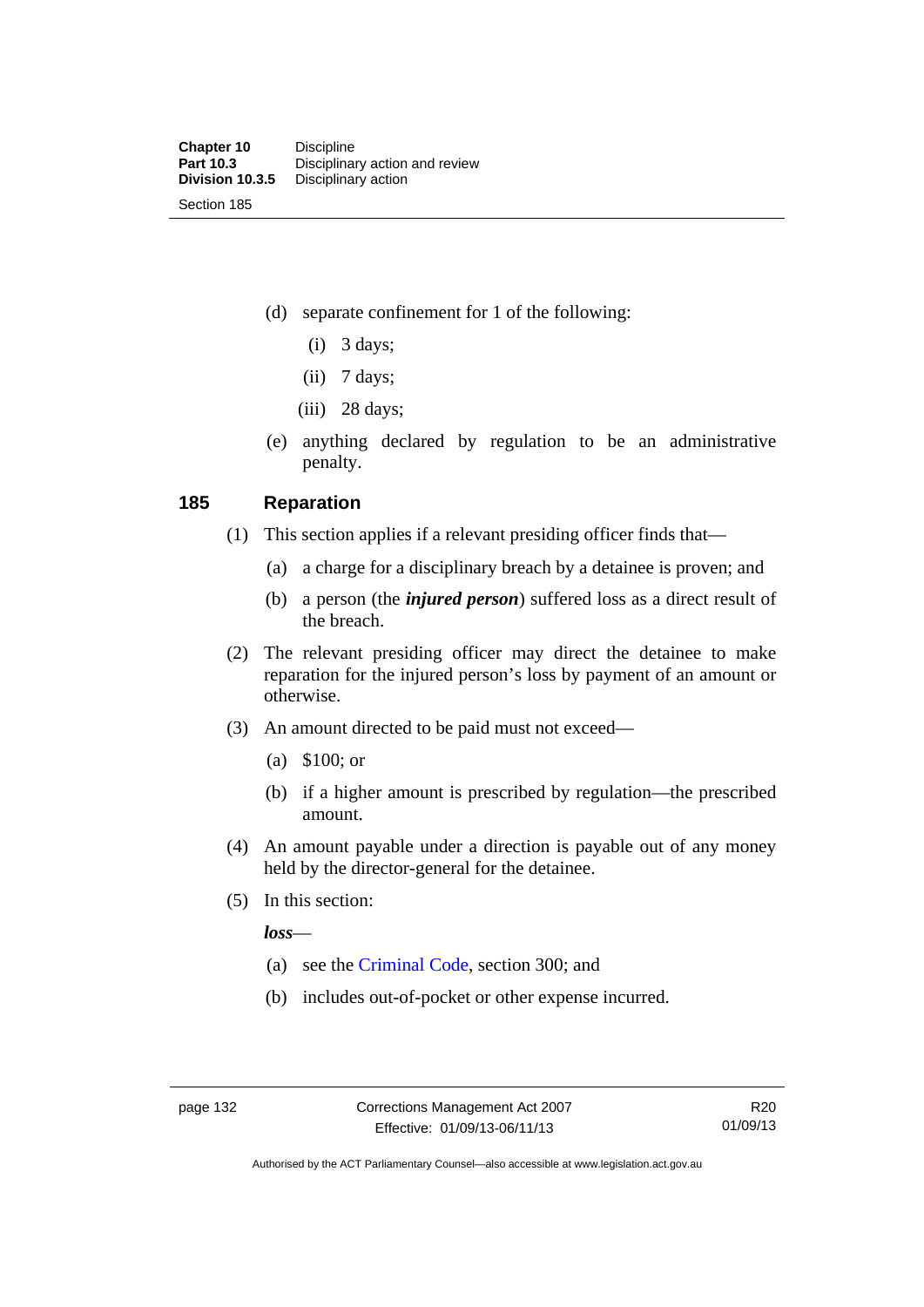### **186 Maximum administrative penalties**

- (1) This section applies if—
	- (a) a detainee is charged with 2 or more disciplinary breaches; and
	- (b) the charges arise out of the same conduct.
- (2) The total of the administrative penalties imposed for the breaches must not, for any particular kind of penalty, be more than the maximum penalty that may be imposed for any 1 of those breaches.

## **187 Separate confinement conditions**

- (1) This section applies if separate confinement is imposed on a detainee as an administrative penalty for a disciplinary breach.
- (2) The director-general must ensure that—
	- (a) a doctor appointed under section 21 (Doctors—health service appointments) examines the detainee as soon as practicable after the separate confinement starts and ends; and
	- (b) a corrections officer monitors the detainee's condition in separate confinement at least daily.

#### **188 Privileges and entitlements—impact of discipline**

To remove any doubt—

- (a) anything expressed in chapter 6 (Living conditions at correctional centres) to be an entitlement for this chapter is not affected by anything that happens under this chapter, including—
	- (i) investigative segregation; and
	- (ii) disciplinary action; and
- (b) anything else mentioned in chapter 6 is, for this chapter, a privilege.

page 133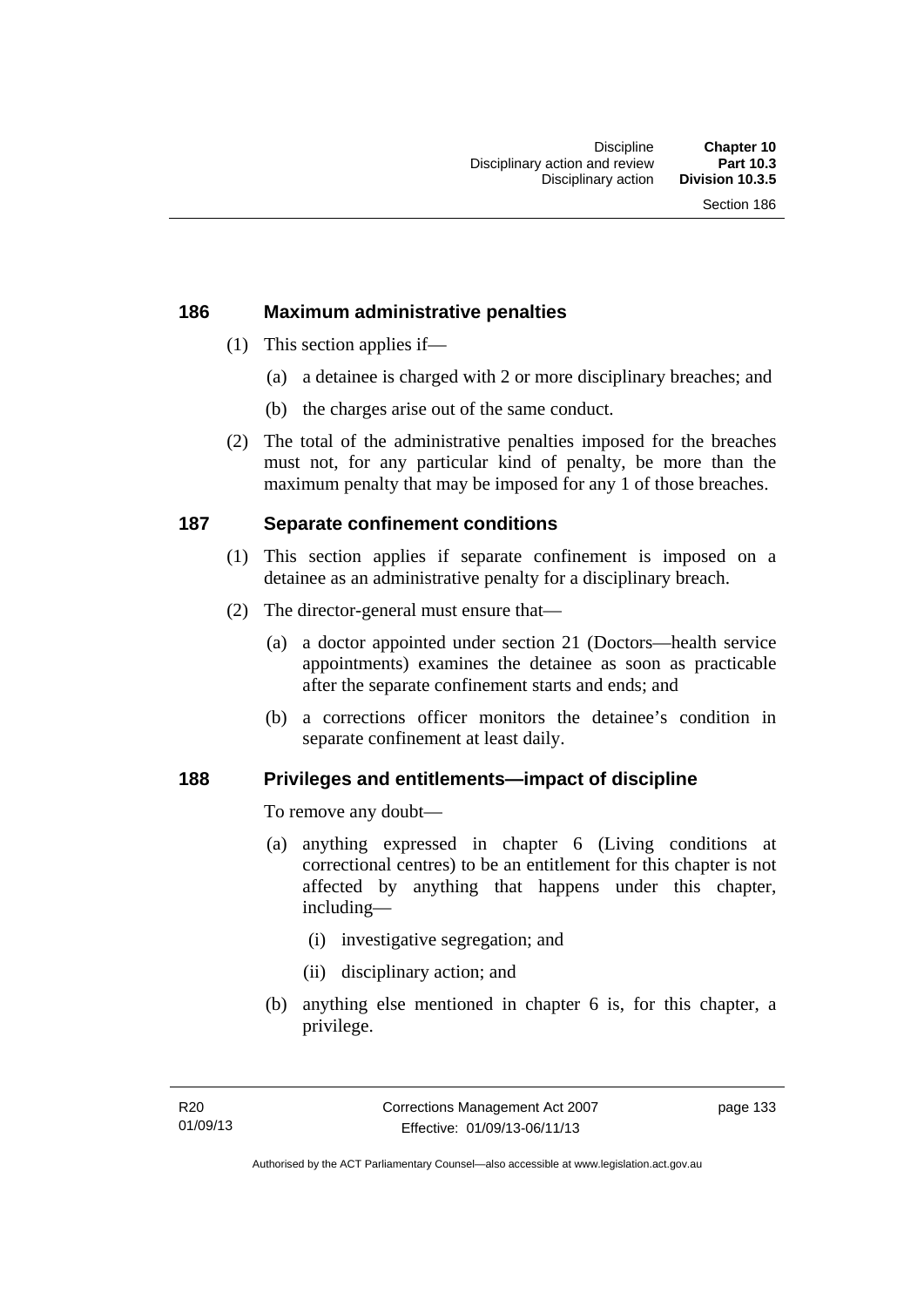#### **189 Record of disciplinary action**

- (1) The director-general must keep a record of any disciplinary action taken against a detainee.
- (2) The record must include details of the following:
	- (a) the detainee's name;
	- (b) the disciplinary breach;
	- (c) a brief statement of the conduct to which the disciplinary breach applies and when, or the period during which, it happened;
	- (d) the disciplinary action taken against the detainee;
	- (e) anything else prescribed by regulation.
- (3) The record must also include details of any finding by a relevant presiding officer that a disciplinary breach is proven against the detainee if the relevant presiding officer decides not to take disciplinary action against the detainee.
- (4) The record must be available for inspection under chapter 7 (Inspection of correctional centres).

Authorised by the ACT Parliamentary Counsel—also accessible at www.legislation.act.gov.au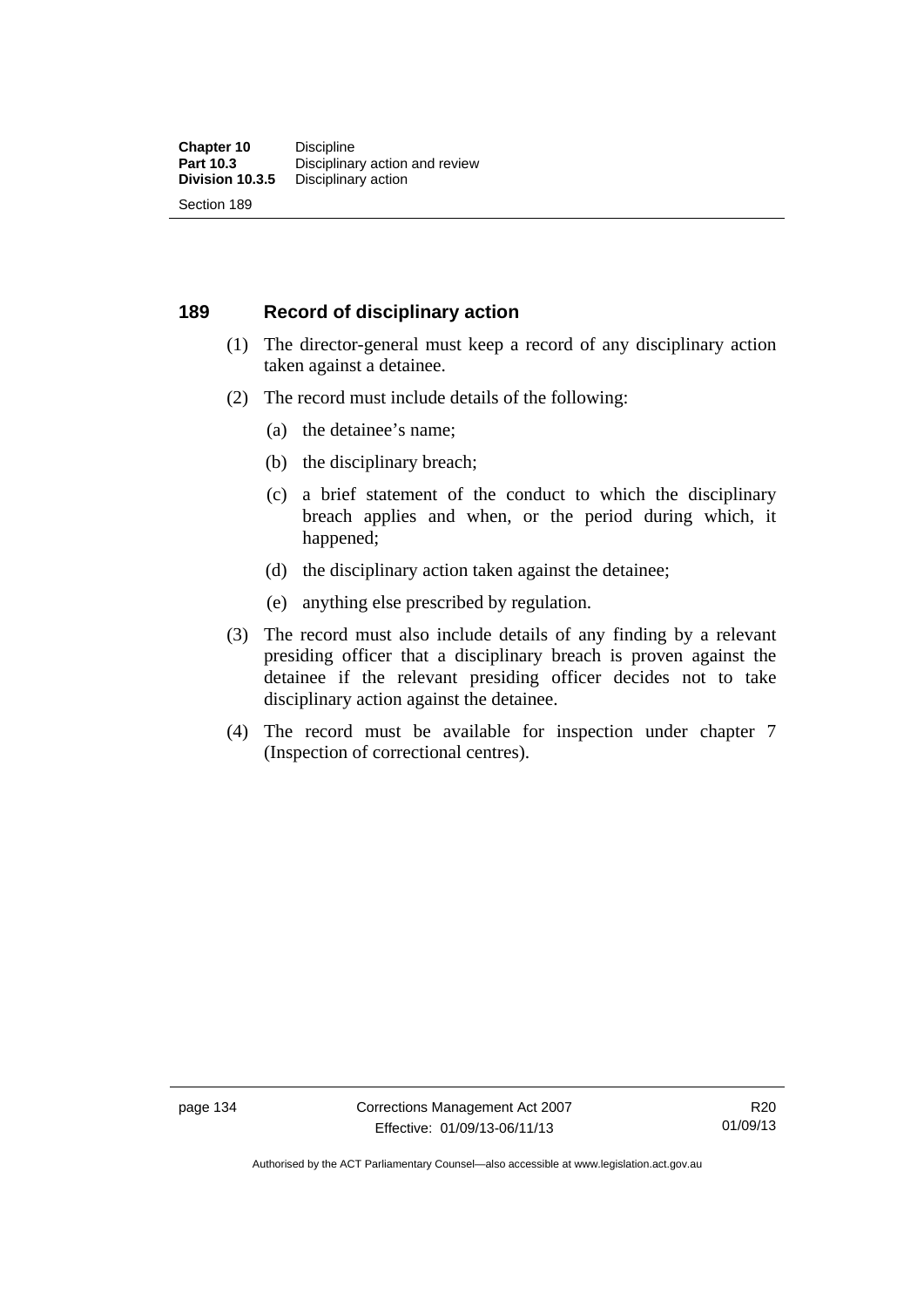# **Chapter 11 Disciplinary inquiries**

## **Part 11.1 Conduct of disciplinary inquiries—general**

## **190 Application—ch 11**

This chapter applies to an inquiry under any of the following:

- (a) division 10.3.2 (Internal disciplinary inquiry);
- (b) division 10.3.3 (Internal review of inquiry decision);
- (c) division 10.3.4 (External review of inquiry decisions).

## **191 Meaning of** *presiding officer—***ch 11**

In this chapter:

*presiding officer*, for an inquiry, means the relevant presiding officer under division 10.3.5 (Disciplinary action) for the inquiry.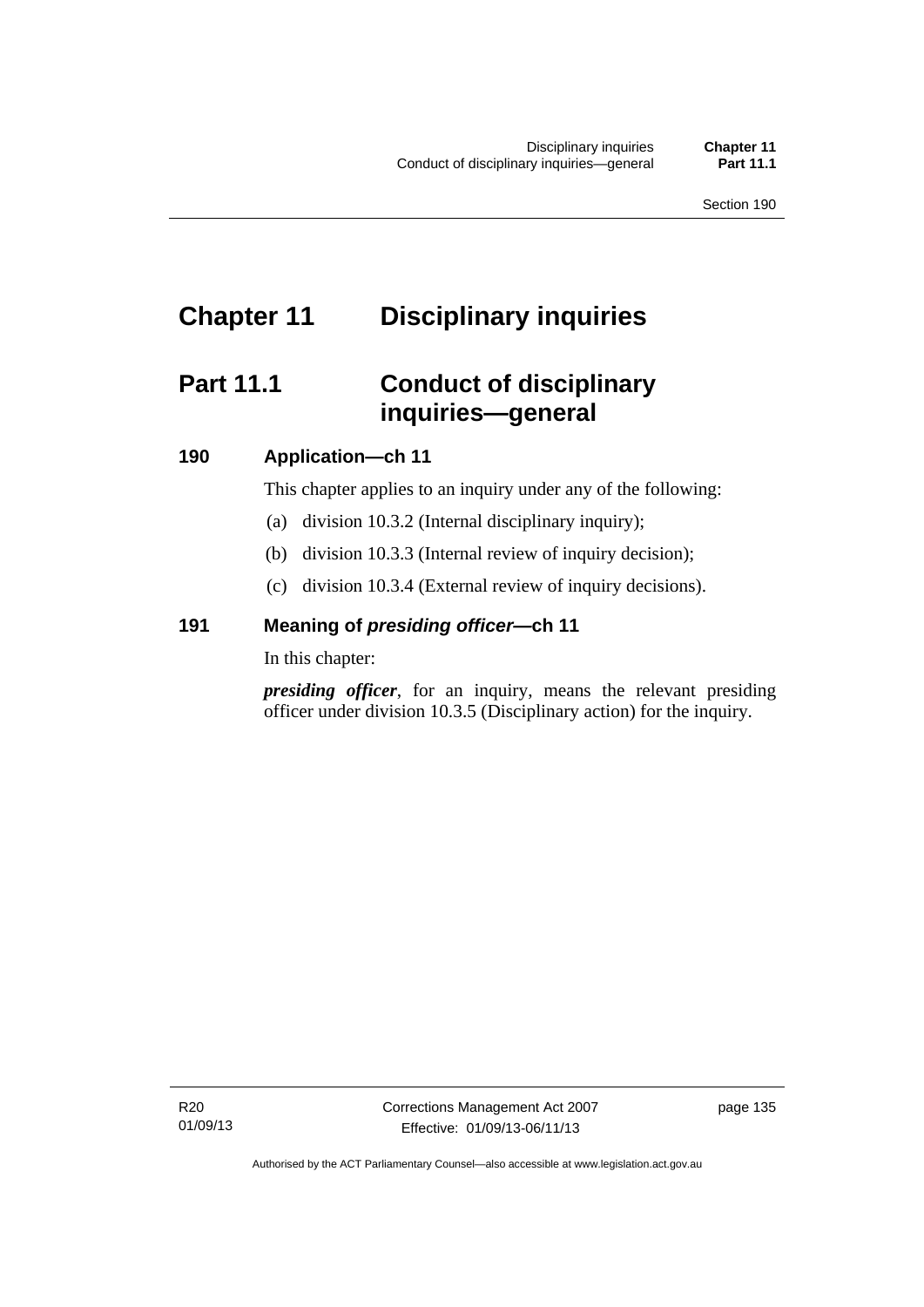Section 192

# **Part 11.2 Disciplinary inquiry procedures**

### **192 Nature of disciplinary inquiries**

- (1) To remove any doubt, an inquiry is an administrative process.
- (2) At an inquiry—
	- (a) the rules of natural justice apply; and
	- (b) the laws of evidence do not apply; and
	- (c) evidence must not be given on oath or by affidavit; and
	- (d) the question whether a detainee has committed a disciplinary breach must be decided on the balance of probabilities.

### **193 Application of Criminal Code, ch 7**

To remove any doubt, an inquiry is not a legal proceeding for the [Criminal Code](http://www.legislation.act.gov.au/a/2002-51), chapter 7 (Administration of justice offences).

*Note* That chapter includes offences (eg perjury, falsifying evidence, failing to attend and refusing to be sworn) applying in relation to an inquiry.

#### **194 Notice of disciplinary inquiry etc**

- (1) The presiding officer for an inquiry in relation to an accused must give the accused written notice of the inquiry.
- (2) The notice must include the following:
	- (a) a statement about where and when the inquiry is to start;
	- (b) details of the disciplinary charge or disciplinary action to which the inquiry relates:
	- (c) the closing date for the accused to give the presiding officer submissions to the inquiry;
	- (d) a statement about the effect of section 192 (Nature of disciplinary inquiries);

R20 01/09/13

Authorised by the ACT Parliamentary Counsel—also accessible at www.legislation.act.gov.au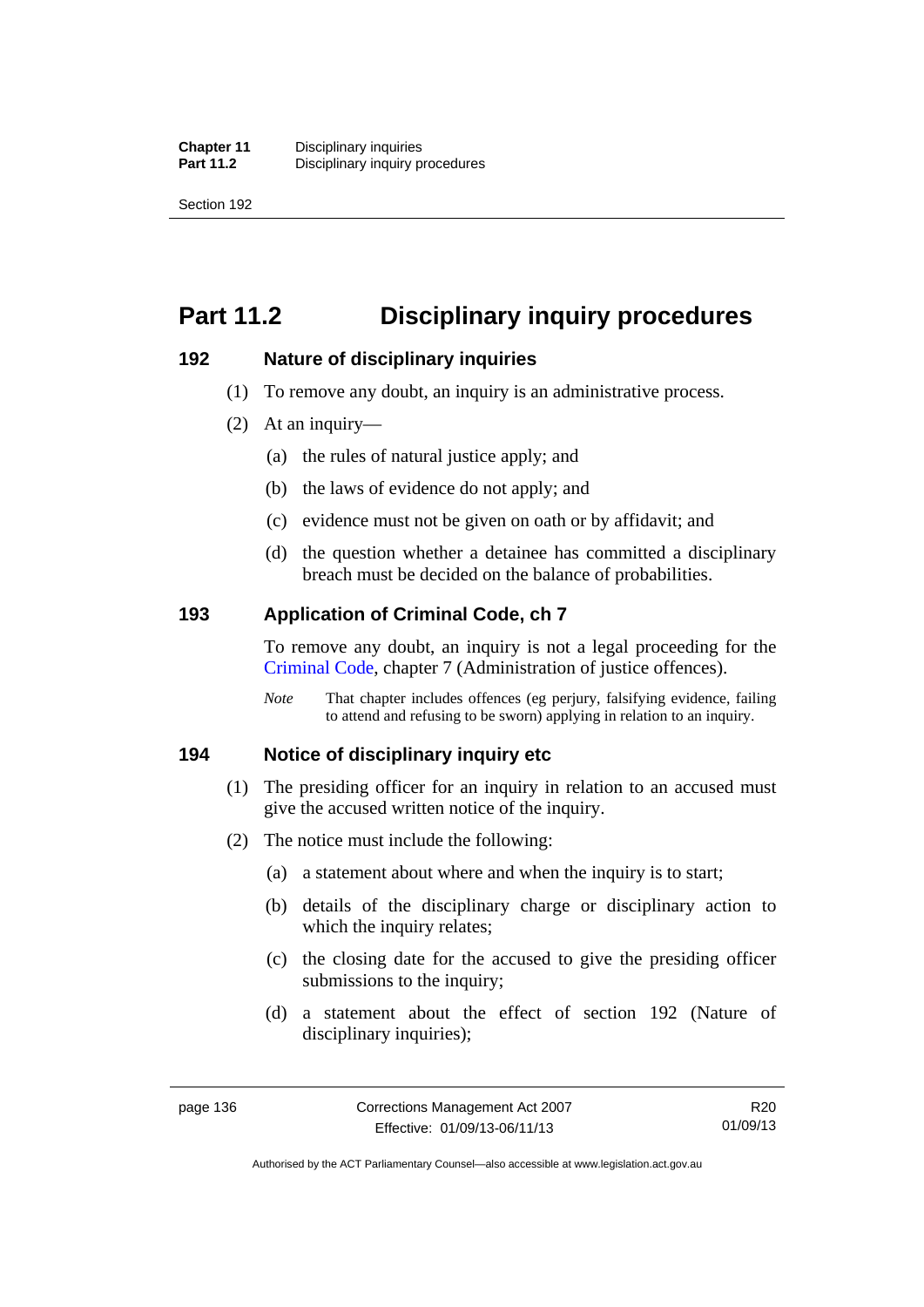- (e) a statement about the effect of subsections (3) and (4);
- (f) a statement to the effect that the presiding officer may hold a hearing for the inquiry in accordance with part 11.3 (Disciplinary hearing procedures).
- (3) The accused may make submissions to the presiding officer for the inquiry in any form acceptable to the presiding officer.

#### **Example of acceptable form**

an audio recording or a document written for a detainee

- *Note* An example is part of the Act, is not exhaustive and may extend, but does not limit, the meaning of the provision in which it appears (see [Legislation Act,](http://www.legislation.act.gov.au/a/2001-14) s 126 and s 132).
- (4) The presiding officer must consider any submission given to the presiding officer by the accused before the closing date for submissions stated in the notice of the inquiry given to the accused.

#### **195 Conduct of disciplinary inquiries**

- (1) An inquiry must be conducted with as little formality and technicality, and as quickly as the requirements of this Act and a proper consideration of the charge allow.
- (2) The presiding officer at an inquiry may hold a hearing for the inquiry.
- (3) A hearing for an inquiry must be held in accordance with part 11.3.
- (4) Proceedings at an inquiry are not open to the public, unless the presiding officer decides otherwise in a particular case.
- (5) A decision of the presiding officer at an inquiry is not invalid only because of any informality or lack of form.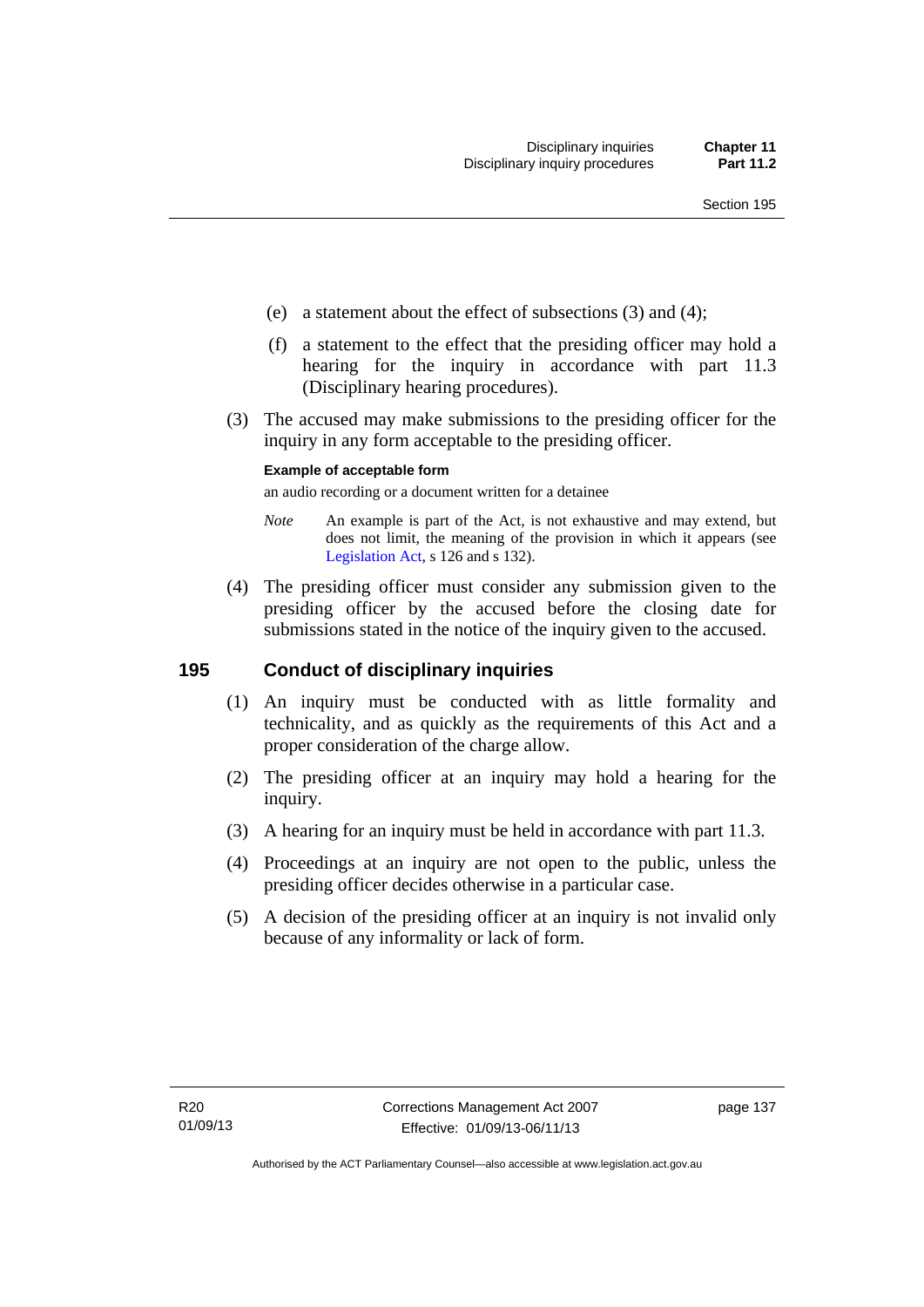Section 196

#### **196 Presiding officer may require official reports**

- (1) For an inquiry, the presiding officer may, by written notice given to any of the following, require the person to give the presiding officer a written report about the accused:
	- (a) the director-general;
	- (b) if the accused has been detained at a NSW correctional centre—the commissioner of corrective services under the *[Crimes \(Administration of Sentences\) Act 1999](http://www.legislation.nsw.gov.au/maintop/view/inforce/act+93+1999+cd+0+N)* (NSW);
	- (c) the director of public prosecutions;
	- (d) a corrections officer;
	- (e) a public servant.
- (2) The person given the notice must comply with it.

### **197 Presiding officer may require information and documents**

- (1) For an inquiry, the presiding officer may, by written notice given to a person, require the person—
	- (a) to provide stated information to the presiding officer relevant to the inquiry; or
	- (b) to produce to the presiding officer a stated document or thing relevant to the inquiry.
- (2) This section does not require a person to give information, or produce a document or other thing, to the presiding officer if the Minister certifies in writing that giving the information, or producing the document or other thing—
	- (a) may endanger a detainee or anyone else; or
	- (b) is contrary to the public interest.
	- *Note* The [Legislation Act,](http://www.legislation.act.gov.au/a/2001-14) s 170 and s 171 deal with the application of the privilege against self-incrimination and client legal privilege.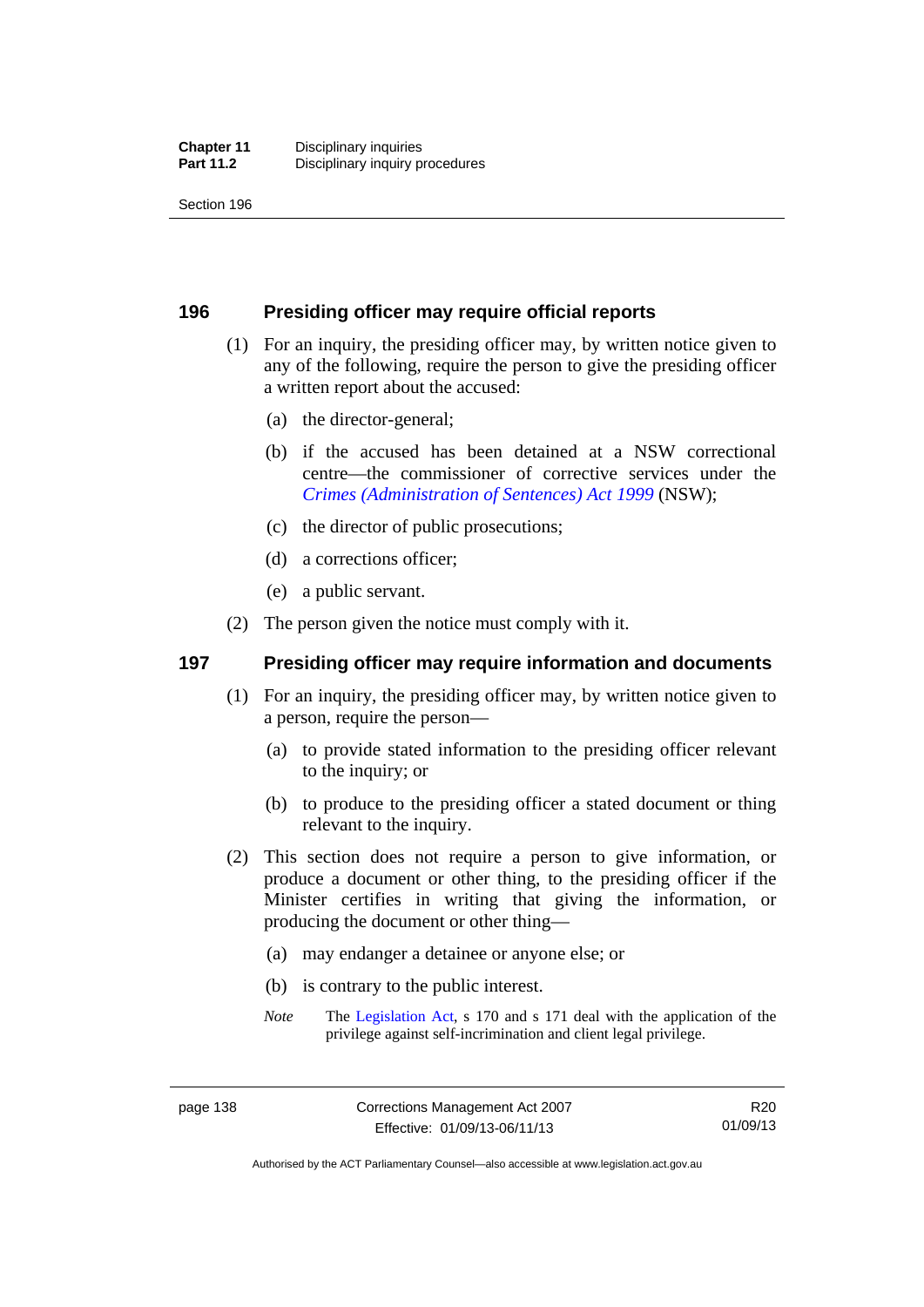#### **198 Possession of inquiry documents etc**

The presiding officer may have possession of a document or other thing produced to the presiding officer for an inquiry for as long as the presiding officer considers necessary for the inquiry.

## **199 Record of inquiry**

The presiding officer for an inquiry must keep a written record of proceedings at the inquiry.

R20 01/09/13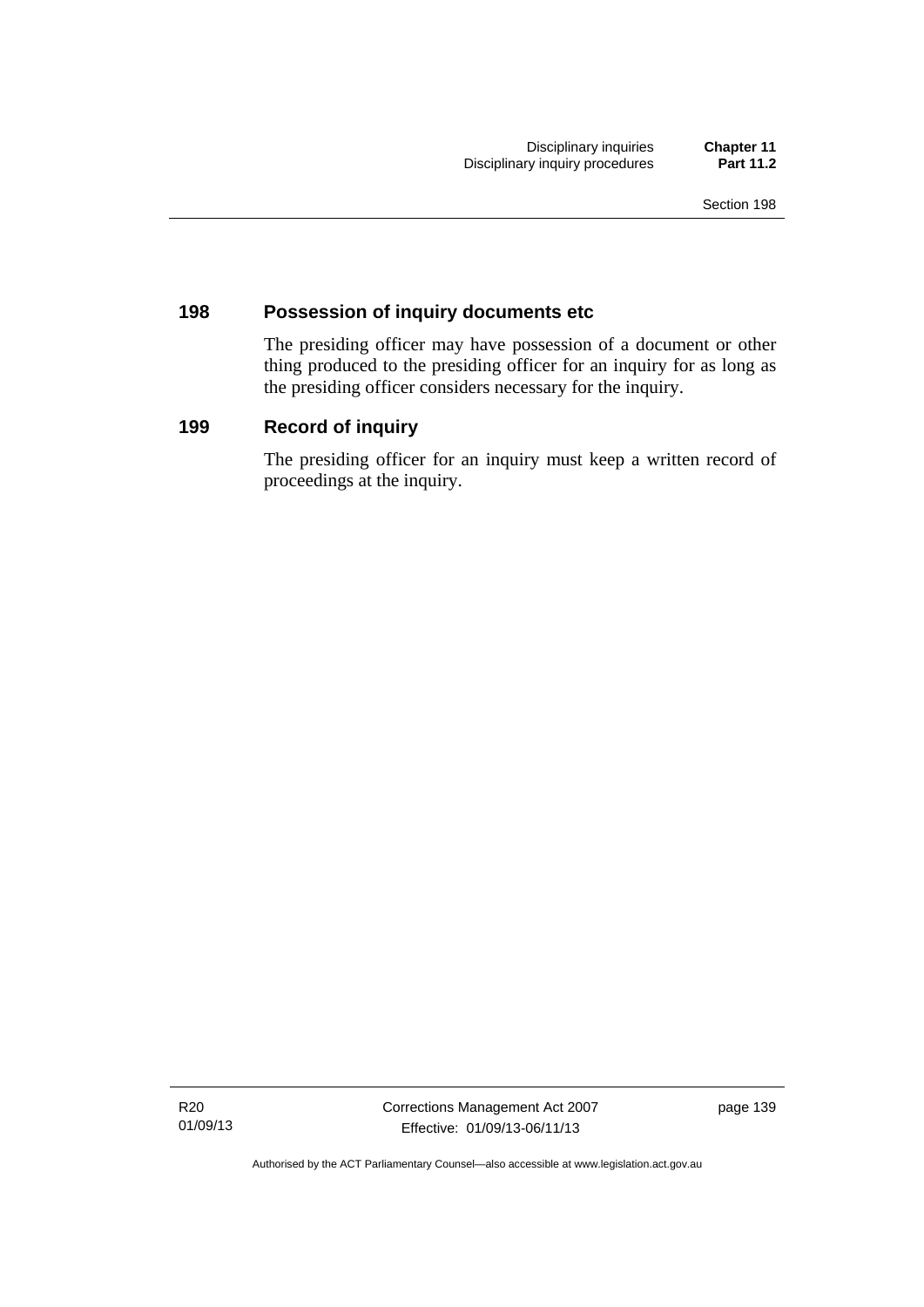Section 200

## **Part 11.3 Disciplinary hearing procedures**

#### **200 Notice of disciplinary hearing**

- (1) The presiding officer for an inquiry must give written notice of a hearing for the inquiry to each of the following:
	- (a) the accused to whom the inquiry relates;
	- (b) the director-general.
- (2) The notice must include the following:
	- (a) a statement about where and when the hearing is to be held;
	- (b) a statement about the accused's entitlements under section 201 and section 202.
- (3) To remove any doubt, the hearing may be held at the correctional centre where the accused is detained.

#### **201 Appearance at disciplinary hearing**

- (1) The accused is entitled to be present at a hearing for an inquiry in relation to the accused.
- (2) For the hearing, the presiding officer may, by written notice given to the accused or anyone else, require the person to appear before the presiding officer, at a stated time and place, to do either or both of the following:
	- (a) answer questions;
	- (b) produce a stated document or other thing relevant to the inquiry.
- (3) A person is taken to have complied with a notice under subsection (2) (b) if the person gives the document or thing to the presiding officer before the time stated in the notice for its production.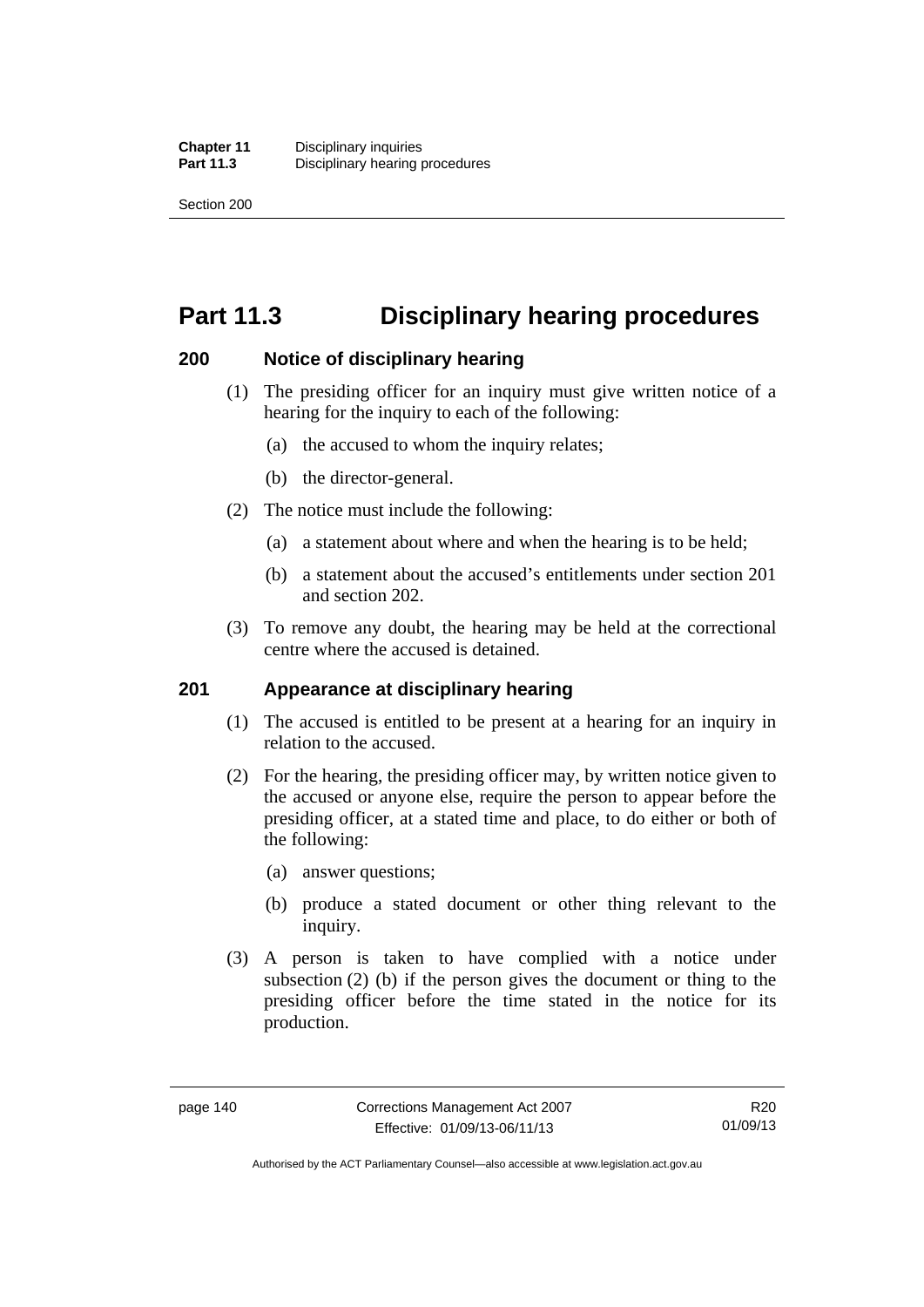- (4) The presiding officer at a hearing for an inquiry may require the accused, or a witness, appearing before the presiding officer to do 1 or more of the following:
	- (a) answer a question relevant to the inquiry;
	- (b) produce a document or other thing relevant to the inquiry.
- (5) The presiding officer at the hearing may disallow a question put to a person if the presiding member considers the question—
	- (a) is unfair, unduly prejudicial or vexatious; or
	- (b) involves an abuse of the inquiry process.
	- *Note* The [Legislation Act,](http://www.legislation.act.gov.au/a/2001-14) s 170 and s 171 deal with the application of the privilege against self-incrimination and client legal privilege.
- (6) The presiding officer may allow a corrections officer or anyone else to be present, and to be heard, at a disciplinary hearing.

#### **202 Rights of accused at disciplinary hearing**

- (1) An accused who appears at a hearing for an inquiry in relation to the accused—
	- (a) is entitled to be heard, to examine and cross-examine witnesses, and to make submissions for the inquiry; and
	- (b) is not entitled to be represented by a lawyer or anyone else, without the presiding officer's consent.
- (2) In deciding whether to grant leave for legal representation, the presiding officer must have regard to the following:
	- (a) the seriousness of the disciplinary breach charged;
	- (b) the administrative penalty likely to be imposed for the disciplinary breach charged;
	- (c) the likely procedural complexities;
	- (d) the accused's capacity for selfrepresentation;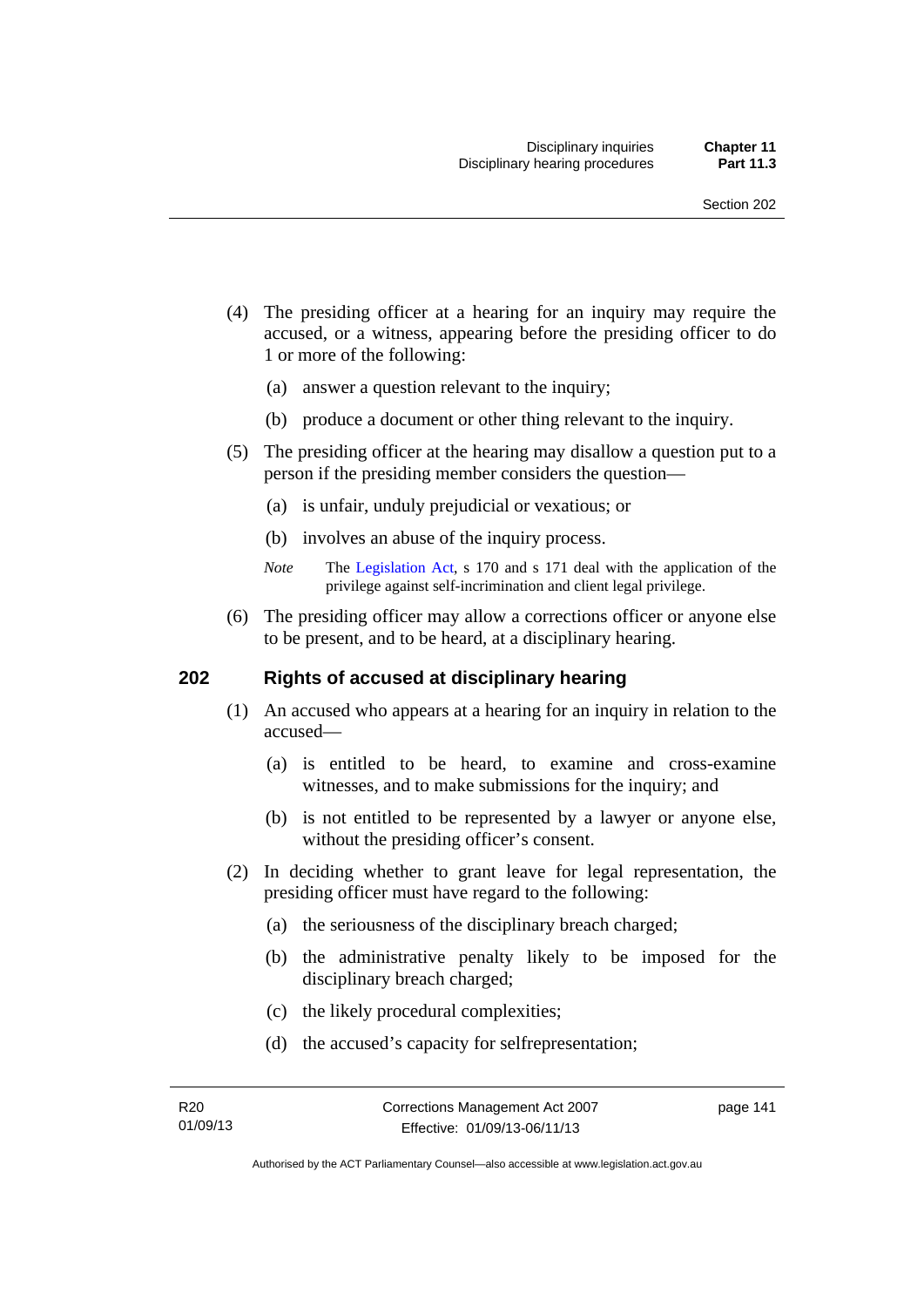Section 203

(e) the need for a fair and prompt resolution of the charge.

#### **Example—par (c)**

the extent of cross-examination that might be required

- *Note* An example is part of the Act, is not exhaustive and may extend, but does not limit, the meaning of the provision in which it appears (see [Legislation Act,](http://www.legislation.act.gov.au/a/2001-14) s 126 and s 132).
- (3) However, the presiding officer may, by written order, exclude the accused from a hearing for the inquiry if the accused—
	- (a) unreasonably interrupts, interferes with or obstructs the hearing; or
	- (b) contravenes a reasonable direction by the presiding officer about the conduct of the hearing.
- (4) If the accused fails to attend a hearing for the inquiry, the presiding officer may conduct the hearing, and make a decision on the charge, in the accused's absence.

### **203 Appearance at disciplinary hearing—audiovisual or audio link**

- (1) This section applies if, in relation to a hearing for an inquiry, or part of the hearing, the presiding officer has given a direction under either of the following sections of the *[Evidence \(Miscellaneous](http://www.legislation.act.gov.au/a/1991-34)  [Provisions\) Act 1991](http://www.legislation.act.gov.au/a/1991-34)*:
	- (a) section 20 (1) (Territory courts may take evidence and submissions from participating States);
	- (b) section 32 (1) (Territory courts may take evidence and submissions from place other than participating State).
- (2) A person may appear and take part in the hearing in accordance with the direction, if the person—
	- (a) is required or entitled to appear personally, whether as the accused or as a witness; or

Authorised by the ACT Parliamentary Counsel—also accessible at www.legislation.act.gov.au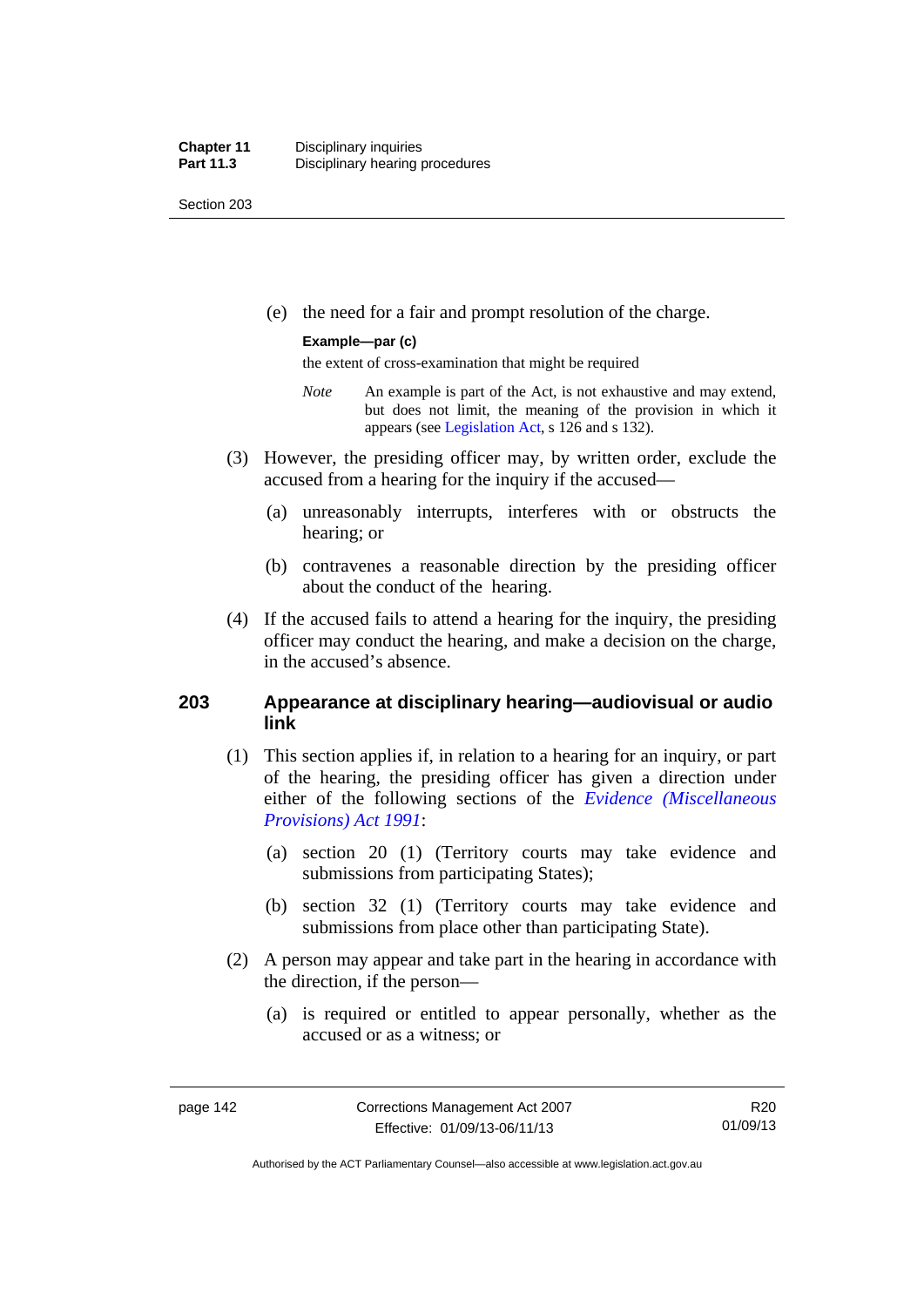- (b) is entitled to appear for someone else.
- (3) A person who appears at the hearing under this section is taken to be before the presiding officer.

R20 01/09/13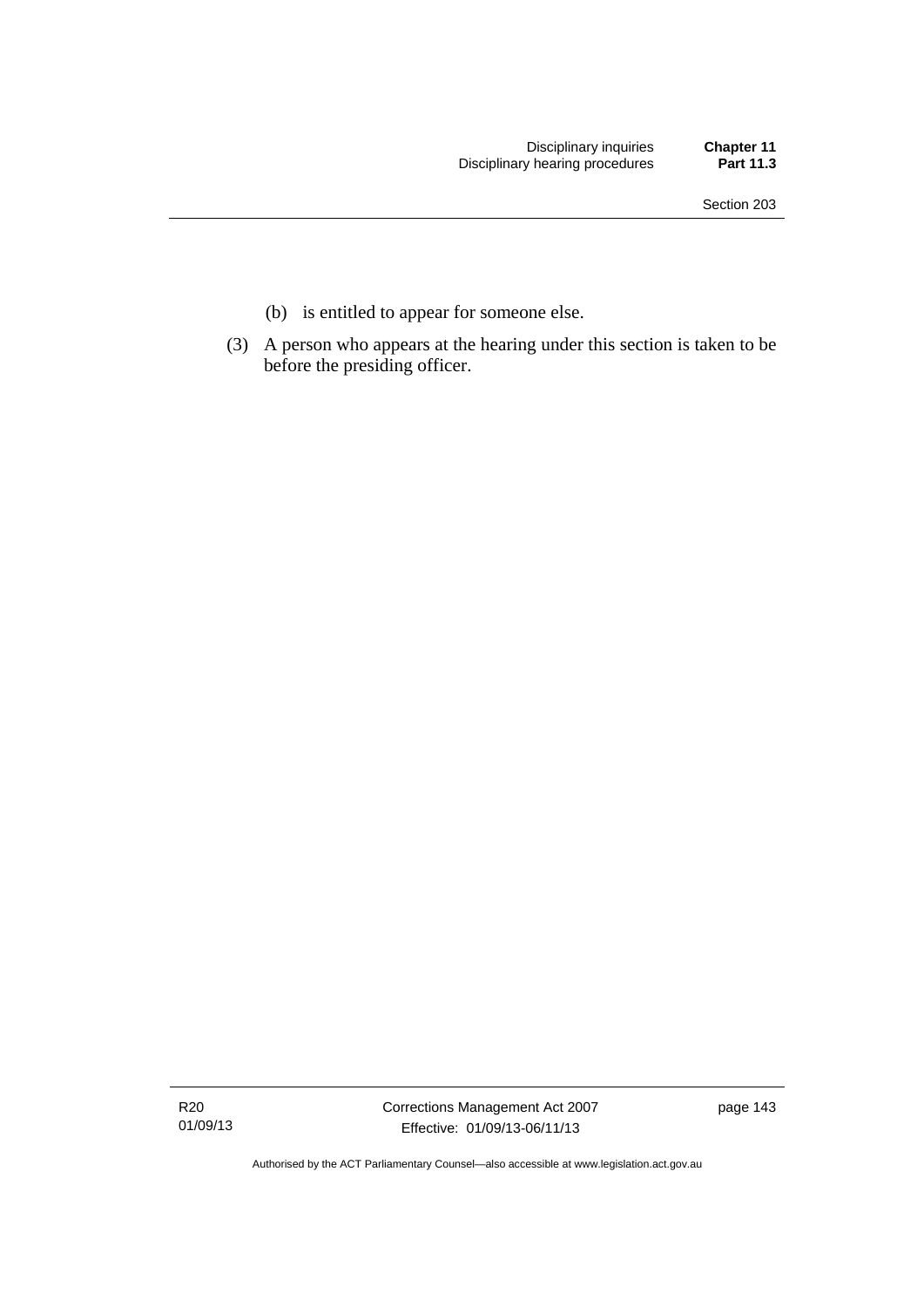**Chapter 12** Full-time detainees—leave **Part 12.1** Local leave

Section 204

## **Chapter 12 Full-time detainees—leave**

## **Part 12.1 Local leave**

#### **204 Local leave directions**

 (1) The director-general may direct that a full-time detainee be taken from a correctional centre to any place in the ACT for any purpose the director-general considers appropriate.

#### **Example**

a direction that a detainee be taken to a place to assist police or a criminal justice entity in relation to the administration of justice

- *Note 1* An example is part of the Act, is not exhaustive and may extend, but does not limit, the meaning of the provision in which it appears (see [Legislation Act,](http://www.legislation.act.gov.au/a/2001-14) s 126 and s 132).
- *Note 2* Power given under an Act to make a statutory instrument (including a direction) includes power to amend or revoke the instrument (see [Legislation Act,](http://www.legislation.act.gov.au/a/2001-14) s 46 (1)).
- (2) The direction is subject to the following conditions:
	- (a) any condition prescribed by regulation;
	- (b) any other condition, consistent with the conditions (if any) prescribed by regulation, that—
		- (i) the director-general believes, on reasonable grounds, is necessary and reasonable; and
		- (ii) is stated in the permit.

#### **Example of condition stated in direction**

a condition that an escort officer escorts the detainee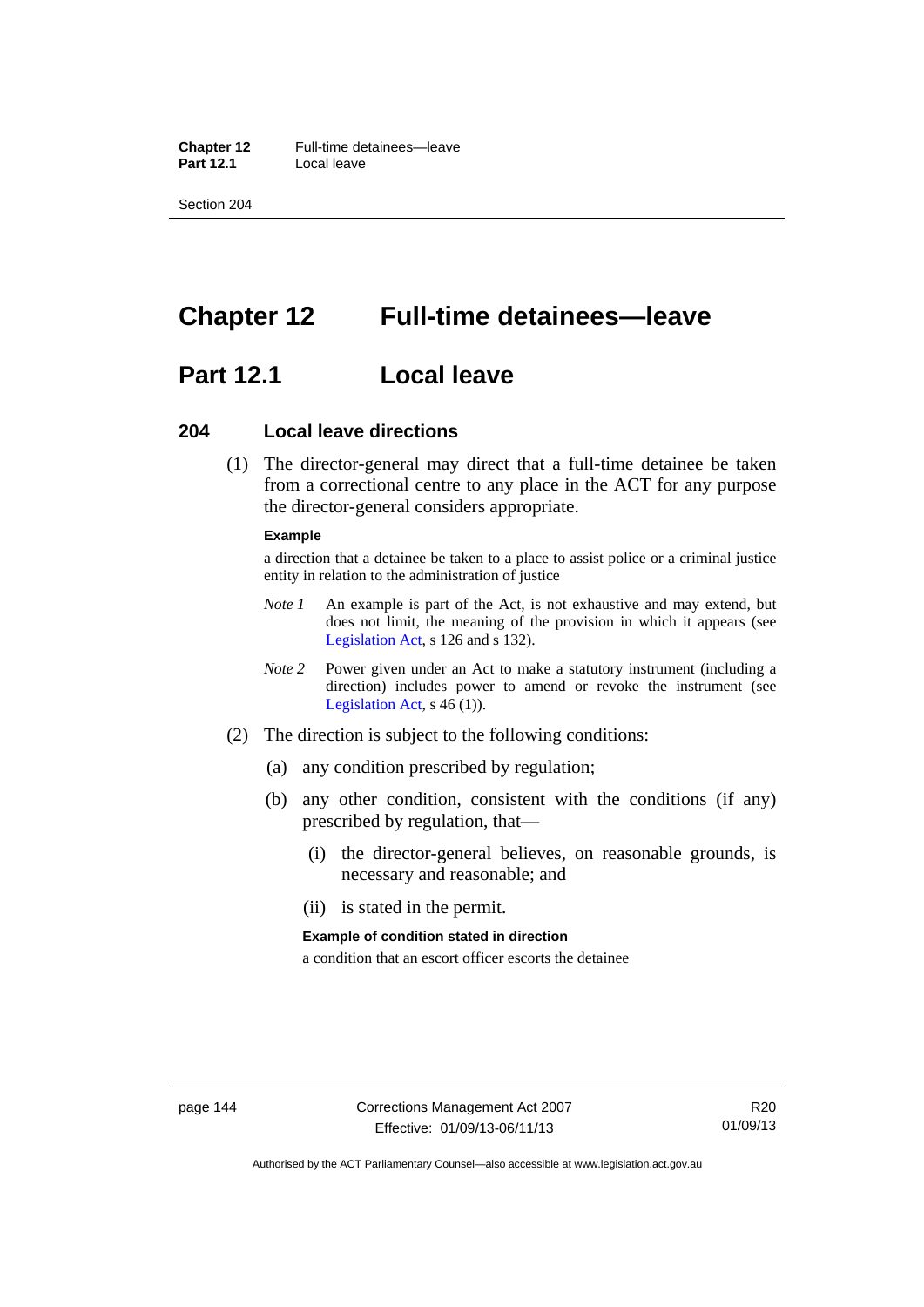#### **205 Local leave permits**

 (1) The director-general may give a full-time detainee a written permit (a *local leave permit*) to be absent from a correctional centre for any purpose the director-general considers appropriate.

#### **Examples of purposes**

- 1 to attend a health or rehabilitation service
- 2 to take part in work or work-related activities
- 3 for compassionate reasons
- *Note 1* An example is part of the Act, is not exhaustive and may extend, but does not limit, the meaning of the provision in which it appears (see [Legislation Act,](http://www.legislation.act.gov.au/a/2001-14) s 126 and s 132).
- *Note* 2 If a form is approved under s 228 for this provision, the form must be used.
- *Note 3* Power given under an Act to make a statutory instrument (including a direction) includes power to amend or revoke the instrument (see [Legislation Act,](http://www.legislation.act.gov.au/a/2001-14)  $s$  46 (1)).
- (2) The permit must include the following:
	- (a) the purpose for which the leave is granted;
	- (b) the period, not longer than 7 days, for which leave is granted.
- (3) The permit is subject to the following conditions:
	- (a) any condition prescribed by regulation;
	- (b) any other condition, consistent with the conditions (if any) prescribed by regulation, that—
		- (i) the director-general believes, on reasonable grounds, is necessary and reasonable; and
		- (ii) is stated in the permit.

#### **Example of condition stated in permit**

a condition prohibiting association with a particular person or being near a particular place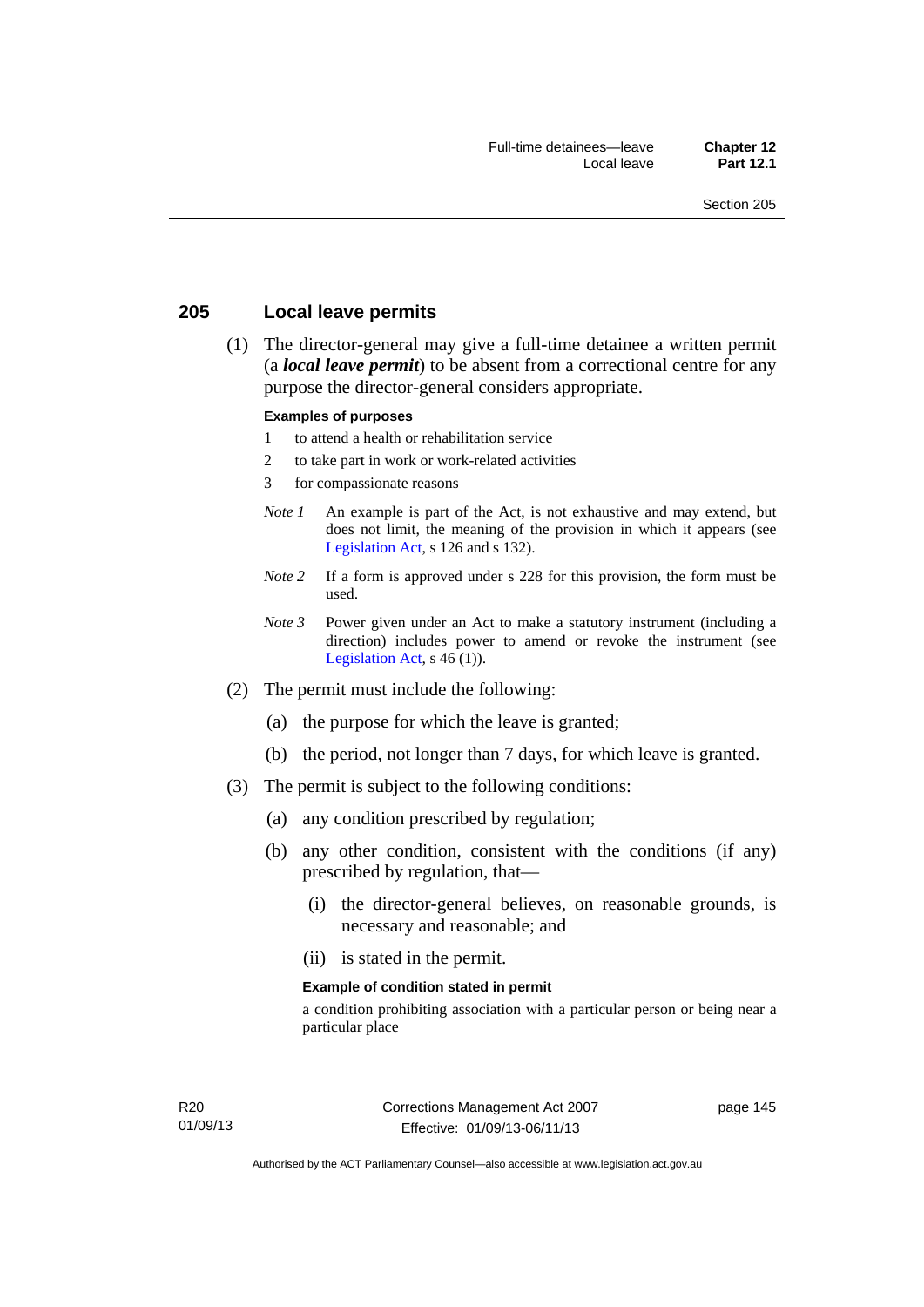**Chapter 12** Full-time detainees—leave<br>**Part 12.2** Interstate leave **Interstate leave**<br>General **Division 12.2.1** Section 206

## **Part 12.2 Interstate leave**

## **Division 12.2.1 General**

#### **206 Definitions—pt 12.2**

In this part:

*corresponding director-general*, of a participating State, means the person responsible for the administration of correctional centres (however described) for full-time detention in the participating State.

*corresponding leave law* means a law of a State or another Territory declared to be a corresponding leave law under section 207.

*escape*, in relation to an interstate detainee, includes fail to return to lawful custody at the end of the period to which the detainee's interstate leave permit applies.

*interstate detainee* means a person to whom an interstate leave permit under a corresponding leave law applies.

*participating State* means a State or another Territory where a corresponding leave law is in force.

### **207 Declaration of corresponding leave laws**

- (1) The Minister may declare that a law of a State or another Territory is a corresponding leave law.
- (2) The Minister may make the declaration only if satisfied that the law substantially corresponds to this part.
- (3) A declaration under this section is a notifiable instrument.

*Note* A notifiable instrument must be notified under the [Legislation Act](http://www.legislation.act.gov.au/a/2001-14).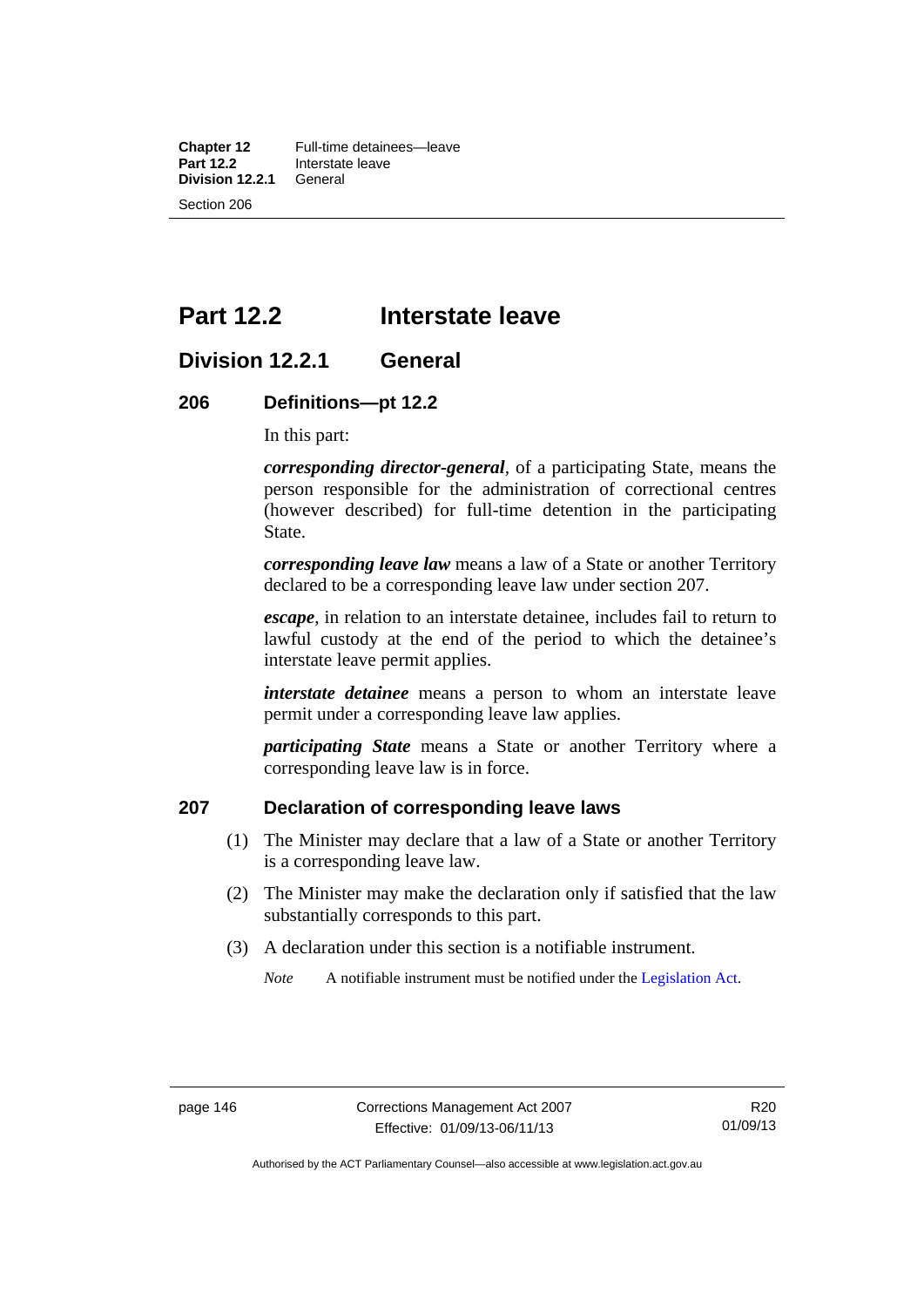## **Division 12.2.2 ACT permits for interstate leave**

#### **208 Interstate leave permits**

- (1) The director-general may, by written notice (an *interstate leave permit*) given to a full-time detainee, give the detainee leave to travel to and from, and remain in, a participating State.
- (2) An interstate leave permit must include the following details:
	- (a) the State or Territory to which the permit applies;
	- (b) the purpose for which the leave is granted;
	- (c) the period, not longer than 7 days, for which leave is granted.
	- *Note 1* If a form is approved under s 228 for this provision, the form must be used.
	- *Note 2* Power given under an Act to make a statutory instrument (including an interstate leave permit) includes power to amend or revoke the instrument (see [Legislation Act,](http://www.legislation.act.gov.au/a/2001-14) s 46 (1)).
- (3) An interstate leave permit may be issued—
	- (a) for a full-time detainee with a high security classification only if the leave is to enable the detainee to receive a health service or for a compassionate reason; or
	- (b) in any other case—for any purpose the director-general believes, on reasonable grounds, is appropriate.
- (4) An interstate leave permit is subject to the following conditions:
	- (a) any condition prescribed by regulation;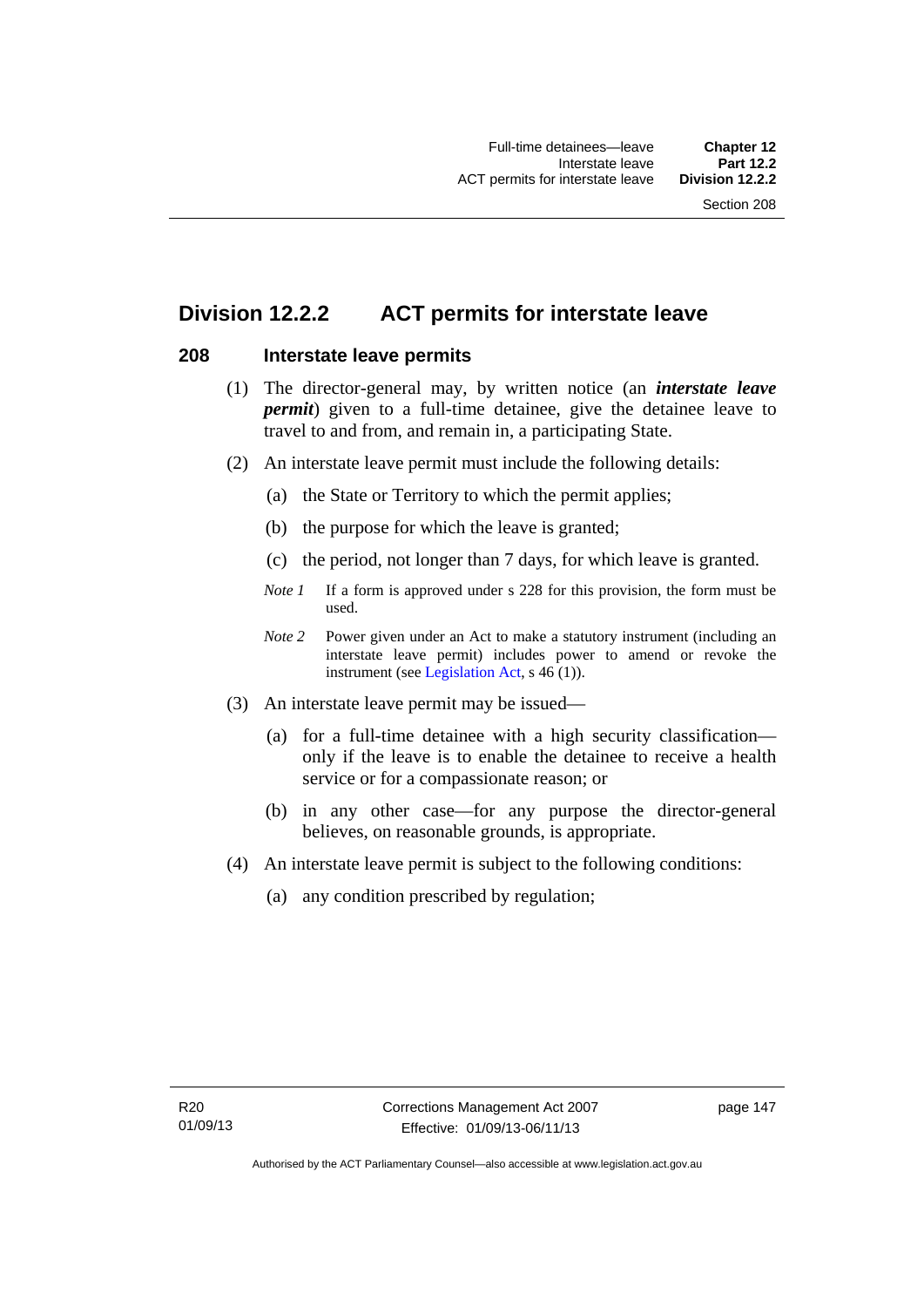- (b) any other condition, consistent with the conditions (if any) prescribed by regulation, that—
	- (i) the director-general believes, on reasonable grounds, is necessary and reasonable; and
	- (ii) is stated in the permit.

#### **Examples of conditions stated in interstate leave permits**

- 1 a condition that an escort officer stated in the permit escort the detainee
- 2 a condition prohibiting association with a particular person or being near a particular place
- 3 a condition that an indigenous detainee travelling interstate to mark the birth or death of a relative be escorted by an indigenous elder or relative
- *Note* An example is part of the Act, is not exhaustive and may extend, but does not limit, the meaning of the provision in which it appears (see [Legislation Act,](http://www.legislation.act.gov.au/a/2001-14) s 126 and s 132).

#### **209 Effect of ACT permit for interstate leave**

- (1) An interstate leave permit for a full-time detainee authorises the detainee to be absent from a correctional centre in accordance with the permit—
	- (a) unescorted; or
	- (b) if the permit is subject to a condition that an escort officer must escort the detainee—while under escort by the escort officer.
- (2) If an interstate leave permit is subject to a condition that the full-time detainee be escorted by an escort officer, the permit authorises the escort officer to escort the detainee in accordance with the permit—
	- (a) to and within the participating State stated in the permit (whether or not through any other jurisdiction); and
	- (b) back to the correctional centre.

Authorised by the ACT Parliamentary Counsel—also accessible at www.legislation.act.gov.au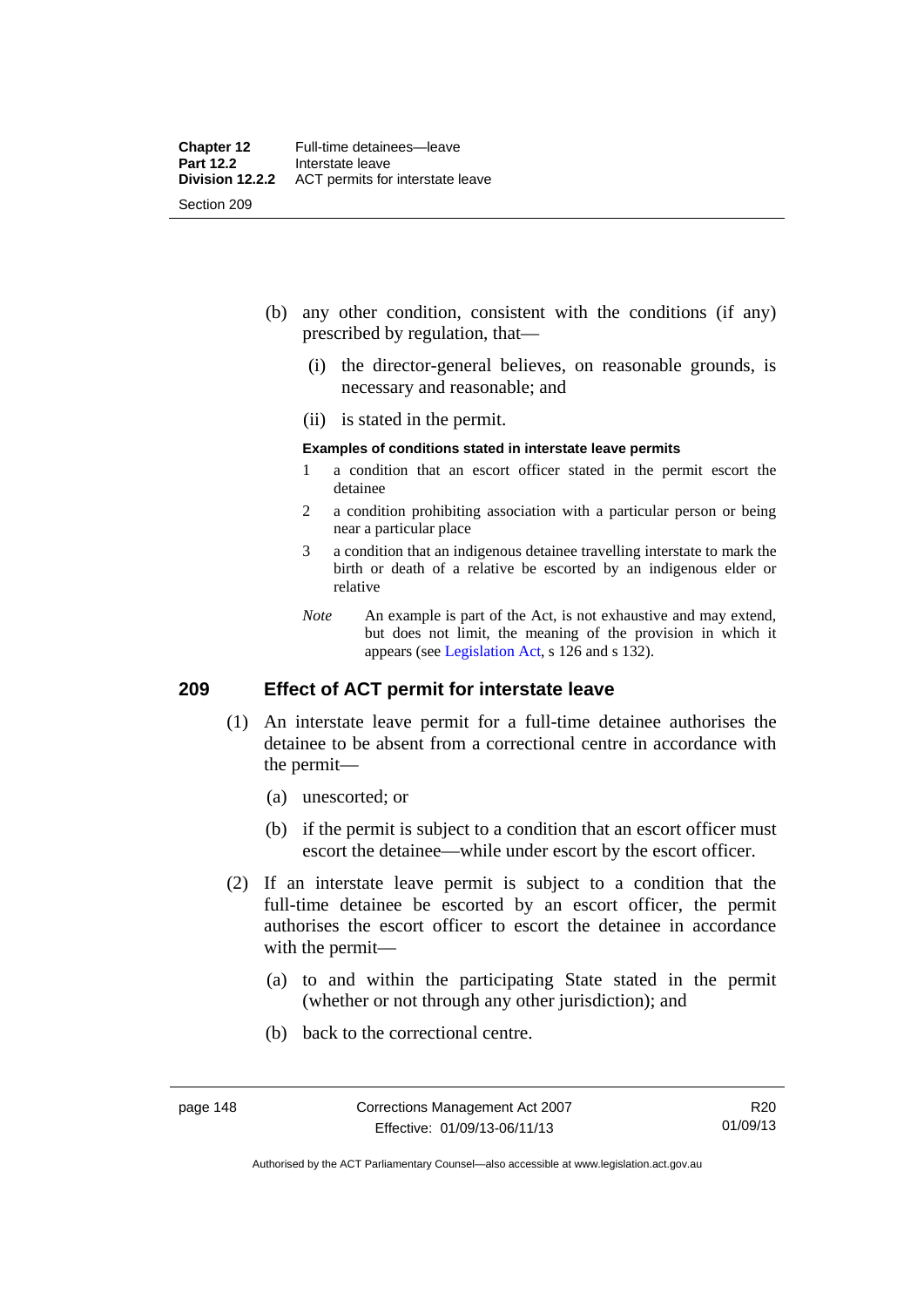### **210 Notice to participating States**

The director-general must give written notice of an interstate leave permit given to a full-time detainee, and the period of the permit, to each of the following:

- (a) the corresponding director-general of the participating State to which the permit applies;
- (b) the chief of police (however described) of the participating State to which the permit applies;
- (c) the chief of police (however described) of any other State or Territory through which the detainee may travel under the permit.

#### **211 Powers of escort officers**

- (1) An escort officer escorting a full-time detainee under an interstate leave permit may, to keep custody of the detainee under the permit or to arrest the detainee if the detainee has escaped—
	- (a) give the detainee any direction that the officer believes, on reasonable grounds, is necessary and reasonable; and
	- (b) use force in accordance with part 9.7 (Use of force).
- (2) An escort officer escorting a full-time detainee under an interstate leave permit may conduct a scanning search, frisk search or ordinary search of the detainee if the officer suspects, on reasonable grounds, the detainee may be carrying a prohibited thing.
- (3) Part 9.4 (Searches) and part 9.5 (Seizing property) apply, with any necessary changes and any changes prescribed by regulation, in relation to a search under this section.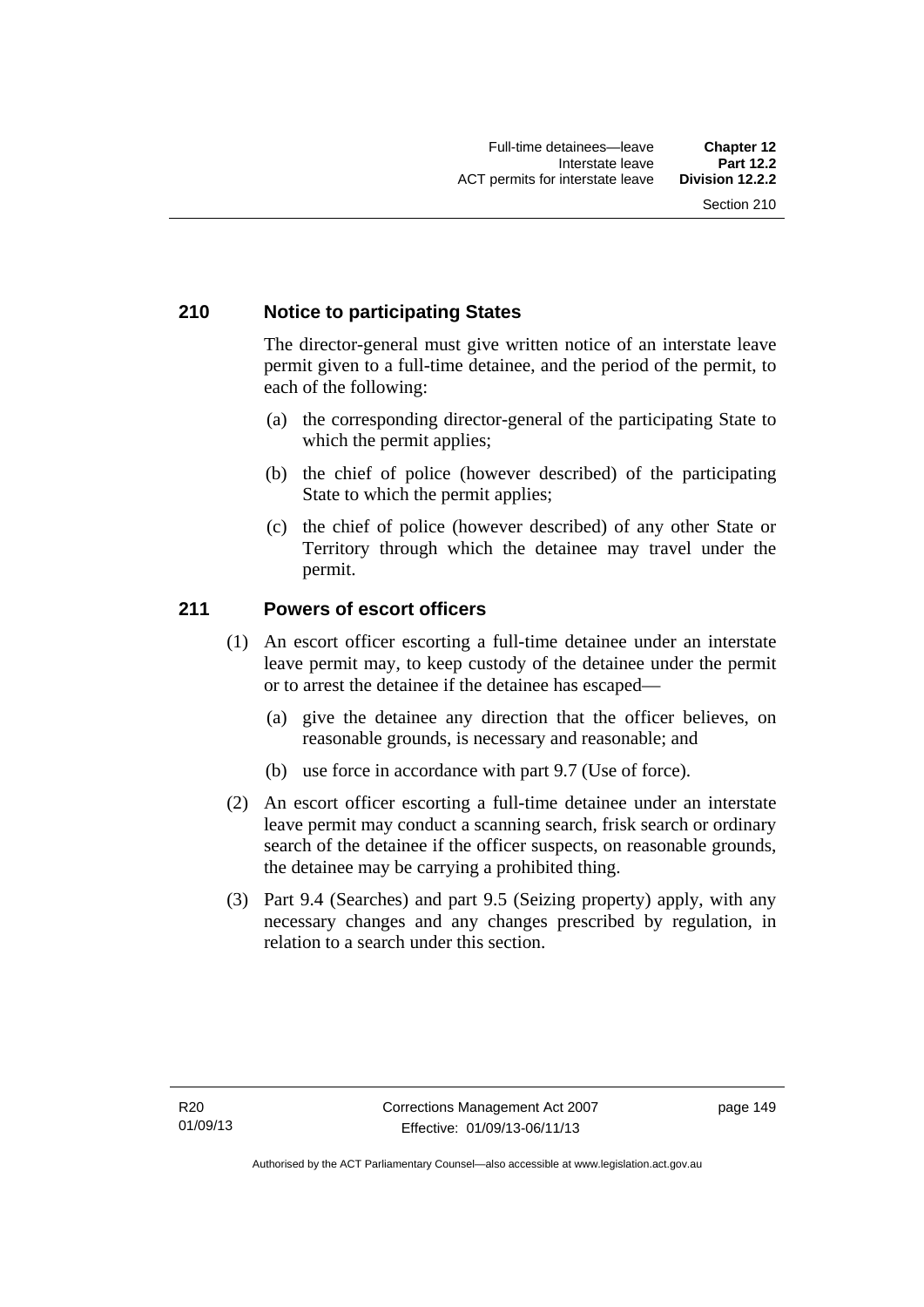## **212 Liability for damage etc**

- (1) The Territory is liable for any damage or loss sustained by anyone in a participating State that is caused by the conduct of a full-time detainee or an escort officer while in the participating State under an interstate leave permit.
- (2) This section does not affect any right the Territory may have against the detainee or escort officer for the damage or loss.

## **Division 12.2.3 Interstate leave under corresponding leave laws**

### **213 Effect in ACT of interstate leave permit under corresponding leave law**

- (1) This section applies to a person (an *interstate escort officer*) who is authorised under an interstate leave permit issued under a corresponding leave law to escort an interstate detainee to or from, or in, the ACT.
- (2) The interstate escort officer is authorised, in the ACT, to escort the interstate detainee in accordance with the interstate leave permit.

## **214 Powers of interstate escort officers**

- (1) This section applies if an interstate escort officer uses force, a weapon, or a means of restraint, in the ACT for—
	- (a) keeping custody of an interstate detainee under an interstate leave permit; or
	- (b) arresting an interstate detainee who has escaped.
- (2) The use of force, weapon or means of restraint is lawful in the ACT if it would have been lawful in the participating State where the interstate permit was issued.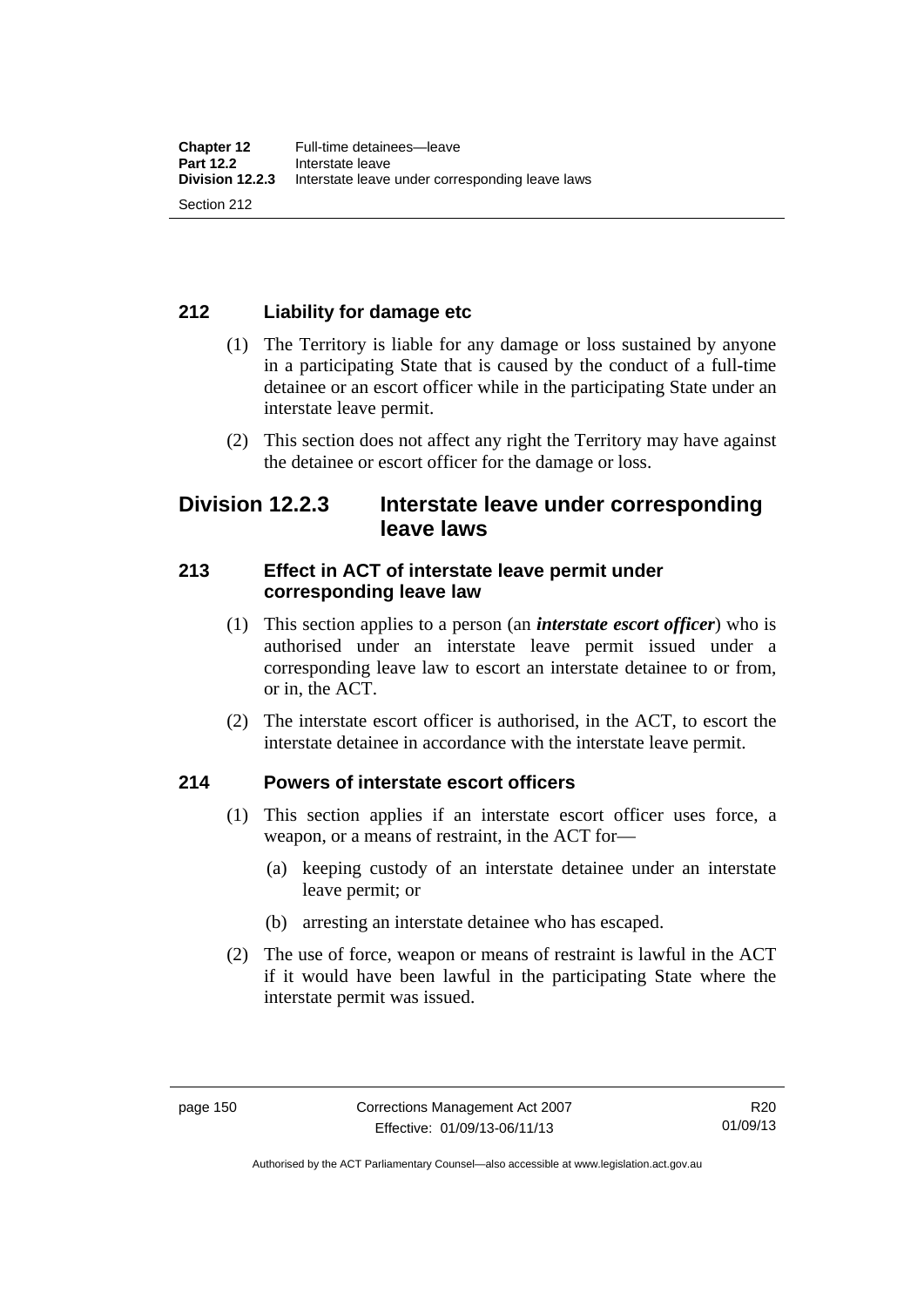### **215 Escape of interstate detainee**

- (1) This section applies to an interstate detainee in the ACT under an interstate leave permit issued under a corresponding leave law.
- (2) If the interstate detainee escapes from lawful custody, the detainee may be arrested without warrant by—
	- (a) an interstate escort officer for the detainee; or
	- (b) a police officer.
- (3) A police officer who arrests the detainee may return the detainee to an interstate escort officer for the detainee.
	- *Note* A police officer may also arrest without a warrant a person who has escaped from lawful custody or who is unlawfully at large (see *[Crimes](http://www.legislation.act.gov.au/a/1900-40)  [Act 1900](http://www.legislation.act.gov.au/a/1900-40)*, s 212 and s 214).

#### **216 Return of escaped interstate detainee**

- (1) This section applies if, in the ACT, an interstate detainee attempts to escape or is arrested after an escape.
- (2) The interstate detainee may be taken before a magistrate.
- (3) Despite the terms of the interstate detainee's interstate leave permit, the magistrate may by warrant (a *return warrant*)—
	- (a) order the return of the detainee to the participating State where the permit was issued; and
	- (b) order the interstate detainee to be delivered into the custody of a police officer or interstate escort officer for that purpose.
- (4) If a return warrant is issued for the interstate detainee, the detainee may be kept in detention until the earlier of the following events:
	- (a) the detainee is delivered into the custody of a police officer or interstate escort officer in accordance with the warrant;
	- (b) the end of 14 days after the day the warrant was issued.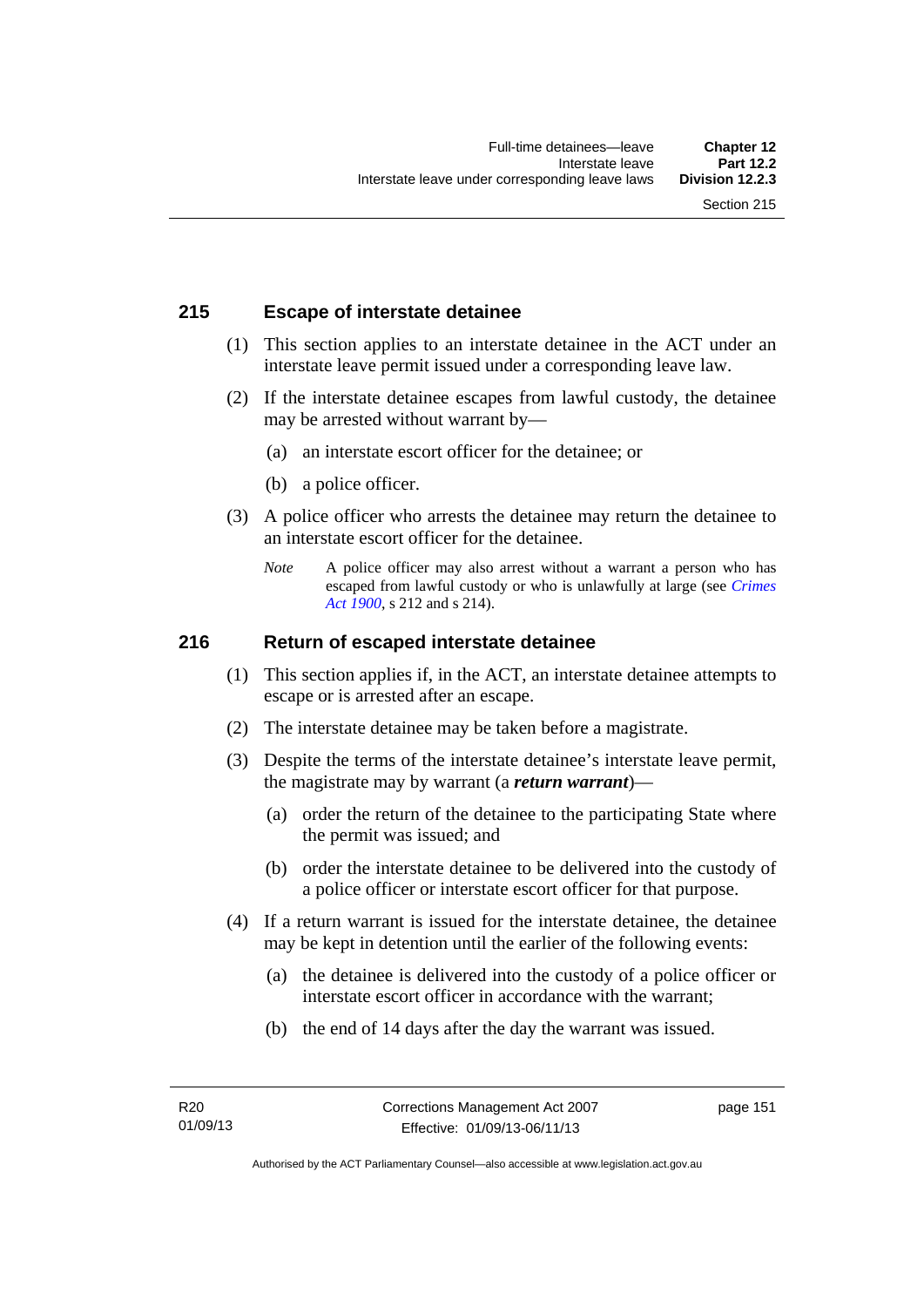| <b>Chapter 12</b><br><b>Part 12.2</b> | Full-time detainees-leave<br>Interstate leave   |
|---------------------------------------|-------------------------------------------------|
| Division 12.2.3                       | Interstate leave under corresponding leave laws |
| Section 216                           |                                                 |

 (5) The return warrant ends if the interstate detainee is not delivered into the custody of a police officer or interstate escort officer, in accordance with the warrant, before the end of 14 days after the day the warrant is issued.

page 152 Corrections Management Act 2007 Effective: 01/09/13-06/11/13

R20 01/09/13

Authorised by the ACT Parliamentary Counsel—also accessible at www.legislation.act.gov.au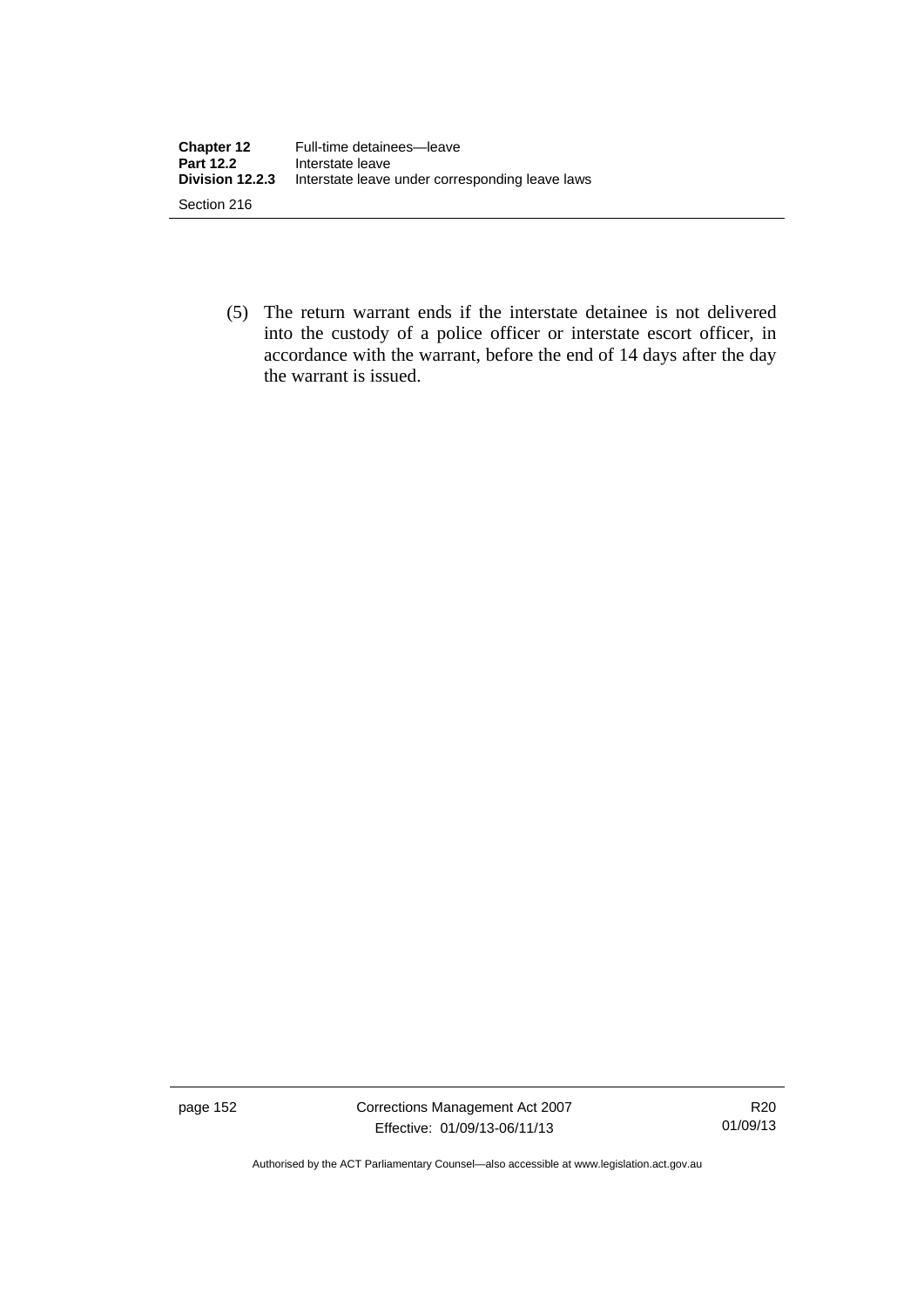# **Chapter 13 Miscellaneous**

### **217 Lawful temporary absence from correctional centre**

- (1) This section applies to a detainee who is absent from a correctional centre under any of the following:
	- (a) a direction by the director-general, including a direction under—
		- (i) section 54 (Transfers to health facilities);
		- (ii) section 204 (Local leave directions);
	- (b) a local leave permit;
	- (c) an interstate leave permit;
	- (d) any other authority (however described) prescribed by regulation.
- (2) To remove any doubt, the detainee is—
	- (a) taken to be in the director-general's custody; and
	- (b) if under escort by an escort officer—also taken to be in the escort officer's custody.

### **218 Detainee's work—no employment contract etc**

- (1) To remove any doubt, any work by a detainee under this Act, whether at a correctional centre or elsewhere, is taken not to create a contract of employment or a contract for services.
- (2) In particular, a contract of employment is taken not to exist between the following in relation to work by a detainee:
	- (a) the detainee and the Territory;
	- (b) the detainee and a person involved in the work;
	- (c) the Territory and a person involved in the work.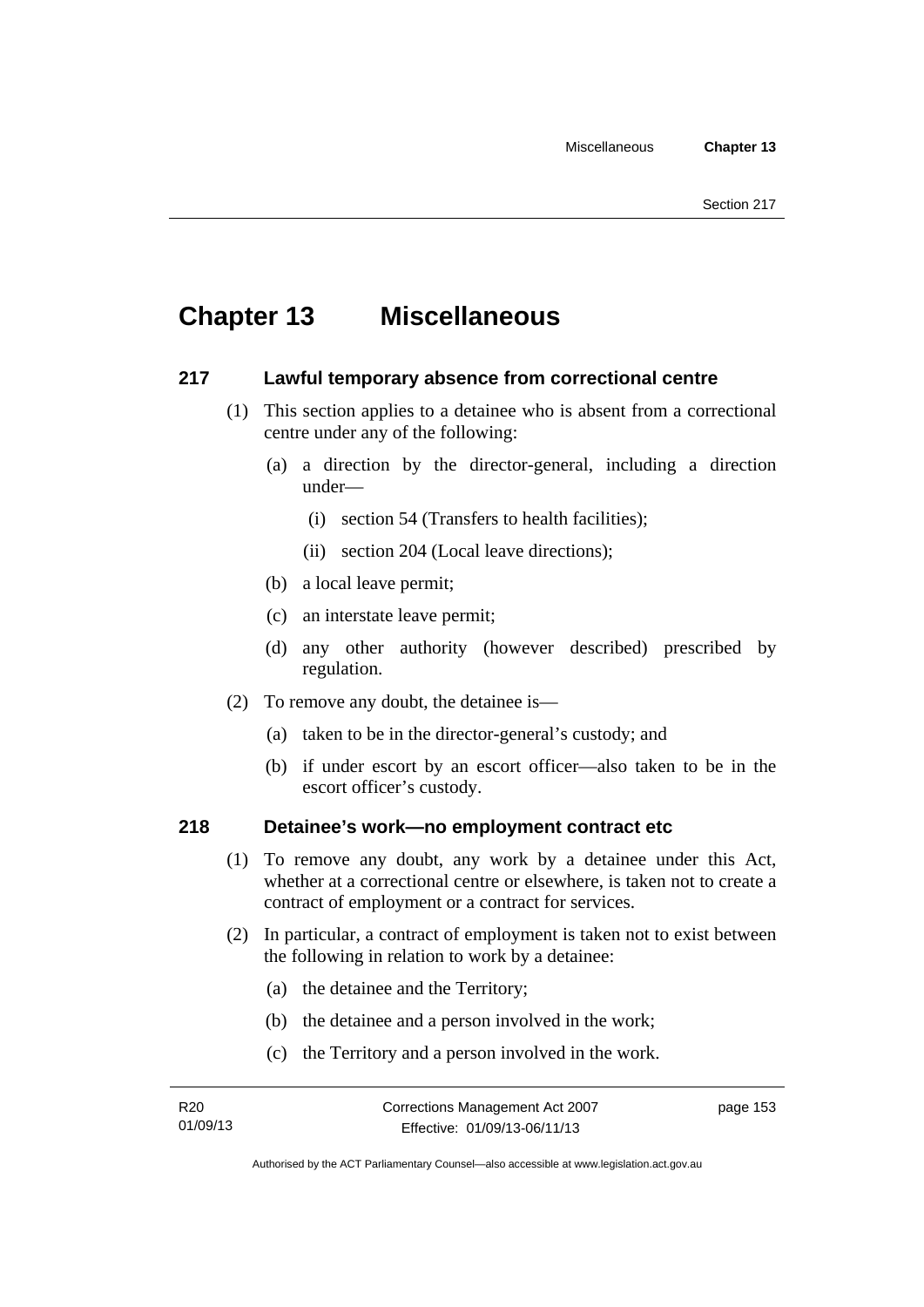#### **Chapter 13** Miscellaneous

#### **219 Detainee's work—work health and safety**

- (1) The director-general must ensure, as far as practicable, that the conditions in relation to work by a detainee, whether at a correctional centre or elsewhere, comply with requirements under the *[Work Health and Safety Act 2011](http://www.legislation.act.gov.au/a/2011-35)* in relation to work by workers.
- (2) In particular, the director-general must ensure that arrangements in relation to a detainee's work take account, as far as practicable, of the need—
	- (a) to secure the health, safety and welfare of the detainee; and
	- (b) to protect people at or near the workplace from risks to health or safety arising out of the activities of the detainee.
- (3) A regulation may provide for the application of the *[Work Health](http://www.legislation.act.gov.au/a/2011-35)  [and Safety Act 2011](http://www.legislation.act.gov.au/a/2011-35)* in relation to work by a detainee, including for changes to that Act in its application in relation to the work.

#### **220 Personal injury management—detainees etc**

- (1) This section applies if—
	- (a) a detainee suffers injury that arises out of, or in the course of, the detainee's detention; or
	- (b) an offender, who is directed to do community service work under the *[Crimes \(Sentence Administration\) Act 2005](http://www.legislation.act.gov.au/a/2005-59)*, section 91, suffers injury that arises out of, or in the course of, the work.
- (2) A regulation may make provision in relation to the injury, including provision in relation to the following:
	- (a) injury management;
	- (b) vocational rehabilitation;
	- (c) compensation for a permanent injury;
	- (d) death benefits.

Authorised by the ACT Parliamentary Counsel—also accessible at www.legislation.act.gov.au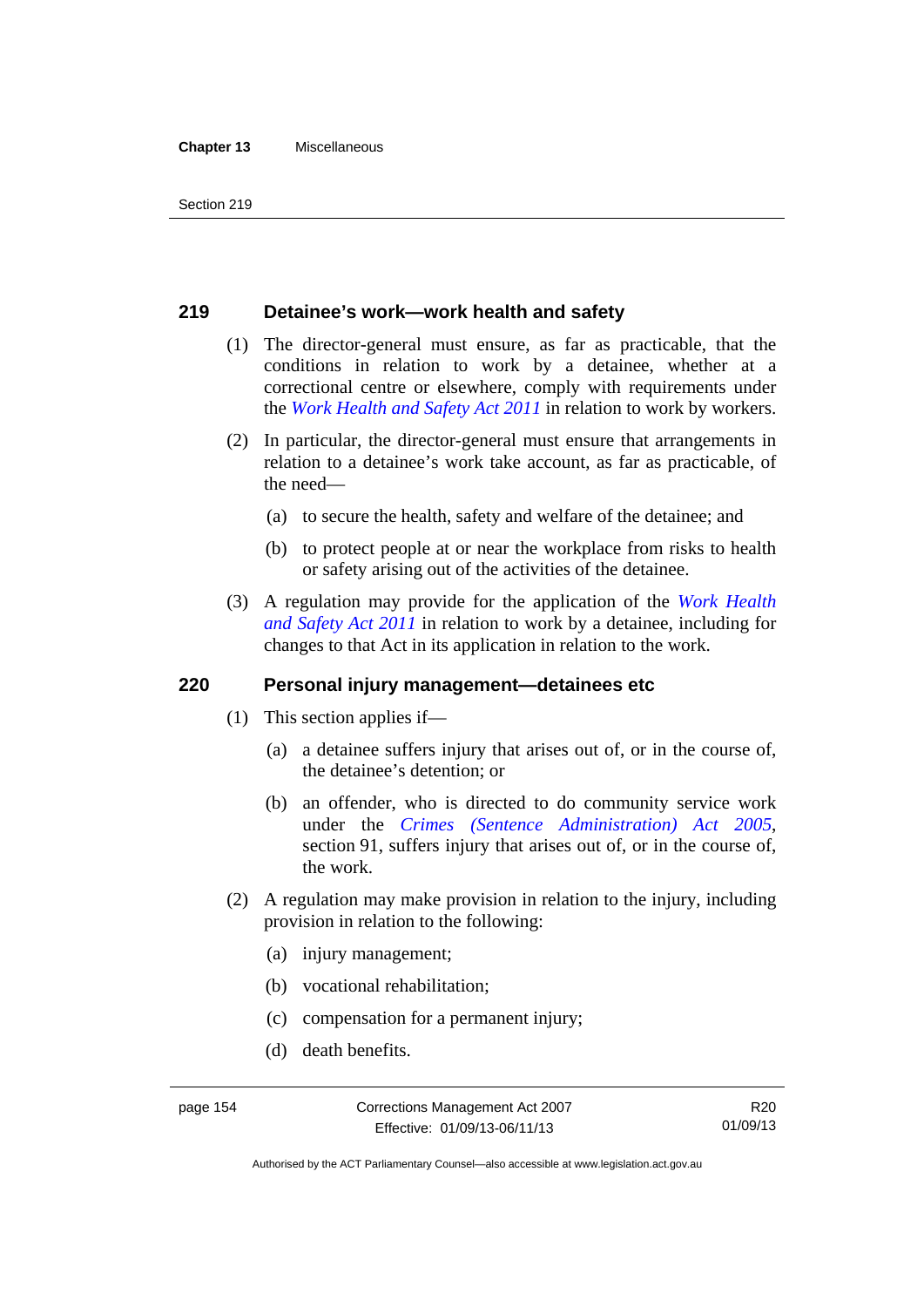(3) In this section:

*injury* includes—

- (a) disease; and
- (b) aggravation, acceleration and recurrence of an injury or disease.

### **221 Random testing of detainees—statistical purposes**

- (1) The director-general may direct a number of randomly selected detainees at a correctional centre to provide test samples for detecting alcohol or drug abuse.
- (2) The director-general must ensure that—
	- (a) no record is made that identifies the donor of a test sample; and
	- (b) the results of any tests conducted on the test samples are used only for statistical purposes.
- (3) In this section:

*random selection* means selection by a computer programmed to select names randomly from the register of detainees.

#### **222 Confidentiality**

(1) In this section:

*corresponding corrections law* means a law of a State or another Territory declared to be a corresponding corrections law under section 225.

*court* includes a tribunal.

*Note* A *tribunal* includes any entity authorised to hear, receive and examine evidence (see [Legislation Act,](http://www.legislation.act.gov.au/a/2001-14) dict, pt 1).

*divulge* includes communicate.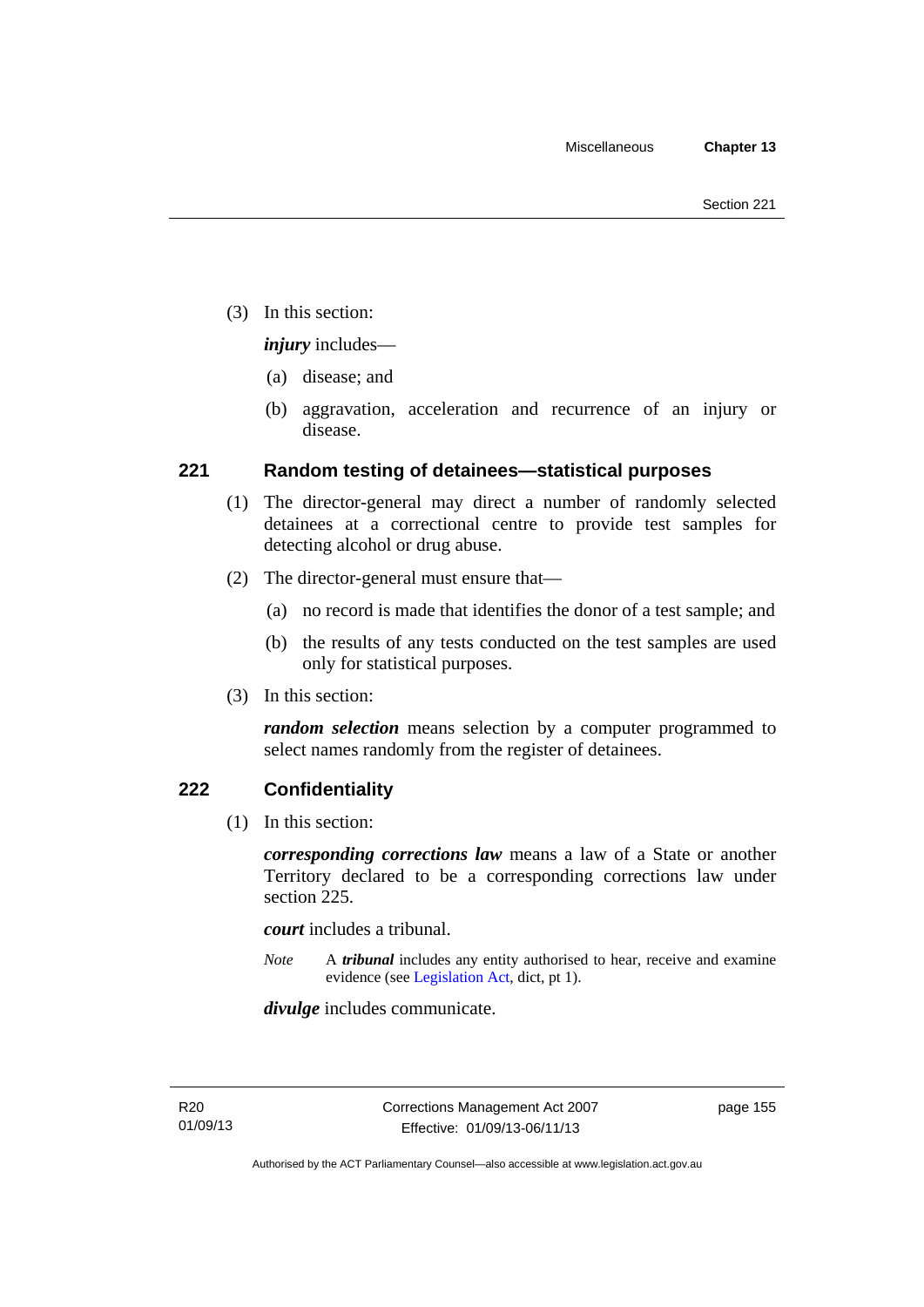#### *person to whom this section applies* means a person who—

- (a) exercises, or has exercised, a function under this Act; or
- (b) is, or has been, otherwise involved in the administration of this Act.

*produce* includes allow access to.

*protected information* means information about a person that is disclosed to, or obtained by, a person to whom this section applies because of—

- (a) the exercise of a function under this Act by the person or someone else; or
- (b) the involvement of the person, or someone else, in the administration of this Act.
- (2) A person to whom this section applies commits an offence—
	- (a) if the person—
		- (i) makes a record of protected information about someone else; and
		- (ii) is reckless about whether the information is protected information about someone else; or
	- (b) if the person does something that divulges protected information about someone else and is reckless about whether—
		- (i) the information is protected information about someone else; and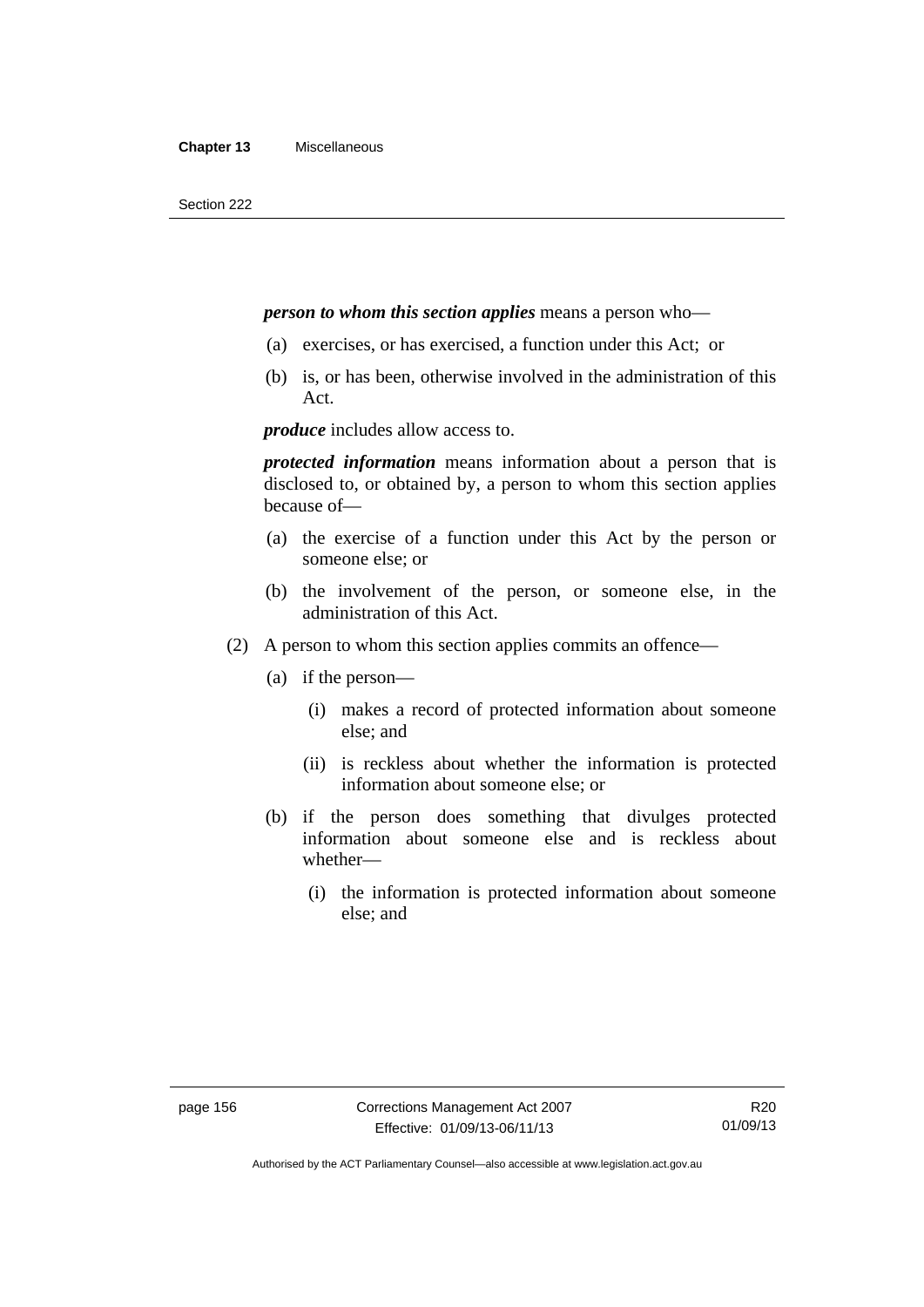(ii) doing the thing would result in the information being divulged to someone else.

Maximum penalty: 50 penalty units, imprisonment for 6 months or both.

- (3) Subsection (2) does not apply if the record is made, or the information is divulged, by the person as follows:
	- (a) under this Act or another territory law;
	- (b) in relation to the exercise of a function under this Act or another territory law;
	- (c) for the *[Crimes \(Sentencing\) Act 2005](http://www.legislation.act.gov.au/a/2005-58)*, section 136 (Information exchanges between criminal justice entities);
	- (d) to a person exercising a function under, or otherwise involved in the administration of, a corresponding corrections law;
	- (e) to a law enforcement agency;

*Note Law enforcement agency* is defined in the dictionary.

- (f) to an entity prescribed by regulation;
- (g) otherwise in relation to the administration of this Act or another territory law.
- (4) Subsection (2) does not apply to the divulging of protected information about someone—
	- (a) with the person's consent; or
	- (b) if authorised by the director-general under subsection (5); or
	- (c) if the information only tells someone of the place where a detainee is held in detention; or
	- (d) if the information is disclosed under a regulation.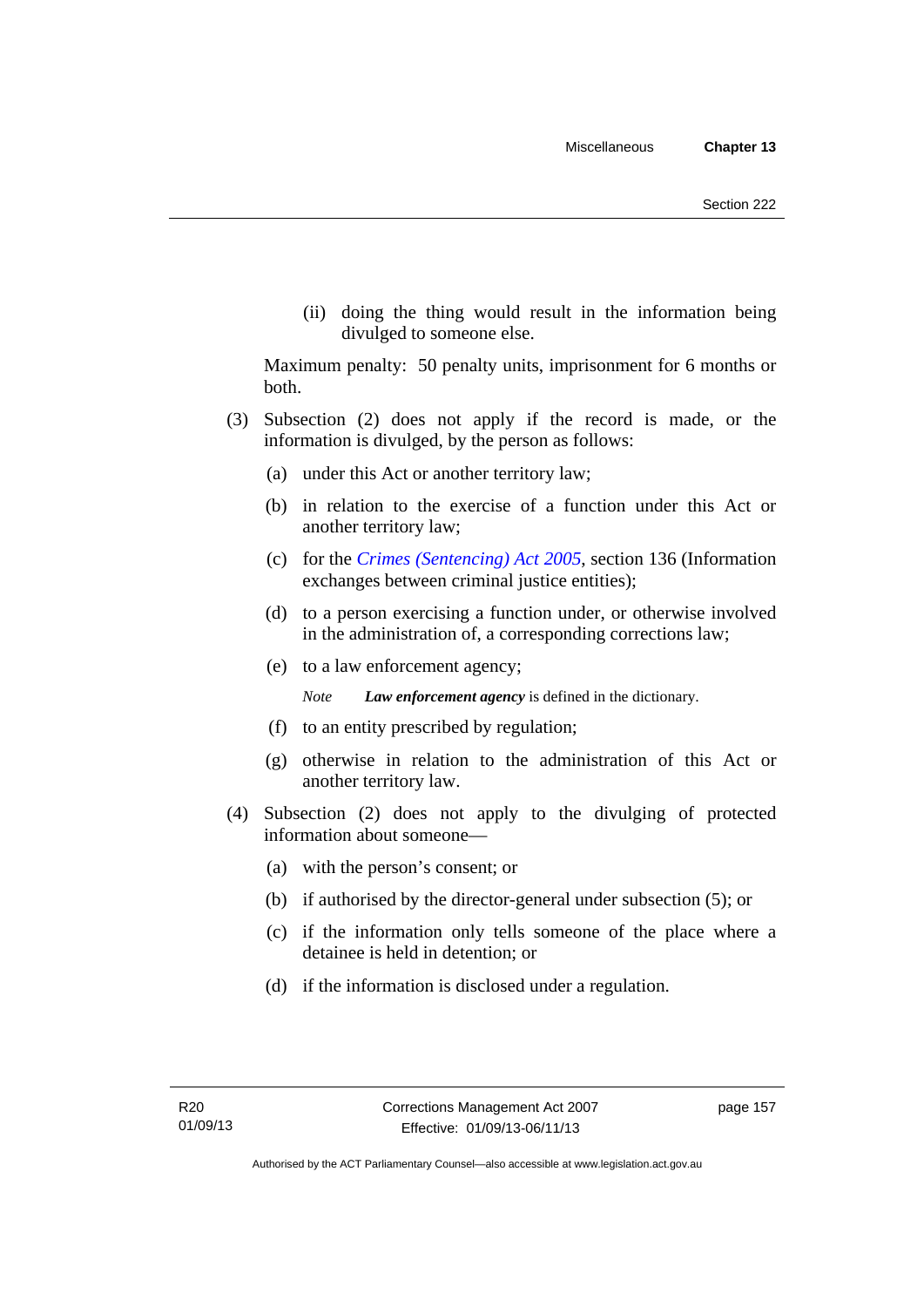#### **Chapter 13** Miscellaneous

- (5) The director-general may, in writing, authorise the divulging of protected information about a person if the director-general believes, on reasonable grounds, that divulging the information is—
	- (a) necessary to protect someone whose life or safety is in danger; or
	- (b) otherwise in the public interest.

#### **223 Protection from liability**

- (1) This section applies to a person who—
	- (a) exercises, or has exercised, a function under this Act; or
	- (b) is, or has been, otherwise involved in the administration of this Act.
- (2) The person does not incur civil liability for an act or omission done honestly and without recklessness for this Act.
	- *Note* A reference to an Act includes a reference to the statutory instruments made or in force under the Act, including regulations and the corrections rules (see [Legislation Act,](http://www.legislation.act.gov.au/a/2001-14) s 104).
- (3) Any civil liability that would, apart from this section, attach to the person attaches instead to the Territory.

#### **224 Corrections dogs**

A regulation may make provision in relation to the use of corrections dogs.

#### **Examples of provision made by regulation**

- 1 the training and approval of dogs for exercising functions under this Act
- 2 approvals for corrections officers to use corrections dogs
- *Note* An example is part of the Act, is not exhaustive and may extend, but does not limit, the meaning of the provision in which it appears (see [Legislation Act,](http://www.legislation.act.gov.au/a/2001-14) s 126 and s 132).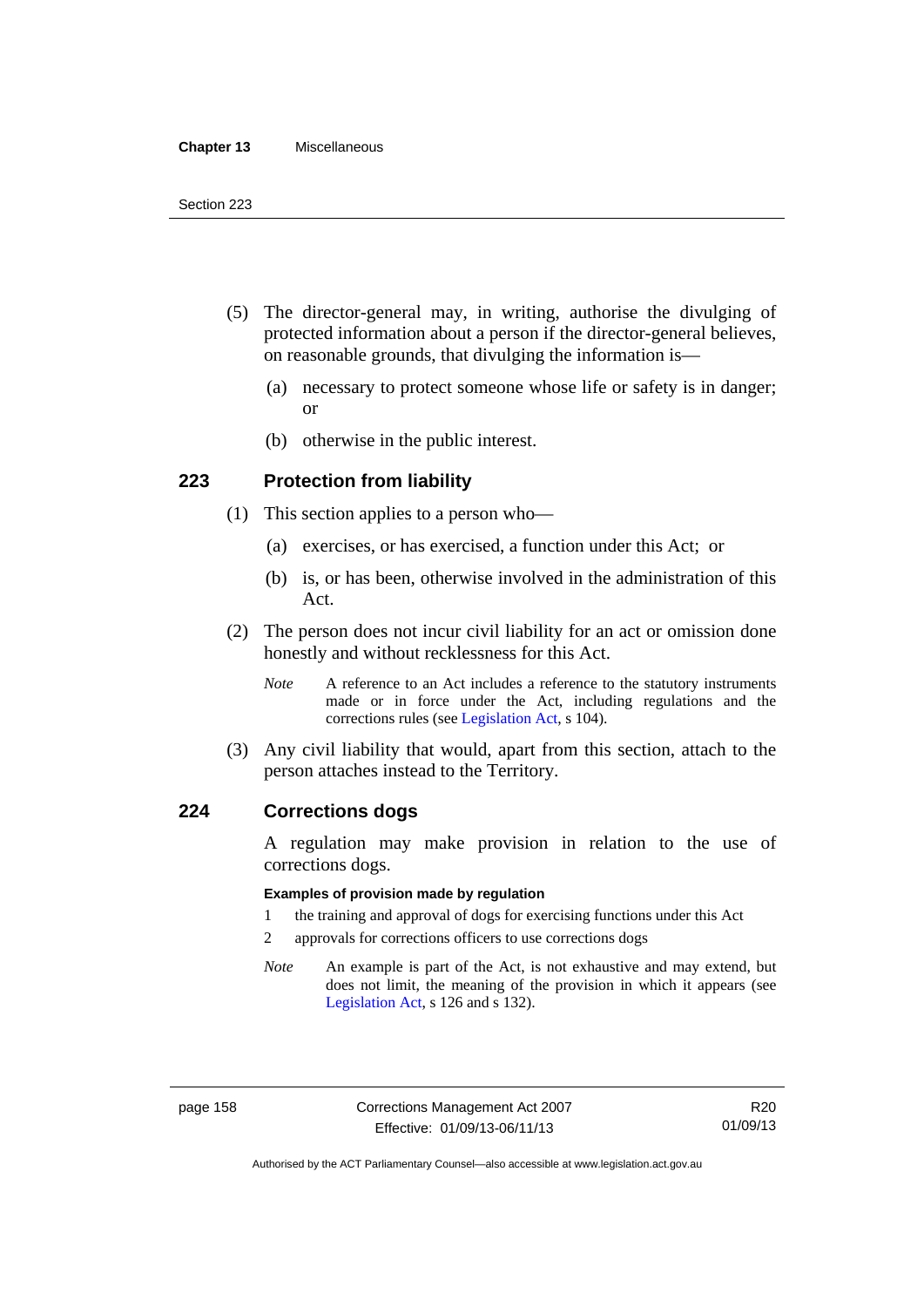#### **225 Declaration of corresponding corrections law**

- (1) The Minister may declare that a law of a State or another Territory is a corresponding corrections law.
- (2) The Minister may make the declaration only if satisfied that the law substantially corresponds to this Act or a part of this Act.
- (3) A declaration is a notifiable instrument.

*Note* A notifiable instrument must be notified under the [Legislation Act](http://www.legislation.act.gov.au/a/2001-14).

#### **226 Evidentiary certificates**

- (1) A certificate that appears to be signed by or for the director-general, and states any matter relevant to anything done or not done under this Act in relation to a detainee, is evidence of the matter.
- (2) Without limiting subsection (1), a certificate under subsection (1) may state any of the following:
	- (a) that a stated person did, or did not, occupy a position under this Act;
	- (b) that a stated person was, or was not, a detainee;
	- (c) that a stated instrument under this Act was, or was not, in force;
	- (d) that a stated disciplinary breach by a stated detainee was, or was not, admitted by the detainee or found proven at an inquiry for chapter 10 (Discipline);
	- (e) that a stated instrument is a copy of an instrument made, given, issued or received under this Act.
- (3) A certificate that appears to be signed by or for the director-general, and states any matter prescribed by regulation for this section, is evidence of the stated matter.
- (4) A certificate mentioned in subsection (1) or (2) may state a matter by reference to a date or period.

page 159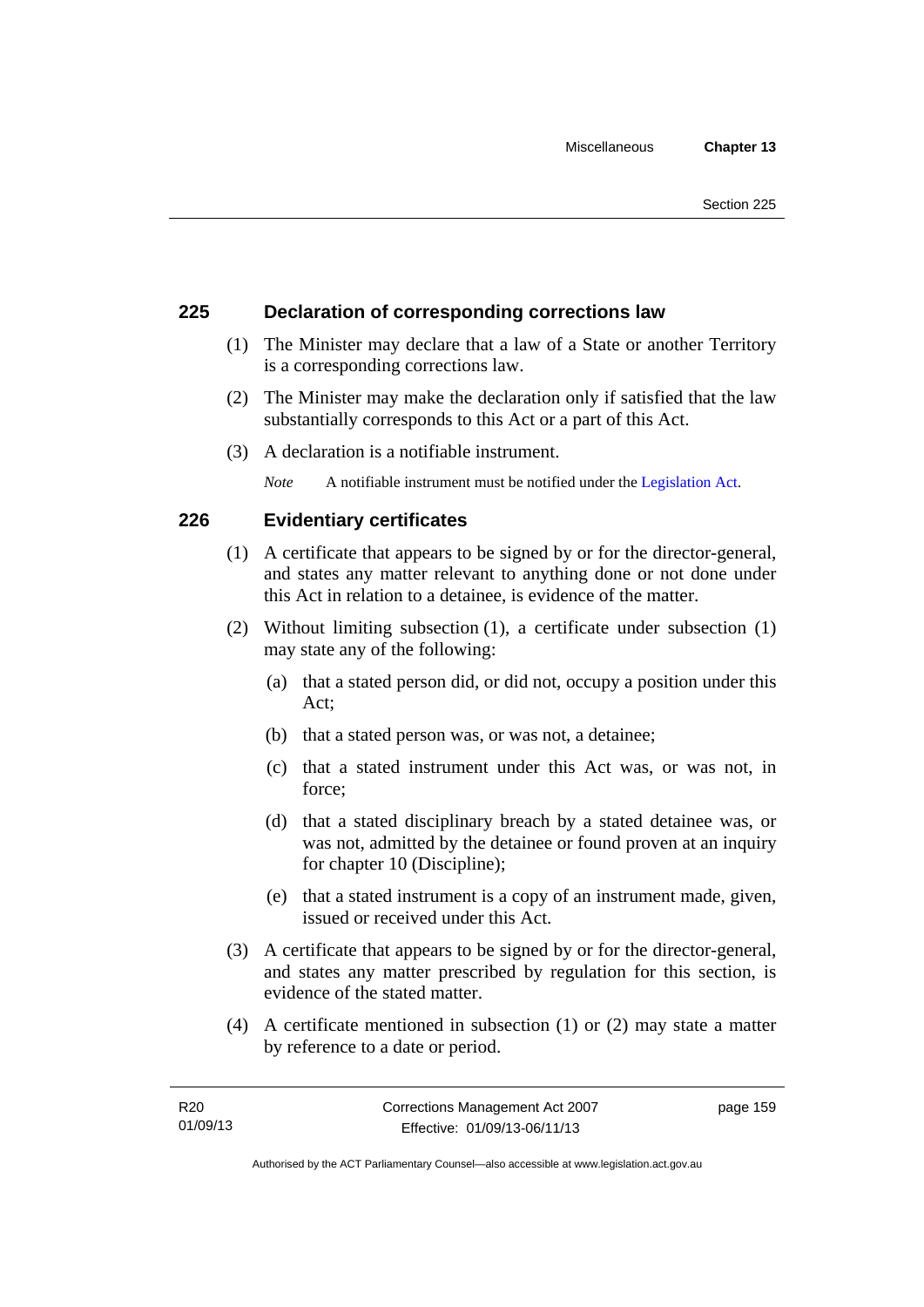#### **Chapter 13** Miscellaneous

- (5) A certificate of the results of the analysis of a substance under this Act, signed by an analyst appointed under subsection (8), is evidence of the facts stated in the certificate.
- (6) A court must accept a certificate or other document mentioned in this section as proof of the matters stated in it if there is no evidence to the contrary.
- (7) However, an instrument mentioned in subsection (2) (c), or certificate mentioned in subsection (5), must not be admitted in evidence by a court unless the court is satisfied that reasonable efforts have been made to serve a copy of the instrument or certificate on the person concerned.
- (8) The director-general may appoint analysts for this Act.
	- *Note 1* For the making of appointments (including acting appointments), see the [Legislation Act,](http://www.legislation.act.gov.au/a/2001-14) pt 19.3.
	- *Note* 2 In particular, a person may be appointed for a particular provision of a law (see [Legislation Act,](http://www.legislation.act.gov.au/a/2001-14) s 7 (3)) and an appointment may be made by naming a person or nominating the occupant of a position (see s 207).
- (9) An appointment under subsection (8) is a notifiable instrument.
	- *Note* A notifiable instrument must be notified under the [Legislation Act](http://www.legislation.act.gov.au/a/2001-14).

#### **227 Determination of fees**

- (1) The Minister may determine fees for this Act.
	- *Note* The [Legislation Act](http://www.legislation.act.gov.au/a/2001-14) contains provisions about the making of determinations and regulations relating to fees (see pt 6.3).
- (2) A determination is a disallowable instrument.
	- *Note* A disallowable instrument must be notified, and presented to the Legislative Assembly, under the [Legislation Act.](http://www.legislation.act.gov.au/a/2001-14)

#### **228 Approved forms**

 (1) The Minister may approve forms for this Act (other than forms for use in or in relation to a court).

R20 01/09/13

Authorised by the ACT Parliamentary Counsel—also accessible at www.legislation.act.gov.au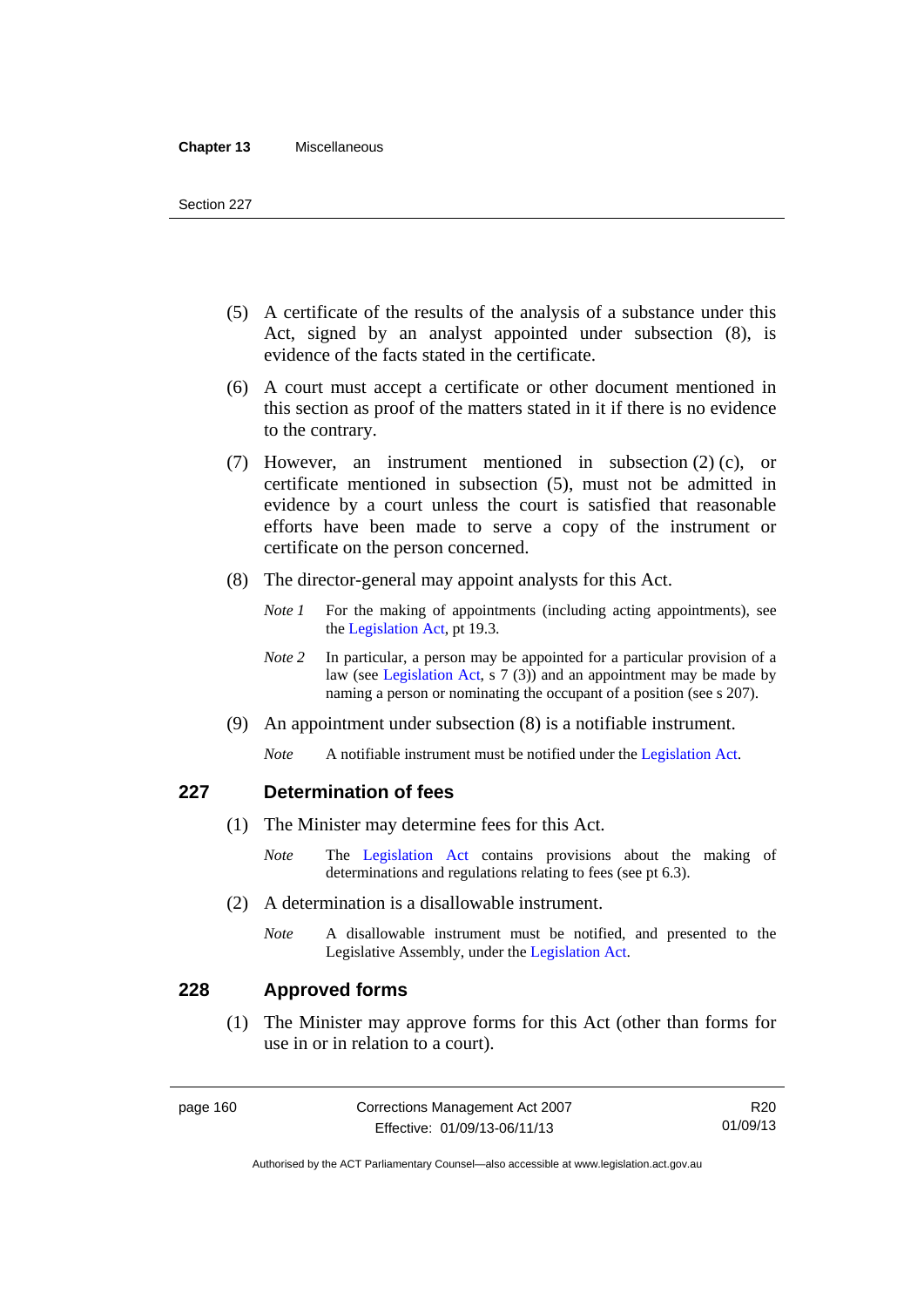(2) If the Minister approves a form for a particular purpose, the approved form must be used for that purpose.

*Note* For other provisions about forms, see the [Legislation Act,](http://www.legislation.act.gov.au/a/2001-14) s 255.

(3) An approved form is a notifiable instrument.

*Note* A notifiable instrument must be notified under the [Legislation Act](http://www.legislation.act.gov.au/a/2001-14).

#### **229 Regulation-making power**

- (1) The Executive may make regulations for this Act.
- (2) In particular, a regulation may deal with any of the following:
	- (a) the administration of correctional centres;
	- (b) the detention of people in police and court cells;
	- (c) the escorting of detainees;
	- (d) living conditions at correctional centres, including the treatment of detainees;
	- (e) the inspection of correctional centres and investigation of complaints by detainees;
	- (f) the admission of detainees to correctional centres;
	- (g) the management and security of correctional centres, particularly in relation to any of the following:
		- (i) the assessment of risks and measures to contain risks;
		- (ii) the classification and management of detainees;
		- (iii) work or activities by detainees;
		- (iv) correctional centre routine;
		- (v) detainees' money or property;
		- (vi) communications by detainees with other people, whether by phone or mail or any other means;

page 161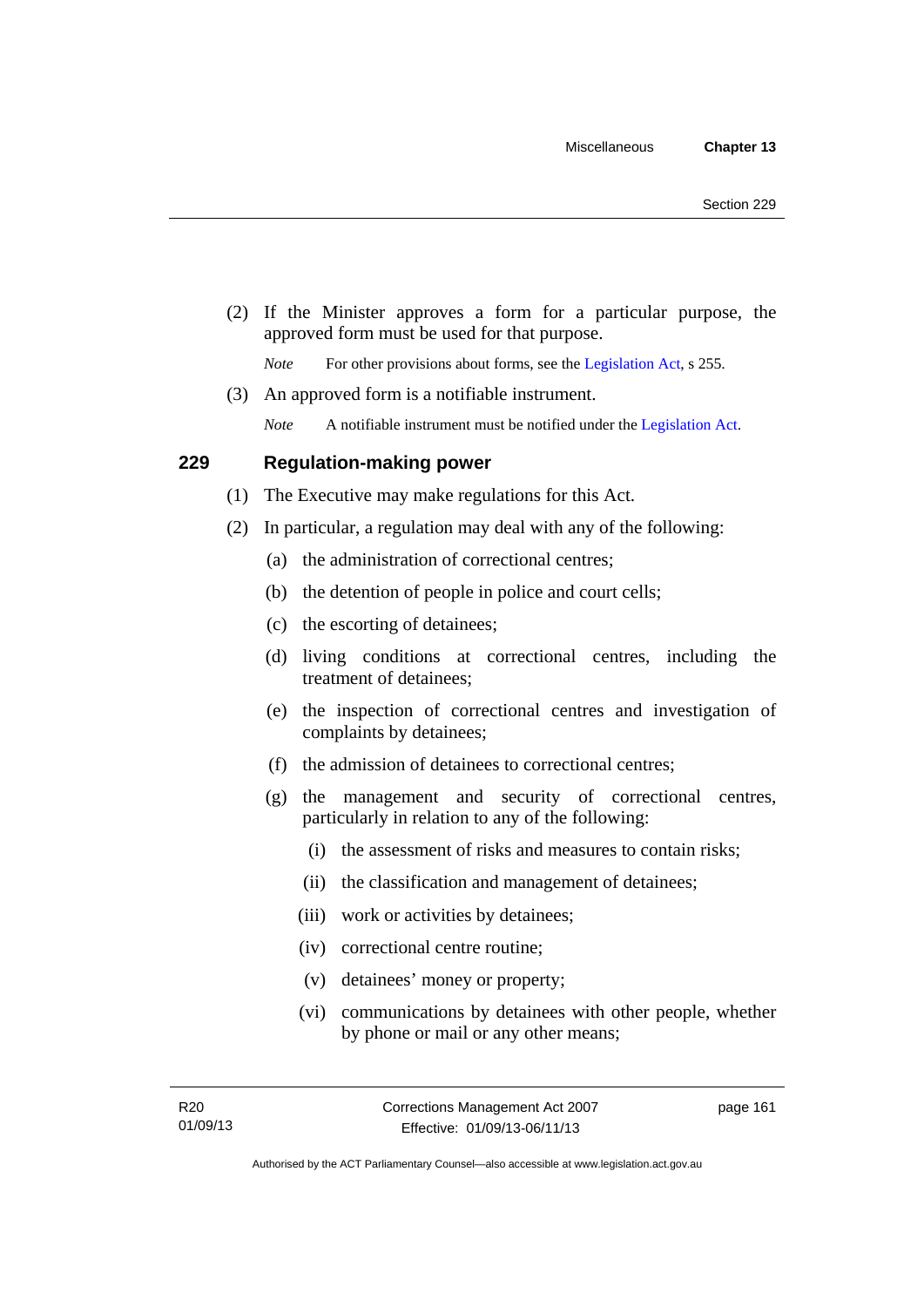- (vii) the movement or segregation of detainees;
- (viii) requirements for the wearing of uniforms by detainees;
	- (ix) searches of people or property and the seizure of property;
	- (x) alcohol or drug testing;
- (xi) the use of force;
- (xii) the analysis of things seized under this Act;
- (xiii) access to correctional centres;
- (xiv) good order and discipline;
- (xv) release procedures;
- (h) leave for detainees to be absent from correctional centres.
- (3) For chapter 10 (Discipline), a detainee's entitlements in relation to chapter 6 (Living conditions at correctional centres) include anything expressed to be an entitlement in a regulation made for a provision of chapter 6.
- (4) A regulation is taken to be consistent with this Act to the extent that it is capable of operating concurrently with this Act.
- (5) A regulation may apply, adopt or incorporate a law of another jurisdiction or an instrument, or a provision of a law of another jurisdiction or instrument, as in force from time to time.
	- *Note 1* The text of an applied, adopted or incorporated law or instrument, whether applied as in force from time to time or at a particular time, is taken to be a notifiable instrument if the operation of the [Legislation](http://www.legislation.act.gov.au/a/2001-14)  [Act,](http://www.legislation.act.gov.au/a/2001-14) s 47 (5) or (6) is not disapplied (see s 47 (7)).
	- *Note 2* A notifiable instrument must be notified under the [Legislation Act](http://www.legislation.act.gov.au/a/2001-14).
- (6) A regulation may create offences and fix maximum penalties of not more than 20 penalty units for the offences.
	- *Note* Regulations must be notified, and presented to the Legislative Assembly, under the [Legislation Act](http://www.legislation.act.gov.au/a/2001-14).

R20 01/09/13

Authorised by the ACT Parliamentary Counsel—also accessible at www.legislation.act.gov.au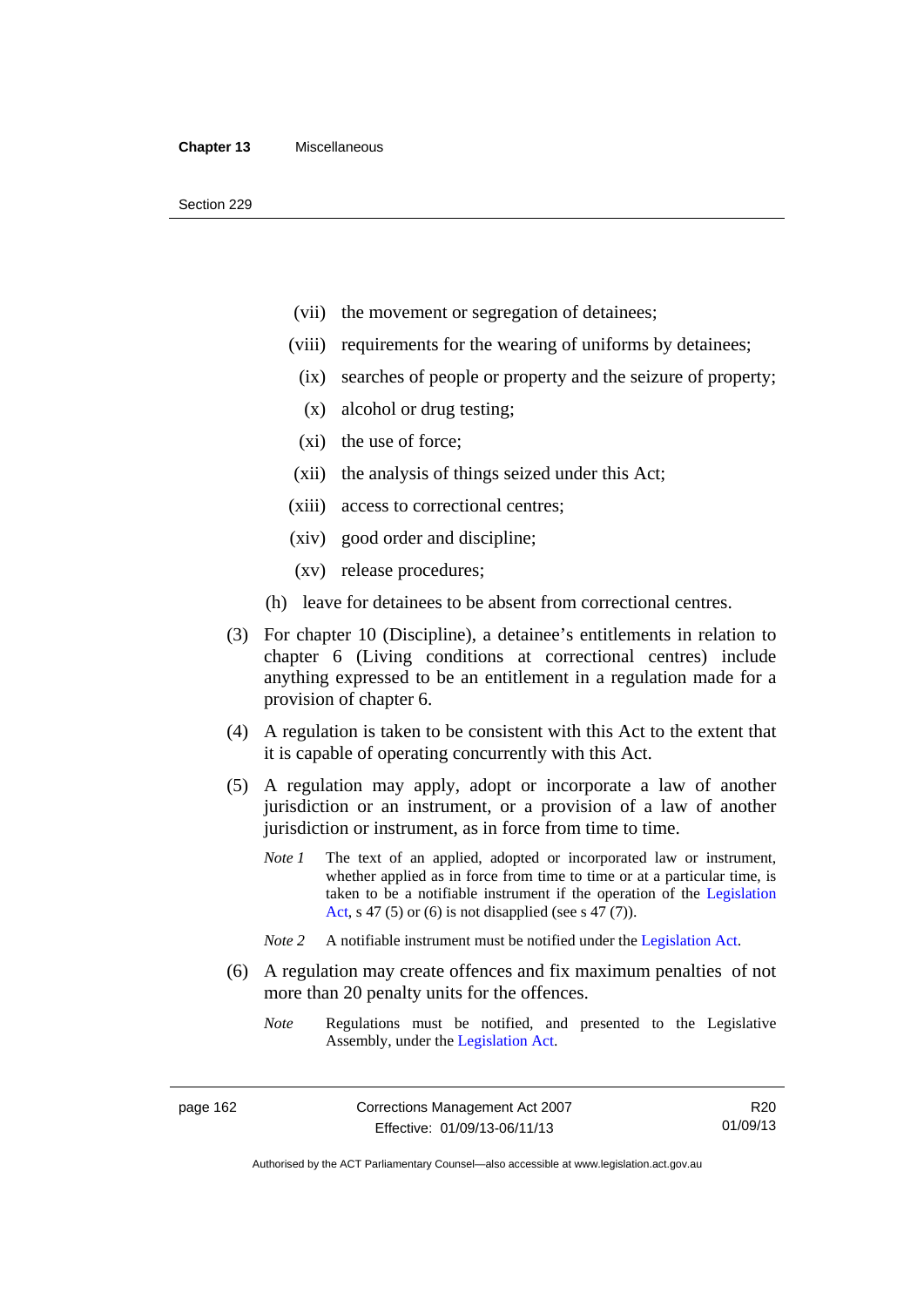# **Chapter 51 Transitional—Corrections and Sentencing Legislation Amendment Act 2012**

#### **508 Alleged disciplinary breaches not finally dealt with before commencement day**

- (1) This section applies if—
	- (a) before the commencement day, a report about an alleged disciplinary breach by a detainee was made by a corrections officer under section 156 (2) (e) (Report etc by corrections officer); and
	- (b) immediately before the commencement day, the alleged disciplinary breach had not been finally dealt with.
- (2) Chapter 10 (Discipline) as in force immediately before the commencement day continues to apply to the alleged disciplinary breach.
- (3) In this section:

*commencement day* means the day the *[Corrections and Sentencing](http://www.legislation.act.gov.au/a/2012-34)  [Legislation Amendment Act 2012](http://www.legislation.act.gov.au/a/2012-34)*, part 2 commences.

#### **509 Expiry—ch 51**

This chapter expires 1 year after the commencement day.

*Note* Transitional provisions are kept in the Act for a limited time. A transitional provision is repealed on its expiry but continues to have effect after its repeal (see [Legislation Act,](http://www.legislation.act.gov.au/a/2001-14) s 88).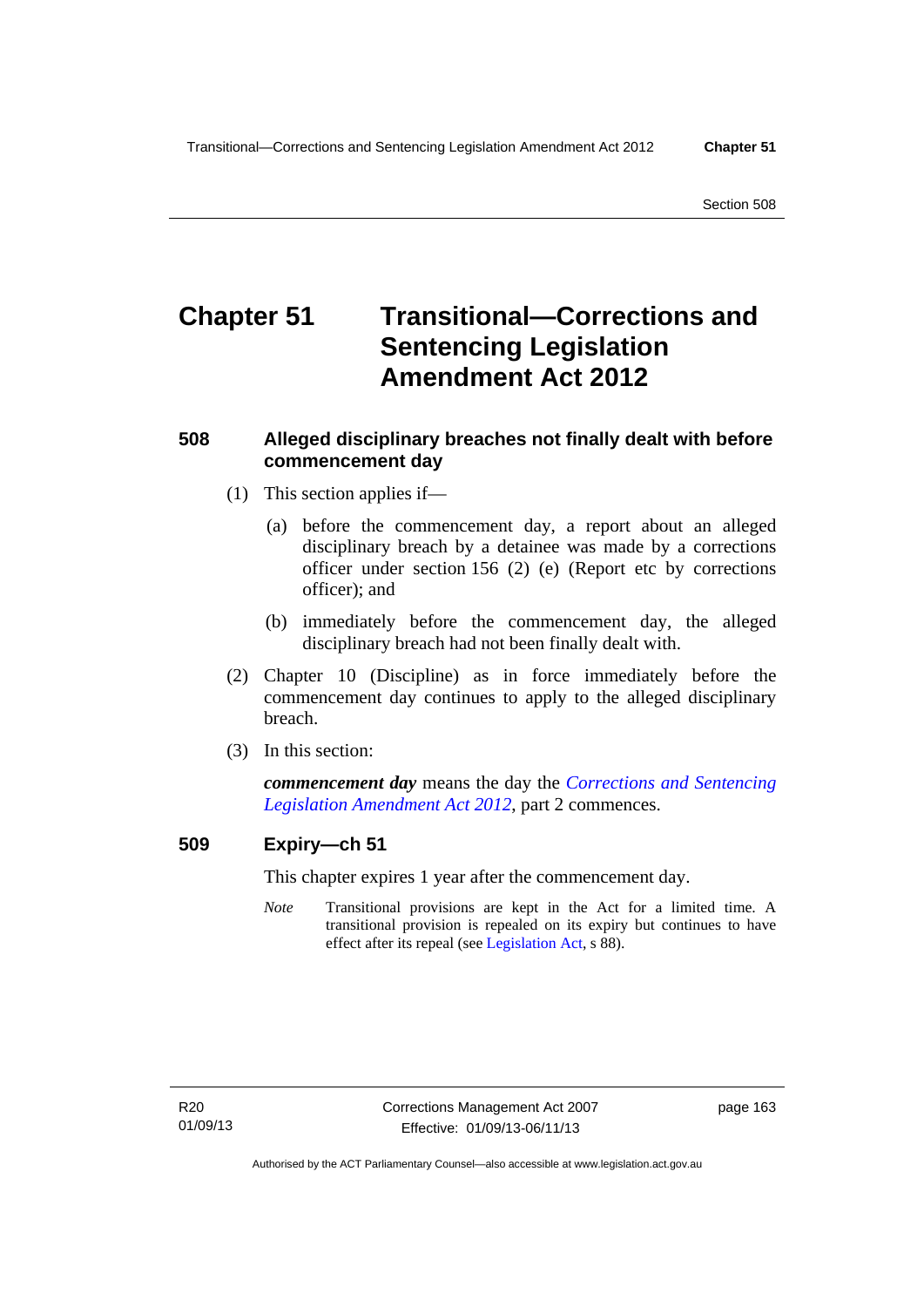**Dictionary** 

# **Dictionary**

(see s 3)

*Note 1* The [Legislation Act](http://www.legislation.act.gov.au/a/2001-14) contains definitions and other provisions relevant to this Act.

*Note 2* For example, the [Legislation Act,](http://www.legislation.act.gov.au/a/2001-14) dict, pt 1, defines the following terms:

- bankrupt or personally insolvent
	- chief police officer
	- civil partnership
- civil union
- director-general (see s 163)
- doctor
- domestic partner (see s 169 (1))
- found guilty
- Governor
- health practitioner
- human rights commissioner
- in relation to
- intersex person (see s 169B)
- judge
- Legislative Assembly
- magistrate
- NSW correctional centre
- nurse
- ombudsman
- police officer
- public advocate
- public employee
- public servant
- quarter
- sentence administration board
- transgender person (see s 169A (1) and (2))
- tribunal.

page 164 Corrections Management Act 2007 Effective: 01/09/13-06/11/13

R20 01/09/13

Authorised by the ACT Parliamentary Counsel—also accessible at www.legislation.act.gov.au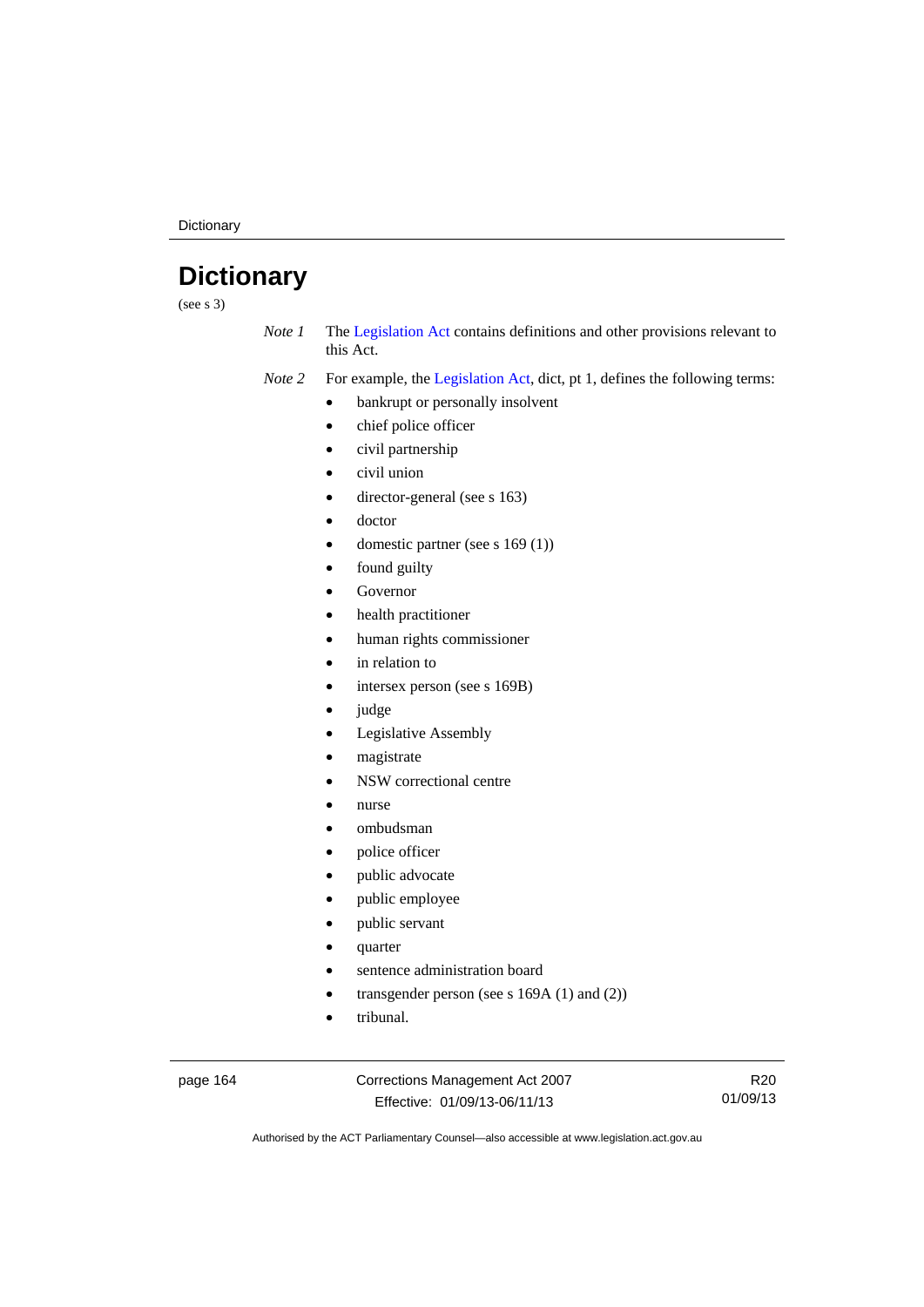*accredited person*, in relation to a detainee, means each of the following:

- (a) if the detainee is a sentenced offender—anyone involved in relation to the administration of the sentence;
- (b) a lawyer representing the detainee;
- (c) an official visitor;
- (d) the human rights commissioner;
- (e) the public advocate;
- (f) the ombudsman;
- (g) a person prescribed by regulation.
- *Note* Territory laws apply to a delegate of a person in the exercise of a delegation as if the delegate were the person who appointed the delegate (see [Legislation Act,](http://www.legislation.act.gov.au/a/2001-14) s 239 (2)).

*accused*—see section 151.

*activity*—see the *[Crimes \(Sentence Administration\) Act 2005](http://www.legislation.act.gov.au/a/2005-59)*, dictionary.

*adjudicator* means a person who is appointed as an adjudicator under section 177.

*administrative penalty*—see section 184.

*admission*, of a detainee to a correctional centre—see section 63.

*body search*, of a detainee—see section 107.

*case management plan*, for a detainee, means the detainee's case management plan maintained under section 78.

*charge*—see section 151.

*charge notice*—see section 159.

*conduct* means an act or omission.

R20 01/09/13 Corrections Management Act 2007 Effective: 01/09/13-06/11/13

page 165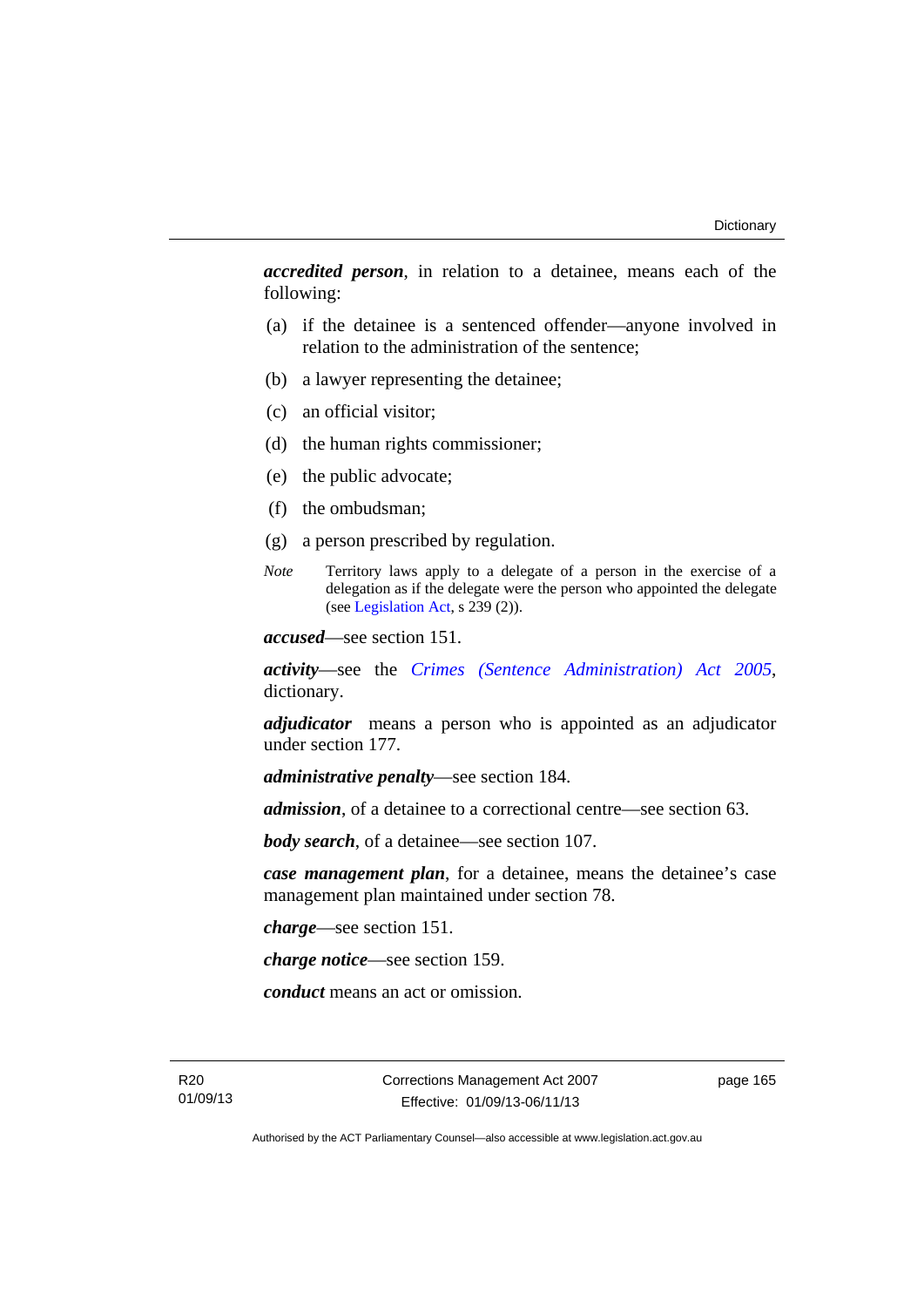*correctional centre* means a place declared to be a correctional centre under section 24.

*corrections dog* means a dog approved under the regulations to exercise functions as a corrections dog under this Act.

*corrections officer* means a person who is appointed as a corrections officer under section 19.

*corrections policy* means a corrections policy under section 14.

*corresponding director-general*, for part 12.2 (Interstate leave) see section 206.

*corresponding leave law*, for part 12.2 (Interstate leave)—see section 206.

*court cell*, for chapter 4 (Detention in police and court cells etc) see section 29.

*detainee*—see section 6.

*detention period*, for an offender's periodic detention—see the *[Crimes \(Sentence Administration\) Act 2005](http://www.legislation.act.gov.au/a/2005-59)*, section 41.

*director-general*, for chapter 4 (Detention in police and court cells etc)—see section 29.

*disciplinary action*—see section 183.

*disciplinary breach*—see section 152.

*disciplinary charge*—see section 151.

*drug*—see section 132.

*engage in conduct* means—

- (a) do an act; or
- (b) omit to do an act.

*entitled person*—see section 57.

*escape*, for part 12.2 (Interstate leave)—see section 206.

page 166 Corrections Management Act 2007 Effective: 01/09/13-06/11/13

R20 01/09/13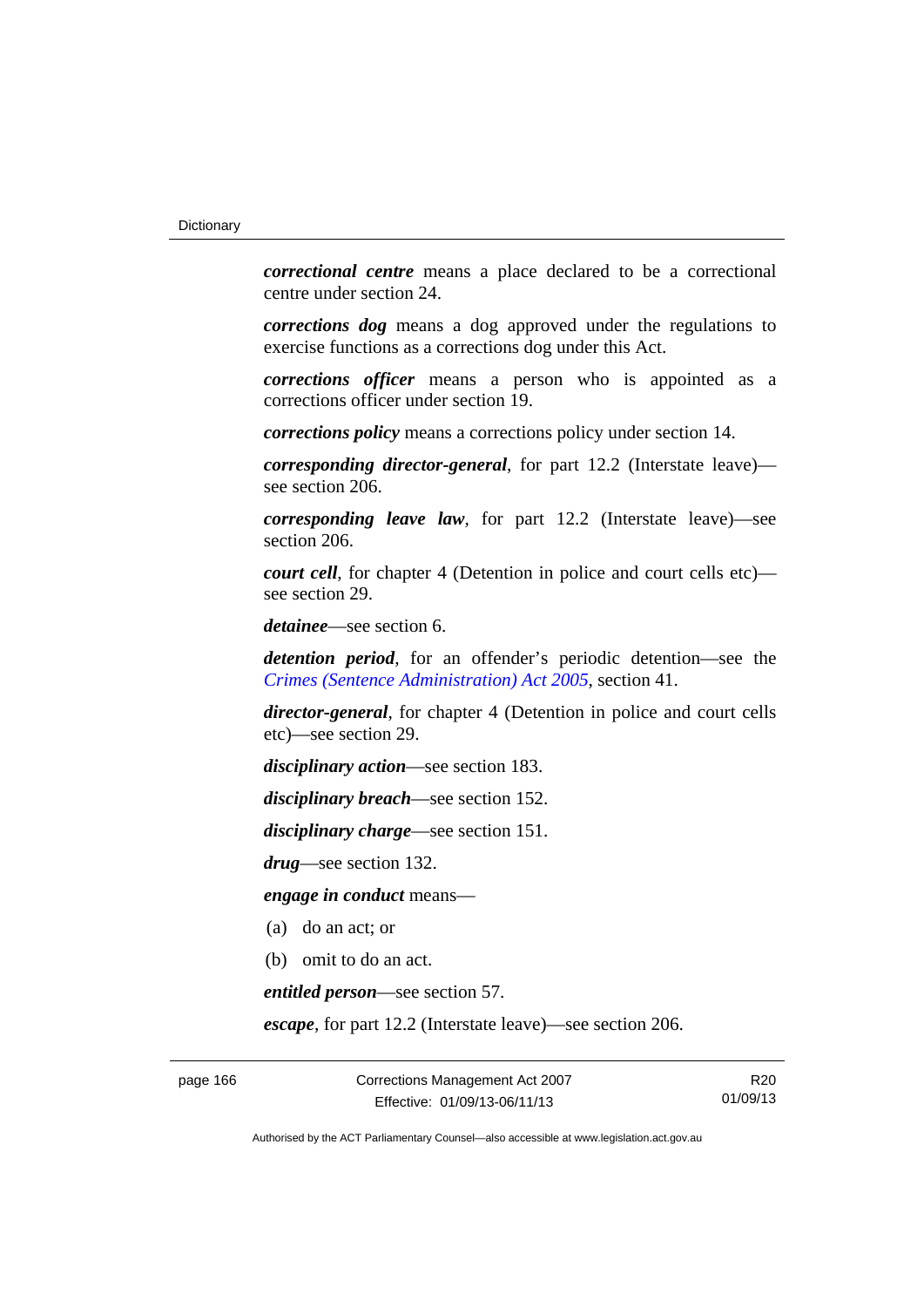*escort officer*, in relation to a person, means—

- (a) a police officer; or
- (b) a corrections officer whose functions including escorting the person.

*family member*, of a detainee, means any of the following:

- (a) the detainee's domestic partner;
- (b) a parent, step-parent or grandparent of the detainee;
- (c) a child, step-child or grandchild of the detainee;
- (d) a brother, sister, step-brother or step-sister of the detainee;
- (e) a guardian or carer of the detainee.

*frisk search*—see section 107.

*full-time detainee*—see the *[Crimes \(Sentence Administration\)](http://www.legislation.act.gov.au/a/2005-59)  [Act 2005](http://www.legislation.act.gov.au/a/2005-59)*, section 22 (1).

*health facility* means a hospital or other facility where health services are provided.

# *health service*—

- (a) means a service provided to someone (the *service user*) for any of the following purposes:
	- (i) assessing, recording, maintaining or improving the physical, mental or emotional health, comfort or wellbeing of the service user;
	- (ii) diagnosing or treating an illness, disability, disorder or condition of the service user; and
- (b) includes a service provided by a health practitioner in the practitioner's capacity as a health practitioner.

*hearing*, for an inquiry—see section 151.

*initial report*—see section 156 (2) (e).

R20 01/09/13 page 167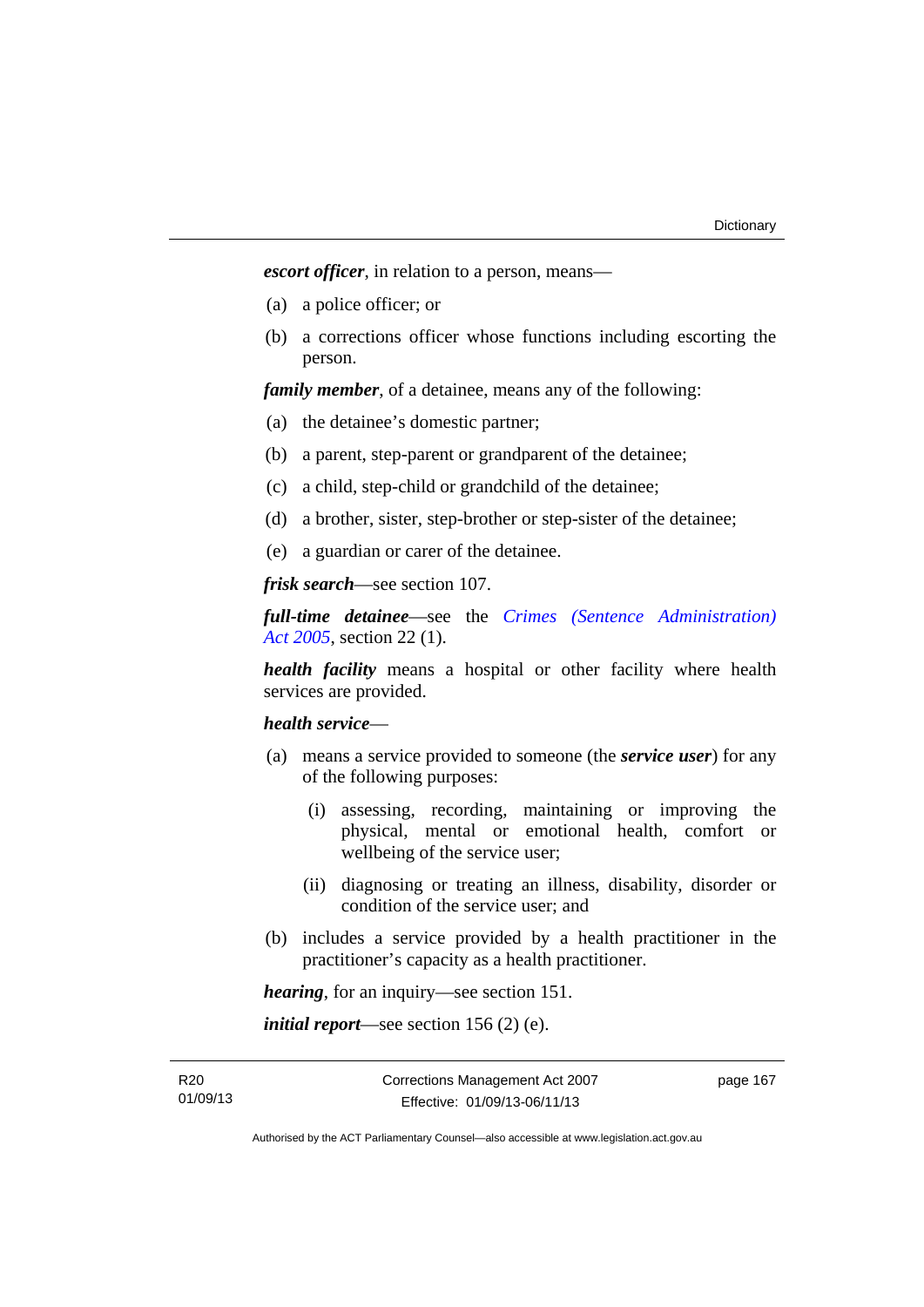*inquiry*—see section 151.

*interstate detainee*, for part 12.2 (Interstate leave)—see section 206.

*interstate escort officer*—see section 213.

*interstate leave permit*—see section 208.

*investigative segregation*—see section 151.

*investigator*—see section 153.

*investigator's report*—see section 157 (2) (b).

*law enforcement agency*—see the *[Spent Convictions Act 2000](http://www.legislation.act.gov.au/a/2000-48)*, dictionary.

*legally privileged—*a thing is *legally privileged* if client legal privilege attaches to the thing.

*local leave permit—*see section 205.

*mail* means postal mail.

*nonsmoking area*, at a correctional centre—see section 86.

*offender*—see the *[Crimes \(Sentence Administration\) Act 2005](http://www.legislation.act.gov.au/a/2005-59)*, dictionary.

*official visitor* means an official visitor for this Act appointed under the *[Official Visitor Act 2012](http://www.legislation.act.gov.au/a/2012-33)*, section 10.

*operating procedure* means an operating procedure under section 14.

*ordinary search*—see section 107.

*participating State*, for part 12.2 (Interstate leave)—see section 206.

*periodic detention*, for an offender—see the *[Crimes \(Sentence](http://www.legislation.act.gov.au/a/2005-59)  [Administration\) Act 2005](http://www.legislation.act.gov.au/a/2005-59)*, section 40.

*personal monitoring device*—see section 101.

*police cell*, for Chapter 4 (Detention in police and court cells etc) see section 29.

page 168 Corrections Management Act 2007 Effective: 01/09/13-06/11/13

R20 01/09/13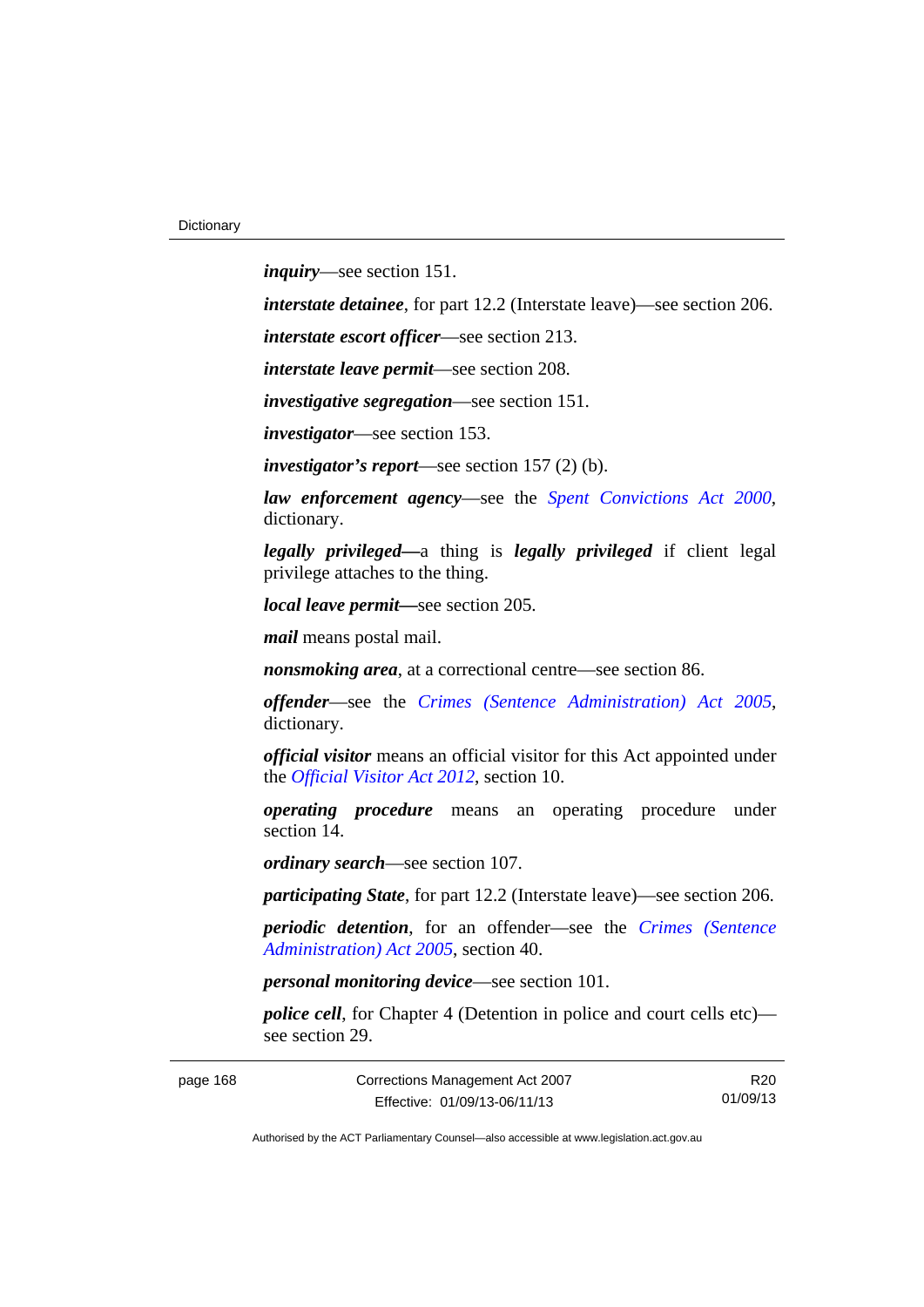*positive*, for a test sample for alcohol or a drug—see section 133.

*possession*, of a thing, includes the following:

- (a) receiving or obtaining possession of the thing;
- (b) having control over the disposition of the thing (whether or not having custody of the thing);
- (c) having joint possession of the thing.

# *presiding officer*—

- (a) for this Act generally—see section 151; and
- (b) for chapter 11 (Disciplinary inquiries)—see section 191.

*privilege*, in relation to a detainee—see section 154.

*prohibited area*, at a correctional centre—see section 85.

*prohibited thing* means a thing declared to be a prohibited thing under section 81.

*protected mail*—see section 104 (4).

*register of detainees* means the register kept under section 76.

*relevant presiding officer*, for division 10.3.5 (Disciplinary action)—see section 182.

*remandee*—see the *[Crimes \(Sentence Administration\) Act 2005](http://www.legislation.act.gov.au/a/2005-59)*, dictionary.

*scanning search*—see section 107.

*security classification*, for a detainee, means the detainee's security classification under section 80.

*segregation*, of a detainee—see section 88.

*seizeable item*, for division 9.4.3 (Strip searches)—see section 113.

*sentence—*see the *[Crimes \(Sentence Administration\) Act 2005](http://www.legislation.act.gov.au/a/2005-59)*, dictionary.

page 169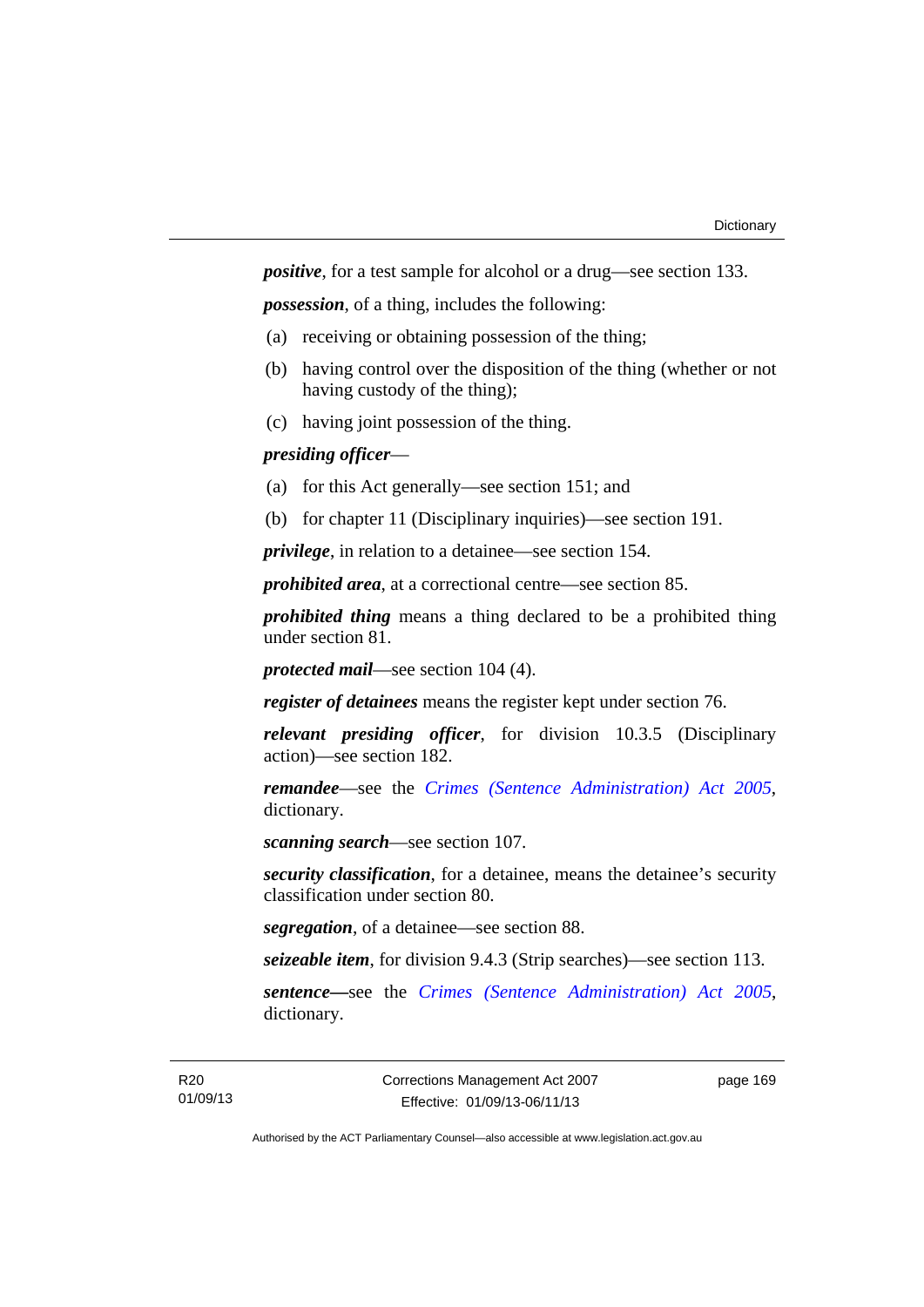*separate confinement*, of a detainee—see section 151.

*strip search*, of a detainee—see section 107.

*test sample*—see section 132.

*visitable place*—see section 57.

*visiting conditions*, at a correctional centre, means conditions declared under section 143 (Visiting conditions) in relation to the centre.

*visitor*, in relation to a correctional centre, includes a person wishing to enter the centre as a visitor.

*young detainee*, for chapter 4 (Detention in police and court cells etc)—see the *[Children and Young People Act 2008](http://www.legislation.act.gov.au/a/2008-19)*, section 95.

page 170 Corrections Management Act 2007 Effective: 01/09/13-06/11/13

R20 01/09/13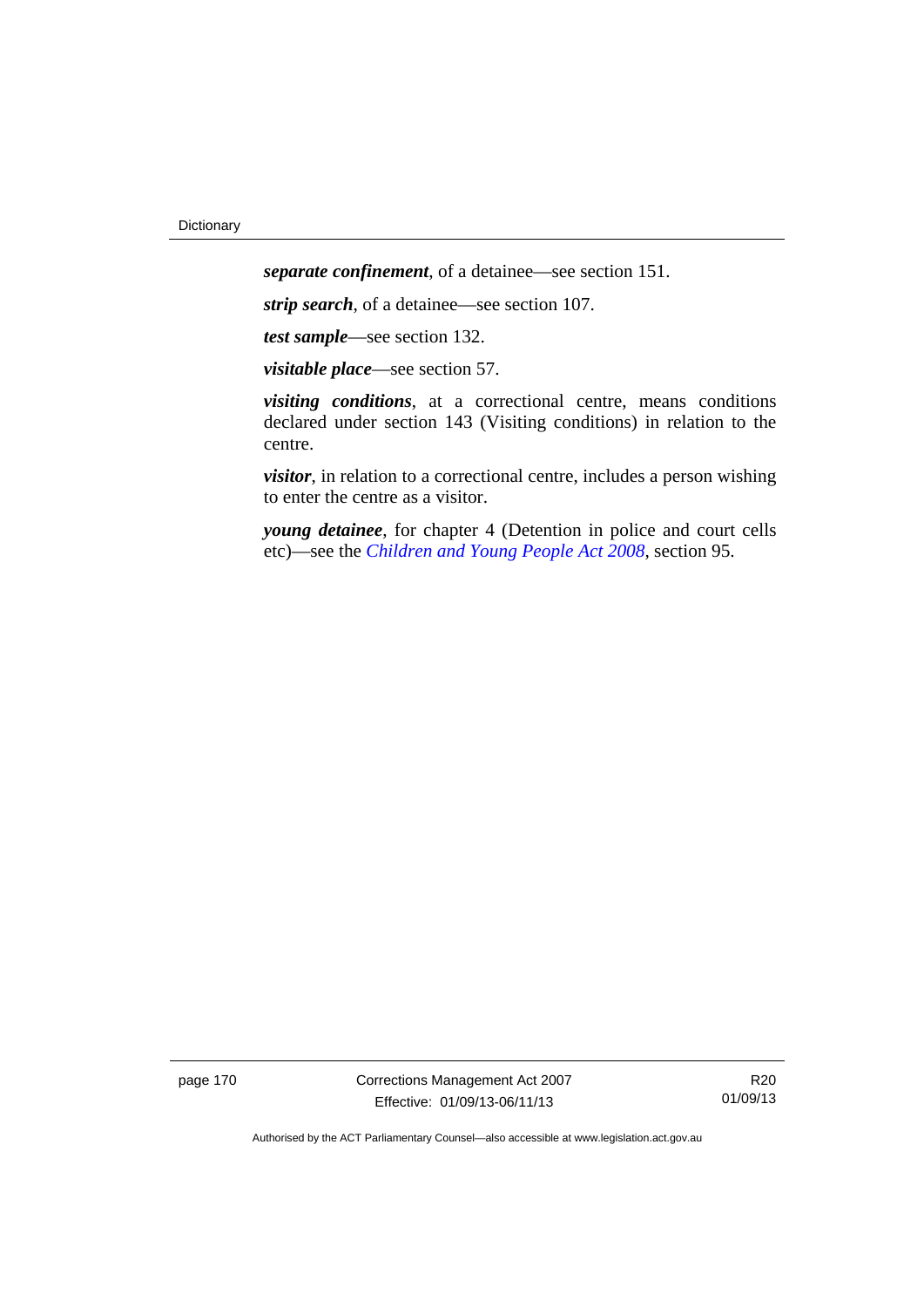# **Endnotes**

# **1 About the endnotes**

Amending and modifying laws are annotated in the legislation history and the amendment history. Current modifications are not included in the republished law but are set out in the endnotes.

Not all editorial amendments made under the *[Legislation Act 2001](http://www.legislation.act.gov.au/a/2001-14)*, part 11.3 are annotated in the amendment history. Full details of any amendments can be obtained from the Parliamentary Counsel's Office.

Uncommenced amending laws are not included in the republished law. The details of these laws are underlined in the legislation history. Uncommenced expiries are underlined in the legislation history and amendment history.

If all the provisions of the law have been renumbered, a table of renumbered provisions gives details of previous and current numbering.

The endnotes also include a table of earlier republications.

| $A = Act$                                    | $NI = Notifiable$ instrument                |
|----------------------------------------------|---------------------------------------------|
| $AF =$ Approved form                         | $o = order$                                 |
| $am = amended$                               | $om = omitted/repealed$                     |
| $amdt = amendment$                           | $ord = ordinance$                           |
| $AR = Assembly resolution$                   | $orig = original$                           |
| $ch = chapter$                               | par = paragraph/subparagraph                |
| $CN =$ Commencement notice                   | $pres = present$                            |
| $def = definition$                           | $prev = previous$                           |
| $DI = Disallowable instrument$               | $(\text{prev}) = \text{previously}$         |
| $dict = dictionary$                          | $pt = part$                                 |
| $disallowed = disallowed by the Legislative$ | $r = rule/subrule$                          |
| Assembly                                     | $reloc = relocated$                         |
| $div = division$                             | $renum = renumbered$                        |
| $exp = expires/expired$                      | $R[X]$ = Republication No                   |
| $Gaz = gazette$                              | $RI = reissue$                              |
| $hdg =$ heading                              | $s = section/subsection$                    |
| IA = Interpretation Act 1967                 | $sch = schedule$                            |
| $ins = inserted/added$                       | $sdiv = subdivision$                        |
| $LA =$ Legislation Act 2001                  | $SL = Subordinate$ law                      |
| $LR =$ legislation register                  | $sub =$ substituted                         |
| $LRA =$ Legislation (Republication) Act 1996 | $underlining = whole or part not commenced$ |
| $mod = modified/modification$                | or to be expired                            |

# **2 Abbreviation key**

R20 01/09/13 Corrections Management Act 2007 Effective: 01/09/13-06/11/13

page 171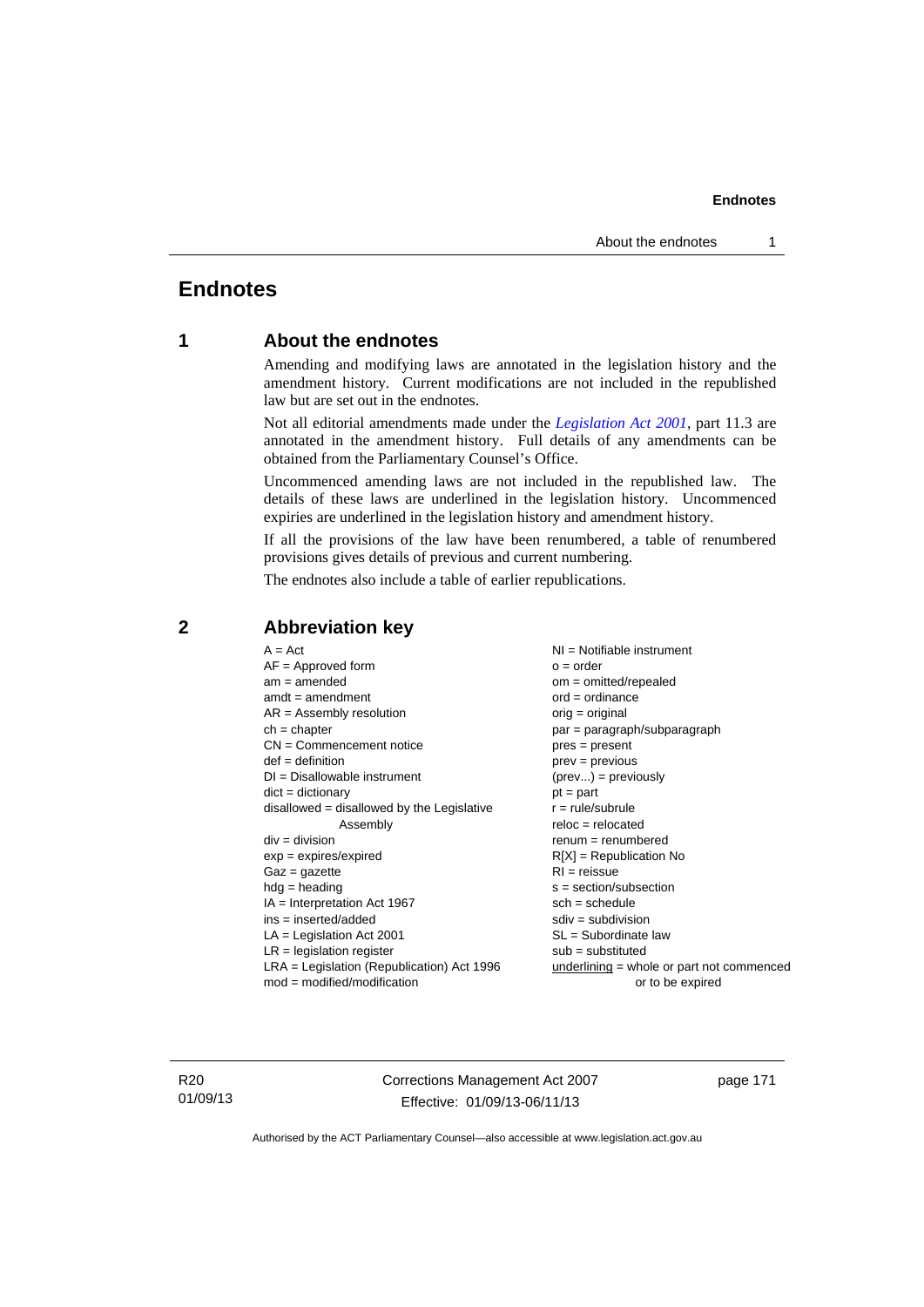3 Legislation history

# **3 Legislation history**

# **Corrections Management Act 2007 A2007-15**

notified LR 18 June 2007

s 1, s 2 commenced 18 June 2007 (LA s 75 (1)) s 230 commenced 1 August 2007 (LA s 75AA) sch 1 pt 1.2, pt 1.3 commenced 1 August 2007 (s 2 and [CN2007-6](http://www.legislation.act.gov.au/cn/2007-6/default.asp)) remainder commenced 18 December 2007 (s 2 and LA s 79)

as amended by

## **[Civil Partnerships Act 2008](http://www.legislation.act.gov.au/a/2008-14) A2008-14 sch 1 pt 1.6**

notified LR 15 May 2008

s 1, s 2 commenced 15 May 2008 (LA s 75 (1))

sch 1 pt 1.6 commenced 19 May 2008 (s 2 and [CN2008-8\)](http://www.legislation.act.gov.au/cn/2008-8/default.asp)

# **[Children and Young People Act 2008](http://www.legislation.act.gov.au/a/2008-19) A2008-19 sch 1 pt 1.1**

notified LR 17 July 2008 s 1, s 2 commenced 17 July 2008 (LA s 75 (1)) sch 1 pt 1.1 commenced 9 September 2008 (s 2 and [CN2008-13\)](http://www.legislation.act.gov.au/cn/2008-13/default.asp)

# **[Children and Young People \(Consequential Amendments\) Act 2008](http://www.legislation.act.gov.au/a/2008-20) A2008-20 sch 2 pt 2.4**

notified LR 17 July 2008 s 1, s 2 commenced 17 July 2008 (LA s 75 (1)) s 3 commenced 18 July 2008 (s 2 (1)) sch 2 pt 2.4 commenced 9 September 2008 (s 2 (3) and see Children [and Young People Act 2008](http://www.legislation.act.gov.au/a/2008-19) A2008-19, s 2 and [CN2008-13](http://www.legislation.act.gov.au/cn/2008-13/default.asp))

## **[Crimes Legislation Amendment Act 2008](http://www.legislation.act.gov.au/a/2008-44) A2008-44 sch 1 pt 1.2**

notified LR 9 September 2008 s 1, s 2 commenced 9 September 2008 (LA s 75 (1)) sch 1 pt 1.2 commenced 30 May 2009 (s 2 and [CN2009-4\)](http://www.legislation.act.gov.au/cn/2009-4/default.asp)

# **[Corrections Management Amendment Act 2008](http://www.legislation.act.gov.au/a/2008-49) A2008-49**

notified LR 15 September 2008 s 1, s 2 commenced 15 September (LA s 75 (1)) remainder commenced 16 September 2008 (s 2)

page 172 Corrections Management Act 2007 Effective: 01/09/13-06/11/13

R20 01/09/13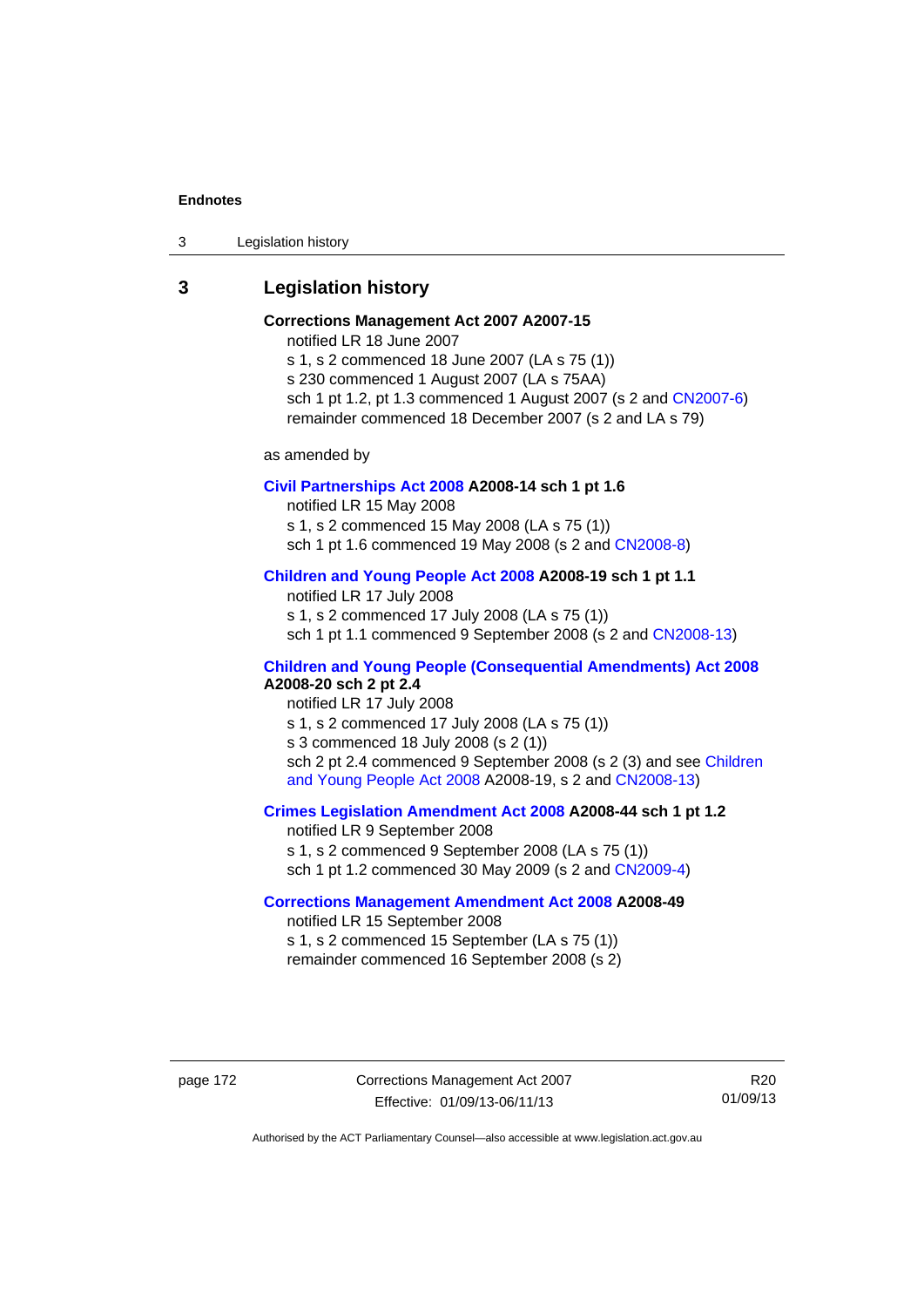# **[Work Safety Legislation Amendment Act 2009](http://www.legislation.act.gov.au/a/2009-28) A2009-28 sch 2 pt 2.2**

notified LR 9 September 2009

s 1, s 2 commenced 9 September 2009 (LA s 75 (1))

sch 2 pt 2.2 commenced 1 October 2009 (s 2 and see [Work Safety Act](http://www.legislation.act.gov.au/a/2008-51)  [2008](http://www.legislation.act.gov.au/a/2008-51) A2008-51, s 2 (1) (b) and [CN2009-11\)](http://www.legislation.act.gov.au/cn/2009-11/default.asp)

# **[Smoking \(Prohibition in Enclosed Public Places\) Amendment](http://www.legislation.act.gov.au/a/2009-51)  [Act 2009](http://www.legislation.act.gov.au/a/2009-51) A2009-51 sch 1 pt 1.1**

notified LR 18 December 2009

s 1, s 2 commenced 18 December 2009 (LA s 75 (1))

sch 1 pt 1.1 commenced 9 December 2010 (s 2 (1) (b) and [CN2010-4\)](http://www.legislation.act.gov.au/cn/2010-4/default.asp)

# **[Health Practitioner Regulation National Law \(ACT\) Act 2010](http://www.legislation.act.gov.au/a/2010-10) A2010-10 sch 2 pt 2.4**

notified LR 31 March 2010 s 1, s 2 commenced 31 March 2010 (LA s 75 (1)) sch 2 pt 2.4 commenced 1 July 2010 (s 2 (1) (a))

## **[Justice and Community Safety Legislation Amendment Act 2010](http://www.legislation.act.gov.au/a/2010-30)**

# **[\(No 2\)](http://www.legislation.act.gov.au/a/2010-30) A2010-30 sch 1 pt 1.5**

notified LR 31 August 2010 s 1, s 2 commenced 31 August 2010 (LA s 75 (1)) s 3 commenced 1 September 2010 (s 2 (1)) sch 1 pt 1.5 commenced 28 September 2010 (s 2 (2))

### **[Justice and Community Safety Legislation Amendment Act 2010](http://www.legislation.act.gov.au/a/2010-40)  [\(No 3\)](http://www.legislation.act.gov.au/a/2010-40) A2010-40 sch 2 pt 2.4**

notified LR 5 October 2010

s 1, s 2 commenced 5 October 2010 (LA s 75 (1))

s 3 commenced 6 October 2010 (s 2 (1))

sch 2 pt 2.4 commenced 2 November 2010 (s 2 (2))

# **[Administrative \(One ACT Public Service Miscellaneous Amendments\)](http://www.legislation.act.gov.au/a/2011-22)  [Act 2011](http://www.legislation.act.gov.au/a/2011-22) A2011-22 sch 1 pt 1.37**

notified LR 30 June 2011

s 1, s 2 commenced 30 June 2011 (LA s 75 (1)) sch 1 pt 1.37 commenced 1 July 2011 (s 2 (1))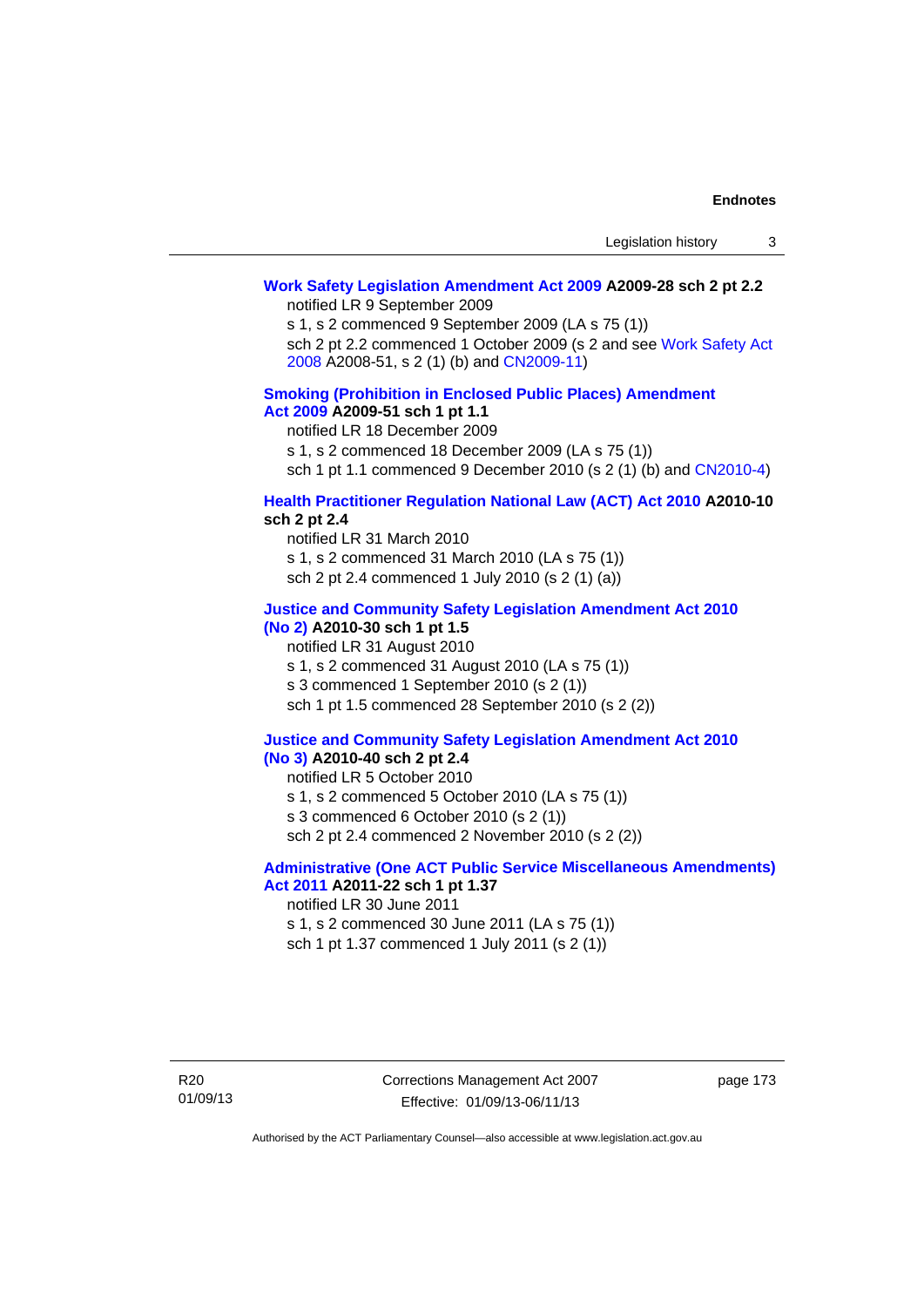| -3 | Legislation history |  |
|----|---------------------|--|
|----|---------------------|--|

# **[Statute Law Amendment Act 2011 \(No 3\)](http://www.legislation.act.gov.au/a/2011-52) A2011-52 sch 3 pt 3.13**

notified LR 28 November 2011

s 1, s 2 commenced 28 November 2011 (LA s 75 (1)) sch 3 pt 3.13 commenced 12 December 2011 (s 2)

### **[Work Health and Safety \(Consequential Amendments\) Act 2011](http://www.legislation.act.gov.au/a/2011-55) A2011-55 sch 1 pt 1.3**

notified LR 14 December 2011

s 1, s 2 commenced 14 December 2011 (LA s 75 (1))

sch 1 pt 1.3 commenced 1 January 2012 (s 2 and see Work Health [and Safety Act 2011](http://www.legislation.act.gov.au/a/2011-35) A2011-35, s 2 and [CN2011-12\)](http://www.legislation.act.gov.au/cn/2011-12/default.asp)

### **[Corrections and Sentencing Legislation Amendment Act 2011](http://www.legislation.act.gov.au/a/2011-57) A2011-57 pt 2**

notified LR 14 December 2011 s 1, s 2 commenced 14 December 2011 (LA s 75 (1)) pt 2 commenced 15 December 2011 (s 2)

### **[Official Visitor Act 2012](http://www.legislation.act.gov.au/a/2012-33) A2012-33 sch 1 pt 1.2**

notified LR 15 June 2012 s 1, s 2 commenced 15 June 2012 (LA s 75 (1)) sch 1 pt 1.2 commenced 1 September 2013 (s 2 as amended by [A2013-22](http://www.legislation.act.gov.au/a/2013-22) s 4)

## **[Corrections and Sentencing Legislation Amendment Act 2012](http://www.legislation.act.gov.au/a/2012-34) A2012-34 pt 2**

notified LR 15 June 2012 s 1, s 2 commenced 15 June 2012 (LA s 75 (1)) pt 2 commenced 15 December 2012 (s 2 (2))

# **[Civil Unions Act 2012](http://www.legislation.act.gov.au/a/2012-40) A2012-40 sch 3 pt 3.7**

notified LR 4 September 2012 s 1, s 2 commenced 4 September 2012 (LA s 75 (1)) sch 3 pt 3.7 commenced 11 September 2012 (s 2)

## **[Statute Law Amendment Act 2013](http://www.legislation.act.gov.au/a/2013-19) A2013-19 sch 3 pt 3.7**

notified LR 24 May 2013 s 1, s 2 commenced 24 May 2013 (LA s 75 (1)) sch 3 pt 3.7 commenced 14 June 2013 (s 2)

page 174 Corrections Management Act 2007 Effective: 01/09/13-06/11/13

R20 01/09/13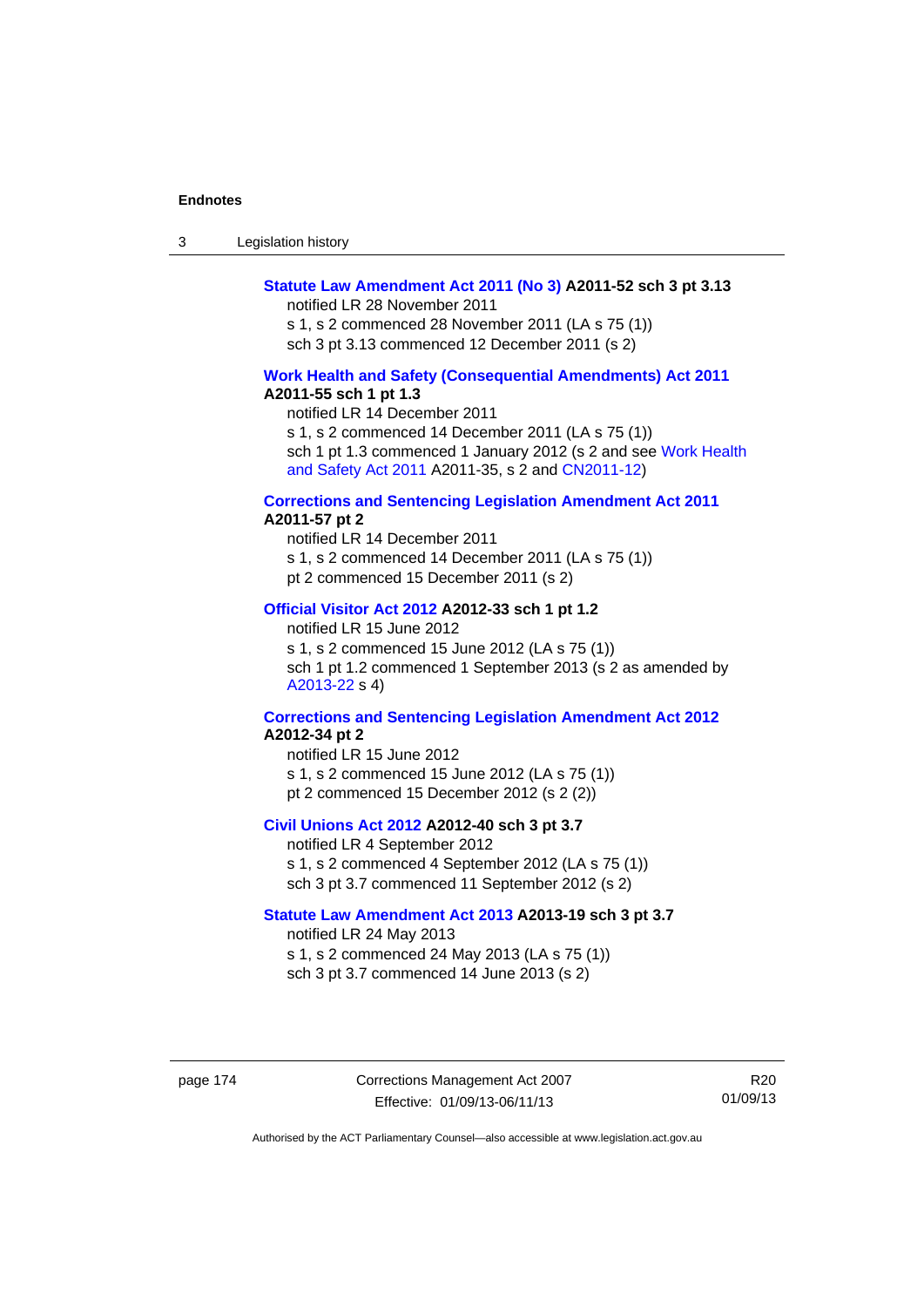Legislation history 3

# **[Official Visitor Amendment Act 2013](http://www.legislation.act.gov.au/a/2013-22) A2013-22 sch 1 pt 1.2**

notified LR 17 June 2013 s 1, s 2 commenced 17 June 2013 (LA s 75 (1)) sch 1 pt 1.2 commenced 1 September 2013 (s 2 and see [Official](http://www.legislation.act.gov.au/a/2012-33)  [Visitor Act 2012](http://www.legislation.act.gov.au/a/2012-33) A2012-33 s 2 as amended by this Act)

R20 01/09/13 Corrections Management Act 2007 Effective: 01/09/13-06/11/13

page 175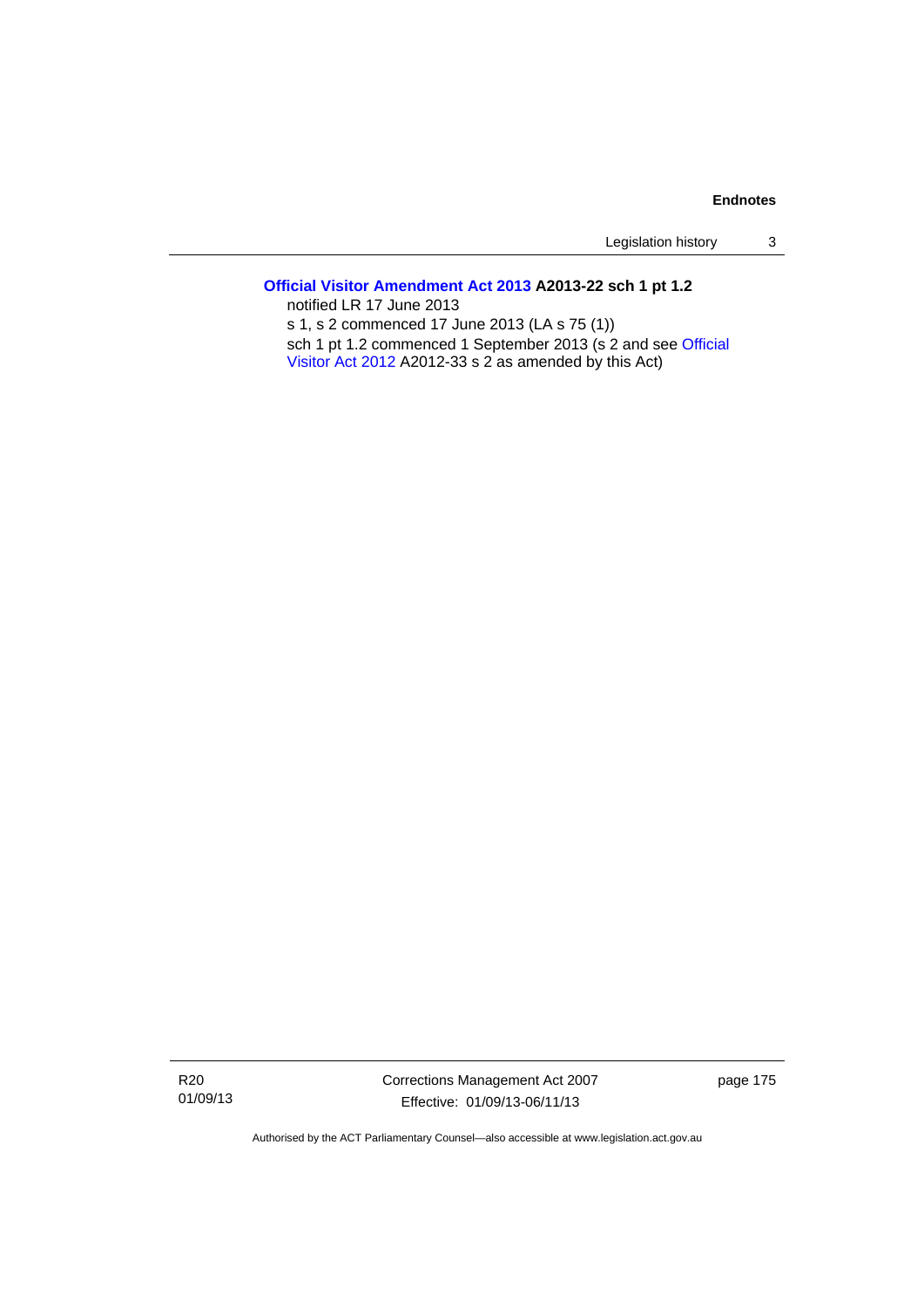```
4 Amendment history
```
# **4 Amendment history**

```
Commencement 
s 2 om LA s 89 (4) 
Application of Act—detainees
s 6 am A2008-19 amdt 1.1
              (1) note 2 exp 2 June 2011 (s 501 (2), (4) (LA s 88 declaration 
               applies)) 
Correctional centres—minimum living conditions 
s 12 am A2011-22 amdt 1.113
Ministerial directions to director-general 
s 13 hdg am A2011-22 amdt 1.113
s 13 am A2011-22 amdt 1.113
Corrections policies and operating procedures 
s 14 am A2011-22 amdt 1.113
Exclusions from notified corrections policies and operating procedures 
s 15 am A2011-22 amdt 1.113
Director-general directions 
 A2011-22 amdt 1.113
 A2011-22 amdt 1.113
Director-general directions 
 A2011-22 amdt 1.113
s 17 am A2011-22 amdt 1.113, amdt 1.114 
Corrections officers—appointment 
s 19 am A2011-22 amdt 1.113
Corrections officers—functions 
s 20 am A2011-22 amdt 1.113
Doctors—health service appointments 
s 21 am A2011-22 amdt 1.113
Health practitioners—non-therapeutic functions 
A2010-10 amdt 2.15
s 22 am A2010-10 amdt 2.15; A2011-22 amdt 1.113 
Identity cards 
s 23 am A2010-10 amdt 2.20; A2011-22 amdt 1.113 
Declaration of emergency 
s 26 am A2011-22 amdt 1.113
Emergency powers 
s 27 am A2011-22 amdt 1.113
```
page 176 Corrections Management Act 2007 Effective: 01/09/13-06/11/13

R20 01/09/13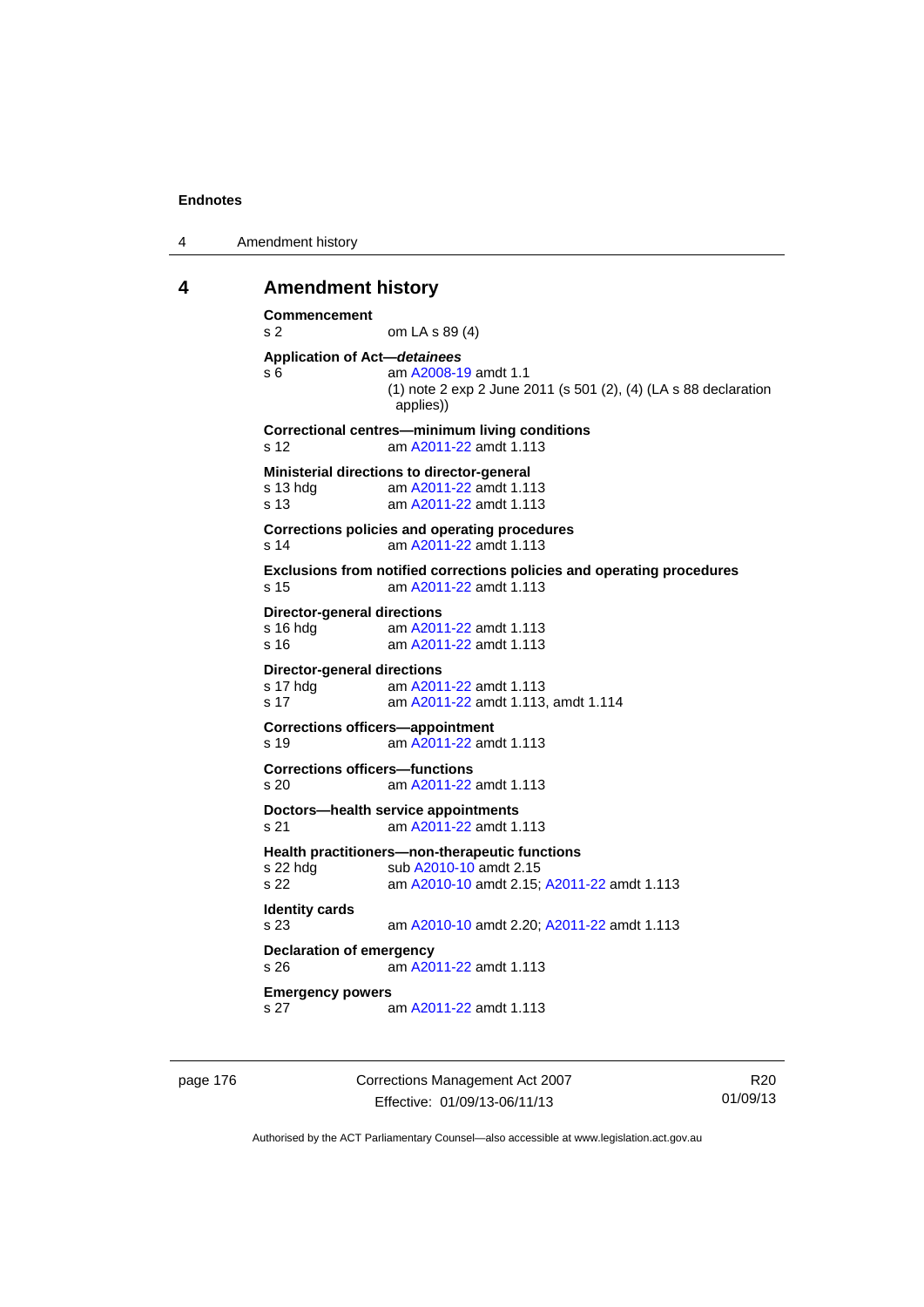```
Arrangements with police 
s 28 am A2011-22 amdt 1.113
Definitions—ch 4 
s 29 am A2008-19 amdt 1.3
                 def chief executive ins A2008-19 amdt 1.2 
                    om A2011-22 amdt 1.109
                 def director-general ins A2011-22 amdt 1.110 
                 def young detainee ins A2008-19 amdt 1.2 
Detention in police cells 
s 30 am A2008-19 amdt 1.4, amdt 1.5; A2011-22 amdt 1.113
Detention in police cells—search powers etc 
s 31 am A2008-19 amdt 1.6, amdt 1.7 
Detention in police cells—additional provisions for young detainees 
s 31A ins A2008-19 amdt 1.8 
                 am A2008-44 amdt 1.14
Detention in court cells 
s 33 am A2008-19 amdts 1.9-1.12; A2011-22 amdt 1.113, 
                 amdt 1.114 
Detention in court cells—additional provisions for young detainees 
s 33A ins A2008-19 amdt 1.13 
                 am A2011-22 amdt 1.113
Detainees accommodated away from correctional centre 
s 34 am A2008-19 amdt 1.14; A2011-22 amdt 1.113 
Escort officer functions etc 
s 35 am A2011-22 amdt 1.113, amdt 1.114 
Executing warrants of imprisonment or remand etc 
s 38 am A2011-22 amdt 1.113
Food and drink 
s 40 am A2010-10 amdt 2.20; A2011-22 amdt 1.113 
Clothing 
s 41 A2011-22 amdt 1.113
Personal hygiene 
s 42  A2011-22 amdt 1.113
Sleeping areas 
                 A2011-22 amdt 1.113
Treatment of convicted and non-convicted detainees 
s 44 am A2011-22 amdt 1.113
Access to open air and exercise 
s 45 am A2011-22 amdt 1.113
```
R20 01/09/13 Corrections Management Act 2007 Effective: 01/09/13-06/11/13

page 177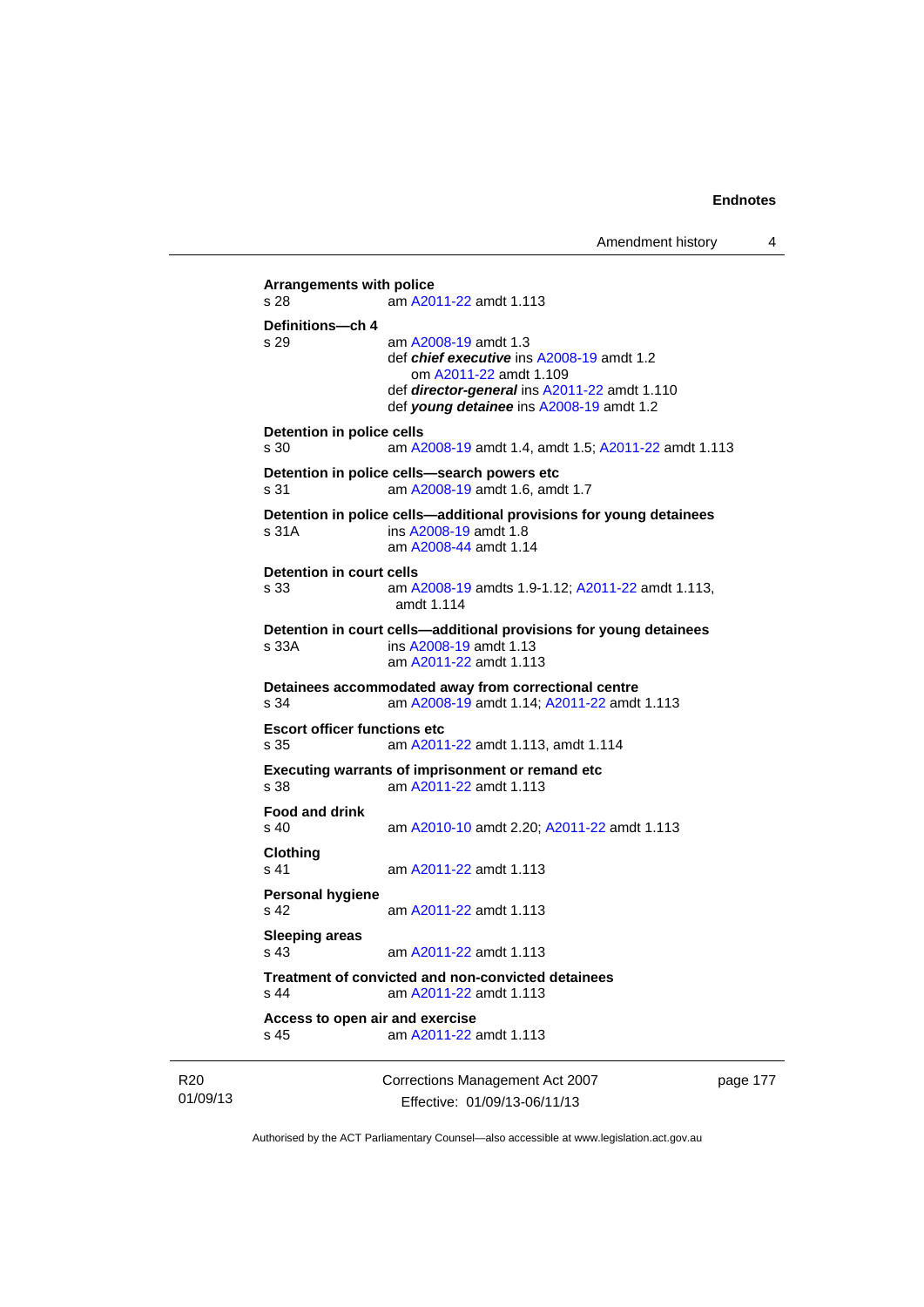4 Amendment history

```
Communication with family and others 
s 46 am A2011-22 amdt 1.113
Telephone calls 
                s 47 am A2011-22 amdt 1.113
Mail 
                 A2011-22 amdt 1.113
Visits by family members etc 
s 49 am A2011-22 amdt 1.113
Contact with accredited people 
s 50 am A2011-22 amdt 1.113
Visits—protected communications 
s 51 am A2011-22 amdt 1.113
News and educational services 
s 52 am A2011-22 amdt 1.113
Health care 
s 53 am A2010-10 amdt 2.20; A2011-22 amdt 1.113 
Transfers to health facilities 
s 54 am A2010-10 amdt 2.20; A2011-22 amdt 1.113 
Religious, spiritual and cultural needs 
s 55 am A2011-22 amdt 1.113
Official visitors—meaning of entitled person and visitable place 
s 57 sub A2012-33 amdt 1.16 
                 am A2013-22 amdt 1.6, amdt 1.7 
Frequency of visits by official visitors<br>s 58 sub A2012-33 amdt
                A2012-33 amdt 1.16
                 om A2013-22 amdt 1.8
Complaints to official visitors 
s 59 am A2011-22 amdt 1.113
                 om A2012-33 amdt 1.16
Investigation etc by official visitors 
s 60 am A2011-22 amdt 1.113
                 om A2012-33 amdt 1.16
Official visitors—ending appointments 
 A2010-30 amdt 1.19
                 om A2012-33 amdt 1.16
Relationship with other inspection laws 
s 62 am A2011-22 amdt 1.113
```
page 178 Corrections Management Act 2007 Effective: 01/09/13-06/11/13

R20 01/09/13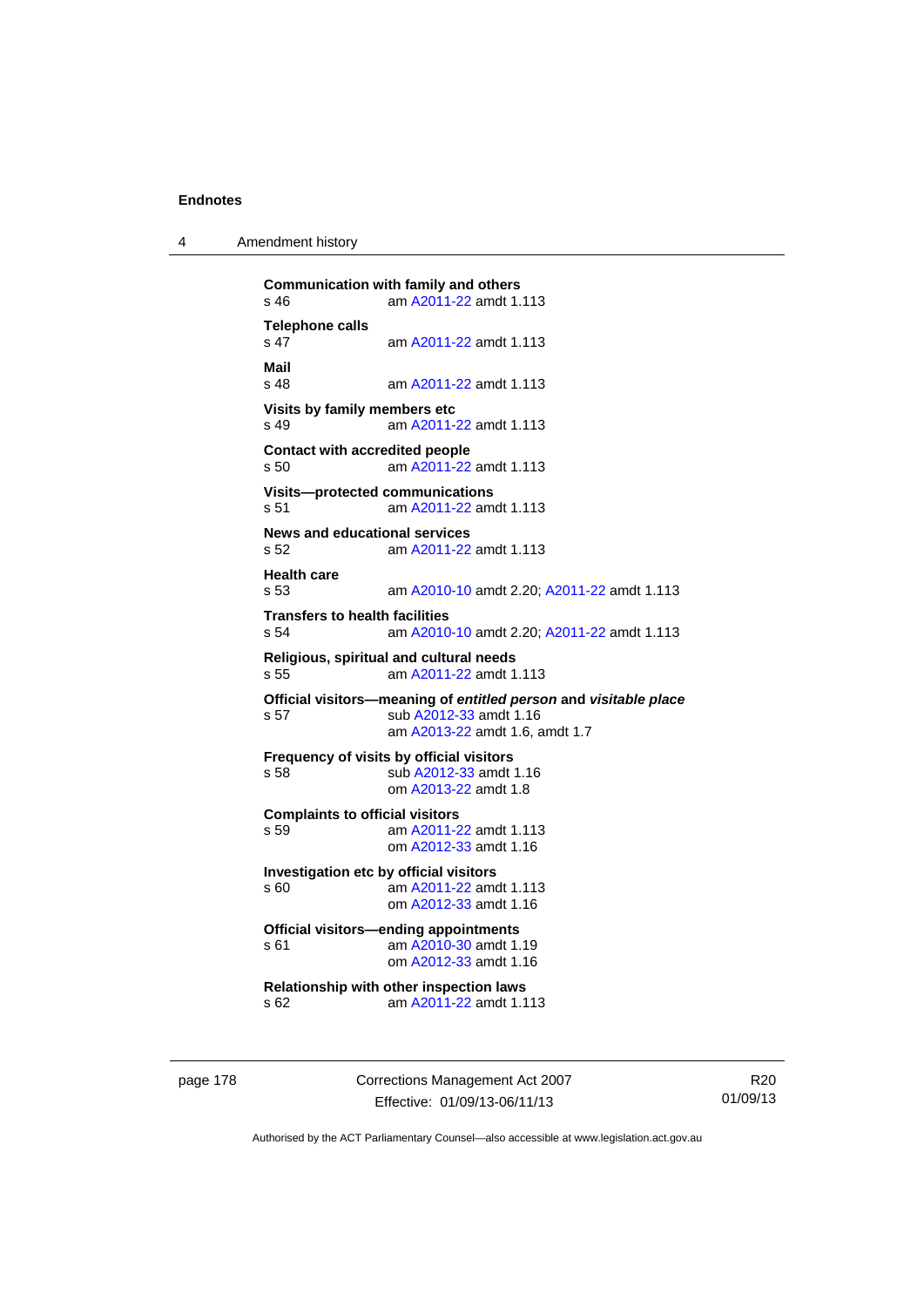```
Authority for detention<br>
s 64 am A
               A2011-22 amdt 1.113
Identification of detainees 
s 65 am A2010-10 amdt 2.16; A2011-22 amdt 1.113; A2013-19
                amdt 3.41
Information about entitlements and obligations 
s 66 am A2011-22 amdt 1.113, amdt 1.114 
Initial assessment 
s 67 am A2011-22 amdt 1.113
Alcohol and drug tests on admission 
s 69 am A2011-22 amdt 1.113
Strip search on admission 
s 70 am A2011-22 amdt 1.113
Property of detainees 
s 71 am A2011-22 amdt 1.113
Security classification 
s 72 am A2011-22 amdt 1.113
Case management plan 
s 73 am A2011-22 amdt 1.113
Entries in register of detainees 
s 74 am A2011-22 amdt 1.113
Compliance with director-general's directions 
s 75 hdg am A2011-22 amdt 1.114
s 75 am A2011-22 amdt 1.113, amdt 1.114 
Register of detainees 
s 76 am A2011-22 amdt 1.113
Health reports 
s 77 am A2008-20 amdt 2.14; A2011-22 amdt 1.113, amdt 1.114 
Case management plans—scope etc 
s 78 am A2011-22 amdt 1.113
Transgender and intersex detainees—sexual identity 
s 79 am A2010-10 amdt 2.20; A2011-22 amdt 1.113 
Security classification—basis etc 
s 80 am A2011-22 amdt 1.113
Prohibited things 
s 81 am A2011-22 amdt 1.113
Possession of prohibited things 
s 82 am A2011-22 amdt 1.113
```
R20 01/09/13 Corrections Management Act 2007 Effective: 01/09/13-06/11/13

page 179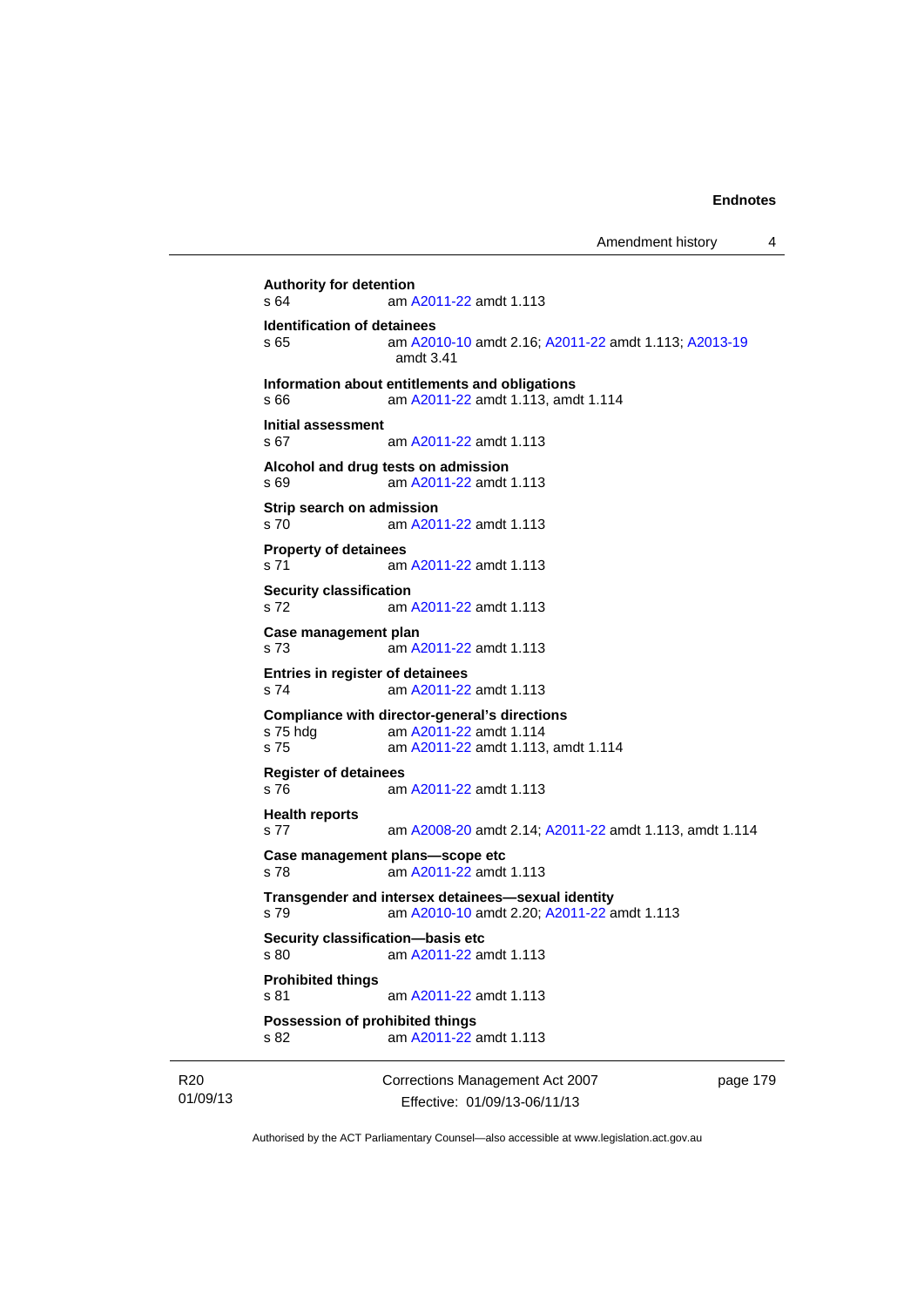4 Amendment history

```
Trust accounts for detainees<br>s 84 am A2011-
               A2011-22 amdt 1.113
Prohibited areas 
s 85 am A2011-22 amdt 1.113
Nonsmoking areas 
s 86 am A2009-51 amdt 1.1; A2011-22 amdt 1.113 
Management and security—corrections policies and operating procedures 
s 87 am A2008-14 amdt 1.17; A2011-22 amdt 1.113; A2012-40
                amdt 3.25
Segregation—safety and security 
s 90 am A2011-22 amdt 1.113, amdt 1.114; A2011-57 s 4 
Segregation—protective custody 
s 91 am A2011-22 amdt 1.113, amdt 1.114; A2011-57 s 5 
Segregation—health 
s 92 am A2011-22 amdt 1.113, amdt 1.114; A2011-57 s 6 
Application for review of segregation directions 
s 96 am A2011-22 amdt 1.113, amdt 1.114 
Review of segregation directions 
s 97 am A2011-22 amdt 1.113, amdt 1.114 
Other separation of detainees 
s 98 am A2011-22 amdt 1.113
Monitoring—general considerations 
s 99 am A2011-22 amdt 1.113
Monitoring at correctional centres 
s 100 am A2011-22 amdt 1.113
Personal monitoring devices 
s 101 am A2011-22 amdt 1.113
Interfering with personal monitoring devices 
s 102 am A2011-22 amdt 1.113
Monitoring telephone calls etc 
s 103 am A2011-22 amdt 1.113
Monitoring ordinary mail 
s 104 am A2011-22 amdt 1.113
Monitoring protected mail 
s 105 am A2011-22 amdt 1.113
Mail searches—consequences 
s 106 am A2011-22 amdt 1.113
```
page 180 Corrections Management Act 2007 Effective: 01/09/13-06/11/13

R20 01/09/13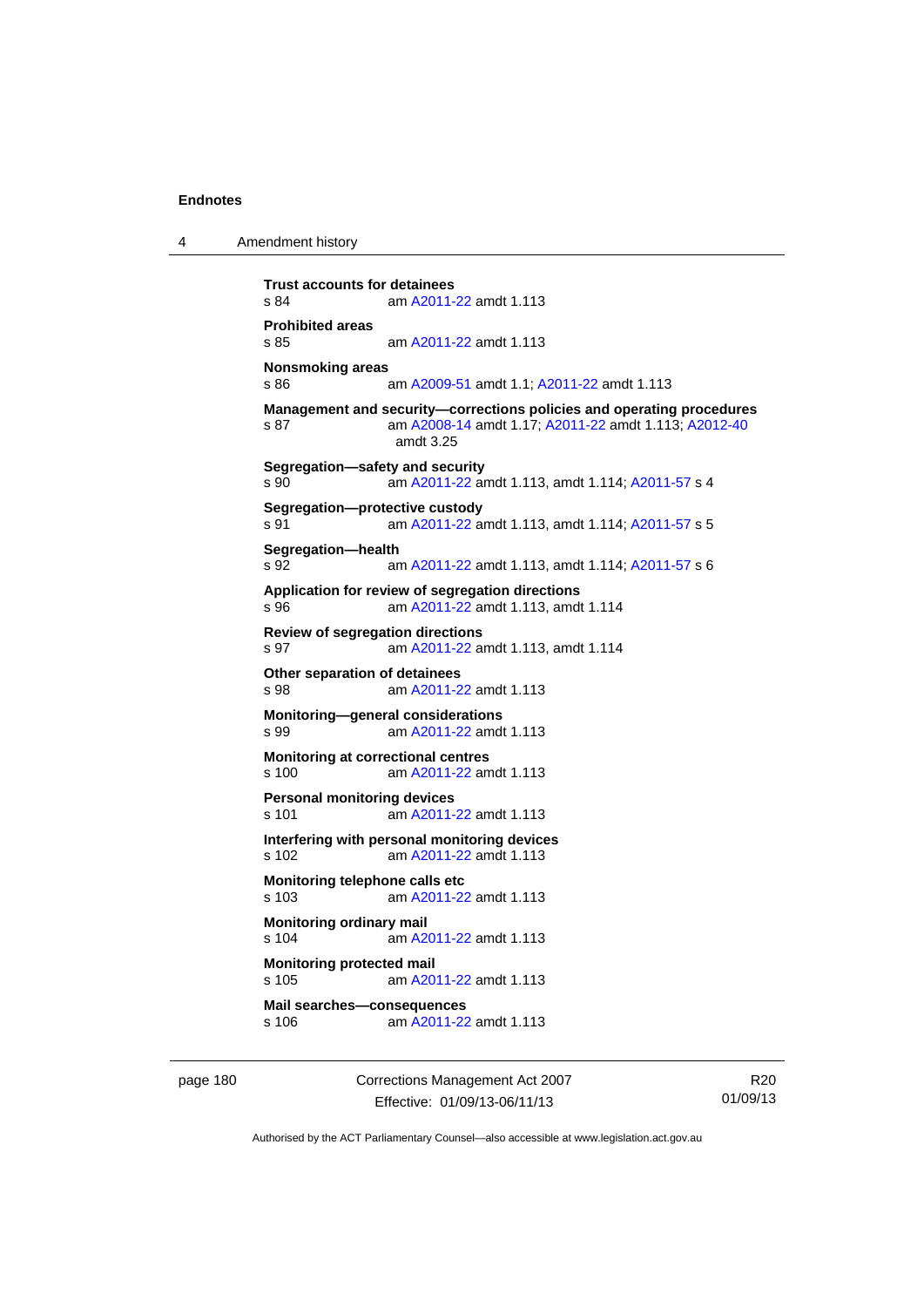**Register of strip and body searches**  s 110 am [A2011-22](http://www.legislation.act.gov.au/a/2011-22) amdt 1.113 **Scanning, frisk and ordinary searches—directions**  s 111 am [A2011-22](http://www.legislation.act.gov.au/a/2011-22) amdt 1.113 **Meaning of** *seizeable item***—div 9.4.3**  s 113 sub [A2008-49](http://www.legislation.act.gov.au/a/2008-49) s 4 **Strip searches—when may be conducted**  s 113A ins [A2008-49](http://www.legislation.act.gov.au/a/2008-49) s 4 am [A2011-22](http://www.legislation.act.gov.au/a/2011-22) amdt 1.113 **Strip searches—on suspicion**  s 113B ins [A2008-49](http://www.legislation.act.gov.au/a/2008-49) s 4 am [A2011-22](http://www.legislation.act.gov.au/a/2011-22) amdt 1.113 **Strip searches—where prudent**  s 113C ins [A2008-49](http://www.legislation.act.gov.au/a/2008-49) s 4 am [A2011-22](http://www.legislation.act.gov.au/a/2011-22) amdt 1.113 **Strip searches—general rules**  s 115 am [A2011-22](http://www.legislation.act.gov.au/a/2011-22) amdt 1.113 **Body searches—directions**  s 116 am [A2010-10](http://www.legislation.act.gov.au/a/2010-10) amdt 2.20; [A2011-22](http://www.legislation.act.gov.au/a/2011-22) amdt 1.113 **Body searches—presence of nurse and corrections officers**  s 117 am [A2010-10](http://www.legislation.act.gov.au/a/2010-10) amdt 2.20; [A2011-22](http://www.legislation.act.gov.au/a/2011-22) amdt 1.113 **Body searches—assistance from corrections officer**  s 118 am [A2011-22](http://www.legislation.act.gov.au/a/2011-22) amdt 1.113 **Body searches—rules about detainee's clothing**  s 119 am [A2011-22](http://www.legislation.act.gov.au/a/2011-22) amdt 1.113 **Searches—premises and property**  s 122 am [A2011-22](http://www.legislation.act.gov.au/a/2011-22) amdt 1.113 **Searches of detainee cells—suspected legally privileged material**  s 124 am [A2011-22](http://www.legislation.act.gov.au/a/2011-22) amdt 1.113 **Searches—use of corrections dogs**  s 125 am [A2011-22](http://www.legislation.act.gov.au/a/2011-22) amdt 1.113 **Seizing mail etc**  s 127 am [A2011-22](http://www.legislation.act.gov.au/a/2011-22) amdt 1.113, amdt 1.114 **Seizing property—general**  s 128 am [A2011-22](http://www.legislation.act.gov.au/a/2011-22) amdt 1.113 **Receipt for seizure**  s 129 am [A2011-22](http://www.legislation.act.gov.au/a/2011-22) amdt 1.113

R20 01/09/13 Corrections Management Act 2007 Effective: 01/09/13-06/11/13

page 181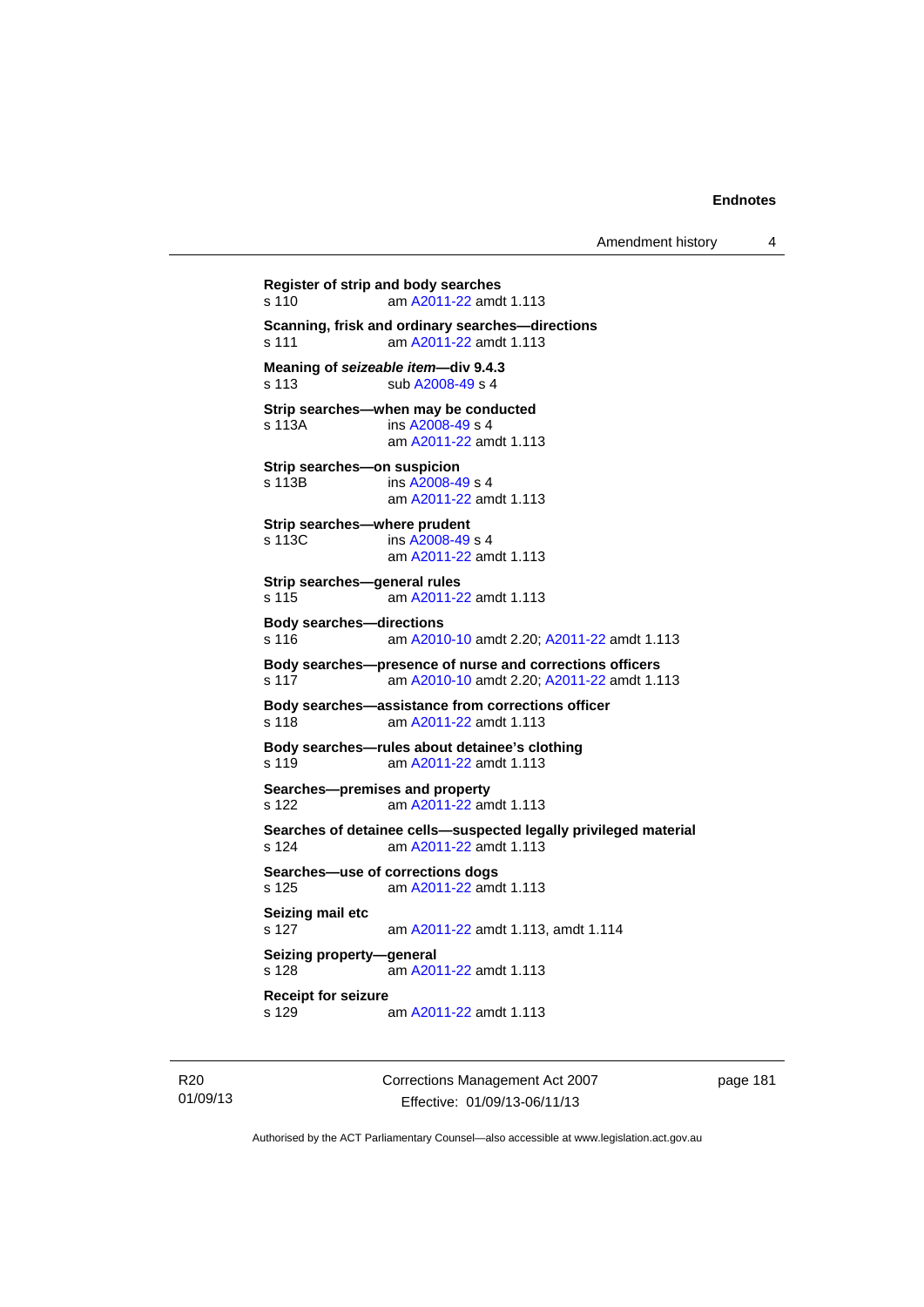| 4 | Amendment history |
|---|-------------------|
|---|-------------------|

```
Forfeiture of things seized 
s 130 am A2011-22 amdt 1.113
Return of things seized but not forfeited 
s 131 am A2011-22 amdt 1.113
Definitions—drug and test sample
s 132 am A2010-10 amdt 2.20
When test sample positive
s 133 am A2011-22 amdt 1.113
Alcohol and drug testing of detainees 
s 134 am A2010-10 amdt 2.20; A2011-22 amdt 1.113 
Effect of positive test sample from detainee 
s 135 am A2011-22 amdt 1.113
Managing use of force 
s 137 am A2011-22 amdt 1.113
Authorised use of force 
s 138 am A2011-22 amdt 1.113
Use of restraints or weapons 
s 140 am A2010-10 amdt 2.17; A2011-22 amdt 1.113 
Medical examination after use of force 
s 141 am A2011-22 amdt 1.113
Reporting use of force 
s 142 am A2011-22 amdt 1.113
Visiting conditions 
s 143 am A2011-22 amdt 1.113
Notice of visiting conditions 
s 144 am A2011-22 amdt 1.113
Taking prohibited things etc into correctional centre 
s 145 am A2011-22 amdt 1.113
Directions to visitors<br>s 146 am
                A2011-22 amdt 1.113
Searches of visitors 
s 147 am A2011-22 amdt 1.113
Directions to leave correctional centre etc 
s 148 am A2011-22 amdt 1.113
Removing people from correctional centre 
s 149 am A2011-22 amdt 1.113
```
page 182 Corrections Management Act 2007 Effective: 01/09/13-06/11/13

R20 01/09/13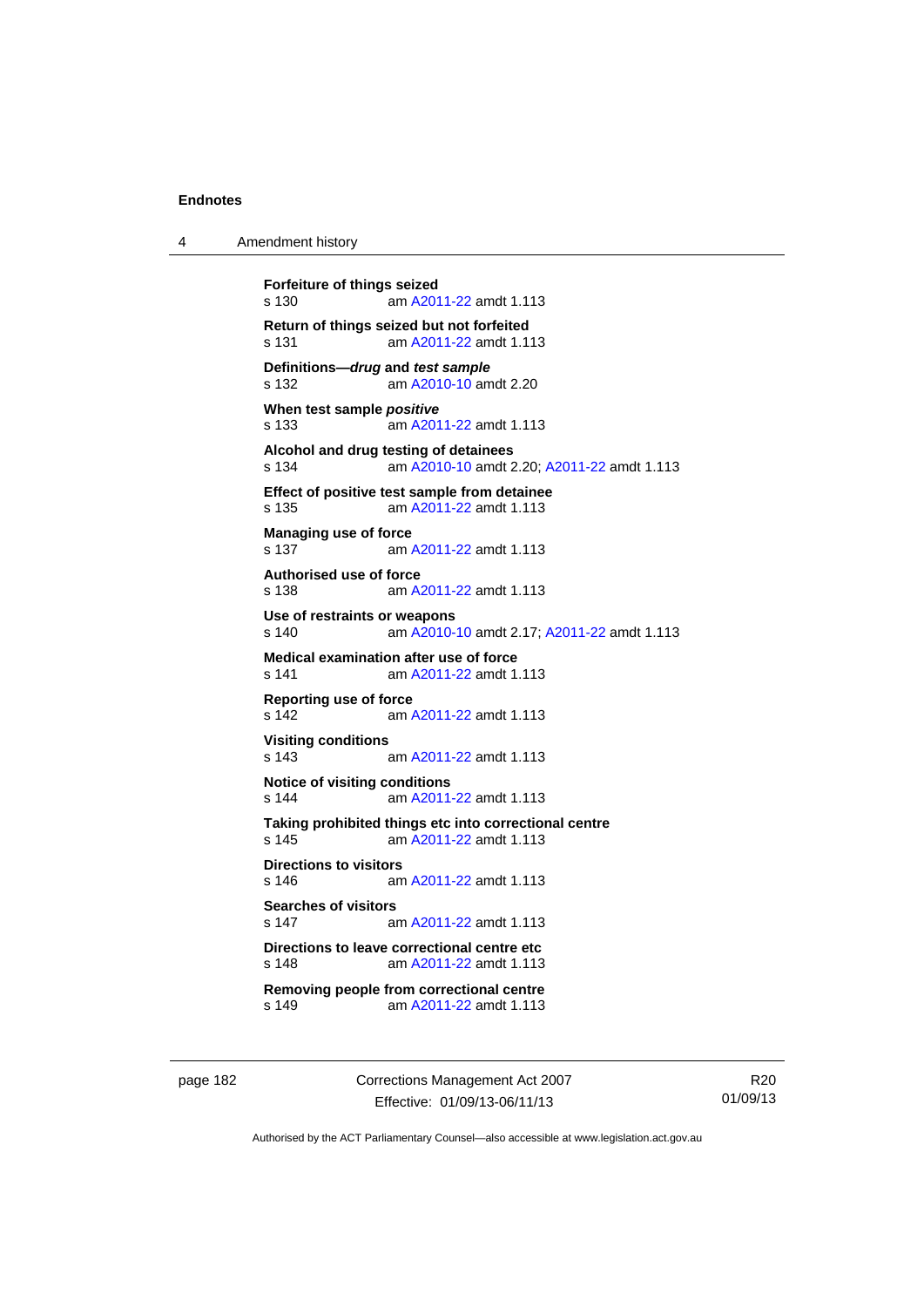**Definitions—discipline**  s 151 def *administrator* am [A2011-22](http://www.legislation.act.gov.au/a/2011-22) amdt 1.113 om [A2012-34](http://www.legislation.act.gov.au/a/2012-34) s 4 def *initial report* ins [A2012-34](http://www.legislation.act.gov.au/a/2012-34) s 5 def *investigative segregation* am [A2011-22](http://www.legislation.act.gov.au/a/2011-22) amdt 1.113 sub [A2012-34](http://www.legislation.act.gov.au/a/2012-34) s 6 def *investigator's report* sub [A2012-34](http://www.legislation.act.gov.au/a/2012-34) s 6 def *presiding officer* ins [A2012-34](http://www.legislation.act.gov.au/a/2012-34) s 7 **Meaning of** *disciplinary breach* s 152 am [A2011-22](http://www.legislation.act.gov.au/a/2011-22) amdt 1.113, amdt 1.114 **Meaning of** *investigator* s 153 am [A2011-22](http://www.legislation.act.gov.au/a/2011-22) amdt 1.113 **Report etc by corrections officer**  s 156 am [A2012-34](http://www.legislation.act.gov.au/a/2012-34) s 8, s 9 **Investigation by investigator**  s 157 sub [A2012-34](http://www.legislation.act.gov.au/a/2012-34) s 10 **Action by presiding officer**  s 158 sub [A2012-34](http://www.legislation.act.gov.au/a/2012-34) s 10 **Disciplinary charge**  s 159 am [A2012-34](http://www.legislation.act.gov.au/a/2012-34) s 11 **Director-general directions—investigative segregation**  s 160 hdg am [A2011-22](http://www.legislation.act.gov.au/a/2011-22) amdt 1.113<br>s 160 am A2011-22 amdt 1.113 am [A2011-22](http://www.legislation.act.gov.au/a/2011-22) amdt 1.113; [A2012-34](http://www.legislation.act.gov.au/a/2012-34) s 12, s 13 **Duration of investigative segregation**  s 163 am [A2011-22](http://www.legislation.act.gov.au/a/2011-22) amdt 1.113, amdt 1.114; [A2011-57](http://www.legislation.act.gov.au/a/2011-57) s 7; [A2012-34](http://www.legislation.act.gov.au/a/2012-34) s 14 **Meaning of** *presiding officer***—div 10.3.1**  s 166 am [A2011-22](http://www.legislation.act.gov.au/a/2011-22) amdt 1.113 om [A2012-34](http://www.legislation.act.gov.au/a/2012-34) s 15 **Disciplinary breach admitted by accused**  s 167 **am [A2012-34](http://www.legislation.act.gov.au/a/2012-34) s 16, s 17 Meaning of** *presiding officer***—div 10.3.2**  s 169 am [A2011-22](http://www.legislation.act.gov.au/a/2011-22) amdt 1.113 om [A2012-34](http://www.legislation.act.gov.au/a/2012-34) s 18 **Disciplinary inquiry into charge**  s 170 am [A2012-34](http://www.legislation.act.gov.au/a/2012-34) s 19 **Presiding officer's powers after internal inquiry**  s 171 am [A2012-34](http://www.legislation.act.gov.au/a/2012-34) s 20; ss renum R18 LA

R20 01/09/13 Corrections Management Act 2007 Effective: 01/09/13-06/11/13

page 183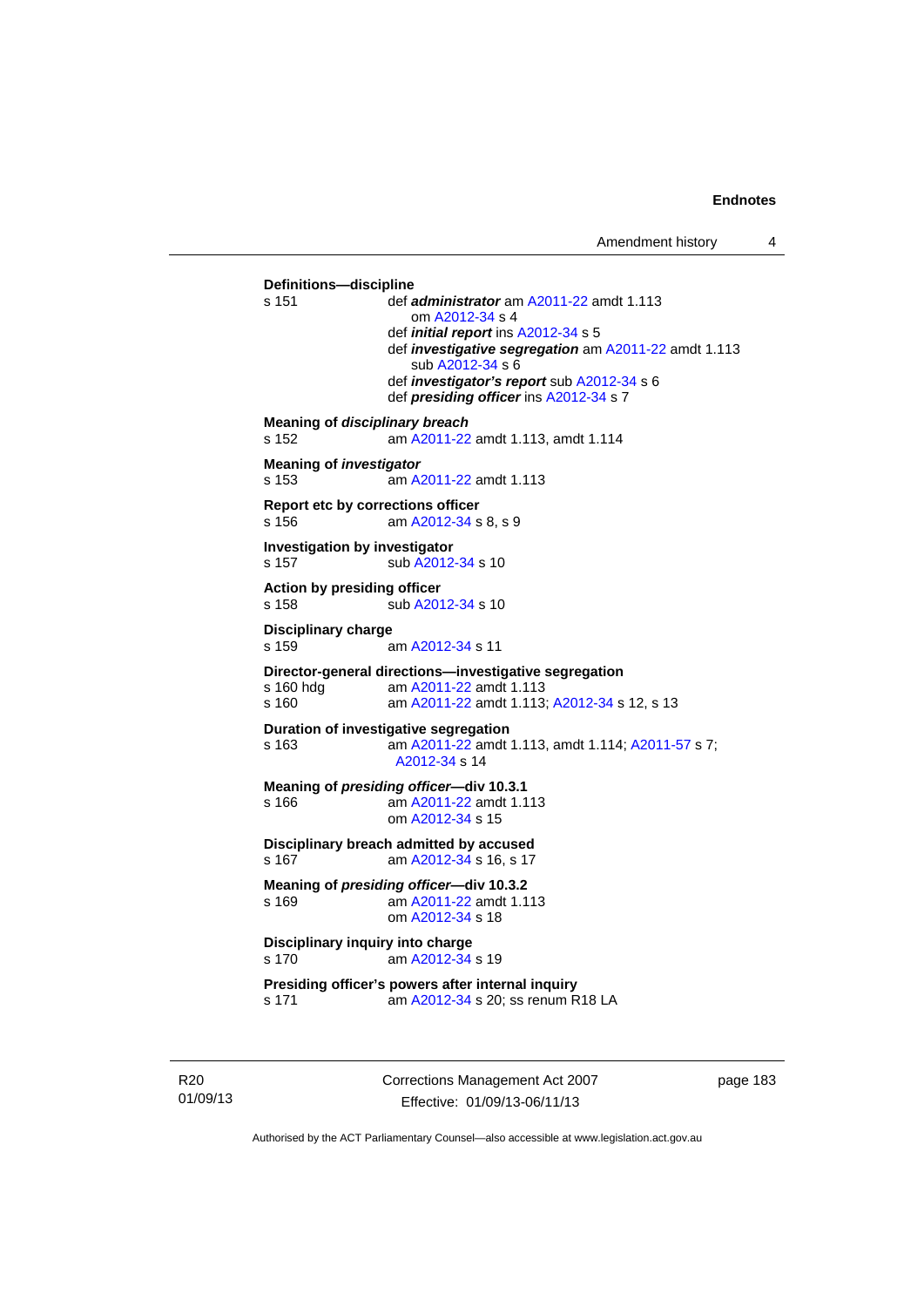4 Amendment history

```
Meaning of review officer—div 10.3.3 
s 172 am A2011-22 amdt 1.113
                 om A2012-34 s 21 
Application for review of inquiry decision 
s 173 am A2011-22 amdt 1.113; A2012-34 s 22 
Director-general to assign review officer 
 A2011-22 amdt 1.113<br>s 174 am A2011-22 amdt 1.113
                 A2011-22 amdt 1.113
                 om A2012-34 s 23 
Review of inquiry decision 
s 175 sub A2012-34 s 23 
Director-general's powers after further inquiry 
                 A2012-34 s 24
s 176 am A2012-34 s 25, s 26 
Application for review by adjudicator 
s 178 am A2012-34 s 26 
Review by adjudicator 
s 179 am A2012-34 s 26 
Adjudicator's powers after review 
s 180 am A2012-34 s 27 
Meaning of relevant presiding officer—div 10.3.5 
s 182 am A2012-34 s 28 
Disciplinary action by relevant presiding officer 
s 183 am A2011-22 amdt 1.113
Reparation 
s 185 am A2011-22 amdt 1.113
Separate confinement conditions 
s 187 am A2011-22 amdt 1.113
Record of disciplinary action 
s 189 am A2011-22 amdt 1.113
Presiding officer may require official reports 
s 196 am A2011-22 amdt 1.113
Notice of disciplinary hearing 
s 200 am A2011-22 amdt 1.113
Appearance at disciplinary hearing—audiovisual or audio link 
s 203 am A2010-40 amdt 2.4
Local leave directions 
                A2011-22 amdt 1.113
```
page 184 Corrections Management Act 2007 Effective: 01/09/13-06/11/13

R20 01/09/13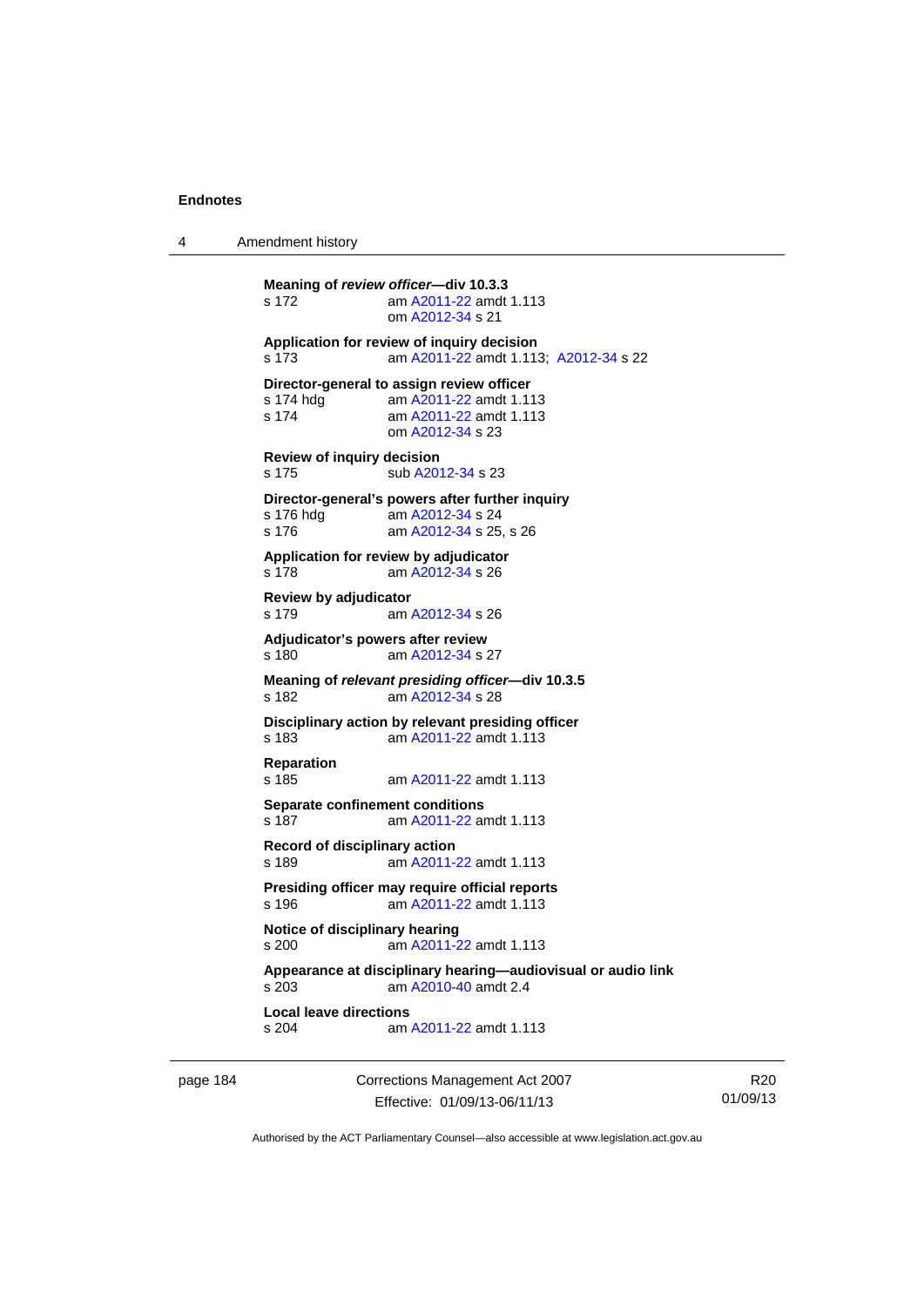```
01/09/13 
                          Corrections Management Act 2007 
                             Effective: 01/09/13-06/11/13 
                                                                       page 185 
           Local leave permits 
           s 205 am A2011-22 amdt 1.113
           Definitions—pt 12.2 
           s 206 def corresponding chief executive om A2011-22 amdt 1.113 
                            def corresponding director-general ins A2011-22
                            amdt 1.113
           Interstate leave permits 
           s 208 am A2011-22 amdt 1.113
           Notice to participating States 
           s 210 am A2011-22 amdt 1.113
           Lawful temporary absence from correctional centre 
           s 217 am A2011-22 amdt 1.113, amdt 1.114 
           Detainee's work—work health and safety 
           A2009-28A2011-55 amdt 1.4
           s 219 am A2009-28 amdt 2.4, amdt 2.5; A2011-22 amdt 1.113; 
                            A2011-55 amdt 1.5 
           Random testing of detainees—statistical purposes 
           s 221 am A2011-22 amdt 1.113
           Confidentiality 
                            A2011-22 amdt 1.113
           Evidentiary certificates 
           s 226 am A2011-22 amdt 1.113
           Legislation amended—sch 1 
           s 230 om LA s 89 (3) 
           Transitional 
           ch 50 hdg om A2011-52 amdt 3.57
           Meaning of commencement day—ch 50 
           s 500 om A2011-52 amdt 3.57
           Application of Act to transitional detainees 
           s 501 exp 2 June 2011 (s 501 (4) (LA s 88 declaration applies)) 
           Application of Act to transitional interstate leave permits 
           s 502 exp 2 June 2011 (s 502 (3) (LA s 88 declaration applies)) 
           Application of Act to certain transitional remandees 
           s 503 exp 18 December 2009 (s 503 (6) (LA s 88 declaration 
                            applies)) 
           Transitional arrangements with NSW—Rehabilitation of Offenders (Interim) 
           Act, s 94 
           s 504 exp 18 December 2009 (s 504 (4) (LA s 88 declaration 
                            applies))
```
Authorised by the ACT Parliamentary Counsel—also accessible at www.legislation.act.gov.au

R20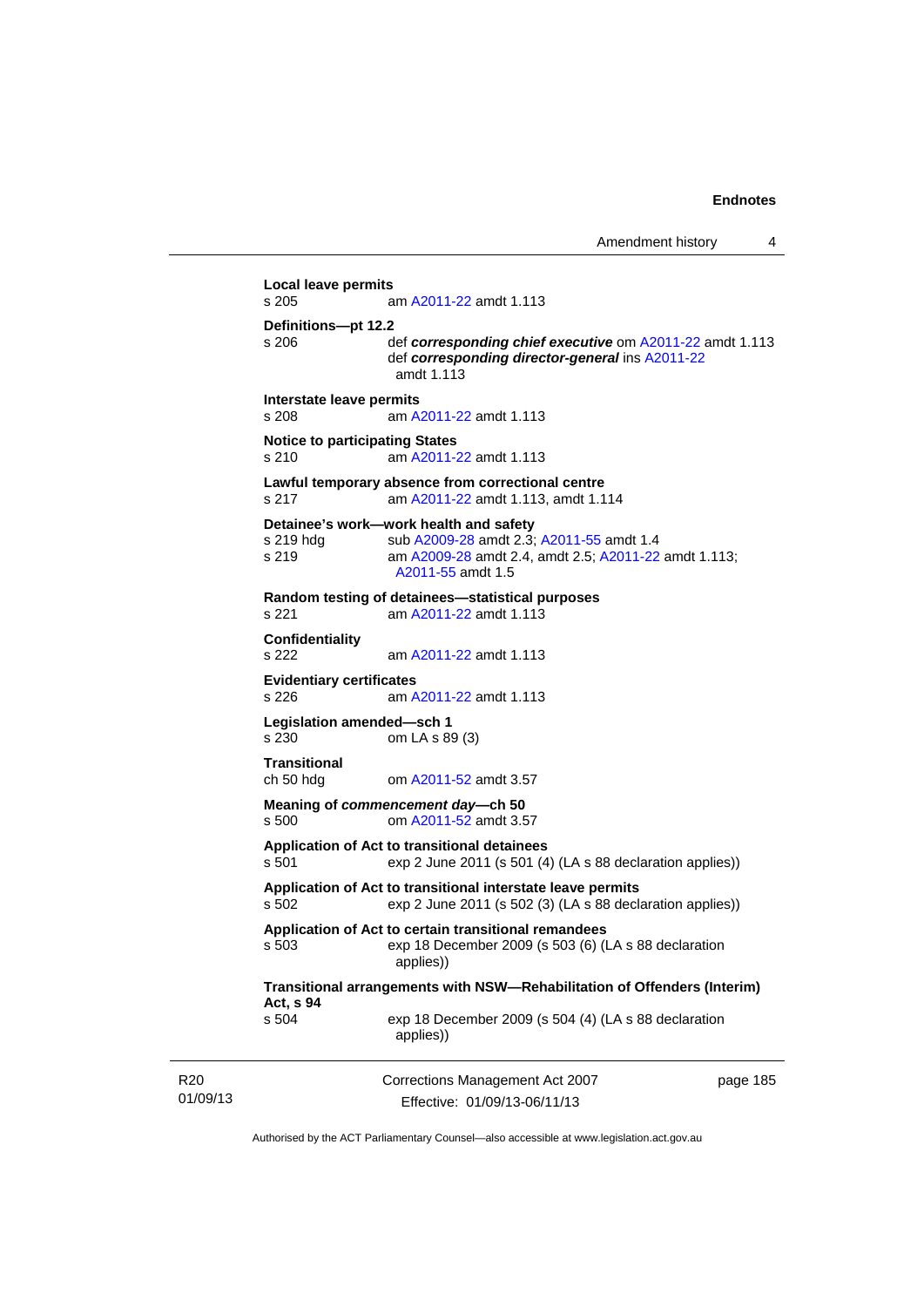| 4 | Amendment history                                                        |                                                                                                                                                                                                                                                                                                                                                                                                                                                                                                                                                                                                                                                                                                                                                                                                                                                                                                                                                                      |  |
|---|--------------------------------------------------------------------------|----------------------------------------------------------------------------------------------------------------------------------------------------------------------------------------------------------------------------------------------------------------------------------------------------------------------------------------------------------------------------------------------------------------------------------------------------------------------------------------------------------------------------------------------------------------------------------------------------------------------------------------------------------------------------------------------------------------------------------------------------------------------------------------------------------------------------------------------------------------------------------------------------------------------------------------------------------------------|--|
|   | s 505                                                                    | <b>Construction of outdated references</b><br>om A2011-52 amdt 3.57                                                                                                                                                                                                                                                                                                                                                                                                                                                                                                                                                                                                                                                                                                                                                                                                                                                                                                  |  |
|   | s 506                                                                    | Crimes (Sentence Administration) Act 2005, ch 17 (Transitional-interim<br>custody arrangements)-definition of Corrections Management Act 2007<br>exp 18 December 2009 (s 506 (4) (LA s 88 declaration<br>applies))                                                                                                                                                                                                                                                                                                                                                                                                                                                                                                                                                                                                                                                                                                                                                   |  |
|   | <b>Transitional regulations</b><br>s 507                                 | exp 18 December 2009 (s 507 (4) (LA s 88 declaration<br>applies))                                                                                                                                                                                                                                                                                                                                                                                                                                                                                                                                                                                                                                                                                                                                                                                                                                                                                                    |  |
|   | ch 51 hdg                                                                | Transitional-Corrections and Sentencing Legislation Amendment Act 2012<br>ins A2012-34 s 29<br>exp 15 December 2013 (s 509)                                                                                                                                                                                                                                                                                                                                                                                                                                                                                                                                                                                                                                                                                                                                                                                                                                          |  |
|   | Alleged disciplinary breaches not finally dealt with before commencement |                                                                                                                                                                                                                                                                                                                                                                                                                                                                                                                                                                                                                                                                                                                                                                                                                                                                                                                                                                      |  |
|   | day<br>s 508                                                             | ins A2012-34 s 29<br>exp 15 December 2013 (s 509)                                                                                                                                                                                                                                                                                                                                                                                                                                                                                                                                                                                                                                                                                                                                                                                                                                                                                                                    |  |
|   | Expiry—ch 51<br>s 509                                                    | ins A2012-34 s 29<br>exp 15 December 2013 (s 509)                                                                                                                                                                                                                                                                                                                                                                                                                                                                                                                                                                                                                                                                                                                                                                                                                                                                                                                    |  |
|   | <b>Consequential amendments</b><br>sch 1                                 | om LA s 89 (3)                                                                                                                                                                                                                                                                                                                                                                                                                                                                                                                                                                                                                                                                                                                                                                                                                                                                                                                                                       |  |
|   | <b>Dictionary</b><br>dict                                                | am A2008-14 amdt 1.18; A2010-10 amdt 2.18; A2010-30<br>amdt 1.20; A2011-22 amdt 1.111, amdt 1.112; A2012-40<br>amdt 3.26; A2013-19 amdt 3.42; A2012-33 amdt 1.17;<br>A2013-22 amdt 1.9<br>def administrator om A2012-34 s 30<br>def administrative penalty sub A2013-19 amdt 3.43<br>def charge notice sub A2013-19 amdt 3.44<br>def corresponding chief executive om A2011-22 amdt 1.113<br>def corresponding corrections law om A2013-19 amdt 3.45<br>def corresponding director-general ins A2011-22<br>amdt 1.113<br>def disciplinary action sub A2013-19 amdt 3.46<br>def disciplinary breach sub A2013-19 amdt 3.46<br>def director-general ins A2011-52 amdt 3.58<br>def entitled person ins A2012-33 amdt 1.18<br>def health professional om A2010-10 amdt 2.19<br>def health service sub A2010-10 amdt 2.19<br>def <i>initial report</i> ins A2012-34 s 31<br>def <i>investigator</i> sub A2013-19 amdt 3.47<br>def investigator's report sub A2012-34 s 32 |  |

page 186 Corrections Management Act 2007 Effective: 01/09/13-06/11/13

R20 01/09/13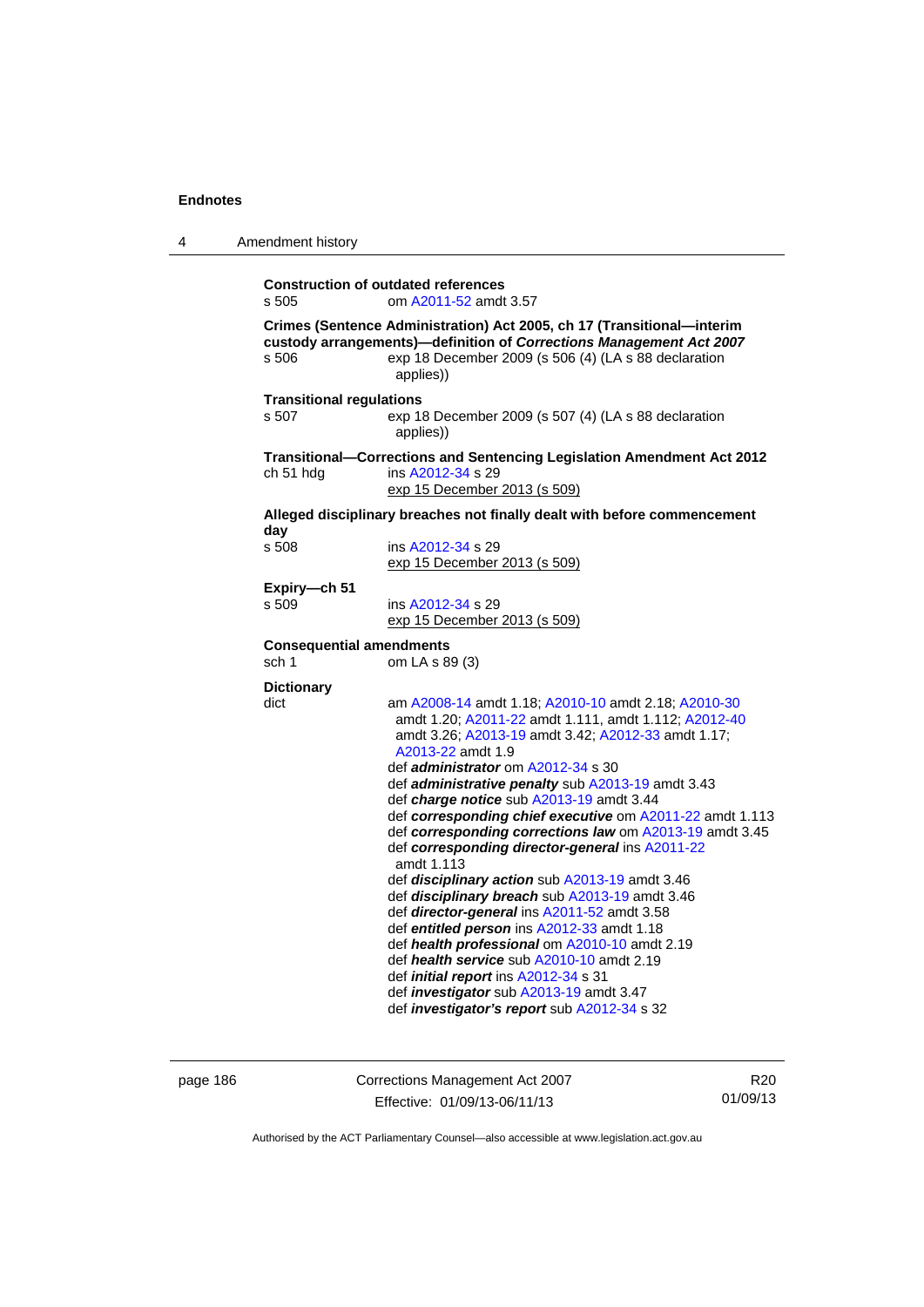| Amendment history |  |
|-------------------|--|
|-------------------|--|

 def *official visitor* om [A2012-33](http://www.legislation.act.gov.au/a/2012-33) amdt 1.19 ins [A2013-22](http://www.legislation.act.gov.au/a/2013-22) amdt 1.10 def *presiding officer* sub [A2012-34](http://www.legislation.act.gov.au/a/2012-34) s 33 def *privilege* sub [A2013-19](http://www.legislation.act.gov.au/a/2013-19) amdt 3.48 def *review officer* om [A2012-34](http://www.legislation.act.gov.au/a/2012-34) s 34 def *seizable item* ins [A2008-49](http://www.legislation.act.gov.au/a/2008-49) s 5 def *visitable place* ins [A2012-33](http://www.legislation.act.gov.au/a/2012-33) amdt 1.20 def *young detainee* ins [A2011-52](http://www.legislation.act.gov.au/a/2011-52) amdt 3.58

R20 01/09/13 Corrections Management Act 2007 Effective: 01/09/13-06/11/13

page 187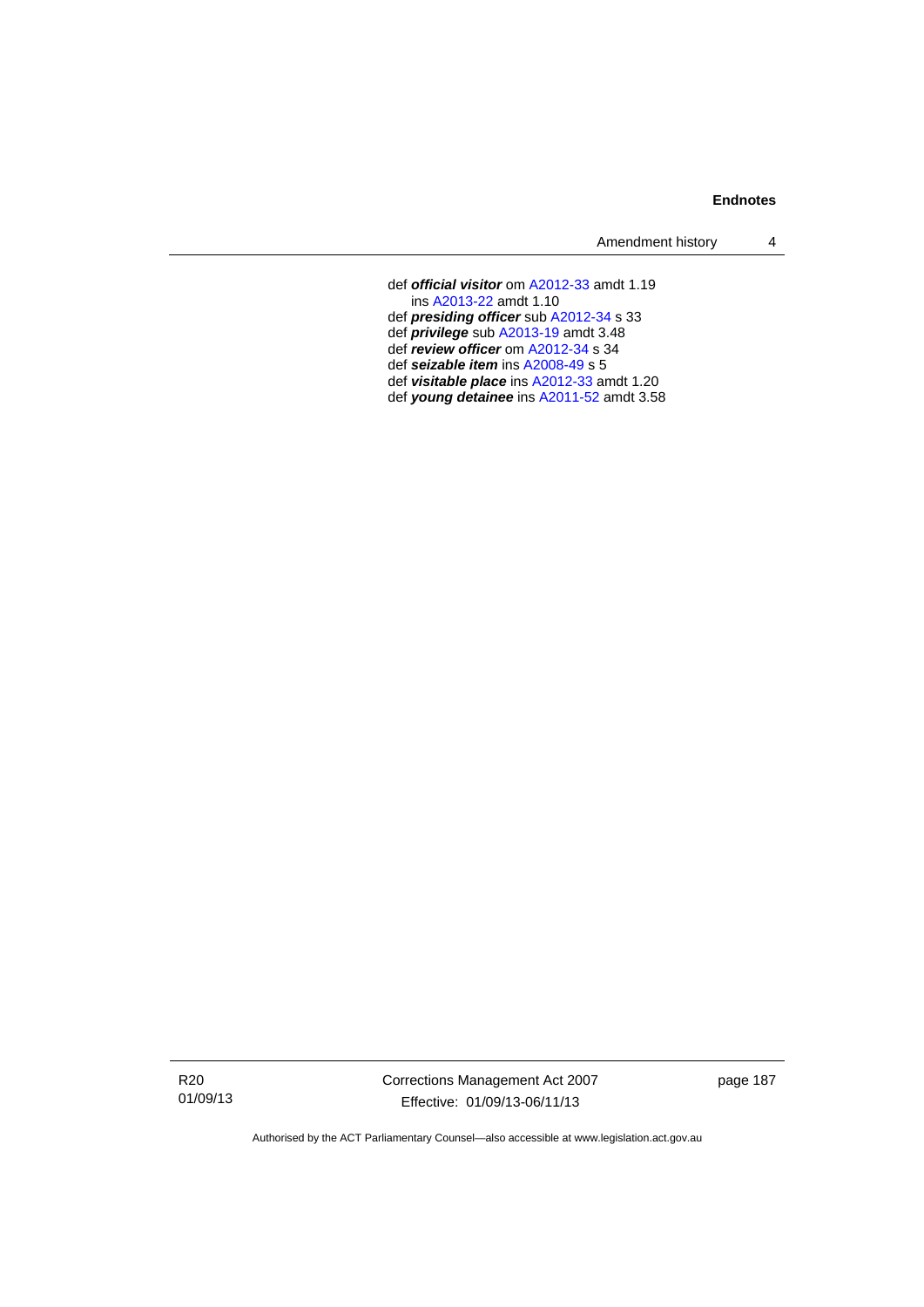5 Earlier republications

# **5 Earlier republications**

Some earlier republications were not numbered. The number in column 1 refers to the publication order.

Since 12 September 2001 every authorised republication has been published in electronic pdf format on the ACT legislation register. A selection of authorised republications have also been published in printed format. These republications are marked with an asterisk (\*) in column 1. Electronic and printed versions of an authorised republication are identical.

| <b>Republication</b><br>No and date | <b>Effective</b>             | Last<br>amendment<br>made by | <b>Republication</b><br>for               |
|-------------------------------------|------------------------------|------------------------------|-------------------------------------------|
| R <sub>1</sub><br>18 Dec 2007       | 18 Dec 2007-<br>18 May 2008  | not amended                  | new Act                                   |
| R <sub>2</sub>                      | 19 May 2008-                 | A2008-14                     | amendments by                             |
| 19 May 2008                         | 8 Sept 2008                  |                              | A2008-14                                  |
| R <sub>3</sub><br>9 Sept 2008       | 9 Sept 2008-<br>15 Sept 2008 | A2008-44                     | amendments by<br>A2008-19 and<br>A2008-20 |
| R4                                  | 16 Sept 2008-                | A2008-49                     | amendments by                             |
| 16 Sept 2008                        | 29 May 2009                  |                              | A2008-49                                  |
| R <sub>5</sub>                      | 30 May 2009-                 | A2008-49                     | amendments by                             |
| 30 May 2009                         | 30 Sept 2009                 |                              | A2008-44                                  |
| R <sub>6</sub>                      | 1 Oct 2009-                  | A2009-28                     | amendments by                             |
| 1 Oct 2009                          | 18 Dec 2009                  |                              | A2009-28                                  |
| R7<br>19 Dec 2009                   | 19 Dec 2009-<br>30 June 2010 | A2009-51                     | commenced expiry                          |
| R <sub>8</sub>                      | 1 July 2010-                 | A2010-10                     | amendments by                             |
| 1 July 2010                         | 27 Sept 2010                 |                              | A2010-10                                  |
| R <sub>9</sub>                      | 28 Sept 2010-                | A2010-30                     | amendments by                             |
| 28 Sept 2010                        | 1 Nov 2010                   |                              | A2010-30                                  |
| R <sub>10</sub>                     | 2 Nov 2010-                  | A2010-40                     | amendments by                             |
| 2 Nov 2010                          | 8 Dec 2010                   |                              | A2010-40                                  |
| R <sub>11</sub>                     | 9 Dec 2010-                  | A2010-40                     | amendments by                             |
| 9 Dec 2010                          | 2 June 2011                  |                              | A2009-51                                  |

page 188 Corrections Management Act 2007 Effective: 01/09/13-06/11/13

R20 01/09/13